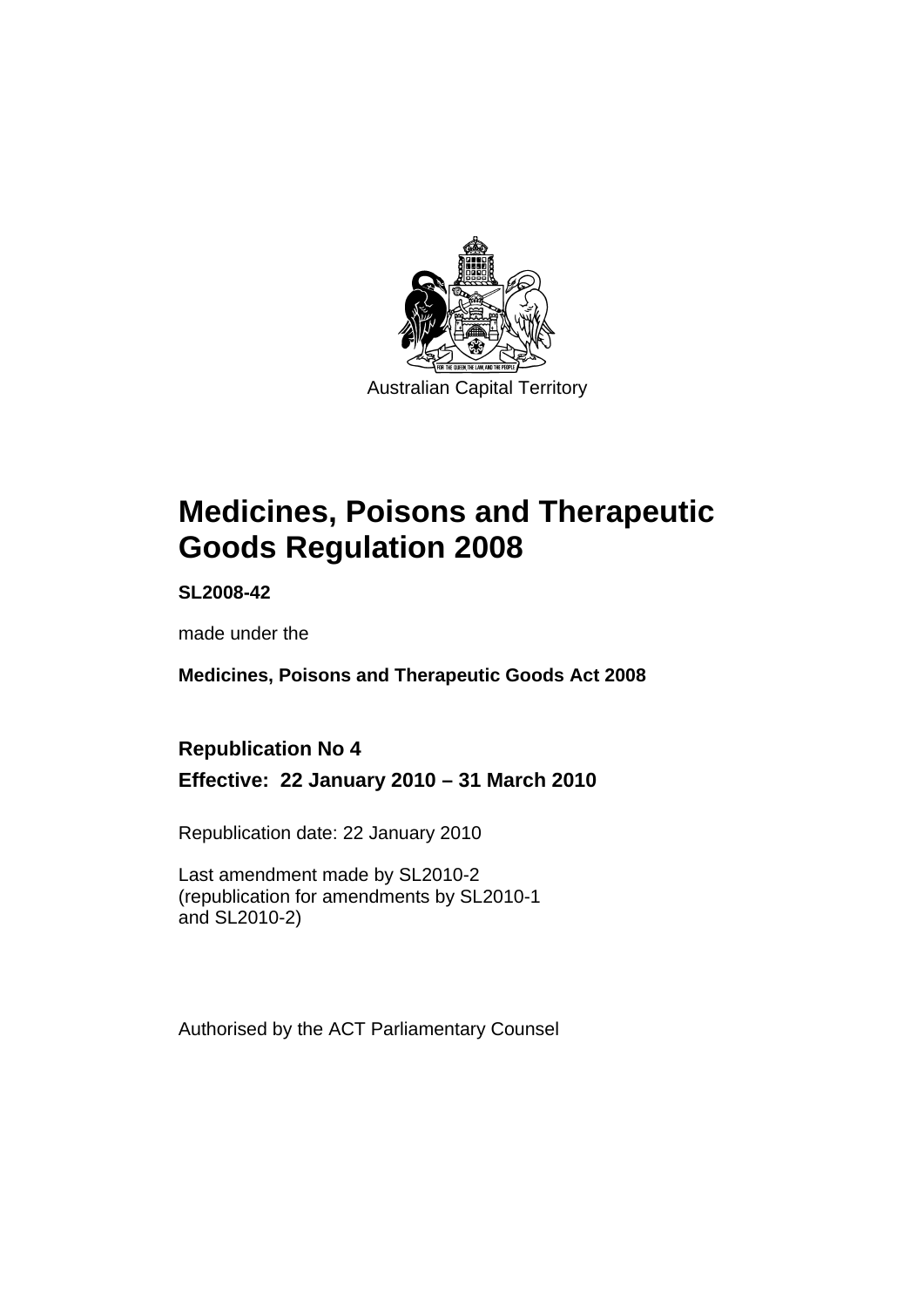#### **About this republication**

#### **The republished law**

This is a republication of the *Medicines, Poisons and Therapeutic Goods Regulation 2008*, made under the *[Medicines, Poisons and Therapeutic Goods Act 2008](#page-24-0)* (including any amendment made under the *Legislation Act 2001*, part 11.3 (Editorial changes)) as in force on 22 January 2010*.* It also includes any amendment, repeal or expiry affecting the republished law to 22 January 2010.

The legislation history and amendment history of the republished law are set out in endnotes 3 and 4.

#### **Kinds of republications**

The Parliamentary Counsel's Office prepares 2 kinds of republications of ACT laws (see the ACT legislation register at www.legislation.act.gov.au):

- authorised republications to which the *Legislation Act 2001* applies
- unauthorised republications.

The status of this republication appears on the bottom of each page.

#### **Editorial changes**

The *Legislation Act 2001*, part 11.3 authorises the Parliamentary Counsel to make editorial amendments and other changes of a formal nature when preparing a law for republication. Editorial changes do not change the effect of the law, but have effect as if they had been made by an Act commencing on the republication date (see *Legislation Act 2001*, s 115 and s 117). The changes are made if the Parliamentary Counsel considers they are desirable to bring the law into line, or more closely into line, with current legislative drafting practice.

This republication includes amendments made under part 11.3 (see endnote 1).

#### **Uncommenced provisions and amendments**

If a provision of the republished law has not commenced or is affected by an uncommenced amendment, the symbol  $\mathbf{U}$  appears immediately before the provision heading. The text of the uncommenced provision or amendment appears only in the last endnote.

#### **Modifications**

If a provision of the republished law is affected by a current modification, the symbol  $\vert \mathbf{M} \vert$ appears immediately before the provision heading. The text of the modifying provision appears in the endnotes. For the legal status of modifications, see *Legislation Act 2001*, section 95.

#### **Penalties**

At the republication date, the value of a penalty unit for an offence against this law is \$110 for an individual and \$550 for a corporation (see *Legislation Act 2001*, s 133).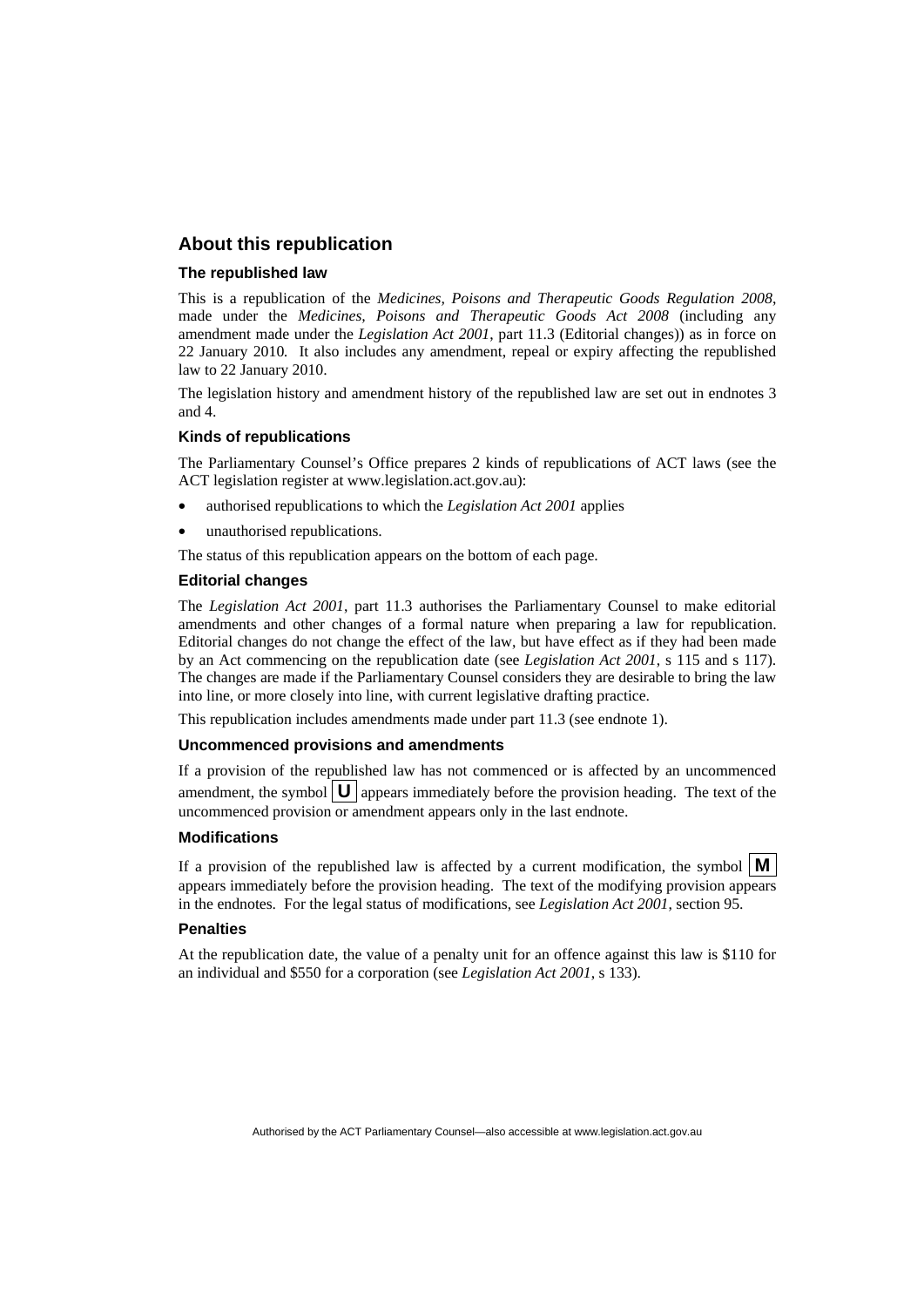

# **[Medicines, Poisons and Therapeutic](#page-24-0)  [Goods Regulation 2008](#page-24-0)**

made under the

**[Medicines, Poisons and Therapeutic Goods Act 2008](#page-24-0)** 

# **Contents**

R4

Page

### **Chapter 1 Preliminary**

|   | Name of regulation                                                           | 2             |
|---|------------------------------------------------------------------------------|---------------|
| 3 | Dictionary                                                                   | $\mathcal{P}$ |
| 4 | <b>Notes</b>                                                                 | 2             |
| 5 | Offences against regulation—application of Criminal Code etc                 | 3             |
| 6 | Overview of things to which medicines and poisons standard does not<br>apply | 3             |

22/01/10 Medicines, Poisons and Therapeutic Goods Regulation 2008 Effective: 22/01/10-31/03/10 contents 1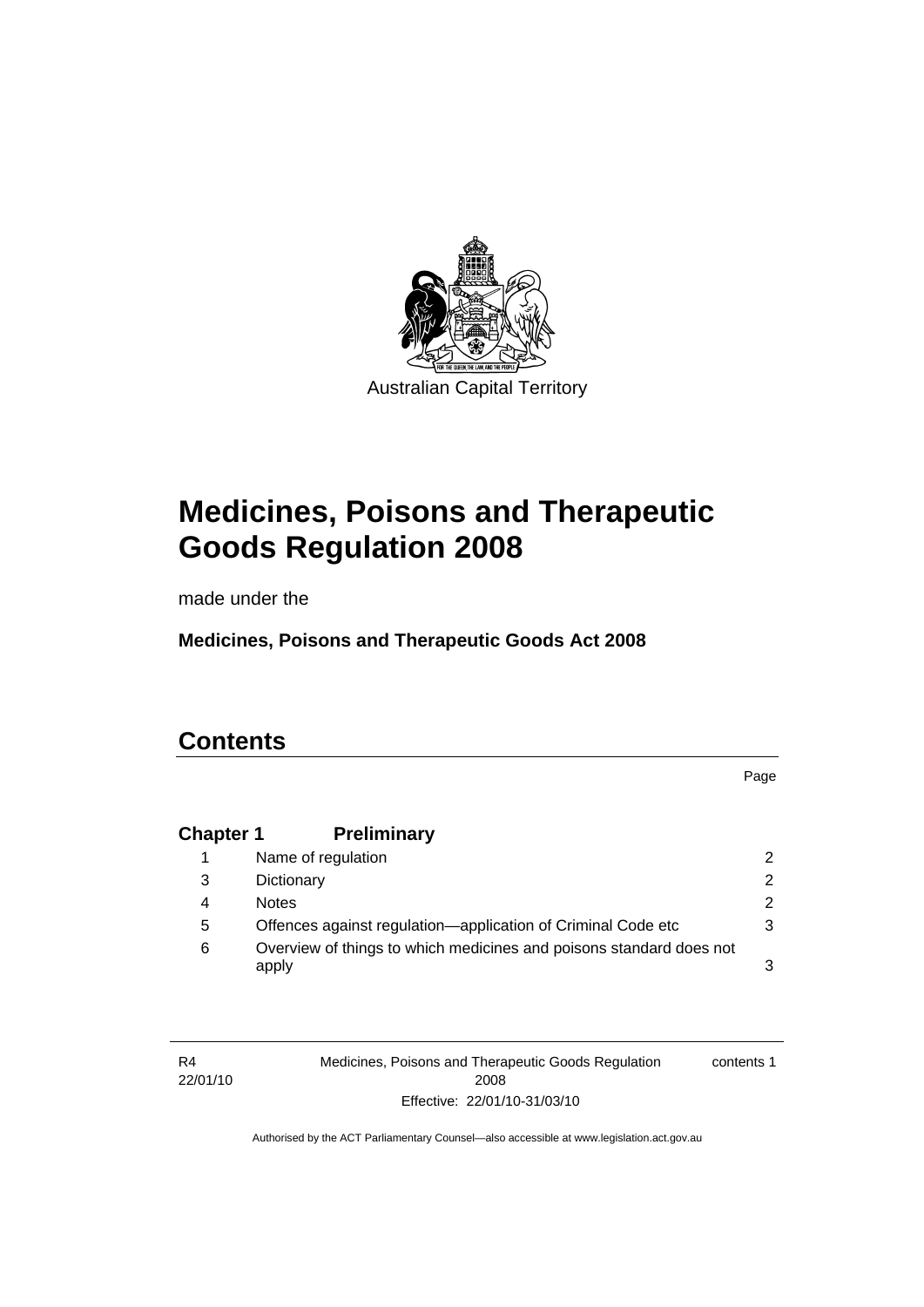#### **Contents**

| <b>Chapter 2</b> | <b>Medicines—authorisations generally</b>                                                        |    |
|------------------|--------------------------------------------------------------------------------------------------|----|
| <b>Part 2.1</b>  | <b>Overview of medicines authorisations</b>                                                      |    |
| 10               | General overview of authorisations for medicines                                                 |    |
| 11               | Overview of medicines authorisations under this regulation                                       |    |
| 12               | General overview of authorisation conditions for medicines                                       |    |
| <b>Part 2.2</b>  | <b>Relationship with Health Professionals Act</b>                                                |    |
| 20               | Medicines authorisations subject to Health Professionals Act<br>restrictions                     | 10 |
| <b>Chapter 3</b> | <b>Medicines-supply authorities</b>                                                              |    |
| <b>Part 3.1</b>  | <b>Prescribing medicines</b>                                                                     |    |
| Division 3.1.1   | Authorisation to prescribe medicines                                                             |    |
| 30               | Authorisation under sch 1 to prescribe medicines-Act, s 40 (1) (b), (2)<br>(b) and $(3)$ (b)     | 11 |
| 31               | Authorisation conditions for prescribing medicines—Act, s 44 (1) (b)<br>and $(2)$ $(b)$          | 12 |
| 32               | Additional requirements for prescribing controlled medicines for human<br>use                    | 13 |
| 33               | Additional requirements for designated appendix D medicines<br>prescriptions for human use       | 15 |
| Division 3.1.2   | <b>Prescriptions</b>                                                                             |    |
| 40               | General requirements for written prescriptions                                                   | 15 |
| 41               | Particulars for prescriptions                                                                    | 16 |
| <b>Part 3.2</b>  | <b>Requisitioning medicines</b>                                                                  |    |
| Division 3.2.1   | Authorisation to issue requisitions                                                              |    |
| 50               | Authorisation under sch 1 to issue requisitions for medicines-Act, s<br>41 (b)                   | 19 |
| 51               | Authorisation conditions for issuing requisitions for medicines-Act,<br>s 44 (1) (b) and (2) (b) | 19 |

| contents 2 | Medicines, Poisons and Therapeutic Goods Regulation | R4       |
|------------|-----------------------------------------------------|----------|
|            | 2008                                                | 22/01/10 |
|            | Effective: 22/01/10-31/03/10                        |          |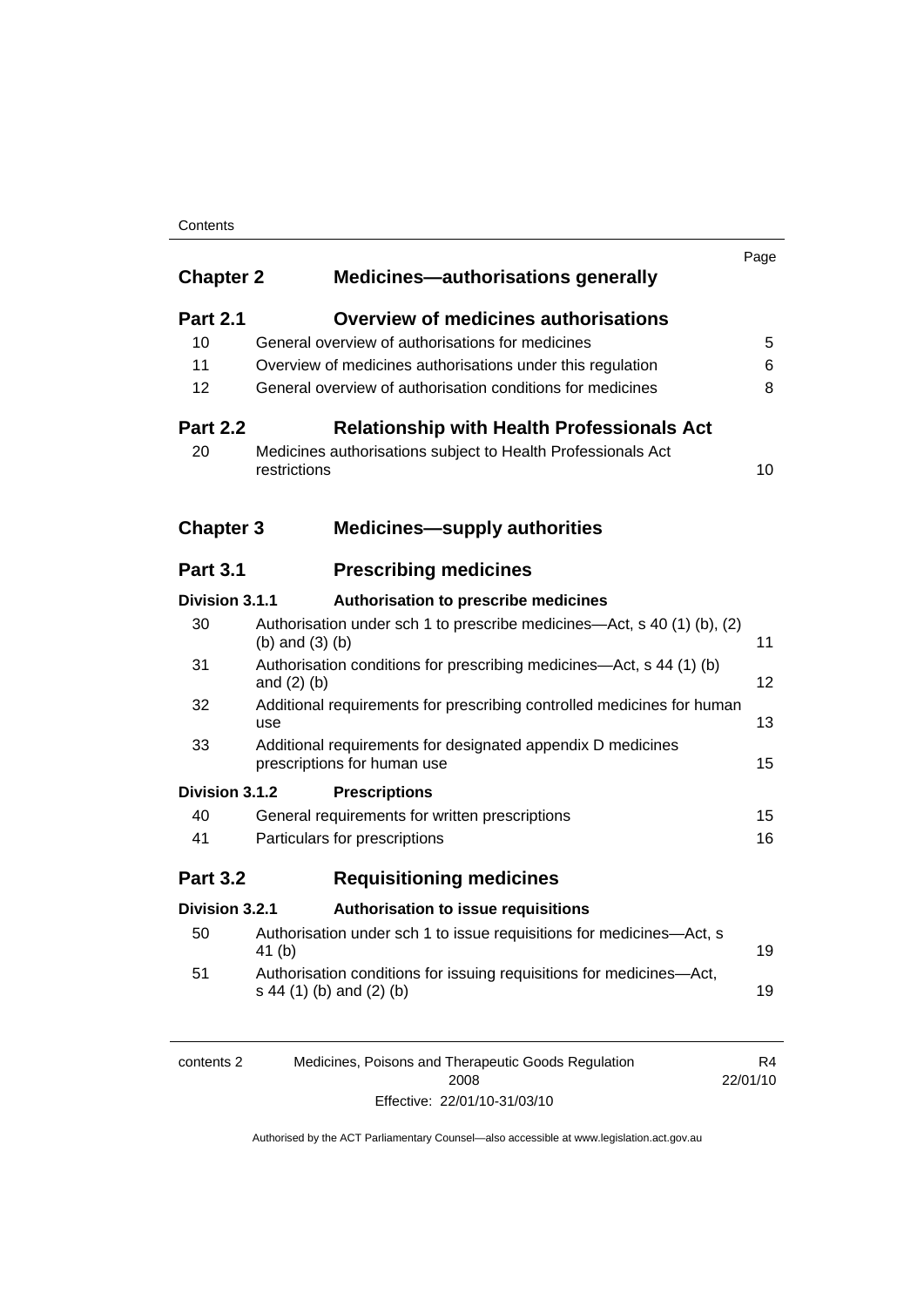| Contents                                                                                                                    |                                                                                                                                                                         |
|-----------------------------------------------------------------------------------------------------------------------------|-------------------------------------------------------------------------------------------------------------------------------------------------------------------------|
|                                                                                                                             | Page                                                                                                                                                                    |
|                                                                                                                             |                                                                                                                                                                         |
| General requirements for written requisitions                                                                               | 20                                                                                                                                                                      |
|                                                                                                                             | 20                                                                                                                                                                      |
| <b>Medicines purchase orders</b>                                                                                            |                                                                                                                                                                         |
| Authorisation to issue purchase orders                                                                                      |                                                                                                                                                                         |
| Authorisation under sch 1 to issue purchase orders for medicines-<br>Act, s $38(1)$ (b) and (2) (a)                         | 21                                                                                                                                                                      |
| Authorisation conditions for issuing purchase orders for medicines-<br>Act, $s$ 44 (1) (b) and (2) (b)                      | 21                                                                                                                                                                      |
| <b>Purchase orders</b>                                                                                                      |                                                                                                                                                                         |
| General requirements for medicines purchase orders—Act, s 38 (2) (c)                                                        | 22                                                                                                                                                                      |
| <b>Standing orders for medicines</b>                                                                                        |                                                                                                                                                                         |
| <b>CHO standing orders</b>                                                                                                  |                                                                                                                                                                         |
| Authorisation of CHO to issue standing orders for supply of medicines<br>in public health emergencies—Act, s 42 (b)         | 23                                                                                                                                                                      |
| Authorisation of CHO to issue standing orders for administration of<br>medicines for public health matters—Act, s 42 (b)    | 23                                                                                                                                                                      |
| Particulars for CHO standing orders for administration of medicines for<br>public health matters                            | 23                                                                                                                                                                      |
| <b>Standing orders for institutions</b>                                                                                     |                                                                                                                                                                         |
| Authorisation of doctors to issue standing orders for administration of<br>medicines at institutions-Act, s 42 (b)          | 24                                                                                                                                                                      |
| Particulars for standing orders for administration of medicines at<br>institutions                                          | 25                                                                                                                                                                      |
| <b>Standing orders for walk-in centre</b>                                                                                   |                                                                                                                                                                         |
| Authorisation of CHO to issue standing orders for supply and<br>administration of medicines at walk-in centre-Act, s 42 (b) | 26                                                                                                                                                                      |
| Particulars for CHO standing orders for supply and administration of<br>medicines at walk-in centre                         | 26                                                                                                                                                                      |
|                                                                                                                             |                                                                                                                                                                         |
|                                                                                                                             | 28                                                                                                                                                                      |
| <b>Medicines supply authorities generally</b><br>Cancellation of invalid supply authorities-Act, s 30 (2) (d)               |                                                                                                                                                                         |
| Medicines, Poisons and Therapeutic Goods Regulation<br>contents 3                                                           |                                                                                                                                                                         |
| Effective: 22/01/10-31/03/10                                                                                                |                                                                                                                                                                         |
|                                                                                                                             | Division 3.2.2<br><b>Requisitions</b><br>Particulars for requisitions<br>Division 3.3.1<br>Division 3.3.2<br>Division 3.4.1<br>Division 3.4.2<br>Division 3.4.3<br>2008 |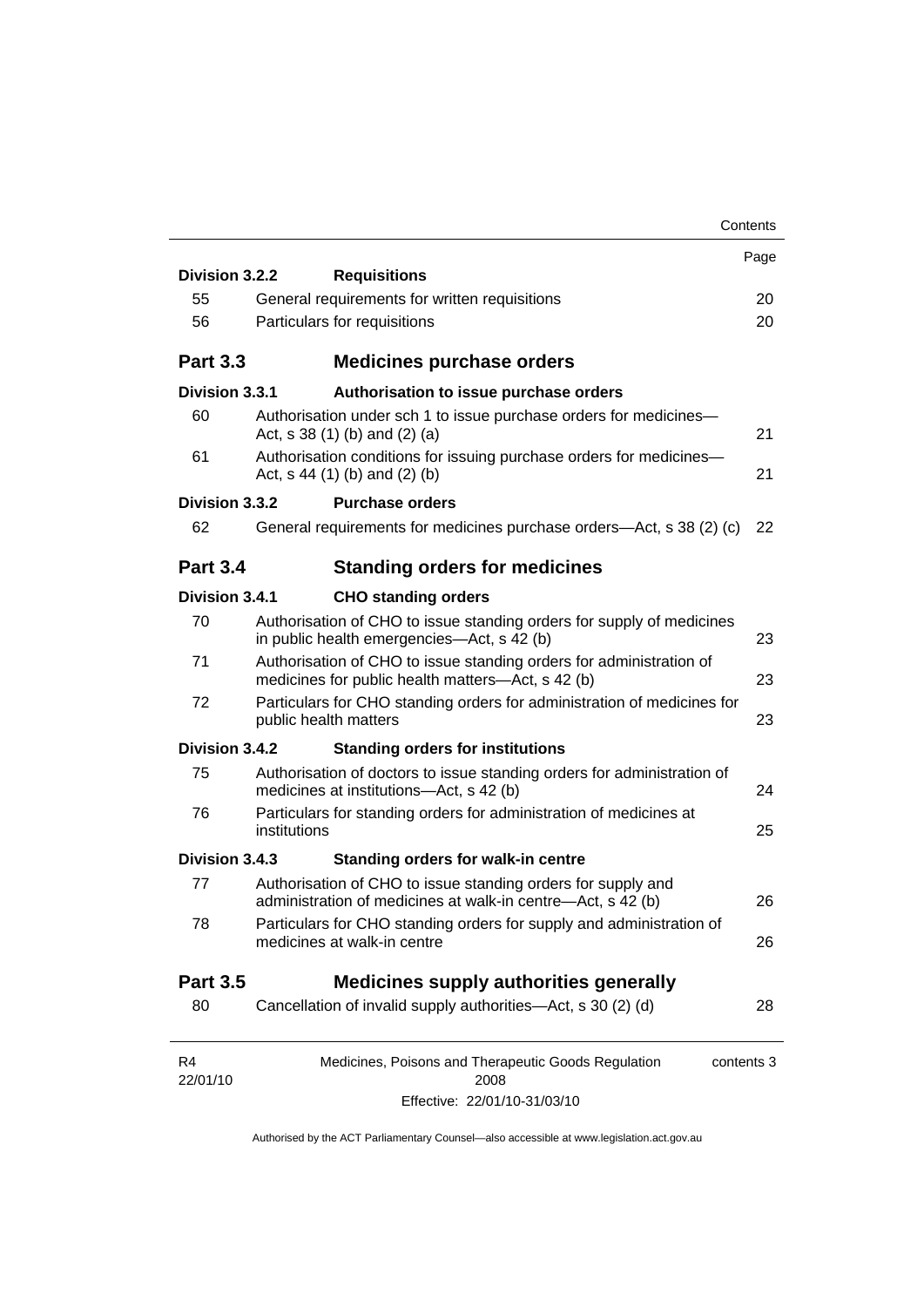|                  |                                                                                                                                      | Page                       |
|------------------|--------------------------------------------------------------------------------------------------------------------------------------|----------------------------|
| 81               | Information for CHO about controlled medicines supplied on supply<br>authorities—Act, s 31 (1) (b) and (4), def required information | 28                         |
| <b>Chapter 4</b> | <b>Supplying medicines</b>                                                                                                           |                            |
| <b>Part 4.1</b>  | <b>Preliminary</b>                                                                                                                   |                            |
| 100              | Overview of supply authorisations for medicines                                                                                      | 30                         |
| <b>Part 4.2</b>  | <b>Medicines—supply authorisations under</b><br>sch <sub>1</sub>                                                                     |                            |
| Division 4.2.1   | Sch 1 medicines supply authorisations                                                                                                |                            |
| 110              | Authorisation under sch 1 to supply medicines—<br>Act, $s$ 26 (1) (b) and (2) (b)                                                    | 31                         |
| Division 4.2.2   | <b>Dispensing medicines</b>                                                                                                          |                            |
| 120              | Authorisation conditions for dispensing medicines—Act, s 44 (1) (b)<br>and $(2)$ $(b)$                                               | 31                         |
| 121              | How medicines are dispensed                                                                                                          | 33                         |
| 122              | Noting changes to prescriptions on oral direction of prescriber-Act, s<br>27 (2) (b) (ii)                                            | 35                         |
| 123              | Labelling dispensed medicines—Act, s 60 (1) (c) (i) and (2) (c) (i)                                                                  | 36                         |
| 124              | Marking dispensed prescriptions                                                                                                      | 37                         |
| 125              | Recording dispensing of medicines                                                                                                    | 38                         |
| Division 4.2.3   | <b>Supplying medicines on requisitions</b>                                                                                           |                            |
| 130              | Authorisation conditions for supplying medicines on requisitions-                                                                    |                            |
| 131              | Act, $s$ 44 (1) (b) and (2) (b)                                                                                                      | 39<br>40                   |
| 132              | Supplying medicines on requisitions<br>Labelling medicines supplied on requisition-Act, s 60 (1) (c) (i) and                         |                            |
|                  | $(2)$ (c) (i)                                                                                                                        | 41                         |
| 133              | Marking filled requisitions                                                                                                          | 41                         |
| 134              | Recording supply of medicines on requisitions                                                                                        | 42                         |
| Division 4.2.4   | Supplying medicines on purchase orders                                                                                               |                            |
| 140              | Authorisation conditions for supplying medicines on purchase orders-<br>Act, $s$ 44 (1) (b) and (2) (b)                              | 43                         |
| contents 4       | Medicines, Poisons and Therapeutic Goods Regulation<br>2008                                                                          | R <sub>4</sub><br>22/01/10 |

Effective: 22/01/10-31/03/10

22/01/10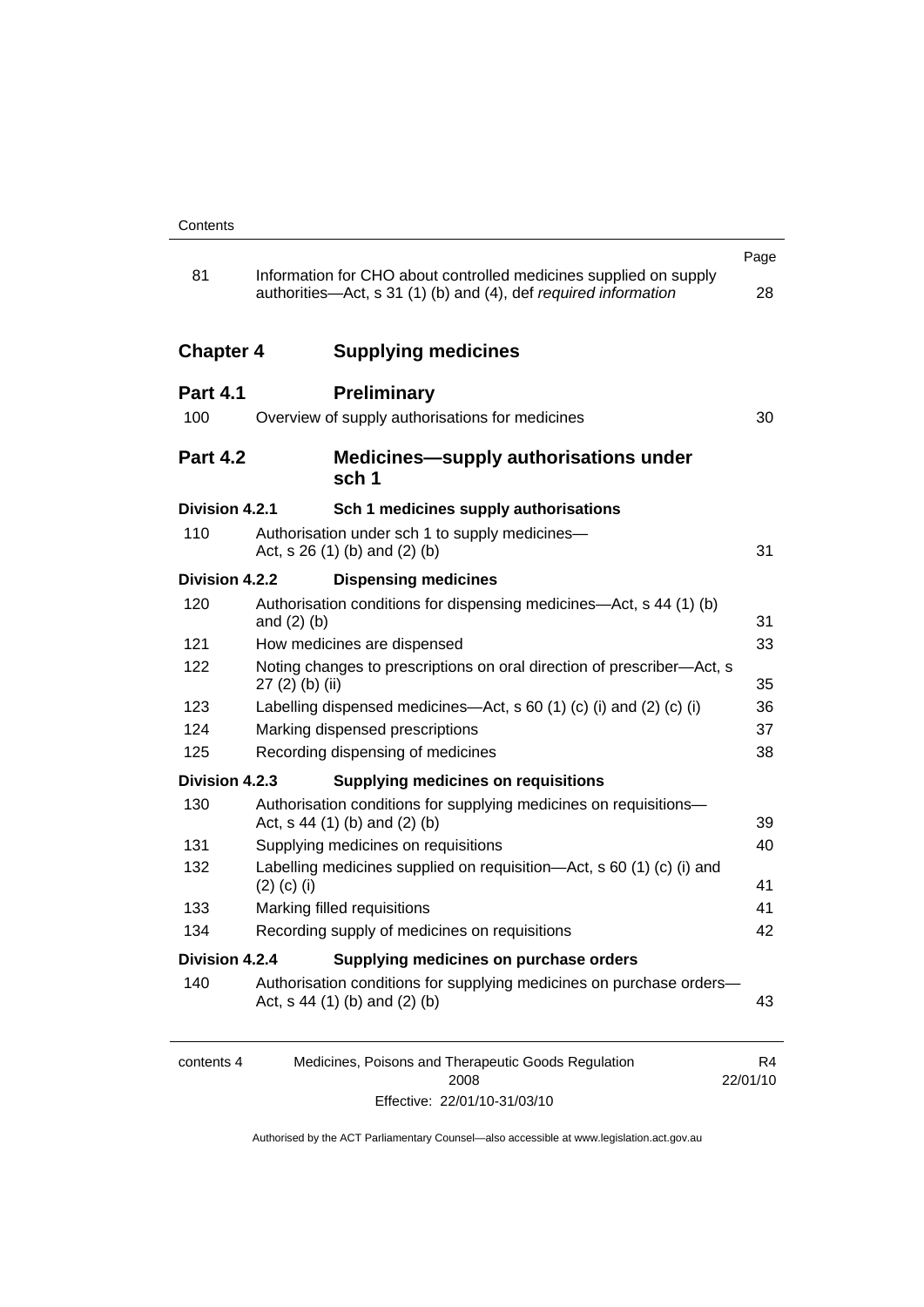| 141                        |                                                                                                                                     | Page<br>44 |
|----------------------------|-------------------------------------------------------------------------------------------------------------------------------------|------------|
| 142                        | Supplying medicines on purchase orders<br>Recording supply of medicines on purchase orders                                          | 45         |
| Division 4.2.5             | Supplying medicines on standing orders                                                                                              |            |
| 150                        | Authorisation conditions for supplying medicines on standing orders-                                                                |            |
|                            | Act, s 44 (1) (b) and (2) (b)                                                                                                       | 46         |
| 151                        | Supplying medicines on standing orders                                                                                              | 47         |
| 152                        | Labelling medicines supplied on standing order—Act, s 60 (1) (c) (i)<br>and $(2)$ $(c)$ $(i)$                                       | 47         |
| 153                        | Recording supply of medicines on standing orders                                                                                    | 48         |
| Division 4.2.6             | <b>Supplying medicines during consultations</b>                                                                                     |            |
| 160                        | Authorisation conditions for supplying medicines during<br>consultations- $-\text{Act}$ , s 44 (1) (b) and (2) (b)                  | 49         |
| 161                        | Labelling medicines supplied during consultations                                                                                   | 50         |
| 162                        | Recording medicines supplied during consultations                                                                                   | 52         |
| 163                        | Additional requirements for supplying controlled medicines for human<br>use during consultations                                    | 52         |
| 164                        | Information for CHO about controlled medicines supplied during<br>consultations-Act, s 31 (2) (b) and (4), def required information | 53         |
| Division 4.2.7             | Selling pseudoephedrine by retail                                                                                                   |            |
| 170                        | Meaning of retail sale-div 4.2.7                                                                                                    | 54         |
| 171                        | Authorisation conditions for retail sale of pseudoephedrine—Act, s 44<br>$(1)$ (b) and $(2)$ (b)                                    | 54         |
| 172                        | Requirement to tell buyer about pseudoephedrine sales record                                                                        | 55         |
| 173                        | Required information for pseudoephedrine sales records                                                                              | 56         |
| 174                        | Failure to amend pseudoephedrine sales record                                                                                       | 58         |
| 175                        | Pseudoephedrine sales record-decision by CHO                                                                                        | 59         |
| Division 4.2.8             | Supplying pharmacist only medicines                                                                                                 |            |
| 180                        | Authorisation conditions for supply of pharmacist only medicines-Act,<br>s 44 (1) (b) and (2) (b)                                   | 59         |
| <b>Part 4.3</b>            | Authorisation to supply without prescription<br>in emergencies                                                                      |            |
| 250                        | Meaning of designated prescription only medicine-pt 4.3                                                                             | 61         |
| R <sub>4</sub><br>22/01/10 | Medicines, Poisons and Therapeutic Goods Regulation<br>2008                                                                         | contents 5 |

Effective: 22/01/10-31/03/10

22/01/10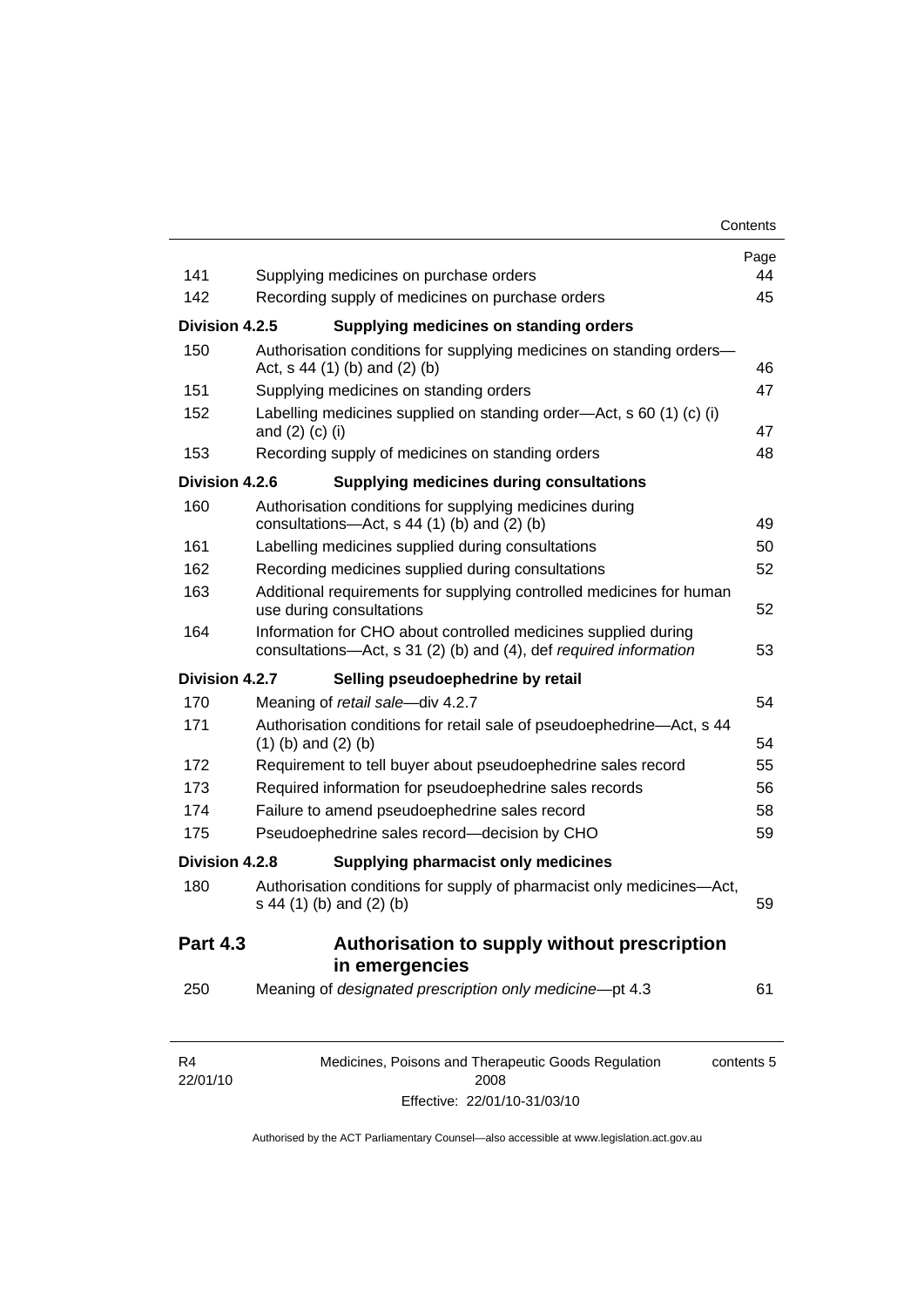| Contents         |                                                                                                                                                   |      |
|------------------|---------------------------------------------------------------------------------------------------------------------------------------------------|------|
|                  |                                                                                                                                                   | Page |
| 251              | Authorisation to supply certain medicines without prescription in<br>emergencies-Act, s 26 (1) (b)                                                | 61   |
| 252              | Authorisation conditions for supplying of certain medicines without<br>prescription in emergencies—Act, s 44 (1) (b) and (2) (b)                  | 62   |
| 253              | Labelling medicines supplied without prescription in emergencies-<br>Act, s 60 (1) (c) (i) and (2) (c) (i)                                        | 63   |
| 254              | Recording medicines supplied without prescription in emergencies                                                                                  | 64   |
| <b>Part 4.4</b>  | Authorisation to supply medicines for<br>disposal                                                                                                 |      |
| 260              | Authorisation to supply medicines to pharmacists for disposal-Act, s<br>26(1)(b)                                                                  | 65   |
| 261              | Authorisation to supply medicines to commercial disposal operators for<br>disposal- $-\text{Act}$ , s 26 (1) (b)                                  | 65   |
| <b>Part 4.5</b>  | Wholesale supply of medicines under<br>corresponding laws                                                                                         |      |
| 270              | Conditions for wholesalers supplying medicines under corresponding<br>laws-Act, s 20 (4) (c)                                                      | 66   |
| <b>Chapter 5</b> | <b>Administering medicines</b>                                                                                                                    |      |
| <b>Part 5.1</b>  | <b>Authorisations for health-related occupations</b>                                                                                              |      |
| 350              | Authorisation under sch 1 for people in health-related occupations to<br>administer medicines-Act, s 37 (1) (b) and (3) (b)                       | 68   |
| 351              | Authorisation conditions for administration of medicines at institutions<br>by people in health-related occupations—Act, s 44 (1) (b) and (2) (b) | 68   |
| <b>Part 5.2</b>  | Other administration authorisations                                                                                                               |      |
| 360              | Authorisation for self-administration etc of medicines-Act, s 37 (2) (b)<br>and $(3)$ $(b)$                                                       | 70   |
| 361              | Authorisation for administration of medicines by assistants-Act,<br>s 37 (1) (b)                                                                  | 71   |
|                  |                                                                                                                                                   |      |

| contents 6 | Medicines, Poisons and Therapeutic Goods Regulation | R4       |
|------------|-----------------------------------------------------|----------|
|            | 2008                                                | 22/01/10 |
|            | Effective: 22/01/10-31/03/10                        |          |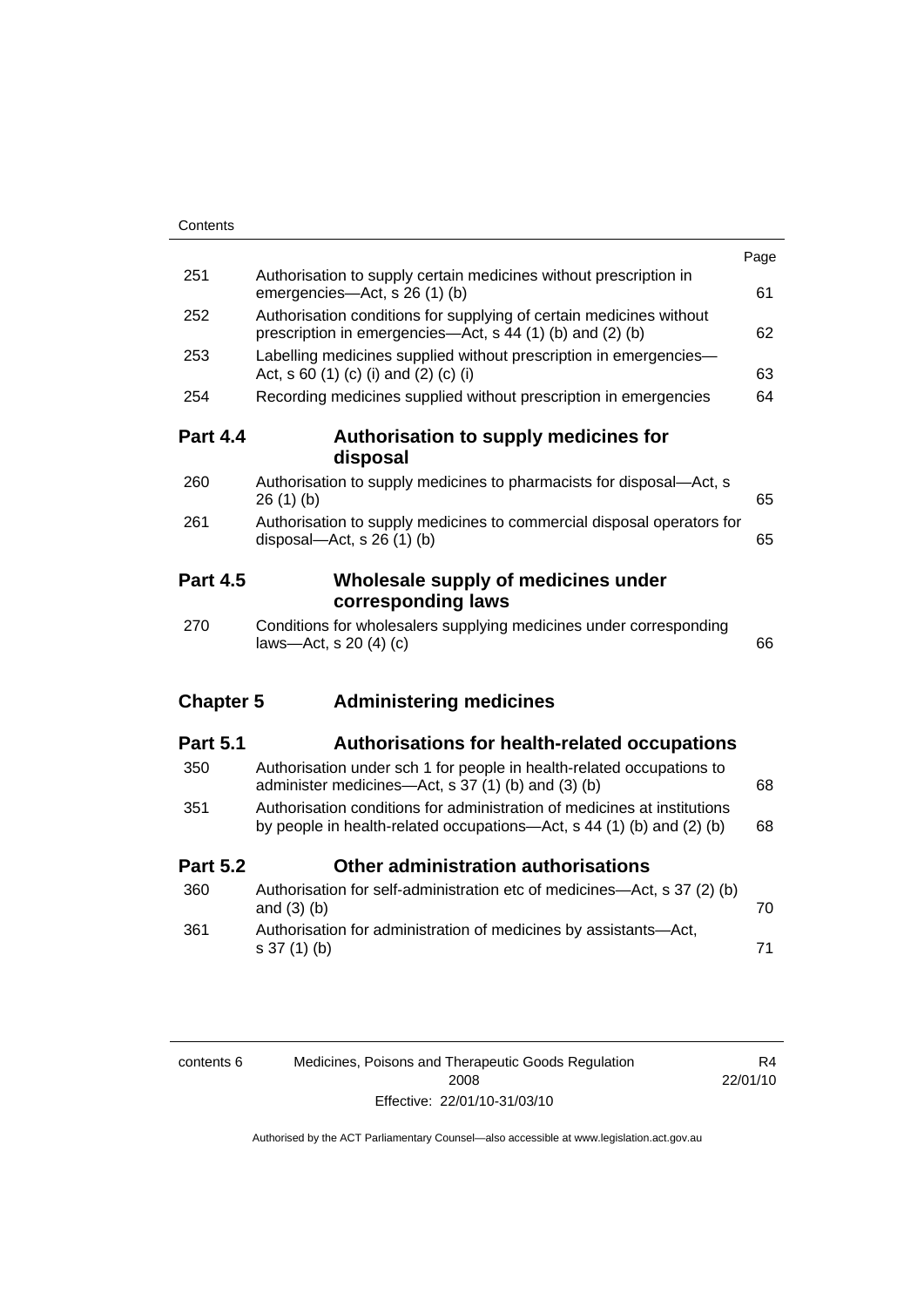|                  |                                                                                                                                       | Contents   |
|------------------|---------------------------------------------------------------------------------------------------------------------------------------|------------|
|                  |                                                                                                                                       | Page       |
| <b>Chapter 6</b> | Obtaining and possessing medicines                                                                                                    |            |
| 370              | Authorisation under sch 1 to obtain and possess medicines-Act, s 35<br>$(1)$ (b), (2) (b) and s 36 (b)                                | 72         |
| 371              | Authorisation to obtain and possess medicines for certain personal<br>use-related dealings—Act, s $35(1)(b)$ , $(2)(b)$ and s $36(b)$ | 72         |
| <b>Chapter 7</b> | <b>Manufacturing medicines</b>                                                                                                        |            |
| 380              | Authorisation under sch 1 to manufacture medicines—Act, s 33 (b)                                                                      | 73         |
| <b>Chapter 8</b> | <b>Discarding medicines</b>                                                                                                           |            |
| 390              | Discarding controlled medicines—Act, s 34 (1) (a)                                                                                     | 74         |
| <b>Chapter 9</b> | Other medicines authorisations                                                                                                        |            |
| <b>Part 9.1</b>  | Authorisations for delivery people and<br>commercial disposal operators                                                               |            |
| 400              | Authorisations to deliver medicines under supply authorities-Act,<br>s 26 (1) (b), (2) (b), s 35 (1) (b), (2) (b) and s 36 (b)        | 75         |
| 401              | Authorisations for commercial disposal operators—Act, s 26 (1) (b)<br>and (2) (b), s 35 (1) (b) and (2) (b) and s 36 (b)              | 76         |
| <b>Part 9.2</b>  | <b>Emergency supply and administration of</b><br>adrenaline and salbutamol                                                            |            |
| 410              | Authorisations to supply and administer adrenaline and salbutamol-<br>Act, s 26 (1) (b) and s 37 (1) (b)                              | 77         |
| <b>Part 9.3</b>  | <b>Medicines authorisations for corrections</b><br>functions                                                                          |            |
| 420              | Authorisations for CYP authorised people—Act, s 26 (1) (b),<br>s 35 (1) (b), (2) (b), s 36 (b) and s 37 (1) (b)                       | 78         |
| 421              | Authorisations for corrections officers-Act, s 26 (1) (b), s 35 (1) (b),<br>$(2)$ (b), s 36 (b) and s 37 (1) (b)                      | 79         |
| 422              | Authorisations for court and police cell custodians—Act, s 26 (1) (b),<br>s 35 (1) (b), (2) (b), s 36 (b) and s 37 (1) (b)            | 79         |
| R4<br>22/01/10   | Medicines, Poisons and Therapeutic Goods Regulation<br>2008                                                                           | contents 7 |
|                  |                                                                                                                                       |            |

Effective: 22/01/10-31/03/10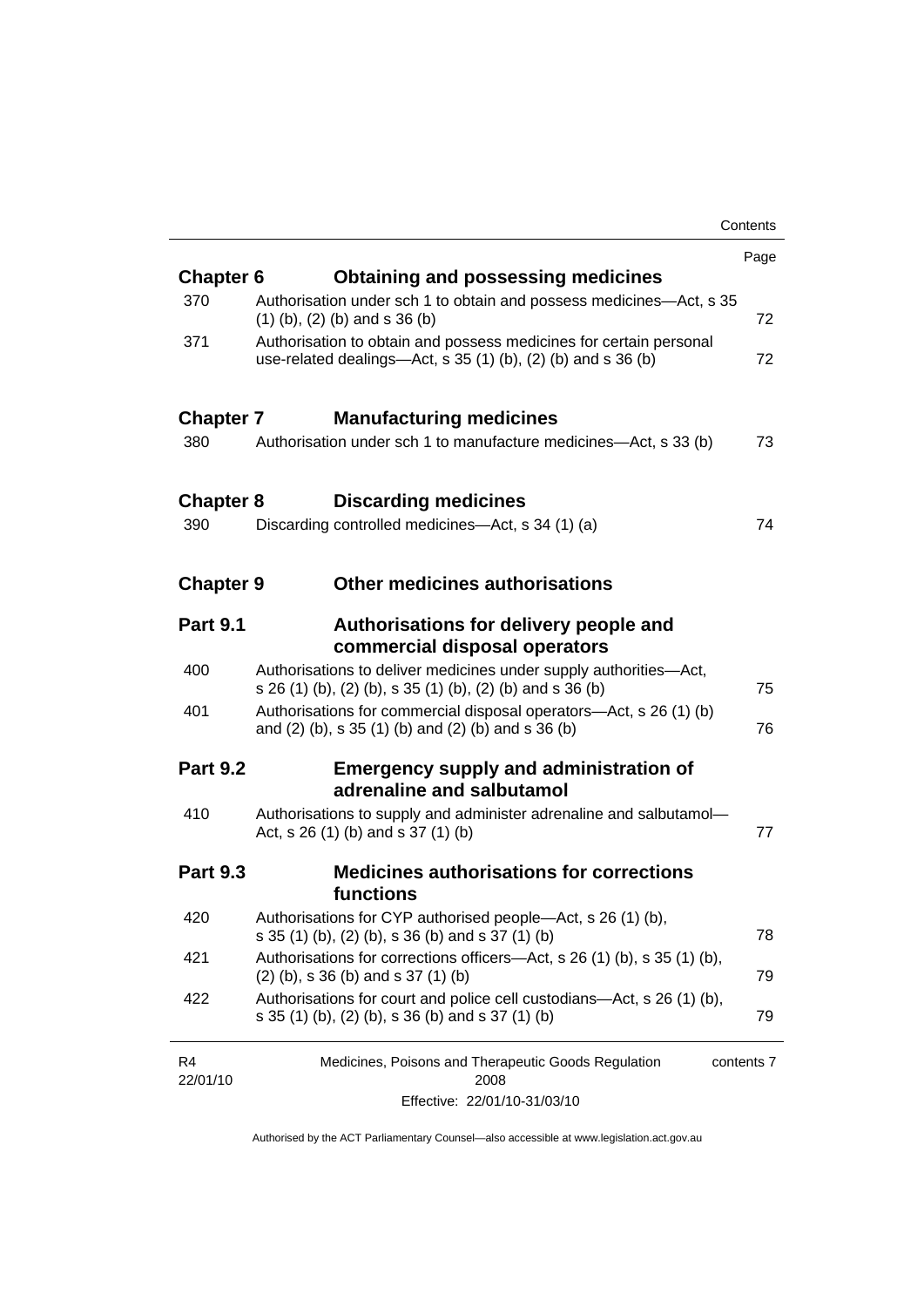|                 |                                                                                                                           | Page |
|-----------------|---------------------------------------------------------------------------------------------------------------------------|------|
| <b>Part 9.4</b> | Authorisations for medicines research and<br>education program purposes other than<br>controlled medicines                |      |
| 430             | Authorisations for non-controlled medicines research and education-<br>Act, s 26 (1) and (2) (b)                          | 81   |
| 431             | Authorisation conditions for non-controlled medicines research and<br>education- $Act$ , s 44 (1) (b) and (2) (b)         | 82   |
| <b>Part 9.5</b> | <b>Authorisations under medicines licences</b>                                                                            |      |
| Division 9.5.1  | Controlled medicines research and education program<br>licence authorisations                                             |      |
| 440             | Authorisations under controlled medicines research and education<br>program licences—Act, s 20 (1) (a)                    | 84   |
| 441             | Authorisation condition for controlled medicines research and<br>education program licences—Act, s 44 (1) (b) and (2) (b) | 85   |
| Division 9.5.2  | <b>First-aid kit licence authorisations</b>                                                                               |      |
| 450             | Authorisations under first-aid kit licences—Act, s 20 (1) (a)                                                             | 86   |
| 451             | Authorisation condition for first-aid kit licences—Act, s 44 (1) (b) and<br>$(2)$ $(b)$                                   | 87   |
| Division 9.5.3  | Wholesalers licence authorisations                                                                                        |      |
| 460             | Authorisations under medicines wholesalers licences—Act, s 20 (1) (a)                                                     | 87   |
| 461             | Authorisation conditions for medicines wholesalers licences-Act,<br>s 44 (1) (b) and (2) (b)                              | 88   |
| Division 9.5.4  | Opioid dependency treatment licence authorisations                                                                        |      |
| 470             | Authorisations under opioid dependency treatment licences-Act,<br>s 20(1)(a)                                              | 89   |
| 471             | Authorisation condition for opioid dependency treatment licences-<br>Act, $s$ 44 (1) (b) and (2) (b)                      | 90   |
| Division 9.5.5  | Pharmacy medicines rural communities licences                                                                             |      |
| 480             | Authorisations under pharmacy medicines rural communities<br>licences- $-\text{Act}$ , s 20 (1) (a)                       | 91   |
| 481             | Authorisation conditions for pharmacy medicines rural communities<br>licences—Act, $s$ 44 (1) (b) and (2) (b)             | 92   |

| contents 8 | Medicines, Poisons and Therapeutic Goods Regulation | R4       |
|------------|-----------------------------------------------------|----------|
|            | 2008                                                | 22/01/10 |
|            | Effective: 22/01/10-31/03/10                        |          |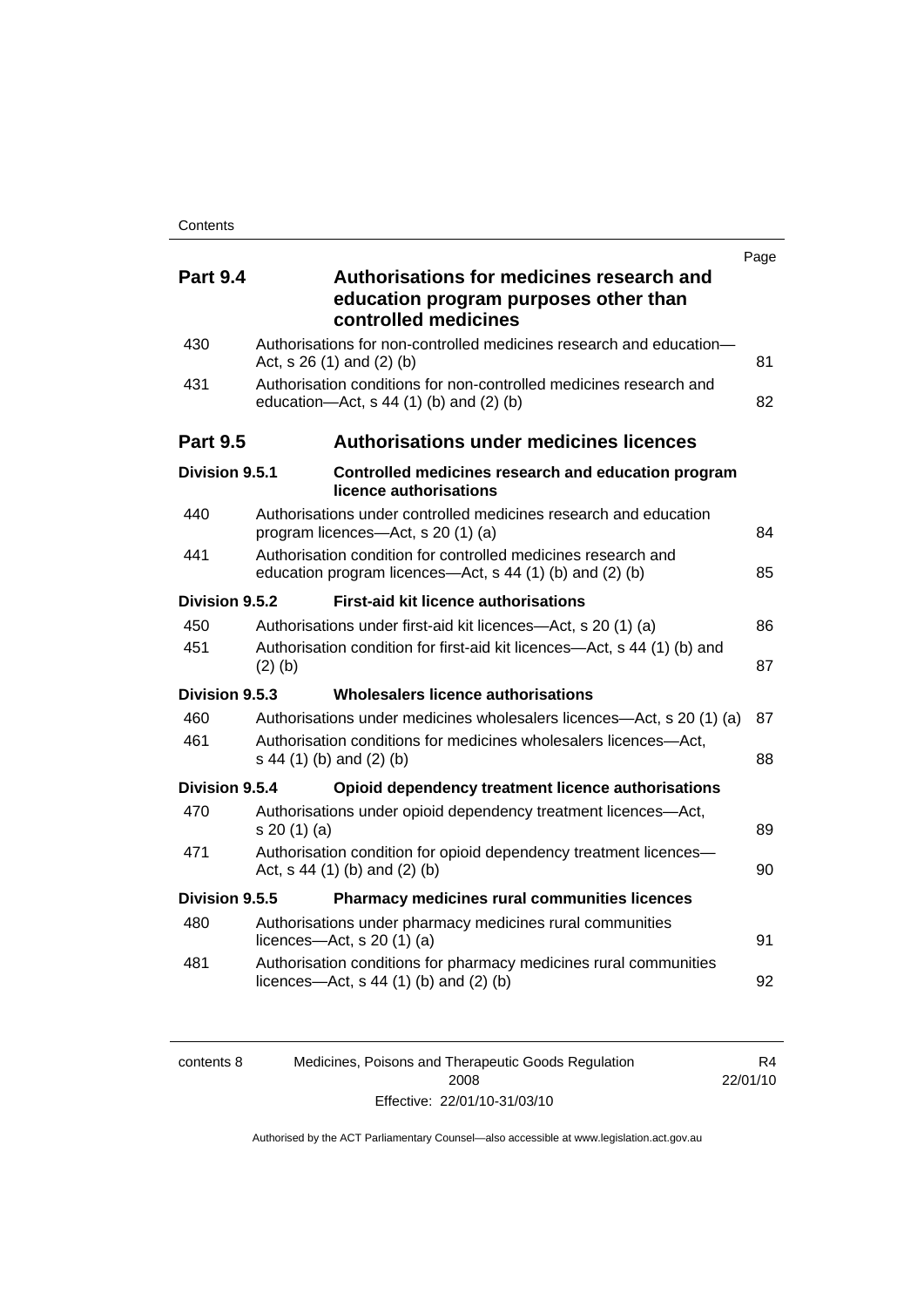| <b>Chapter 10</b> | Packaging and labelling of medicines<br>generally                                                                                     | Page |
|-------------------|---------------------------------------------------------------------------------------------------------------------------------------|------|
| 500               | When pharmacy medicines and pharmacist only medicines to be<br>supplied in manufacturer's packs-Act, s 59 (1) (c) (i) and (2) (c) (i) | 94   |
| 501               | Packaging of supplied manufacturer's packs of medicines-Act, s 59<br>$(1)$ (c) (i) and (2) (c) (i)                                    | 94   |
| 502               | Labelling of supplied manufacturer's packs of medicines-Act,<br>s 60 (1) (c) (i) and (2) (c) (i)                                      | 95   |
| <b>Chapter 11</b> | <b>Storage of medicines</b>                                                                                                           |      |
| <b>Part 11.1</b>  | <b>Preliminary</b>                                                                                                                    |      |
| 510               | Meaning of prescribed person-ch 11                                                                                                    | 96   |
| 511               | Meaning of key-ch 11                                                                                                                  | 97   |
| <b>Part 11.2</b>  | Storage requirements for medicines generally                                                                                          |      |
| 515               | Storage of medicines generally-Act, s 61 (b) and (c)                                                                                  | 98   |
| <b>Part 11.3</b>  | Additional storage requirements for<br>medicines other than controlled medicines                                                      |      |
| 520               | Storage of medicines other than controlled medicines in community<br>pharmacies-Act, s 61 (b) and (c)                                 | 99   |
| 521               | Storage of medicines other than controlled medicines by other<br>people—Act, s 61 (b) and (c)                                         | 100  |
| 522               | Storage of pharmacy medicines by pharmacy medicines rural<br>communities licence-holders-Act, s 61 (b) and (c)                        | 100  |
| <b>Part 11.4</b>  | <b>Additional storage requirements for</b><br>controlled medicines                                                                    |      |
| 530               | Meaning of personal custody-pt 11.4                                                                                                   | 101  |
| 531               | Storage of controlled medicines by wholesalers licence-holders-<br>Act, $s 61$ (b) and (c)                                            | 101  |
| 532               | Storage of controlled medicines for certain health-related<br>occupations-Act, s 61 (b) and (c)                                       | 102  |

| R4       | Medicines, Poisons and Therapeutic Goods Regulation | contents 9 |
|----------|-----------------------------------------------------|------------|
| 22/01/10 | 2008                                                |            |
|          | Effective: 22/01/10-31/03/10                        |            |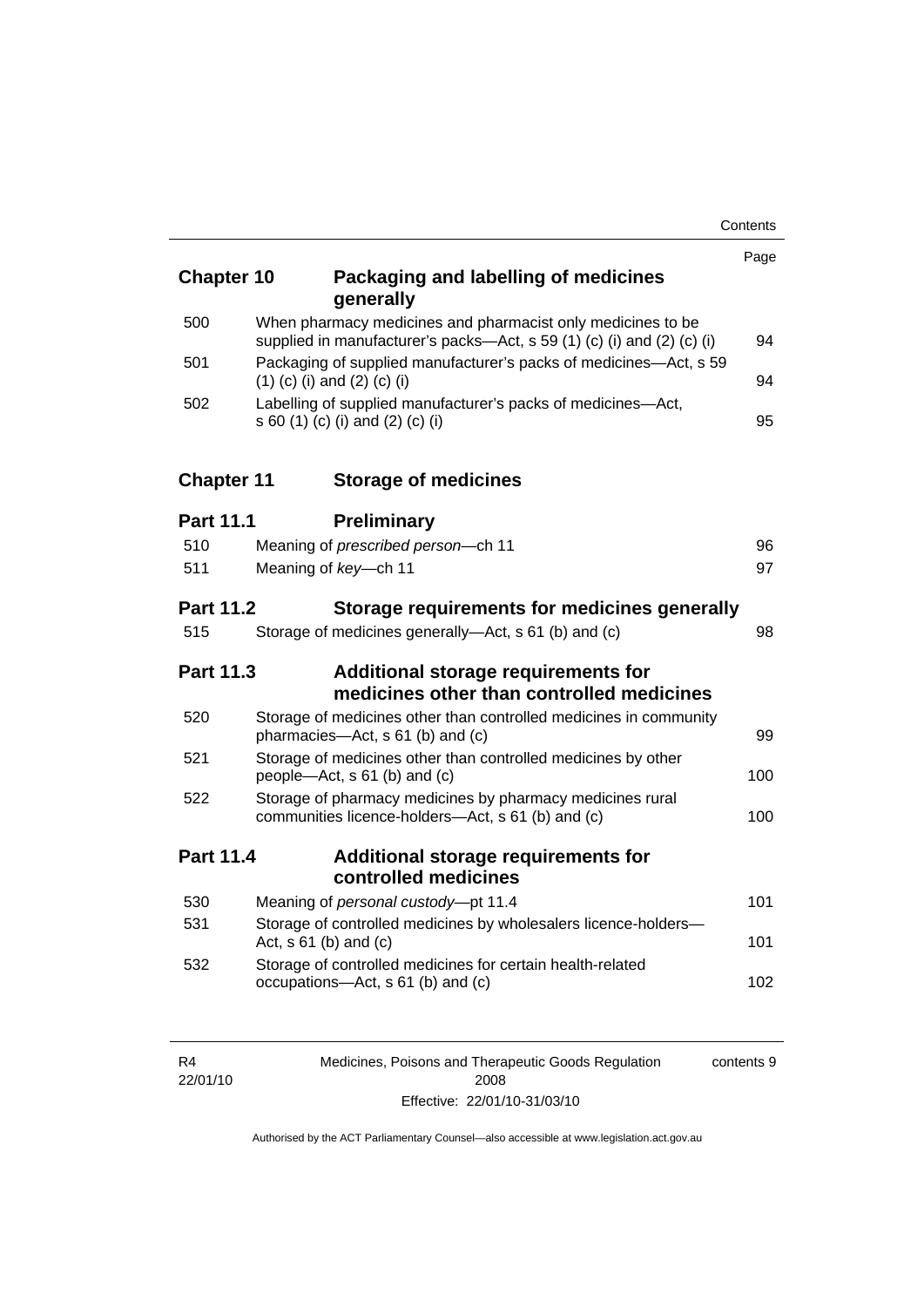|                   |                                                                                                                  | Page |
|-------------------|------------------------------------------------------------------------------------------------------------------|------|
| 533               | Storage of controlled medicines by certain other prescribed people-<br>Act, $s \, 61$ (b) and (c)                | 103. |
| <b>Chapter 12</b> | <b>Controlled medicines registers</b>                                                                            |      |
| 540               | Keeping of controlled medicines registers by certain people—Act, s 48<br>(a) and $s$ 50 (1) (b) and (2) (b)      | 106. |
| 541               | Keeping of controlled medicines registers by first-aid kit holders-Act,<br>s 48 (a) and s 50 (1) (b) and (2) (b) | 108  |
| 542               | Form of controlled medicines registers—Act, s 49 (1) (b) and (2) (b)                                             | 109  |
| 543               | Making entries in controlled medicines registers—Act, s 51 (1) (b)                                               | 109  |
| 544               | Prescribed witnesses for administration of controlled medicines—Act,<br>s 53 (a) and (b)                         | 111  |
| 545               | Prescribed witnesses for discarding of controlled medicines—Act, s 54<br>(a) and (b)                             | 111  |
| 546               | Changes etc to entries in controlled medicines registers—Act, s 55 (2)<br>(b)                                    | 112  |

#### **Chapter 13 Controlled medicines and appendix D medicines approvals for human use**

#### **Part 13.1 Controlled medicines approvals**

### contents 10 Medicines, Poisons and Therapeutic Goods Regulation R4 **Division 13.1.1 Preliminary** 550 Meaning of *controlled medicines approval* [114](#page-137-0) 551 Meaning of *designated prescriber*—pt 13.1 [114](#page-137-0) **Division 13.1.2 Standing controlled medicines approvals** 555 Standing approval to prescribe controlled medicines for hospital in-patients [115](#page-138-0) 556 Standing approval to prescribe controlled medicines for short-term treatment [115](#page-138-0) 557 Standing interim approval to prescribe buprenorphine and methadone for patients of certain institutions [115](#page-138-0) **Division 13.1.3 Chief health officer controlled medicines approvals** 560 Applications for CHO controlled medicines approvals [117](#page-140-0)

2008 Effective: 22/01/10-31/03/10 22/01/10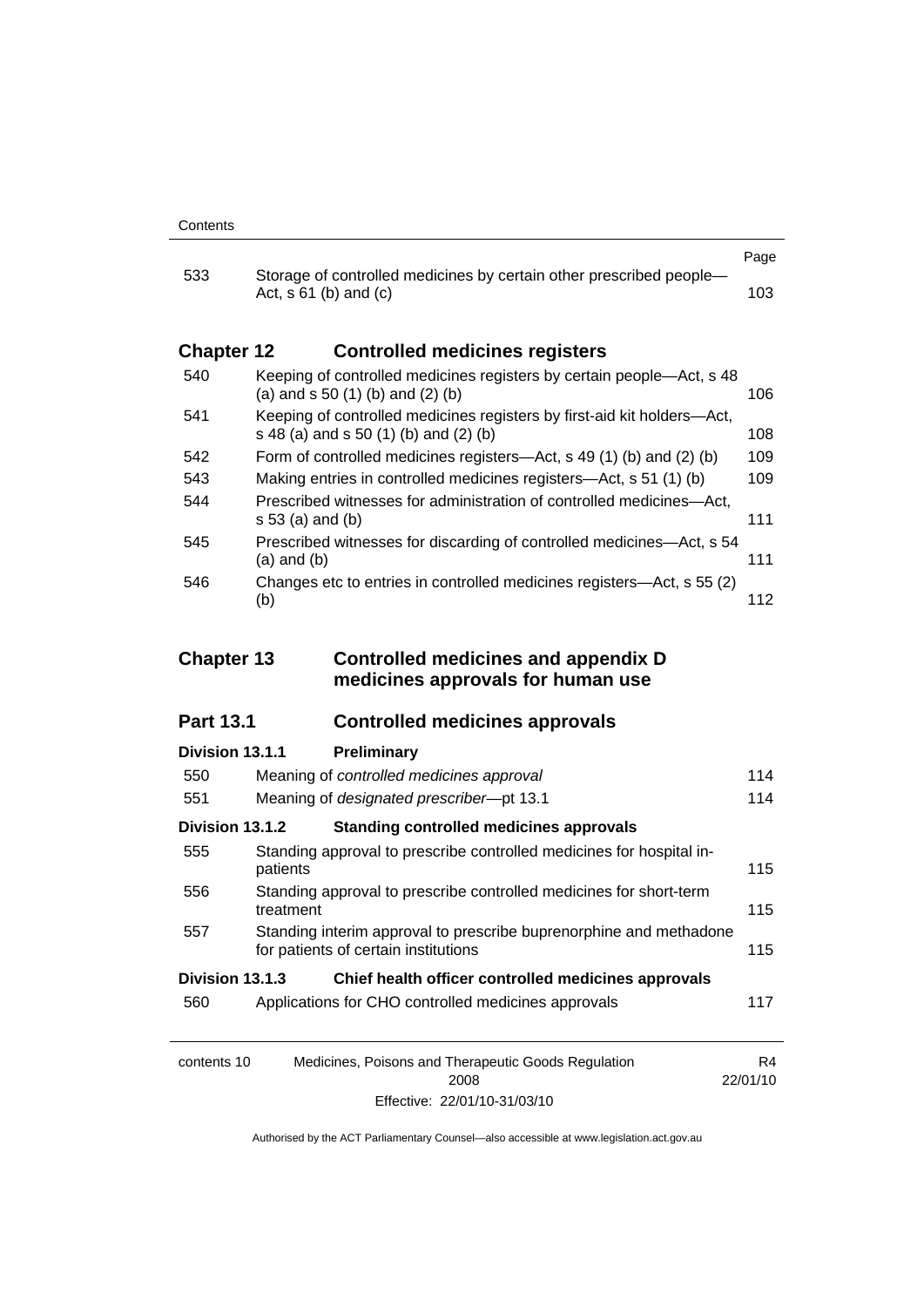| Contents |
|----------|
|----------|

| 561              |                                                                                                         | Page       |
|------------------|---------------------------------------------------------------------------------------------------------|------------|
|                  | Requirements for CHO controlled medicines approval applications                                         | 118        |
| 562              | CHO decision on applications to prescribe controlled medicines                                          | 119        |
| 563              | Restrictions on CHO power to approve applications for approvals                                         | 120<br>121 |
| 564              | Term of CHO controlled medicines approvals                                                              | 121        |
| 565              | Applications for review of unfavourable CHO decisions for approvals                                     |            |
| 566              | Medicines advisory committee-referred applications and review of<br>unfavourable CHO decisions          | 122        |
| 567              | Amendment and revocation of controlled medicines approvals                                              | 123        |
| 568              | Application for review of amendment and revocation on CHO initiative                                    | 124        |
| 569              | Medicines advisory committee-review of amendment or revocation<br>on CHO initiative                     | 125        |
| 570              | Conditional controlled medicines approvals                                                              | 125        |
| 571              | Form of CHO controlled medicines approvals                                                              | 126        |
| 572              | When controlled medicines approvals etc take effect                                                     | 127        |
| 573              | Medicines advisory committee-directions to CHO                                                          | 127        |
| 574              | Medicines advisory committee-guidelines for CHO decisions on<br>applications                            | 128        |
|                  |                                                                                                         |            |
| Division 13.1.4  | <b>Endorsements to treat drug-dependency</b>                                                            |            |
| 580              | Meaning of endorsement-div 13.1.4                                                                       | 128        |
| 581              | Applications for CHO endorsement to treat drug-dependency                                               | 128        |
| 582              | CHO decisions on applications for endorsement to treat<br>drug-dependency                               | 129        |
| 583              | Form of CHO endorsements to treat drug-dependency                                                       | 129        |
| 584              | Medicines advisory committee-review of CHO decisions to refuse<br>endorsements to treat drug-dependency | 130        |
| <b>Part 13.2</b> | <b>Appendix D medicines approvals</b>                                                                   |            |
| 590              | Meaning of appendix D medicines approval                                                                | 131        |
| 591              | Standing approval to prescribe designated appendix D medicines                                          | 131        |
| 592              | Applications for CHO approval to prescribe designated appendix D<br>medicines                           | 132        |
| 593              | CHO decisions on applications to prescribe designated appendix D<br>medicines                           | 132        |

| R4       | Medicines, Poisons and Therapeutic Goods Regulation | contents 11 |
|----------|-----------------------------------------------------|-------------|
| 22/01/10 | 2008                                                |             |
|          | Effective: 22/01/10-31/03/10                        |             |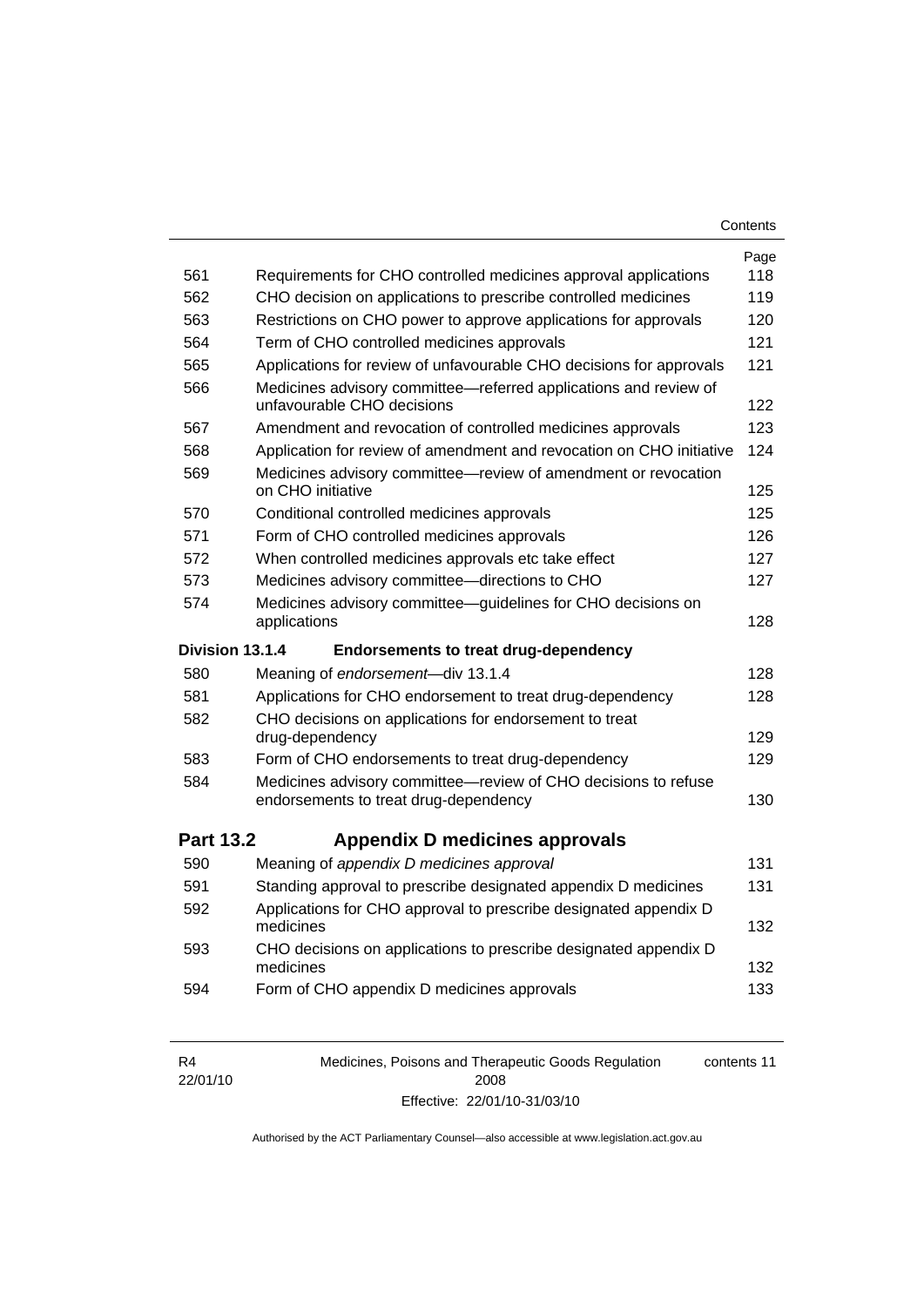| <b>Chapter 14</b> | <b>Medicines licences</b>                                                                                    | Page           |
|-------------------|--------------------------------------------------------------------------------------------------------------|----------------|
| <b>Part 14.1</b>  | <b>Medicines licences generally</b>                                                                          |                |
| 600               | Medicines licences that may be issued-Act, s 78 (2)                                                          | 134            |
| <b>Part 14.2</b>  | Controlled medicines research and education<br>program licences                                              |                |
| 605               | Applications for controlled medicines research and education program<br>licences                             | 135            |
| 606               | Restrictions on issuing of controlled medicines research and education<br>program licences—Act, s 85 (1) (a) | 136            |
| 607               | Additional information for controlled medicines research and education<br>program licences—Act, s 88 (1) (k) | 137            |
| <b>Part 14.3</b>  | <b>First-aid kit licences</b>                                                                                |                |
| 610               | Applications for first-aid kit licences                                                                      | 138            |
| 611               | Restrictions on issuing of first-aid kit licences—Act, s 85 (1) (a)                                          | 139            |
| 612               | Additional information for first-aid kit licences—Act, s 88 (1) (k)                                          | 140            |
| <b>Part 14.4</b>  | <b>Medicines wholesalers licences</b>                                                                        |                |
| 615               | Applications for medicines wholesalers licences                                                              | 141            |
| 616               | Restrictions on issuing of medicines wholesalers licences—Act, s 85<br>$(1)$ (a)                             | 142            |
| 617               | Additional information for medicines wholesalers licences—Act, s 88<br>$(1)$ (k)                             | 142            |
| <b>Part 14.5</b>  | <b>Opioid dependency treatment licences</b>                                                                  |                |
| 620               | Applications for opioid dependency treatment licences                                                        | 143            |
| 621               | Restriction on issuing of opioid dependency treatment licences-Act, s<br>85(1)(a)                            | 143            |
| 622               | Witnessing not required for administration under opioid dependency<br>treatment licence-Act, s 190 (1) (a)   | 143            |
| <b>Part 14.6</b>  | <b>Pharmacy medicines rural communities</b><br><b>licences</b>                                               |                |
| 625               | Applications for pharmacy medicines rural communities licences                                               | 144            |
| contents 12       | Medicines, Poisons and Therapeutic Goods Regulation<br>2008                                                  | R4<br>22/01/10 |
|                   | Effective: 22/01/10-31/03/10                                                                                 |                |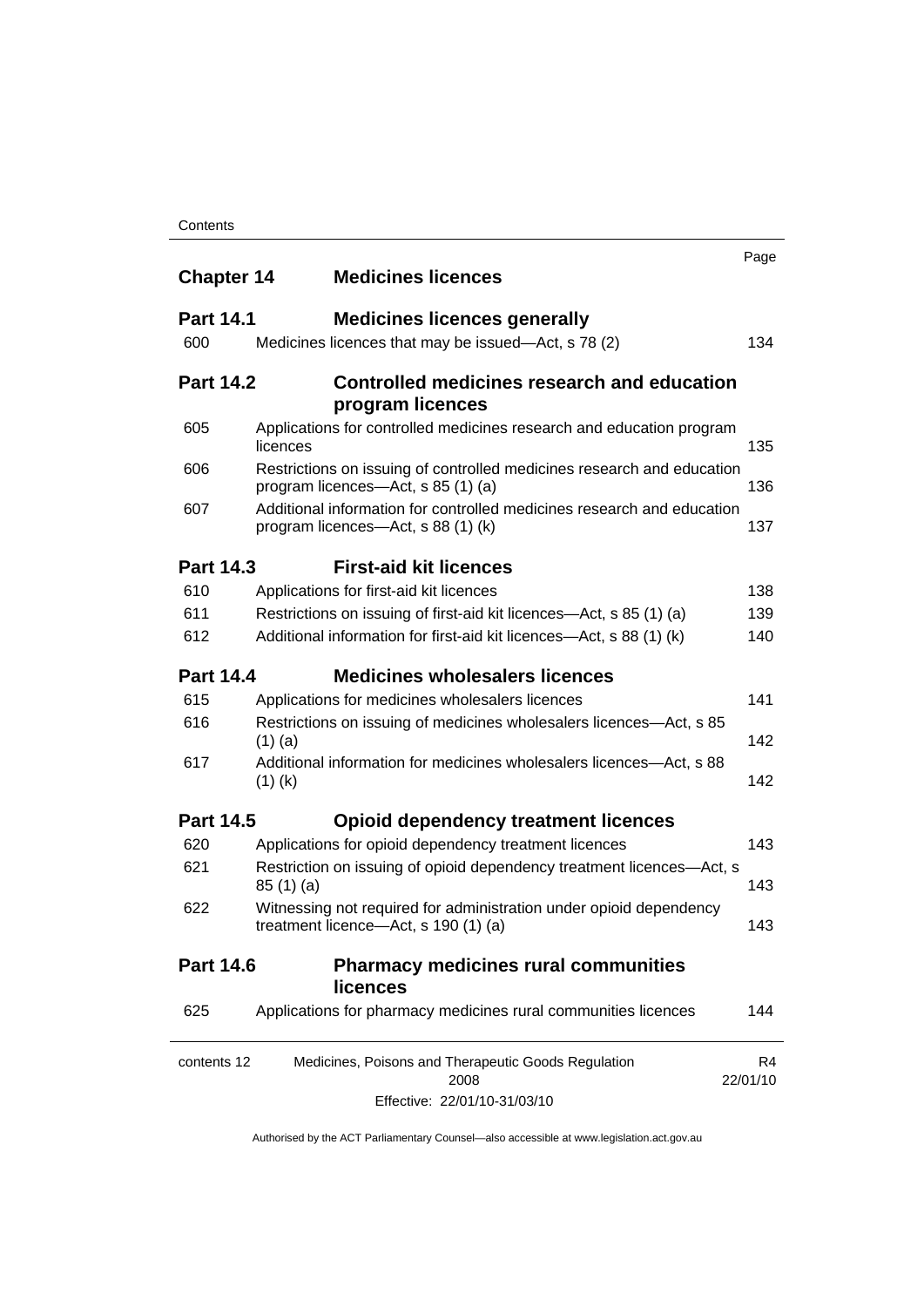|                   |                                                                                                 | Contents |
|-------------------|-------------------------------------------------------------------------------------------------|----------|
|                   |                                                                                                 | Page     |
| 626               | Restrictions on issuing of pharmacy medicines rural communities<br>licences—Act, $s$ 85 (1) (a) | 144      |
| <b>Chapter 15</b> | <b>Medicines-other provisions</b>                                                               |          |
| <b>Part 15.1</b>  | <b>Opioid dependency treatment guidelines</b>                                                   |          |
| 630               | Guidelines for treatment of opioid dependency                                                   | 145      |
| <b>Part 15.2</b>  | <b>Medicines advisory committee</b>                                                             |          |
| 635               | Medicines advisory committee-membership                                                         | 146      |
| 636               | Medicines advisory committee—term of appointments                                               | 147      |
| 637               | Medicines advisory committee-conditions of appointments                                         | 147      |
| 638               | Medicines advisory committee—time and place of meetings                                         | 147      |
| 639               | Medicines advisory committee-presiding member                                                   | 147      |
| 640               | Medicines advisory committee-quorum                                                             | 148      |
| 641               | Medicines advisory committee-voting                                                             | 148      |
| 642               | Medicines advisory committee-conduct of meetings                                                | 148      |
| 643               | Medicines advisory committee-disclosure of interests by members                                 | 149      |
| 644               | Medicines advisory committee—ending appointments                                                | 151      |
| <b>Part 15.3</b>  | <b>Other medicines provisions</b>                                                               |          |
| 650               | Advertising controlled medicines—Act, s 66 (3) (b)                                              | 153      |
| 651               | Advertising other medicines                                                                     | 153      |
| 652               | Prescribed institutions-Act, dict, def institution, par (b)                                     | 154      |
| <b>Chapter 16</b> | Low and moderate harm poisons                                                                   |          |
|                   |                                                                                                 |          |
| Part 16.1         | <b>Preliminary</b>                                                                              |          |

#### **Part 16.1 Preliminary**

| 660 | Meaning of relevant law—ch 16 | 155 |
|-----|-------------------------------|-----|
|     |                               |     |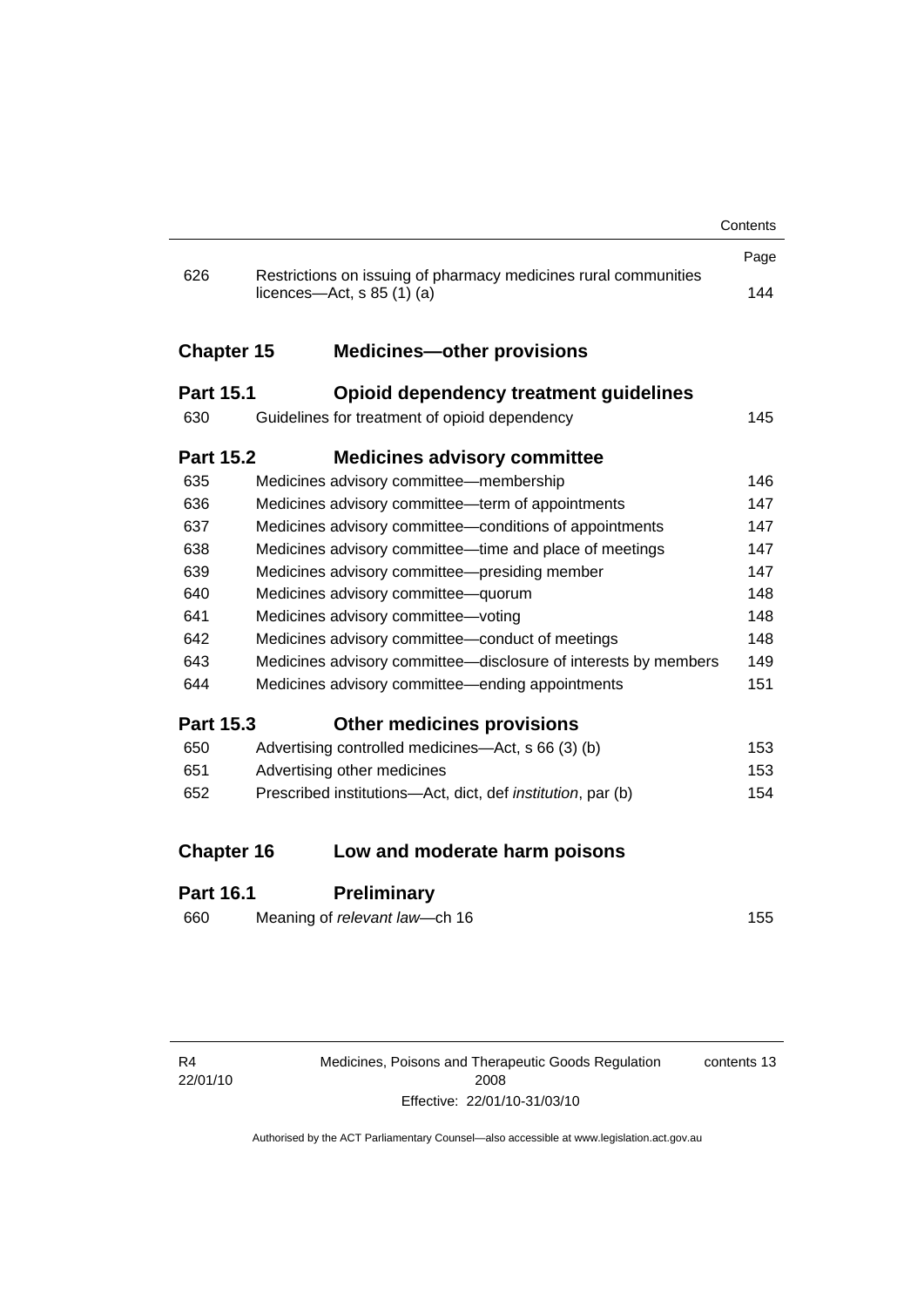|                   |                                                                                                                      |                                                                                                                      | Page           |
|-------------------|----------------------------------------------------------------------------------------------------------------------|----------------------------------------------------------------------------------------------------------------------|----------------|
| <b>Part 16.2</b>  |                                                                                                                      | Authorisation to supply low and moderate<br>harm poisons                                                             |                |
| 661               | (b) and $(2)$ (b)                                                                                                    | Authorisation to supply low and moderate harm poisons—Act, s 26 (1)                                                  | 156            |
| 662               |                                                                                                                      | Authorisation condition for supplying low and moderate harm<br>poisons—Act, s 44 (1) (b) and (2) (b)                 | 156            |
| Part 16.3         |                                                                                                                      | Authorisation to manufacture low and<br>moderate harm poisons                                                        |                |
| 663               | 33(b)                                                                                                                | Authorisation to manufacture low and moderate harm poisons-Act, s                                                    | 157            |
| 664               |                                                                                                                      | Authorisation condition for manufacturing low and moderate harm<br>poisons—Act, s 44 (1) (b) and (2) (b)             | 157            |
| <b>Part 16.4</b>  |                                                                                                                      | Packaging and labelling of low and moderate<br>harm poisons                                                          |                |
| 665               |                                                                                                                      | Packaging of supplied manufacturer's packs of low and moderate<br>harm poisons—Act, s 59 (1) (c) (i) and (2) (c) (i) | 158            |
| 666               | Labelling of supplied manufacturer's packs of low and moderate harm<br>poisons—Act, s 60 (1) (c) (i) and (2) (c) (i) |                                                                                                                      | 159            |
| <b>Chapter 17</b> |                                                                                                                      | Dangerous poisons authorisations                                                                                     |                |
| <b>Part 17.1</b>  |                                                                                                                      | <b>Overview of dangerous poisons</b><br>authorisations                                                               |                |
| 670               |                                                                                                                      | General overview of authorisations for dangerous poisons                                                             | 160            |
| 671               |                                                                                                                      | Overview of dangerous poisons authorisations under this regulation                                                   | 161            |
| 672               |                                                                                                                      | General overview of authorisation conditions for dangerous poisons                                                   | 162            |
| <b>Part 17.2</b>  |                                                                                                                      | Authorisations under dangerous poisons<br><b>licences</b>                                                            |                |
| Division 17.2.1   |                                                                                                                      | Dangerous poisons manufacturers licence<br>authorisations                                                            |                |
| 675               | s 20 (1) (a)                                                                                                         | Authorisations under dangerous poisons manufacturers licences-Act,                                                   | 163            |
| contents 14       |                                                                                                                      | Medicines, Poisons and Therapeutic Goods Regulation<br>2008                                                          | R4<br>22/01/10 |
|                   |                                                                                                                      | Effective: 22/01/10-31/03/10                                                                                         |                |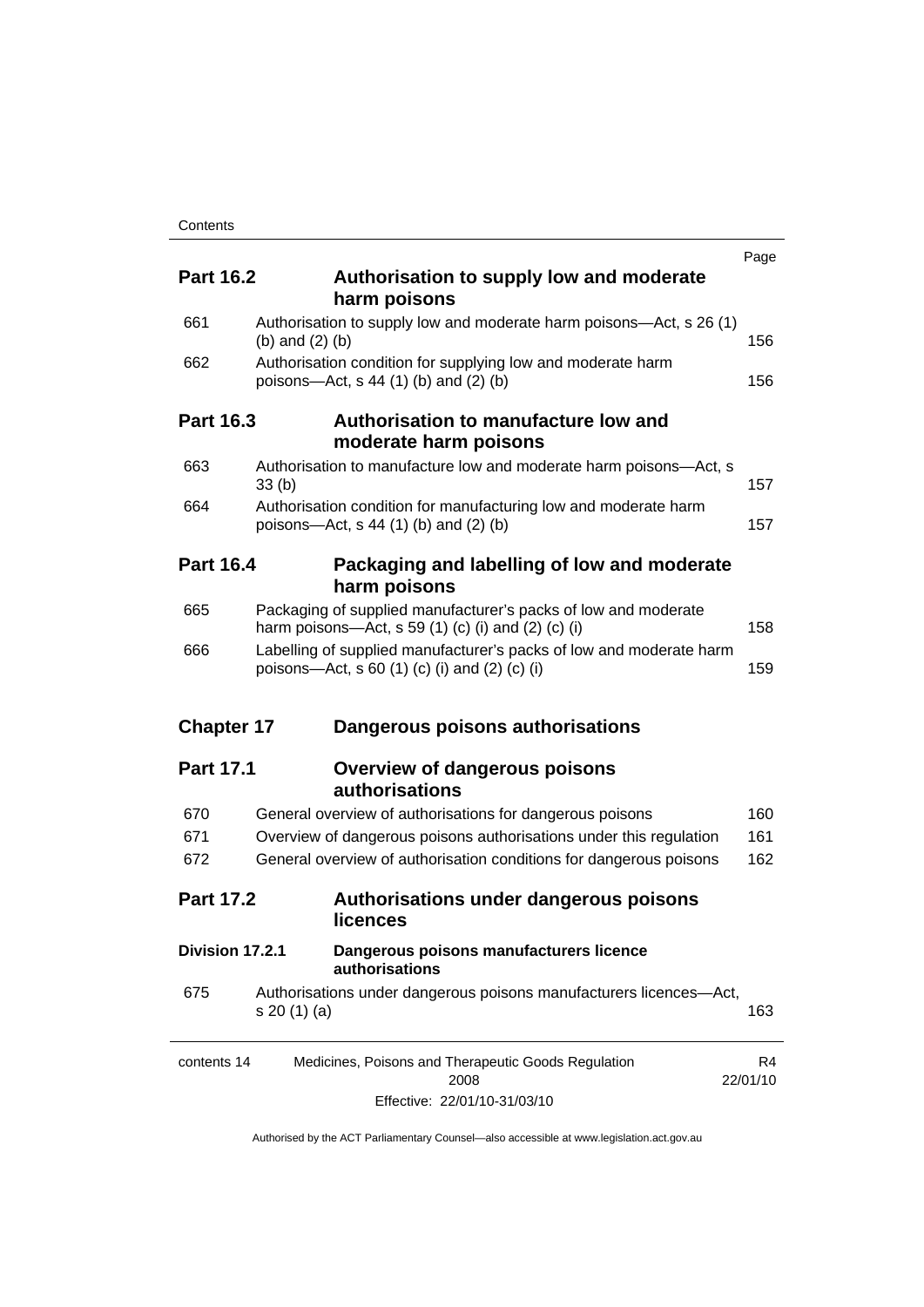|                  |                 |                                                                                                                                         | Contents |
|------------------|-----------------|-----------------------------------------------------------------------------------------------------------------------------------------|----------|
|                  |                 |                                                                                                                                         | Page     |
| 676              |                 | Authorisation conditions for dangerous poisons manufacturers<br>licences- $-\text{Act}$ , s 44 (1) (b) and (2) (b)                      | 164      |
|                  | Division 17.2.2 | Dangerous poisons-research and education program<br>licence authorisations                                                              |          |
| 680              |                 | Authorisations under dangerous poisons research and education<br>program licences—Act, s 20 (1) (a)                                     | 166      |
| 681              |                 | Authorisation condition for dangerous poisons research and education<br>program licences—Act, s 44 (1) (b) and (2) (b)                  | 167      |
|                  | Division 17.2.3 | Dangerous poisons suppliers licence authorisations                                                                                      |          |
| 685              | s 20 (1) (b)    | Authorisations under dangerous poisons suppliers licences—Act,                                                                          | 168      |
| 686              |                 | Authorisation conditions for dangerous poisons suppliers licences-<br>Act, $s$ 44 (1) (b) and (2) (b)                                   | 169      |
| <b>Part 17.3</b> |                 | Other dangerous poisons authorisations                                                                                                  |          |
|                  | Division 17.3.1 | Authorisations for manufacturing etc purposes                                                                                           |          |
| 690              | (a)             | Manufacturing etc authorisations for dangerous poisons—Act, s 20 (2)                                                                    | 171      |
|                  | Division 17.3.2 | Authorisations for delivery people and commercial<br>disposal operators                                                                 |          |
| 692              |                 | Authorisations to deliver dangerous poisons under purchase orders-<br>Act, s 26 (1) (b) and (2) (b), s 35 (1) (b), (2) (b) and s 36 (b) | 172      |
| 693              |                 | Authorisation to supply dangerous poisons to commercial disposal<br>operator for disposal-Act, s 26 (1) (b)                             | 173      |
| 694              |                 | Authorisations for commercial disposal operators-Act, s 26 (1) (b)<br>and $(2)$ (b), s 35 $(1)$ (b) and $(2)$ (b) and s 36 (b)          | 173      |
|                  | Division 17.3.3 | Authorisations for dangerous poisons research and<br>education programs by scientifically qualified people                              |          |
| 695              |                 | Authorisations for dangerous poisons research and education-Act, s<br>26 (1) and (2) (b)                                                | 174      |
| 696              |                 | Authorisation conditions for dangerous poisons research and<br>education-Act, s 44 (1) (b) and (2) (b)                                  | 175      |
|                  |                 |                                                                                                                                         |          |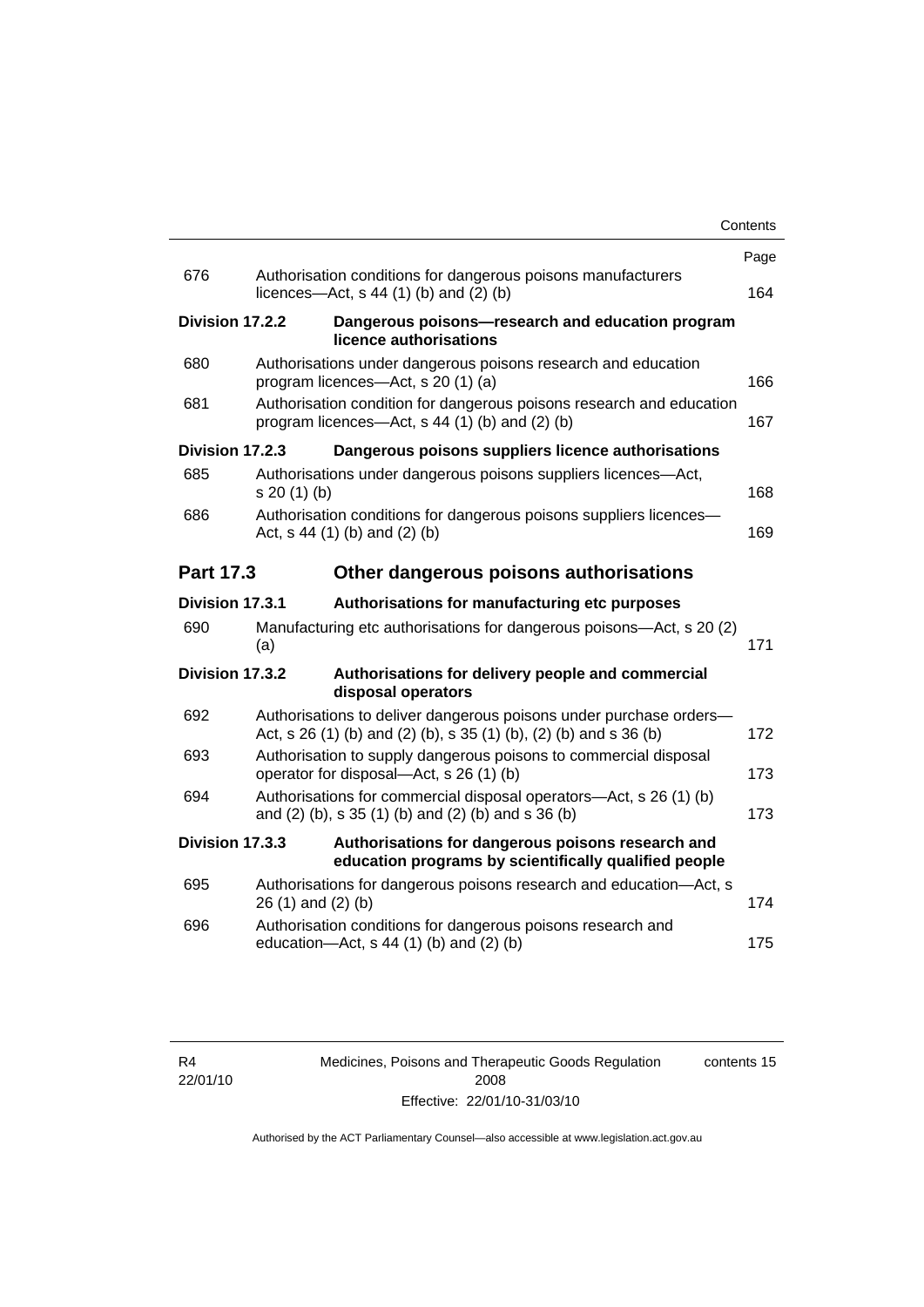| <b>Chapter 18</b> |              | Dangerous poisons licences                                                                           | Page           |
|-------------------|--------------|------------------------------------------------------------------------------------------------------|----------------|
| <b>Part 18.1</b>  |              | Dangerous poisons licences generally                                                                 |                |
| 700               |              | Dangerous poisons licences that may be issued—Act, s 78 (2)                                          | 176            |
| <b>Part 18.2</b>  |              | Dangerous poisons manufacturers licences                                                             |                |
| 705               |              | Applications for dangerous poisons manufacturers licences                                            | 177            |
| 706               |              | Restrictions on issuing of dangerous poisons manufacturers<br>licences- $-\text{Act}$ , s 85 (1) (a) | 178            |
| 707               |              | Additional information for dangerous poisons manufacturers<br>licences—Act, $s$ 88 (1) (k)           | 178            |
| <b>Part 18.3</b>  |              | Dangerous poisons research and education<br>program licences                                         |                |
| 710               |              | Applications for dangerous poisons research and education program                                    |                |
|                   | licences     |                                                                                                      | 179            |
| 711               |              | Restrictions on issuing of dangerous poisons research and education                                  |                |
|                   |              | program licences—Act, s 85 (1) (a)                                                                   | 180            |
| 712               |              | Additional information for dangerous poisons research and education<br>licences—Act, $s$ 88 (1) (k)  | 181            |
| <b>Part 18.4</b>  |              | Dangerous poisons suppliers licences                                                                 |                |
| 715               |              | Applications for dangerous poisons suppliers licences                                                | 182            |
| 716               | s 85(1)(a)   | Restrictions on issuing of dangerous poisons suppliers licences-Act,                                 | 183            |
| 717               | s 88 (1) (k) | Additional information for dangerous poisons suppliers licences-Act,                                 | 183            |
| <b>Chapter 19</b> |              | Dangerous poisons-other provisions                                                                   |                |
| <b>Part 19.1</b>  |              | Dangerous poisons purchase orders                                                                    |                |
| 720               |              | Supplying dangerous poisons on purchase orders                                                       | 184            |
| 721               | 38(2)(c)     | General requirements for dangerous poisons purchase orders-Act, s                                    | 185            |
| 722               |              | Recording supply of dangerous poisons on purchase orders                                             | 185            |
| contents 16       |              | Medicines, Poisons and Therapeutic Goods Regulation<br>2008                                          | R4<br>22/01/10 |

Effective: 22/01/10-31/03/10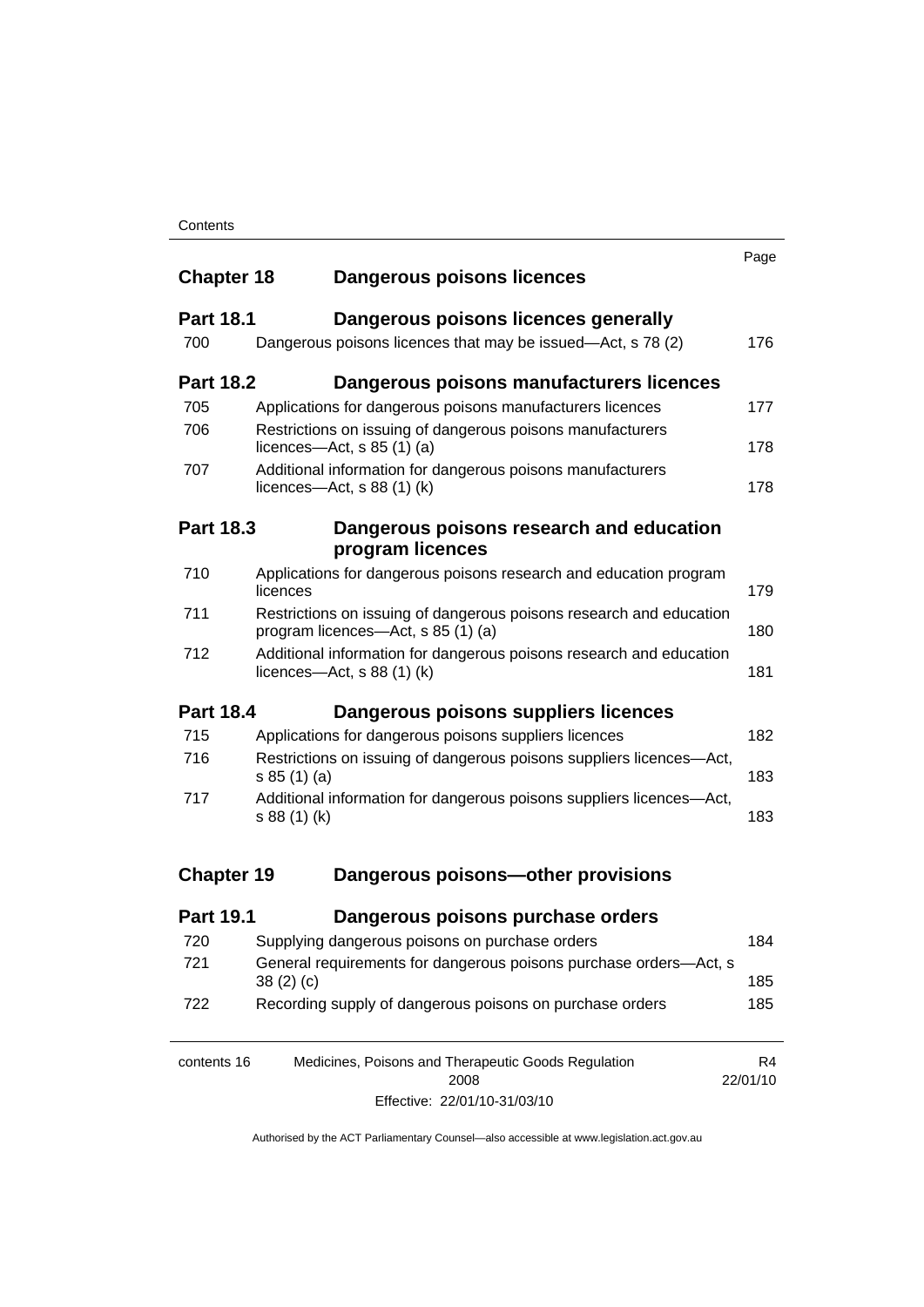|                   |                                                                                                           | Contents |
|-------------------|-----------------------------------------------------------------------------------------------------------|----------|
|                   |                                                                                                           | Page     |
| <b>Part 19.2</b>  | Wholesale supply of dangerous poisons<br>under corresponding laws                                         |          |
| 725               | Conditions for wholesalers supplying dangerous poisons under<br>corresponding laws-Act, s 20 (4) (c)      | 187      |
| <b>Part 19.3</b>  | Packaging and labelling of dangerous<br>poisons                                                           |          |
| 730               | Meaning of relevant law-pt 19.3                                                                           | 188      |
| 731               | Packaging of supplied manufacturer's packs of dangerous poisons-<br>Act, s 59 (1) (c) (i) and (2) (c) (i) | 188      |
| 732               | Labelling of supplied manufacturer's packs of dangerous poisons-<br>Act, s 60 (1) (c) (i) and (2) (c) (i) | 189      |
| <b>Part 19.4</b>  | Storage of dangerous poisons                                                                              |          |
| 735               | Storage of dangerous poisons-Act, s 61 (b) and (c)                                                        | 190      |
| <b>Part 19.5</b>  | Dangerous poisons registers                                                                               |          |
| 740               | Keeping of dangerous poisons registers by certain people-Act, s 48<br>and s 50 (1) (b) and (2) (b)        | 191      |
| 741               | Form of dangerous poisons registers—Act, s 49 (1) (b)                                                     | 192      |
| 742               | Making entries in dangerous poisons registers-Act, s 51 (1) (b)                                           | 192      |
| 743               | Prescribed witnesses for discarding of dangerous poisons-Act, s 54<br>$(a)$ and $(b)$                     | 193      |
| 744               | Changes to entries in dangerous poisons registers—Act, s 55 (2) (b)                                       | 193      |
| <b>Chapter 20</b> | <b>Paints</b>                                                                                             |          |
| 750               | Manufacture, supply and use of paints containing white lead-Act, s<br>70 (1) (b), (2) (b) and (3) (b)     | 195      |
| 751               | Manufacture, supply and use of paints for certain purposes—Act, s 71<br>$(1)$ and $(3)$                   | 195      |
| 752               | Manufacture, supply and use of paints for toys—Act, s 72 (b)                                              | 196      |
| 753               | Manufacture, supply and use of paints containing pesticides-Act, s<br>73(b)                               | 197      |

R4 22/01/10 Medicines, Poisons and Therapeutic Goods Regulation 2008 Effective: 22/01/10-31/03/10 contents 17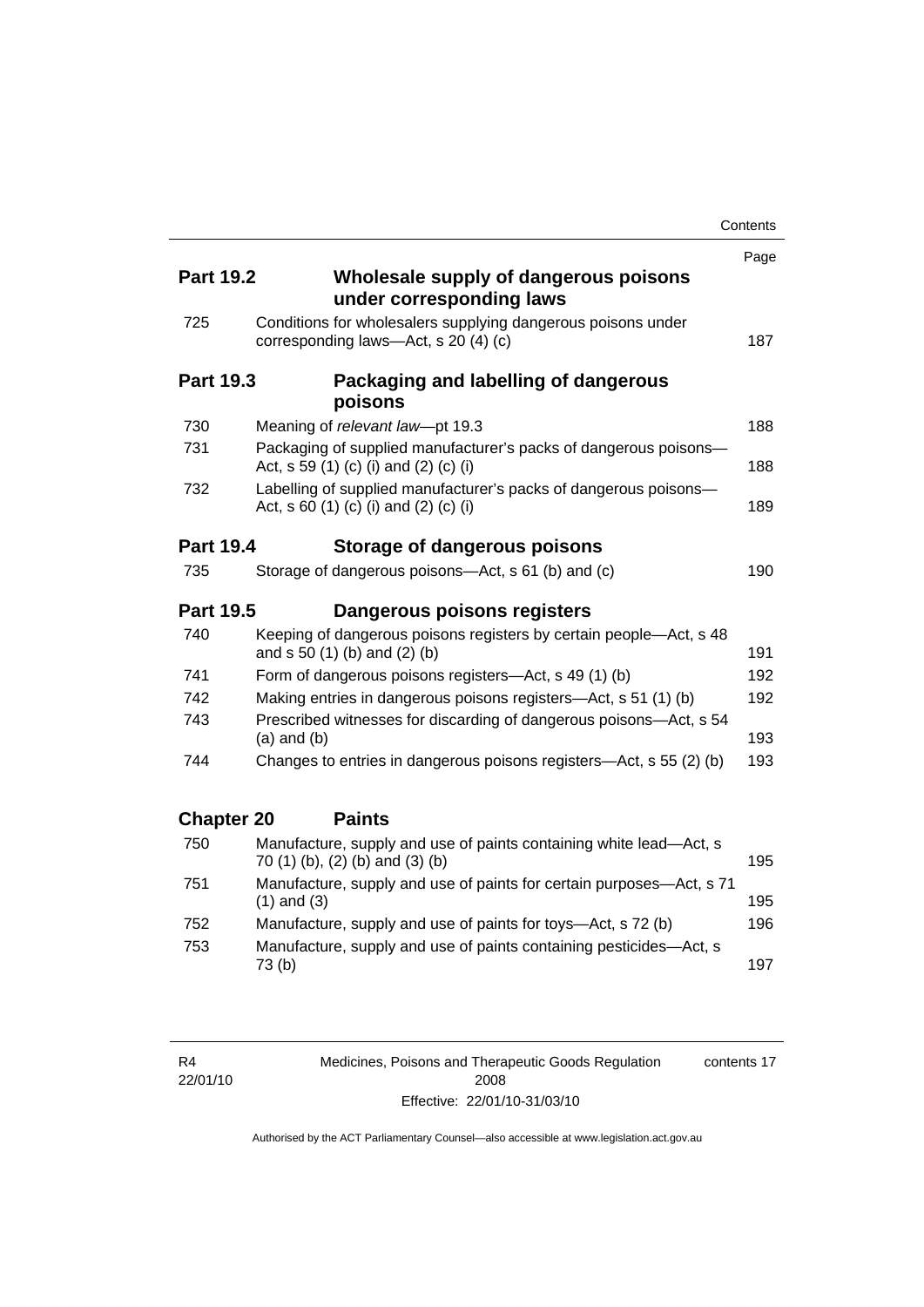#### **Contents**

| <b>Chapter 21</b> |                                                                                                                            | <b>Prohibited and appendix C substances</b>                                                                                                  | Page |
|-------------------|----------------------------------------------------------------------------------------------------------------------------|----------------------------------------------------------------------------------------------------------------------------------------------|------|
| <b>Part 21.1</b>  | <b>Preliminary</b>                                                                                                         |                                                                                                                                              |      |
| 760               | Meaning of <i>prohibited</i> substance - ch 21                                                                             |                                                                                                                                              | 198  |
| 761               | Prohibited substances licences—Act, s 78 (2)                                                                               |                                                                                                                                              | 198  |
| <b>Part 21.2</b>  | education program licences                                                                                                 | <b>Prohibited substances research and</b>                                                                                                    |      |
| Division 21.2.1   | program licences                                                                                                           | Issue of prohibited substances research and education                                                                                        |      |
| 765               | Applications for prohibited substances research and education<br>program licences                                          |                                                                                                                                              | 199  |
| 766               | Restrictions on issuing of prohibited substances research and<br>education program licences—Act, s 85 (1) (a)              |                                                                                                                                              | 200  |
| 767               | Additional information for prohibited substances research program and<br>education licences-Act, s 88 (1) (k)              |                                                                                                                                              | 201  |
| Division 21.2.2   | program authorisations                                                                                                     | Prohibited substances research and education                                                                                                 |      |
| 768               | program licences—Act, s 20 (1) (a)                                                                                         | Authorisations under prohibited substances research and education                                                                            | 201  |
| 769               | Authorisation condition for prohibited substances research and<br>education program licences—Act, s 44 (1) (b) and (2) (b) |                                                                                                                                              | 202  |
| Division 21.2.3   | education program licences                                                                                                 | Other provisions-prohibited substances research and                                                                                          |      |
| 770               | Approvals of dealings for prohibited substances research and<br>education program licences—Act, s 20 (1) (c)               |                                                                                                                                              | 203  |
| 771               | (b)                                                                                                                        | Authorisation condition for approval-holders—Act, s 44 (1) (b) and (2)                                                                       | 204  |
| 772               | Act, s 38 (2) (c)                                                                                                          | General requirements for prohibited substances purchase orders-                                                                              | 204  |
| 773               |                                                                                                                            | Recording supply of prohibited substances on purchase orders                                                                                 | 205  |
| 774               | (ii), $(2)$ (b) and $(4)$                                                                                                  | Information for CHO about supplied prohibited substances research<br>and education program licences—Act, s 31 (1) (a) (ii), (1) (b), (2) (a) | 205  |

| contents 18 | Medicines, Poisons and Therapeutic Goods Regulation | R4       |
|-------------|-----------------------------------------------------|----------|
|             | 2008                                                | 22/01/10 |
|             | Effective: 22/01/10-31/03/10                        |          |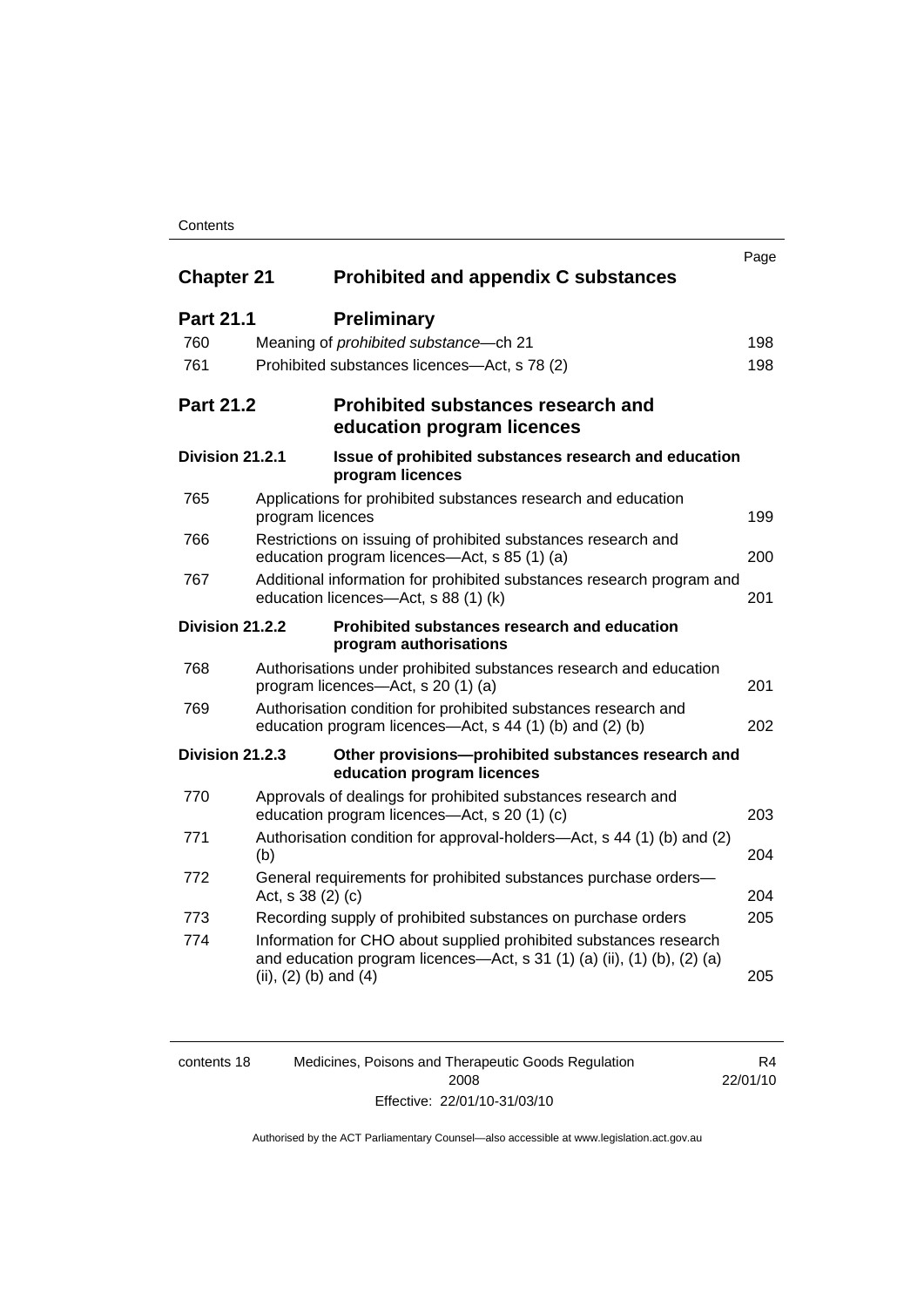|                   |                                                                                                                | Page |
|-------------------|----------------------------------------------------------------------------------------------------------------|------|
| <b>Part 21.3</b>  | <b>Prohibited substances registers</b>                                                                         |      |
| 775               | Keeping of prohibited substances registers by certain people—Act,<br>s 48 and s 50 (1) (b) and (2) (b)         | 207  |
| 776               | Form of prohibited substances registers—Act, s 49 (1) (b)                                                      | 207  |
| 777               | Making entries in prohibited substances registers—Act, s 51 (1) (b)                                            | 208  |
| 778               | Prescribed witnesses for discarding of prohibited substances-Act, s<br>54 (a) and (b)                          | 208  |
| 779               | Changes to entries in prohibited substances registers-Act, s 55 (2)<br>(b)                                     | 209  |
| <b>Chapter 22</b> | <b>Therapeutic goods</b>                                                                                       |      |
| 800               | Definitions-ch 22                                                                                              | 210  |
| 801               | Prescribed regulated therapeutic goods-Act, s 14, def regulated<br>therapeutic good, par (b)                   | 210  |
| 802               | Authorisation to supply optical devices—Act, s 74 (1) (b) and (2) (b)                                          | 210  |
| 803               | Authorisation conditions for supplying optical devices—Act, s 75 (1) (b) 211                                   |      |
| <b>Chapter 23</b> | <b>Notification and review of decisions</b>                                                                    |      |
| 850               | Meaning of reviewable decision-ch 23                                                                           | 212  |
| 851               | Reviewable decision notices                                                                                    | 213  |
| 852               | Applications for review                                                                                        | 214  |
| <b>Chapter 24</b> | <b>Miscellaneous</b>                                                                                           |      |
| 860               | Authorisations for public employees-Act, s 26 (1) (b), (2) (b), s 35 (1)<br>$(b)$ , $(2)$ $(b)$ and s 36 $(b)$ | 215  |
| 861               | Other authorisations for public employees—Act, s 20 (1) (a), (2) (a)<br>and s 74 (1) (b)                       | 216  |
| 862               | Certain containers not to be used for human-use substances—Act, s<br>63(1)(b)                                  | 217  |
| 863               | Displacement of Legislation Act, s 47 (6)                                                                      | 217  |

Medicines, Poisons and Therapeutic Goods Regulation 2008 Effective: 22/01/10-31/03/10 contents 19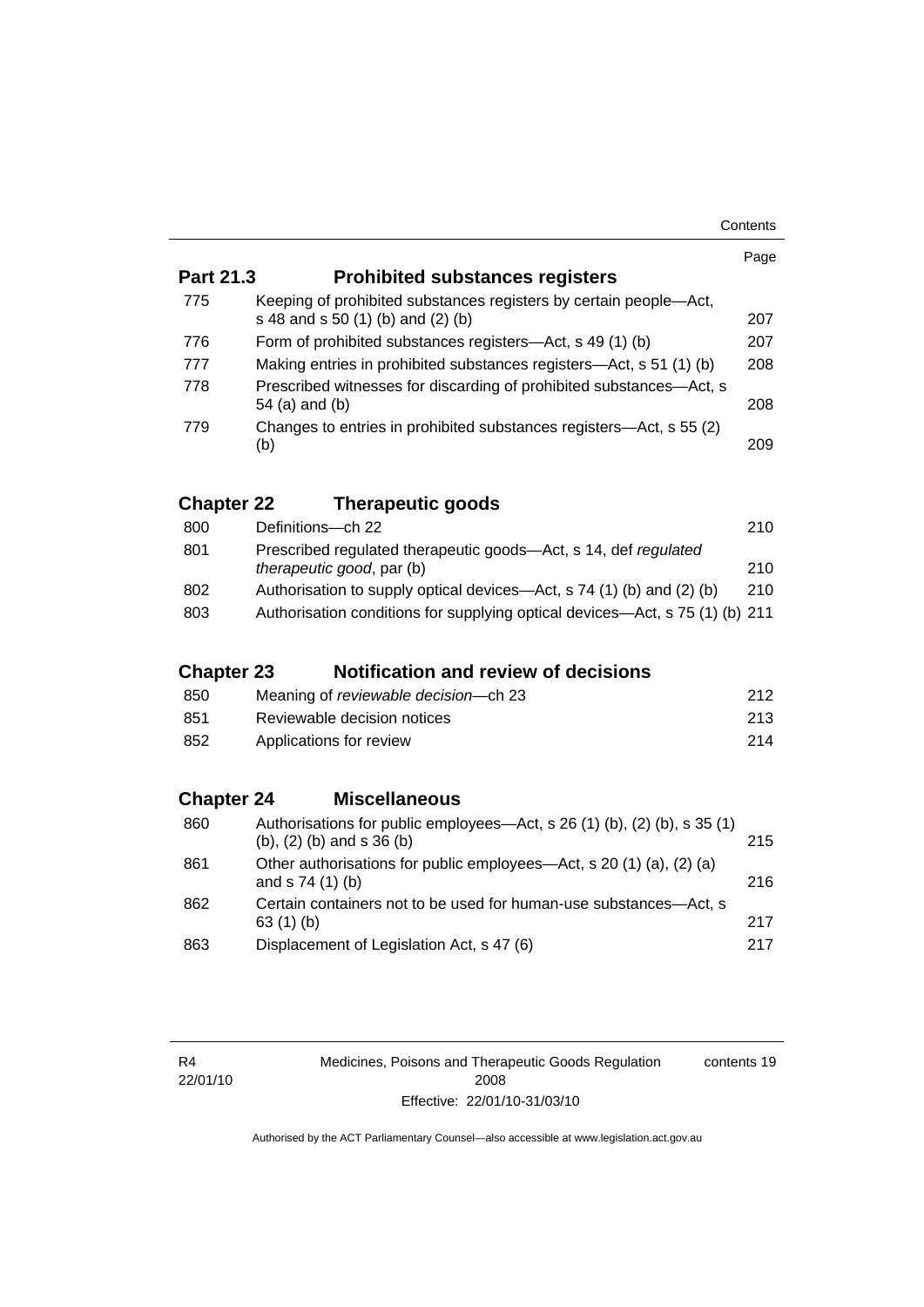#### **Contents**

|                                                                    | Page                                                                                                                                                                                                                                                                                                                                                                                                                                                                                                                                                                                     |  |  |  |
|--------------------------------------------------------------------|------------------------------------------------------------------------------------------------------------------------------------------------------------------------------------------------------------------------------------------------------------------------------------------------------------------------------------------------------------------------------------------------------------------------------------------------------------------------------------------------------------------------------------------------------------------------------------------|--|--|--|
| <b>Transitional</b><br><b>Chapter 30</b>                           |                                                                                                                                                                                                                                                                                                                                                                                                                                                                                                                                                                                          |  |  |  |
|                                                                    | 218                                                                                                                                                                                                                                                                                                                                                                                                                                                                                                                                                                                      |  |  |  |
|                                                                    | 218                                                                                                                                                                                                                                                                                                                                                                                                                                                                                                                                                                                      |  |  |  |
|                                                                    | 218                                                                                                                                                                                                                                                                                                                                                                                                                                                                                                                                                                                      |  |  |  |
|                                                                    | 218                                                                                                                                                                                                                                                                                                                                                                                                                                                                                                                                                                                      |  |  |  |
|                                                                    | 218                                                                                                                                                                                                                                                                                                                                                                                                                                                                                                                                                                                      |  |  |  |
|                                                                    | 219                                                                                                                                                                                                                                                                                                                                                                                                                                                                                                                                                                                      |  |  |  |
|                                                                    | 219                                                                                                                                                                                                                                                                                                                                                                                                                                                                                                                                                                                      |  |  |  |
|                                                                    | 219                                                                                                                                                                                                                                                                                                                                                                                                                                                                                                                                                                                      |  |  |  |
|                                                                    | 220                                                                                                                                                                                                                                                                                                                                                                                                                                                                                                                                                                                      |  |  |  |
| <b>Modification of Act</b><br><b>Chapter 31</b>                    |                                                                                                                                                                                                                                                                                                                                                                                                                                                                                                                                                                                          |  |  |  |
| Modification of Act, ch 14-Act, s 501 (2)                          | 221                                                                                                                                                                                                                                                                                                                                                                                                                                                                                                                                                                                      |  |  |  |
| Expiry-ch 31                                                       | 221                                                                                                                                                                                                                                                                                                                                                                                                                                                                                                                                                                                      |  |  |  |
|                                                                    |                                                                                                                                                                                                                                                                                                                                                                                                                                                                                                                                                                                          |  |  |  |
| <b>Schedule 1</b>                                                  |                                                                                                                                                                                                                                                                                                                                                                                                                                                                                                                                                                                          |  |  |  |
| authorisations                                                     | 222                                                                                                                                                                                                                                                                                                                                                                                                                                                                                                                                                                                      |  |  |  |
| <b>Ambulance services and officers</b>                             | 222                                                                                                                                                                                                                                                                                                                                                                                                                                                                                                                                                                                      |  |  |  |
| Dentists, dental hygienists and dental therapists                  | 223                                                                                                                                                                                                                                                                                                                                                                                                                                                                                                                                                                                      |  |  |  |
| <b>Doctors</b>                                                     | 226                                                                                                                                                                                                                                                                                                                                                                                                                                                                                                                                                                                      |  |  |  |
| <b>Health professionals at institutions</b>                        | 228                                                                                                                                                                                                                                                                                                                                                                                                                                                                                                                                                                                      |  |  |  |
| <b>Midwives</b>                                                    | 229                                                                                                                                                                                                                                                                                                                                                                                                                                                                                                                                                                                      |  |  |  |
| <b>Nurses</b>                                                      | 230                                                                                                                                                                                                                                                                                                                                                                                                                                                                                                                                                                                      |  |  |  |
|                                                                    |                                                                                                                                                                                                                                                                                                                                                                                                                                                                                                                                                                                          |  |  |  |
|                                                                    | 233                                                                                                                                                                                                                                                                                                                                                                                                                                                                                                                                                                                      |  |  |  |
|                                                                    | 234                                                                                                                                                                                                                                                                                                                                                                                                                                                                                                                                                                                      |  |  |  |
|                                                                    | 235                                                                                                                                                                                                                                                                                                                                                                                                                                                                                                                                                                                      |  |  |  |
|                                                                    | 238                                                                                                                                                                                                                                                                                                                                                                                                                                                                                                                                                                                      |  |  |  |
| <b>Residential care facilities</b>                                 | 239                                                                                                                                                                                                                                                                                                                                                                                                                                                                                                                                                                                      |  |  |  |
| Medicines, Poisons and Therapeutic Goods Regulation<br>contents 20 | R4<br>22/01/10                                                                                                                                                                                                                                                                                                                                                                                                                                                                                                                                                                           |  |  |  |
| <b>Part 1.10</b>                                                   | Definitions-ch 30<br>DODA wholesaler's licences-Act, s 520 (2)<br>Poisons Act licences—Act, s 520 (2)<br>PADA licences-Act, s 520 (2)<br>DODA authorisations-Act, s 522 (2)<br>PADA authorisations-Act, s 522 (2)<br>Public Health (Prohibited Drugs) Act authorisations—Act, s 522 (2)<br>DODA approvals to prescribe drugs of dependence—Act, s 531 (2)<br>Expiry-ch 30<br><b>Medicines-health-related occupations</b><br>Opioid dependency treatment centres operated by<br><b>Territory</b><br><b>Optometrists</b><br><b>Pharmacists and employees</b><br><b>Podiatrists</b><br>2008 |  |  |  |

Effective: 22/01/10-31/03/10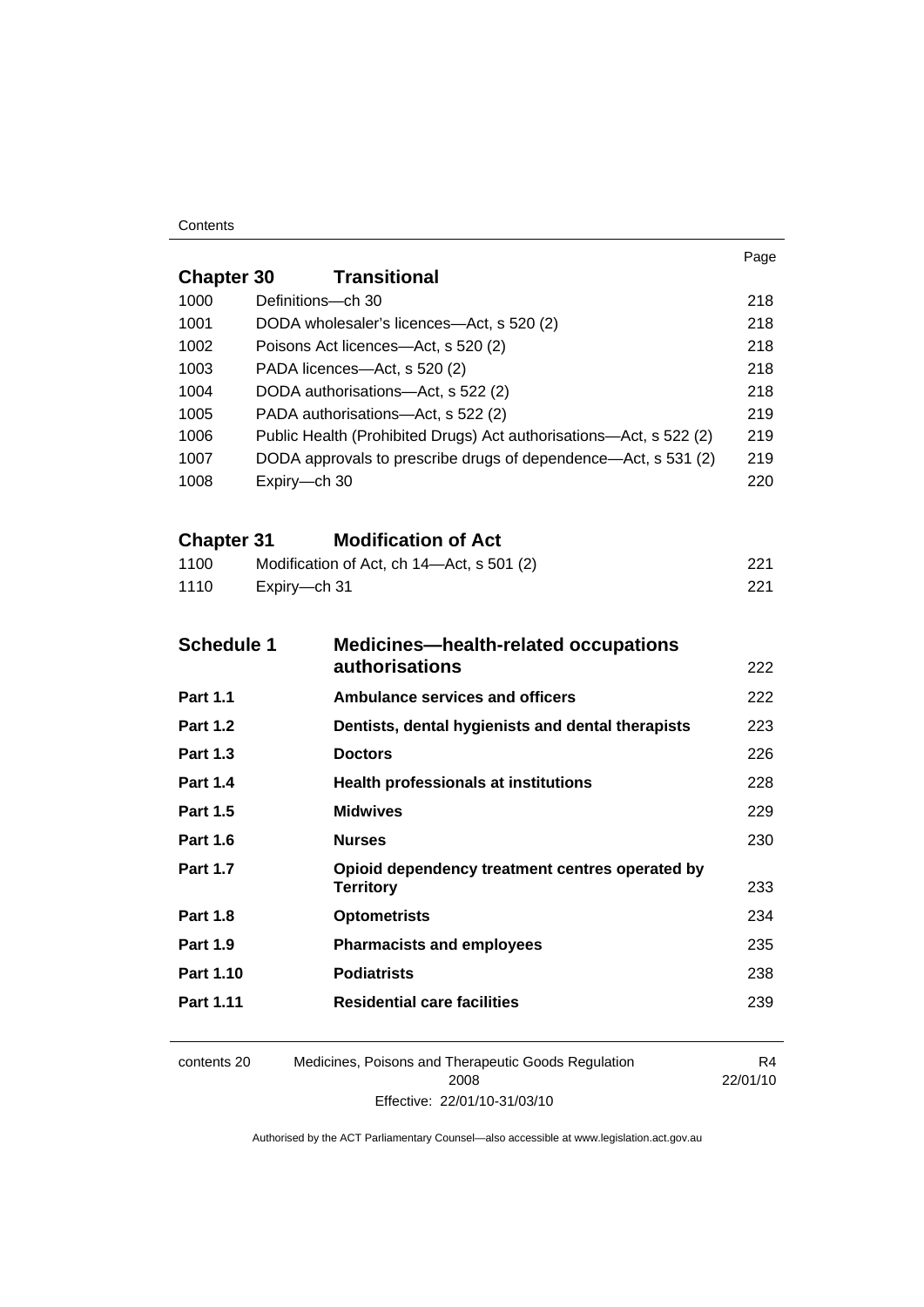|                   |                   |                                                                      | Contents |
|-------------------|-------------------|----------------------------------------------------------------------|----------|
|                   |                   |                                                                      | Page     |
| Part 1.12         |                   | Sales representatives for medicines manufacturers<br>and wholesalers | 241      |
| Part 1.13         |                   | Veterinary surgeons and employees                                    | 242      |
| <b>Schedule 2</b> |                   | <b>Optometry medicines</b>                                           | 245      |
| <b>Schedule 3</b> |                   | Designated appendix D medicines—standing<br>approvals                | 247      |
| <b>Part 3.1</b>   |                   | <b>Approval conditions</b>                                           | 247      |
| 3.1               | Definitions-sch 3 |                                                                      | 247      |
| <b>Part 3.2</b>   |                   | Standing approvals for designated appendix D<br>medicines            | 248      |
| <b>Schedule 4</b> |                   | Dangerous poisons-manufacturing etc<br>authorisations                | 250      |
| <b>Schedule 5</b> |                   | Requirements for storage receptacles                                 | 253      |
| <b>Part 5.1</b>   |                   | <b>Medicines cabinets</b>                                            | 253      |
| 5.1               |                   | Medicines cabinets-general requirements                              | 253      |
| 5.2               |                   | Medicines cabinets-body requirements                                 | 253      |
| 5.3               |                   | Medicines cabinets-door requirements                                 | 254      |
| 5.4               |                   | Medicines cabinets-lock requirements                                 | 254      |
| 5.5               |                   | Medicines cabinets-mounting requirements                             | 255      |
| <b>Part 5.2</b>   |                   | Safes, strong rooms and vaults                                       | 256      |
| 5.6               |                   | Requirements for safes                                               | 256      |
| 5.7               |                   | Requirements for strong rooms                                        | 256      |
| 5.8               |                   | Requirements for vaults                                              | 256      |

R4 22/01/10 Medicines, Poisons and Therapeutic Goods Regulation 2008 Effective: 22/01/10-31/03/10

contents 21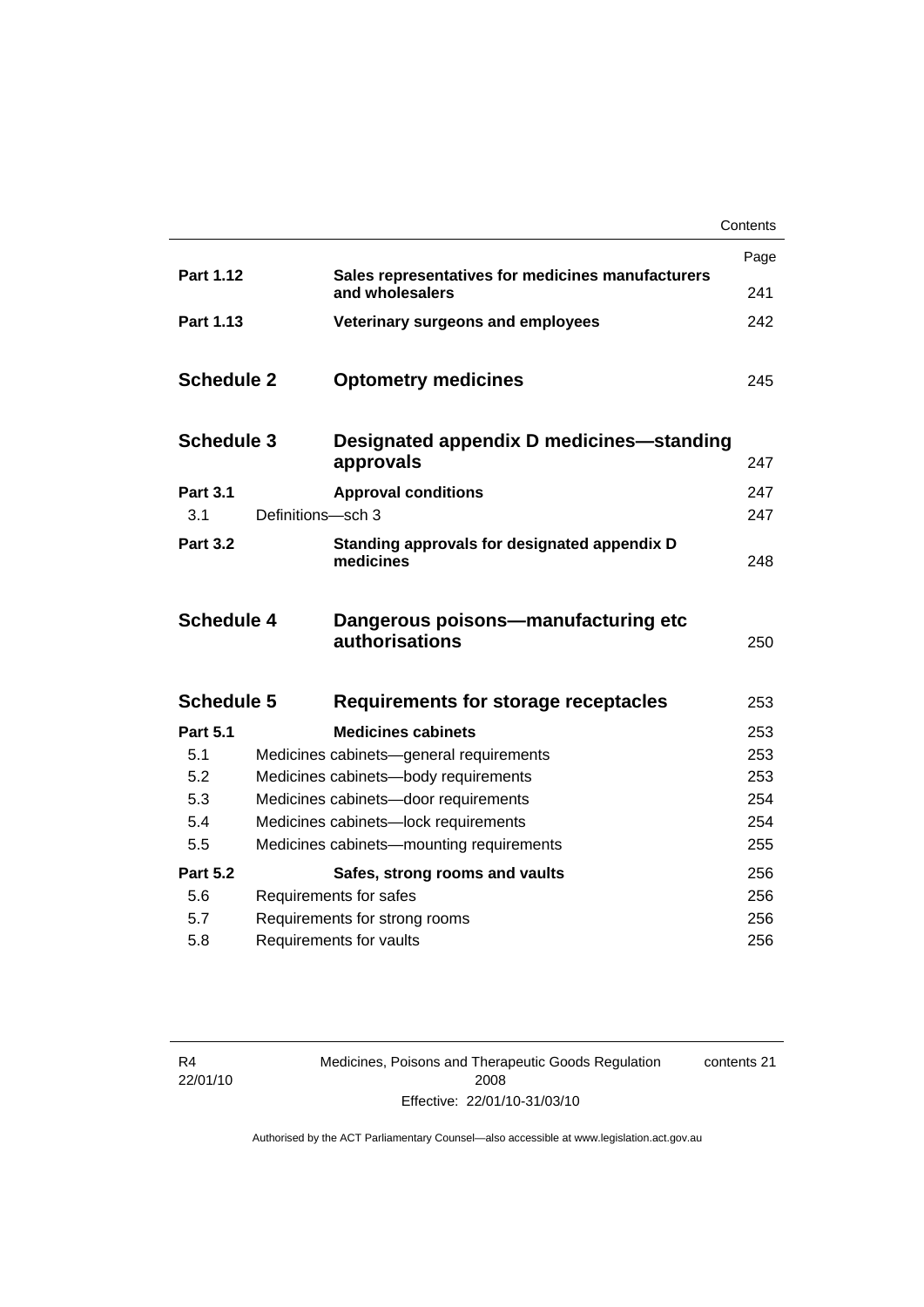#### **Contents**

|                   | <b>Schedule 10</b><br><b>Modification-Crimes Act 1900</b> | Page<br>257 |
|-------------------|-----------------------------------------------------------|-------------|
| <b>Dictionary</b> |                                                           | 261         |
| <b>Endnotes</b>   |                                                           |             |
| 1                 | About the endnotes                                        | 271         |
| 2                 | Abbreviation key                                          | 271         |
| 3                 | Legislation history                                       | 272         |
| 4                 | Amendment history                                         | 272         |
| 5                 | Earlier republications                                    | 275         |

contents 22 Medicines, Poisons and Therapeutic Goods Regulation 2008 Effective: 22/01/10-31/03/10

R4 22/01/10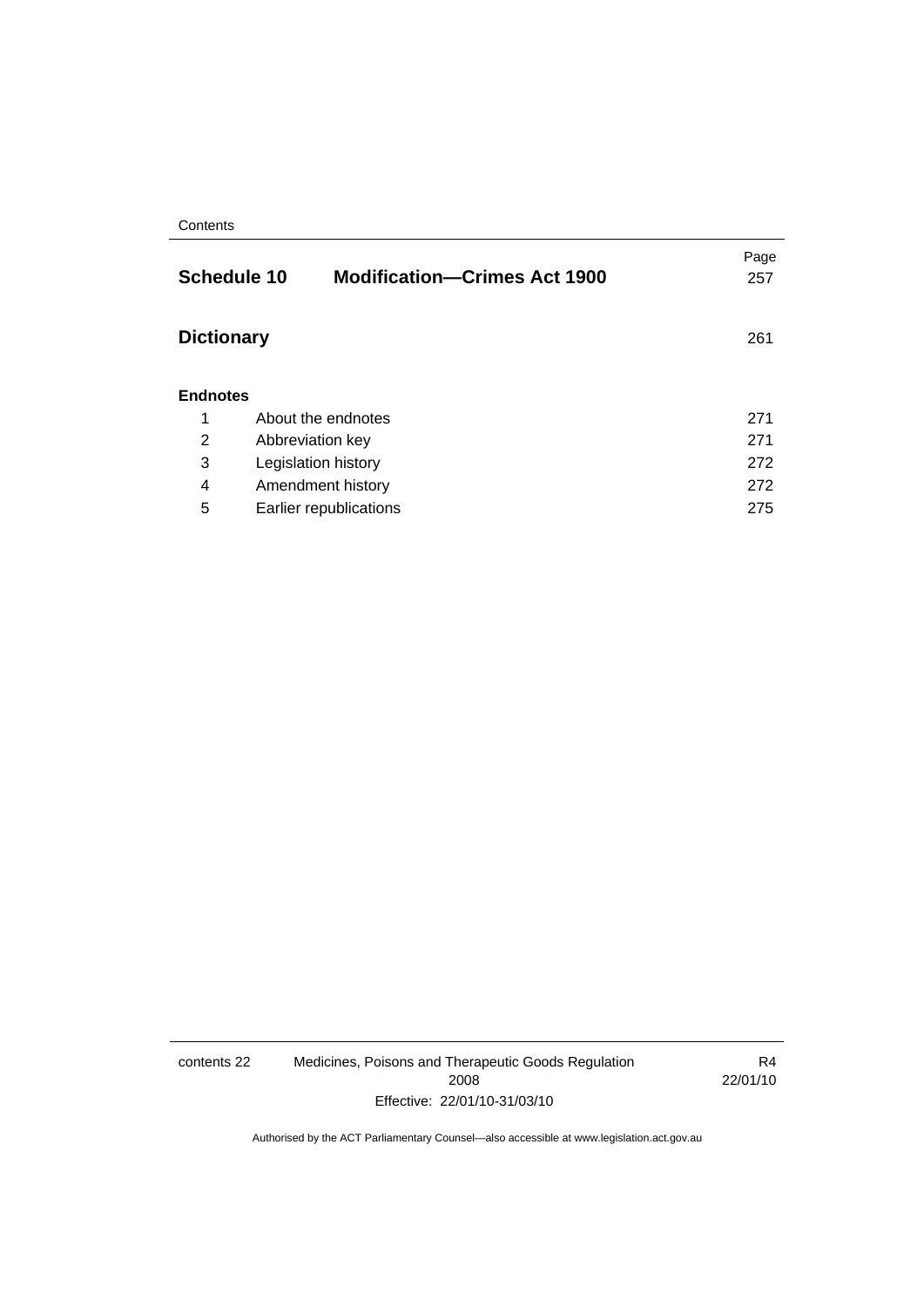<span id="page-24-0"></span>

# **Medicines, Poisons and Therapeutic Goods Regulation 2008**

made under the

**Medicines, Poisons and Therapeutic Goods Act 2008** 

R4 22/01/10

l

Medicines, Poisons and Therapeutic Goods Regulation 2008 Effective: 22/01/10-31/03/10

page 1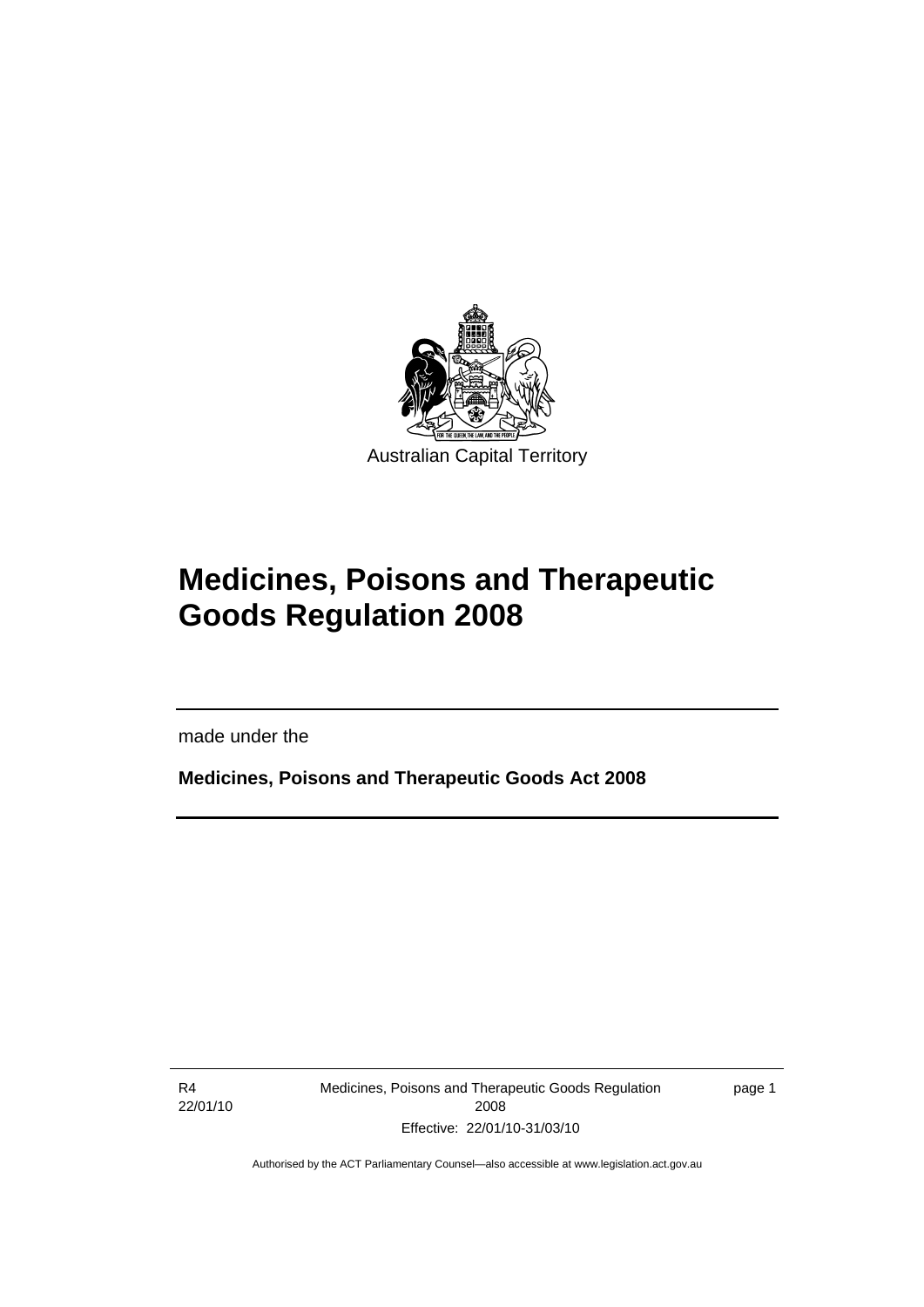<span id="page-25-0"></span>Section 1

# **Chapter 1 Preliminary**

#### **1 Name of regulation**

This regulation is the *Medicines, Poisons and Therapeutic Goods Regulation 2008*.

#### **3 Dictionary**

The dictionary at the end of this regulation is part of this regulation.

*Note 1* The dictionary at the end of this regulation defines certain terms used in this regulation, and includes references (*signpost definitions*) to other terms defined elsewhere.

> For example, the signpost definition '*health profession*—see the *Health Professionals Act 2004*, dictionary.' means that the term 'health profession' is defined in that dictionary and the definition applies to this regulation.

*Note 2* A definition in the dictionary (including a signpost definition) applies to the entire regulation unless the definition, or another provision of the regulation, provides otherwise or the contrary intention otherwise appears (see Legislation Act, s 155 and s 156 (1)).

#### **4 Notes**

A note included in this regulation is explanatory and is not part of this regulation.

*Note* See the Legislation Act, s 127 (1), (4) and (5) for the legal status of notes.

R4 22/01/10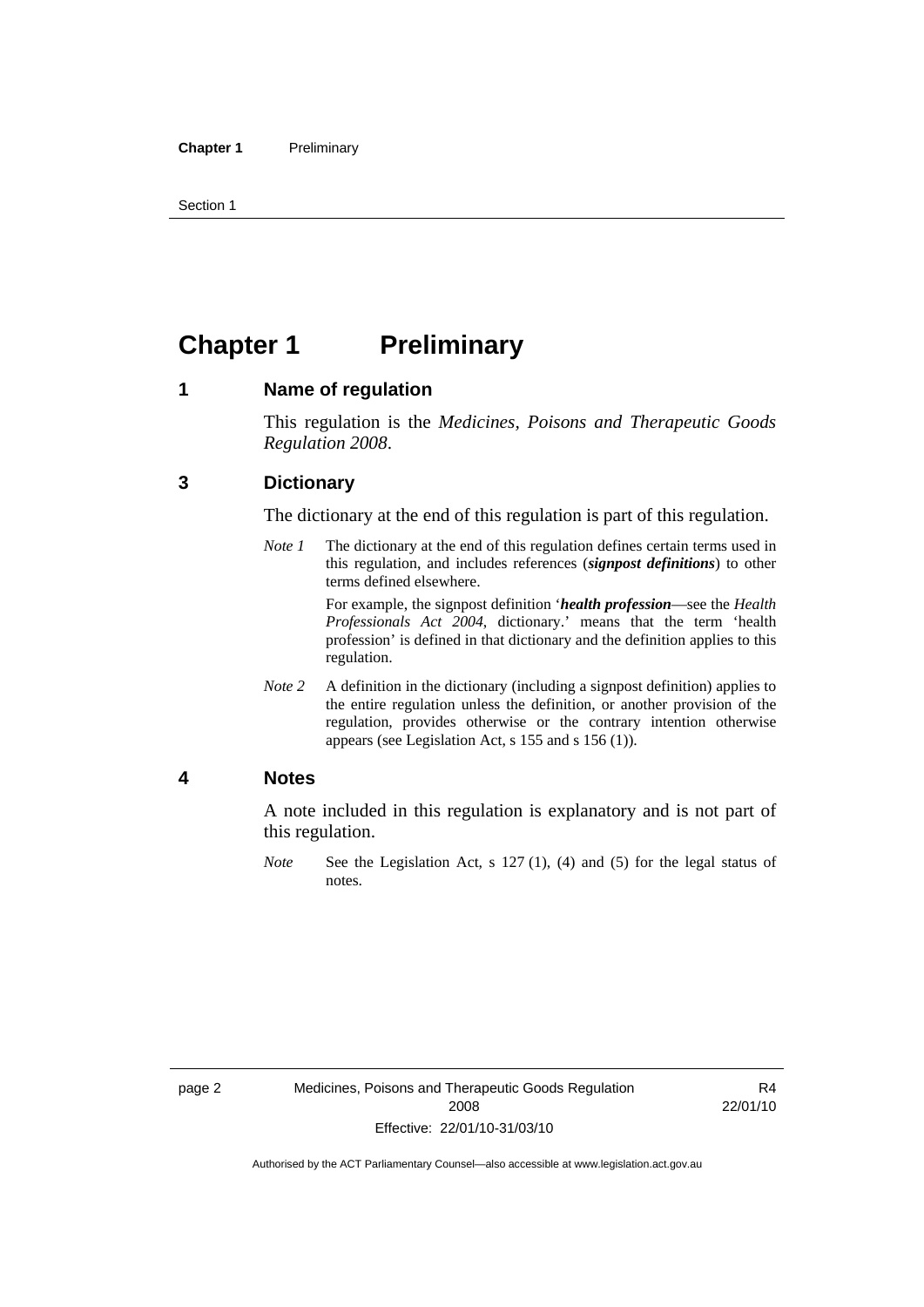#### <span id="page-26-0"></span>**5 Offences against regulation—application of Criminal Code etc**

Other legislation applies in relation to offences against this regulation.

*Note 1 Criminal Code*

The Criminal Code, ch 2 applies to all offences against this regulation (see Code, pt 2.1).

The chapter sets out the general principles of criminal responsibility (including burdens of proof and general defences), and defines terms used for offences to which the Code applies (eg *conduct*, *intention*, *recklessness* and *strict liability*).

*Note 2 Penalty units* 

The Legislation Act, s 133 deals with the meaning of offence penalties that are expressed in penalty units.

#### **6 Overview of things to which medicines and poisons standard does not apply**

- (1) The medicines and poisons standard applies to regulated substances (see the Act, pt 3.1 and s 17).
- (2) However, the medicines and poisons standard sets out the following things to which it does not apply (unless there is a contrary intention in the standard):
	- (a) a substance in a preparation or product included in the standard, appendix A (General Exemptions) (see the standard, par 1 (2) (h));
	- (b) a substance and the reason for its entry in the standard, appendix B (Substances considered not to require control by scheduling) (see the standard, par 1 (2) (h));
	- (c) a substance to which the standard, appendix G (Dilute Preparations) applies (see the standard, par 1 (2) (i));

R4 22/01/10 page 3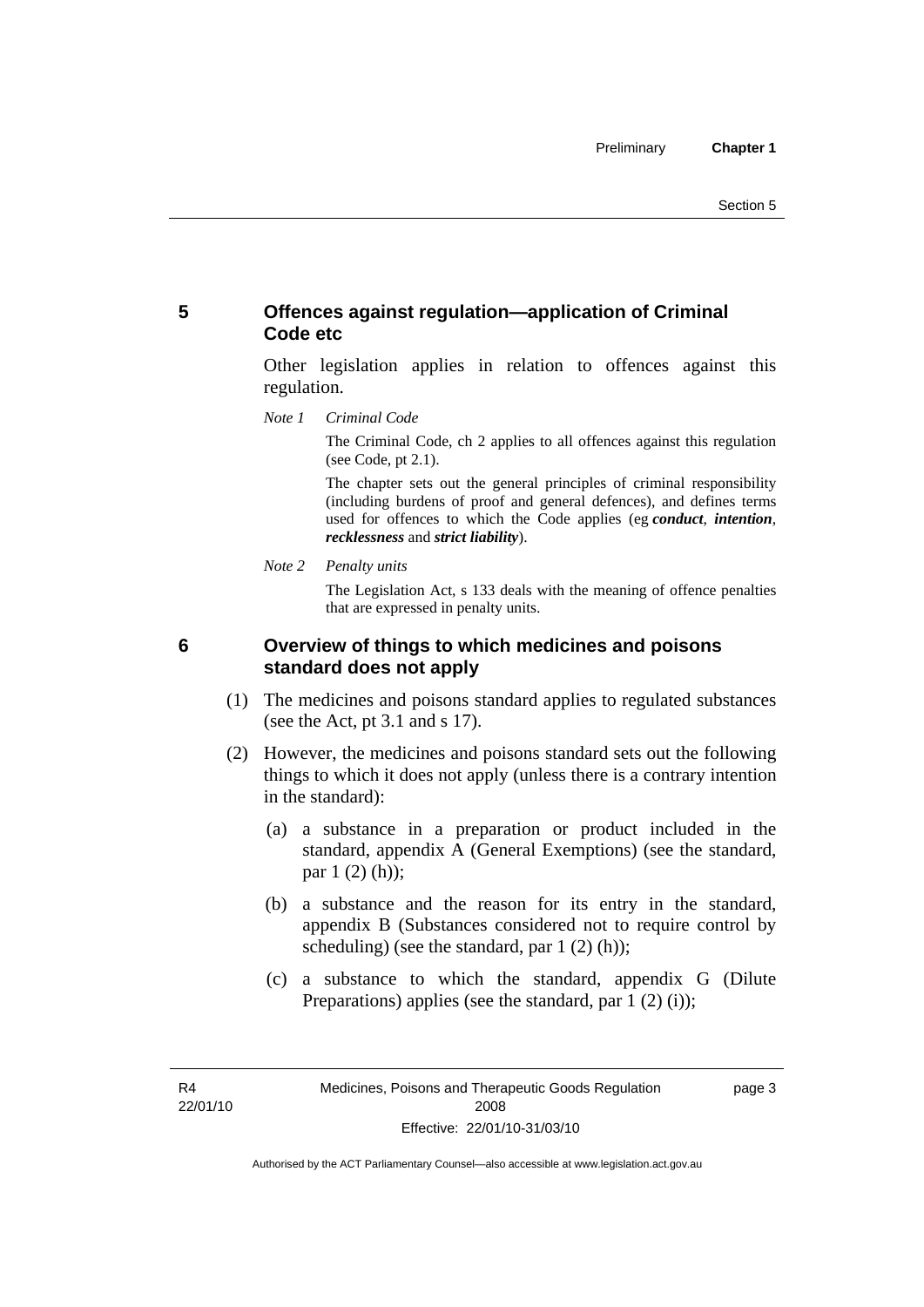#### **Chapter 1** Preliminary

Section 6

- (d) certain low concentrations of substances included in the standard, schedules 1 to 6 if the substance is not also included in schedule 7 or 8 (see the standard, par 1 (2) (j));
- (e) certain impurities in pesticides (see the standard, par 1 (2) (k)).

page 4 Medicines, Poisons and Therapeutic Goods Regulation 2008 Effective: 22/01/10-31/03/10

R4 22/01/10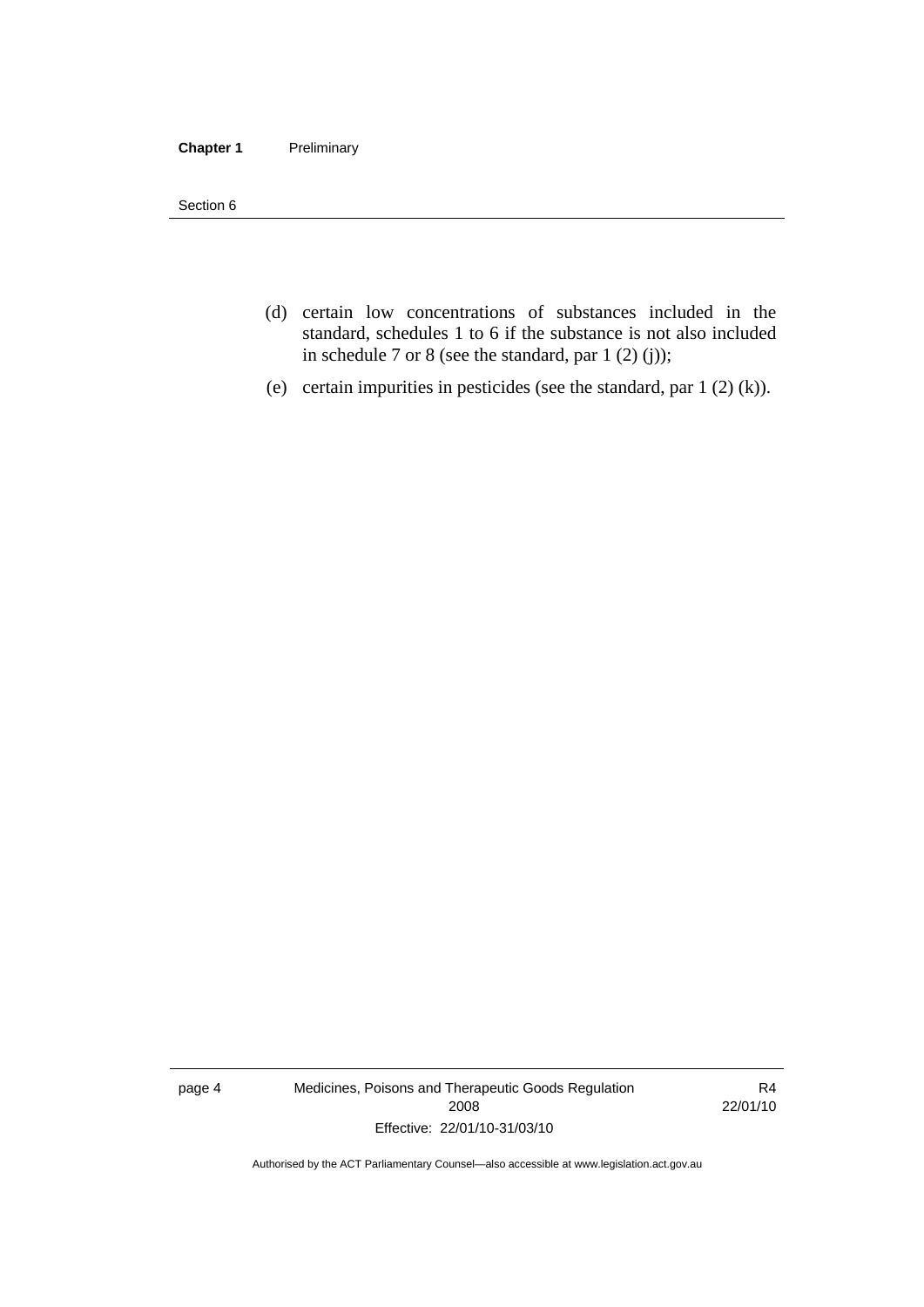# <span id="page-28-0"></span>**Chapter 2 Medicines—authorisations generally**

## **Part 2.1 Overview of medicines authorisations**

#### **10 General overview of authorisations for medicines**

 (1) The Act requires that a person must not deal with a medicine in a particular way unless the person is authorised to deal with the medicine.

#### **Example**

the Act, s 35 is about obtaining certain substances (which include medicines)

- *Note 1* The Act, s 19 sets out when a person *deals* with a medicine.
- *Note 2* An example is part of the regulation, is not exhaustive and may extend, but does not limit, the meaning of the provision in which it appears (see Legislation Act, s 126 and s 132).
- (2) The Act, section 20 sets out when a person is authorised to deal with a medicine.
- (3) This regulation authorises certain dealings with medicines.

*Note* An authorisation is not required to deal with the following:

- a substance excluded from the medicines and poisons standard by the standard, par  $1(2)$  (see s 6);
- a substance mentioned in the medicines and poisons standard, sch 2, 3, 4 or 8 if none of the schedules apply to the substance because of an exception in the standard (eg Aspirin in packets available from supermarkets).

R4 22/01/10 page 5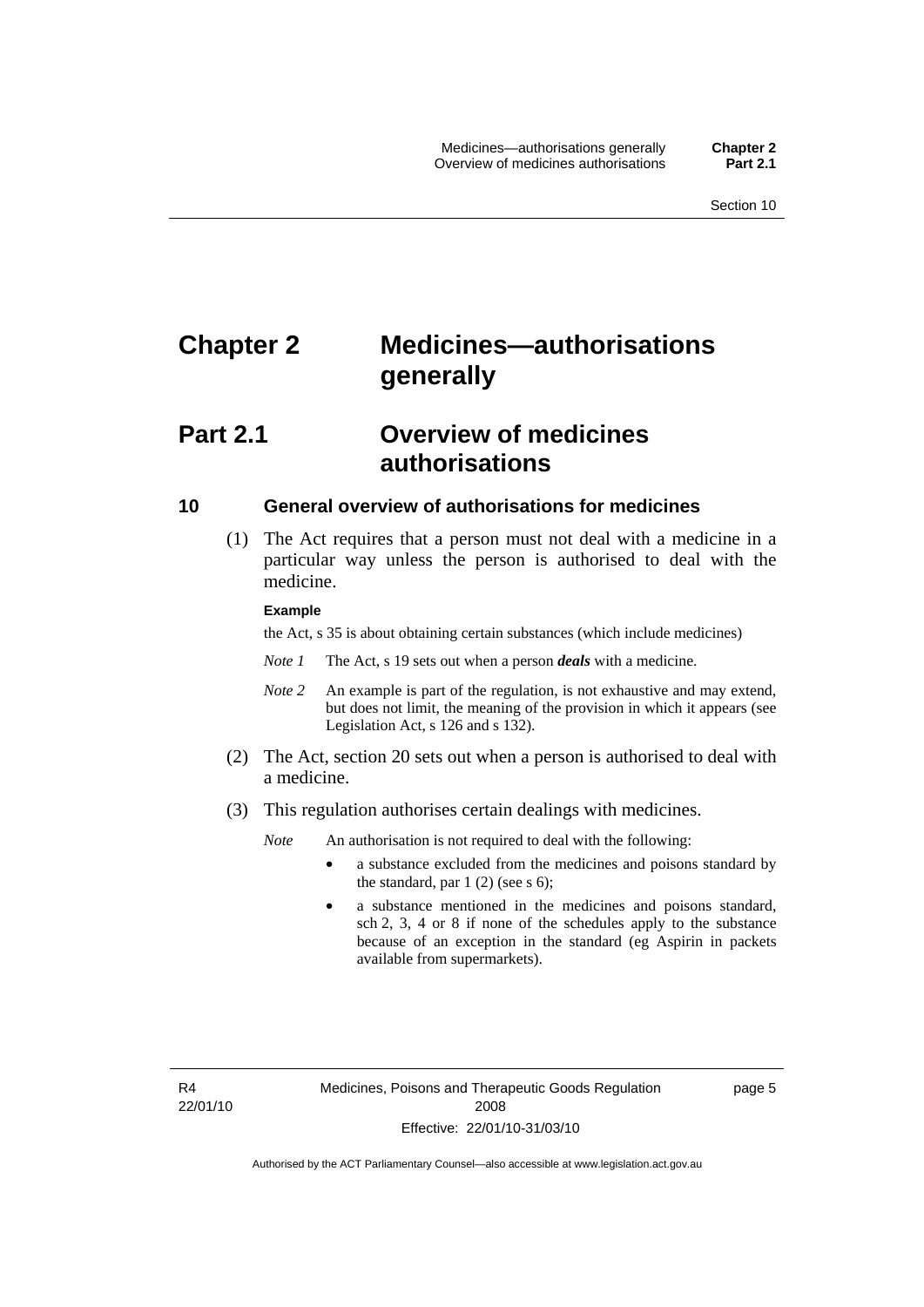<span id="page-29-0"></span>Section 11

(4) An authorisation under this regulation may be subject to limitations.

#### **Examples—s (4)**

- 1 a health professional's authorisation is subject to any condition or restriction to which the health professional is subject to under the *Health Professionals Act 2004* (see s 20)
- 2 the authorisation of a person to prescribe a medicine is subject to any restriction included in sch 1 in relation to the person (see s 30 (1) (b))

*Note* For the power to impose other restrictions, see the Act, ch 8.

#### **11 Overview of medicines authorisations under this regulation**

- (1) Medicines authorisations under this regulation that are specific to health-related occupations are given by the following provisions (and are set out in schedule 1):
	- (a) section 30 (which is about authorisations under schedule 1 to prescribe medicines);
	- (b) section 50 (which is about authorisations under schedule 1 to issue requisitions for medicines);
	- (c) section 60 (which is about authorisations under schedule 1 to issue purchase orders for medicines);
	- (d) section 110 (which is about authorisations under schedule 1 to supply medicines);

*Note Supply* includes dispense on prescription (see Act, s 24).

- (e) section 350 (which is about authorisations under schedule 1 for people in health-related occupations to administer medicines);
- (f) section 370 (which is about authorisations under schedule 1 to obtain and possess medicines);
- (g) section 380 (which is about authorisations under schedule 1 to manufacture medicines).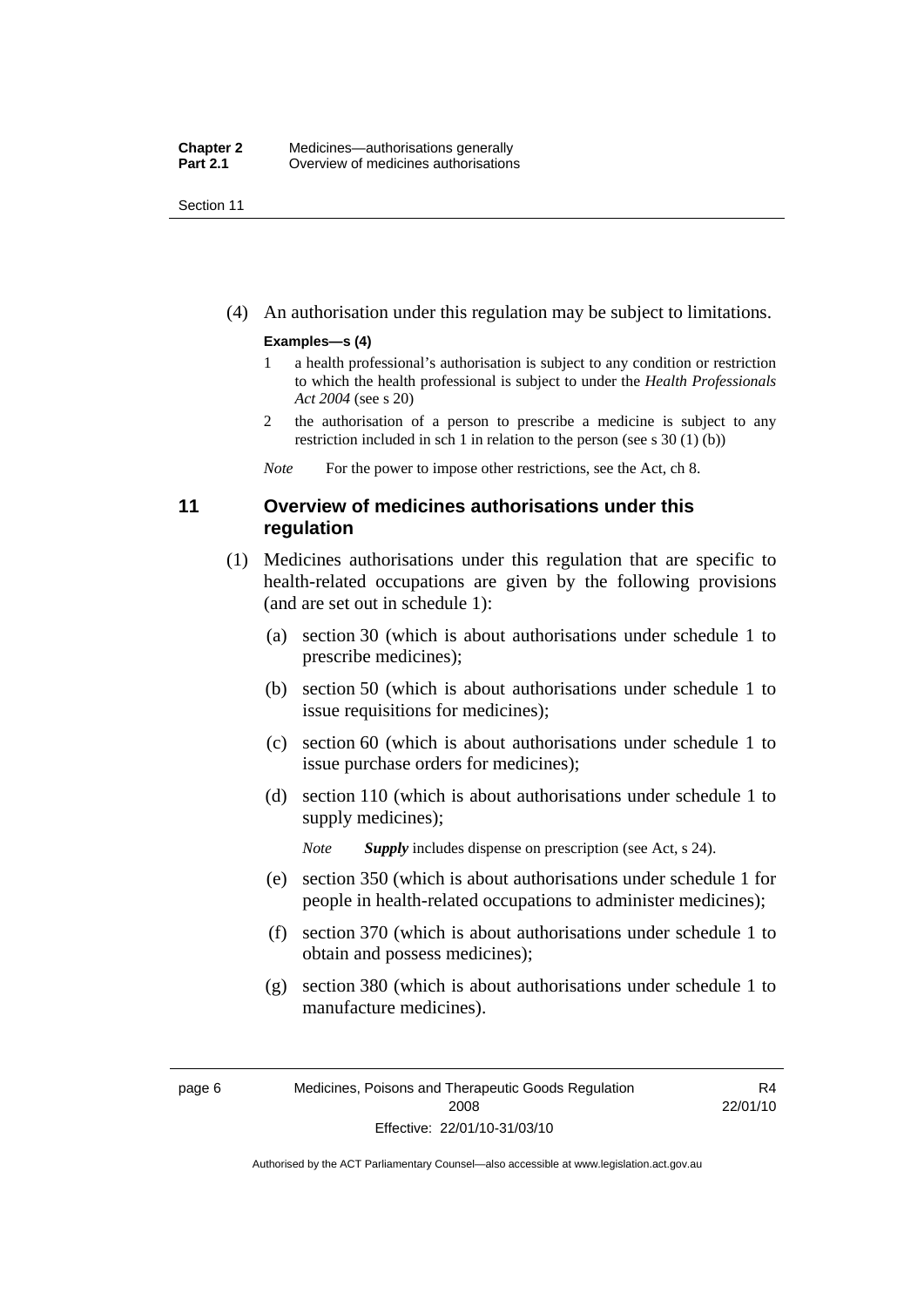- (2) For other authorisations, see the following provisions:
	- (a) section 70 (which is about authorisation of CHO to issue standing orders for supply of medicines in public health emergencies);
	- (b) section 71 (which is about authorisation of CHO to issue standing orders for administration of medicines for public health matters);
	- (c) section 75 (which is about authorisation of doctors to issue standing orders for administration of medicines at institutions);
	- (d) section 77 (which is about authorisation of CHO to issue standing orders for supply and administration of medicines at walk-in centres);
	- (e) section 251 (which is about authorisation to supply certain medicines without prescription in emergencies);
	- (f) section 260 (which is about authorisation to supply medicines to pharmacists for disposal);
	- (g) section 261 (which is about authorisation to supply medicines to commercial disposal operators for disposal);
	- (h) section 360 (which is about authorisation for self-administration of medicines);
	- (i) section 361 (which is about authorisation for the administration of medicines by assistants);
	- (j) section 371 (which is about authorisation to obtain and possess medicines for certain personal use-related dealings);
	- (k) section 400 (which is about authorisation to deliver medicines under supply authorities);
	- (l) section 401 (which is about authorisation for commercial disposal operators for disposal of medicines);

R4 22/01/10 page 7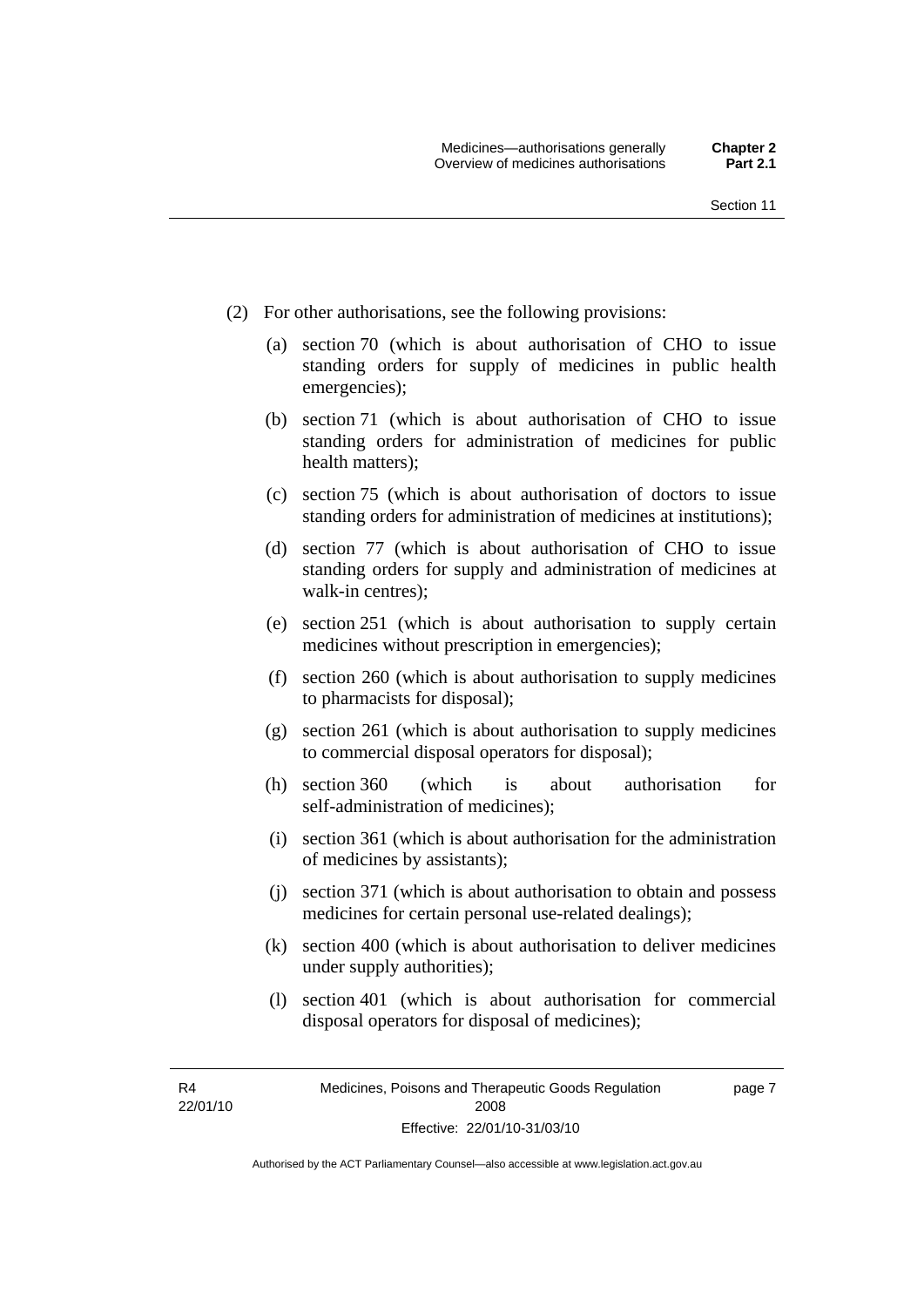<span id="page-31-0"></span>Section 12

- (m) section 410 (which is about authorisation to supply and administer adrenaline and salbutamol);
- (n) section 420 (which is about authorisations for CYP authorised people);
- (o) section 421 (which is about authorisations for corrections officers);
- (p) section 430 (which is about authorisations for non-controlled medicines research and education);
- (q) section 440 (which is about authorisations under controlled medicines research and education program licences);
- (r) section 450 (which is about authorisations under first-aid kit licences);
- (s) section 460 (which is about authorisations under medicines wholesalers licences);
- (t) section 470 (which is about authorisations under opioid dependency treatment licences);
- (u) section 480 (which is about authorisations under pharmacy medicines rural communities licences).

#### **12 General overview of authorisation conditions for medicines**

 (1) The Act, section 44 requires a person who is authorised to deal with a medicine to comply with any condition to which the authorisation is subject.

#### **Example**

Section 31 sets out the authorisation conditions for an authorised person to prescribe a medicine.

*Note* An example is part of the regulation, is not exhaustive and may extend, but does not limit, the meaning of the provision in which it appears (see Legislation Act, s 126 and s 132).

page 8 Medicines, Poisons and Therapeutic Goods Regulation 2008 Effective: 22/01/10-31/03/10

R4 22/01/10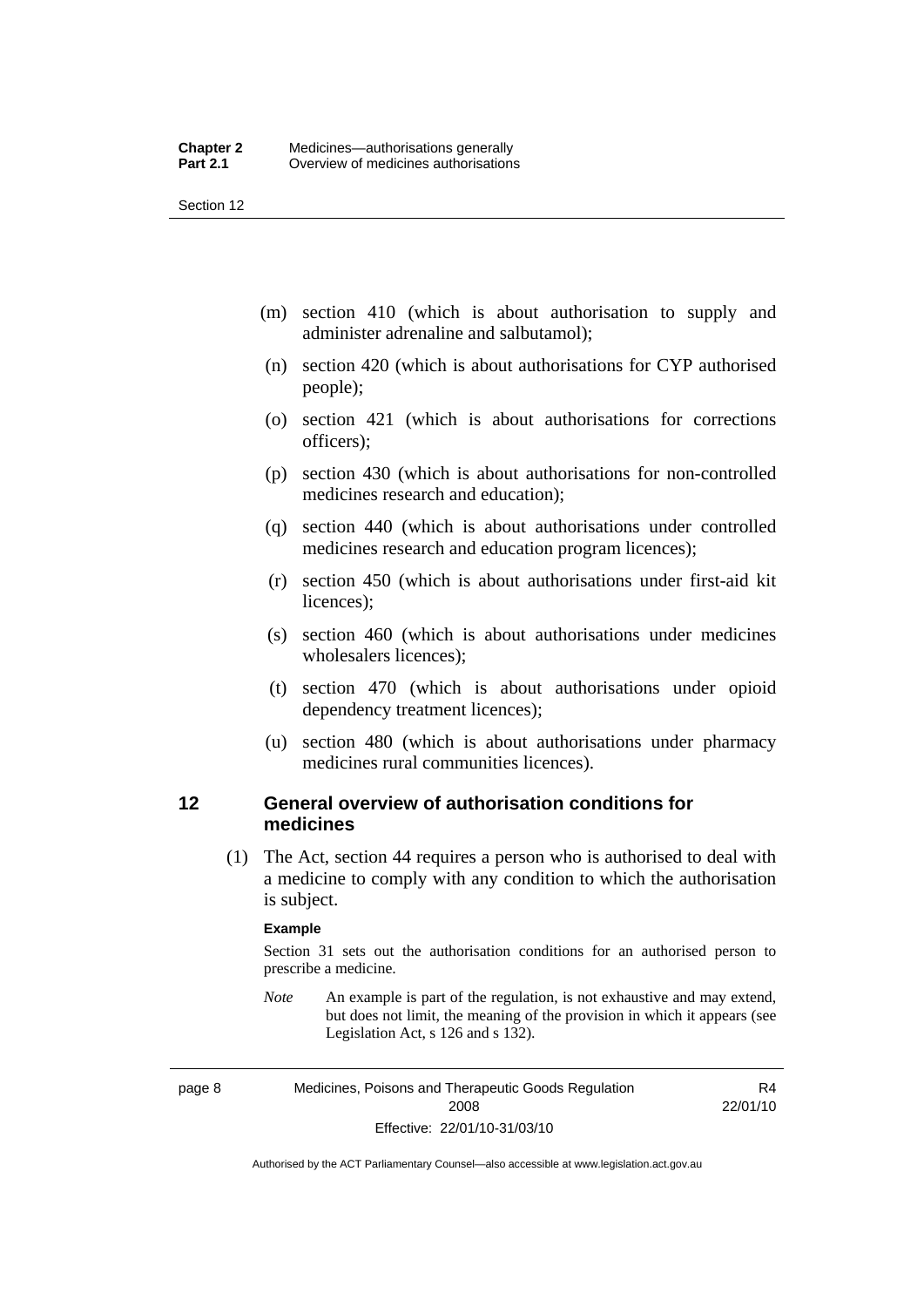(2) The conditions are additional to other restrictions on an authorised person's authority to deal with a medicine.

#### **Example—s (2)**

Schedule 1 limits the use of restricted optometry medicines (see sch 2, table 2.2) to an optometrist who holds a particular authority.

*Note* Conditions may also be imposed under other provisions of the Act including, for example, s 89 which sets out conditions on licences.

R4 22/01/10 Medicines, Poisons and Therapeutic Goods Regulation 2008 Effective: 22/01/10-31/03/10

page 9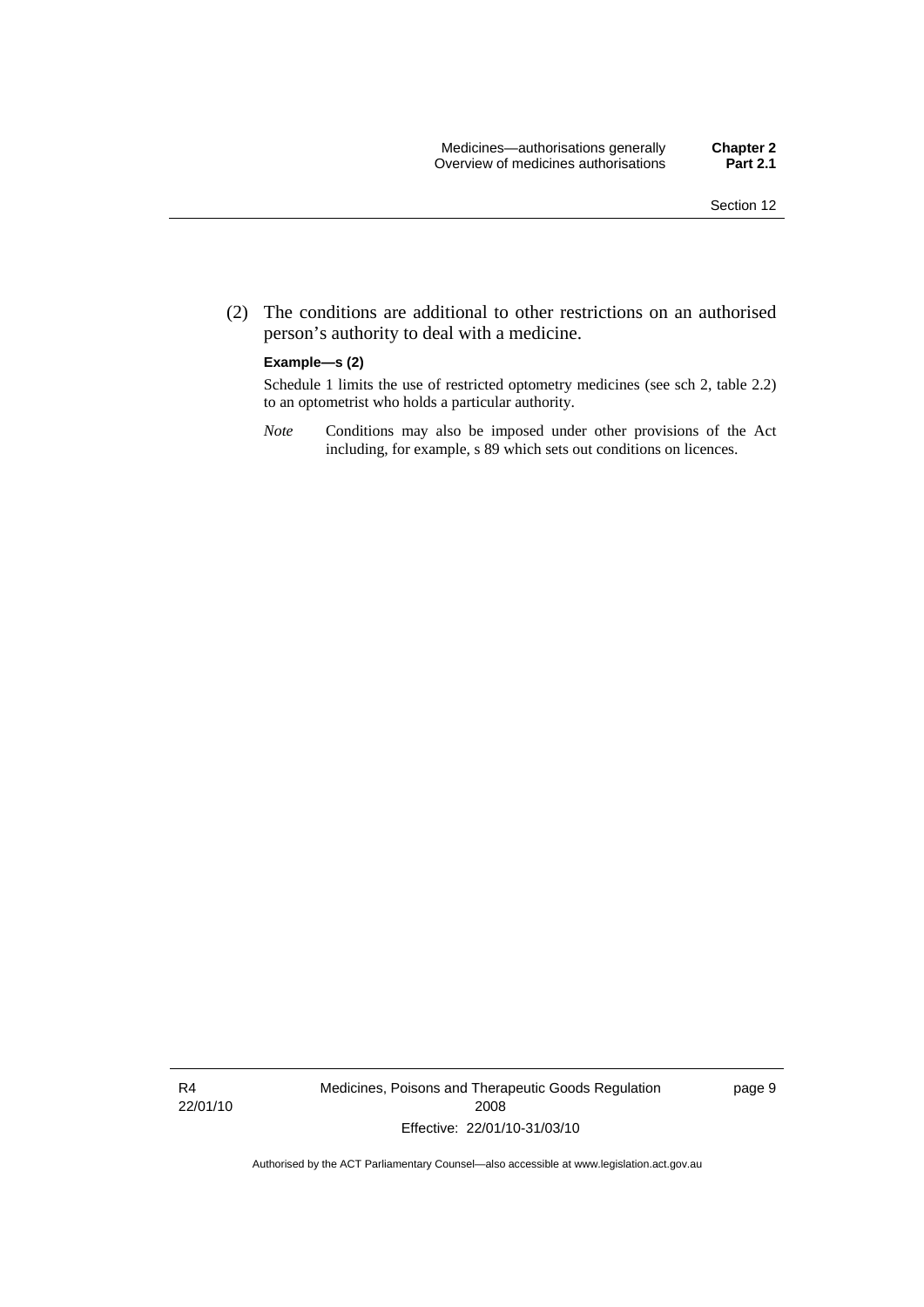<span id="page-33-0"></span>Section 20

## **Part 2.2 Relationship with Health Professionals Act**

#### **20 Medicines authorisations subject to Health Professionals Act restrictions**

A health professional's authorisation under the Act to deal with a medicine is subject to any condition or other restriction to which the health professional is subject under the *Health Professionals Act 2004*.

#### **Example**

Section 31 places conditions on the prescribing of medicines by a health professional authorised to prescribe the medicines. If a particular health professional's registration under the *Health Professionals Act 2004* is subject to the condition or restriction that the person may not prescribe certain medicines, the health professional's authorisation under the *Medicines, Poisons and Therapeutic Goods Act 2008* to prescribe medicines is also subject to that condition or restriction.

- *Note 1* A reference to an Act includes a reference to the statutory instruments made or in force under the Act, including any regulation (see Legislation Act, s 104).
- *Note 2* An example is part of the regulation, is not exhaustive and may extend, but does not limit, the meaning of the provision in which it appears (see Legislation Act, s 126 and s 132).

R4 22/01/10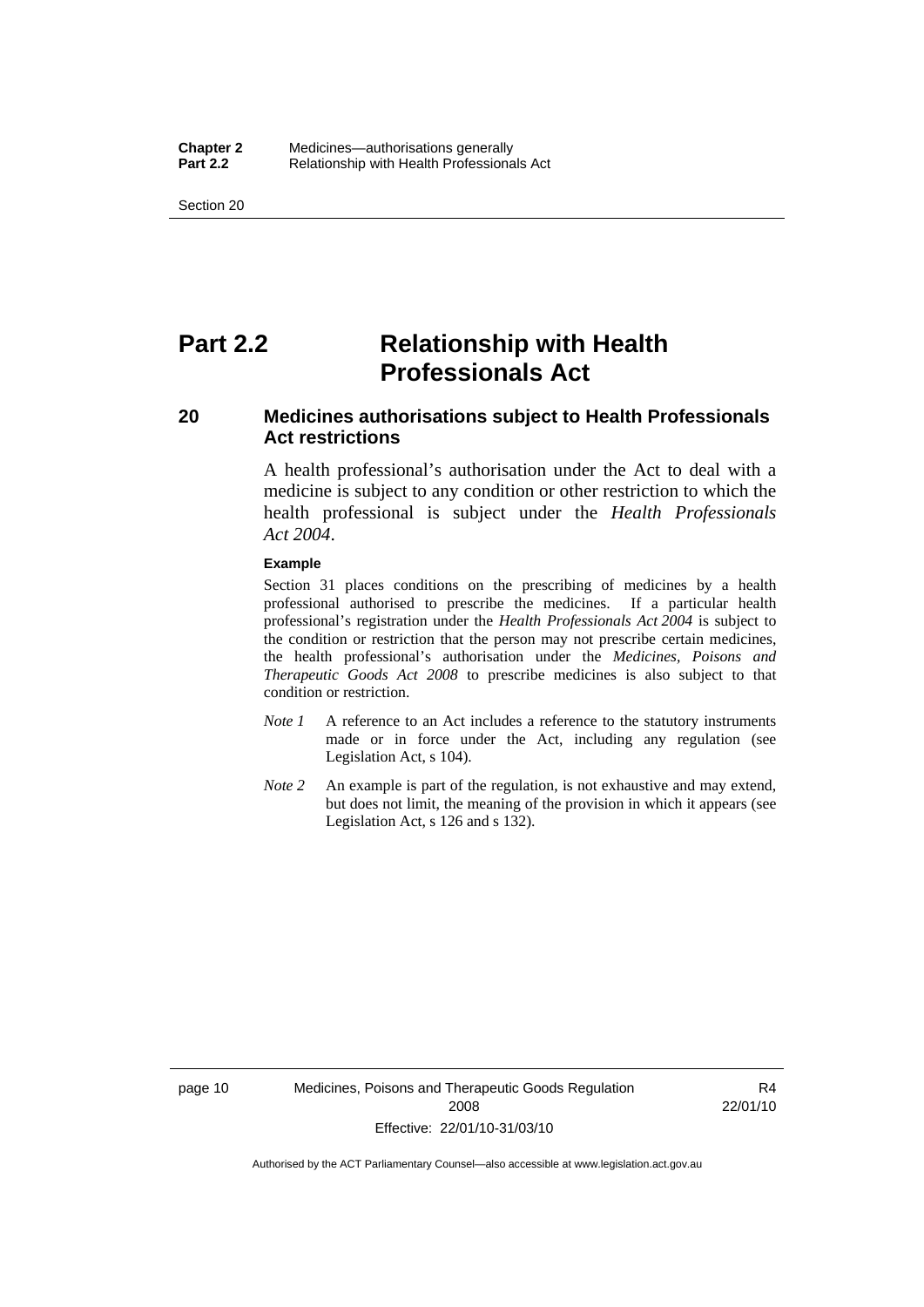# <span id="page-34-0"></span>**Chapter 3 Medicines—supply authorities**

### **Part 3.1** Prescribing medicines

### **Division 3.1.1 Authorisation to prescribe medicines**

### **30 Authorisation under sch 1 to prescribe medicines— Act, s 40 (1) (b), (2) (b) and (3) (b)**

- (1) A person mentioned in schedule 1, column 2 is authorised to prescribe a medicine if—
	- (a) prescribing the medicine is included in the schedule, column 3 in relation to the person; and
	- (b) the prescribing is consistent with any restriction for the prescribing mentioned in the schedule, column 3; and
	- (c) if the prescription is a self-prescription of the medicine—
		- (i) the person is not a trainee dentist or intern doctor; or
		- (ii) the medicine is not a restricted medicine.
- (2) In this section:

#### *restricted medicine* means—

- (a) an anabolic steroid; or
- (b) a designated appendix D medicine; or
- (c) a benzodiazepine; or
- (d) a controlled medicine.

page 11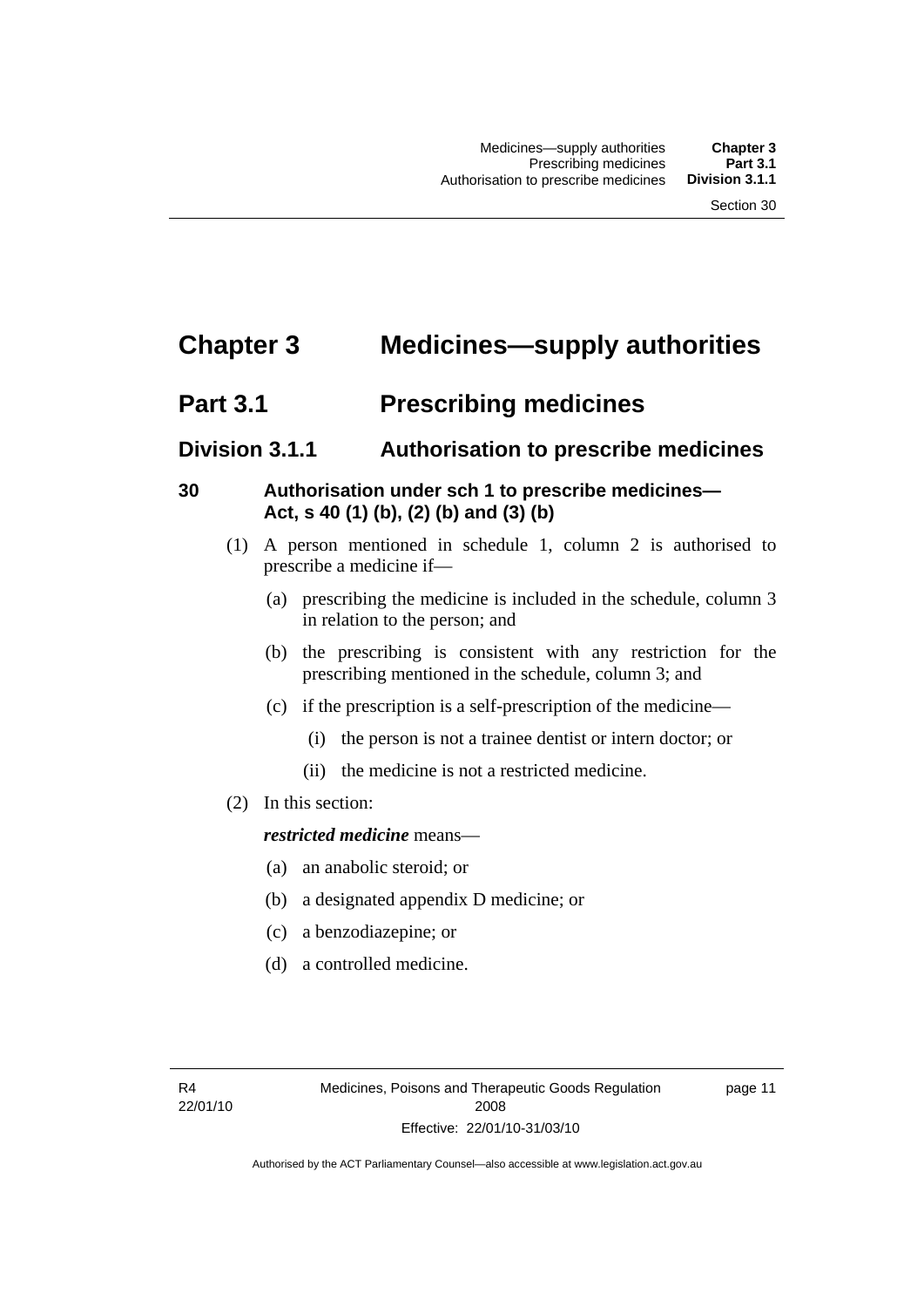<span id="page-35-0"></span>**31 Authorisation conditions for prescribing medicines—Act, s 44 (1) (b) and (2) (b)** 

> A prescriber's authorisation under section 30 to prescribe a medicine is subject to the following conditions:

- (a) the medicine is prescribed in accordance with the Act, section 7 (Appropriate prescription and supply of medicines);
- (b) if the prescription is a written prescription—
	- (i) the prescription complies with section 40 (General requirements for written prescriptions); and
	- (ii) the prescription includes the particulars mentioned in section 41 on the front of the prescription; and
	- (iii) if the prescription is faxed by a prescriber to a pharmacist—the prescriber sends the original prescription to the pharmacist not later than 24 hours after the prescriber faxes the prescription to the pharmacist;
		- *Note 1* For the endorsement of faxed prescriptions, see s 41 (1) (1).
		- *Note 2 Pharmacist* does not include an intern pharmacist (see dict).
- (c) if the prescription is an oral prescription—
	- (i) the prescriber believes on reasonable grounds that giving an oral prescription for the medicine is reasonably necessary for the patient's treatment; and
	- (ii) if the prescription is for an unusual or dangerous dose of a medicine—the prescription includes a statement telling the person who is to dispense or administer the medicine that the prescription is for an unusual or dangerous dose; and
	- (iii) the prescription includes the particulars mentioned in section 41; and

R4 22/01/10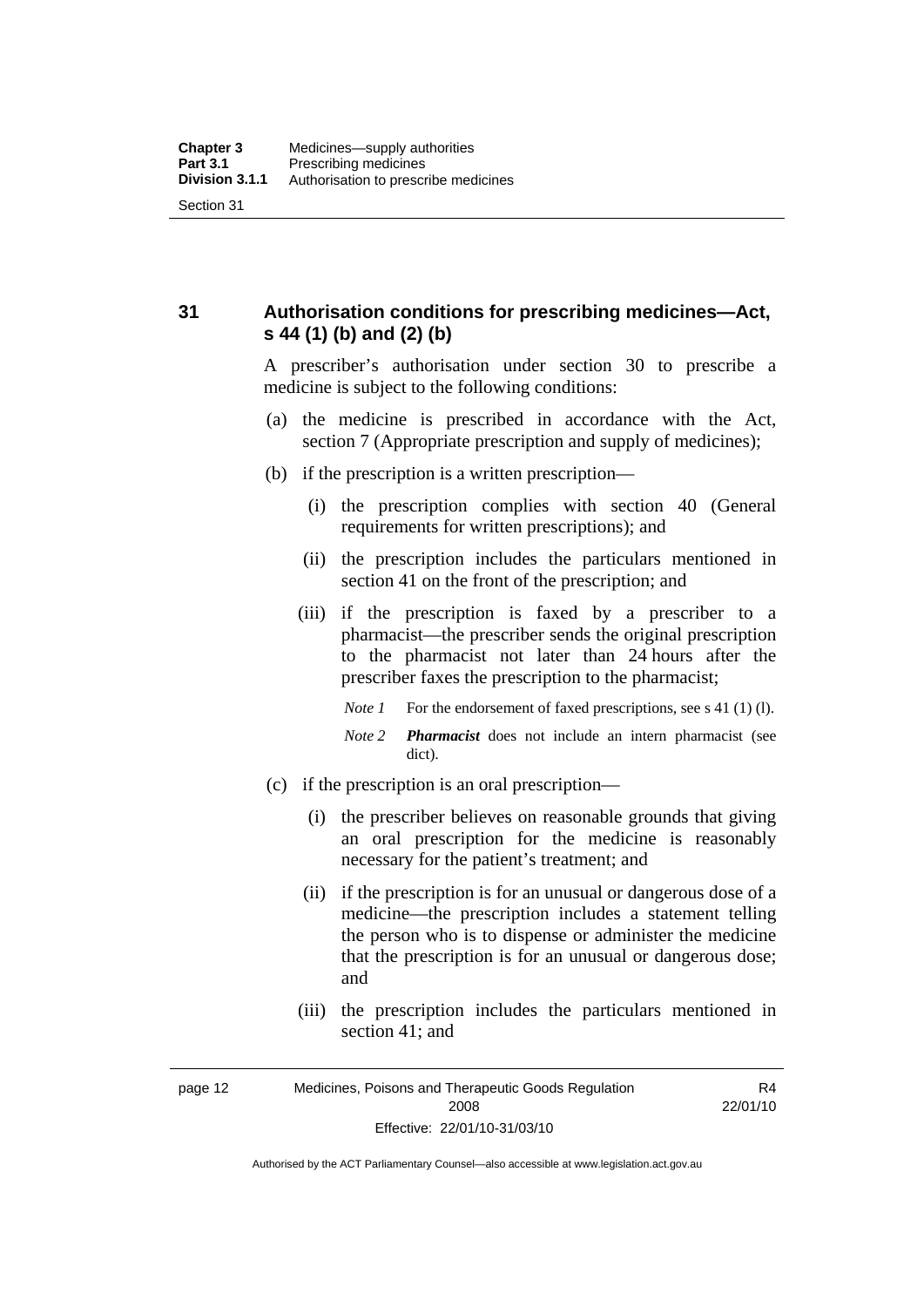- (iv) the prescriber sends a written prescription for the medicine to the pharmacist not later than 24 hours after the prescriber gives the oral prescription to the pharmacist;
	- *Note* For the endorsement of written prescriptions confirming oral prescriptions, see s 41 (1) (m).
- (d) if the medicine is a controlled medicine for human use—
	- (i) the prescriber complies with the additional requirements under section 32 for prescribing a controlled medicine; and
	- (ii) if the controlled medicines approval is an oral approval the prescriber sends the chief health officer a written application for the approval in accordance with section 561 (Requirements for CHO controlled medicines approval applications) not later than 7 days after the day the oral approval is given;
- (e) if the medicine is a designated appendix D medicine prescribed for a purpose mentioned in schedule 3 (Designated appendix D medicines—standing approvals), part 3.2, column 3 in relation to the medicine—the prescriber complies with the additional requirements under section 33 in relation to the prescription.

#### **32 Additional requirements for prescribing controlled medicines for human use**

The following are the additional requirements for prescribing a controlled medicine for human use:

 (a) the prescriber has a controlled medicines approval to prescribe the medicine;

*Note* For controlled medicines approvals, see pt 13.1.

R4 22/01/10 page 13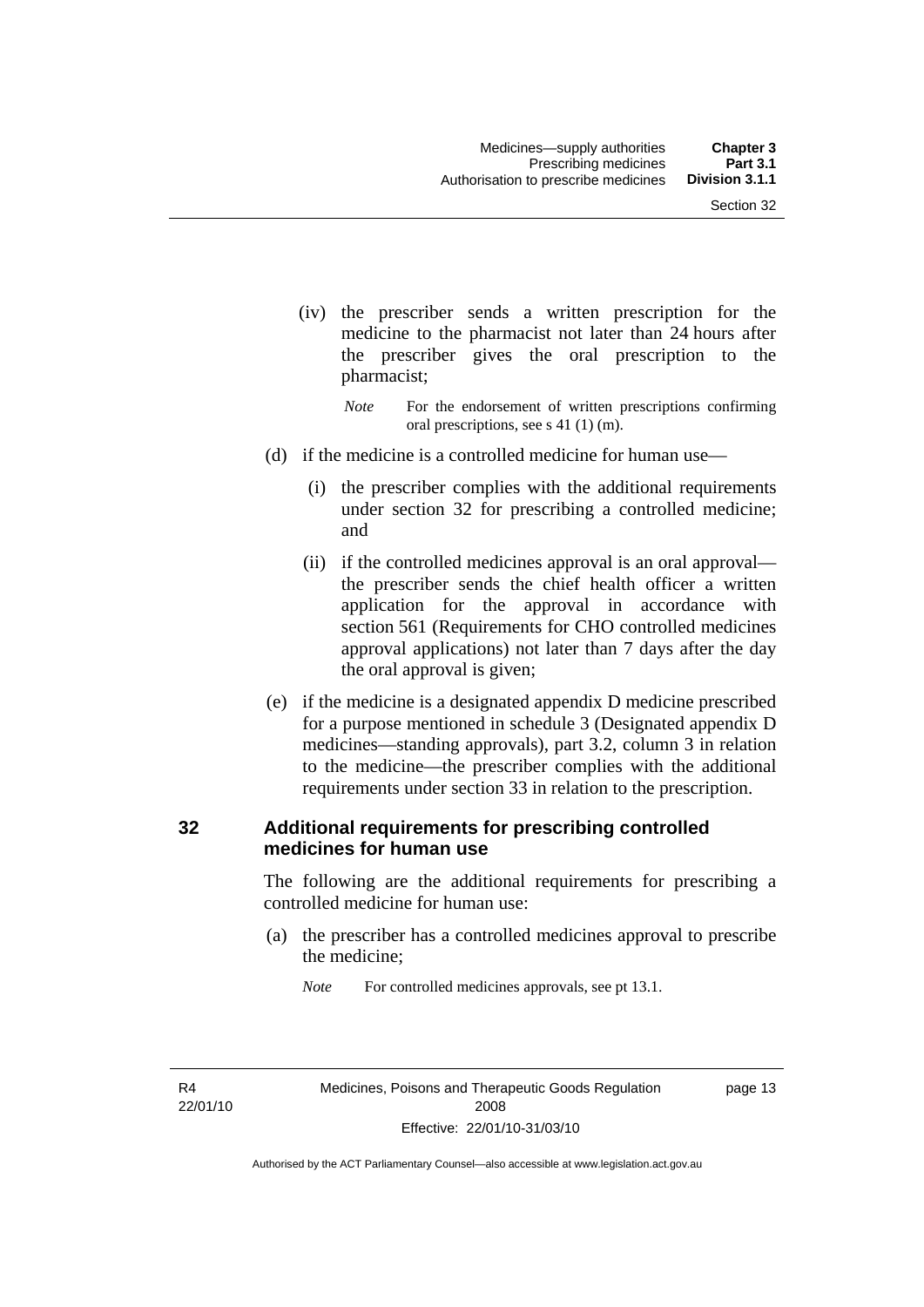(b) if the approval is for a particular form of the medicine—the prescription is for the form of the medicine approved or a bioequivalent form;

*Note Bioequivalent*—see the dictionary.

- (c) if the approval is for a particular strength of the medicine—the prescription is for the strength approved or a weaker strength;
- (d) if the approval is for a particular quantity of the medicine—the prescription is for not more than the quantity approved;
- (e) the prescriber complies with each condition (if any) of the approval;
- (f) if the controlled medicine is dronabinol for human use—
	- (i) the prescriber also has an authorisation under the *Therapeutic Goods Act 1989* (Cwlth), section 19 to supply the medicine; and
	- (ii) the prescriber complies with each condition (if any) of the authorisation.

#### **Example—par (b)**

If a slow release form of a medicine is approved, the prescriber is not authorised to prescribe an immediate release form of the medicine.

#### **Example—par (c) and par (d)**

If a doctor is given an approval to prescribe 25 morphine 20mg capsules, the doctor may prescribe 5 20mg capsules and 10 15mg capsules. Later, if the approval is still in force, the doctor may prescribe not more than 10 morphine capsules of any strength up to and including 20mg.

*Note* An example is part of the regulation, is not exhaustive and may extend, but does not limit, the meaning of the provision in which it appears (see Legislation Act, s 126 and s 132).

R4 22/01/10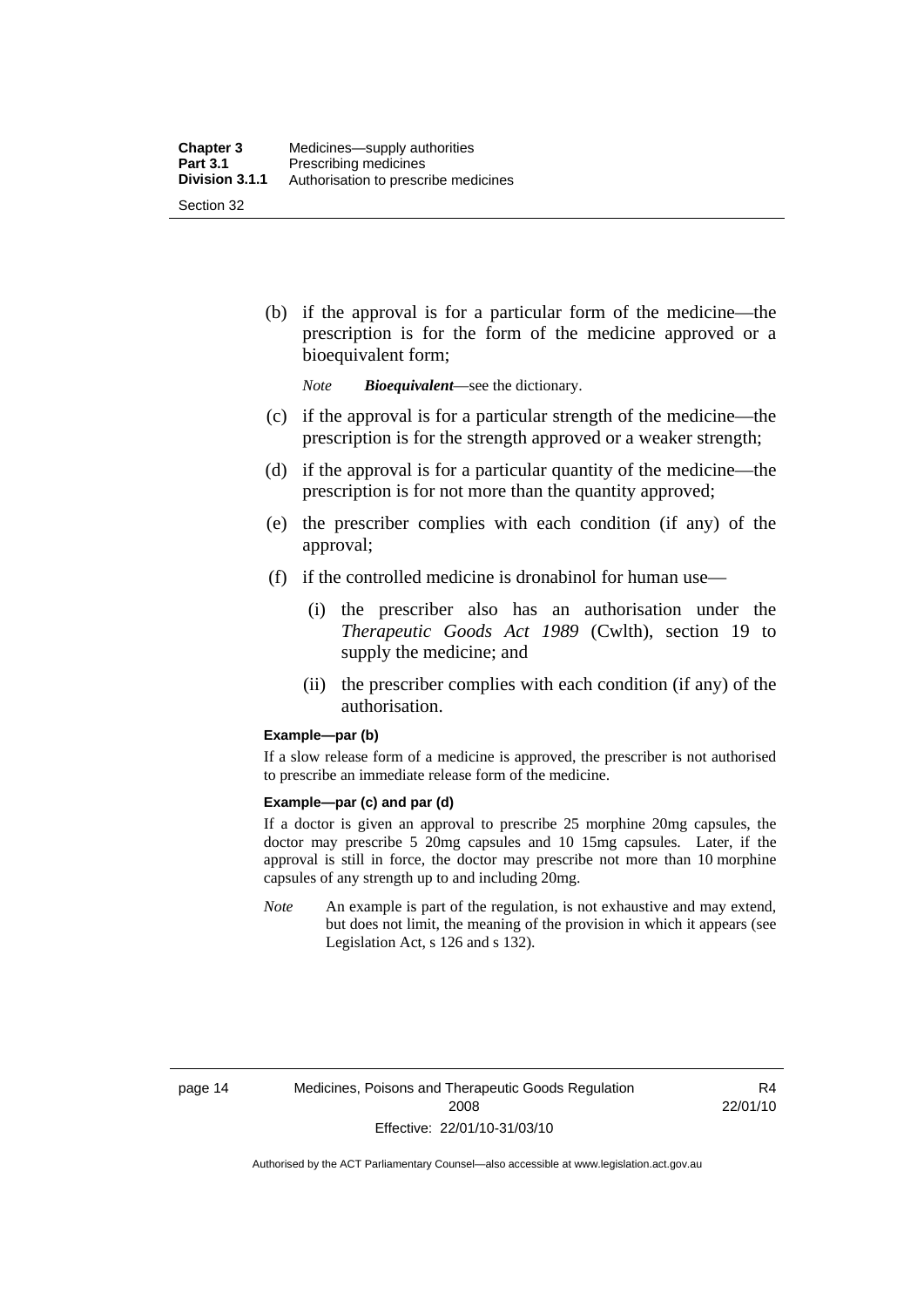#### **33 Additional requirements for designated appendix D medicines prescriptions for human use**

The following are the additional requirements for prescribing a designated appendix D medicine for a purpose mentioned in schedule 3 (Designated appendix D medicines—standing approvals), part 3.2, column 3 in relation to the medicine:

- (a) the prescriber has an appendix D medicines approval to prescribe the medicine;
- (b) the prescriber complies with each condition (if any) of the approval (including any condition in schedule 3, part 3.2, column 4 in relation to the medicine).

# **Division 3.1.2 Prescriptions**

*Note* A prescription may provide for a medicine to be dispensed or administered (see Act, dict, def *prescription*).

#### **40 General requirements for written prescriptions**

A written prescription for a medicine must—

- (a) be signed by the prescriber; and
	- *Note* The prescription must be signed with the prescriber's usual signature (see Act, dict, def *signs*).
- (b) if the prescriber amends the prescription—be initialled and dated beside the amendment by the prescriber; and
- (c) be written in terms and symbols used in ordinary professional practice; and
- (d) if the prescription is for an unusual or dangerous dose include the prescriber's initials beside an underlined reference to the dose.
- *Note Written* includes in electronic form (see Act, dict).

R4 22/01/10 page 15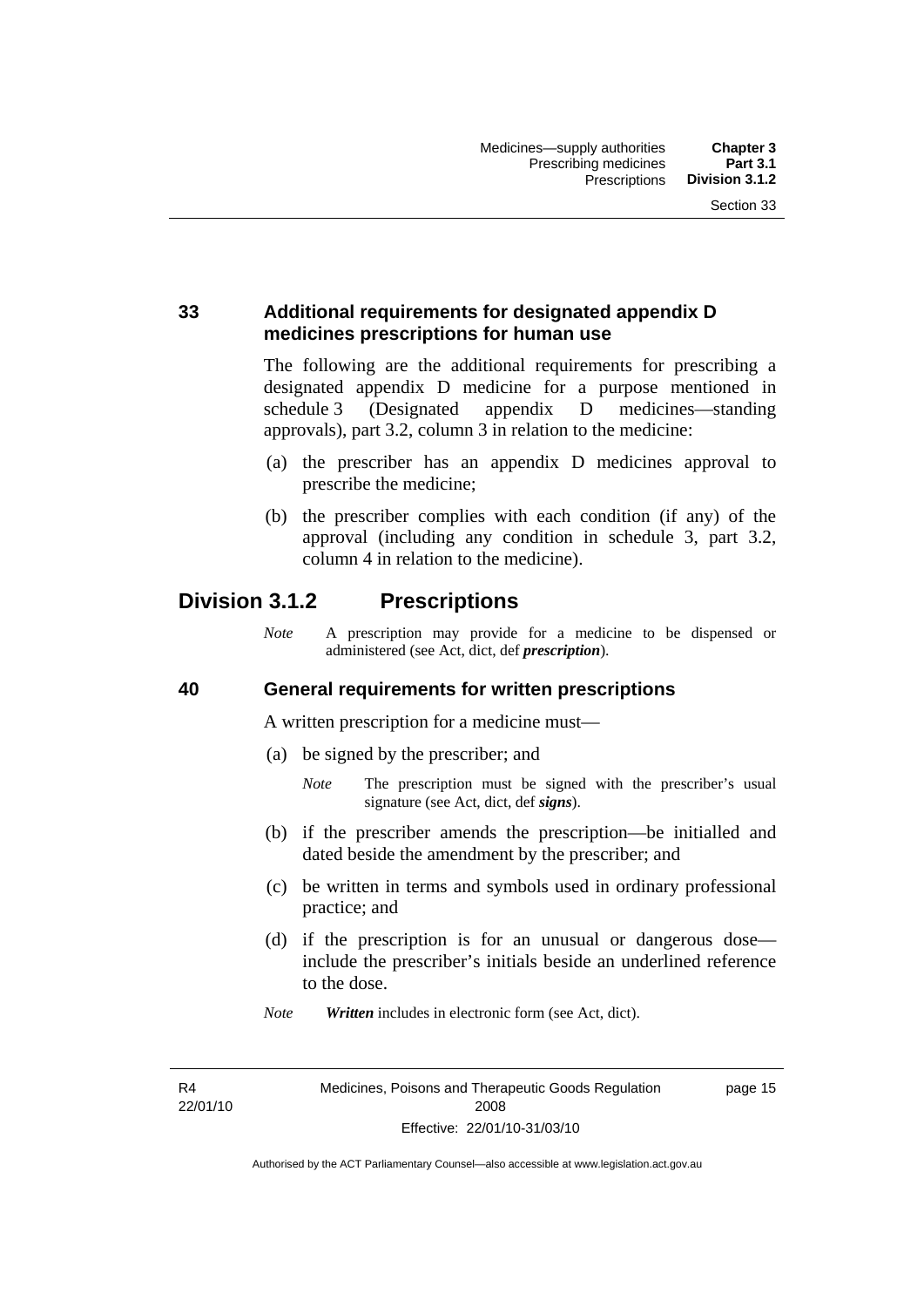#### **41 Particulars for prescriptions**

- (1) A prescription must include the following particulars:
	- (a) the prescriber's name, professional qualifications and business address and telephone number;
	- (b) the date the prescription is given;
	- (c) the medicine, and the form, strength and quantity of the medicine, to be dispensed or administered under the prescription;
	- (d) the name and address of the person for whom the medicine is prescribed;
	- (e) directions about the use of the medicine, including the dose and regimen of the medicine, that are adequate to allow the medicine to be taken or administered safely;
	- (f) the number of times the medicine may be dispensed or administered under the prescription;
	- (g) if the prescription is for a controlled medicine for human use—
		- (i) the relevant approval particulars; and
		- (ii) if the medicine is dronabinol—the relevant TGA authorisation particulars; and
		- (iii) if the prescription is a repeat prescription—the period that must elapse between each dispensing or administration of the medicine;
	- (h) if the prescription is for a designated appendix D medicine for a purpose mentioned in schedule 3 (Designated appendix D medicines—standing approvals), part 3.2, column 3 in relation to the medicine—the relevant approval particulars;
	- (i) if the prescriber is a dentist—the words 'for dental treatment only';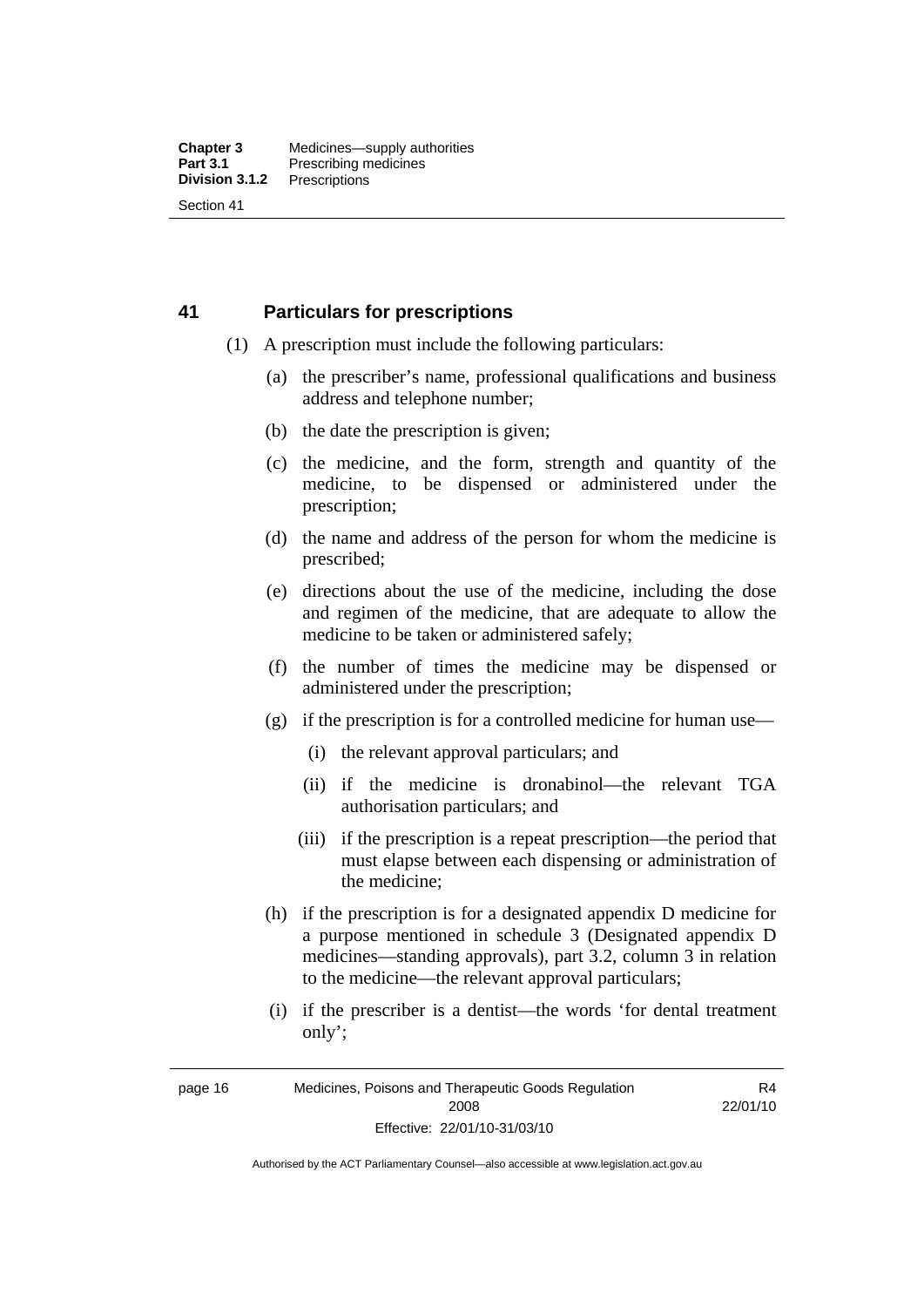- (j) if the prescriber is an optometrist—the words 'for optometry use only';
- (k) if the prescriber is a veterinary surgeon—
	- (i) the words 'for animal treatment only'; and
	- (ii) the species of the animal for which the medicine is to be dispensed; and
	- (iii) if possible, a way of identifying the animal;
- (l) if the prescription is an original of a prescription that was faxed by a prescriber to a pharmacist—the prescription is endorsed with words to the effect that the prescription was faxed to a named pharmacy on a stated date;
- (m) if the prescription is a written prescription under section 31 (c) (iv) (which is about oral prescriptions)—the prescription is endorsed with words to the effect that the prescription is a confirmation copy of an oral prescription issued to a named pharmacist on a stated date.
- (2) However, if the prescription is written for an in-patient at a hospital in the patient's medical records, the prescription need not include any of the following:
	- (a) the prescriber's professional qualifications and business address and telephone number;
	- (b) if the medicine prescribed is a controlled medicine or designated appendix D medicine—the relevant approval particulars.
	- *Note 1 Hospital* means a public hospital, private hospital or day hospital and includes a body prescribed by regulation as a hospital (see Act, dict).
	- *Note 2* A *hospice* is a hospital (see *The Macquarie Dictionary*, 4th ed).

R4 22/01/10 page 17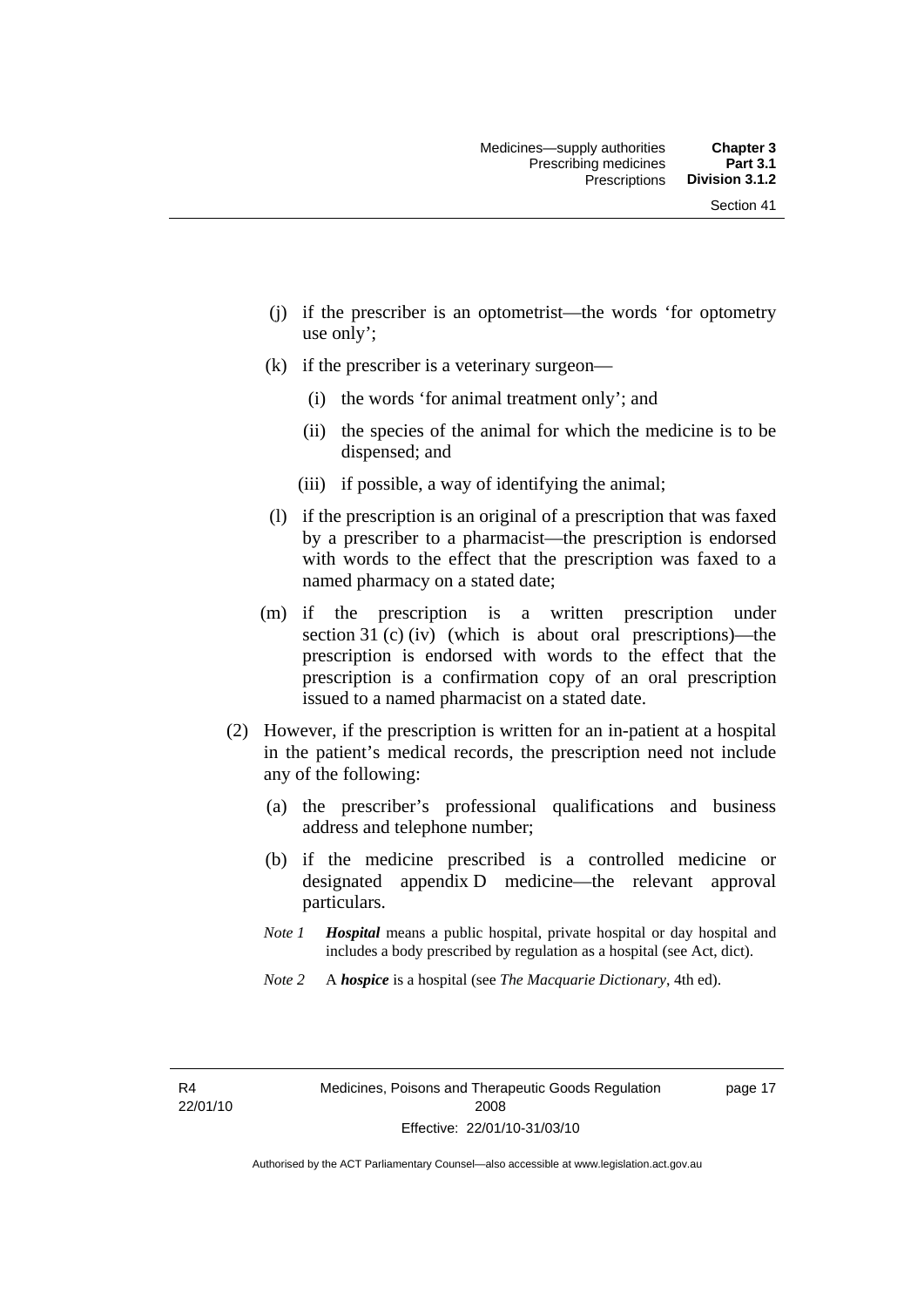(3) In this section:

#### *relevant approval particulars* means—

- (a) for a controlled medicine—
	- (i) for an approval under section 556 (Standing approval to prescribe controlled medicines for short-term treatment)—the words 'standing short-term approval'; or
	- (ii) for an approval under section 557 (Standing interim approval to prescribe buprenorphine and methadone for patients of certain institutions)—the words 'standing opioid dependency treatment approval'; or
	- (iii) for an approval under division 13.1.3 (Chief health officer controlled medicines approvals)—the words 'CHO approval number' followed by the identifying number for the approval; or
- (b) for a designated appendix D medicine—
	- (i) for an approval under section 591 (Standing approval to prescribe designated appendix D medicines)—the words 'standing approval' and the specialist area, or the area, in which the prescriber practises; or
	- (ii) for an approval under section 593 (CHO decisions on applications to prescribe designated appendix D medicines)—the words 'CHO approval number' followed by the identifying number for the approval.

*relevant TGA authorisation particulars* means the words 'TGA authorisation' followed by—

- (a) the identifying number for the authorisation; or
- (b) if no identifying number is given for the authorisation—the date of the approval.

page 18 Medicines, Poisons and Therapeutic Goods Regulation 2008 Effective: 22/01/10-31/03/10

R4 22/01/10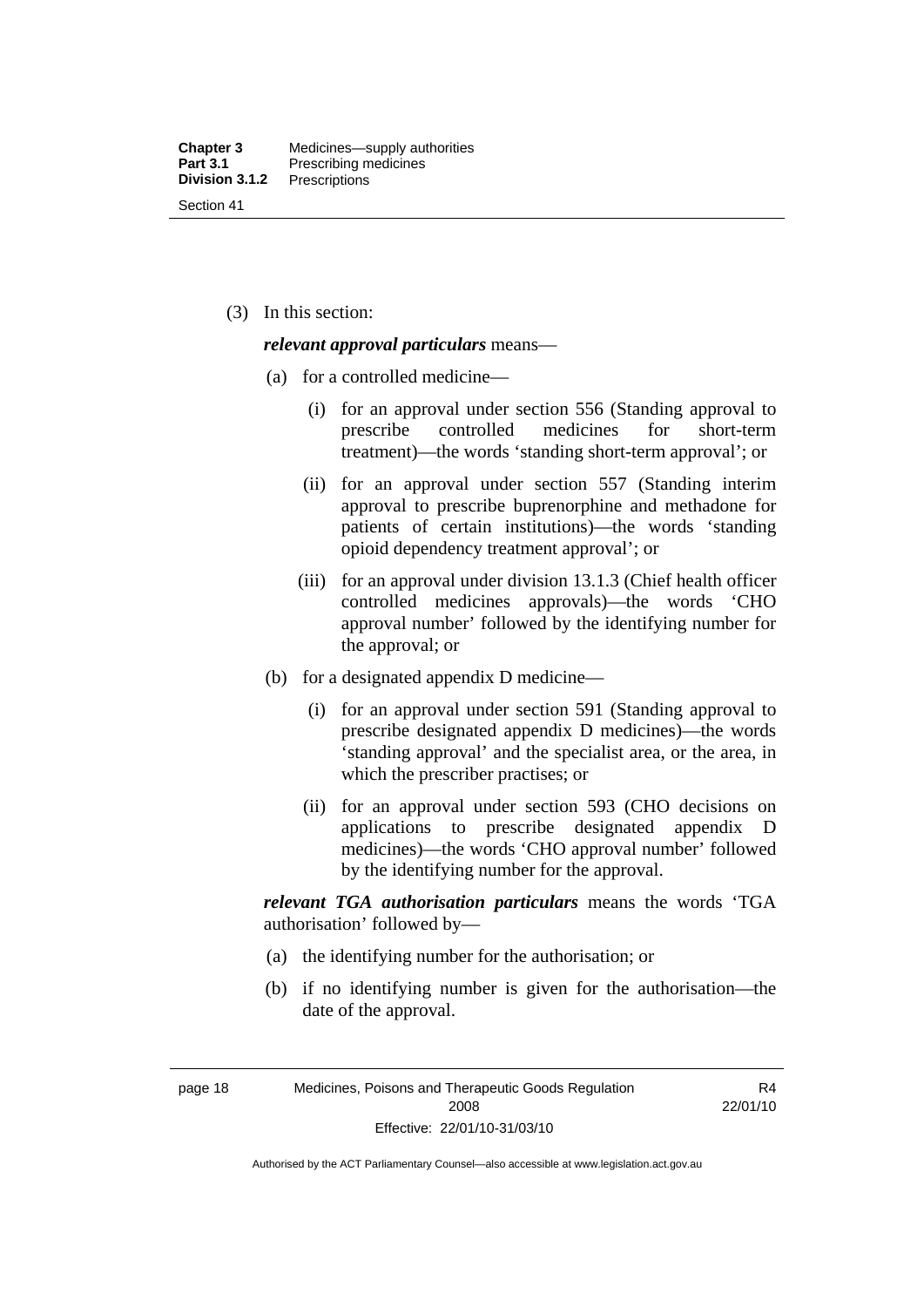# **Part 3.2 Requisitioning medicines**

## **Division 3.2.1 Authorisation to issue requisitions**

#### **50 Authorisation under sch 1 to issue requisitions for medicines—Act, s 41 (b)**

A person mentioned in schedule 1, column 2 is authorised to issue a requisition for a medicine if—

- (a) issuing the requisition is included in the schedule, column 3 in relation to the person; and
- (b) the issue of the requisition is consistent with any restriction for the issue of the requisition mentioned in the schedule, column 3.

#### **51 Authorisation conditions for issuing requisitions for medicines—Act, s 44 (1) (b) and (2) (b)**

A person's authorisation under section 50 to issue a requisition for a medicine is subject to the following conditions:

- (a) if the requisition is a written requisition—the requisition complies with section 55 (General requirements for written requisitions) and section 56 (Particulars for requisitions);
- (b) if the requisition is an oral requisition—
	- (i) the person believes on reasonable grounds that issuing the requisition is reasonably necessary for the treatment of a person; and
	- (ii) the quantity of the medicine requisitioned is not more than the amount reasonably necessary for the person's treatment; and
	- (iii) the requisition complies with section 56.

R4 22/01/10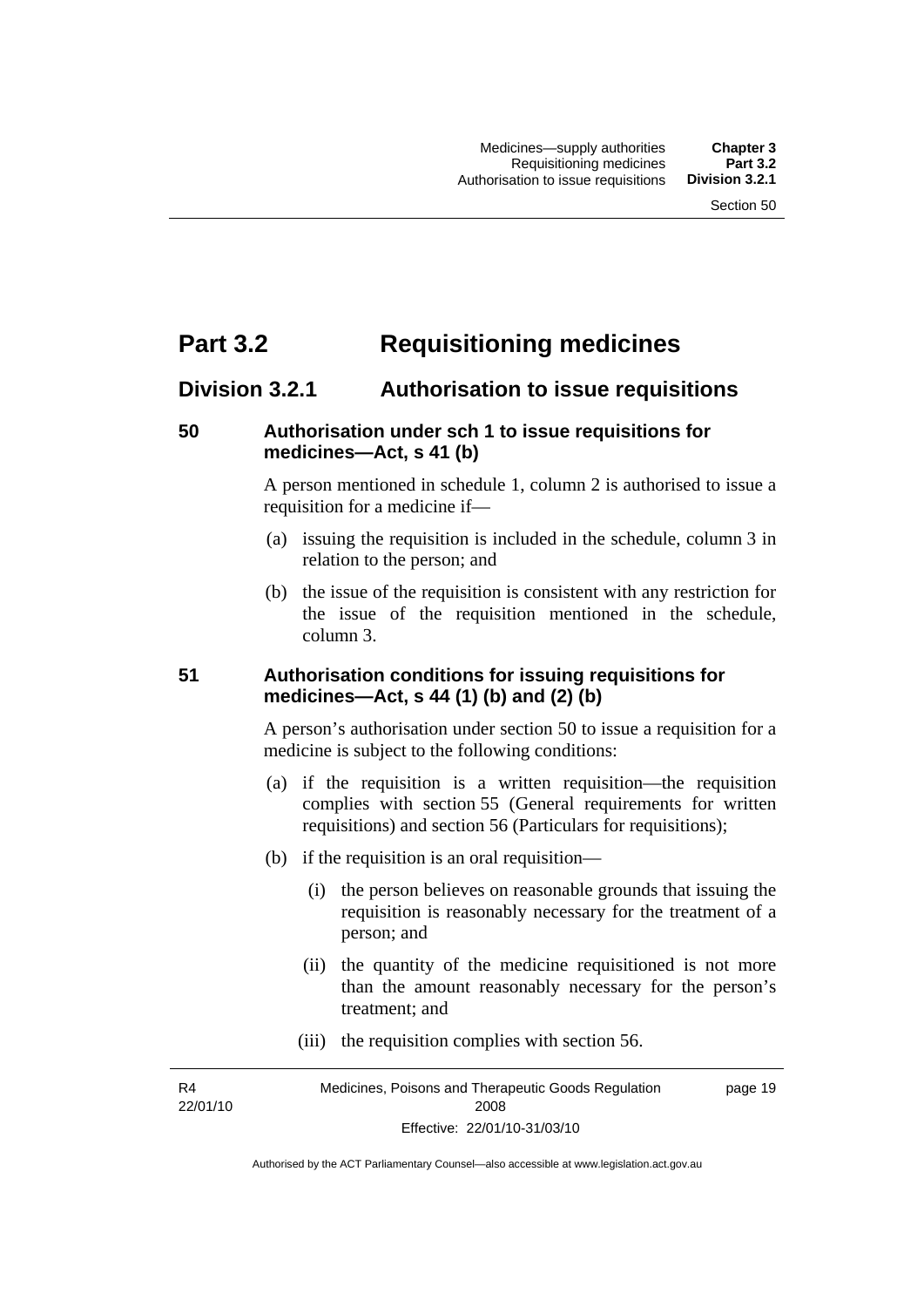**Chapter 3** Medicines—supply authorities<br>**Part 3.2** Requisitioning medicines **Requisitioning medicines**<br>Requisitions **Division 3.2.2** Section 55

# **Division 3.2.2 Requisitions**

#### **55 General requirements for written requisitions**

A written requisition for a medicine must be—

(a) signed by the person (the *issuer*) issuing the requisition; and

 (b) if the issuer amends the requisition—initialled and dated by the issuer beside the amendment.

*Note Written* includes in electronic form (see Act, dict).

#### **56 Particulars for requisitions**

A requisition must include the following particulars:

- (a) the name of the person issuing the requisition;
- (b) the capacity in which the person is issuing the requisition;
- (c) the date the requisition is issued;
- (d) the medicine, and the form, strength and quantity of the medicine, to be supplied on the requisition;
- (e) the pharmacy or ward to which the medicine is to be supplied.

*Note Ward*—see the Act, dictionary.

page 20 Medicines, Poisons and Therapeutic Goods Regulation 2008 Effective: 22/01/10-31/03/10

R4 22/01/10

*Note* The requisition must be signed with the issuer's usual signature (see Act, dict, def *signs*).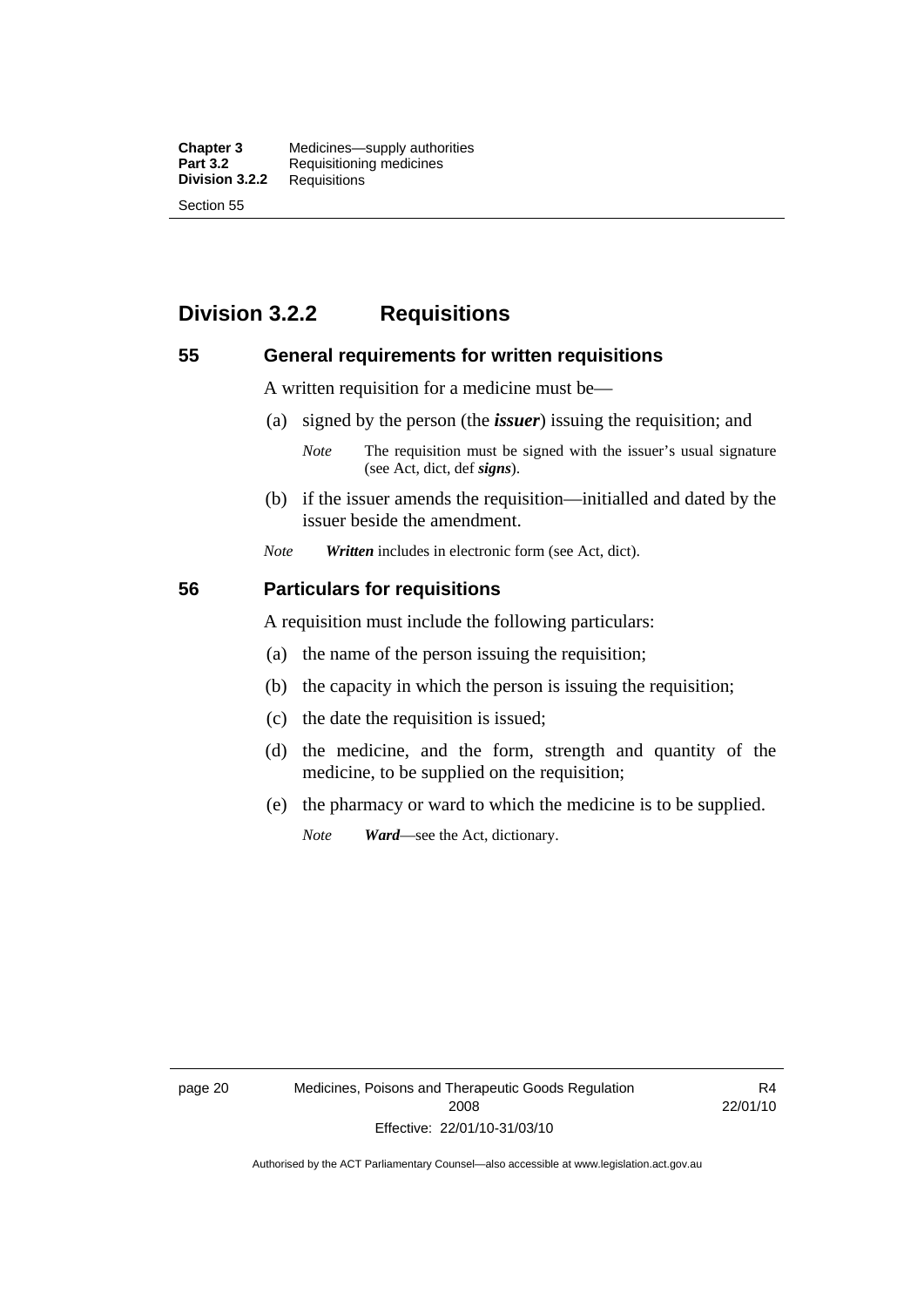# **Part 3.3 Medicines purchase orders**

# **Division 3.3.1 Authorisation to issue purchase orders**

#### **60 Authorisation under sch 1 to issue purchase orders for medicines—Act, s 38 (1) (b) and (2) (a)**

A person mentioned in schedule 1, column 2 is authorised to issue a purchase order for a medicine if—

- (a) issuing the purchase order is included in the schedule, column 3 in relation to the person; and
- (b) the issue of the purchase order is consistent with any restriction for the issue of the purchase order mentioned in the schedule, column 3.

## **61 Authorisation conditions for issuing purchase orders for medicines—Act, s 44 (1) (b) and (2) (b)**

A person's authorisation under section 60 to issue a purchase order for a medicine is subject to the following conditions:

- (a) the purchase order complies with section 62 (General requirements for medicines purchase orders—Act, s 38 (2) (c));
	- *Note* A purchase order must be in writing (see Act, dict, def *purchase order*).

R4 22/01/10 page 21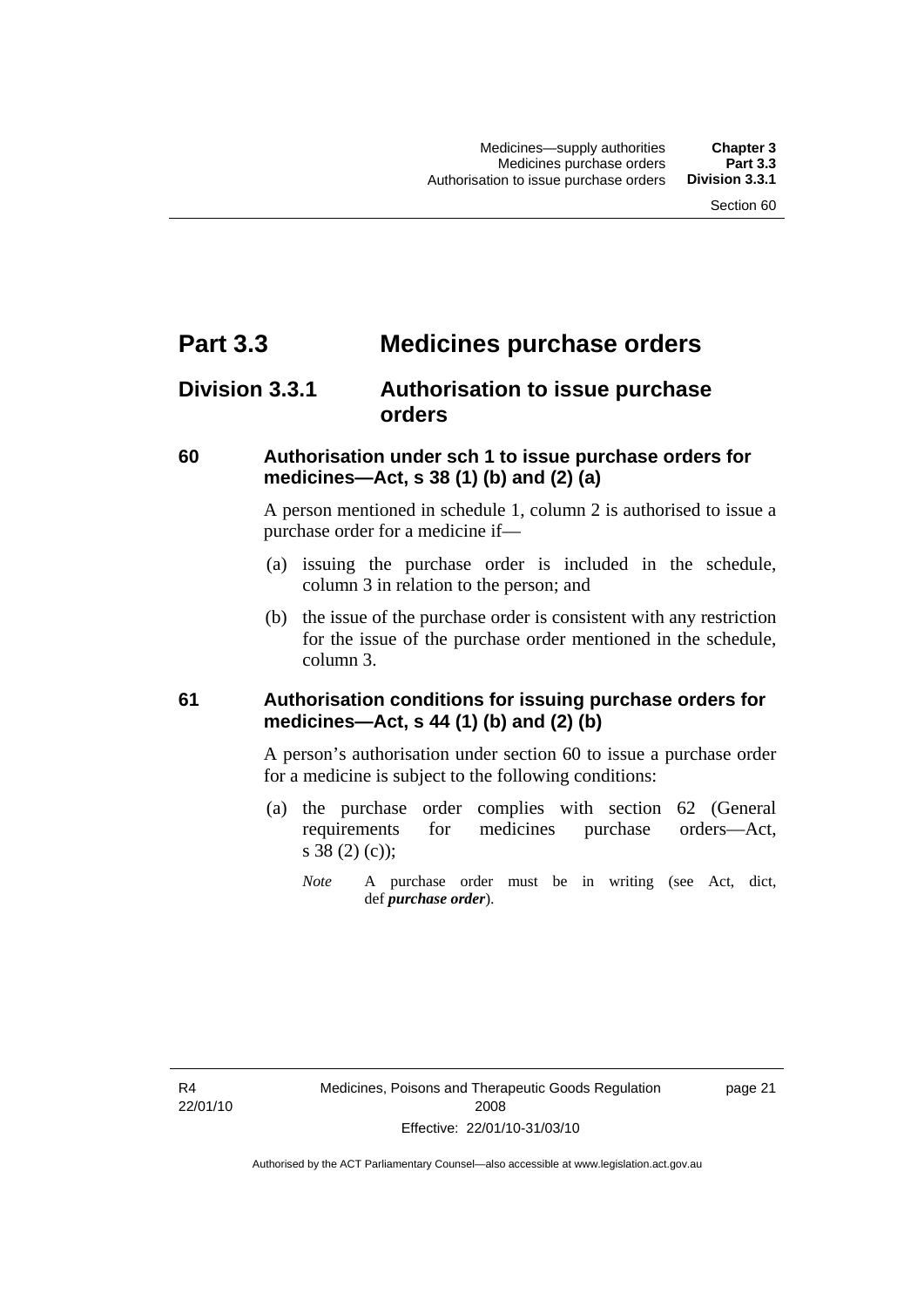| <b>Chapter 3</b> | Medicines—supply authorities |
|------------------|------------------------------|
| <b>Part 3.3</b>  | Medicines purchase orders    |
| Division 3.3.2   | Purchase orders              |
| Section 62       |                              |

 (b) the person must, not later than 24 hours after the person receives the medicine, send the supplier a document signed by the person acknowledging receipt of the medicine.

#### **Example—document**

a copy of the supplier's delivery docket signed by the buyer

*Note* An example is part of the regulation, is not exhaustive and may extend, but does not limit, the meaning of the provision in which it appears (see Legislation Act, s 126 and s 132).

## **Division 3.3.2 Purchase orders**

#### **62 General requirements for medicines purchase orders— Act, s 38 (2) (c)**

- (1) A purchase order for a medicine must be—
	- (a) signed by the person (the *issuer*) issuing the order; and
		- *Note* The purchase order must be signed with the issuer's usual signature (see Act, dict, def *signs*).
	- (b) if the issuer amends the order—initialled and dated by the issuer beside the amendment.
- (2) A purchase order for a medicine must include the following:
	- (a) the issuer's name and business address and telephone number;
	- (b) the issuer's authority to issue the order;
	- (c) the medicine, and the form, strength and quantity of the medicine, to be supplied on the order.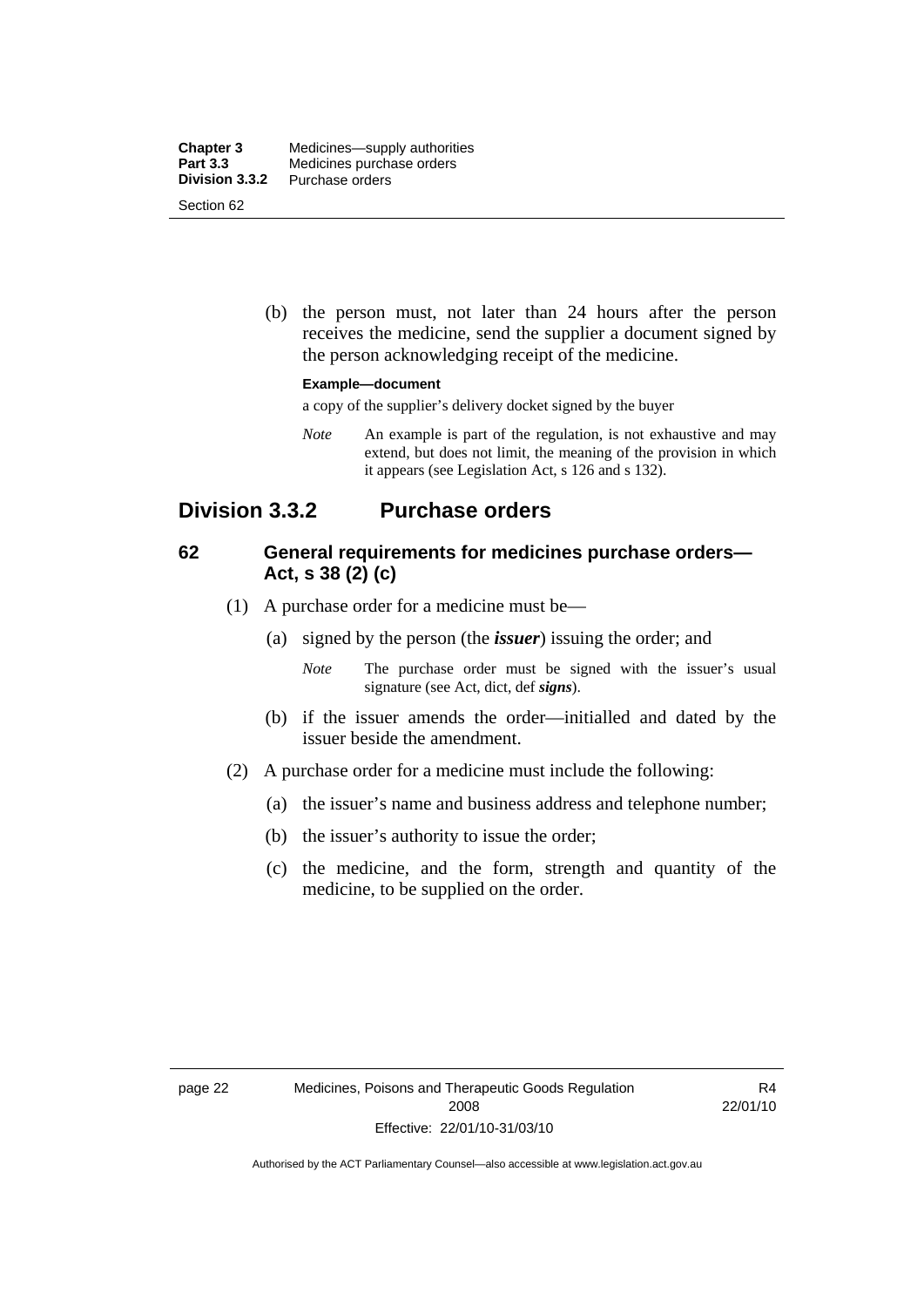# **Part 3.4 Standing orders for medicines**

## **Division 3.4.1 CHO standing orders**

#### **70 Authorisation of CHO to issue standing orders for supply of medicines in public health emergencies—Act, s 42 (b)**

 (1) The chief health officer is authorised to issue a standing order for the supply of a medicine in an emergency relating to public health.

*Note 1 Supply* does not include administer (see Act, s 24).

*Note 2* A standing order must be in writing (see Act, dict, def *standing order*).

 (2) To remove any doubt, a standing order may be issued under subsection (1) even if no emergency declaration under the *Public Health Act 1997* is in force.

## **71 Authorisation of CHO to issue standing orders for administration of medicines for public health matters— Act, s 42 (b)**

The chief health officer is authorised to issue a standing order for the administration of a medicine in relation to a public health matter.

*Note* A standing order must be in writing (see Act, dict, def *standing order*).

#### **72 Particulars for CHO standing orders for administration of medicines for public health matters**

A standing order under section 71 must include the following particulars:

- (a) a description of the public health matter to which the order relates;
- (b) the date of effect of the order and the date (not longer than 2 years after the date of effect) when the order ends;

R4 22/01/10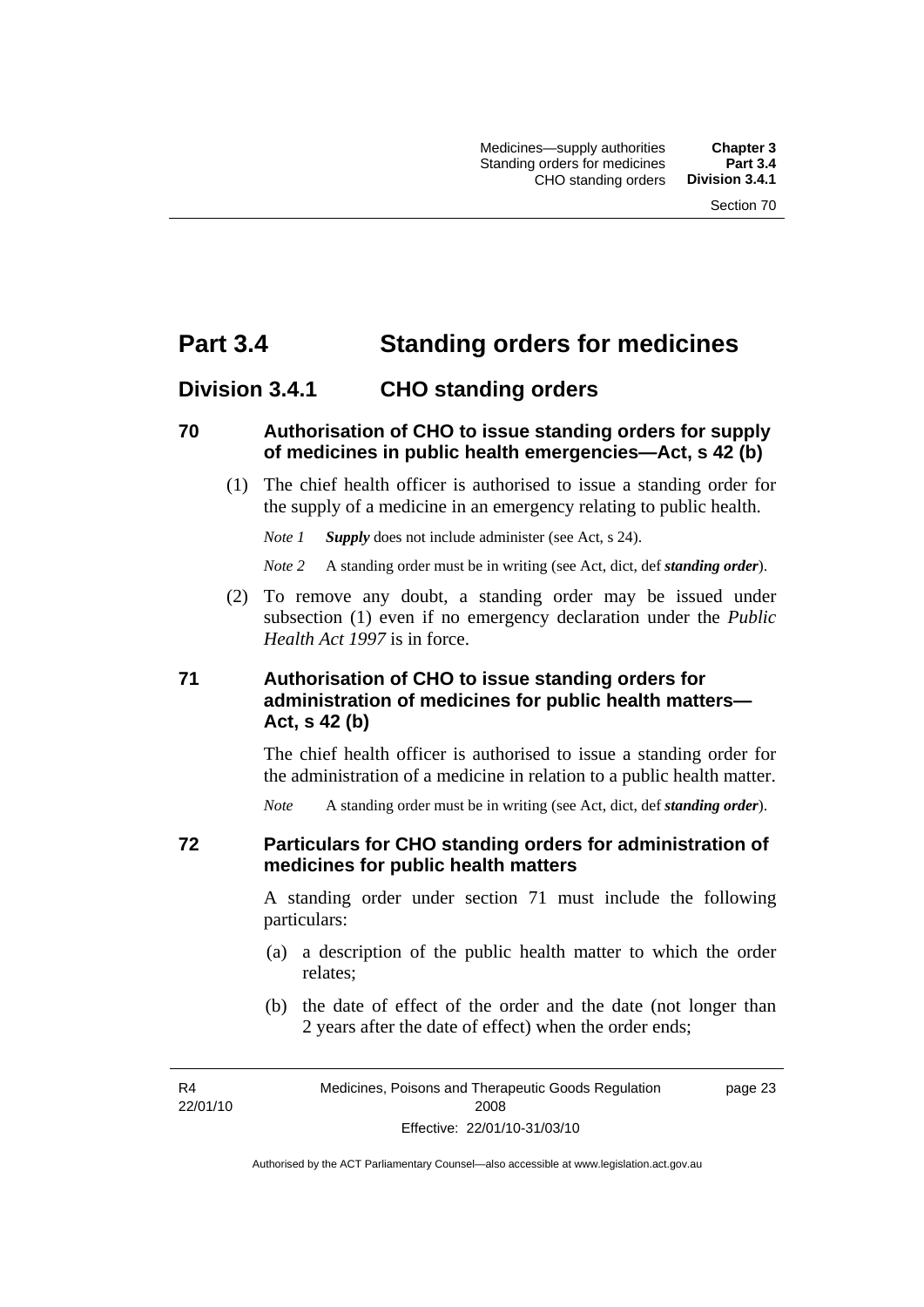- (c) the clinical circumstances in which the medicine may be administered;
- (d) a description of the people to whom the medicine may be administered;
- (e) the medicine's approved name and, if applicable, brand name;

- (f) if applicable, the form and strength of the medicine;
- (g) the dose and route of administration;
- (h) if applicable, the frequency of administration.

#### **Example—par (e) and par (f)**

Adrenaline (EpiPen) 300 micrograms in 0.3mL pre-filled syringe

*Note* An example is part of the regulation, is not exhaustive and may extend, but does not limit, the meaning of the provision in which it appears (see Legislation Act, s 126 and s 132).

## **Division 3.4.2 Standing orders for institutions**

*Note Institution* includes a correctional centre and a CYP detention place (see s 652).

#### **75 Authorisation of doctors to issue standing orders for administration of medicines at institutions—Act, s 42 (b)**

- (1) A doctor is authorised to issue a standing order for the administration of a medicine to patients at an institution if—
	- (a) a medicines and therapeutics committee for the institution has approved the order; and
	- (b) the order is signed by the chair of the committee.
	- *Note Doctor* does not include an intern doctor (see dict).

R4 22/01/10

*Note Approved name*—see the medicines and poisons standard, par 1 (1).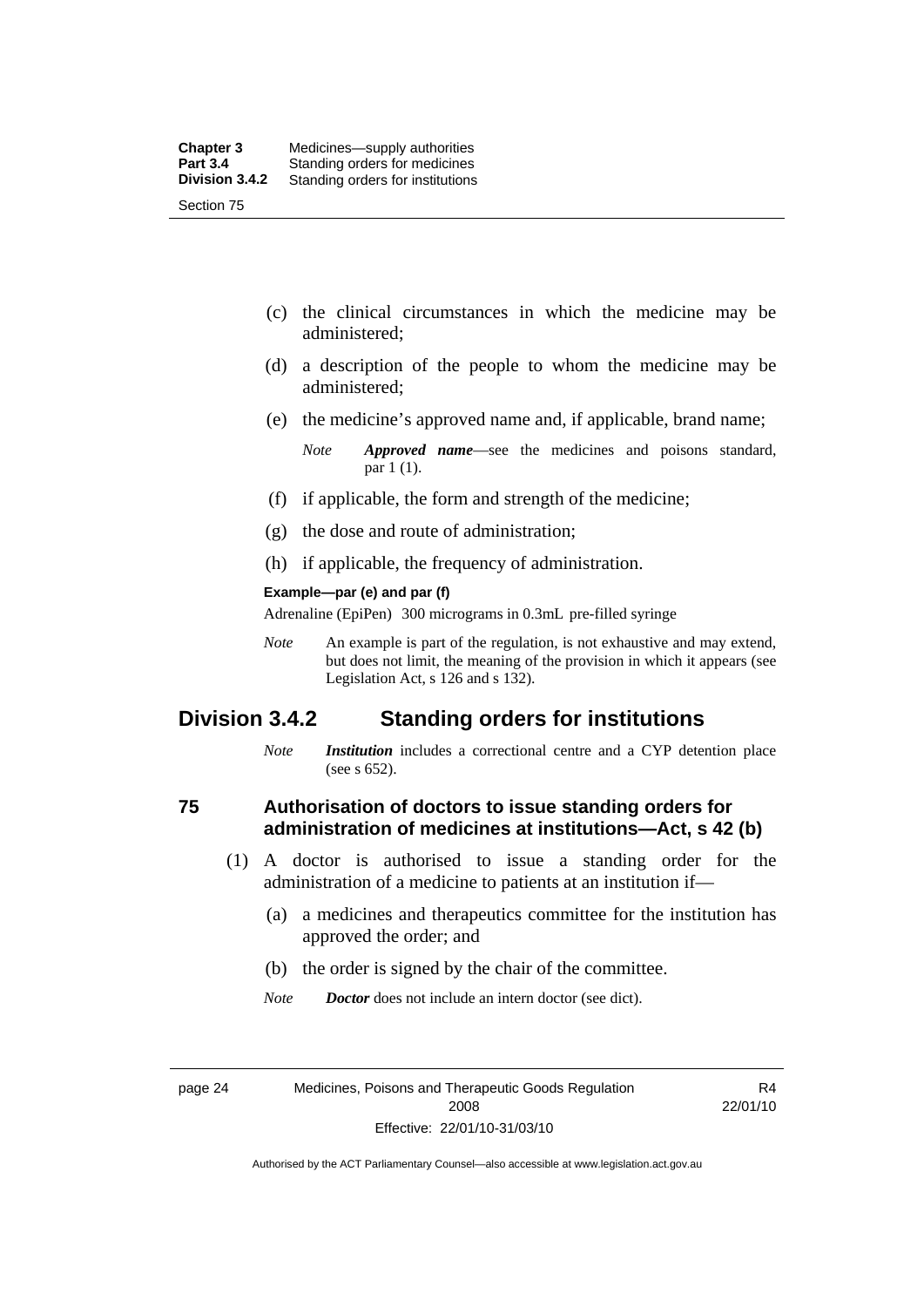(2) In this section:

*medicines and therapeutics committee*, for an institution, means a body—

- (a) established by the institution to approve standing orders for the administration of medicines to patients at the institution; and
- (b) that includes (but is not limited to) a doctor, nurse and pharmacist.
	- *Note 1 Doctor* and *pharmacist* do not include an intern (see dict).
	- *Note 2 Nurse* does not include an enrolled nurse (see Legislation Act, dict, pt 1).

#### **76 Particulars for standing orders for administration of medicines at institutions**

A standing order under section 75 must include the following particulars:

- (a) an approval number for the order that is different from the number given to each other standing order approved for the institution;
- (b) the date of effect of the order and the date (not longer than 2 years after the date of effect) when the order ends;
- (c) each ward to which the order applies;
- (d) the clinical circumstances in which the medicine may be administered;
- (e) a description of the people to whom the medicine may be administered;
- (f) the medicine's approved name and, if applicable, brand name;
	- *Note Approved name*—see the medicines and poisons standard, par 1 (1).

R4 22/01/10 page 25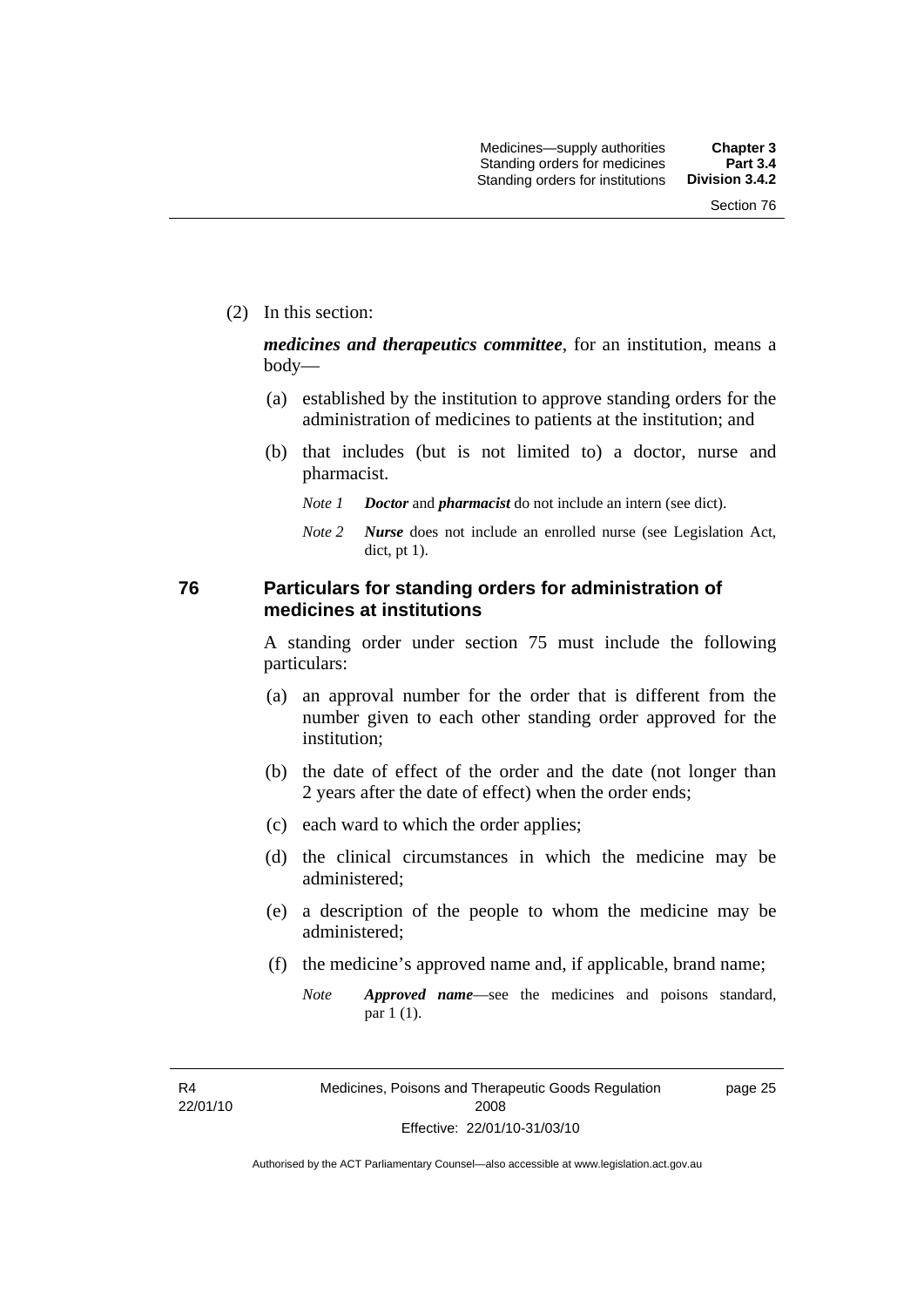| <b>Chapter 3</b> | Medicines—supply authorities       |
|------------------|------------------------------------|
| <b>Part 3.4</b>  | Standing orders for medicines      |
| Division 3.4.3   | Standing orders for walk-in centre |
| Section 77       |                                    |

- (g) if applicable, the form and strength of the medicine;
- (h) the dose and route of administration;
- (i) if applicable, the frequency of administration.

#### **Example—par (f) and par (g)**

Adrenaline (EpiPen) 300 micrograms in 0.3mL pre-filled syringe

*Note* An example is part of the regulation, is not exhaustive and may extend, but does not limit, the meaning of the provision in which it appears (see Legislation Act, s 126 and s 132).

## **Division 3.4.3 Standing orders for walk-in centre**

## **77 Authorisation of CHO to issue standing orders for supply and administration of medicines at walk-in centre—Act, s 42 (b)**

The chief health officer is authorised to issue a standing order for—

- (a) the supply of a medicine at a walk-in centre; and
- (b) the administration of a medicine at a walk-in centre.

*Note 1 Supply* does not include administer (see Act, s 24).

*Note 2* A standing order must be in writing (see Act, dict, def *standing order*).

#### **78 Particulars for CHO standing orders for supply and administration of medicines at walk-in centre**

A standing order under section 77 must include the following particulars:

- (a) an approval number for the order that is different from the number given to each other standing order approved for the walk-in centre;
- (b) the date of effect of the order and the date (not longer than 2 years after the date of effect) when the order ends;

R4 22/01/10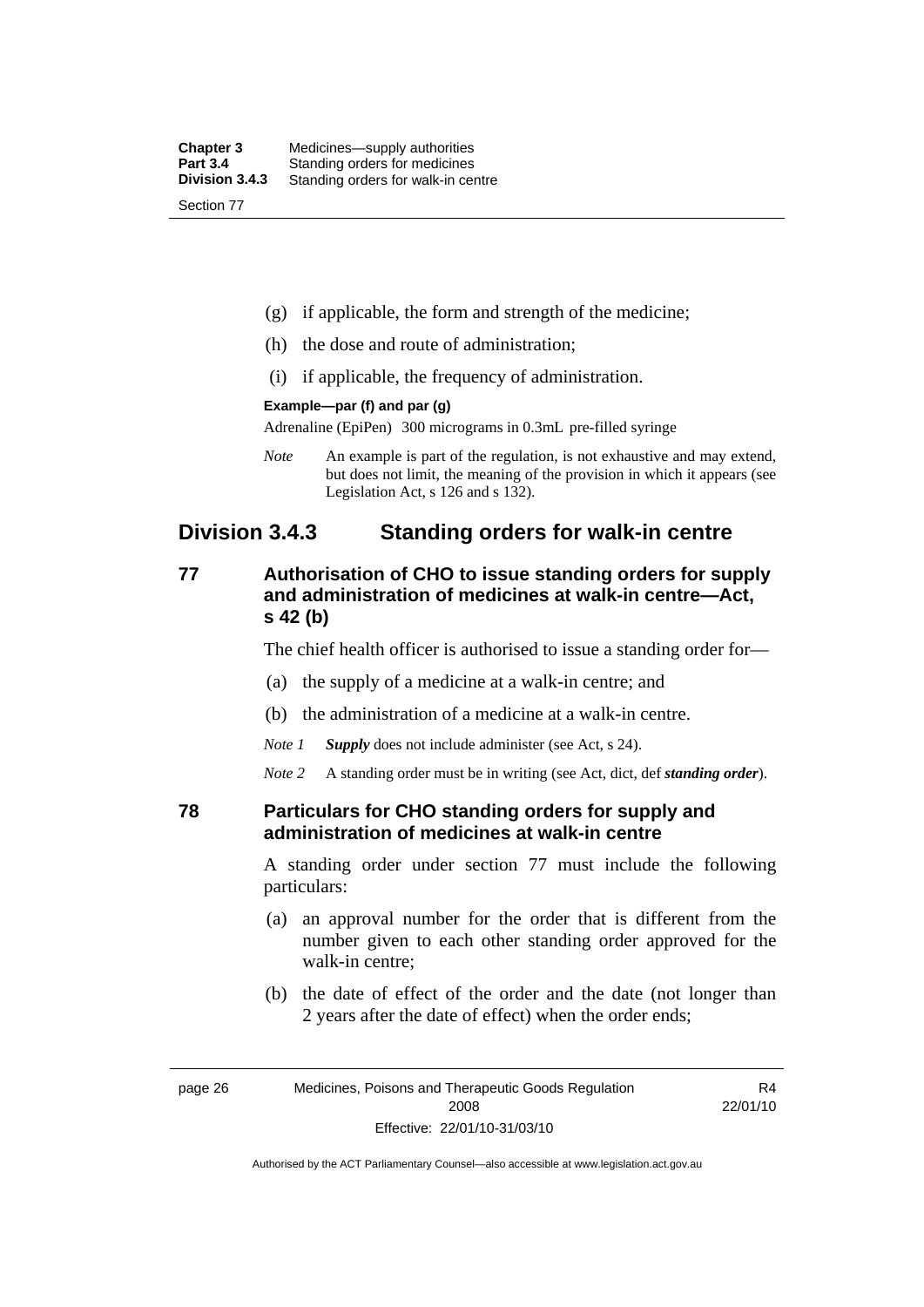- (c) each walk-in centre to which the order applies;
- (d) the clinical circumstances in which the medicine may be supplied or administered;
- (e) a description of the people to whom the medicine may be supplied or administered;
- (f) the medicine's approved name and, if applicable, brand name;

*Note Approved name*—see the medicines and poisons standard, par 1 (1).

- (g) if applicable, the form and strength of the medicine;
- (h) the dose and route of administration of the medicine;
- (i) if applicable, the frequency of administration of the medicine;
- (j) if applicable, the maximum duration of supply or administration of the medicine;
- (k) if applicable, the maximum quantity of the medicine for supply or administration.

R4 22/01/10 page 27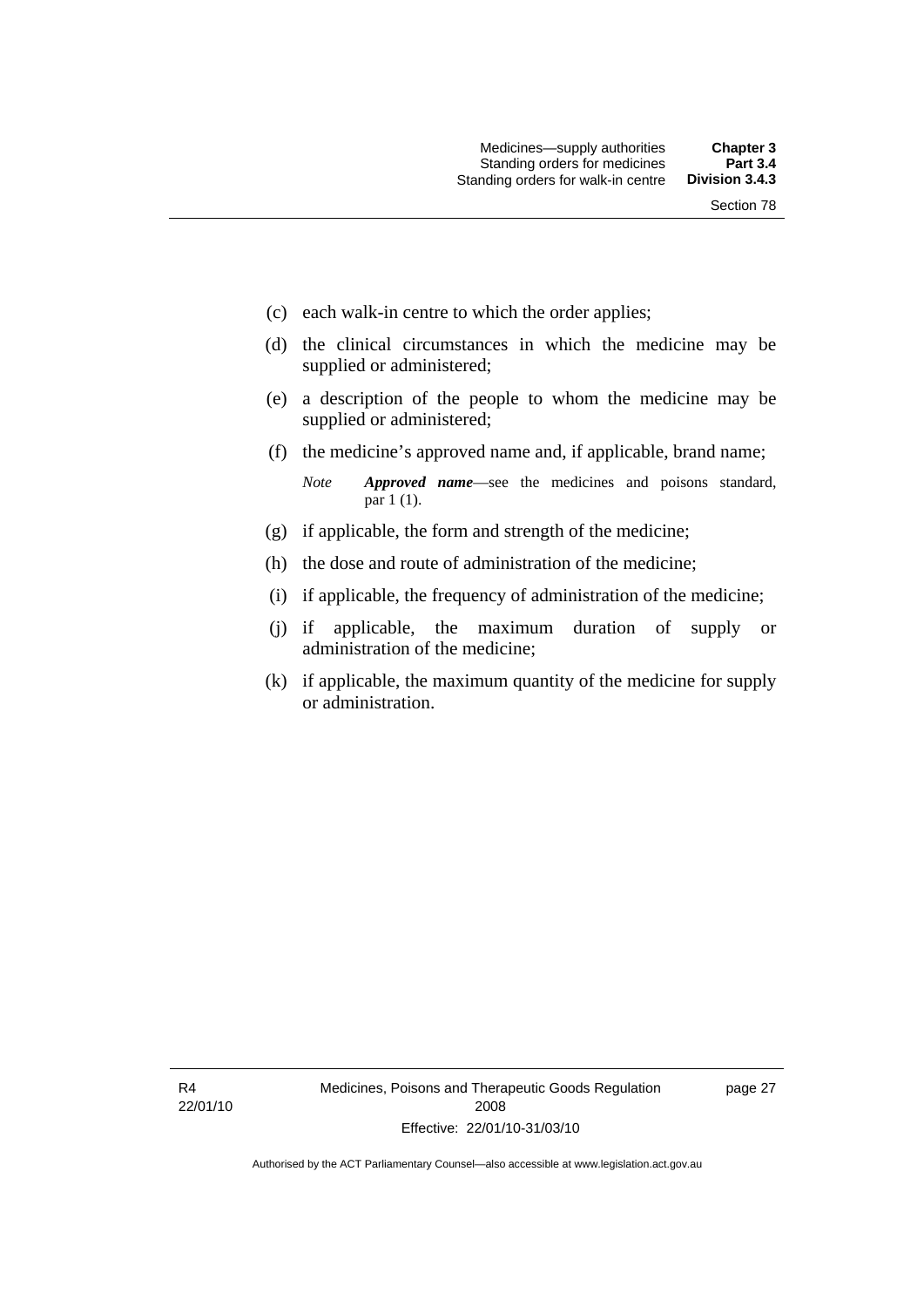Section 80

# **Part 3.5 Medicines supply authorities generally**

#### **80 Cancellation of invalid supply authorities— Act, s 30 (2) (d)**

- (1) A paper-based supply authority is cancelled by a person if the person—
	- (a) marks the word 'cancelled', and the person's name and business address, on the front of the supply authority; and
	- (b) signs and dates the cancellation of the supply authority.
- (2) An electronic supply authority is cancelled by a person if the person—
	- (a) marks the word 'cancelled' on the supply authority; and
	- (b) links an electronic document to the supply authority that includes the person's name and business address and signature.

#### **81 Information for CHO about controlled medicines supplied on supply authorities—Act, s 31 (1) (b) and (4), def**  *required information*

- (1) A person (the *supplier*) who supplies a controlled medicine on a supply authority must, not later than 7 days after the end of the month when the medicine is supplied, give the chief health officer the following information in writing:
	- (a) the supplier's name, business address and telephone number;
	- (b) the name of the person who issued the supply authority;
	- (c) the date of the supply authority;

page 28 Medicines, Poisons and Therapeutic Goods Regulation 2008 Effective: 22/01/10-31/03/10

R4 22/01/10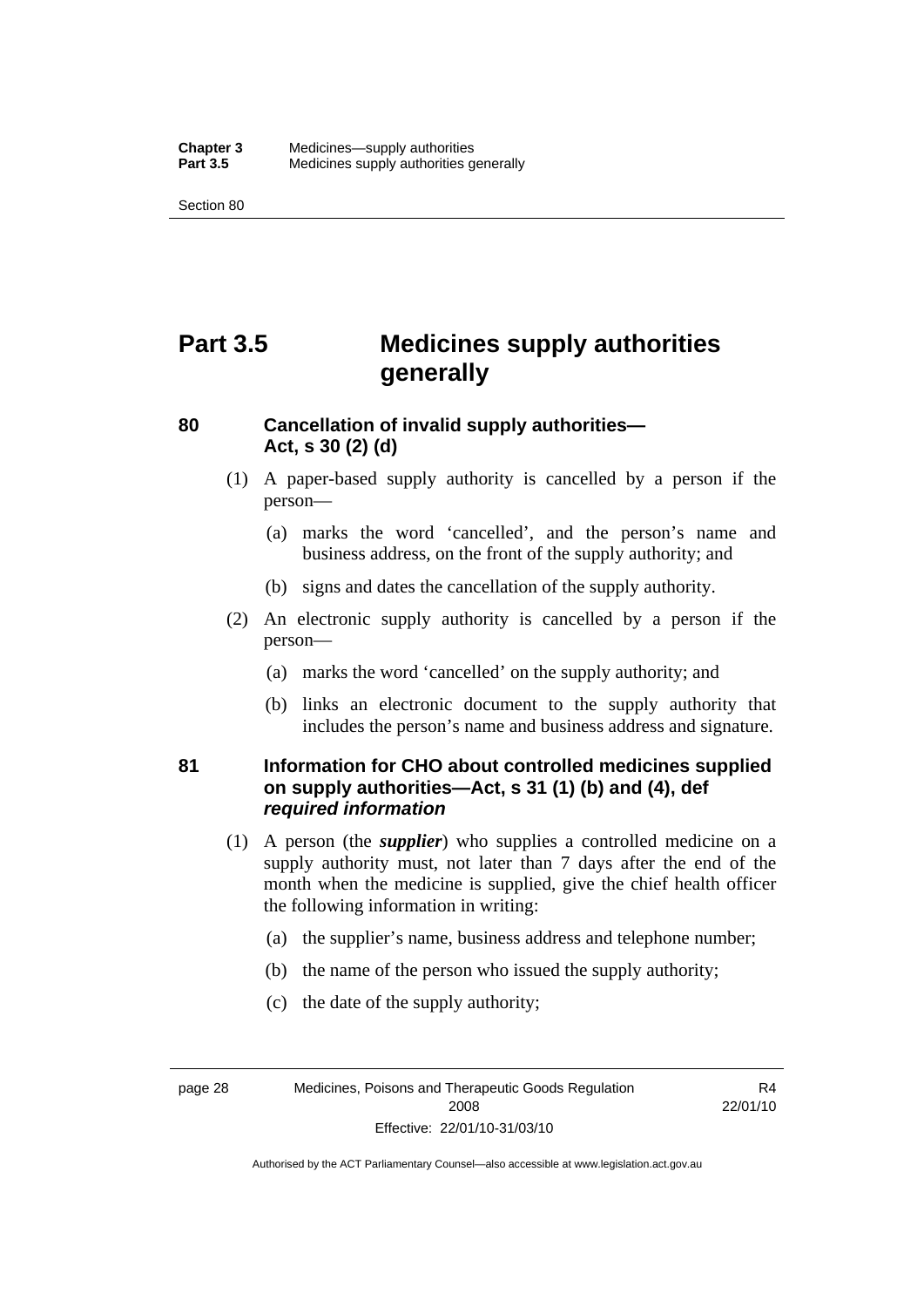- (d) the name and address of the person to whom the medicine is supplied;
- (e) the date of supply;
- (f) the controlled medicine, and the form, strength and quantity of the medicine, supplied.
- (2) However, this section does not apply to any of the following who report the supply of a controlled medicine on a supply authority to the Therapeutic Goods Administration:
	- (a) a medicines wholesalers licence-holder;
	- (b) a person who is authorised (however described) under a Commonwealth or State law to manufacture controlled medicines or supply controlled medicines by wholesale.

R4 22/01/10 Medicines, Poisons and Therapeutic Goods Regulation 2008 Effective: 22/01/10-31/03/10

page 29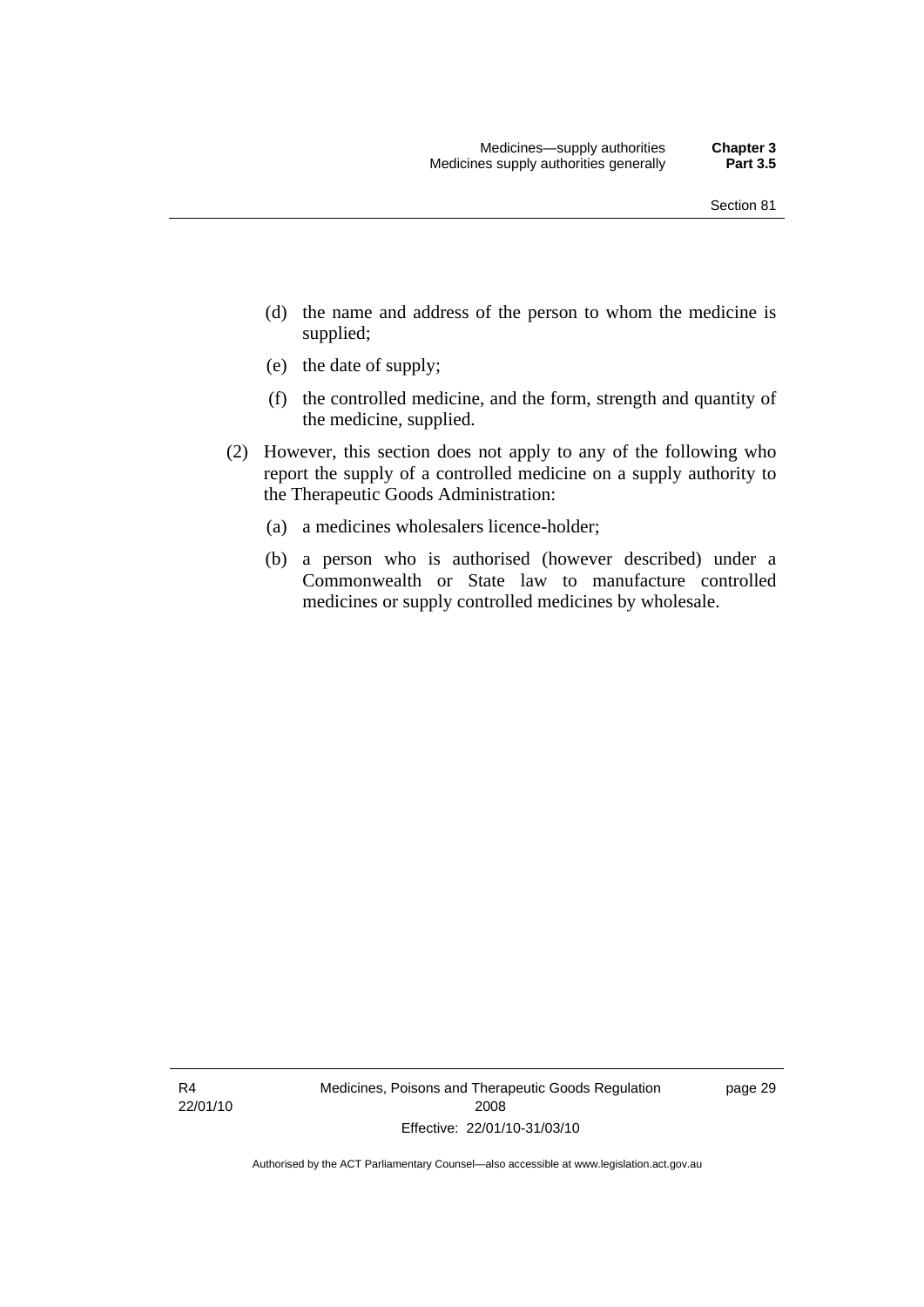**Chapter 4** Supplying medicines<br>**Part 4.1** Preliminary **Preliminary** 

Section 100

# **Chapter 4 Supplying medicines**

# **Part 4.1** Preliminary

#### **100 Overview of supply authorisations for medicines**

The following provisions of this chapter authorise a person to supply a medicine:

- (a) section 110 (which is about supply authorisations set out in schedule 1, including dispensing on prescription, supply on requisition, purchase order and standing order and supply during consultations);
- (b) section 251 (which is about authorisation of pharmacists to supply certain prescription only medicines without a prescription in emergencies);
- (c) section 260 (which is about authorisation to supply medicines to pharmacists for disposal).
- *Note* A person may also be authorised to supply a medicine in a way mentioned in s 11 (2) (Overview of medicines authorisations under this regulation) (including under a licence, see pt 9.5).

R4 22/01/10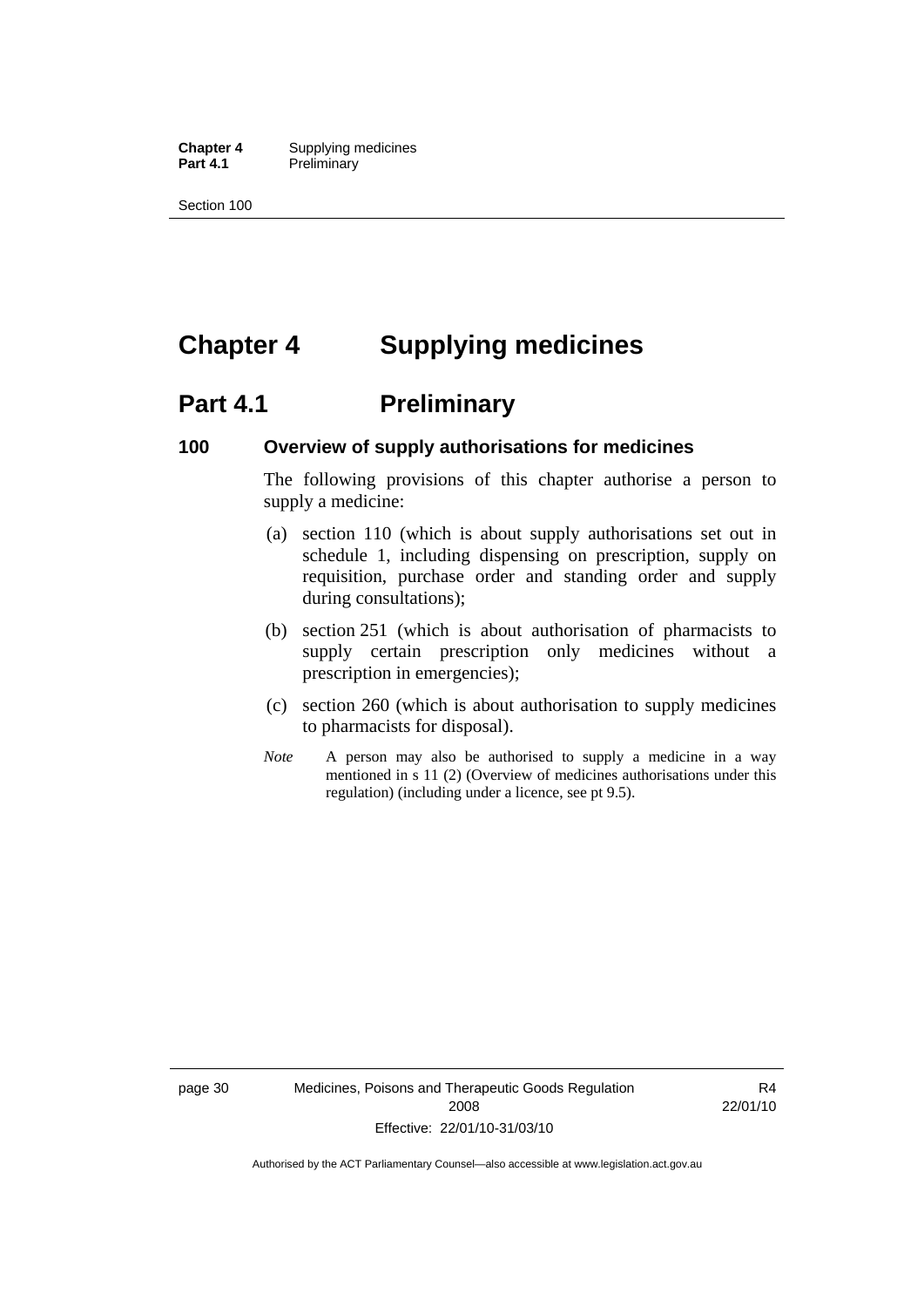# **Part 4.2 Medicines—supply authorisations under sch 1**

# **Division 4.2.1 Sch 1 medicines supply authorisations**

#### **110 Authorisation under sch 1 to supply medicines— Act, s 26 (1) (b) and (2) (b)**

A person mentioned in schedule 1, column 2 is authorised to supply a medicine if—

- (a) supplying the medicine is included in the schedule, column 3 in relation to the person; and
- (b) the supply is consistent with any restriction for the supply mentioned in the schedule, column 3.
- *Note Supply* includes dispense (see Act, s 24).

## **Division 4.2.2 Dispensing medicines**

#### **120 Authorisation conditions for dispensing medicines— Act, s 44 (1) (b) and (2) (b)**

- (1) A person's authorisation under section 110 to dispense a medicine is subject to the following conditions:
	- (a) the medicine is dispensed in accordance with the requirements of section 121;

*Note* Only a pharmacist may dispense a medicine (see sch 1).

 (b) if the prescription is dispensed under section 121 (2), the pharmacist notes on the prescription the reasons that the pharmacist was satisfied that it was not practicable for a complying prescription to be issued for the medicine;

R4 22/01/10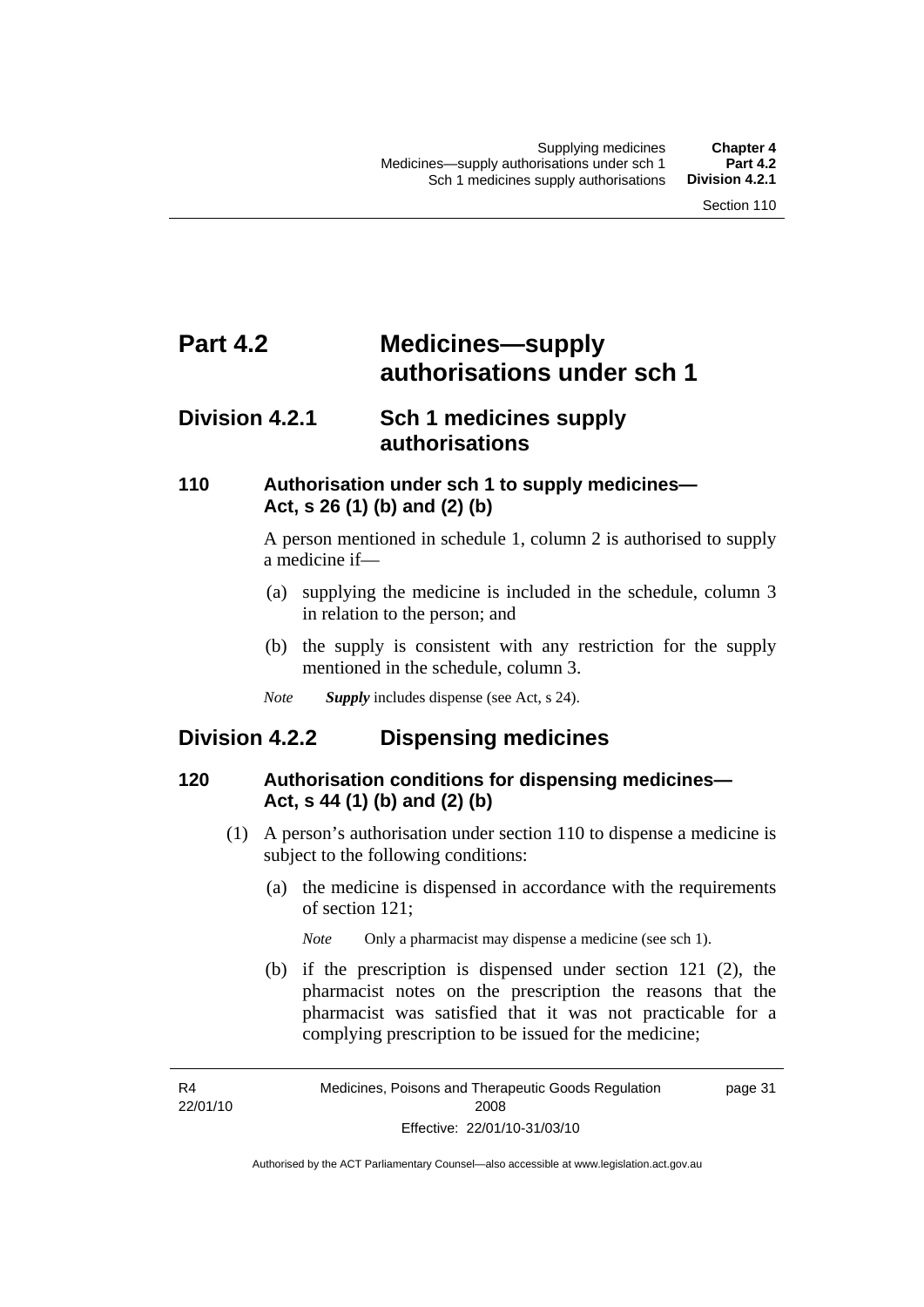- (c) if the prescription is changed by a pharmacist at the oral direction of the prescriber—the note of the change complies with section 122;
- (d) the medicine is labelled in accordance with section 123;
- (e) the dispensed prescription is marked in accordance with section 124;
- (f) the dispensing of the prescription is recorded in accordance with section 125:
- (g) if the prescription is an oral prescription for the dispensing of the medicine, or is faxed by a prescriber to a pharmacist, and the pharmacist does not receive an original of the prescription within 7 days after the day the prescription is given—the pharmacist must, within 24 hours after the end of the 7-day period, tell the chief health officer, in writing, of the failure to receive the original prescription;
- (h) the prescription, if completed, and the record for paragraph (f), are kept at the pharmacy or, if the chief health officer approves in writing another place, the place approved by the chief health officer, for at least 2 years after the day the prescription becomes a completed prescription.
- (2) However, subsection (1) (d), (e), (f) and (h) do not apply if the prescription is written for an in-patient at a hospital in the patient's medical records.
- (3) In this section:

*completed*—a prescription is *completed* when—

- (a) for a single prescription—the prescription is dispensed; or
- (b) for a repeat prescription—the last repeat of the prescription is dispensed.

R4 22/01/10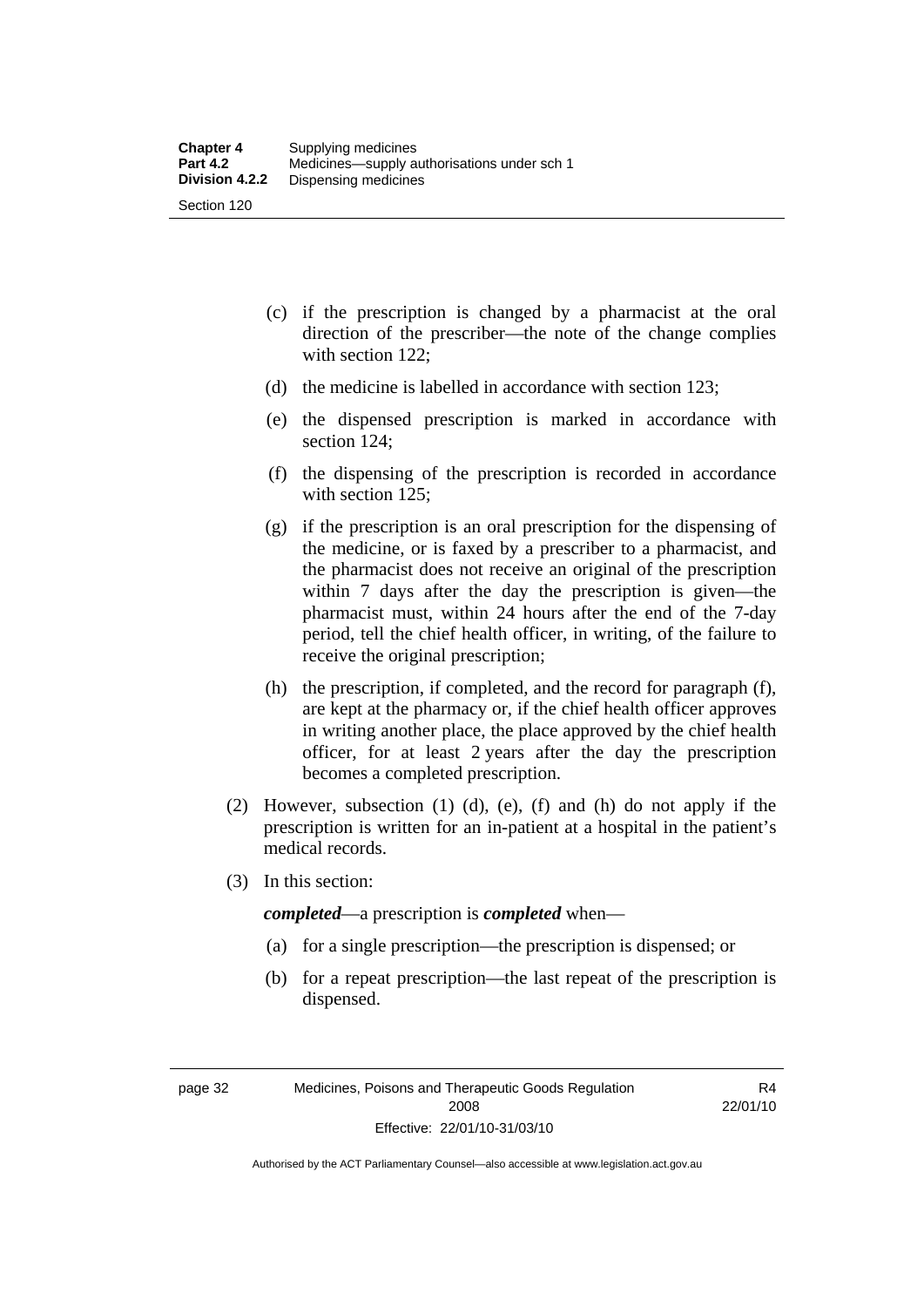#### **121 How medicines are dispensed**

- (1) The following are the requirements for dispensing a medicine:
	- (a) the prescription is issued by an authorised prescriber;

*Note Authorised prescriber*—see s (3).

- (b) the prescription complies with the applicable provisions of division 3.1.2 (Prescriptions);
- (c) the medicine is dispensed in accordance with the prescription (including the prescription as changed by a pharmacist at the oral direction of the prescriber).
	- *Note 1 Dispensed in accordance with the prescription*—see s (3).
	- *Note* 2 For changes to a prescription by the dispenser, see the Act, s 29 (3).
	- *Note 3 Pharmacist* does not include an intern pharmacist (see dict).
- (2) However, a pharmacist may dispense a prescription that does not include all of the applicable provisions for subsection (1) (b) if—
	- (a) the prescription is issued by an authorised prescriber; and
	- (b) the medicine is—
		- (i) dispensed in accordance with the prescription; and
		- (ii) if the prescription is changed by a pharmacist at the oral direction of the prescriber—the prescription complies with section 122; and
			- *Note Pharmacist* does not include an intern pharmacist (see dict).
	- (c) the medicine is supplied in a package that is labelled in accordance with section 123; and

page 33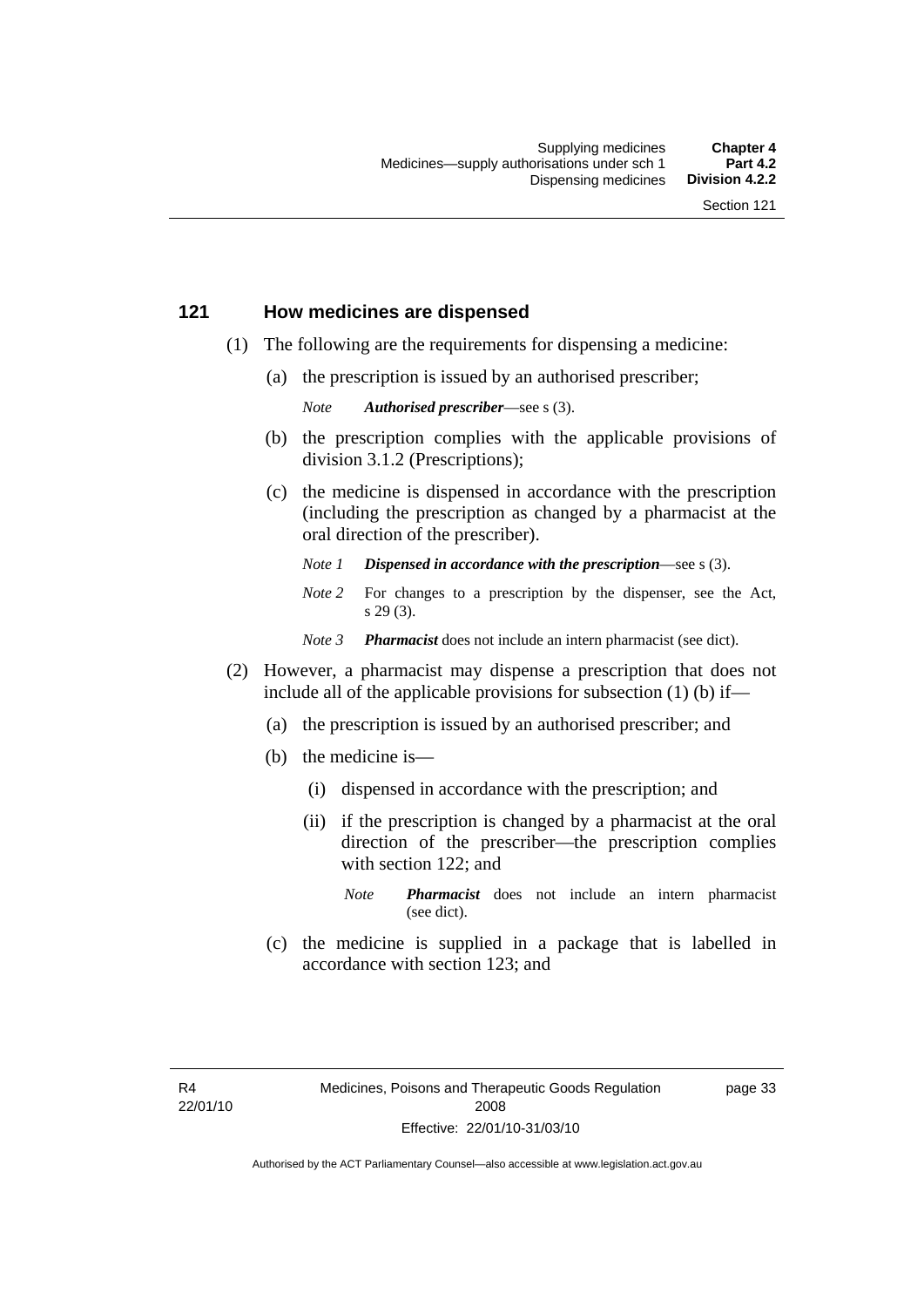- (d) the pharmacist is satisfied that, because of a circumstance affecting the prescriber or the person for whom the medicine is to be dispensed, it is not practicable for a complying prescription to be issued for the medicine.
- (3) In this section:

*authorised prescriber*, in relation to a prescription, means—

- (a) a person who is authorised to issue the prescription under the Act or another territory law; or
- (b) for a medicine other than a controlled medicine—a person who is—
	- (i) registered (however described) as a dentist, doctor, optometrist or veterinary surgeon (however described), other than a trainee dentist, intern doctor, trainee optometrist or trainee veterinary surgeon (however described), under a law of a State; and
		- *Note State* includes the Northern Territory (see Legislation Act, dict, pt 1).
	- (ii) authorised (however described) under a law of the State to prescribe the medicine.

#### **Examples—authorised prescribers**

- 1 A NSW registered doctor practising in Queanbeyan is authorised under a NSW law to prescribe medicines. The doctor gives a patient a prescription for a controlled medicine and another prescription for a prescription only medicine. The prescription only medicine can be dispensed in the ACT because the prescription is issued by a person who is authorised under a State law to prescribe the medicine. The prescription for the controlled medicine cannot be dispensed in the ACT because the doctor is not registered in the ACT.
- 2 If the doctor in example 1 is registered in both the ACT and NSW, the prescription for the controlled medicine can be dispensed in the ACT.

R4 22/01/10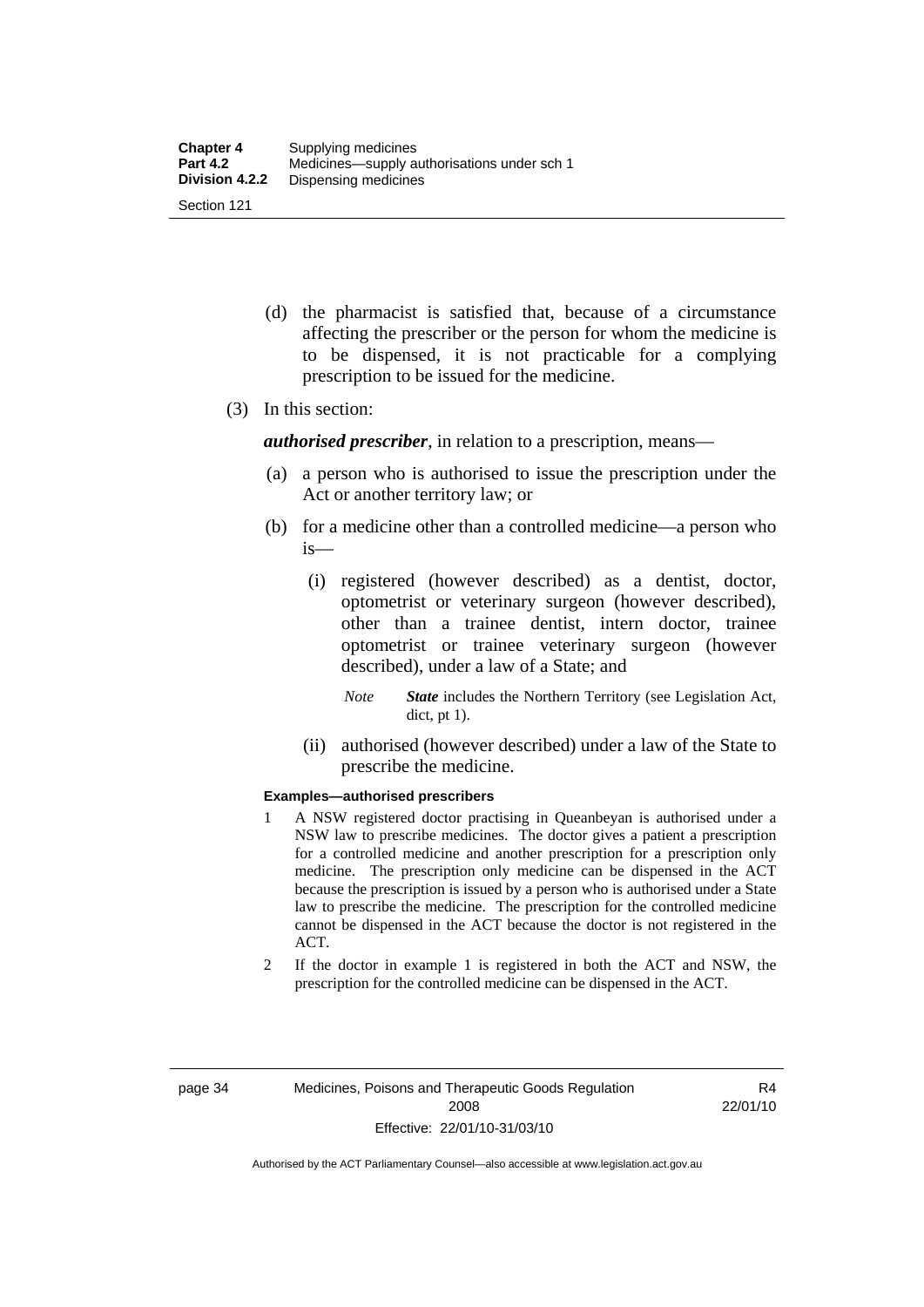- 3 A special event exemption under the *Health Professionals (Special Events Exemptions) Act 2000* authorises a visiting health professional to prescribe a medicine, including a controlled medicine. A Victorian registered doctor who is a visiting health professional within the meaning of that Act prescribes a controlled medicine. The prescription can be dispensed in the ACT.
- *Note 1* A reference to a health professional in sch 1 is a reference to a health professional who is registered under the *Health Professionals Act 2004*. See, for example, the Legislation Act, dictionary, pt 1, def *dentist*.
- *Note 2* An example is part of the regulation, is not exhaustive and may extend, but does not limit, the meaning of the provision in which it appears (see Legislation Act, s 126 and s 132).

*dispensed in accordance with the prescription*, for a prescribed medicine, includes dispensing another brand of the medicine that is a bioequivalent form of the prescribed medicine.

*Note Bioequivalent*—see the dictionary.

#### **122 Noting changes to prescriptions on oral direction of prescriber—Act, s 27 (2) (b) (ii)**

The following must be noted, in writing, on the prescription:

- (a) the name of the prescriber giving the oral direction to change the prescription;
- (b) the change to the prescription;
- (c) the date the oral direction is given;
- (d) the pharmacist's signature.
- *Note* The notation must be made as soon as possible (see Legislation Act, s 151B).

page 35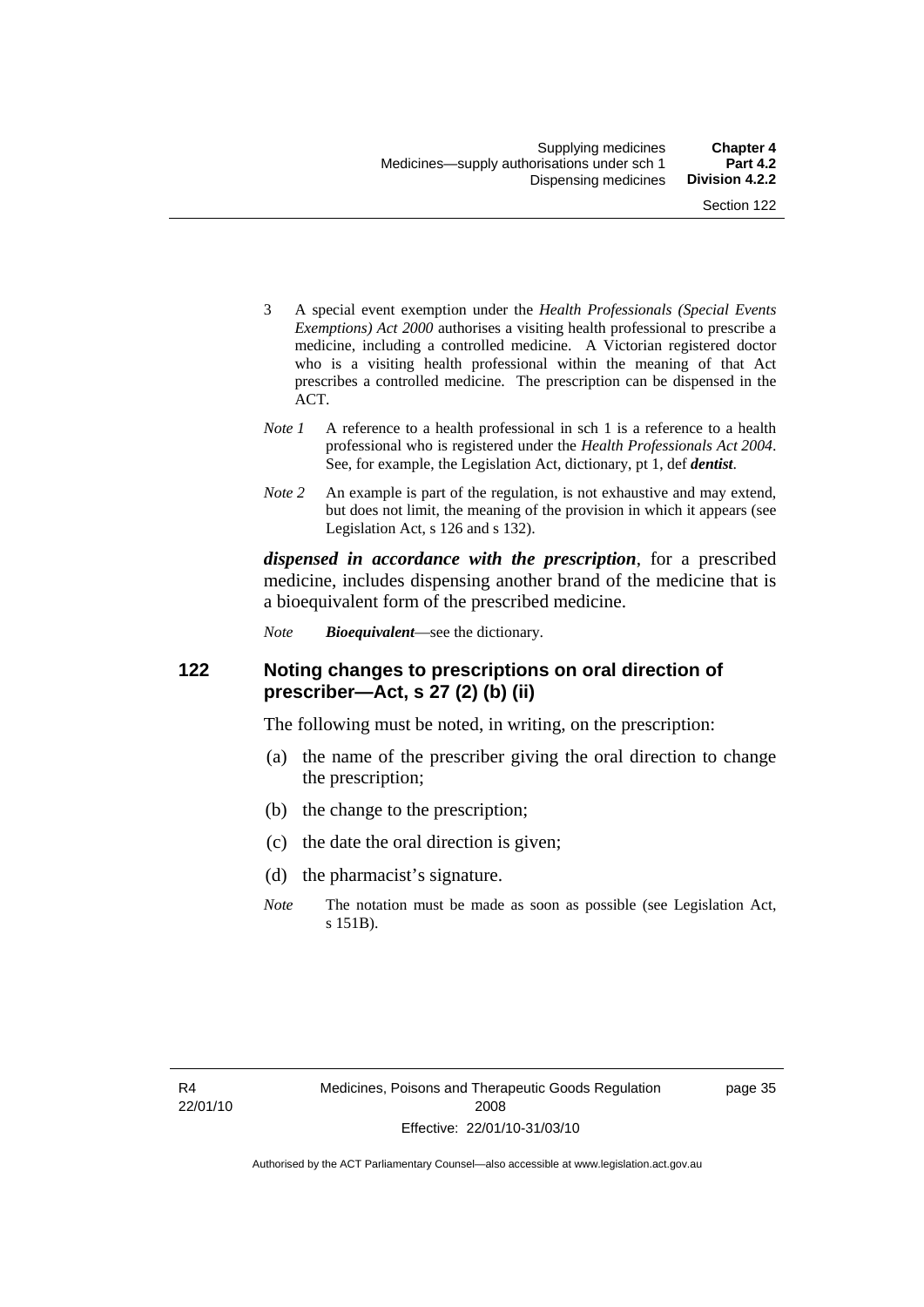## **123 Labelling dispensed medicines—Act, s 60 (1) (c) (i) and (2) (c) (i)**

The dispensed medicine must have a label that includes the following:

- (a) the name of the person for whom the medicine is dispensed;
- (b) if the prescriber is a dentist—the words 'for dental treatment only';
- (c) if the prescriber is an optometrist—the words 'for optometry use only';
- (d) if the prescriber is a veterinary surgeon—
	- (i) words to the effect of 'for animal treatment only'; and
	- (ii) the species of the animal for which the medicine is dispensed; and
	- (iii) if a way of identifying the animal is stated on the prescription—the way of identifying the animal;
- (e) the medicine's approved name and brand name;
	- *Note Approved name*—see the medicines and poisons standard, par 1 (1).
- (f) the form, strength and quantity of the medicine dispensed;
- (g) if the package of the dispensed medicine is not a manufacturer's pack—the relevant expiry date for the medicine;
- (h) the date the medicine is dispensed;
- (i) the name and the business address and telephone number of the pharmacy from which the medicine is dispensed;
- (j) the initials or other identification of the dispensing pharmacist;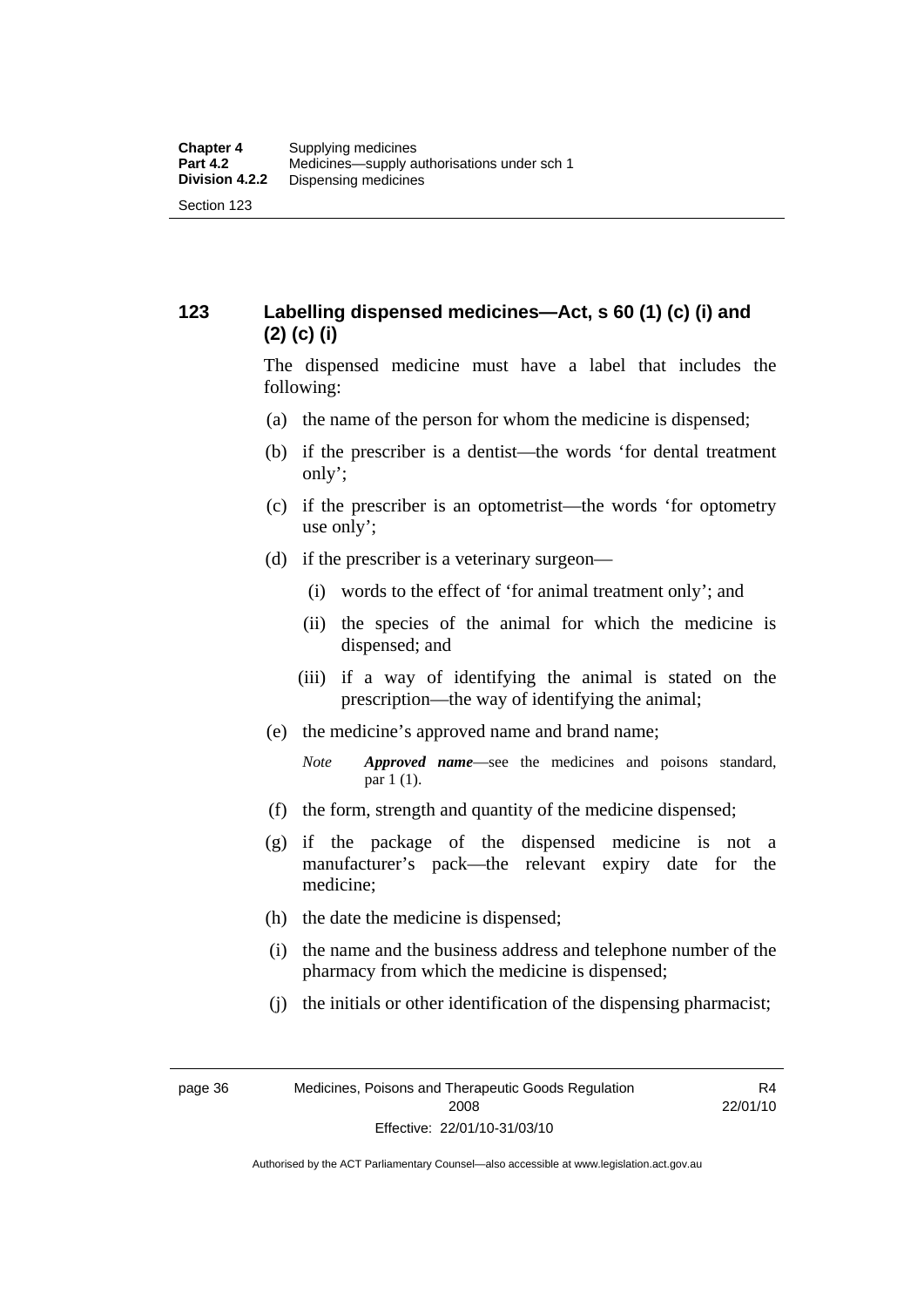- (k) a number that is different from the number given to each other prescription dispensed at the pharmacy;
- (l) directions about the use of the medicine that are adequate to allow the medicine to be taken or administered safely, including any warning statement in the medicines and poisons standard, appendix K (Drugs required to be labelled with a sedation warning) applying to the medicine;
- (m) words to the effect of 'keep out of reach of children'.

#### **Example—par (e) and par (f)**

Warfarin tablets (Coumadin) 5mg 50

*Note* An example is part of the regulation, is not exhaustive and may extend, but does not limit, the meaning of the provision in which it appears (see Legislation Act, s 126 and s 132).

#### **124 Marking dispensed prescriptions**

- (1) This section does not apply to a prescription for an in-patient at a hospital written in the patient's medical records.
- (2) A dispensed paper-based prescription for a medicine must be marked with—
	- (a) if the prescription is a single prescription or the last repeat of a repeat prescription—the word 'cancelled' on the front of the prescription; and
	- (b) the prescribed particulars.
- (3) A dispensed electronic prescription for a medicine must be marked with—
	- (a) if the prescription is a single prescription or the last repeat of a repeat prescription—the word 'cancelled'; and
	- (b) a link to an electronic document containing the prescribed particulars.

page 37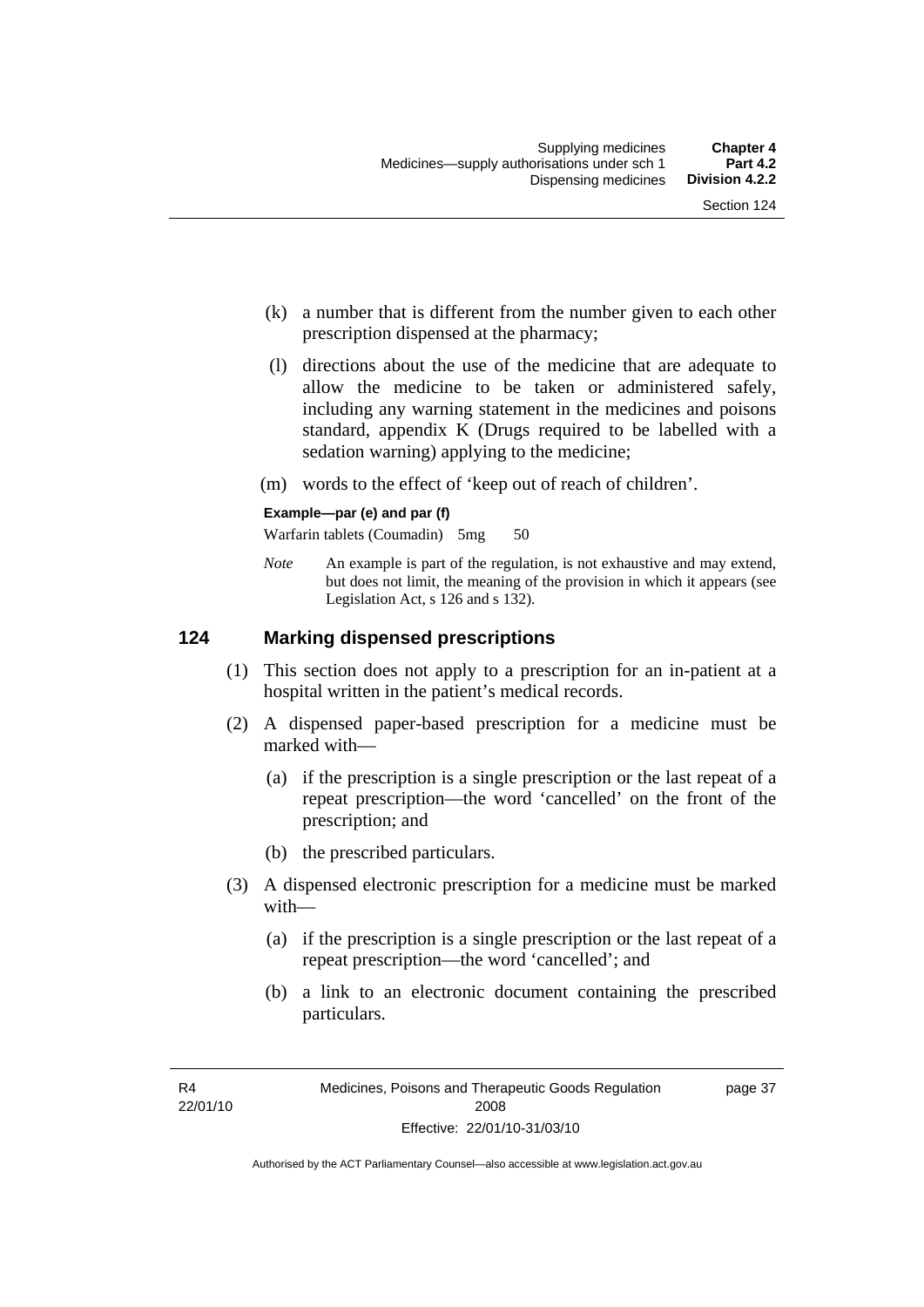(4) In this section:

*paper-based prescription* includes a faxed copy of a prescription.

*prescribed particulars*, for a dispensed prescription for a medicine, means—

- (a) the date the medicine is dispensed; and
- (b) the name and business address of the dispensing pharmacy; and
- (c) if another brand of the medicine is dispensed for the prescribed medicine—the brand name of the medicine dispensed; and
- (d) for a repeat prescription—the number of the repeat dispensed; and
- (e) the prescription's number under section 123 (k); and
- (f) the pharmacist's initials or signature.

*single prescription* means a prescription that is not a repeat prescription.

#### **125 Recording dispensing of medicines**

The dispensing pharmacist must ensure that a written record is made of the following information in relation to the dispensing of the medicine:

- (a) the pharmacist's name;
- (b) the date of the prescription;
- (c) the prescriber's name;
- (d) the date the prescription is dispensed;
- (e) for a repeat prescription—the number of the repeat dispensed;
- (f) the prescription's number under section 123 (k);

page 38 Medicines, Poisons and Therapeutic Goods Regulation 2008 Effective: 22/01/10-31/03/10

R4 22/01/10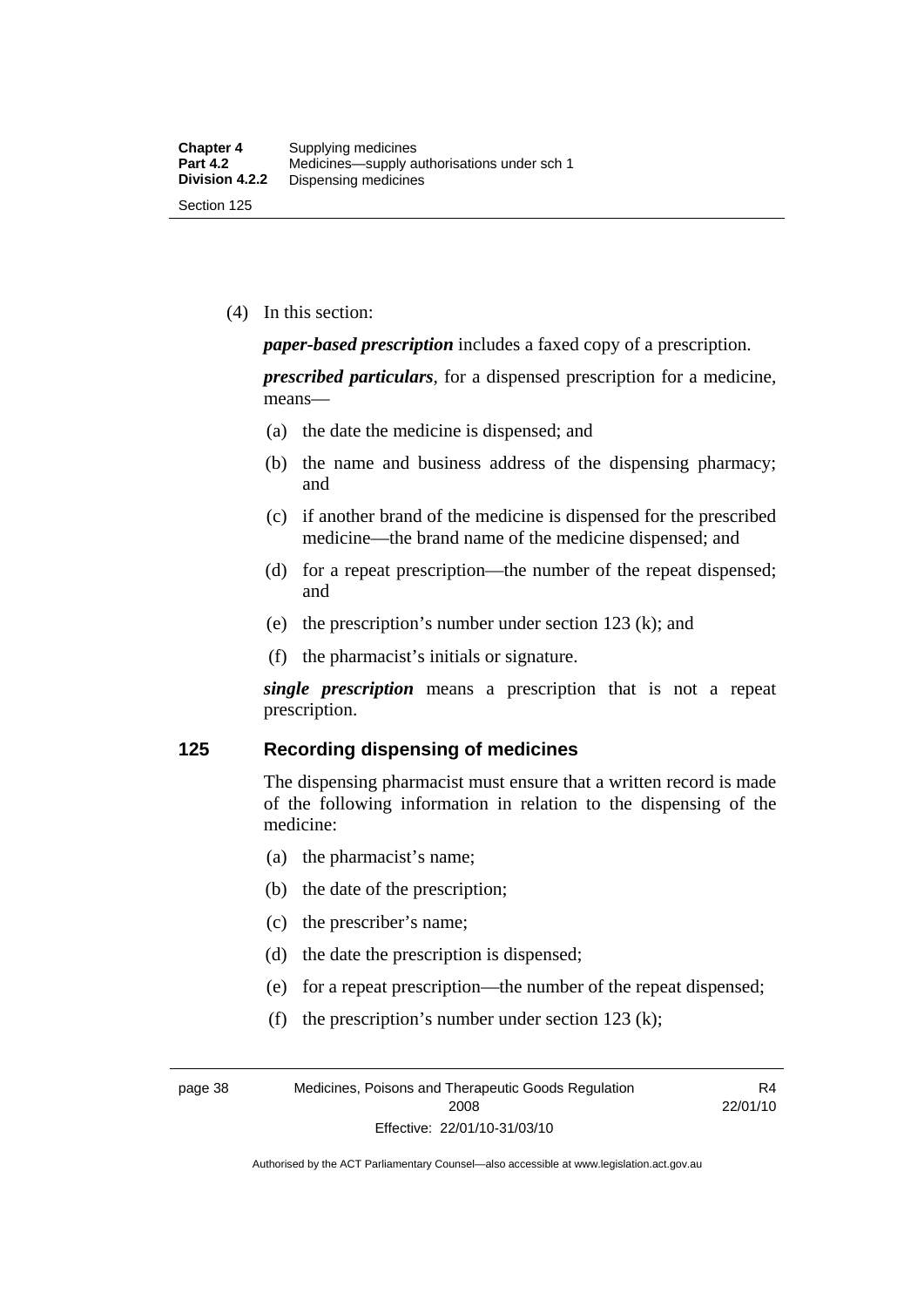- (g) the name and address of the person for whom the medicine is dispensed;
- (h) the medicine's approved name and brand name;

- (i) the form, strength and quantity of the medicine dispensed.
- *Note Written* includes in electronic form (see Act, dict).

## **Division 4.2.3 Supplying medicines on requisitions**

*Note* For authorisation to issue a requisition, see s 50.

#### **130 Authorisation conditions for supplying medicines on requisitions—Act, s 44 (1) (b) and (2) (b)**

A person's authorisation under section 110 to supply a medicine on a requisition is subject to the following conditions:

- (a) the medicine is supplied in accordance with the requirements under section 131;
- (b) the medicine is supplied in a package that is labelled in accordance with section 132;
- (c) the filled requisition is marked in accordance with section 133;
- (d) the supply is recorded in accordance with section 134;
- (e) the filled requisition and record under section 134 are kept at the institution where the medicine is supplied or, if the chief health officer approves in writing another place, the place approved by the chief health officer, for at least 2 years after the day the medicine is supplied.

page 39

*Note Approved name*—see the medicines and poisons standard, par 1 (1).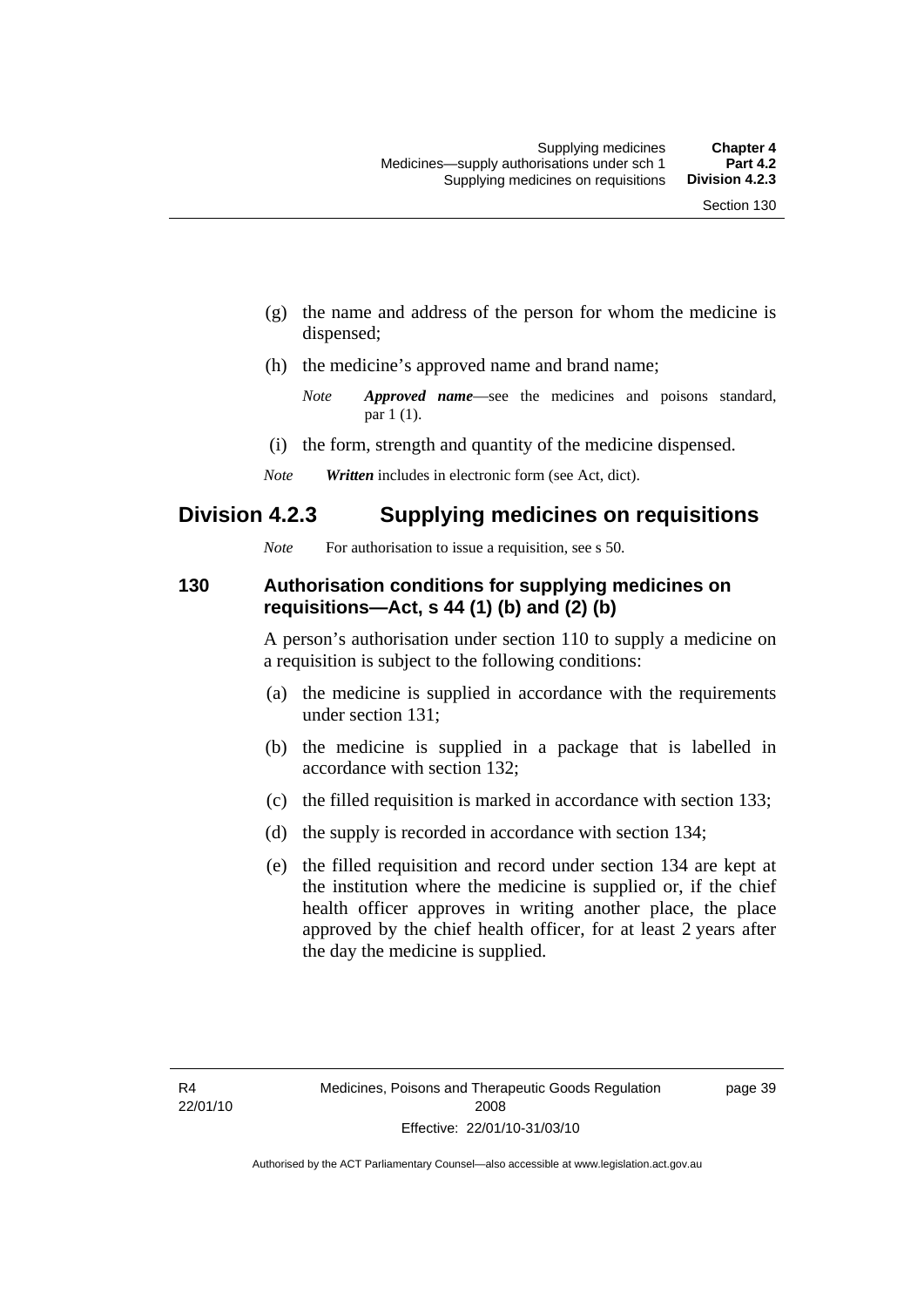#### **131 Supplying medicines on requisitions**

- (1) The following are the requirements for the supply of a medicine on a requisition:
	- (a) the medicine is supplied in accordance with the requisition (including the requisition as changed by the person supplying the medicine at the oral direction of the person issuing the requisition);

- (b) if the requisition is a written requisition—the requisition complies with section 55 (General requirements for written requisitions) and section 56 (Particulars for requisitions);
- (c) if the requisition is an oral requisition—the requisition complies with section 56.
- (2) However, if the requisition does not comply with section 55 or section 56 (as appropriate), a pharmacist may supply the medicine on the requisition if satisfied that it is not practicable for a complying requisition to be issued for the medicine.

*Note Pharmacist* does not include an intern pharmacist (see dict).

(3) In this section:

*supplied in accordance with the requisition*, for a requisitioned medicine, includes supplying another brand of the medicine that is a bioequivalent form of the requisitioned medicine.

*Note Bioequivalent*—see the dictionary.

R4 22/01/10

*Note* For changes to a requisition by the person supplying a medicine on a requisition (see Act, s 29 (3)).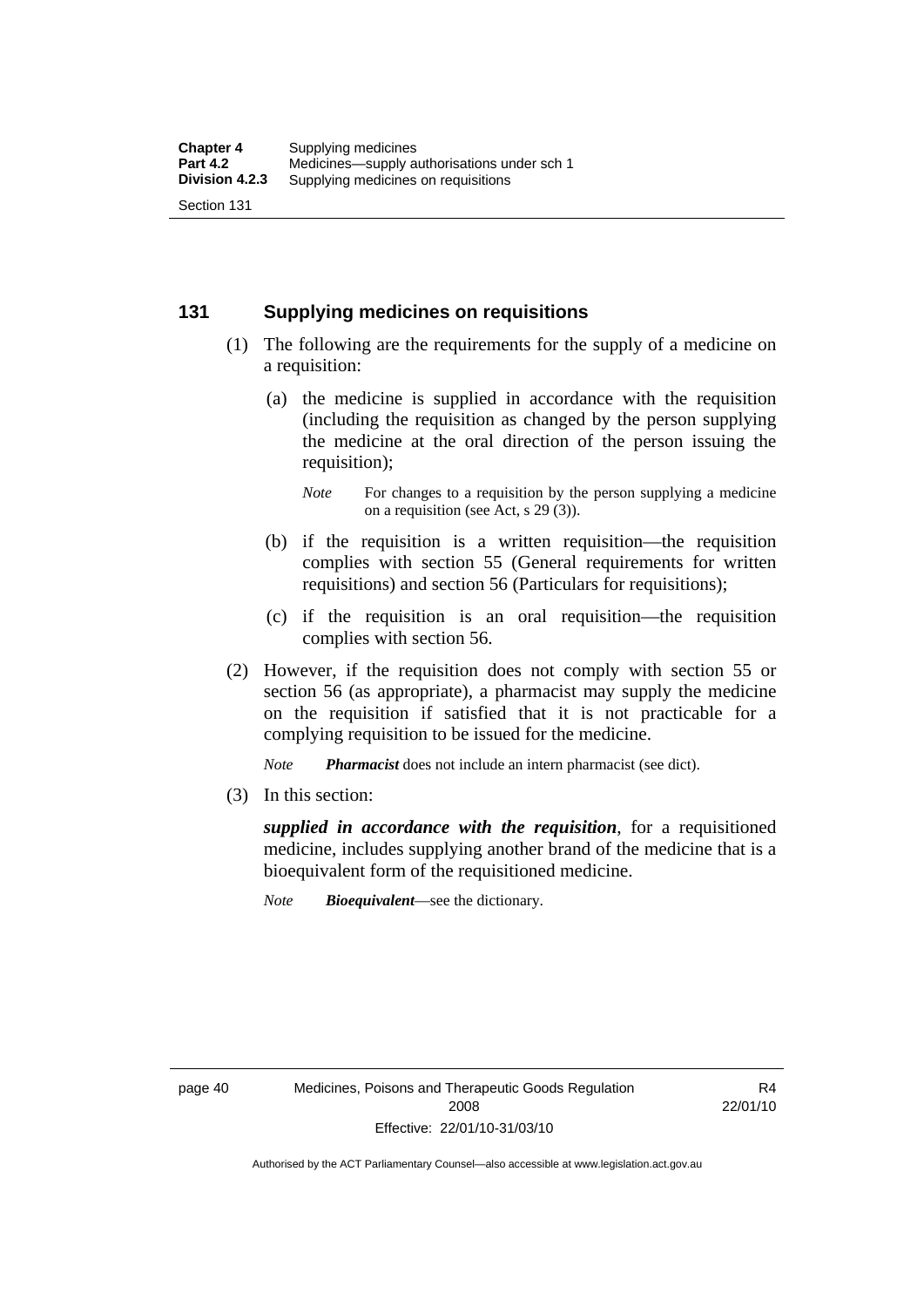## **132 Labelling medicines supplied on requisition—Act, s 60 (1) (c) (i) and (2) (c) (i)**

The package of a medicine supplied on requisition to a ward for the supply to a patient must have a label that includes the following:

(a) the medicine's approved name or brand name;

*Note Approved name*—see the medicines and poisons standard, par 1 (1).

- (b) the form, strength and quantity of the medicine;
- (c) if the package of the medicine is not a manufacturer's pack—
	- (i) the batch number or numbers of the medicine; and
	- (ii) the relevant expiry date for the medicine;
- (d) the name or other identifier of the pharmacy or ward from which the medicine is supplied;
- (e) if the medicine is a controlled medicine—a number that is different from the number given to each other requisition supplied from the pharmacy or ward.

#### **Examples—par (a) and par (b)**

- 1 Warfarin tablets 5mg 50
- 2 Coumadin tablets 5mg 50
- *Note* An example is part of the regulation, is not exhaustive and may extend, but does not limit, the meaning of the provision in which it appears (see Legislation Act, s 126 and s 132).

#### **133 Marking filled requisitions**

- (1) A filled paper-based requisition for a medicine must be marked with—
	- (a) the name or other identifier of the pharmacy or ward from which the medicine is supplied; and

R4 22/01/10 page 41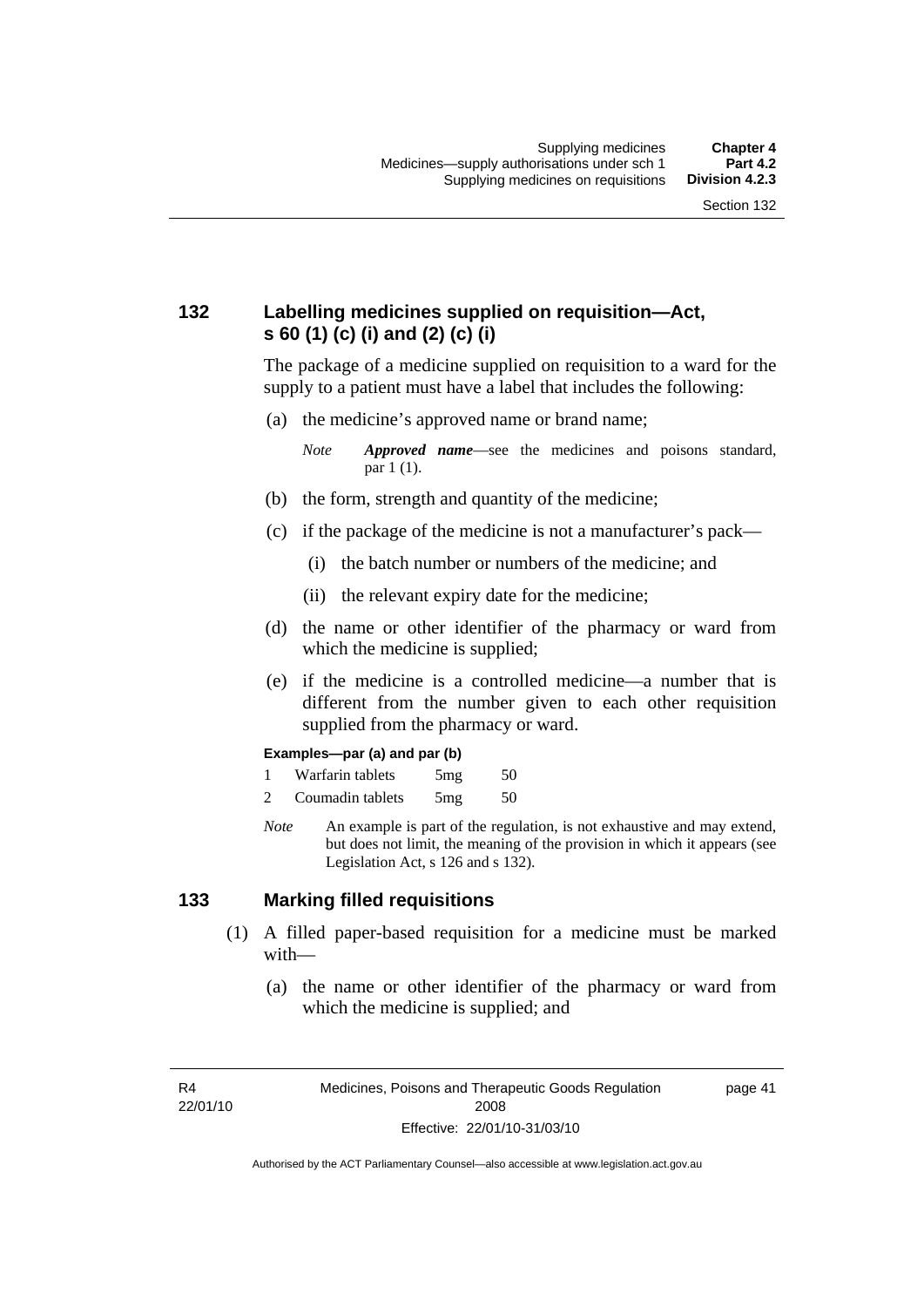(b) if the medicine is a controlled medicine—the requisition's number under section 132 (e); and

- (c) the supplier's initials or signature.
- (2) A filled electronic requisition for a medicine must be marked with a link to an electronic document containing—
	- (a) the name or other identifier of the pharmacy or ward from which the medicine is supplied; and
	- (b) if the medicine is a controlled medicine—the requisition's number under section 132 (e); and
	- (c) the supplier's initials or signature.
- (3) However, subsection (1) (a) and (2) (a) do not apply to a requisition filled at a pharmacy at an institution.
- (4) In this section:

*paper-based requisition* includes a faxed copy of a requisition.

#### **134 Recording supply of medicines on requisitions**

A person who supplies a medicine to someone else on requisition must make a written record of the following information:

- (a) the date of the requisition;
- (b) the name of the person who issued the requisition;
- (c) the date the requisition is filled;
- (d) the medicine, and the form, strength and quantity of the medicine, supplied;
- (e) the name or initials of the person supplying the medicine.
- *Note Written* includes in electronic form (see Act, dict).

page 42 Medicines, Poisons and Therapeutic Goods Regulation 2008 Effective: 22/01/10-31/03/10

R4 22/01/10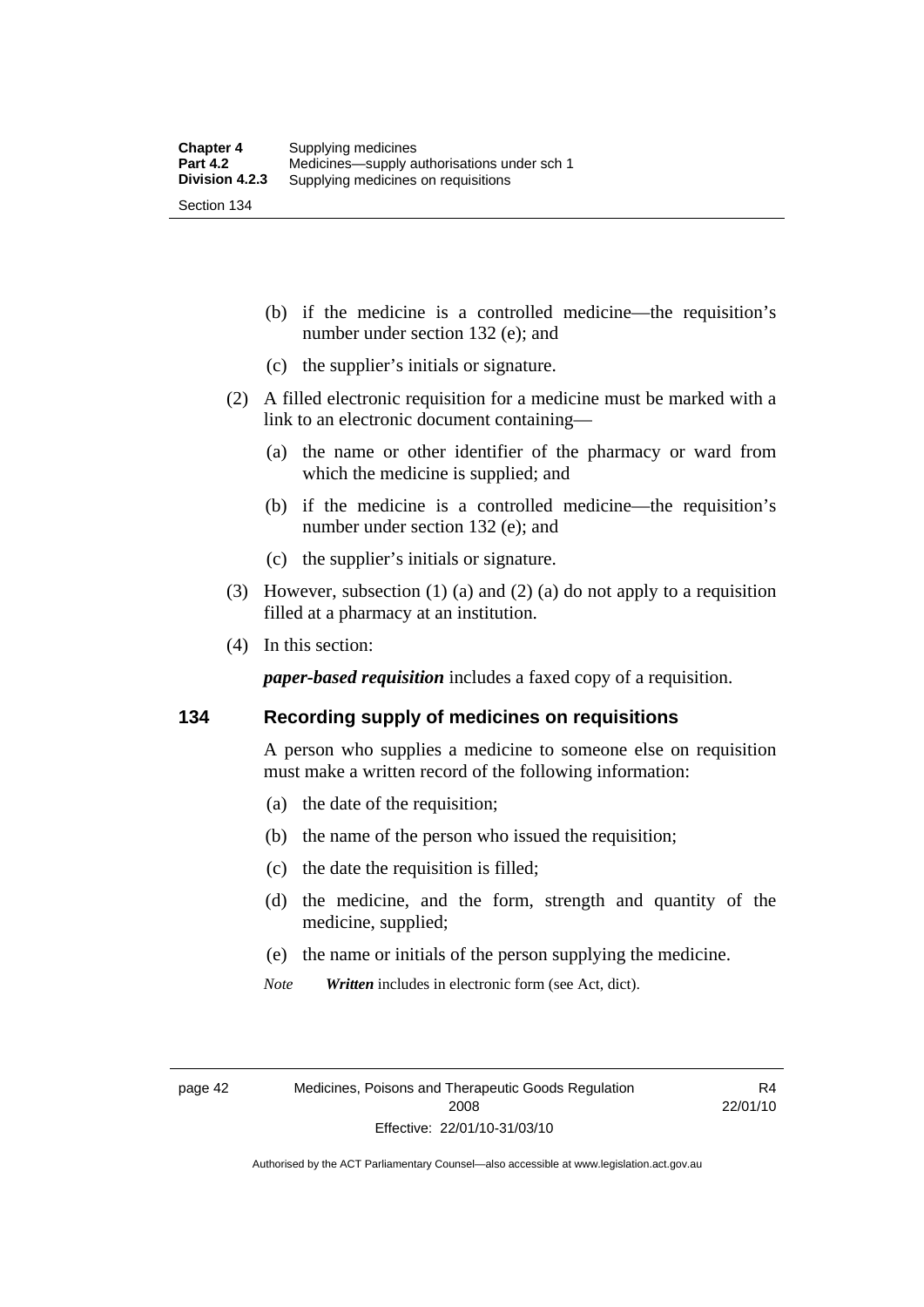# **Division 4.2.4 Supplying medicines on purchase orders**

*Note* For authorisation to issue a purchase order, see s 60.

#### **140 Authorisation conditions for supplying medicines on purchase orders—Act, s 44 (1) (b) and (2) (b)**

A person's authorisation under section 110 to supply a medicine on a purchase order is subject to the following conditions:

- (a) the purchase order is a complying purchase order;
- (b) the medicine is supplied in accordance with the requirements of section 141;
- (c) the supply is recorded in accordance with section 142;
- (d) if the supplier does not receive a document signed by the buyer acknowledging receipt of the medicine within 7 days after the day the medicine is delivered—the supplier must, within 24 hours after the end of the 7-day period, tell the chief health officer, in writing, of the failure to receive the document;
- (e) the following are kept at the supplier's business premises or, if the chief health officer approves in writing another place, the place approved by the chief health officer, for at least 2 years after the day the medicine is supplied:
	- (i) the filled purchase order;
	- (ii) the delivery acknowledgement under paragraph (d) or section 141 $(1)$  $(d)$  $(ii)$ ;
	- (iii) the record for section 142.

R4 22/01/10 page 43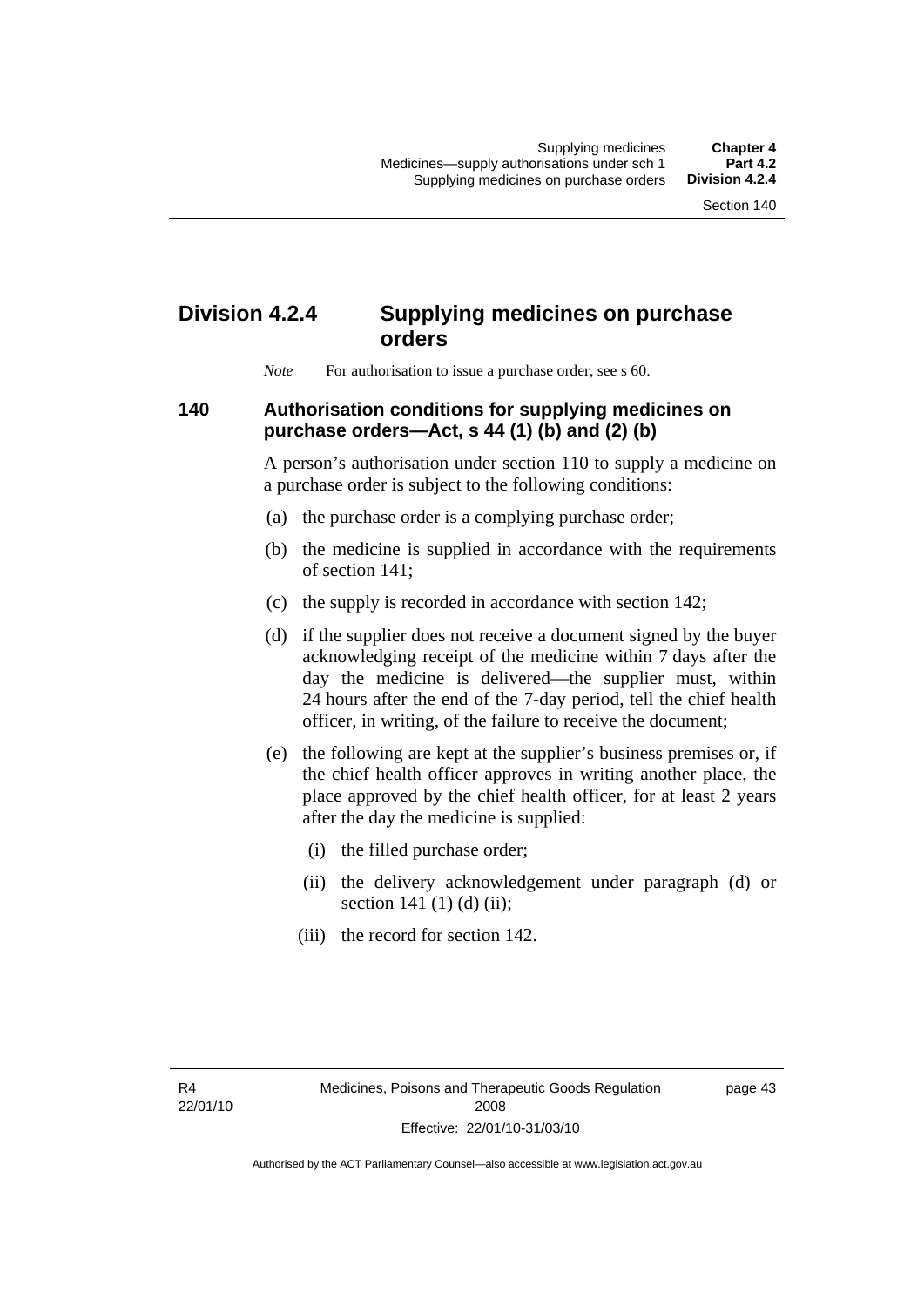#### **141 Supplying medicines on purchase orders**

- (1) The following are the requirements for the supply of a medicine on a purchase order:
	- (a) the medicine is supplied in manufacturer's packs that comply with—
		- (i) section 501 (Packaging of supplied manufacturer's packs of medicines—Act, s 59 (1) (c) (i) and (2) (c) (i)); or
		- (ii) an approval under the Act, section 193 (Approval of non-standard packaging and labelling);
	- (b) the manufacturer's packs are labelled in accordance with—
		- (i) section 502 (Labelling of supplied manufacturer's packs of medicines—Act, s  $60$  (1) (c) (i) and (2) (c) (i)); or
		- (ii) an approval under the Act, section 193;
	- (c) the manufacturer's packs are securely wrapped and packed;
	- (d) if the medicine is delivered in person by the supplier to the buyer—
		- (i) the medicine is delivered to an adult; and
		- (ii) the delivery is acknowledged by the adult signing and dating a copy of the purchase order;
	- (e) if the medicine is not delivered in person by the supplier to the buyer—the medicine is delivered to the buyer by a person whose procedures require the delivery of the medicine to be signed for by the buyer or an adult employee of the buyer.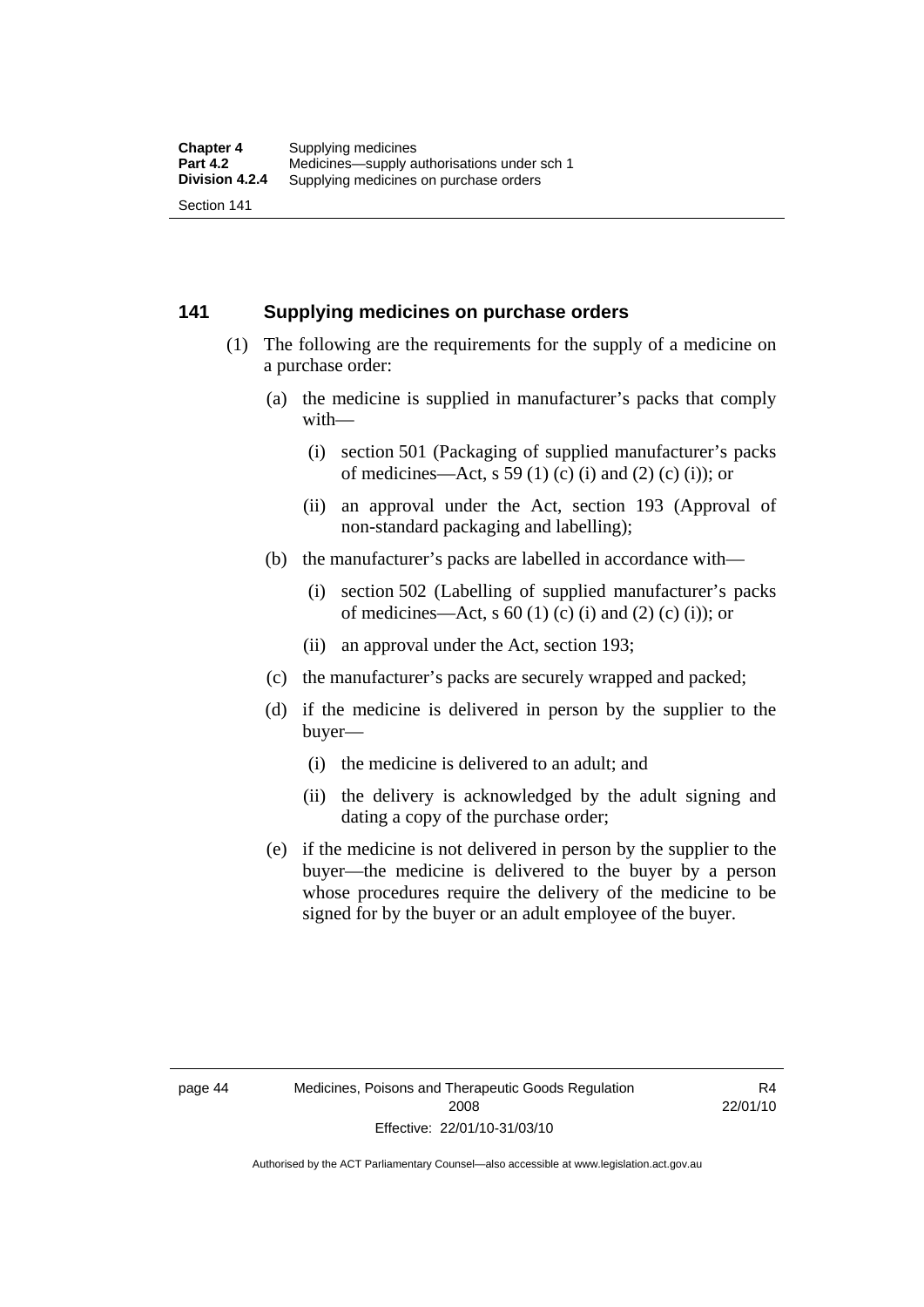- (2) However, subsection (1) (a), (b) and (c) do not apply in relation to a medicine supplied by a pharmacist to a prescriber who is authorised to supply the medicine during a consultation if the medicine is supplied in a package that is labelled with the following particulars:
	- (a) the approved name and brand name of the medicine;

*Note Approved name*—see the medicine and poisons standard, par 1 (1).

- (b) the form, strength and quantity of the medicine, supplied;
- (c) if the package of the medicine is not a manufacturer's pack the relevant expiry date for the medicine.

#### **142 Recording supply of medicines on purchase orders**

A person who supplies a medicine to someone else on a purchase order must make a written record of the following information:

- (a) the date of the order;
- (b) the issuer's authority to issue the order;
- (c) the name, and the business address and telephone number, of the person to whom the medicine is supplied;
- (d) the date the order is supplied;
- (e) the medicine, and the form, strength and quantity of the medicine, supplied.
- *Note Written* includes in electronic form (see Act, dict).

page 45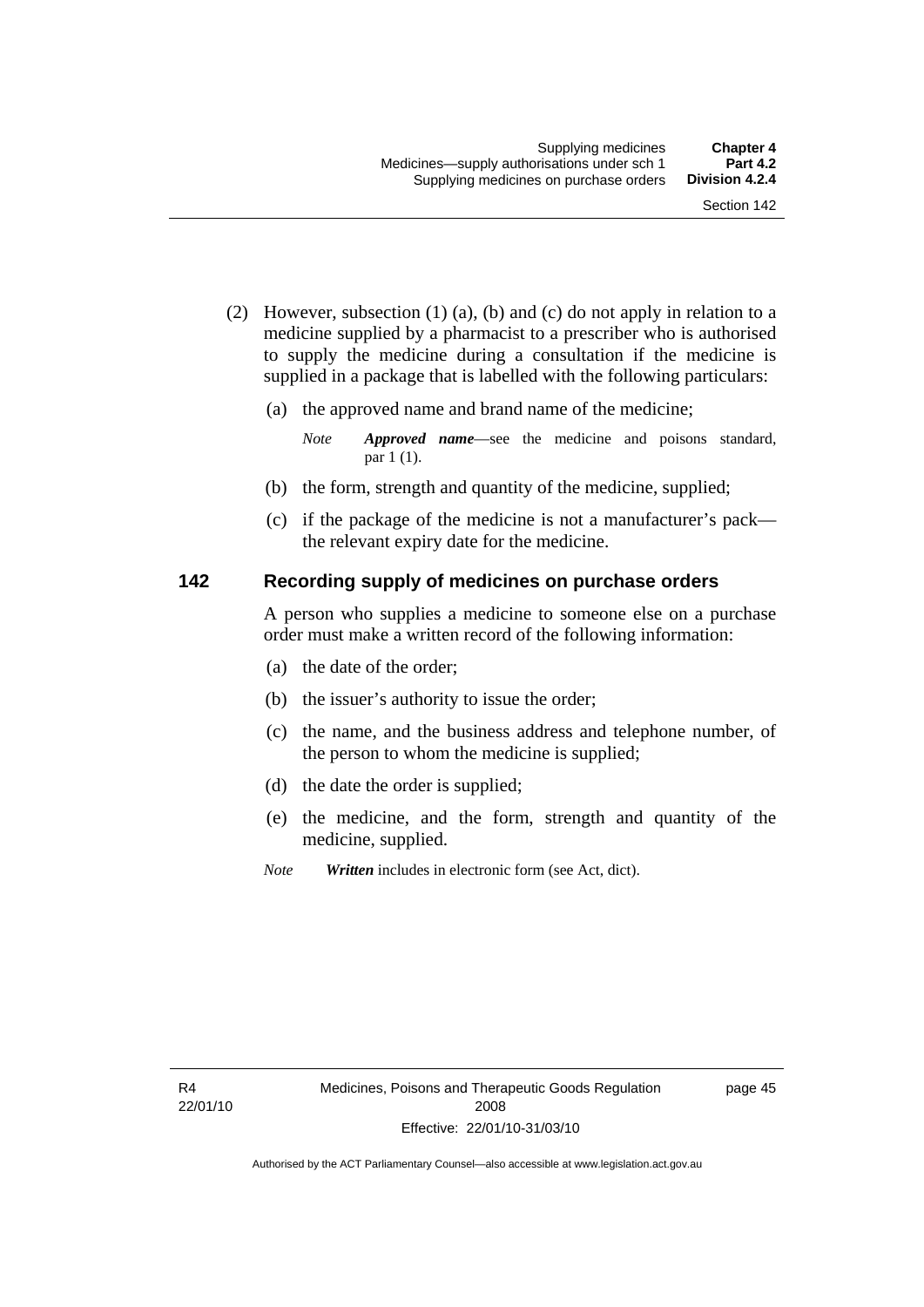# **Division 4.2.5 Supplying medicines on standing orders**

- *Note 1* For the issue of a standing order, see pt 3.4.
- *Note 2 Supply* does not include administer (see Act, s 24).

#### **150 Authorisation conditions for supplying medicines on standing orders—Act, s 44 (1) (b) and (2) (b)**

- (1) A person's authorisation under section 110 to supply a medicine on a standing order is subject to the following conditions:
	- (a) the medicine is supplied in accordance with the requirements of section 151;
	- (b) the supply is recorded in accordance with section 153;
	- (c) the record for section 153 is kept at the person's business premises or, if the chief health officer approves in writing another place, the place approved by the chief health officer, for at least 2 years after the day the medicine is supplied;
	- (d) if the supplier is not the person who would ordinarily have prescribed the medicine for the recipient, the required information is given in writing to—
		- (i) the prescriber (the *usual prescriber*) who would ordinarily have prescribed the medicine for the recipient not later than 24 hours after supplying the medicine; or
		- (ii) if the recipient does not have a usual prescriber—the recipient.
- (2) However, subsection (1) (c) and (d) do not apply if the record is made in a patient's medical records.

page 46 Medicines, Poisons and Therapeutic Goods Regulation 2008 Effective: 22/01/10-31/03/10

R4 22/01/10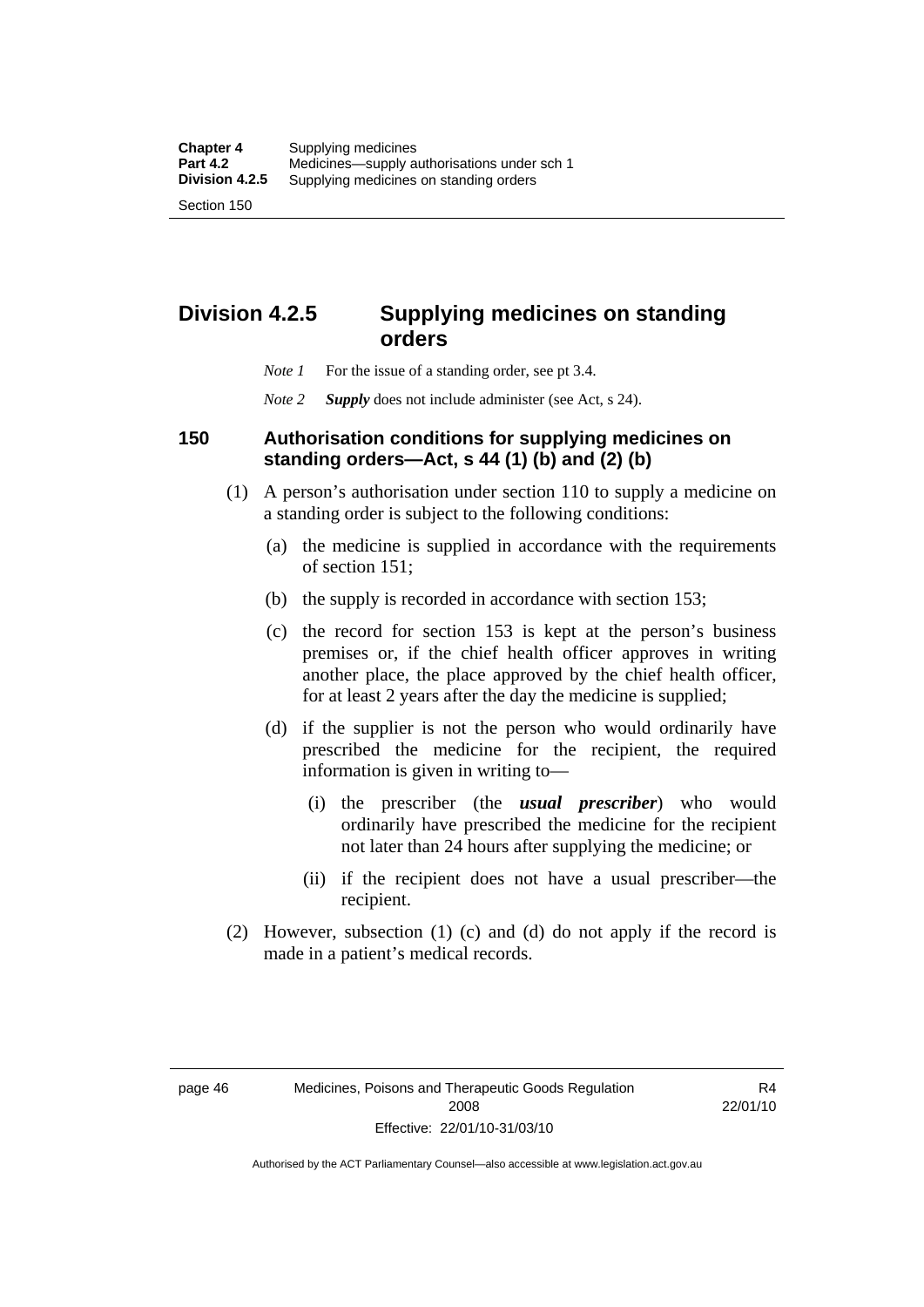(3) In this section:

*required information*, for the supply of a medicine on a standing order, means—

- (a) the supplier's name; and
- (b) the date the medicine is supplied; and
- (c) the name and address of the person to whom the medicine is supplied; and
- (d) the medicine's approved name and brand name; and
- (e) the form, strength and quantity of the medicine supplied.

#### **151 Supplying medicines on standing orders**

The following are the requirements for the supply of a medicine on a standing order:

- (a) the medicine is supplied in accordance with the standing order;
- (b) the medicine is supplied in a package that is labelled in accordance with section 152.

## **152 Labelling medicines supplied on standing order— Act, s 60 (1) (c) (i) and (2) (c) (i)**

The package of a medicine supplied on a standing order must have a label that includes the following:

- (a) the name of the person to whom the medicine is to be supplied;
- (b) the date the medicine is supplied;
- (c) the medicine, and the form, strength and quantity of the medicine, supplied;

page 47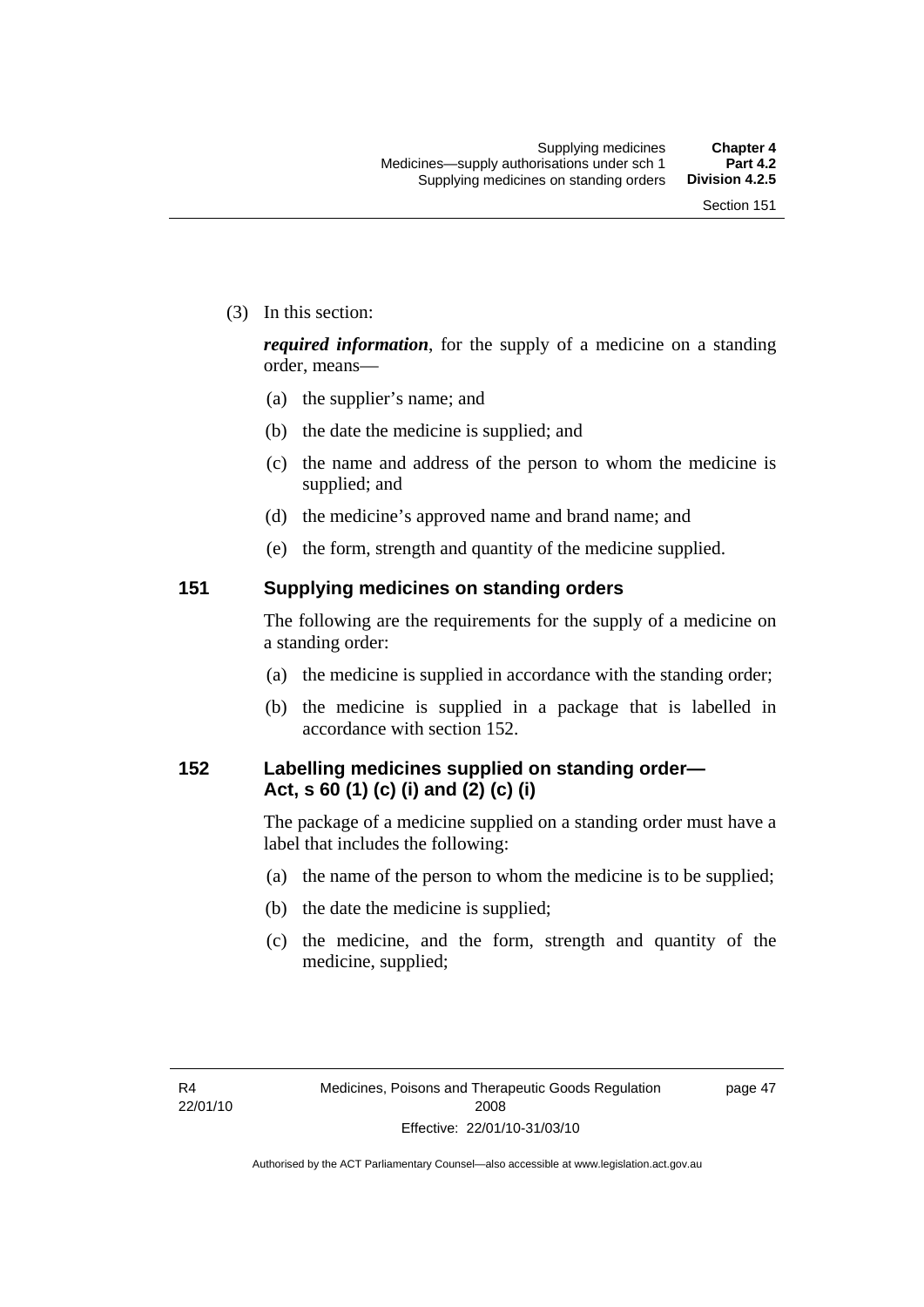- (d) if the package of the dispensed medicine is not a manufacturer's pack—
	- (i) the batch number or numbers of the medicine; and
	- (ii) the relevant expiry date for the medicine;
- (e) the supplier's name, business address and telephone number;
- (f) directions about the use of the medicine that are adequate to allow the medicine to be taken or administered safely, including any warning statement in the medicines and poisons standard, appendix K (Drugs required to be labelled with a sedation warning) applying to the medicine;
- (g) words to the effect of 'keep out of reach of children'.

#### **153 Recording supply of medicines on standing orders**

- (1) A person (the *supplier*) who supplies a medicine to a person (the *patient*) on a standing order must make a written record of the following information:
	- (a) the supplier's name;
	- (b) the patient's name and address;
	- (c) the date the medicine is supplied;
	- (d) the medicine's approved name and brand name;
	- (e) the form, strength and quantity of the medicine;
	- (f) the date of the standing order.
	- *Note Written* includes in electronic form (see Act, dict).
- (2) However, subsection (1) (b) does not apply if the record is made in the patient's medical records.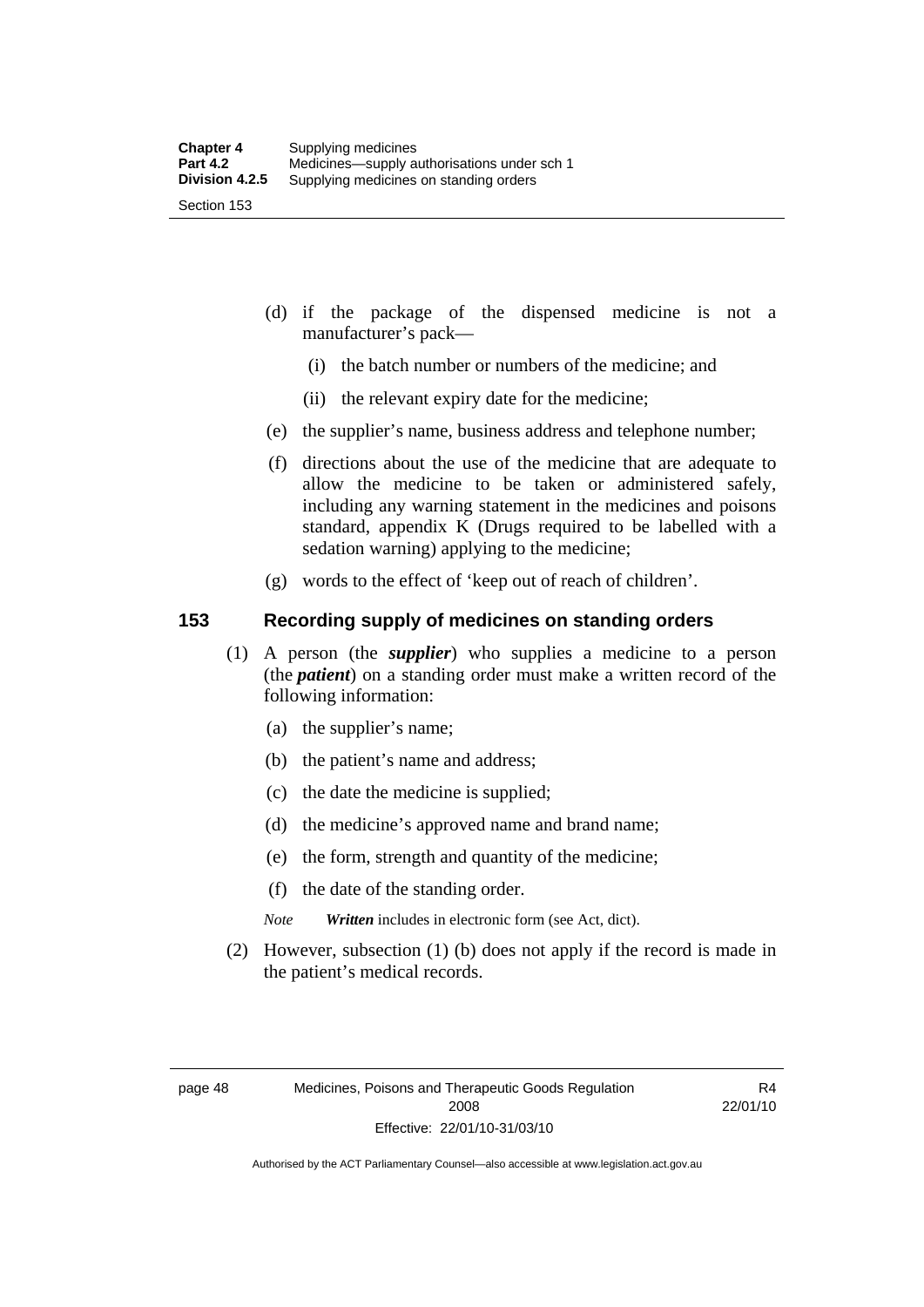### **Division 4.2.6 Supplying medicines during consultations**

*Note Supply* does not include administer (see Act, s 24).

### **160 Authorisation conditions for supplying medicines during consultations—Act, s 44 (1) (b) and (2) (b)**

A prescriber's authorisation under section 110 to supply a medicine during a consultation is subject to the following conditions:

- (a) the medicine is supplied in accordance with the Act, section 7 (Appropriate prescription and supply of medicines);
- (b) if the medicine is a controlled medicine for human use—
	- (i) the prescriber complies with the additional requirements under section 163 (Additional requirements for supplying controlled medicines for human use during consultations) in relation to the supply; and
	- (ii) if the medicine is dronabinol—the prescriber has an authorisation under the *Therapeutic Goods Act 1989* (Cwlth), section 19 to supply the medicine; and
		- *Note* Dronabinol cannot be prescribed for veterinary use because it is a prohibited substance (see medicine and poisons standard, sch 9, entry for tetrahydrocannabinols).
	- (iii) the prescriber complies with section 164 (Information for CHO about controlled medicines supplied during consultations—Act, s 31 (2) (b) and (4), def *required information*);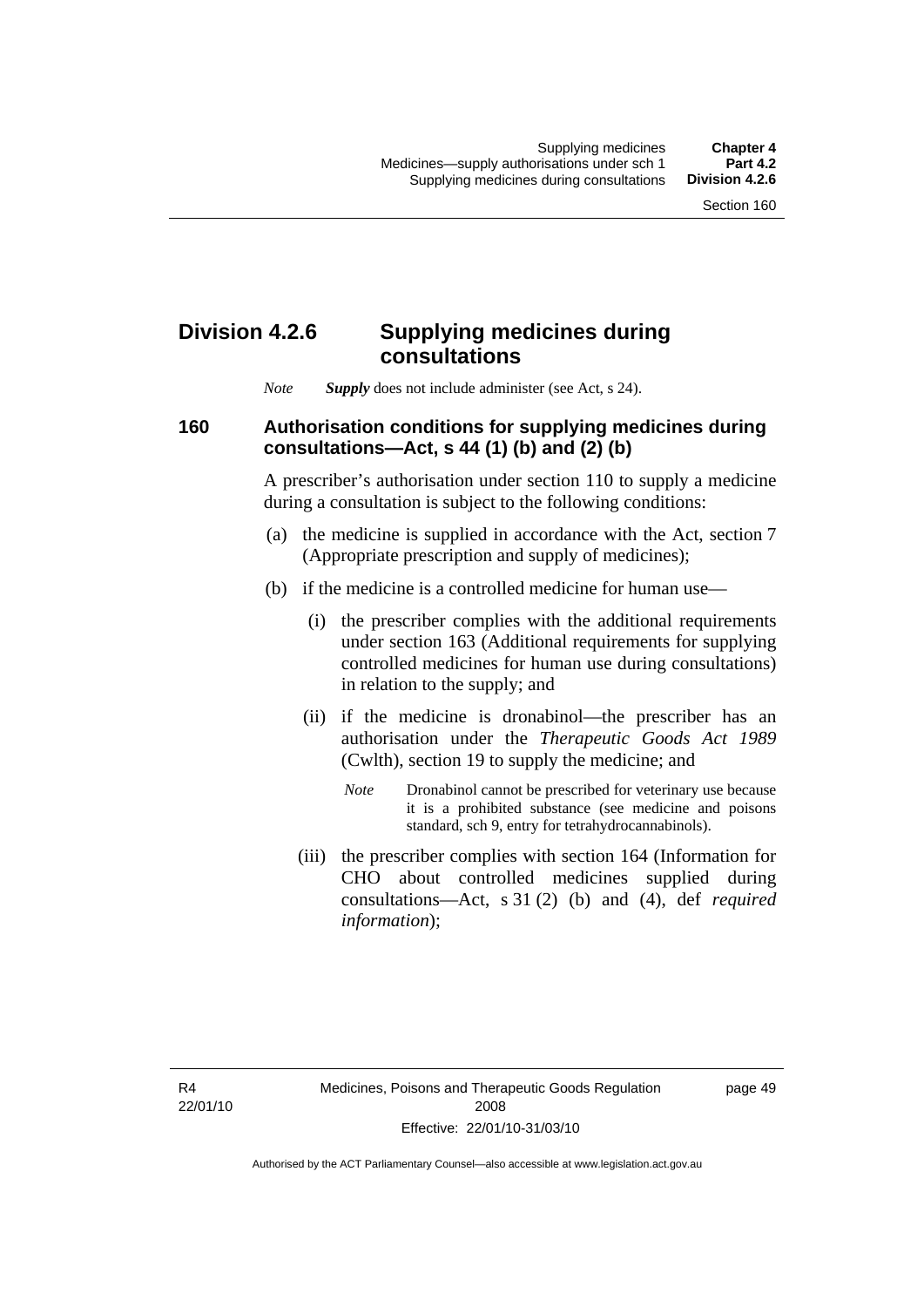- (c) if the medicine is a designated appendix D medicine prescribed for a purpose mentioned in schedule 3 (Designated appendix D medicines—standing approvals), part 3.2, column 3 in relation to the medicine—
	- (i) the prescriber has an appendix D medicines approval to prescribe the medicine; and
	- (ii) the prescriber complies with each condition (if any) of the approval (including any conditions in the schedule, part 3.2, column 4 in relation to the medicine);
- (d) the medicine is labelled in accordance with section 161;
- (e) the supply is recorded in accordance with section 162;
- (f) the record is kept at the prescriber's business premises or, if the chief health officer approves in writing another place, the place approved by the chief health officer, for at least 2 years after the day the medicine is supplied.

### **161 Labelling medicines supplied during consultations**

The supplied medicine must have a label that includes the following:

- (a) the name of the person to whom the medicine is supplied;
- (b) the date the medicine is supplied;
- (c) the prescriber's name, business address and telephone number;
- (d) the medicine's approved name or brand name;
	- *Note Approved name*—see the medicines and poisons standard, par 1 (1).
- (e) the form, strength and quantity of the medicine;

R4 22/01/10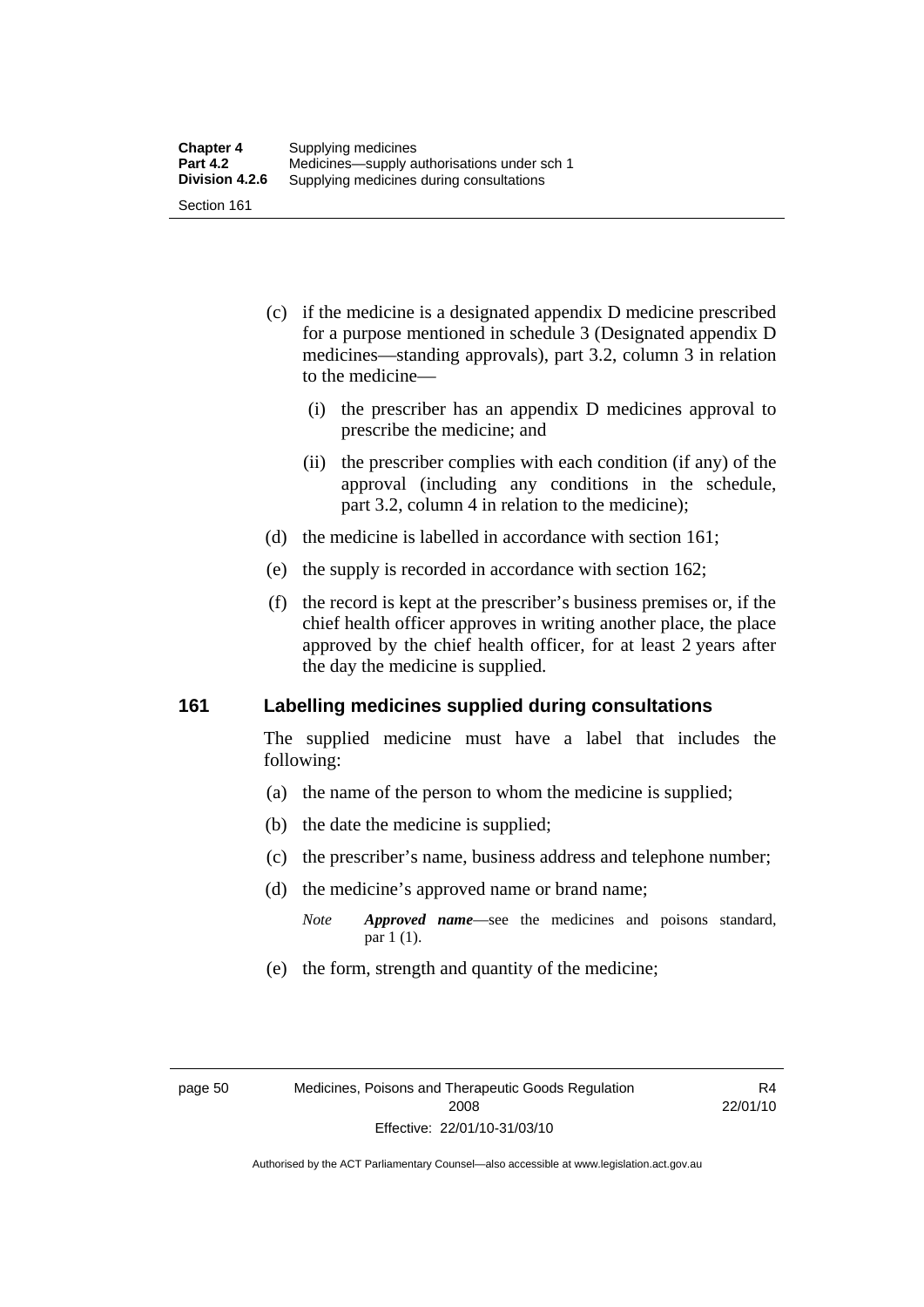- (f) if the package of the supplied medicine is not a manufacturer's pack—the relevant expiry date for the medicine;
- (g) directions about the use of the medicine that are adequate to allow the medicine to be taken or administered safely, including any warning statement in the medicines and poisons standard, appendix K (Drugs required to be labelled with a sedation warning) applying to the medicine;
- (h) words to the effect of 'keep out of reach of children';
- (i) if the prescriber is a dentist—the words 'for dental treatment only';
- (j) if the prescriber is an optometrist—the words 'for optometry use only';
- (k) if the prescriber is a veterinary surgeon—
	- (i) words to the effect of 'for animal treatment only'; and
	- (ii) the species of the animal for which the medicine is supplied; and
	- (iii) if possible, a way of identifying the animal.

#### **Examples—par (d) and par (e)**

| Warfarin tablets | 5mg | 50 |
|------------------|-----|----|
| Coumadin tablets | 5mg | 50 |

*Note* An example is part of the regulation, is not exhaustive and may extend, but does not limit, the meaning of the provision in which it appears (see Legislation Act, s 126 and s 132).

page 51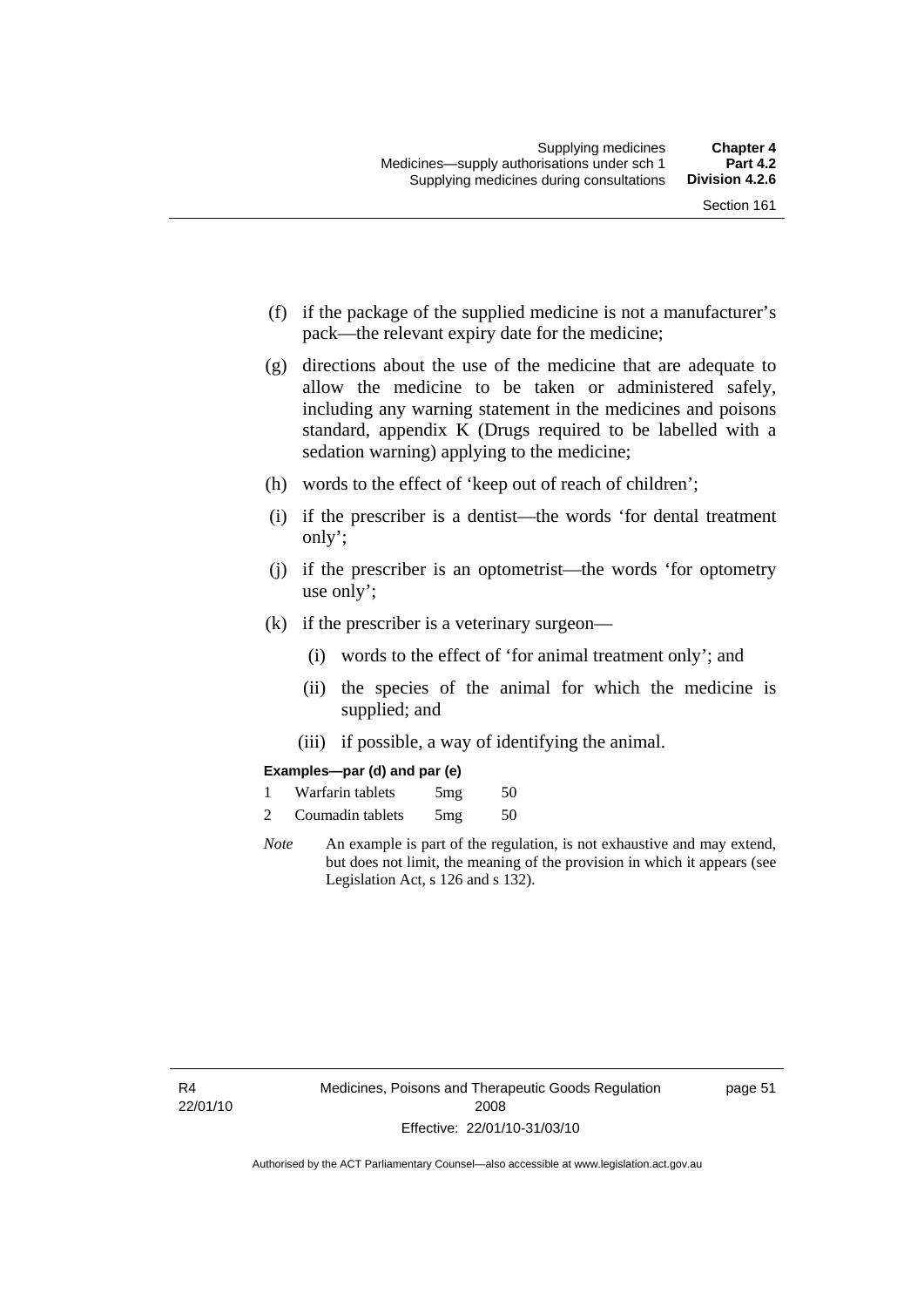### **162 Recording medicines supplied during consultations**

A prescriber who supplies a medicine during a consultation must make a written record of the following information in the medical records of the person to whom, or animal to which, the consultation related:

- (a) the date the medicine is supplied;
- (b) the medicine's approved name or brand name;

*Note Approved name*—see the medicines and poisons standard, par 1 (1).

- (c) the form, strength and quantity of the medicine;
- (d) the directions given to the person for the use of the medicine.

*Note Written* includes in electronic form (see Act, dict).

#### **163 Additional requirements for supplying controlled medicines for human use during consultations**

The following are the additional requirements for supplying a controlled medicine for human use during a consultation:

- (a) the prescriber has a controlled medicines approval to prescribe the medicine;
	- *Note* For controlled medicines approvals, see pt 13.1.
- (b) if the approval is for a particular form of the medicine—the supply is for the form of the medicine approved or a bioequivalent form;

*Note Bioequivalent*—see the dictionary.

- (c) if the approval is for a particular strength of the medicine—the supply is for the strength approved or a weaker strength;
- (d) if the approval is for a particular quantity of the medicine—the supply is for not more than the quantity approved;

page 52 Medicines, Poisons and Therapeutic Goods Regulation 2008 Effective: 22/01/10-31/03/10

R4 22/01/10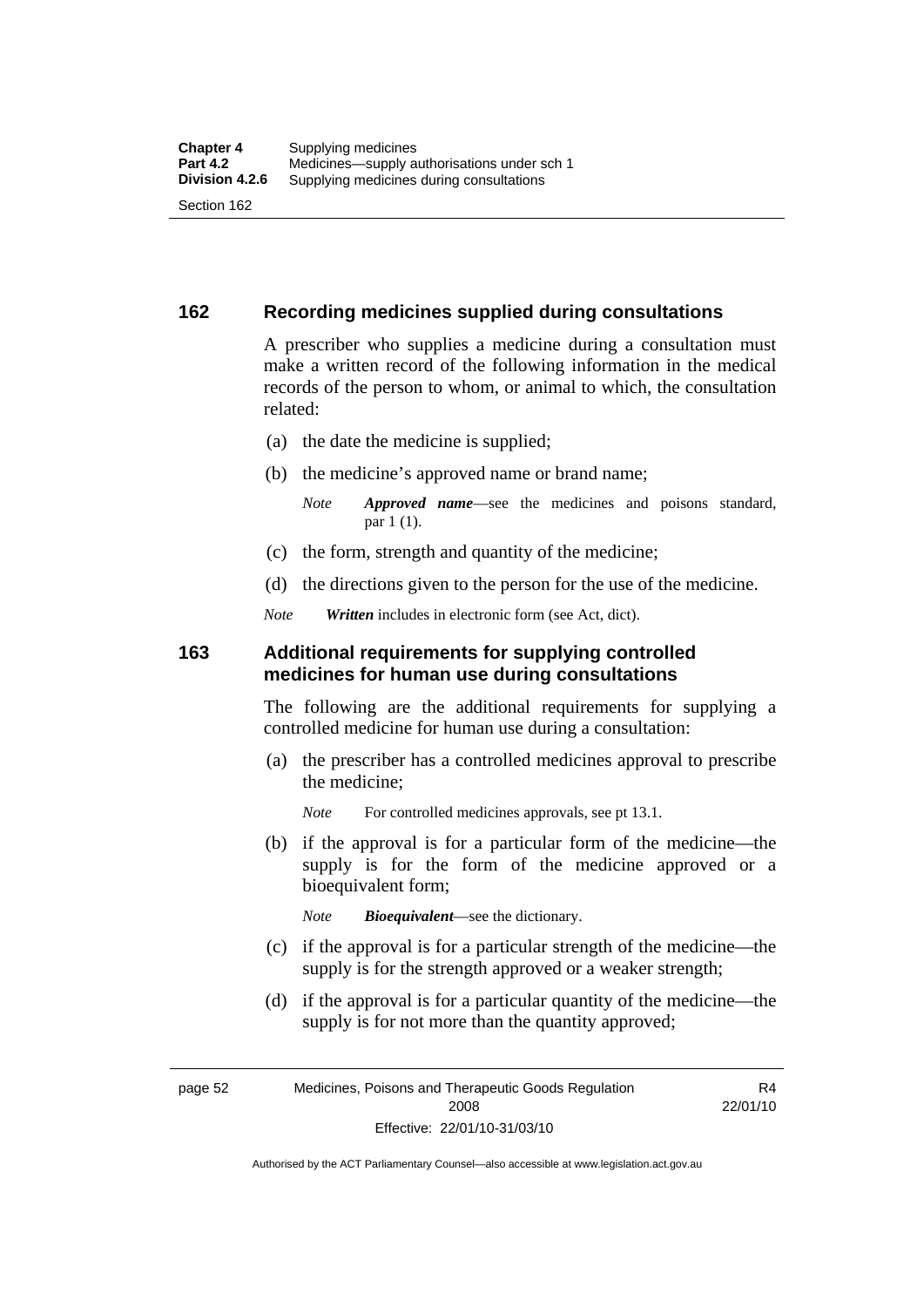(e) the prescriber complies with each condition (if any) of the approval.

#### **Example—par (b)**

If a slow release form of a medicine is approved, the prescriber is not authorised to prescribe an immediate release form of the medicine.

#### **Example—par (c) and par (d)**

If a doctor is given an approval to prescribe 25 morphine 20mg capsules, the doctor may prescribe 5 20mg capsules and 10 15mg capsules. Later, if the approval is still in force, the doctor may prescribe not more than 10 morphine capsules of any strength up to and including 20mg.

*Note* An example is part of the regulation, is not exhaustive and may extend, but does not limit, the meaning of the provision in which it appears (see Legislation Act, s 126 and s 132).

### **164 Information for CHO about controlled medicines supplied during consultations—Act, s 31 (2) (b) and (4), def** *required information*

 (1) This section applies if a prescriber supplies a controlled medicine for human use during a consultation.

*Note Supply* does not include administer (see Act, s 24).

- (2) The prescriber must, not later than 7 days after the end of the month when the controlled medicine is supplied, give the chief health officer the following information in writing:
	- (a) the prescriber's name, business address and telephone number;
	- (b) the name and address of the person to whom the medicine is supplied;
	- (c) the date of supply;
	- (d) the medicine, and the form, strength and quantity of the medicine, supplied.

page 53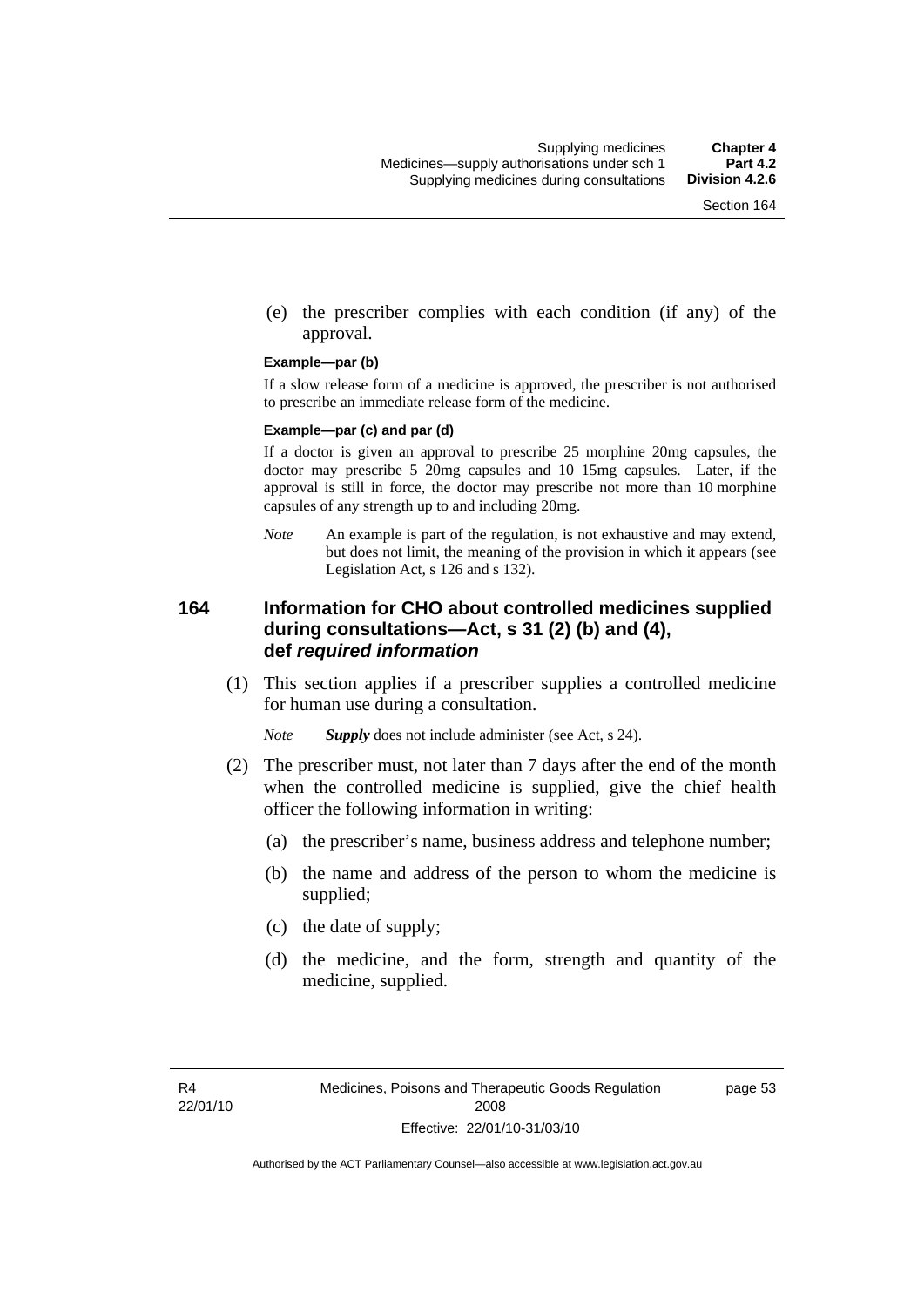### **Division 4.2.7 Selling pseudoephedrine by retail**

### **170 Meaning of** *retail sale***—div 4.2.7**

In this division:

*retail sale* does not include supply on prescription.

### **171 Authorisation conditions for retail sale of pseudoephedrine—Act, s 44 (1) (b) and (2) (b)**

A person's authorisation under section 110 to supply pseudoephedrine is subject to the following conditions if the pseudoephedrine is sold by retail sale:

- (a) the pseudoephedrine is supplied in accordance with the Act, section 7 (Appropriate prescription and supply of medicines);
- (b) the seller complies with section 172;
- (c) the seller makes a record (the *pseudoephedrine record*) of the required information under section 173;

*Note* For how the record must be made, see the Act, s 46.

- (d) the record is kept at the seller's business premises or, if the chief health officer approves in writing another place, the place approved by the chief health officer, for at least 2 years after the day the sale is made;
- (e) if the buyer of the pseudoephedrine asks the seller to see the record during the period it is kept under paragraph (d), the seller—
	- (i) allows the buyer to see the record within a reasonable period of a request being made by the buyer; and
	- (ii) if satisfied that the record is incorrect, amends the record;

page 54 Medicines, Poisons and Therapeutic Goods Regulation 2008 Effective: 22/01/10-31/03/10

R4 22/01/10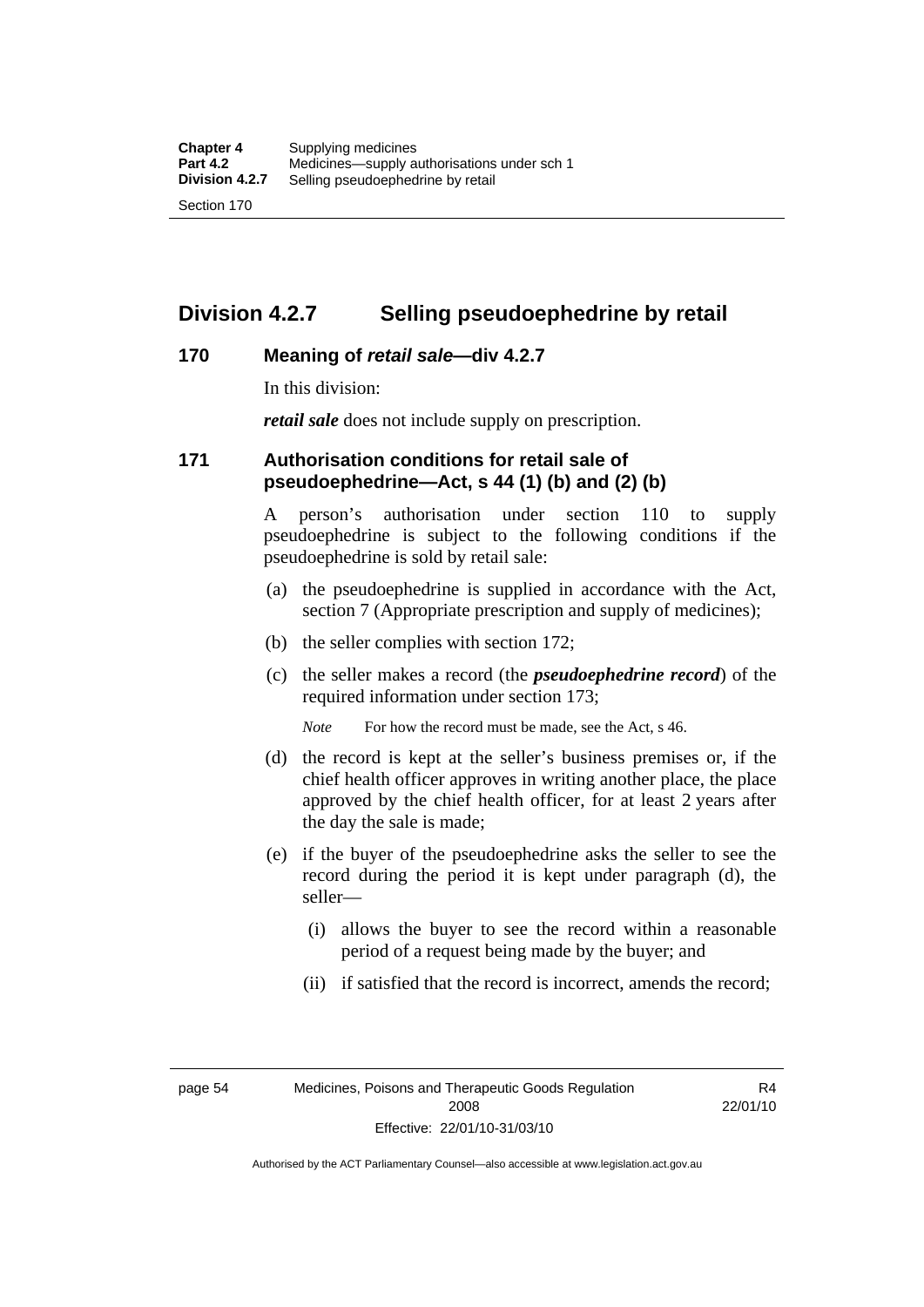- (f) the seller complies with—
	- (i) a request under section 174 (4) (b) (Failure to amend pseudoephedrine sales record); and
	- (ii) a direction under section 175 (Pseudoephedrine sales record—decision by CHO) to amend the record.

### **172 Requirement to tell buyer about pseudoephedrine sales record**

- (1) The authorised person selling pseudoephedrine by retail sale, must tell the buyer the following:
	- (a) the seller is required to make a record of the sale;
	- (b) the buyer may refuse to provide information for the record but, if the buyer refuses, the seller must not sell pseudoephedrine to the buyer;
	- (c) the record may be made available to the following people:
		- (i) a police officer;
		- (ii) a public servant who is a member of the administrative unit to which the chief health officer belongs;
		- (iii) a Commonwealth or State public servant (however described) who is a member of an administrative unit (however described) that administers legislation about medicines;
			- *Note State* includes the Northern Territory (see Legislation Act, dict, pt 1).
		- (iv) anyone other than the seller who supplies pseudoephedrine to the public in Australia;
		- (v) the Pharmacy Guild of Australia;

R4 22/01/10 page 55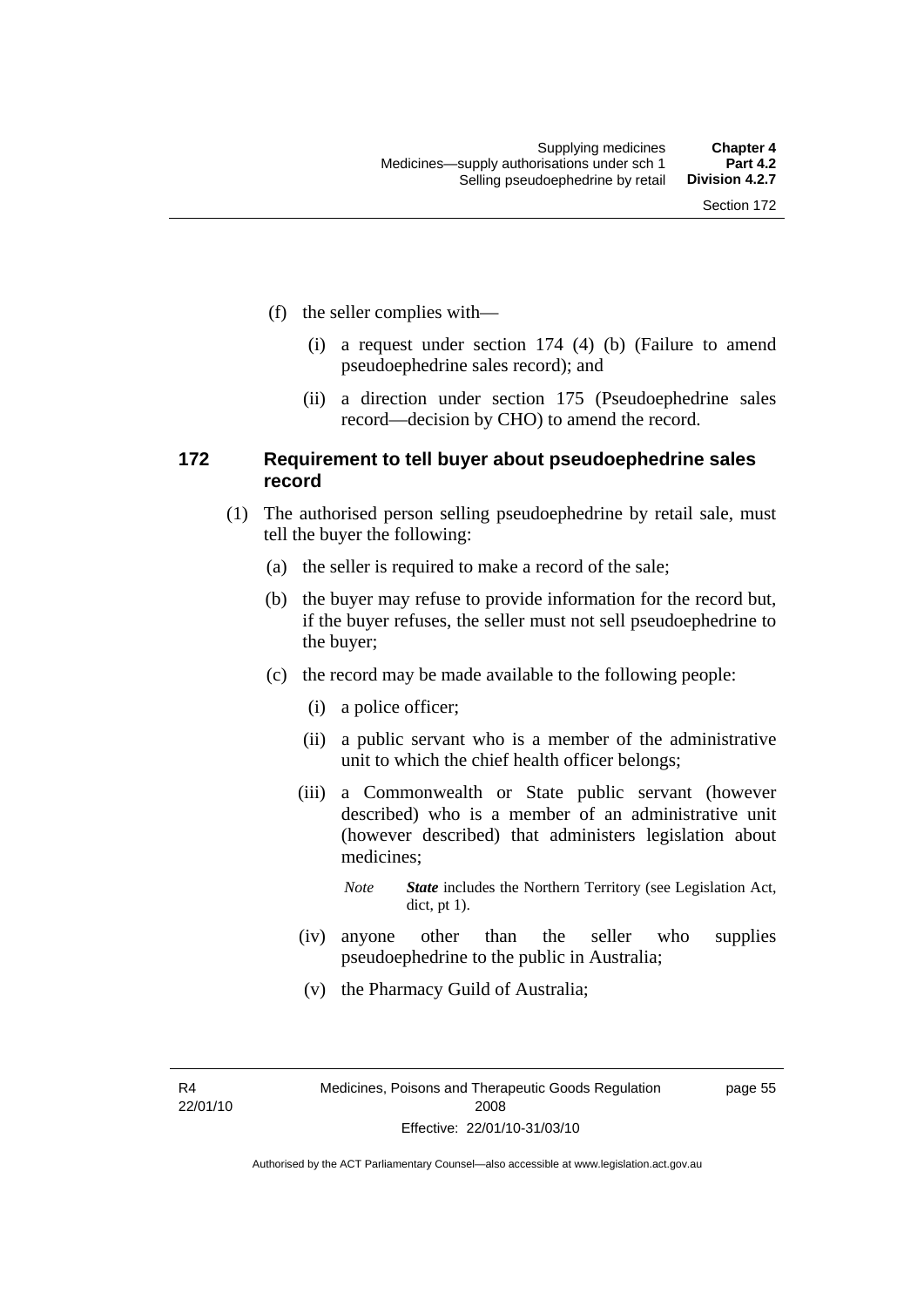- (d) the buyer has the right to see the record and have any mistake corrected.
- *Note* If a form is approved under the Act, s 198 for this provision, the form must be used.
- (2) In this section:

*police officer* includes a member of a police force (however described) of a State.

#### **173 Required information for pseudoephedrine sales records**

- (1) The following is the required information for a pseudoephedrine record:
	- (a) the date of sale;
	- (b) the brand name, form, strength and quantity of pseudoephedrine sold;
	- (c) the buyer's name and address;
	- (d) a unique identification number for the buyer from—
		- (i) a photo identification document produced to the seller by the buyer; or
		- (ii) if the buyer does not produce a photo identification document—
			- (A) the buyer's birth certificate; or
			- (B) an Australian or New Zealand seniors card for the buyer;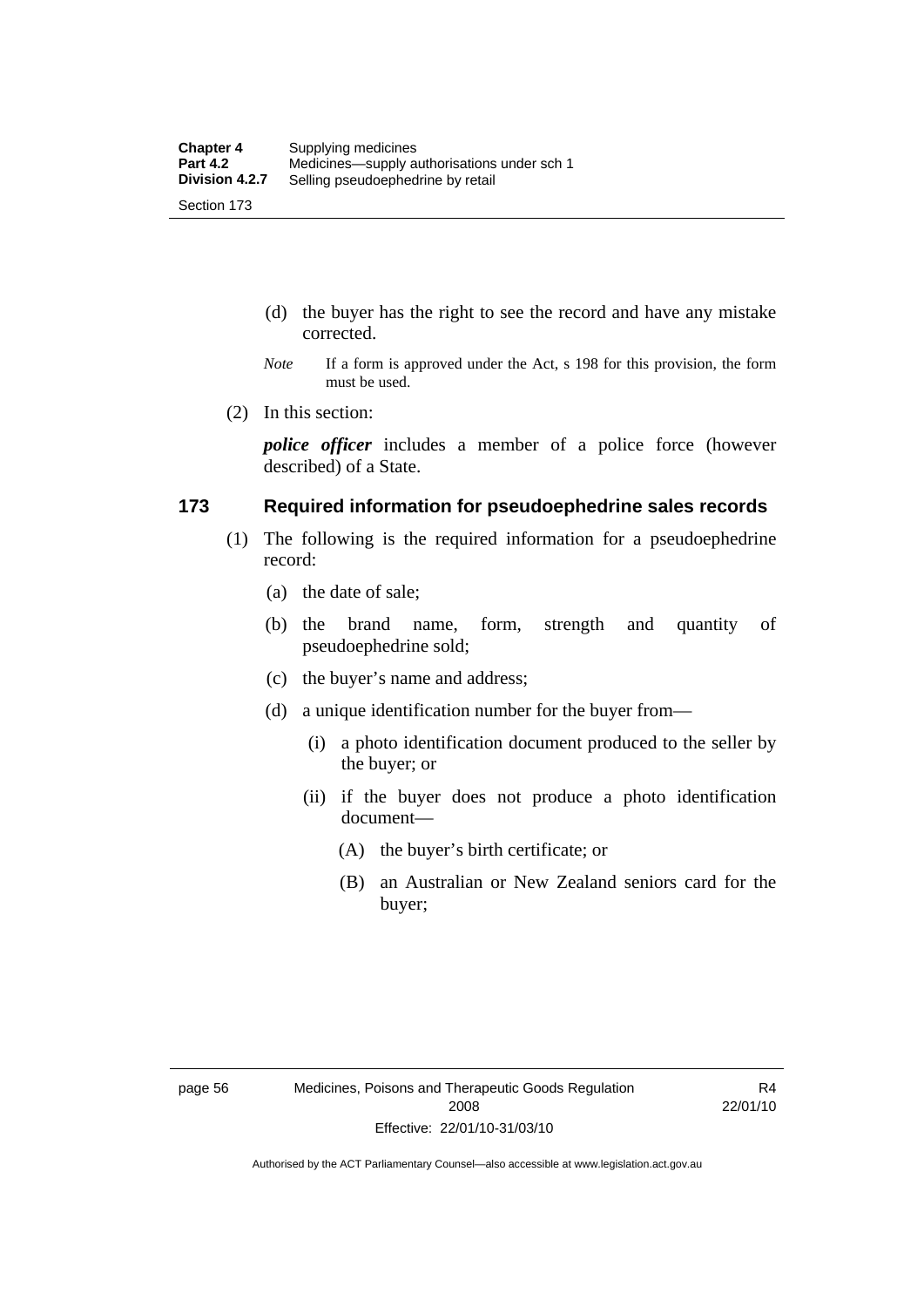#### (e) the kind of identification the buyer produces.

#### **Example—unique identification number**

a person's driver licence number

- *Note 1* If a form is approved under the Act, s 198 for this provision, the form must be used.
- *Note 2* An example is part of the regulation, is not exhaustive and may extend, but does not limit, the meaning of the provision in which it appears (see Legislation Act, s 126 and s 132).
- (2) In this section:

*Australian student identification card* means a card issued to a person who is a student at an Australian secondary or tertiary education institution to identify the person as a student at the institution.

*birth certificate*, for a person, means—

- (a) the person's birth certificate, or a certified extract from the register about the person's birth, under the *Births, Deaths and Marriages Registration Act 1997*; or
- (b) a document issued under a law of a State, an external Territory or New Zealand that corresponds to a birth certificate or extract mentioned in paragraph (a) if the document identifies the issuing jurisdiction and states its date of issue.

*photo identification document*, for a person, means any of the following documents for the person if it is current and contains the person's photograph:

- (a) an Australian driver licence or external driver licence within the meaning of the *Road Transport (Driver Licensing) Act 1999*;
- (b) a passport, other than an Australian passport;
- (c) a proof of age card;

R4 22/01/10 page 57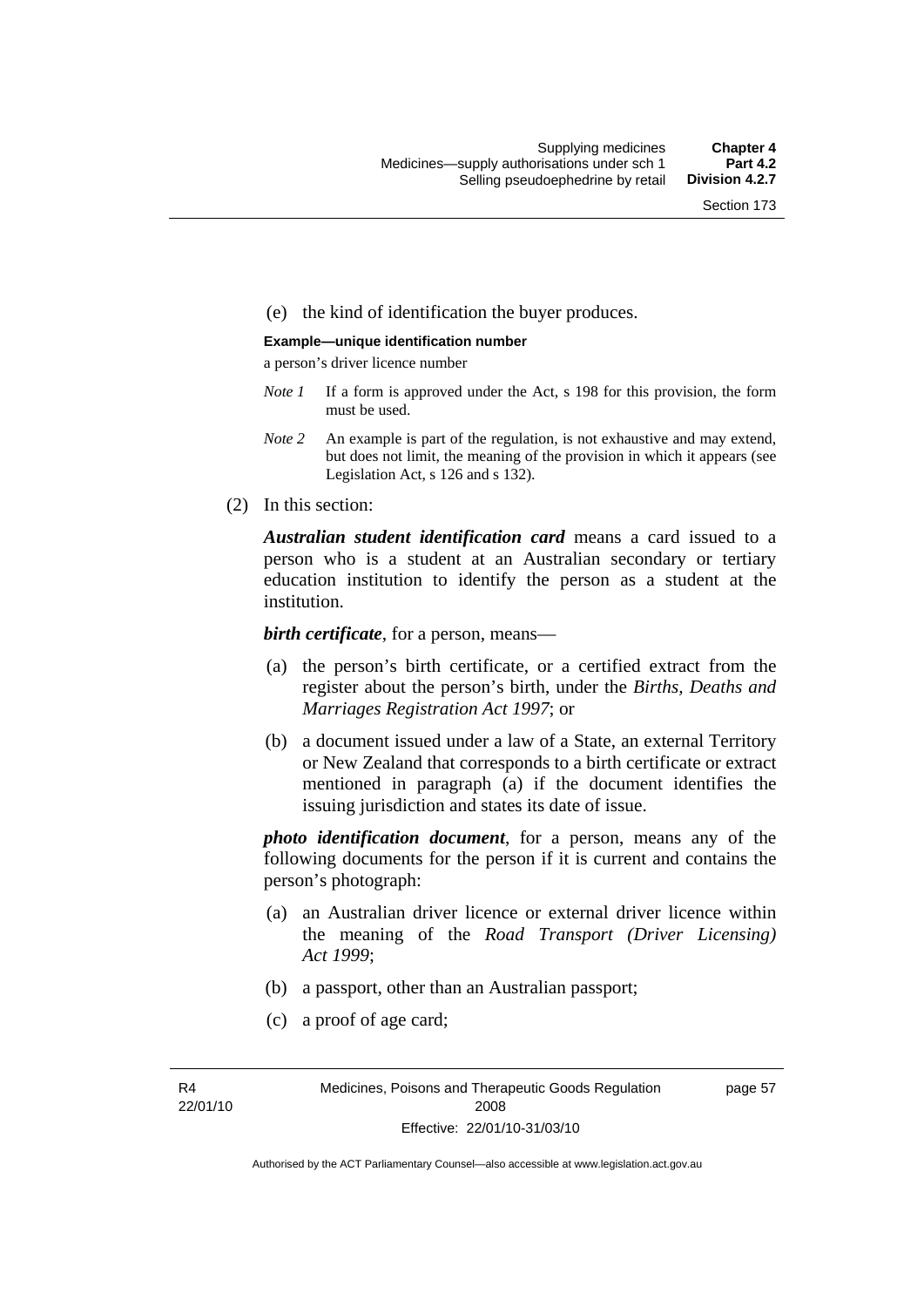(d) an Australian student identification card.

*proof of age card* means a proof of age card issued under the *Liquor Act 1975*, and includes a document corresponding to a proof of age card that has been issued under the law of a State, an external Territory or New Zealand.

### **174 Failure to amend pseudoephedrine sales record**

- (1) This section applies if the seller of pseudoephedrine does not amend a pseudoephedrine record in accordance with section 171 (e) (ii) (Authorisation conditions for retail sale of pseudoephedrine—Act, s 44 (1) (b) and (2) (b)).
- (2) The buyer may, in writing, apply to the chief health officer for a direction to the seller to make the amendment.
- (3) The application must give reasons why the buyer thinks the record is incorrect.
- (4) The chief health officer must—
	- (a) give a copy of the application to the seller; and
	- (b) ask the seller to—
		- (i) make the amendment and tell the chief health officer; or
		- (ii) if the seller is satisfied that the amendment should not be made—send written reasons to the chief health officer not later than 10 working days after the day the seller receives the application why the amendment should not be made.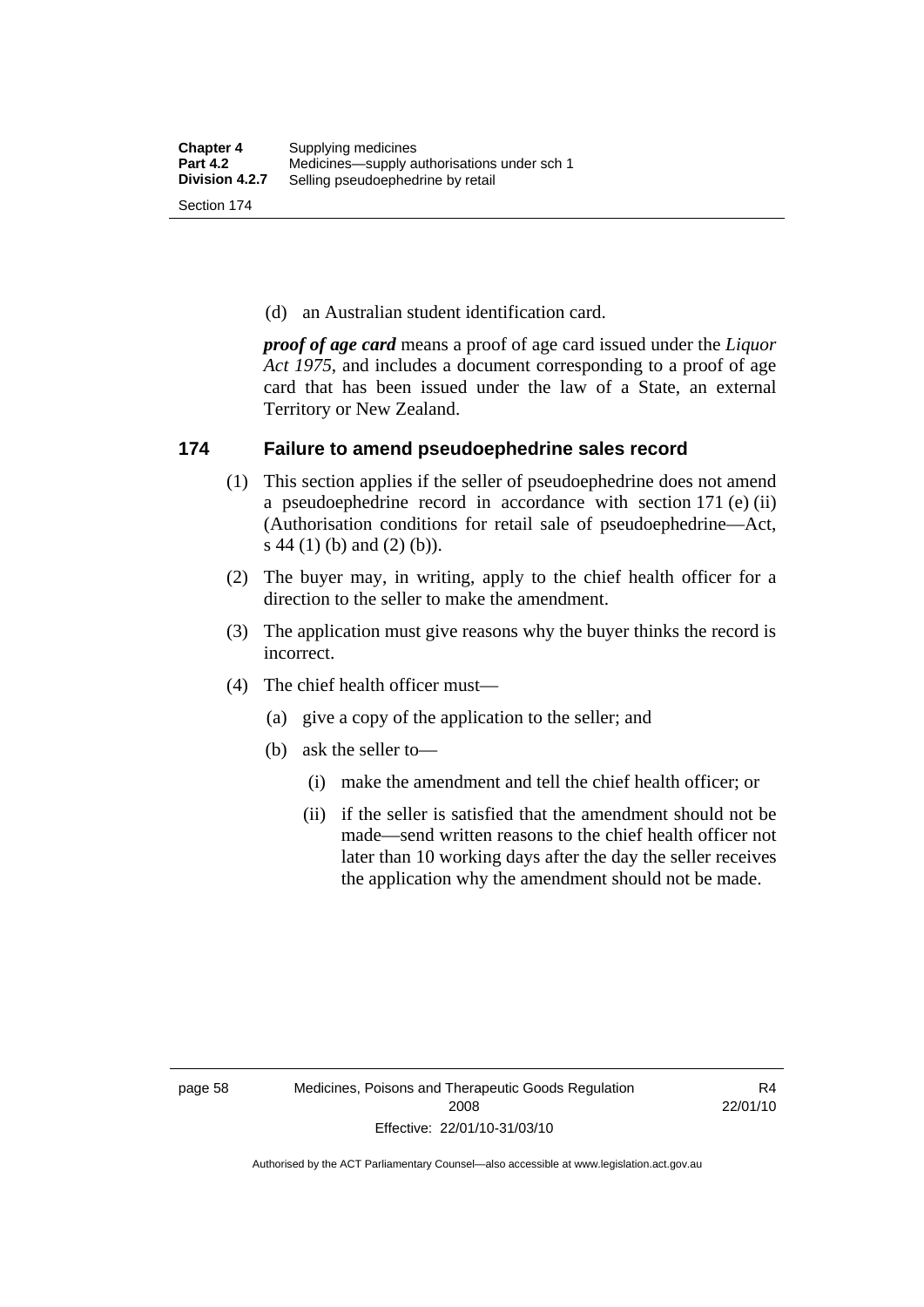### **175 Pseudoephedrine sales record—decision by CHO**

- (1) After considering an application under section 174 (2) and any reasons given in accordance with the request under section 174  $(4)$  (b)  $(ii)$ , the chief health officer must—
	- (a) direct the seller to amend the pseudoephedrine record—
		- (i) in accordance with the application; or
		- (ii) in a stated way other than in accordance with the application; or
	- (b) refuse the application.
- (2) The chief health officer must give the buyer and seller written notice of the decision.

### **Division 4.2.8 Supplying pharmacist only medicines**

### **180 Authorisation conditions for supply of pharmacist only medicines—Act, s 44 (1) (b) and (2) (b)**

- (1) This section does not apply to the supply of a pharmacist only medicine—
	- (a) at an institution; or
	- (b) on a supply authority.

*Note 1 Supply* does not include administer (see Act, s 24).

*Note 2 Supply authority* includes a written prescription or requisition or a purchase order or standing order (see Act, s 23).

R4 22/01/10 page 59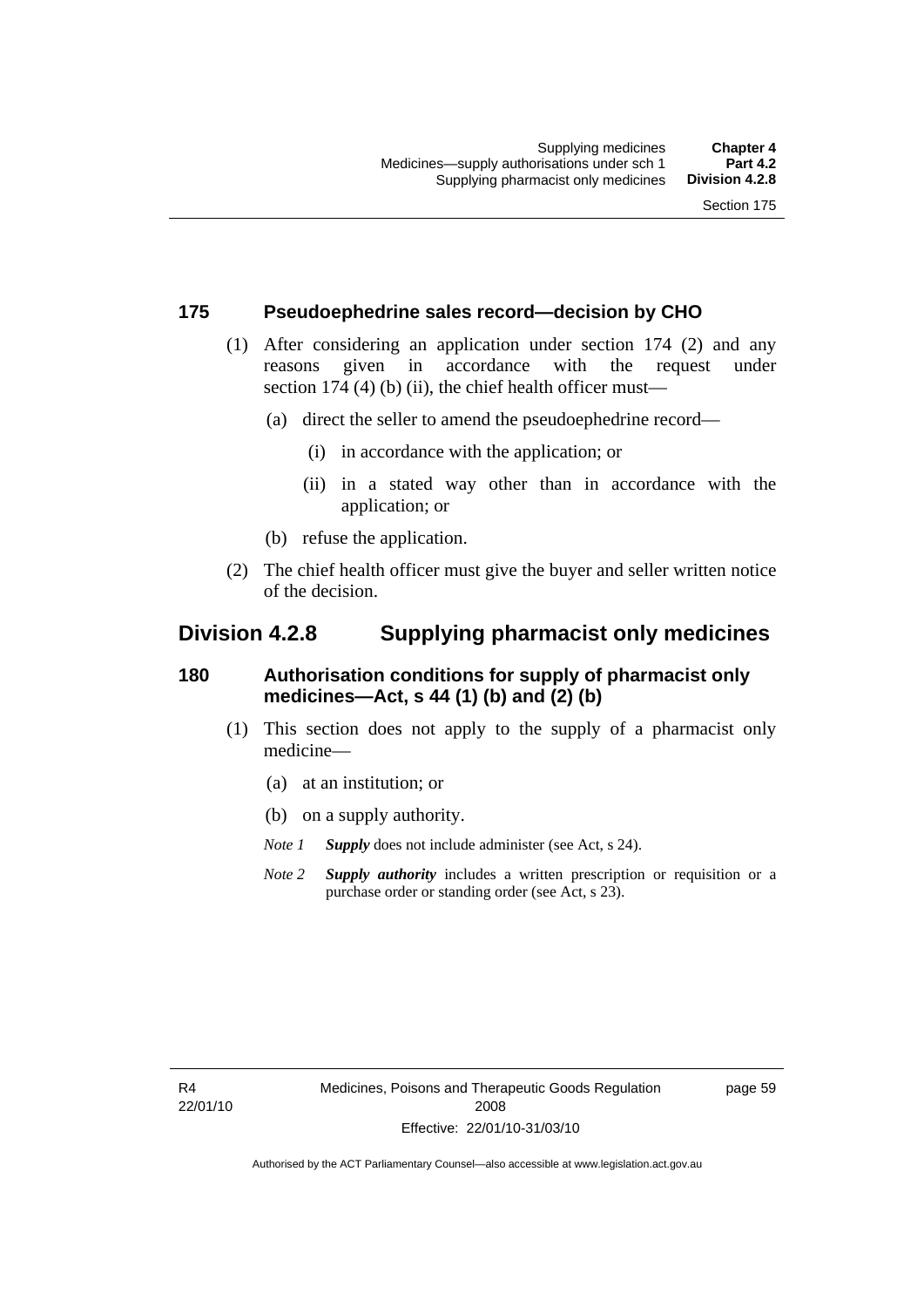- (2) A person's authorisation under section 110 to supply a pharmacist only medicine is subject to the following conditions:
	- (a) the person personally hands the medicine to a customer attending in person;
	- (b) the person gives the customer adequate instructions, either orally or in writing, for the medicine's use at the time of supply.

page 60 Medicines, Poisons and Therapeutic Goods Regulation 2008 Effective: 22/01/10-31/03/10

R4 22/01/10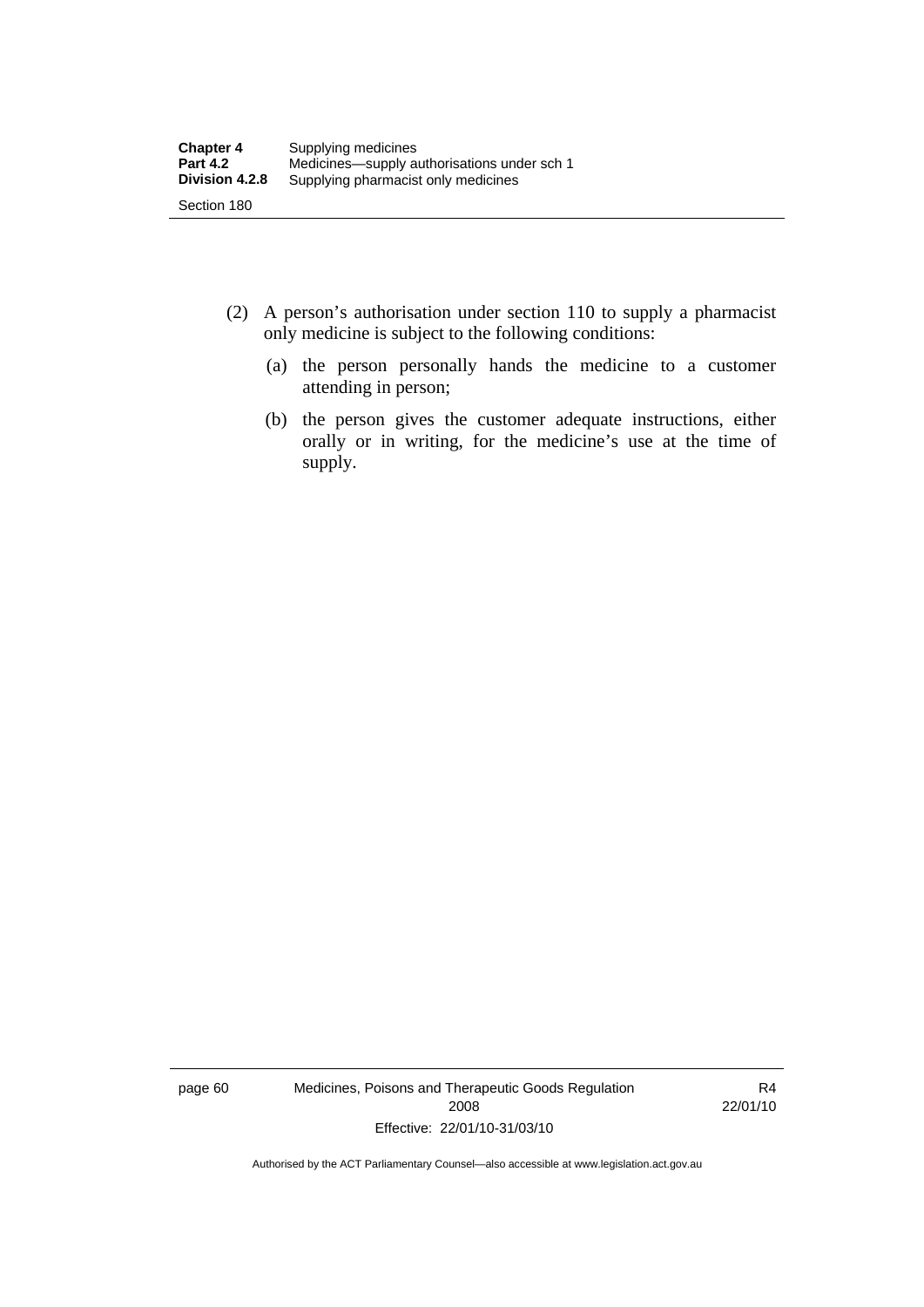# **Part 4.3 Authorisation to supply without prescription in emergencies**

# **250 Meaning of** *designated prescription only medicine***—pt 4.3**

In this part:

*designated prescription only medicine* means a prescription only medicine other than—

- (a) an anabolic steroid; and
- (b) a designated appendix D medicine; and
- (c) a benzodiazepine.
- *Note Prescription only medicine* does not include a controlled medicine (see Act, s 11)

### **251 Authorisation to supply certain medicines without prescription in emergencies—Act, s 26 (1) (b)**

A pharmacist is authorised to supply a designated prescription only medicine to someone else without a prescription if the pharmacist is satisfied that—

- (a) the person is undergoing treatment essential to the person's health or wellbeing; and
- (b) the designated prescription only medicine has previously been prescribed for the person's treatment by a prescriber; and
- (c) the person is in immediate need of the medicine to continue the treatment; and
- (d) because of an emergency, it is not practicable for the person to obtain a prescription for the medicine from a prescriber.
- *Note Pharmacist* does not include an intern pharmacist (see dict).

R4 22/01/10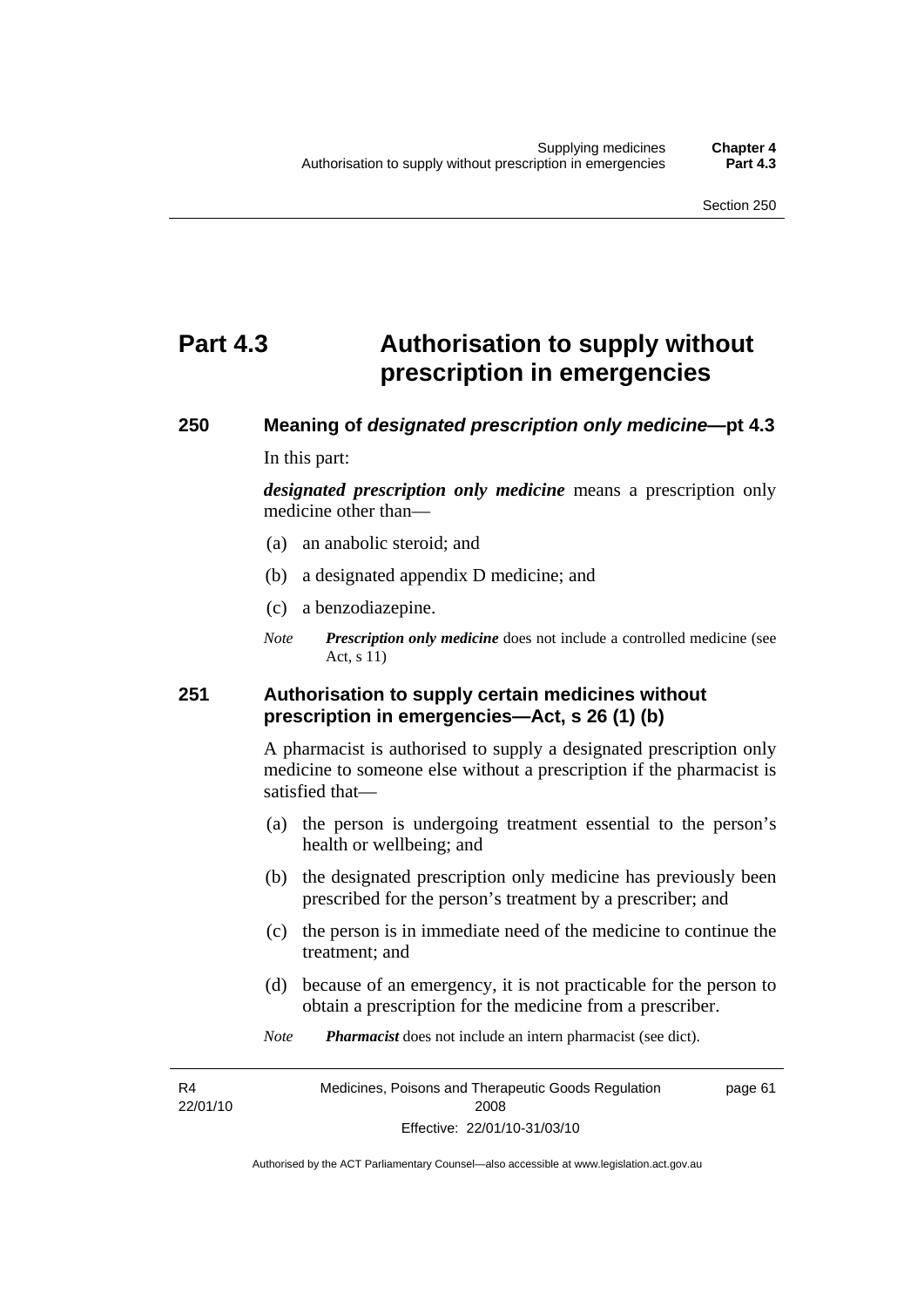### **252 Authorisation conditions for supplying of certain medicines without prescription in emergencies—Act, s 44 (1) (b) and (2) (b)**

- (1) A pharmacist's authorisation under section 251 to supply a designated prescription only medicine without a prescription is subject to the following conditions:
	- (a) the quantity supplied is—
		- (i) if the medicine is a liquid, aerosol, cream, ointment or anovulant tablet packaged in a manufacturer's pack—the smallest manufacturer's pack in which the medicine is generally available; or
		- (ii) in any other case—not more than the quantity required for 3 days treatment for the person;
	- (b) the medicine is supplied in a package that is labelled in accordance with section 253;
	- (c) the supply is recorded in accordance with section 254;
	- (d) the record of the supply is kept at the pharmacy or, if the chief health officer approves in writing another place, the place approved by the chief health officer, for at least 2 years after the day medicine is supplied;
	- (e) the pharmacist sends the prescriber who would have ordinarily prescribed the medicine for the recipient the required information for the supply in writing not later than 24 hours after supplying the medicine.
- (2) In this section:

*required information*, for the supply of a designated prescription only medicine, means—

(a) the pharmacist's name; and

page 62 Medicines, Poisons and Therapeutic Goods Regulation 2008 Effective: 22/01/10-31/03/10

R4 22/01/10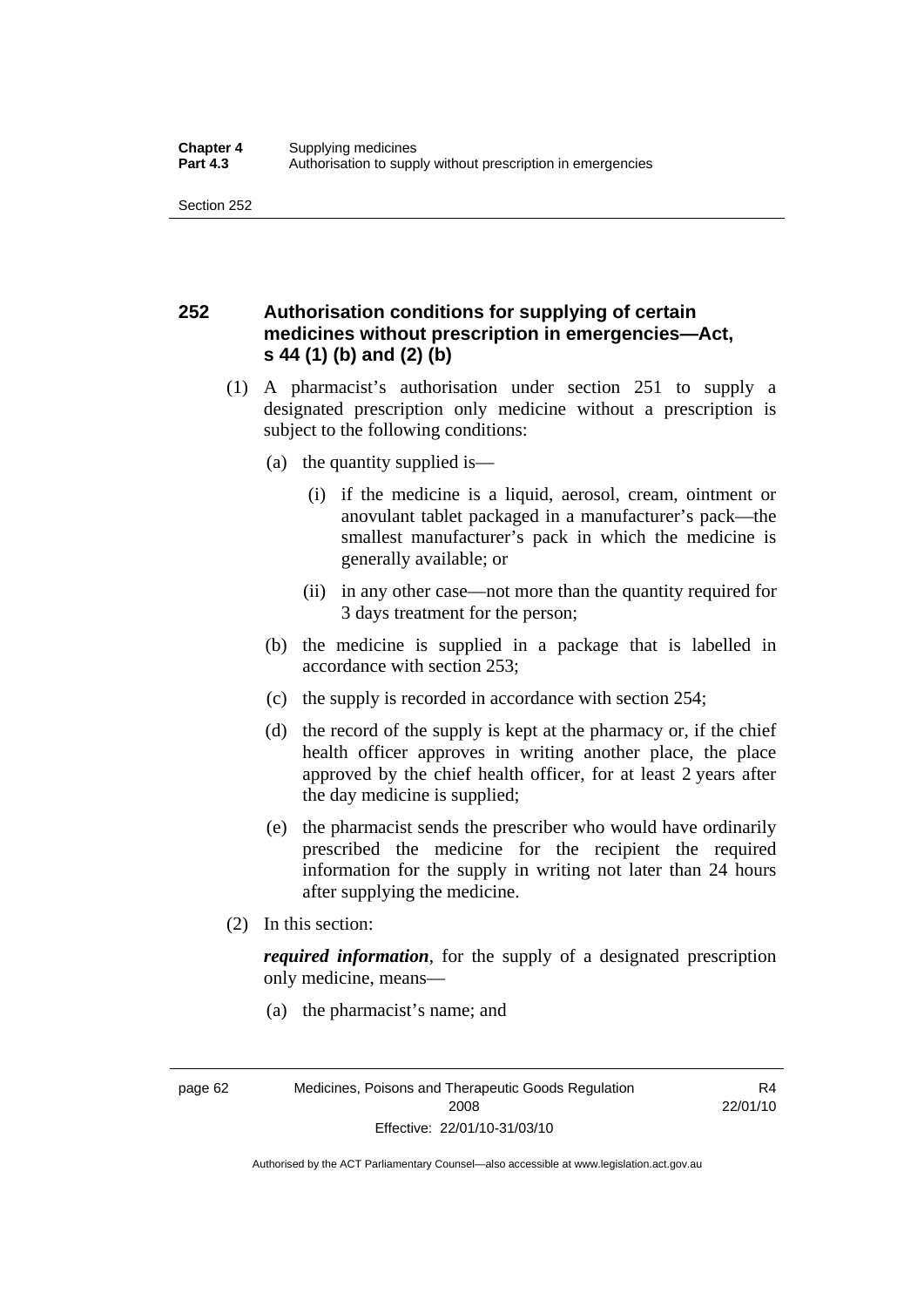- (b) the name, business address and telephone number of the pharmacy from which the medicine is supplied; and
- (c) the date the medicine is supplied; and
- (d) the name and address of the person to whom the medicine is supplied; and
- (e) the medicine's approved name or brand name; and
- (f) the form, strength and quantity of the medicine supplied.

### **253 Labelling medicines supplied without prescription in emergencies—Act, s 60 (1) (c) (i) and (2) (c) (i)**

The package of a designated prescription only medicine supplied to a person under section 251 must have a label that includes the following:

- (a) the name of the person to whom the medicine is supplied;
- (b) the date the medicine is supplied;
- (c) the name, business address and telephone number of the pharmacy from which the medicine is supplied;
- (d) the initials or other identification of the pharmacist supplying the medicine;
- (e) the medicine's approved name and brand name;

*Note Approved name*—see the medicines and poisons standard, par 1 (1).

- (f) the form, strength and quantity of the medicine;
- (g) if the package of the supplied medicine is not a manufacturer's pack—the relevant expiry date for the medicine;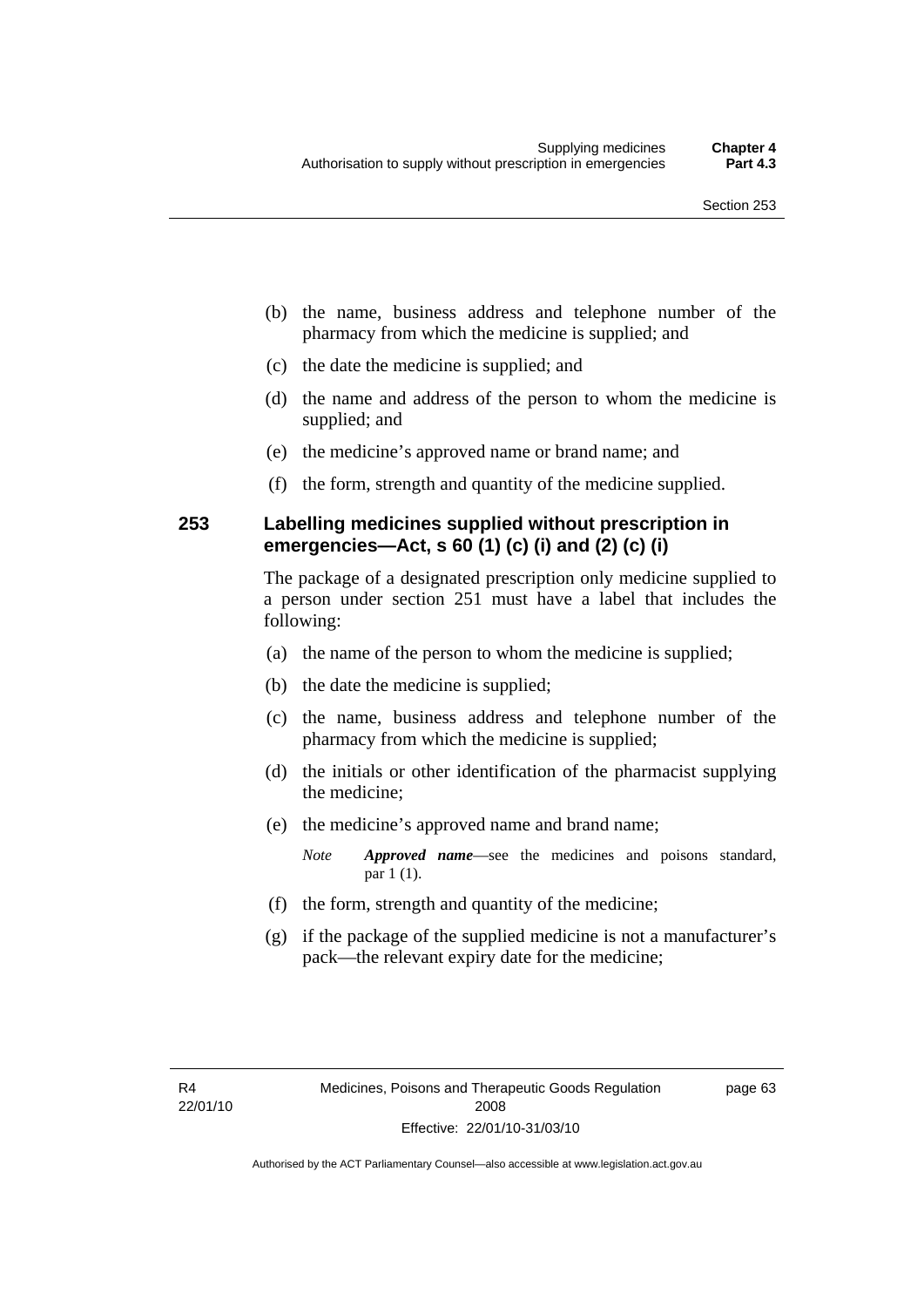- (h) directions about the use of the medicine that are adequate to allow the medicine to be taken or administered safely, including any warning statement in the medicines and poisons standard, appendix K (Drugs required to be labelled with a sedation warning) applying to the medicine;
- (i) words to the effect of 'keep out of reach of children'.

#### **Example—par (e) and par (f)**

Warfarin tablets (Coumadin) 5mg 3

*Note* An example is part of the regulation, is not exhaustive and may extend, but does not limit, the meaning of the provision in which it appears (see Legislation Act, s 126 and s 132).

### **254 Recording medicines supplied without prescription in emergencies**

A pharmacist who supplies a designated prescription only medicine to a person under section 251 must make a written record of the following information in relation to the supply of the medicine:

- (a) the pharmacist's name;
- (b) the name of the prescriber who would ordinarily have prescribed the medicine;
- (c) the date the medicine is supplied;
- (d) the name and address of the person to whom the medicine is supplied;
- (e) the medicine's approved name and brand name;
- (f) the form, strength and quantity of the medicine supplied.
- *Note Written* includes in electronic form (see Act, dict).

R4 22/01/10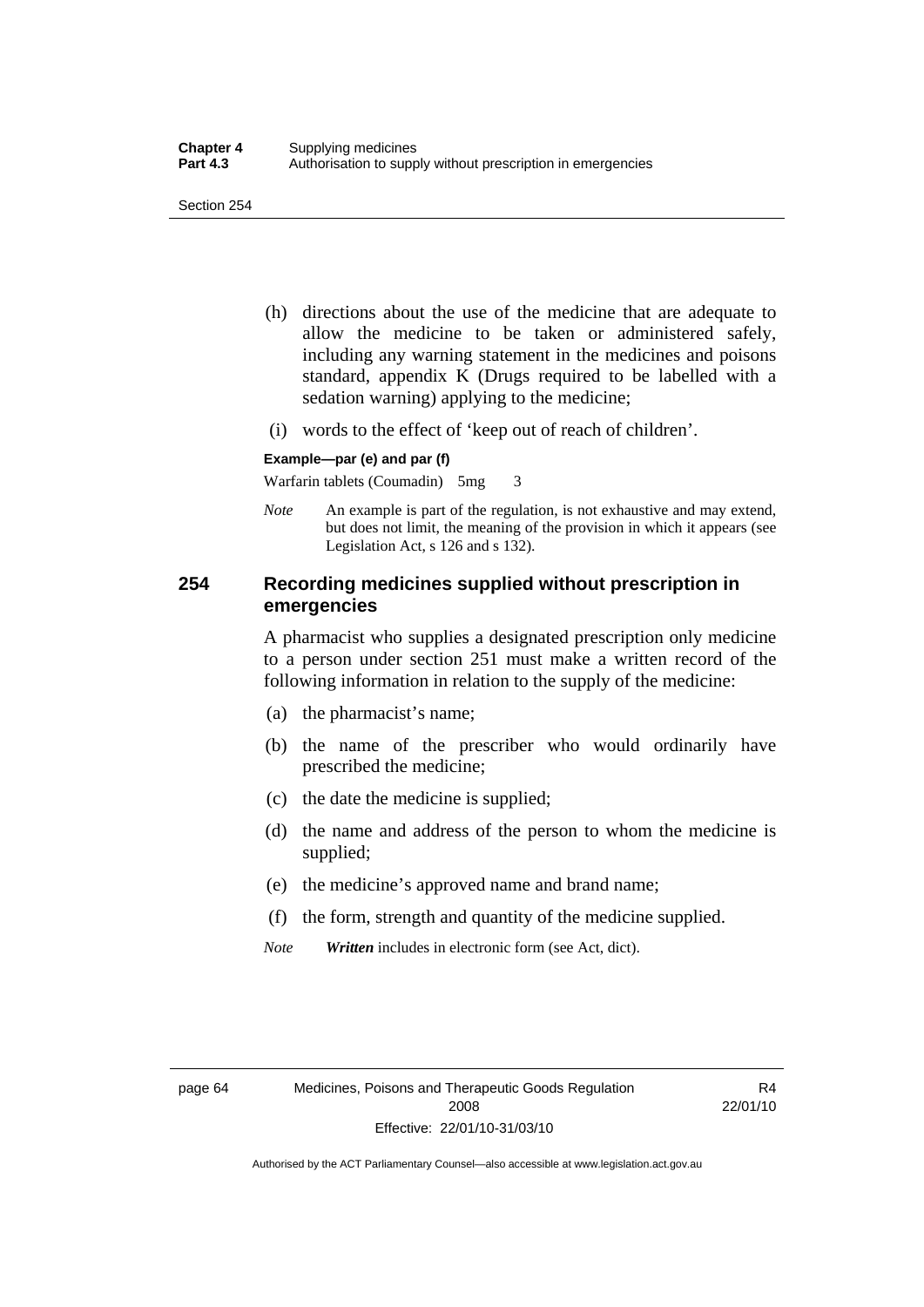# **Part 4.4 Authorisation to supply medicines for disposal**

### **260 Authorisation to supply medicines to pharmacists for disposal—Act, s 26 (1) (b)**

A person is authorised to supply a medicine to a pharmacist for disposal.

*Note Pharmacist* does not include an intern pharmacist (see dict).

### **261 Authorisation to supply medicines to commercial disposal operators for disposal—Act, s 26 (1) (b)**

A person is authorised to supply a medicine to another person for disposal if the other person—

- (a) holds an environmental authorisation for the disposal of the medicine; or
- (b) is an adult acting for a person mentioned in paragraph (a).
- *Note* For related authorisations, see pt 9.1.

page 65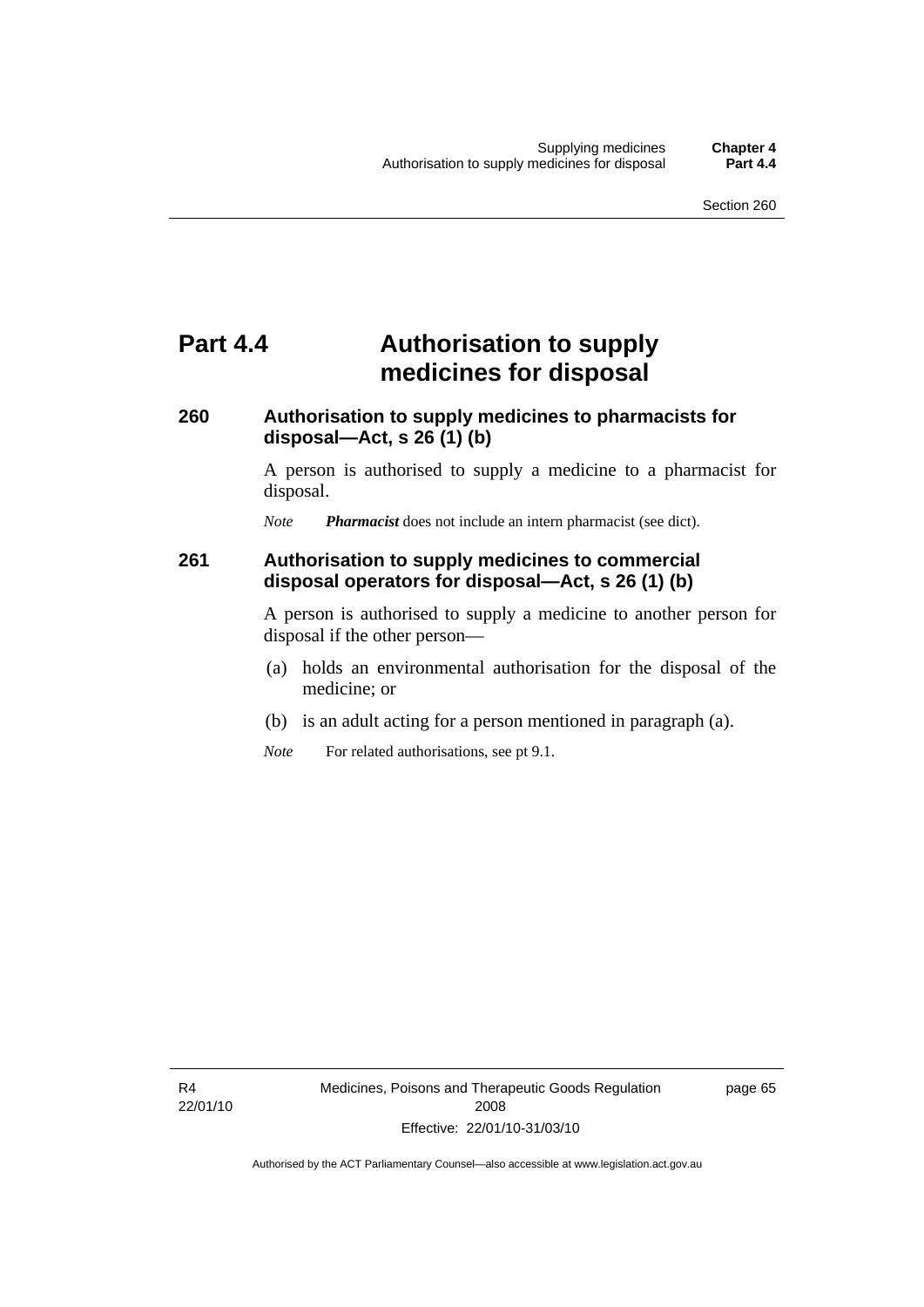# **Part 4.5 Wholesale supply of medicines under corresponding laws**

### **270 Conditions for wholesalers supplying medicines under corresponding laws—Act, s 20 (4) (c)**

The following conditions apply to a person who supplies medicines by wholesale under a corresponding law:

- (a) the person must comply with, and must ensure that the person's agents and employees comply with—
	- (i) the Australian code of good wholesaling practice for therapeutic goods for human use; and
	- (ii) the medicines Australia code of conduct;
	- *Note Australian code of good wholesaling practice for therapeutic goods for human use* and *medicines Australia code of conduct*—see the dictionary.
- (b) the person must not supply sample packs of a controlled medicine;
- (c) the person must not supply a medicine to someone else (the *buyer*) unless—
	- (i) the buyer is authorised to possess the medicine; and
	- (ii) the supply is in accordance with section 140 (Authorisation conditions for supplying medicines on purchase orders—Act, s 44 (1) (b) and (2) (b));

R4 22/01/10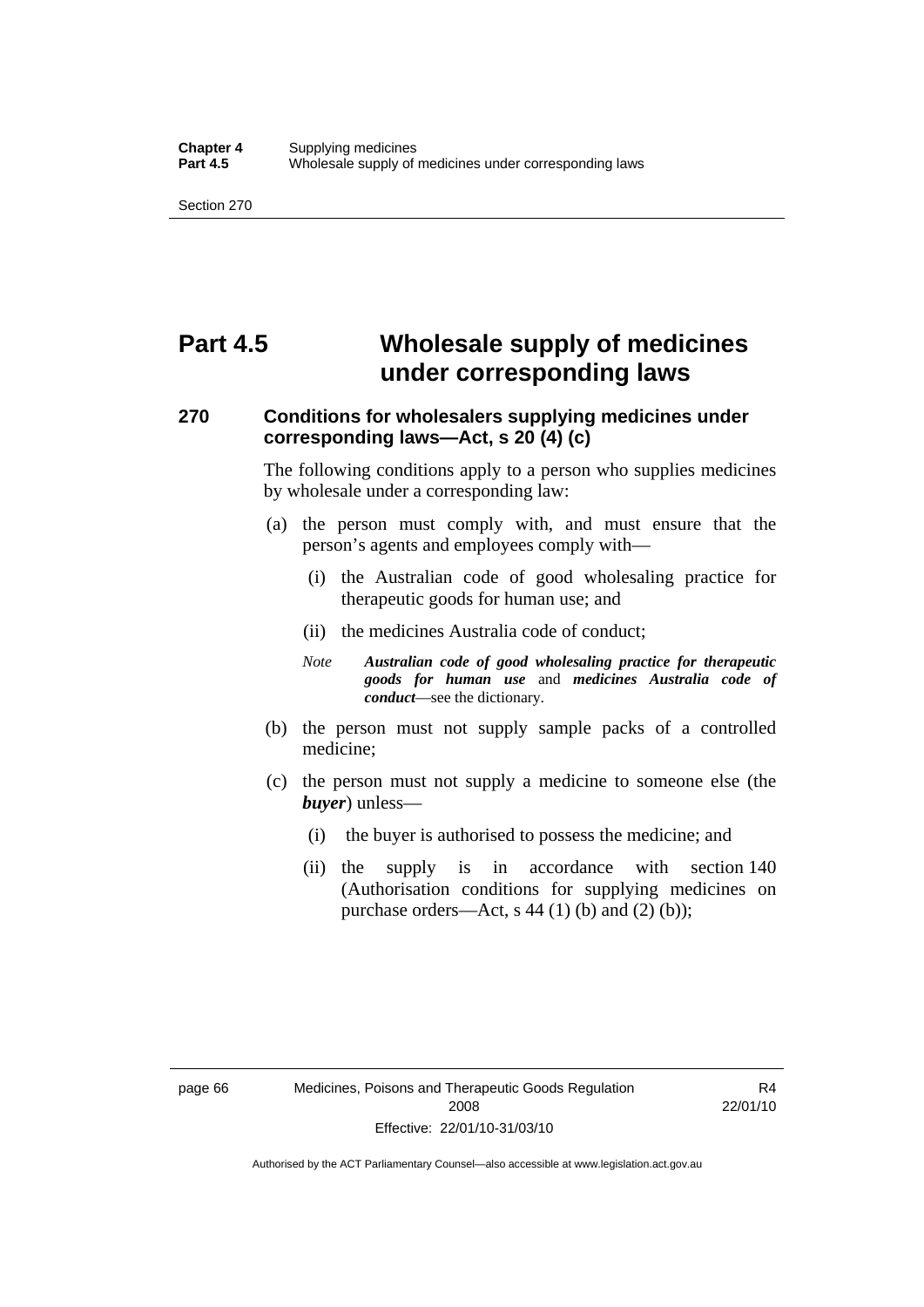- (d) the person must store medicines—
	- (i) within the manufacturer's recommended storage temperature range; and
	- (ii) in any other environmental condition that is necessary to preserve the medicine's stability and therapeutic quality.

R4 22/01/10 Medicines, Poisons and Therapeutic Goods Regulation 2008 Effective: 22/01/10-31/03/10

page 67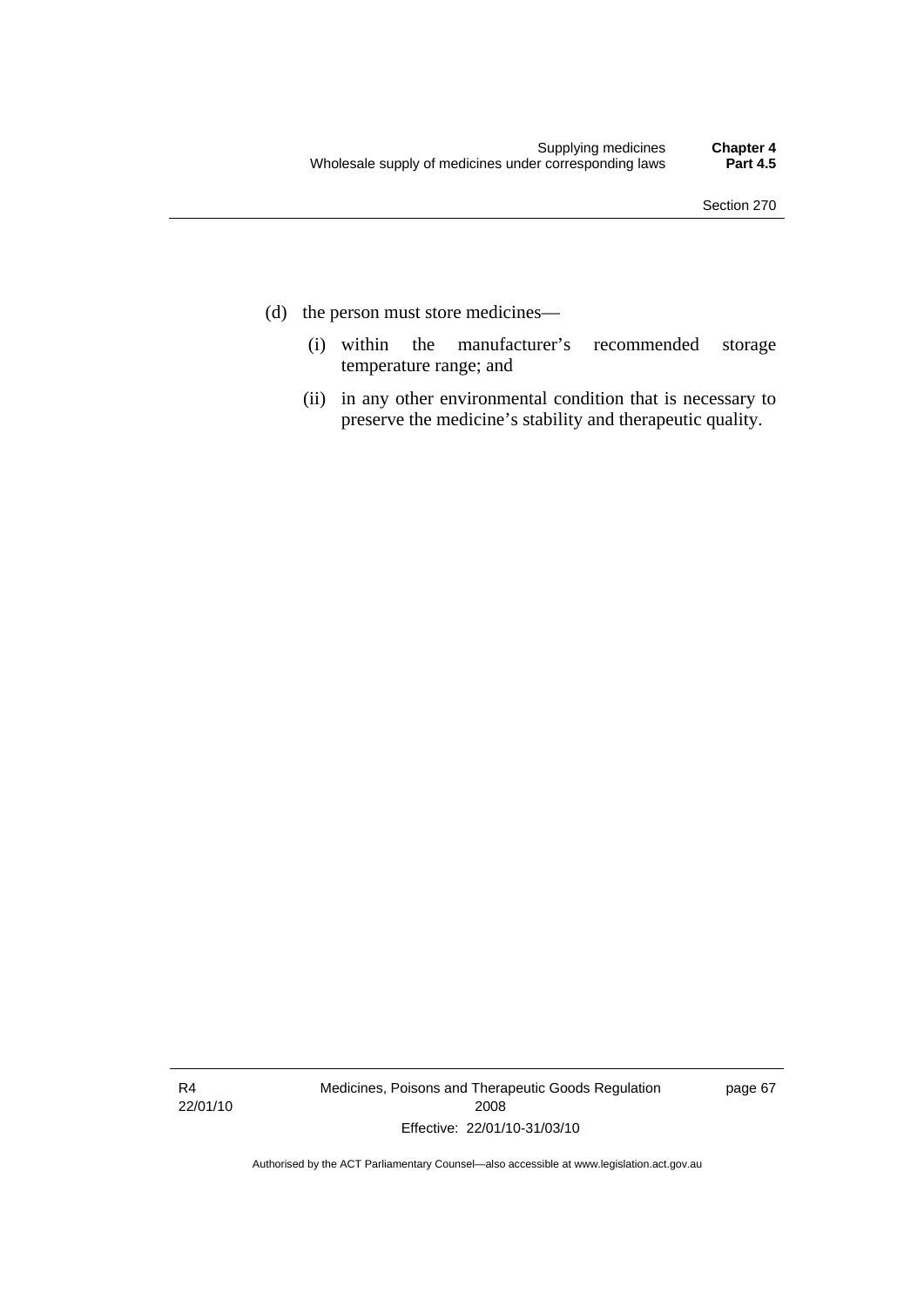# **Chapter 5 Administering medicines**

### **Part 5.1 Authorisations for health-related occupations**

### **350 Authorisation under sch 1 for people in health-related occupations to administer medicines—Act, s 37 (1) (b) and (3) (b)**

A person mentioned in schedule 1, column 2 is authorised to administer a medicine if—

- (a) administering the medicine is included in the schedule, column 3 in relation to the person; and
- (b) the administration is consistent with any restriction for the administration mentioned in the schedule, column 3.
- *Note* For authorisation to self-administer a medicine, see s 360.

### **351 Authorisation conditions for administration of medicines at institutions by people in health-related occupations— Act, s 44 (1) (b) and (2) (b)**

- (1) An authorisation under section 350 to administer a medicine is subject to the following conditions:
	- (a) if the medicine is administered under a standing order to a patient at an institution—the administration is recorded in the patient's medical records;
		- *Note Institution* includes a correctional centre and a CYP detention place (see s 652).

R4 22/01/10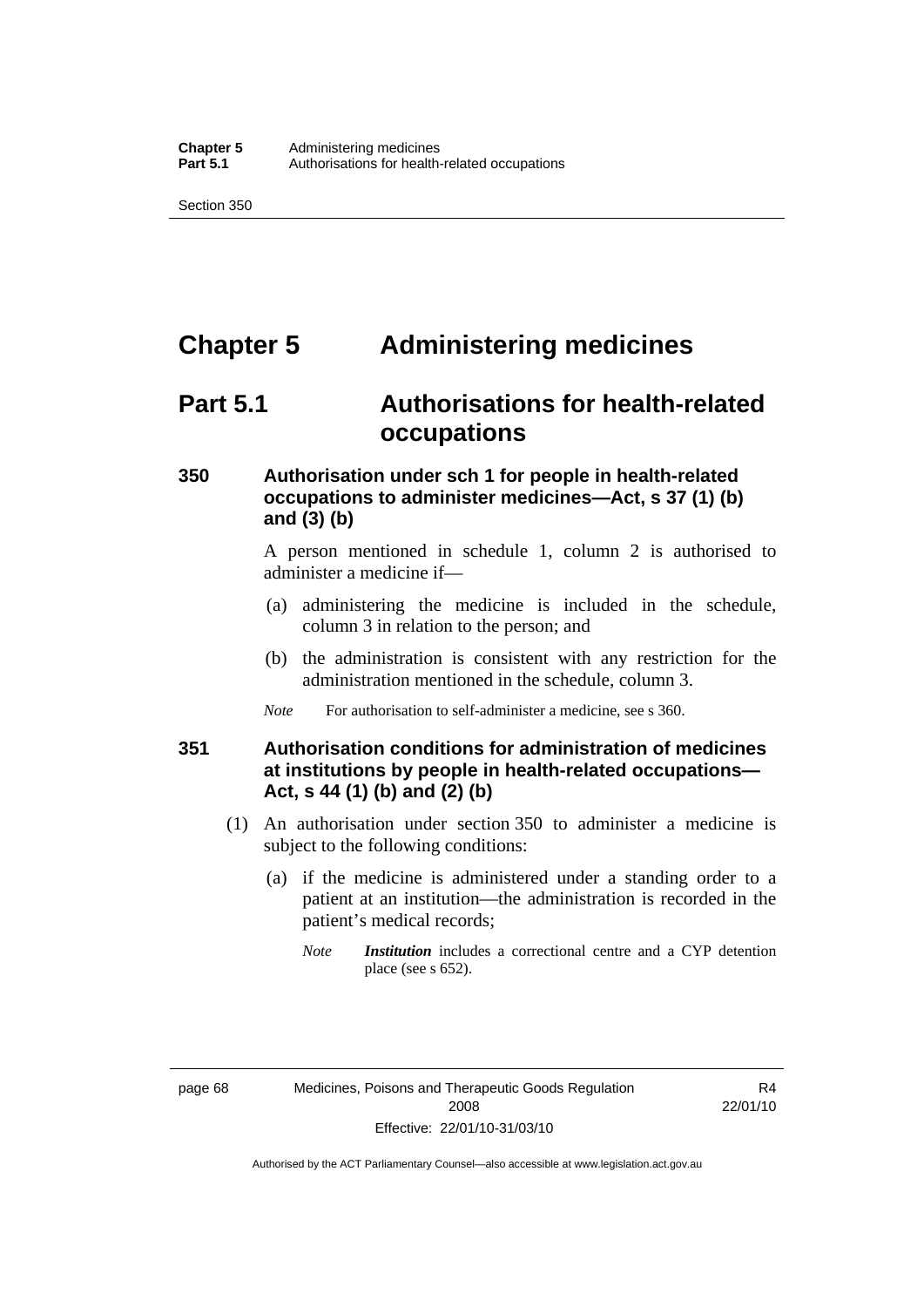- (b) if the medicine is a controlled medicine administered to a patient at an institution—
	- (i) the medicine is not removed from a storage receptacle until immediately before its administration; and
	- (ii) the administration is witnessed by a prescribed administration witness or, if a prescribed administration witness is not reasonably available to witness the administration, the administration is witnessed by another person; and
		- *Note* The witness must sign the record of the administration as witness (see Act, s 53 (e)).
	- (iii) the administration is recorded in—
		- (A) the patient's medical records; and
		- (B) the applicable controlled medicines register mentioned in section 543 (3) (Making entries in controlled medicines registers—Act, s 51 (1) (b)).
- (2) However, subsection (1) (b) does not apply in relation to a controlled medicine dispensed in a dose administration aid for—
	- (a) a patient at a residential aged care facility or residential disability care facility; or
	- (b) a detainee at a correctional centre; or
	- (c) a young detainee at a CYP detention place.
- (3) In this section:

*prescribed administration witness* means a person prescribed under section 544 (Prescribed witnesses for administration of controlled medicines—Act, s 53 (a) and (b)) for the administration of a controlled medicine.

page 69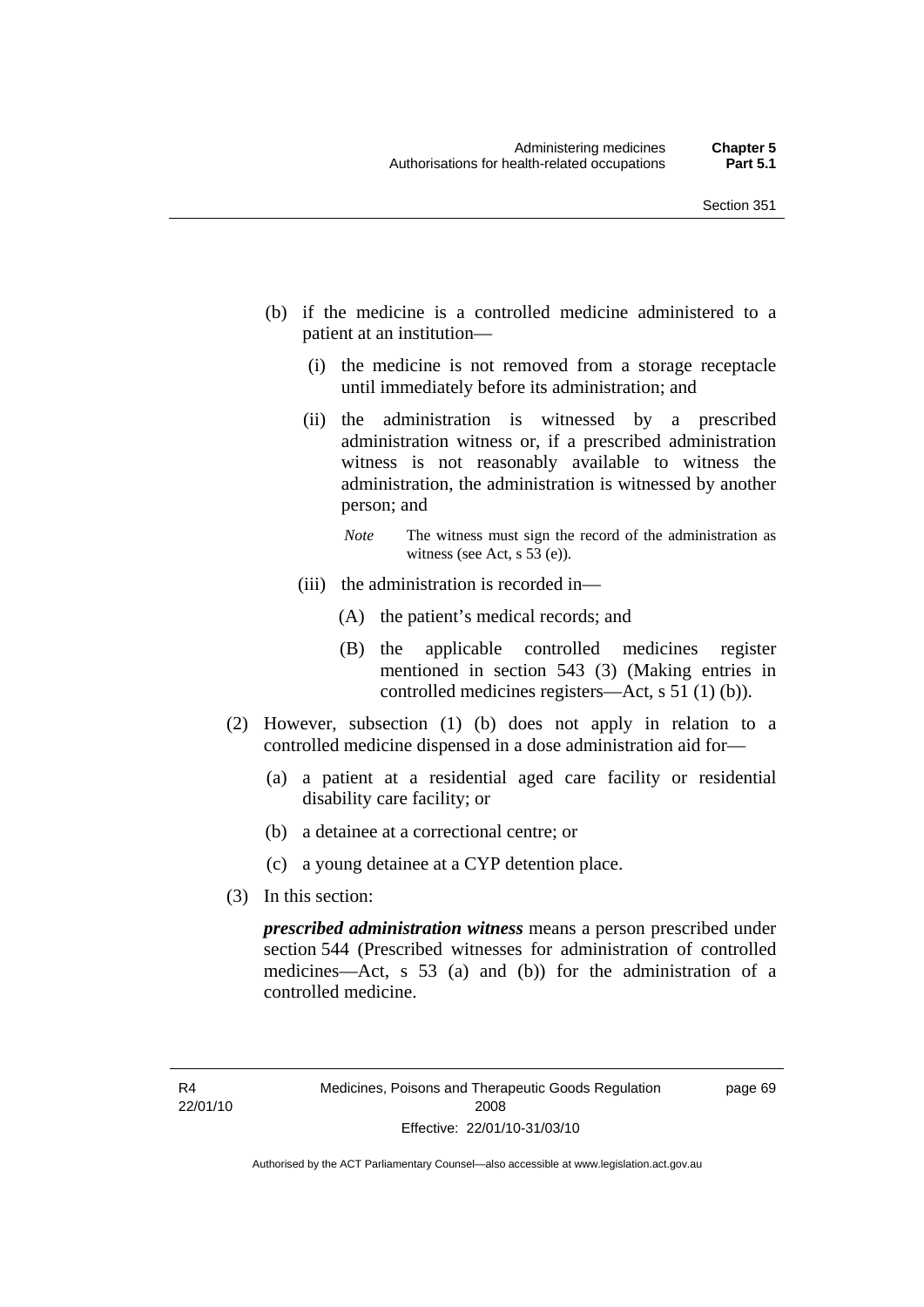# **Part 5.2 Other administration authorisations**

### **360 Authorisation for self-administration etc of medicines— Act, s 37 (2) (b) and (3) (b)**

- (1) This section applies in relation to a medicine obtained by a person from someone who is authorised to supply the medicine to the person.
- (2) The following dealings by the person with the medicine are authorised:
	- (a) if the person is a prescriber and the medicine is a restricted medicine—self-administration of a medicine prescribed or supplied by another prescriber who is not—
		- (i) a trainee dentist or intern doctor; or
		- (ii) related to or employed by the person;
	- (b) if the person is a prescriber and the medicine is not a restricted medicine—self-administration of the medicine;
	- (c) if the person is not a prescriber and the medicine is supplied for the person's own use—self-administration of the medicine;
	- (d) if the person is the custodian of an animal and the medicine is supplied for the animal's use—administering the medicine to the animal.
		- *Note Custodian*, of an animal—see the dictionary.
- (3) In this section:

*restricted medicine*—see section 30.

page 70 Medicines, Poisons and Therapeutic Goods Regulation 2008 Effective: 22/01/10-31/03/10

R4 22/01/10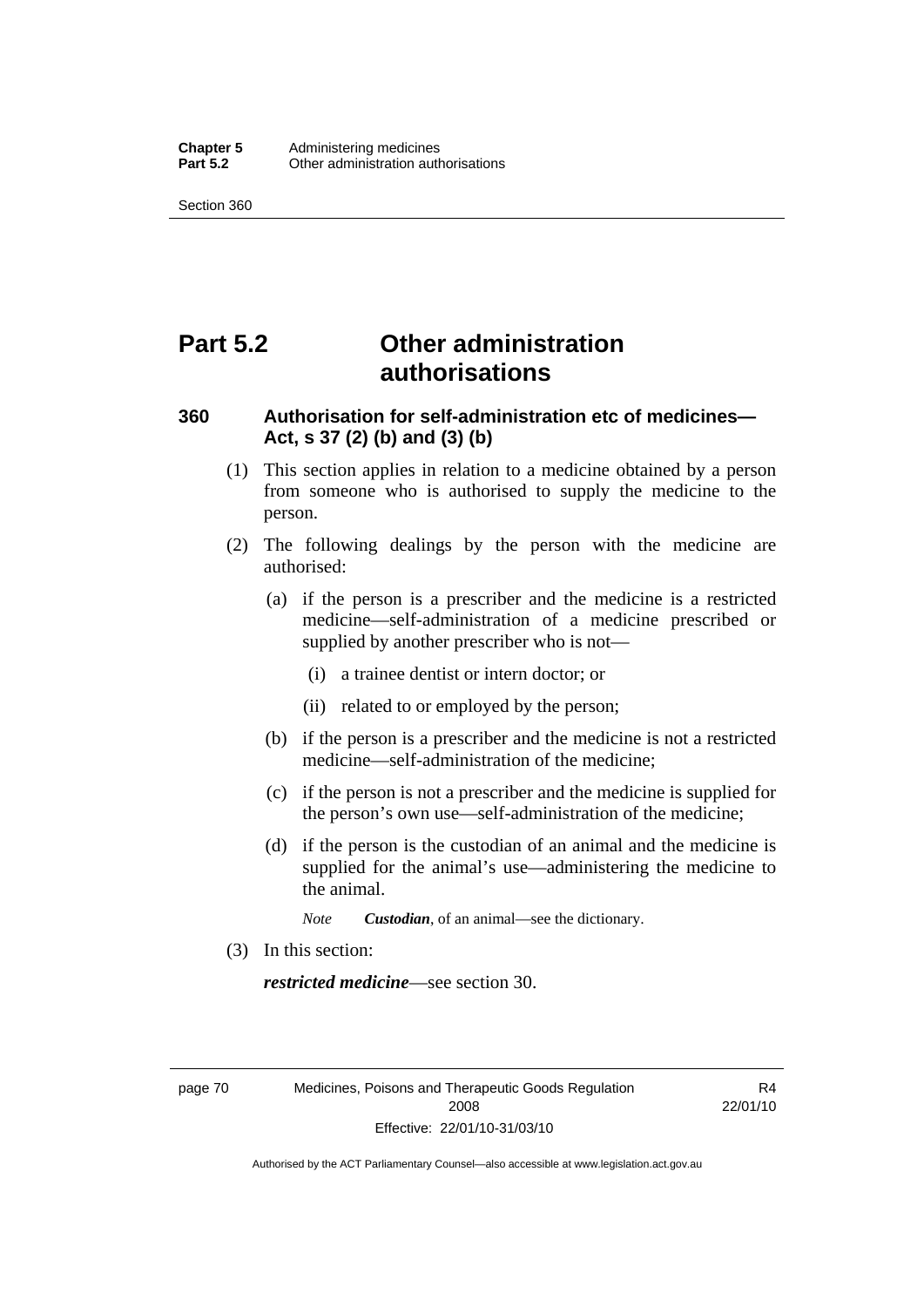### **361 Authorisation for administration of medicines by assistants—Act, s 37 (1) (b)**

- (1) A person (the *assistant*) is authorised to administer a medicine to someone else (the *assisted person*) if—
	- (a) the medicine is obtained by or for the assisted person from someone who is authorised to supply the medicine to the assisted person; and
	- (b) the medicine is administered in accordance with the directions on the medicine's labelling; and
	- (c) if the assisted person is not a person under a legal disability the assisted person asks for the assistant's help to take the medicine; and
	- (d) if the assisted person is a person under a legal disability—the assistant is authorised by the assisted person's parent or guardian to administer the medicine.
- (2) In this section:

*impaired decision-making ability*—a person has *impaired decision-making ability* if the person's decision-making ability is impaired because of a physical, mental, psychological or intellectual condition or state, whether or not the condition or state is a diagnosable illness.

#### *person under a legal disability* means—

- (a) a child; or
- (b) a person with impaired decision-making ability in relation to a matter relating to the person's health.

page 71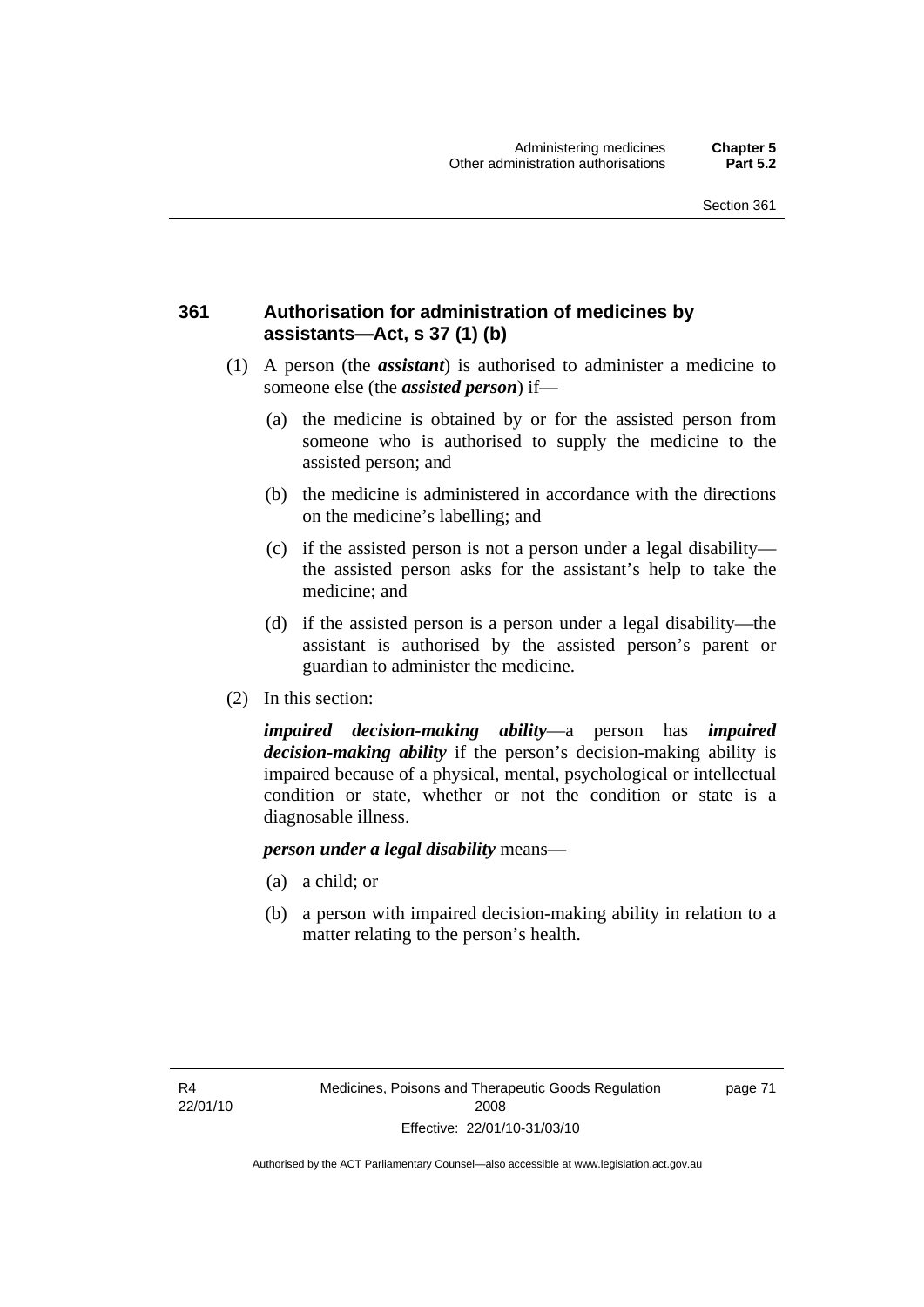# **Chapter 6 Obtaining and possessing medicines**

### **370 Authorisation under sch 1 to obtain and possess medicines—Act, s 35 (1) (b), (2) (b) and s 36 (b)**

- (1) A person mentioned in schedule 1, column 2 is authorised to obtain a medicine if obtaining the medicine—
	- (a) is included in the schedule, column 3 in relation to the person; and
	- (b) is consistent with any restriction for obtaining the medicine mentioned in the schedule, column 3.
- (2) A person mentioned in schedule 1, column 2 is authorised to possess a medicine if—
	- (a) possessing the medicine is included in the schedule, column 3 in relation to the person; and
	- (b) the possession is consistent with any restriction for the possession mentioned in the schedule, column 3.

### **371 Authorisation to obtain and possess medicines for certain personal use-related dealings—Act, s 35 (1) (b), (2) (b) and s 36 (b)**

- (1) A person is authorised to obtain or possess a medicine if the person obtains the medicine from someone who is authorised to supply the medicine to the person.
- (2) Subsection (1) applies in relation to a person whether the medicine is obtained by the person for the person's own use or as an agent for someone else.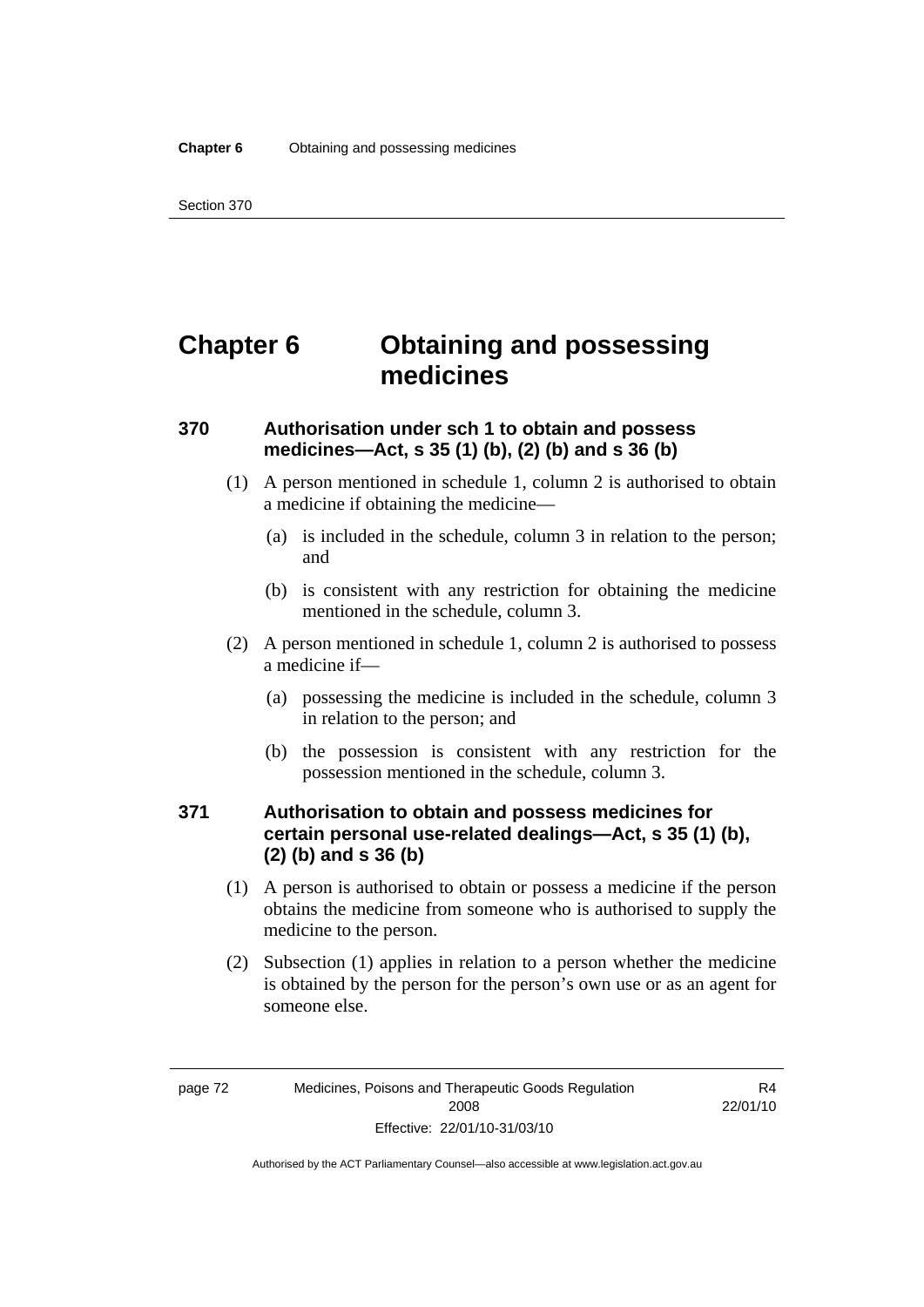# **Chapter 7 Manufacturing medicines**

### **380 Authorisation under sch 1 to manufacture medicines— Act, s 33 (b)**

A person mentioned in schedule 1, column 2 is authorised to manufacture a medicine if—

- (a) manufacturing the medicine is included in the schedule, column 3 in relation to the person; and
- (b) the manufacturing is consistent with any restriction for the manufacturing mentioned in the schedule, column 3.

R4 22/01/10 Medicines, Poisons and Therapeutic Goods Regulation 2008 Effective: 22/01/10-31/03/10

page 73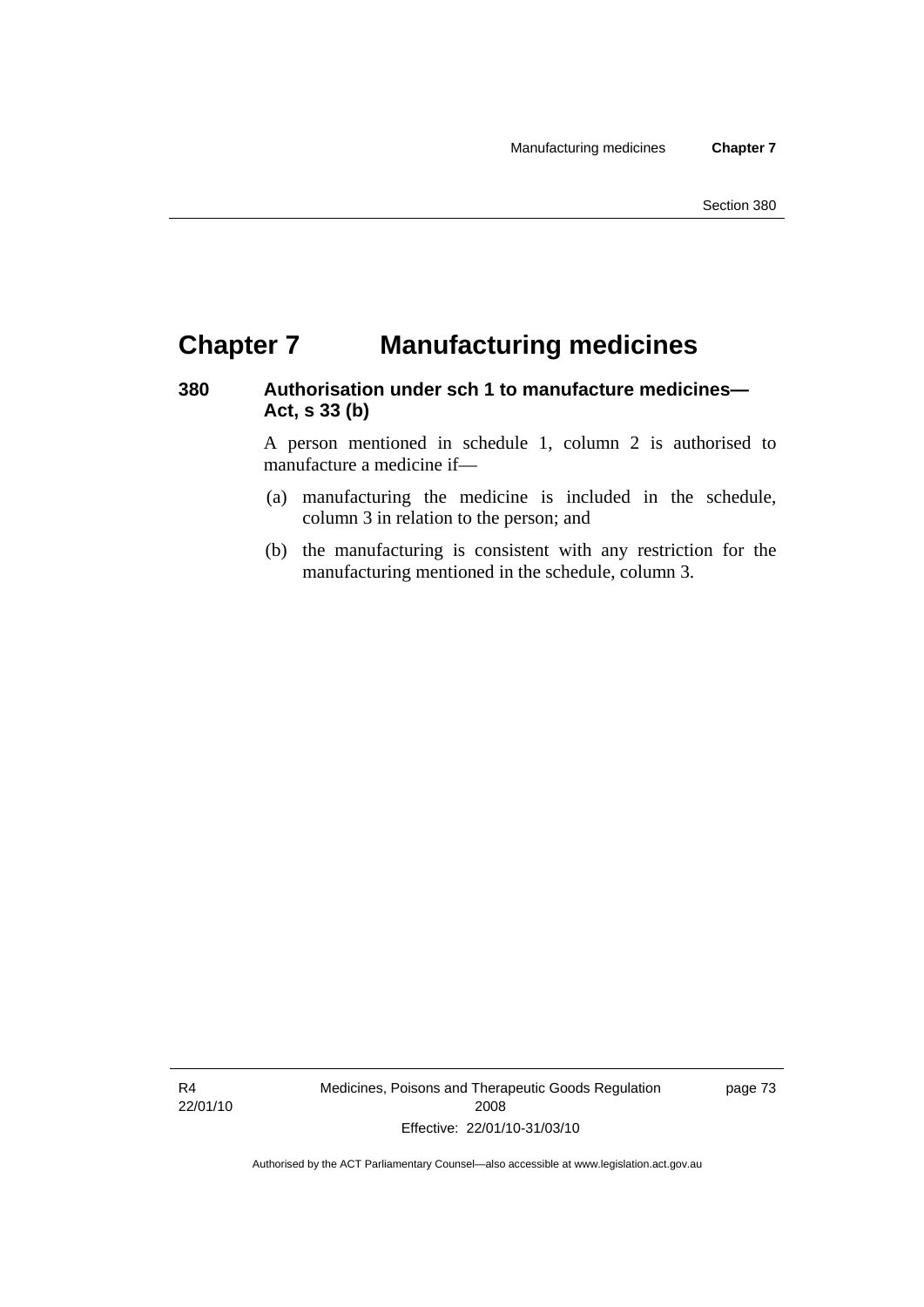## **Chapter 8 Discarding medicines**

### **390 Discarding controlled medicines—Act, s 34 (1) (a)**

 (1) A controlled medicine must be discarded in accordance with this section.

- (2) A prescribed discarding witness may discard a controlled medicine in the presence of another prescribed discarding witness.
- (3) However, a person who is authorised to administer a controlled medicine may discard the residue of the medicine after administration in the presence of a person who is not a prescribed discarding witness if no other prescribed discarding witness is reasonably available to witness its discarding.
- (4) A person complies with this section if the person destroys the medicine so that it is unable to be used.
- (5) In this section:

*prescribed discarding witness* means a person prescribed under section 545 (Prescribed witnesses for discarding of controlled medicines—Act, s 54 (a) and (b)) for the discarding of a controlled medicine.

*Note* A medicine must not be discarded in a way that creates a risk to the health or safety of people or is likely to cause damage to property or the environment (see Act, s 34 (3)).

R4 22/01/10

*Note* See also the *Drugs of Dependence Act 1989*, div 11.4 about the disposal of seized substances.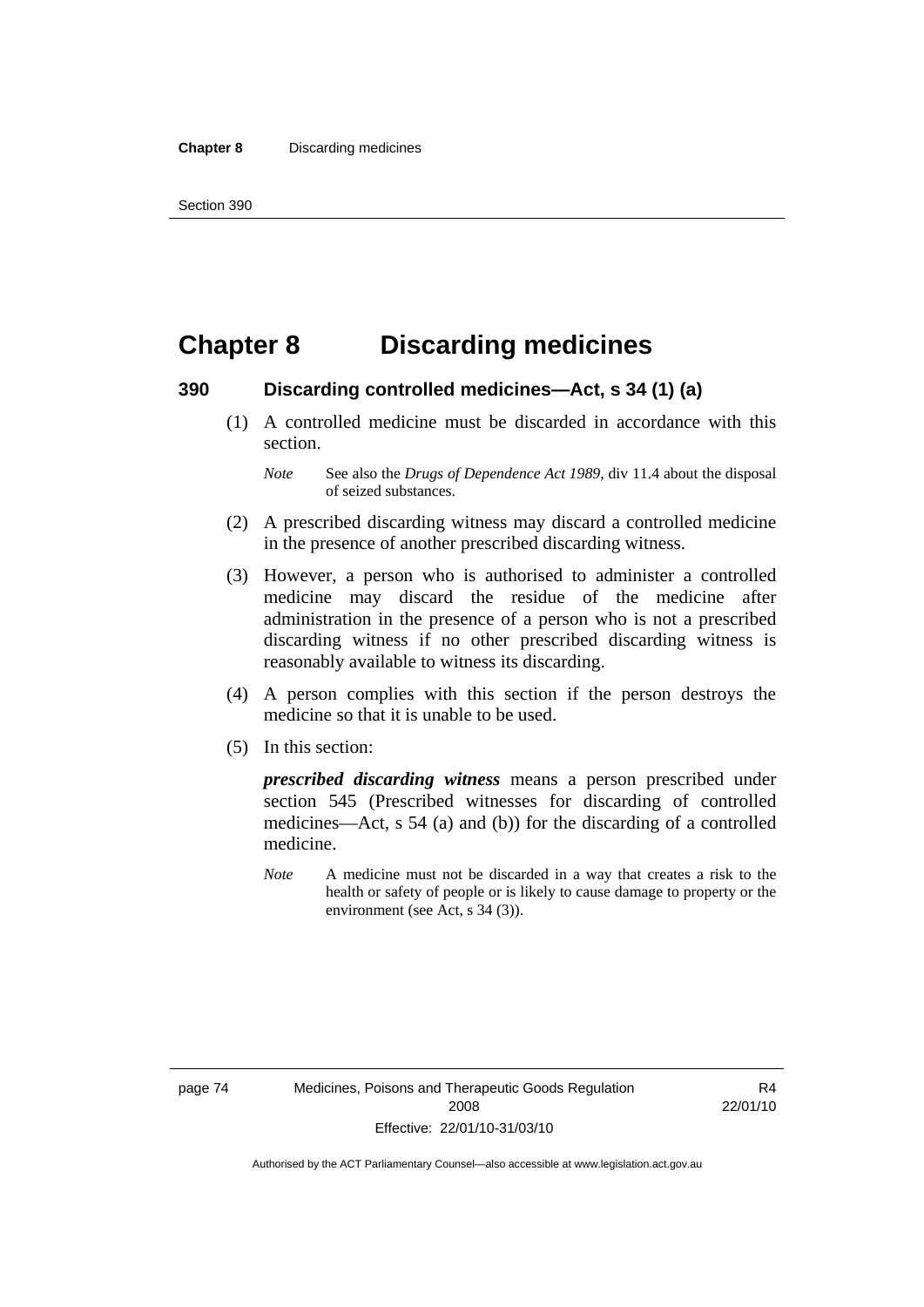### **Chapter 9 Other medicines authorisations**

# **Part 9.1 Authorisations for delivery people and commercial disposal operators**

### **400 Authorisations to deliver medicines under supply authorities—Act, s 26 (1) (b), (2) (b), s 35 (1) (b), (2) (b) and s 36 (b)**

- (1) This section applies to an adult (the *delivery person*), other than a health professional at an institution, who is—
	- (a) engaged to transport and deliver a medicine supplied on a supply authority; or
	- (b) acting for a person mentioned in paragraph (a).
	- *Note* For health professionals at institutions, see sch 1.
- (2) The delivery person is authorised to—
	- (a) obtain and possess the medicine for the purposes of transporting and delivering the medicine as engaged; and
	- (b) supply the medicine to the entity named as the recipient in the supply authority or the entity's agent.

#### **Examples—delivery person**

- 1 a hospital employee who is not a health professional
- 2 an employee of a courier service

#### **Example—agent**

the guardian of a child for a prescription dispensed for the child

*Note 1 Entity* includes a person (see Legislation Act, dict, pt 1).

R4 22/01/10 Medicines, Poisons and Therapeutic Goods Regulation 2008 Effective: 22/01/10-31/03/10

page 75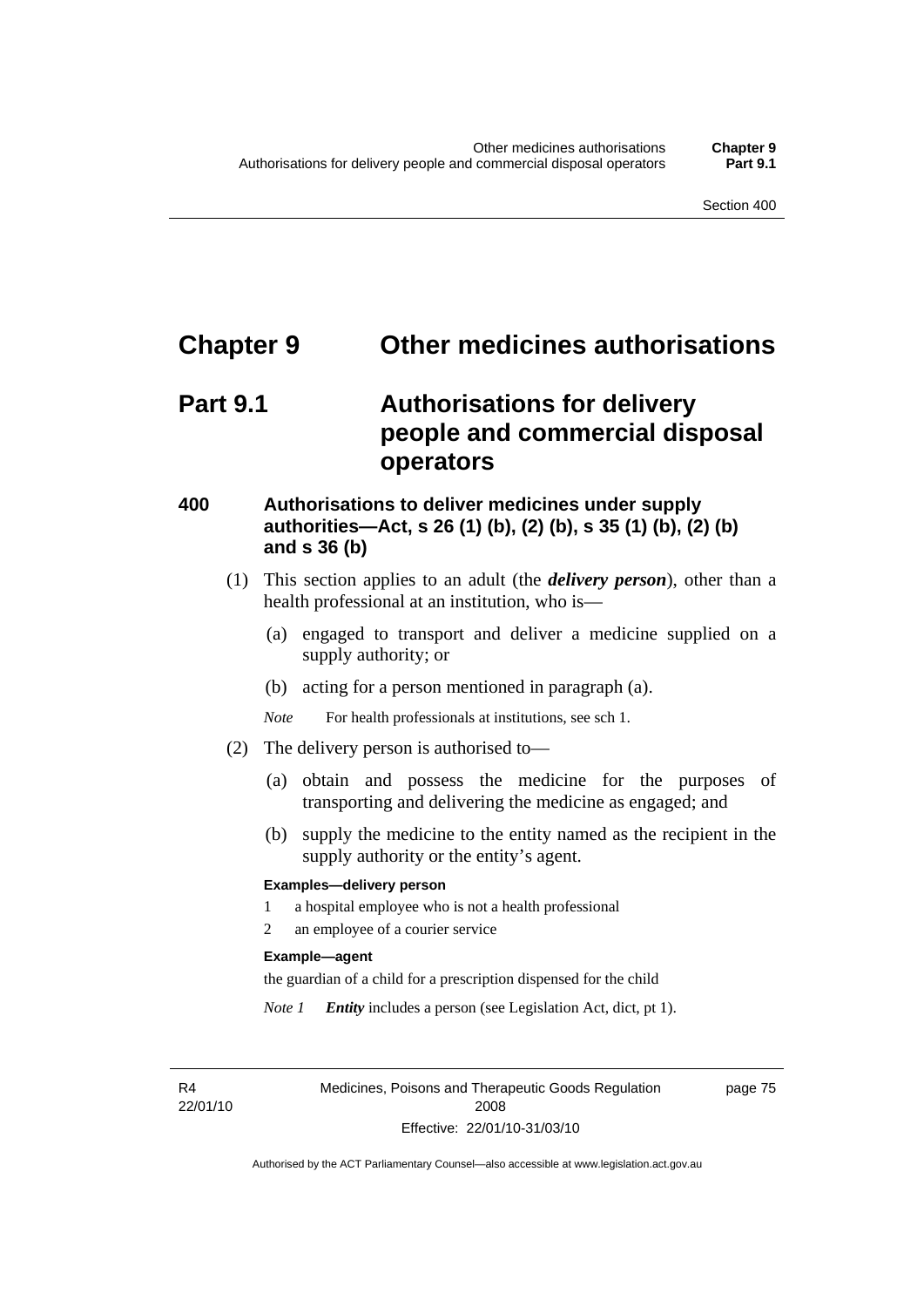*Note 2* An example is part of the regulation, is not exhaustive and may extend, but does not limit, the meaning of the provision in which it appears (see Legislation Act, s 126 and s 132).

### **401 Authorisations for commercial disposal operators—Act, s 26 (1) (b) and (2) (b), s 35 (1) (b) and (2) (b) and s 36 (b)**

- (1) This section applies to a person who—
	- (a) holds an environmental authorisation for the disposal of a medicine; or
	- (b) is an adult acting for a person mentioned in paragraph (a).
- (2) The person is authorised to obtain and possess the medicine for the purposes of disposing of the medicine as engaged.

page 76 Medicines, Poisons and Therapeutic Goods Regulation 2008 Effective: 22/01/10-31/03/10

R4 22/01/10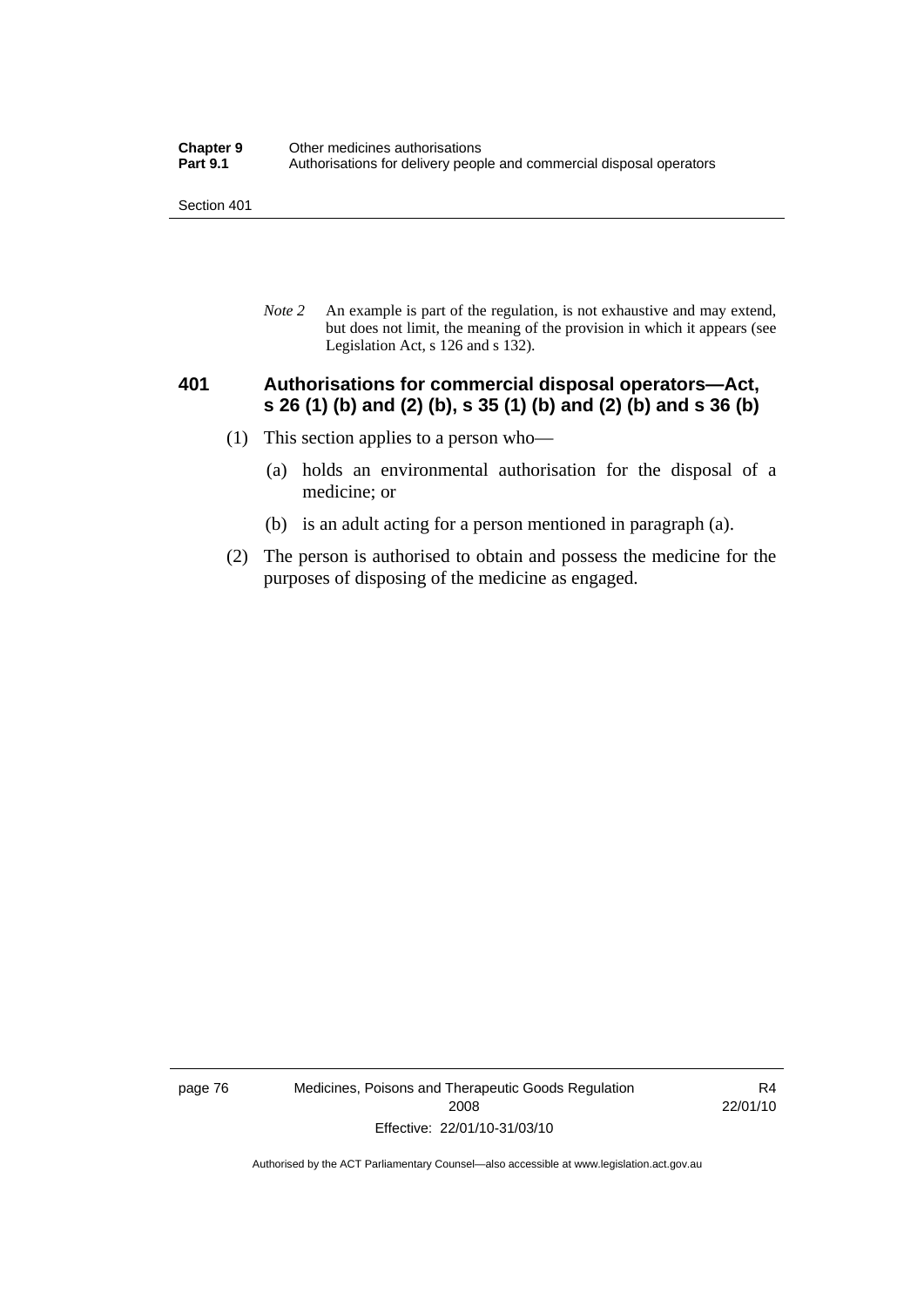# **Part 9.2 Emergency supply and administration of adrenaline and salbutamol**

### **410 Authorisations to supply and administer adrenaline and salbutamol—Act, s 26 (1) (b) and s 37 (1) (b)**

- (1) A person is authorised to do 1 or more of the following for someone else (the *assisted person*) who is in immediate need of adrenaline or salbutamol:
	- (a) supply authorised adrenaline or authorised salbutamol to the assisted person;
	- (b) supply authorised adrenaline or authorised salbutamol to someone else for immediate administration to the assisted person;
	- (c) administer authorised adrenaline or authorised salbutamol to the assisted person.
- (2) In this section:

*authorised adrenaline* means adrenaline in a single use automatic injector delivering not more than 0.3mg adrenaline.

*authorised salbutamol* means salbutamol in, or for, a metered inhaler.

R4 22/01/10 page 77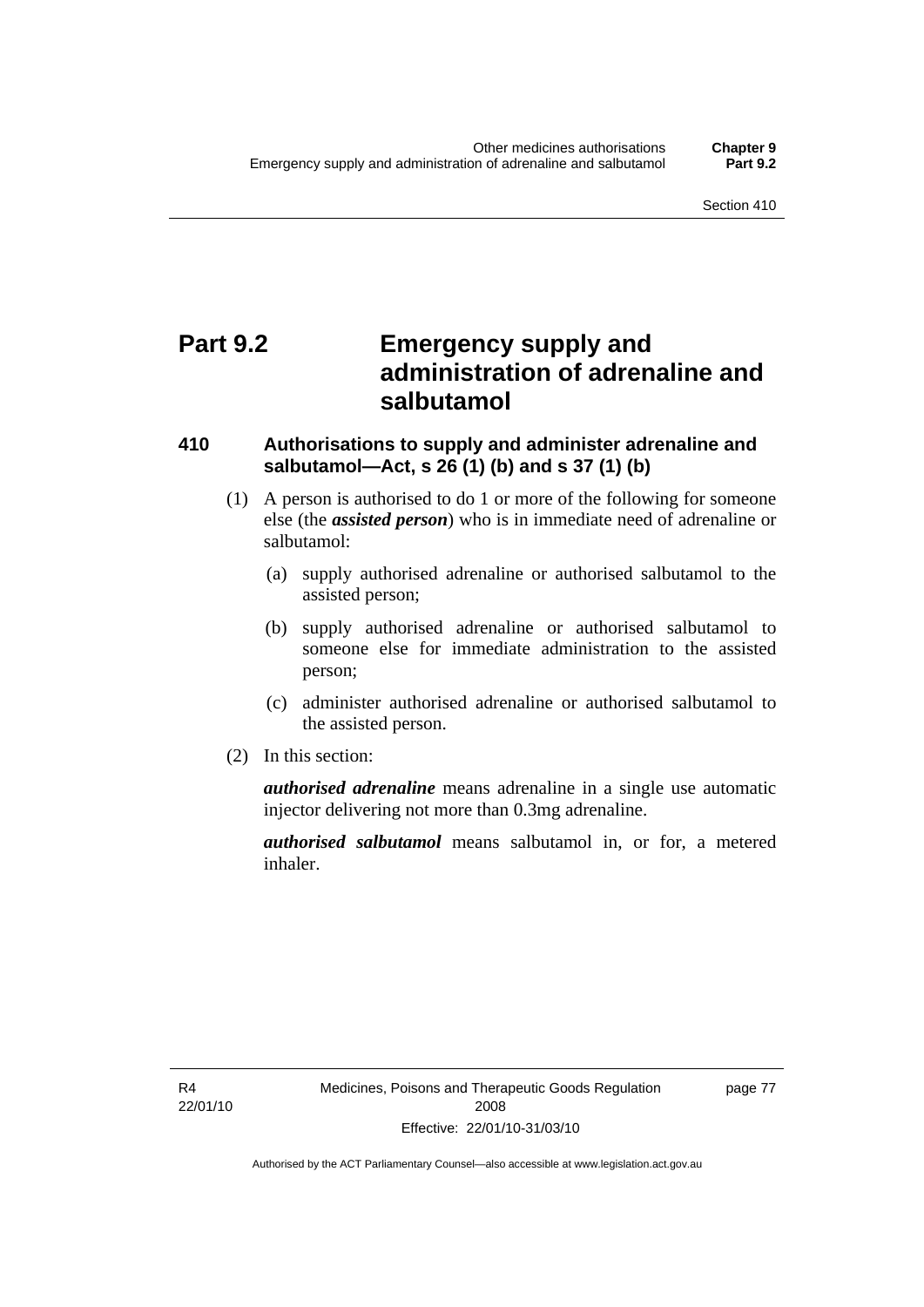# **Part 9.3 Medicines authorisations for corrections functions**

### **420 Authorisations for CYP authorised people—Act, s 26 (1) (b), s 35 (1) (b), (2) (b), s 36 (b) and s 37 (1) (b)**

A CYP authorised person is authorised, within the scope of the person's employment, to do any of the following in relation to a medicine supplied for a young detainee by a person who is authorised to supply the medicine:

- (a) obtain the medicine;
- (b) possess the medicine (including possess the medicine outside a CYP detention place for the purpose of administering the medicine to a young detainee while the young detainee is lawfully outside the place);
- (c) administer the medicine to the young detainee;
- (d) supply the medicine to a person who is authorised to obtain the medicine for the young detainee.

**Example—young detainee lawfully outside CYP detention place** 

the detainee is on local leave escorted by a CYP authorised person

- *Note 1 CYP authorised person* and *CYP detention place*—see the dictionary.
- *Note 2 Young detainee*—see the *Children and Young People Act 2008*, s 95.
- *Note 3* An example is part of the regulation, is not exhaustive and may extend, but does not limit, the meaning of the provision in which it appears (see Legislation Act, s 126 and s 132).

page 78 Medicines, Poisons and Therapeutic Goods Regulation 2008 Effective: 22/01/10-31/03/10

R4 22/01/10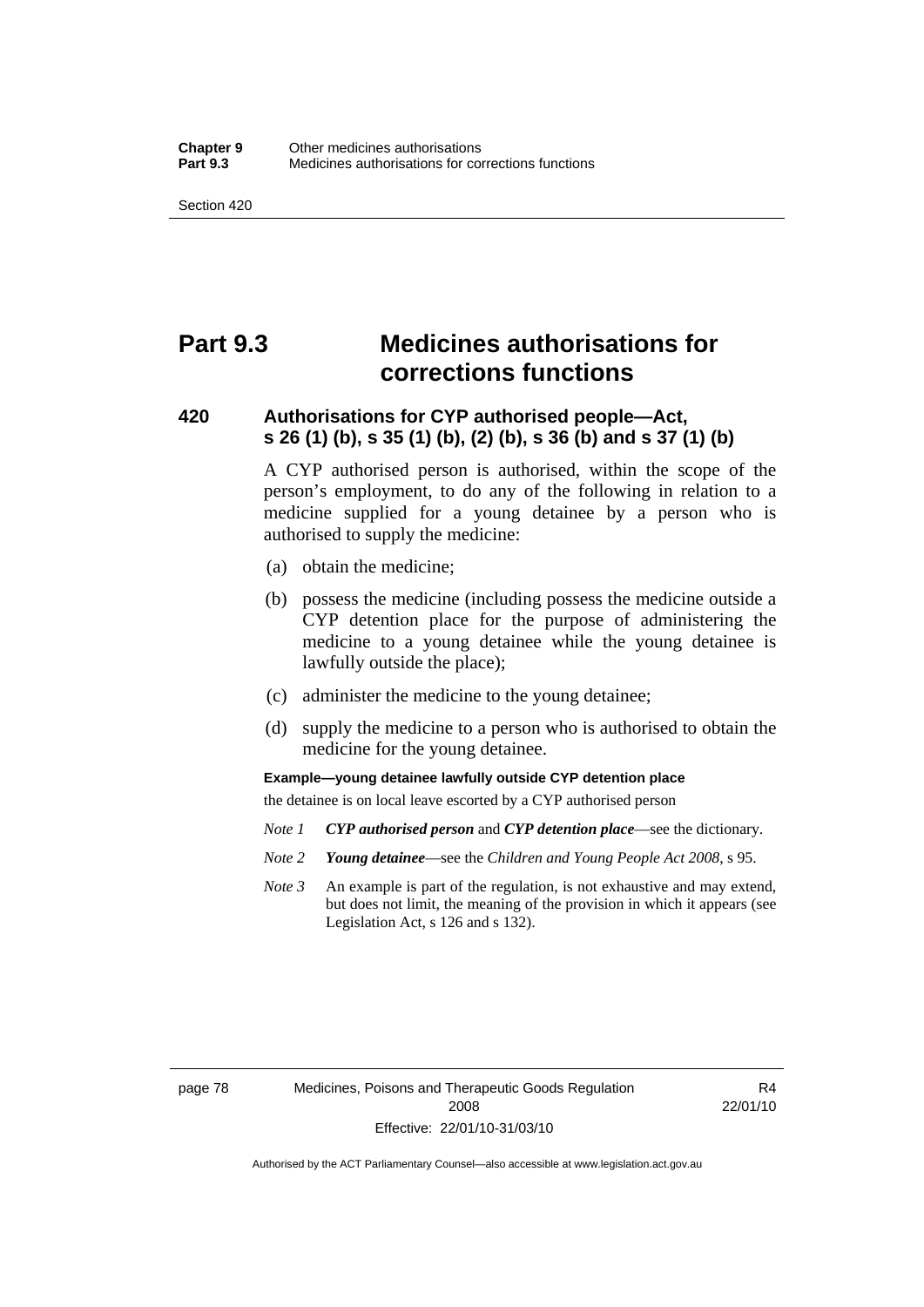### **421 Authorisations for corrections officers—Act, s 26 (1) (b), s 35 (1) (b), (2) (b), s 36 (b) and s 37 (1) (b)**

A corrections officer is authorised, within the scope of the officer's employment, to do any of the following in relation to a medicine supplied for a detainee by a person who is authorised to supply the medicine:

- (a) obtain the medicine;
- (b) possess the medicine (including possess the medicine outside a correctional centre for the purpose of administering the medicine to a detainee while the detainee is lawfully outside the centre);
- (c) administer the medicine to the detainee;
- (d) supply the medicine to a person who is authorised to obtain the medicine for the detainee.
- *Note 1* See the example and notes to s 420.
- *Note 2 Detainee*—see the *Corrections Management Act 2007*, s 6.

### **422 Authorisations for court and police cell custodians—Act, s 26 (1) (b), s 35 (1) (b), (2) (b), s 36 (b) and s 37 (1) (b)**

- (1) A custodian is authorised, within the scope of the custodian's employment, to do any of the following in relation to a medicine supplied for a person in custody at court cells or police cells by someone who is authorised to supply the medicine:
	- (a) obtain the medicine at the cells;
	- (b) possess the medicine at the cells;
	- (c) administer the medicine to the person in custody at the cells;
	- (d) supply the medicine to someone who is authorised to obtain the medicine for the person in custody.

R4 22/01/10 page 79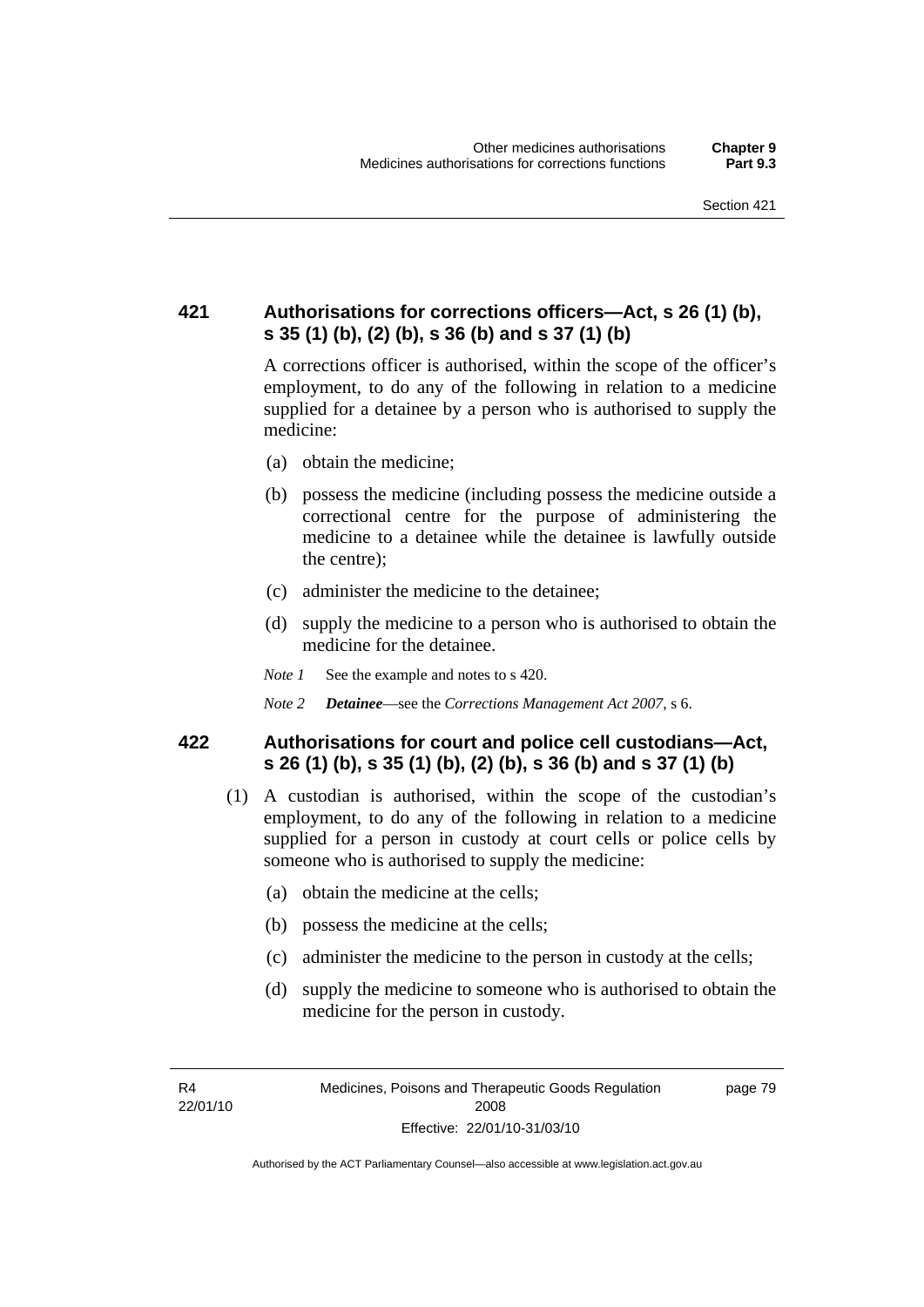(2) In this section:

*court cell*—see the *Corrections Management Act 2007*, section 29.

#### *custodian* means—

- (a) a person in charge of a court cell or police cell; or
- (b) a person acting under the direct supervision of the person in charge.

#### *person in custody* means—

- (a) a detainee; or
- (b) a young detainee; or
- (c) a person detained at a police cell under the *Corrections Management Act 2007*, section 30; or
- (d) a person detained at a court cell under the *Corrections Management Act 2007*, section 33.

*police cell*—see the *Corrections Management Act 2007*, section 29.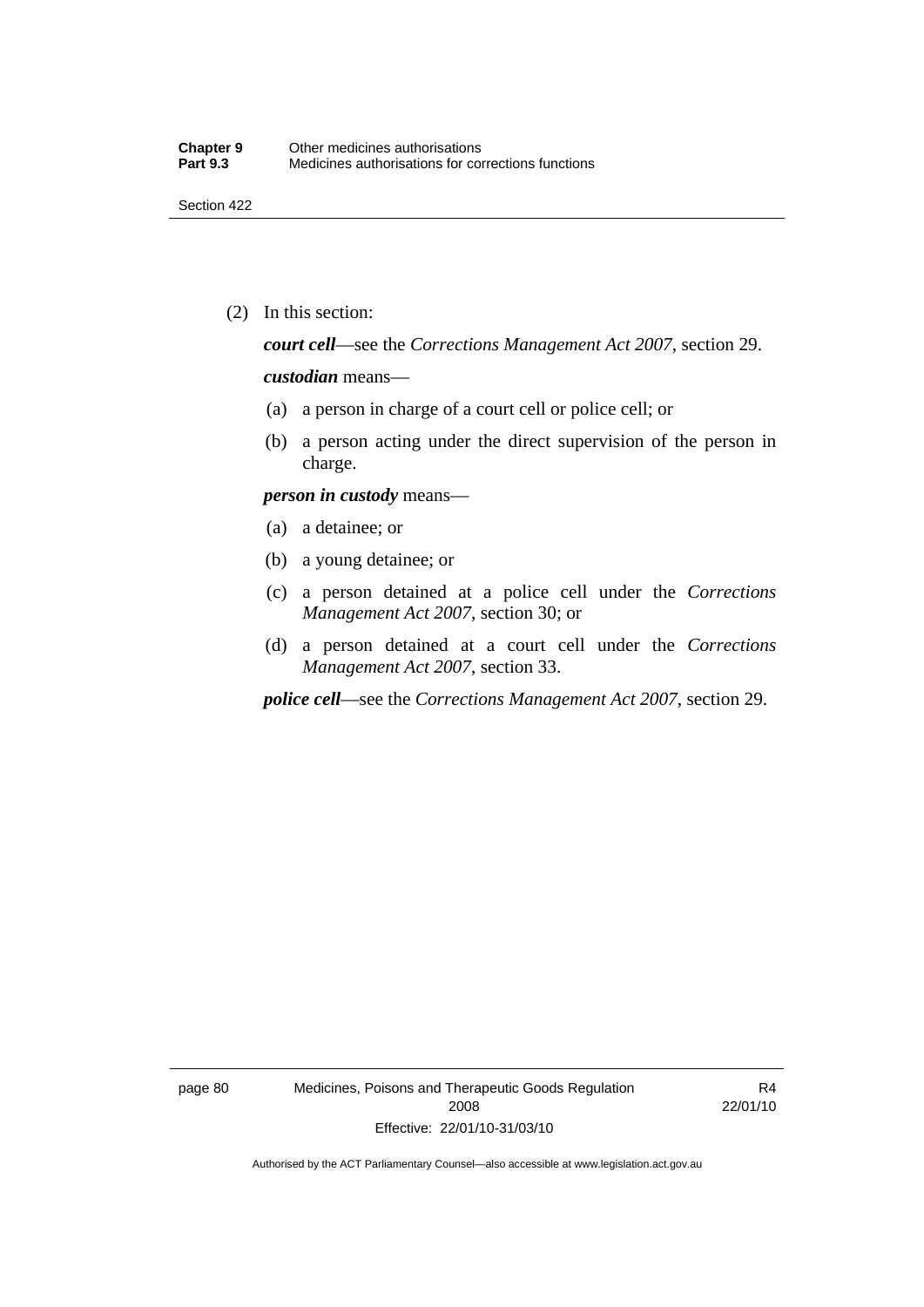# **Part 9.4 Authorisations for medicines research and education program purposes other than controlled medicines**

*Note* A licence is required for research and education programs in relation to controlled medicines (see pt 14.2).

### **430 Authorisations for non-controlled medicines research and education—Act, s 26 (1) and (2) (b)**

- (1) A scientifically qualified person employed at a recognised research institution (other than the Canberra Hospital) is authorised to do the following for the purposes of an authorised activity at the institution:
	- (a) issue a purchase order for a relevant medicine;
	- (b) obtain on a purchase order a relevant medicine;
	- (c) possess a relevant medicine;
	- (d) supply a relevant medicine to a person (a *relevant person*) who is taking part in the authorised activity at the institution.
	- *Note 1 Scientifically qualified person*—see the dictionary.

*Note 2 Recognised research institution*—see the Act, s 20 (5).

- (2) A scientifically qualified person employed at the Canberra Hospital is authorised to do the following for the purposes of an authorised activity at the hospital:
	- (a) issue a written requisition for a relevant medicine;
	- (b) obtain on a written requisition a relevant medicine;
	- (c) possess a relevant medicine;

R4 22/01/10 page 81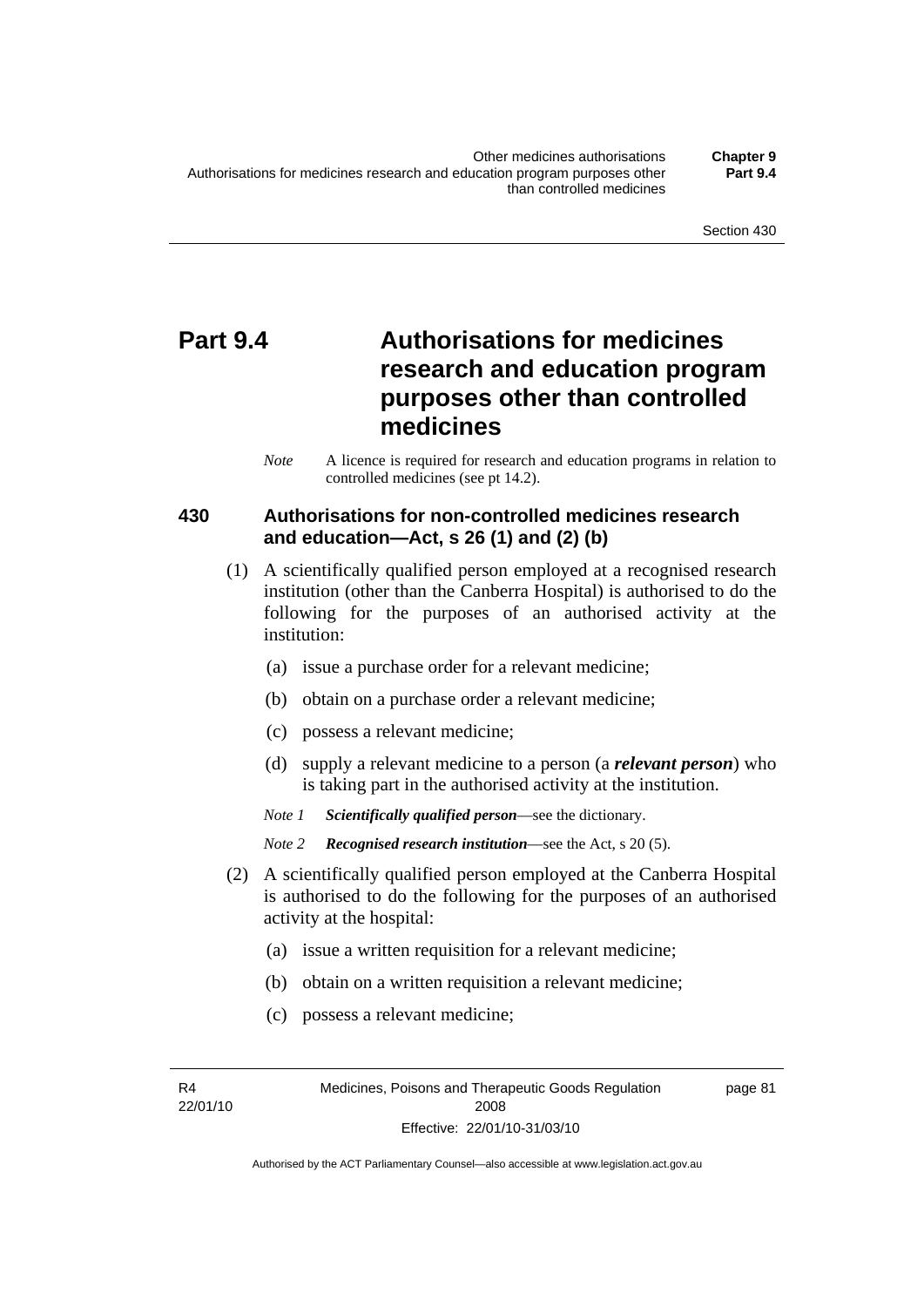| <b>Chapter 9</b> | Other medicines authorisations                                             |
|------------------|----------------------------------------------------------------------------|
| <b>Part 9.4</b>  | Authorisations for medicines research and education program purposes other |
|                  | than controlled medicines                                                  |

- (d) supply a relevant medicine to a person (also a *relevant person*) who is taking part in the authorised activity at the hospital.
- (3) A relevant person is authorised to do the following in relation to a relevant medicine for the purposes of an authorised activity:
	- (a) obtain the medicine from the scientifically qualified person for the activity;
	- (b) possess the medicine for the purposes of the activity;
	- (c) supply the medicine to the scientifically qualified person for the activity.
- (4) In this section:

*authorised activity*, in relation to a relevant medicine at a recognised research institution, means the conduct of any of the following if it does not involve the administration of the medicine to a person:

- (a) medical or scientific research in relation to the medicine at the institution;
- (b) instruction involving the medicine at the institution;
- (c) quality control or analysis of the medicine at the institution.

*relevant medicine* means a medicine other than a controlled medicine.

### **431 Authorisation conditions for non-controlled medicines research and education—Act, s 44 (1) (b) and (2) (b)**

A scientifically qualified person's authorisation under section 430 is subject to the following conditions:

 (a) the person has written approval for the conduct of the authorised activity from the person in charge of—

R4

- (i) the recognised research institution; or
- (ii) a faculty or division of the institution;

page 82 Medicines, Poisons and Therapeutic Goods Regulation 2008 Effective: 22/01/10-31/03/10 22/01/10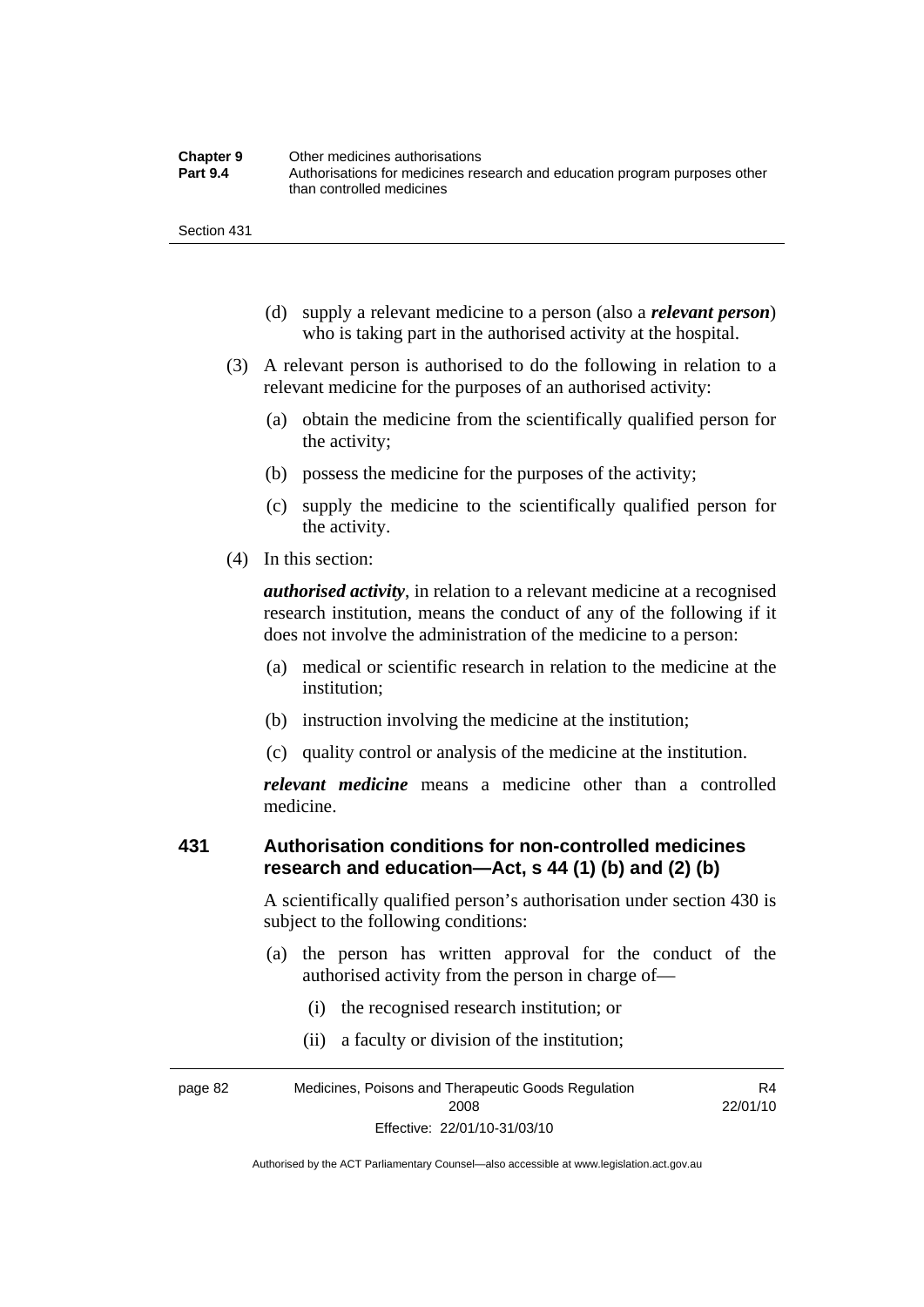- (b) if the recognised research institution employing the person is the Canberra Hospital—
	- (i) a requisition for the relevant medicine issued by the person complies with section 55 (General requirements for written requisitions) and section 56 (Particulars for requisitions); and
	- (ii) the requisition is for an amount of the medicine approved in writing by the person in charge; and
	- (iii) the requisition is for an amount of the medicine used solely for the purpose approved in writing by the person in charge;
- (c) if the person is employed at a recognised research institution other than the Canberra Hospital—
	- (i) a purchase order for the relevant medicine complies with section 62; and
	- (ii) the purchase order is for an amount of the medicine approved in writing by the person in charge;
- (d) the medicine is obtained from someone who is authorised to supply the medicine to the person.

page 83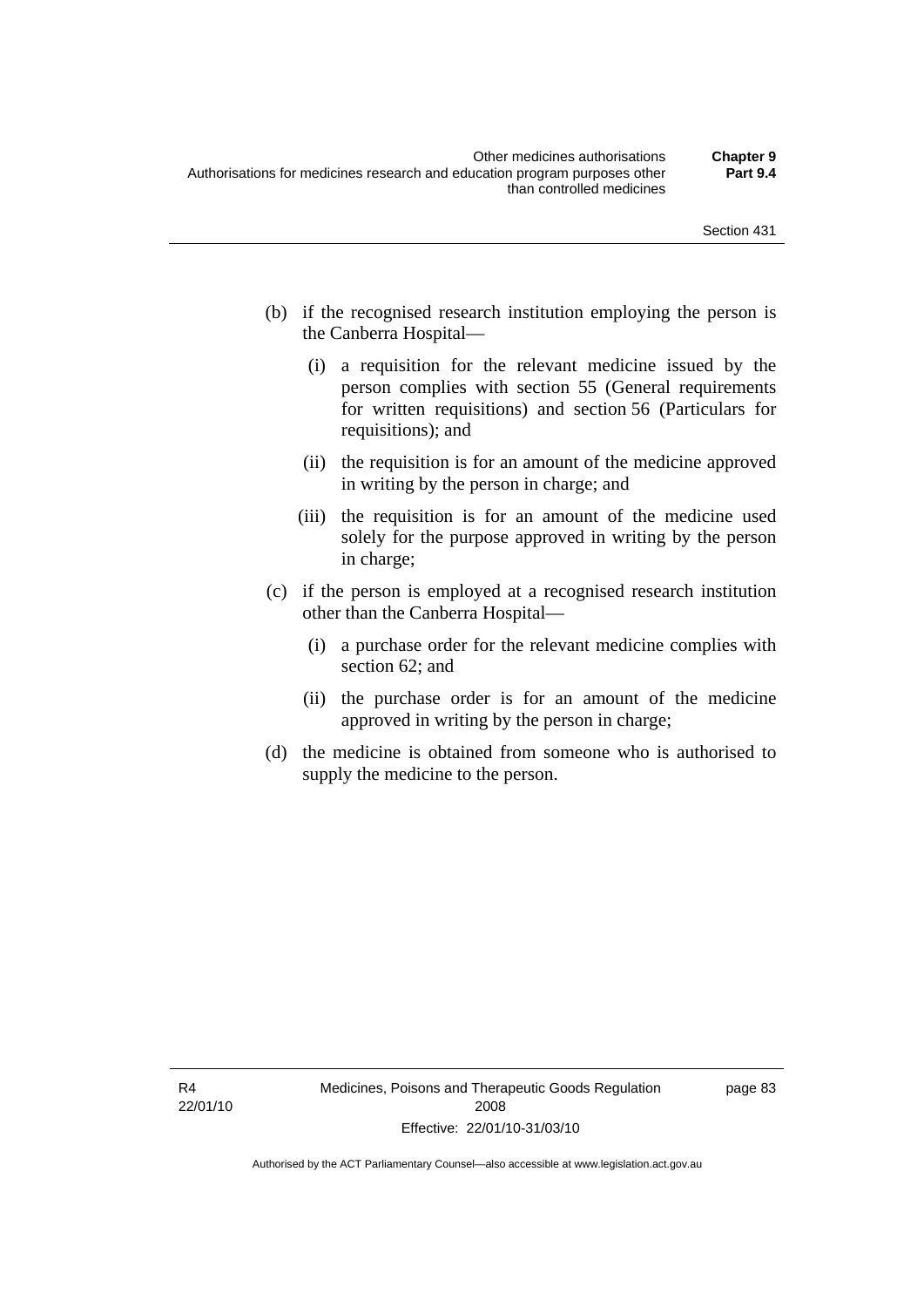# **Part 9.5 Authorisations under medicines licences**

### **Division 9.5.1 Controlled medicines research and education program licence authorisations**

- *Note 1* For authorisation for research and education for other medicines, see pt 9.4.
- *Note* 2 For other provisions about controlled medicines research and education program licences, see pt 14.2.

### **440 Authorisations under controlled medicines research and education program licences—Act, s 20 (1) (a)**

- (1) A controlled medicines research and education program licence (other than for a program conducted at the Canberra Hospital) authorises—
	- (a) the licence-holder to—
		- (i) issue a purchase order for a controlled medicine (the *licensed controlled medicine*) stated in the licence for the program stated in the licence; and
		- (ii) obtain a licensed controlled medicine on a purchase order for the program; and
		- (iii) possess a licensed controlled medicine for the program at the premises to which the licence relates; and
		- (iv) supply a licensed controlled medicine to anyone taking part in the program for the program; and
	- (b) the program supervisor, and anyone taking part in the program, to deal with the licensed controlled medicine as authorised by the licence at the premises stated in the licence.

page 84 Medicines, Poisons and Therapeutic Goods Regulation 2008 Effective: 22/01/10-31/03/10 R4 22/01/10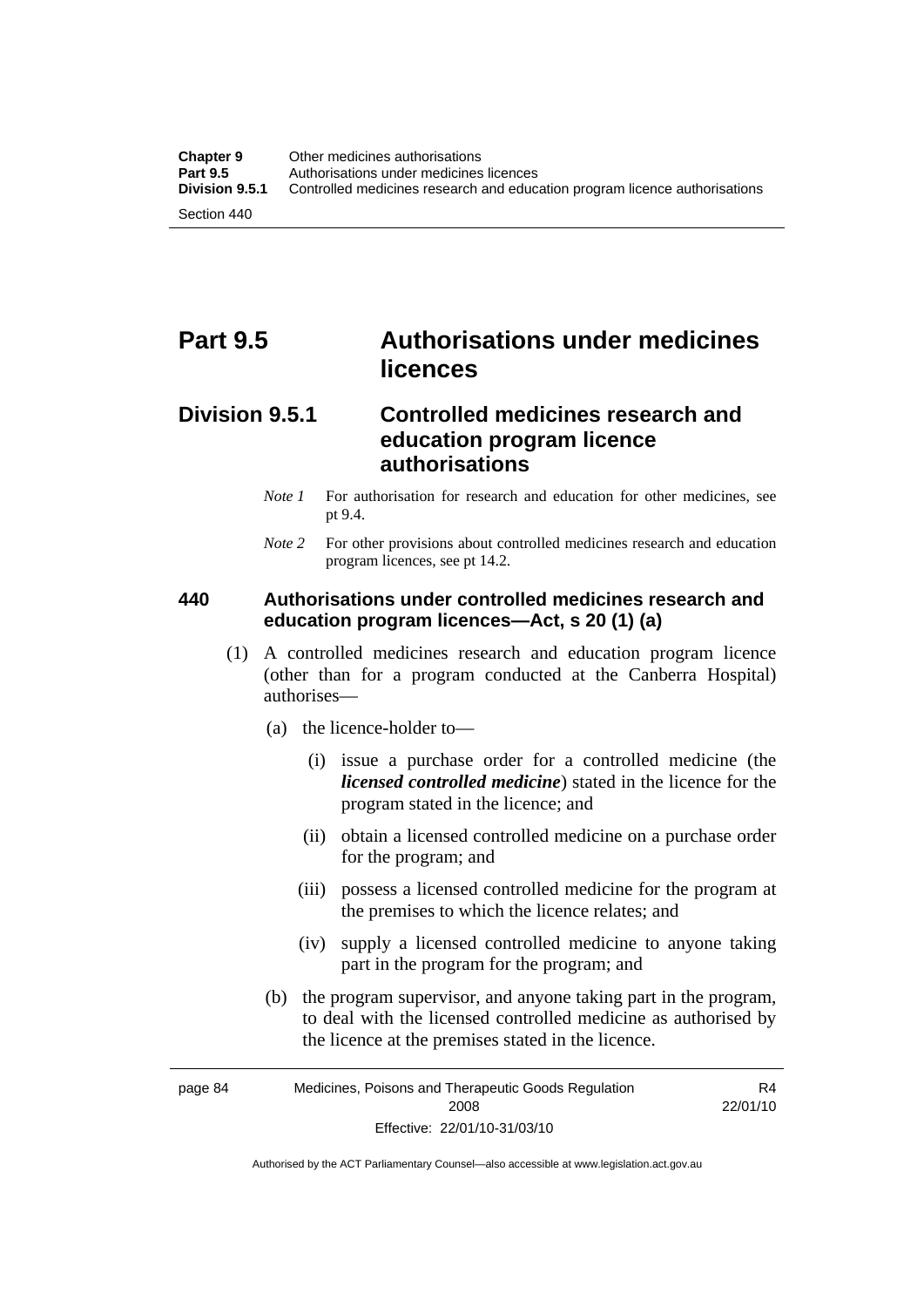- (2) A controlled medicines research and education program licence for a program conducted at the Canberra Hospital authorises—
	- (a) the licence-holder to—
		- (i) issue a written requisition for a controlled medicine (the *licensed controlled medicine*) stated in the licence for the program stated in the licence; and
		- (ii) obtain a licensed controlled medicine on a written requisition for the program; and
		- (iii) possess a licensed controlled medicine for the program at the premises to which the licence relates; and
		- (iv) supply a licensed controlled medicine to anyone taking part in the program for the program; and
	- (b) the program supervisor, and anyone taking part in the program, to deal with the licensed controlled medicine as authorised by the licence at the hospital.

## **441 Authorisation condition for controlled medicines research and education program licences—Act, s 44 (1) (b) and (2) (b)**

A licence-holder's authorisation to obtain a controlled medicine under a controlled medicines research and education program licence is subject to the condition that the medicine is—

- (a) if the licence is for a program conducted at the Canberra Hospital—obtained on a requisition that complies with section 55 (General requirements for written requisitions) and section 56 (Particulars for requisitions); or
- (b) in any other case—purchased on a complying purchase order.
- *Note* For licence conditions, see the Act, s 89.

R4 22/01/10 page 85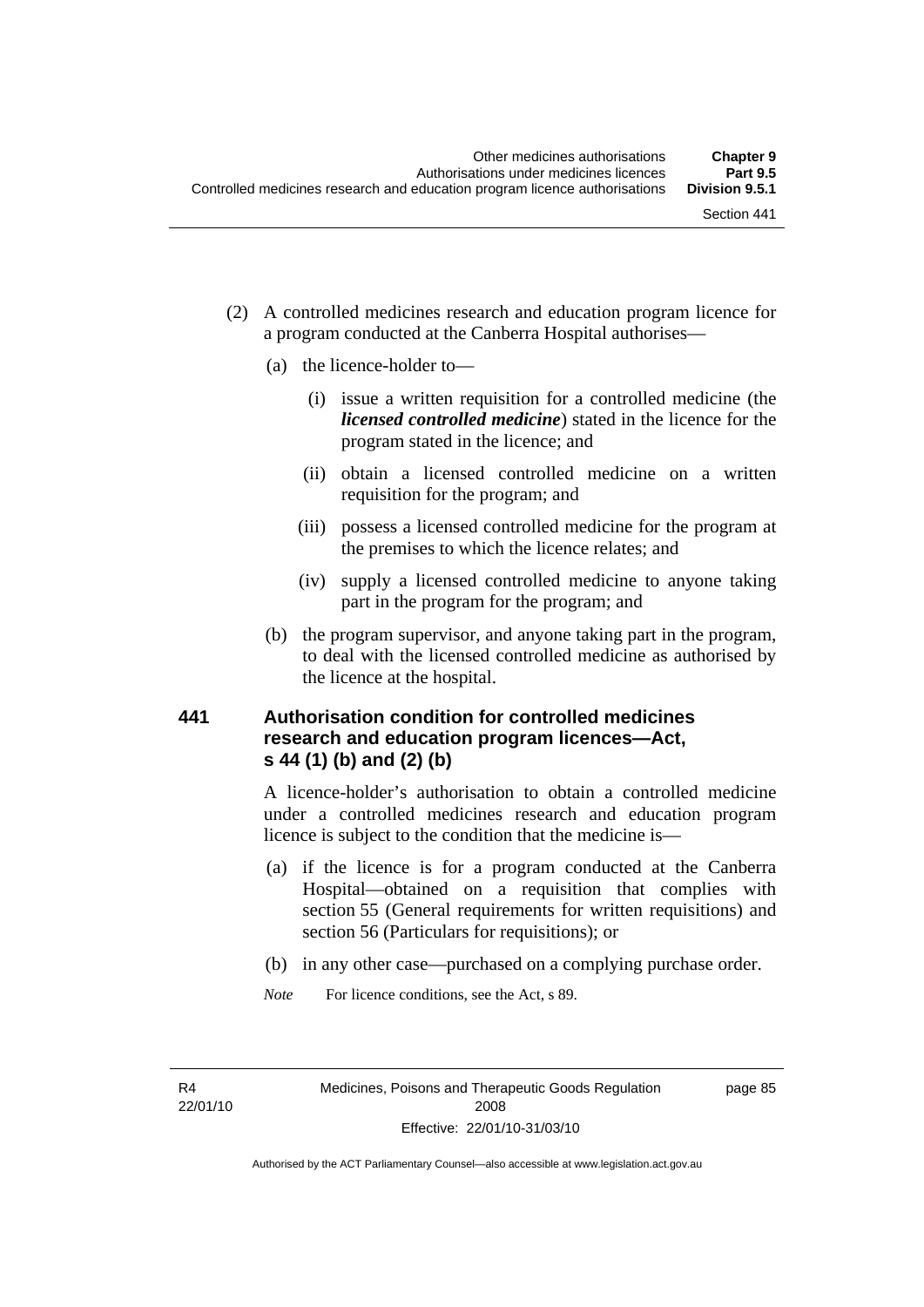## **Division 9.5.2 First-aid kit licence authorisations**

*Note* For other provisions about first-aid kit licences, see pt 14.3.

#### **450 Authorisations under first-aid kit licences— Act, s 20 (1) (a)**

(1) In this section:

*authorised medicine*, for a first-aid kit, means—

- (a) a medicine stated in the first-aid kit licence for the kit; and
- (b) a pharmacy medicine or pharmacist only medicine for the kit.
- (2) A first-aid kit licence authorises—
	- (a) the licence-holder to—
		- (i) issue a purchase order for an authorised medicine for the first-aid kit; and
		- (ii) obtain on a purchase order an authorised medicine for the first-aid kit; and
	- (b) the licence-holder, and anyone else authorised to deal with a medicine by the licence, to—
		- (i) possess an authorised medicine as part of the first-aid kit for the emergency treatment of a person's medical condition; and
		- (ii) supply an authorised medicine to someone else who is authorised under the licence to administer the medicine; and
		- (iii) administer an authorised medicine in the first-aid kit if the person believes on reasonable grounds that the administration of the medicine is necessary for the emergency treatment of a person's medical condition.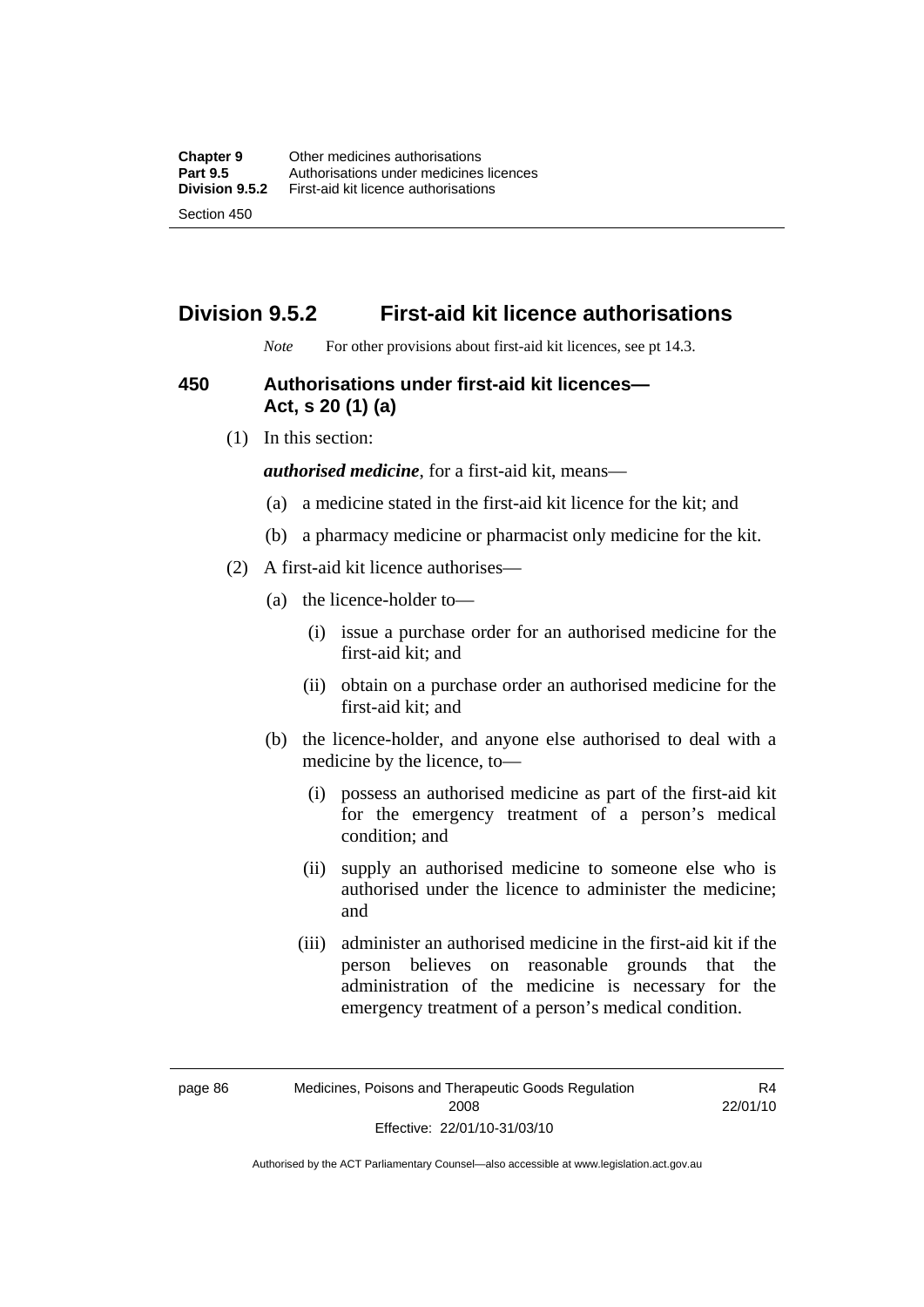## **451 Authorisation condition for first-aid kit licences— Act, s 44 (1) (b) and (2) (b)**

A licence-holder's authorisation to obtain a medicine under a first-aid kit licence is subject to the condition that the medicine is purchased on a complying purchase order.

*Note* For licence conditions, see the Act, s 89.

## **Division 9.5.3 Wholesalers licence authorisations**

*Note* For other provisions about wholesalers licences, see pt 14.4.

#### **460 Authorisations under medicines wholesalers licences— Act, s 20 (1) (a)**

- (1) A medicines wholesalers licence authorises the licence-holder to do any of the following in relation to a medicine (the *licensed medicine*) stated in the licence at the premises (the *licensed premises*) stated in the licence:
	- (a) issue a purchase order for a licensed medicine;
	- (b) obtain a licensed medicine on a purchase order for sale by wholesale from the licensed premises;
	- (c) possess a licensed medicine for sale by wholesale from the licensed premises;
	- (d) sell a licensed medicine by wholesale (whether or not for resale) from the licensed premises to—
		- (i) a person authorised to issue a purchase order for the medicine; or
		- (ii) someone in another State who may obtain the medicine by wholesale under the law of the other State; or

R4 22/01/10 page 87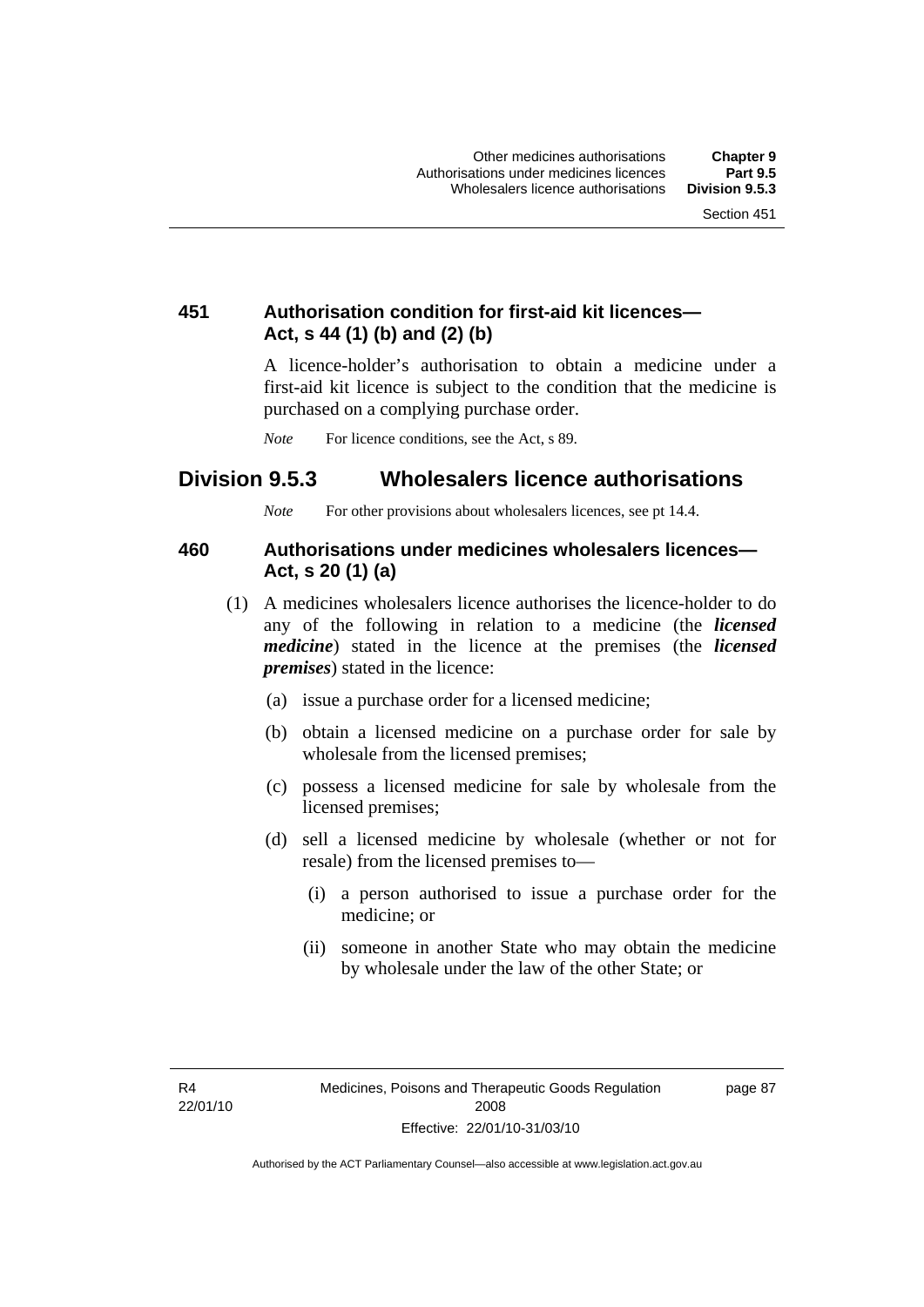- (iii) someone in another country who may lawfully obtain the medicine by wholesale in the other country;
- *Note* The medicines must be sold on a purchase order in accordance with s 140 (see s 461).
- (e) unless the licensed medicine is a controlled medicine—supply the medicine in accordance with the medicines Australia code of conduct provisions for product starter packs.
	- *Note Medicines Australia code of conduct*—see the dictionary.
- (2) However, an authorisation under subsection (1) does not apply if the licence states that it does not apply.
- (3) Also, subsection (1) (d) (iii) does not apply in relation to a licensed medicine that is a prohibited export under the *Customs Act 1901* (Cwlth).

#### **461 Authorisation conditions for medicines wholesalers licences—Act, s 44 (1) (b) and (2) (b)**

A licence-holder's authorisation under a medicines wholesalers licence is subject to the following conditions:

- (a) the dealings with a medicine authorised by the licence will be carried out under the supervision of an individual approved under section 616 (1) (Restrictions on issuing of medicines wholesalers licences—Act, s 85 (1) (a));
- (b) the licence-holder must comply with, and the licence-holder must ensure that the licence-holder's agents and employees comply with—
	- (i) the Australian code of good wholesaling practice for therapeutic goods for human use; and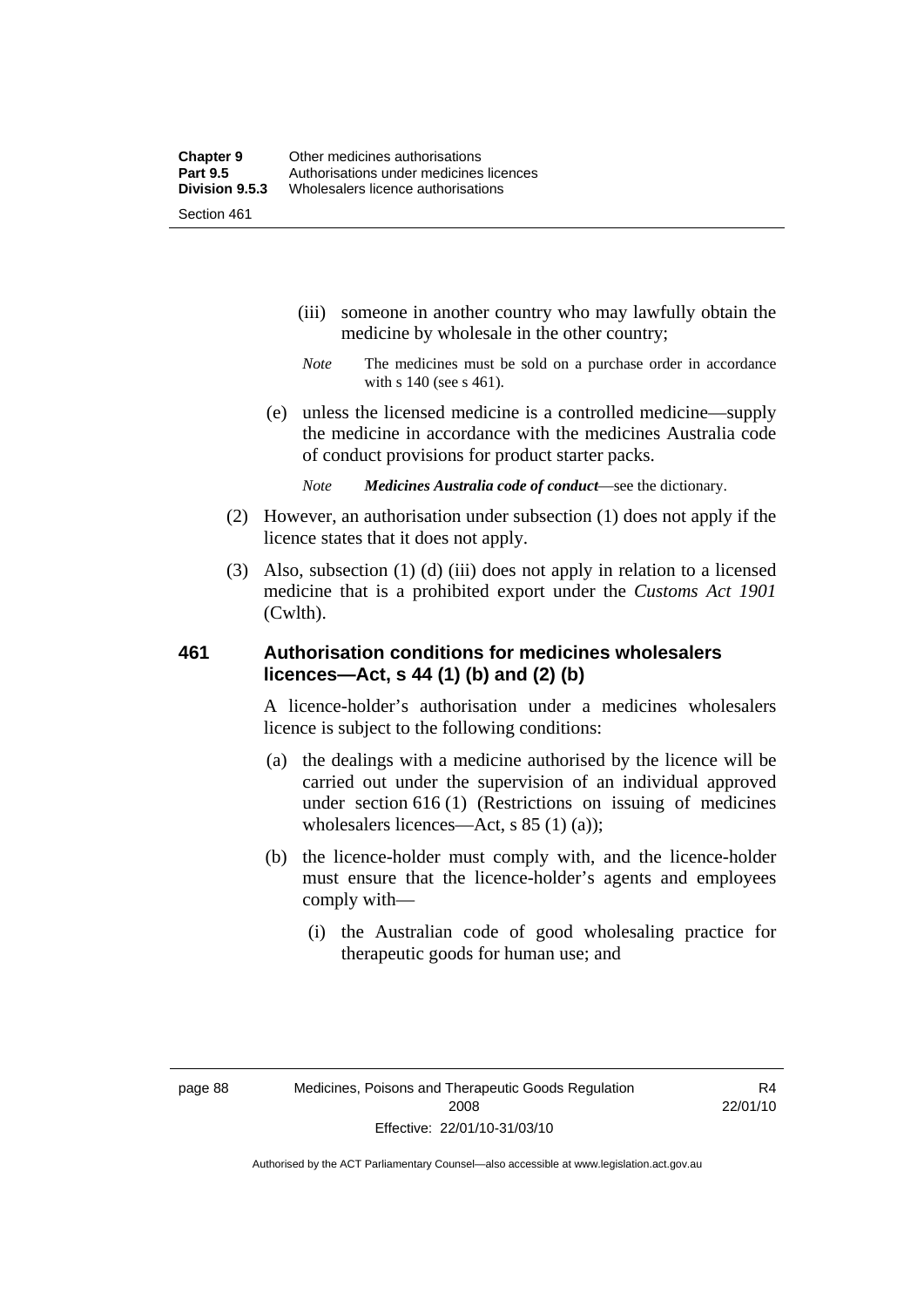- (ii) the medicines Australia code of conduct;
- *Note Australian code of good wholesaling practice for therapeutic goods for human use* and *medicines Australia code of conduct*—see the dictionary.
- (c) a medicine obtained under the licence is purchased on a complying purchase order;
- (d) a medicine sold under the licence is sold on a complying purchase order in accordance with section 141 (Supplying medicines on purchase orders).
- *Note* For licence conditions, see the Act, s 89.

## **Division 9.5.4 Opioid dependency treatment licence authorisations**

*Note* For other provisions about opioid dependency treatment licences, see pt 14.5.

#### **470 Authorisations under opioid dependency treatment licences—Act, s 20 (1) (a)**

- (1) An opioid dependency treatment licence issued to a pharmacist authorises the licence-holder, and any other pharmacist at the community pharmacy (the *licensed pharmacy*) to which the licence relates, to do any of the following for the purpose of treating a person's drug-dependency:
	- (a) issue a purchase order for buprenorphine or methadone;
	- (b) obtain buprenorphine or methadone on a purchase order for administration at the licensed pharmacy;
	- (c) possess buprenorphine and methadone;
	- (d) dispense buprenorphine and methadone in accordance with a prescription;

R4 22/01/10 page 89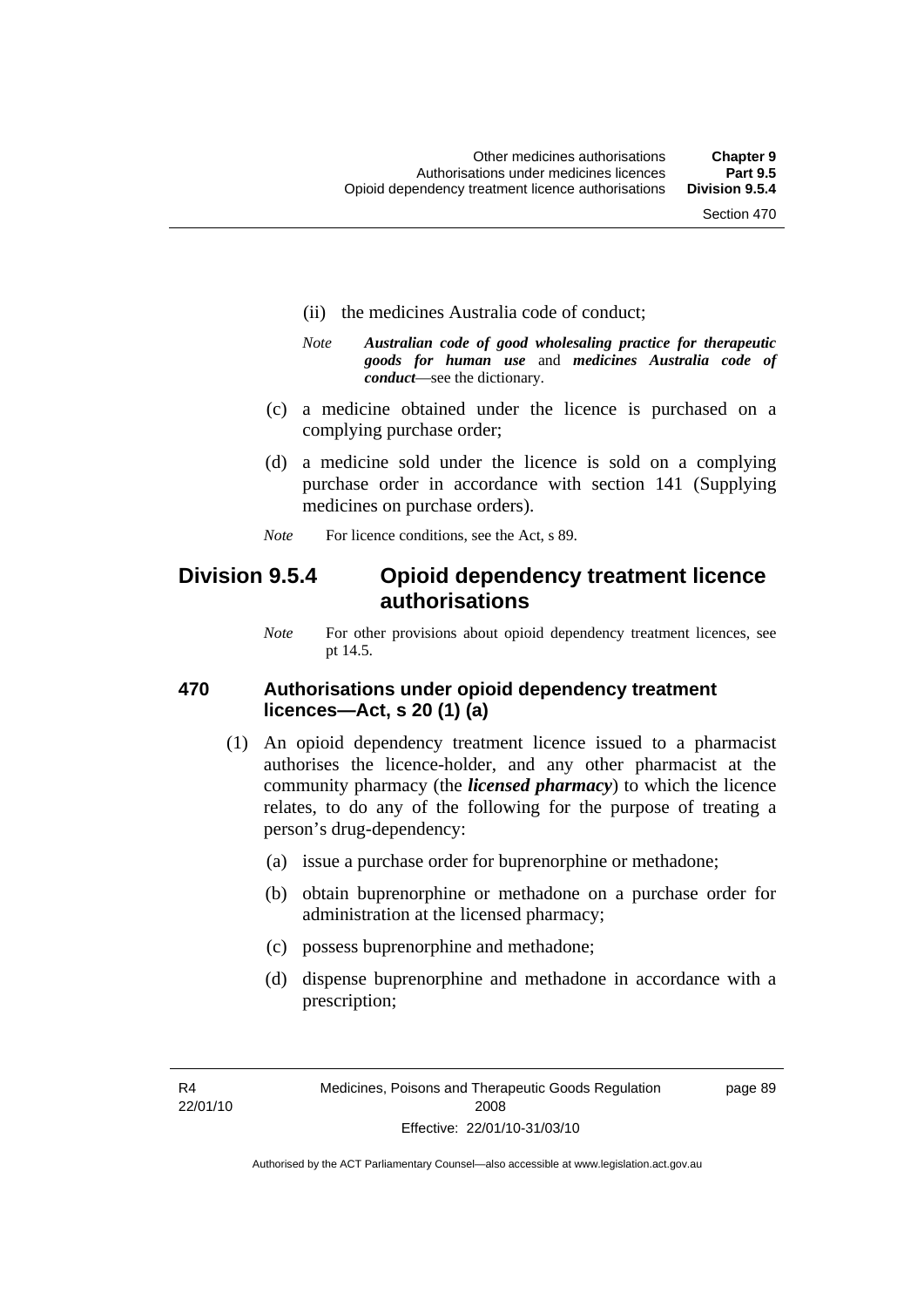- (e) supply buprenorphine and methadone to a nurse at the licensed pharmacy for administration at the pharmacy under the supervision of a pharmacist;
- (f) administer buprenorphine and methadone at the licensed pharmacy in accordance with a prescription (including the prescription as changed by a pharmacist at the oral direction of the prescriber).
- (2) An opioid dependency treatment licence issued to a pharmacist authorises a nurse to administer buprenorphine and methadone at the licensed pharmacy under the supervision of a pharmacist and in accordance with a prescription (including the prescription as changed by a pharmacist at the oral direction of the prescriber).
	- *Note 1 Nurse* does not include an enrolled nurse (see Legislation Act, dict, pt 1).

#### *Note 2 Pharmacist* does not include an intern pharmacist (see dict).

 (3) To remove any doubt, an authorisation under this section does not, by implication, limit a pharmacist's or nurse's authorisations under schedule 1 (Medicines—health-related occupations authorisations) in relation to other dealings with buprenorphine and methadone.

#### **471 Authorisation condition for opioid dependency treatment licences—Act, s 44 (1) (b) and (2) (b)**

- (1) A licence-holder's authorisation under an opioid dependency treatment licence is subject to the following conditions:
	- (a) the licence-holder must ensure that a person to whom buprenorphine or methadone is administered under the licence signs a written acknowledgement in accordance with subsection (2) that the medicine has been administered to the person;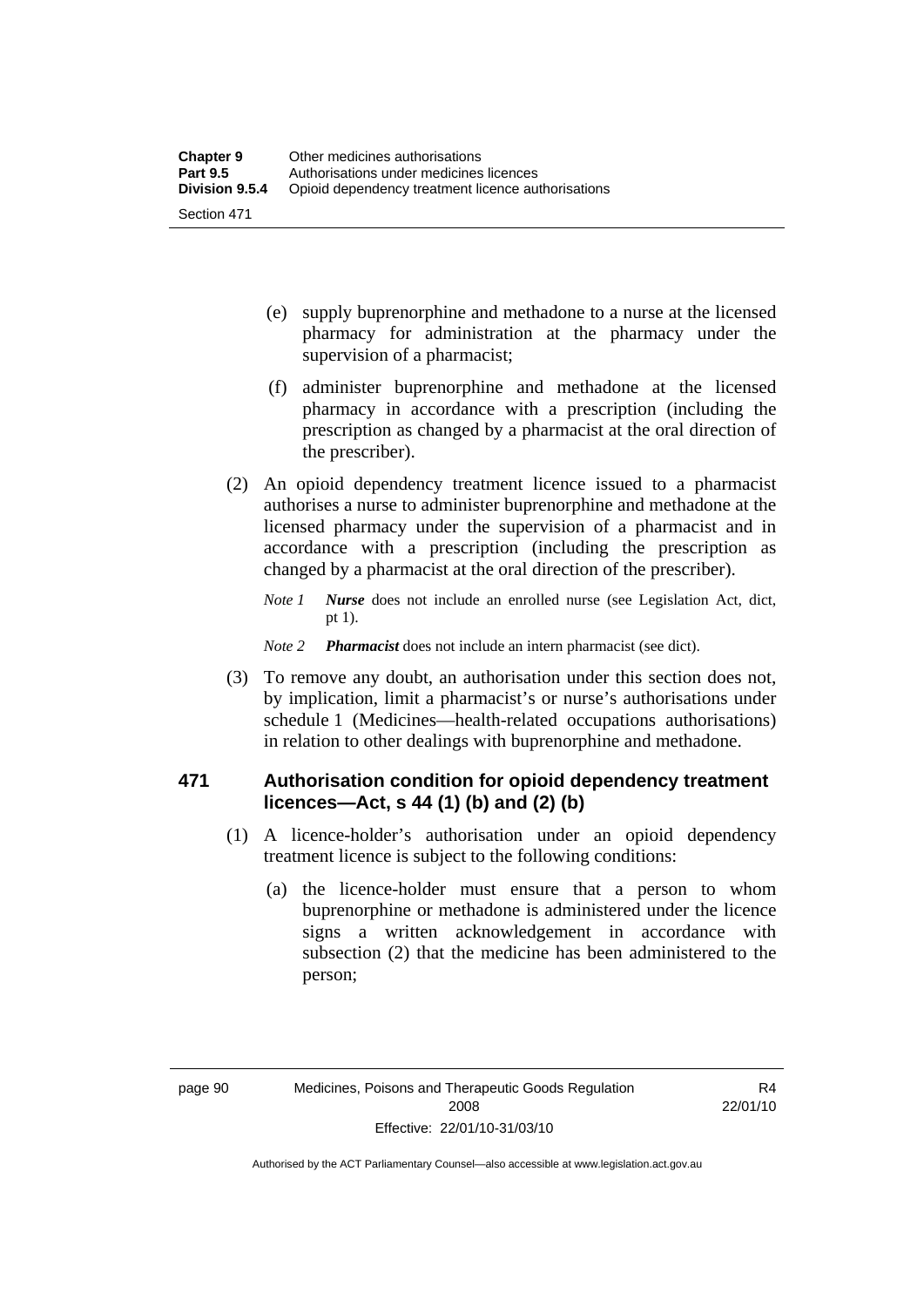(b) a purchase order issued by the licence-holder to obtain buprenorphine or methadone under the licence is a complying purchase order.

*Note 1 Written* includes in electronic form (see Act, dict).

*Note* 2 For licence conditions, see the Act, s 89.

- (2) For subsection (1) (a), the acknowledgement must include the following:
	- (a) the approved name or brand name of the medicine administered;
	- (b) the form, strength and quantity of the medicine administered;
	- (c) the date the medicine is administered.

## **Division 9.5.5 Pharmacy medicines rural communities licences**

*Note* For other provisions about pharmacy medicines rural communities licences, see pt 14.6.

#### **480 Authorisations under pharmacy medicines rural communities licences—Act, s 20 (1) (a)**

A pharmacy medicines rural communities licence authorises—

- (a) the licence-holder to—
	- (i) issue a purchase order for a pharmacy medicine (the *licensed medicine*) stated in the licence for retail sale from the premises (the *licensed premises*) stated in the licence; and
	- (ii) obtain the licensed medicine on a purchase order for retail sale from the licensed premises; and
	- (iii) possess the licensed medicine at the licensed premises for retail sale from the licensed premises; and

R4 22/01/10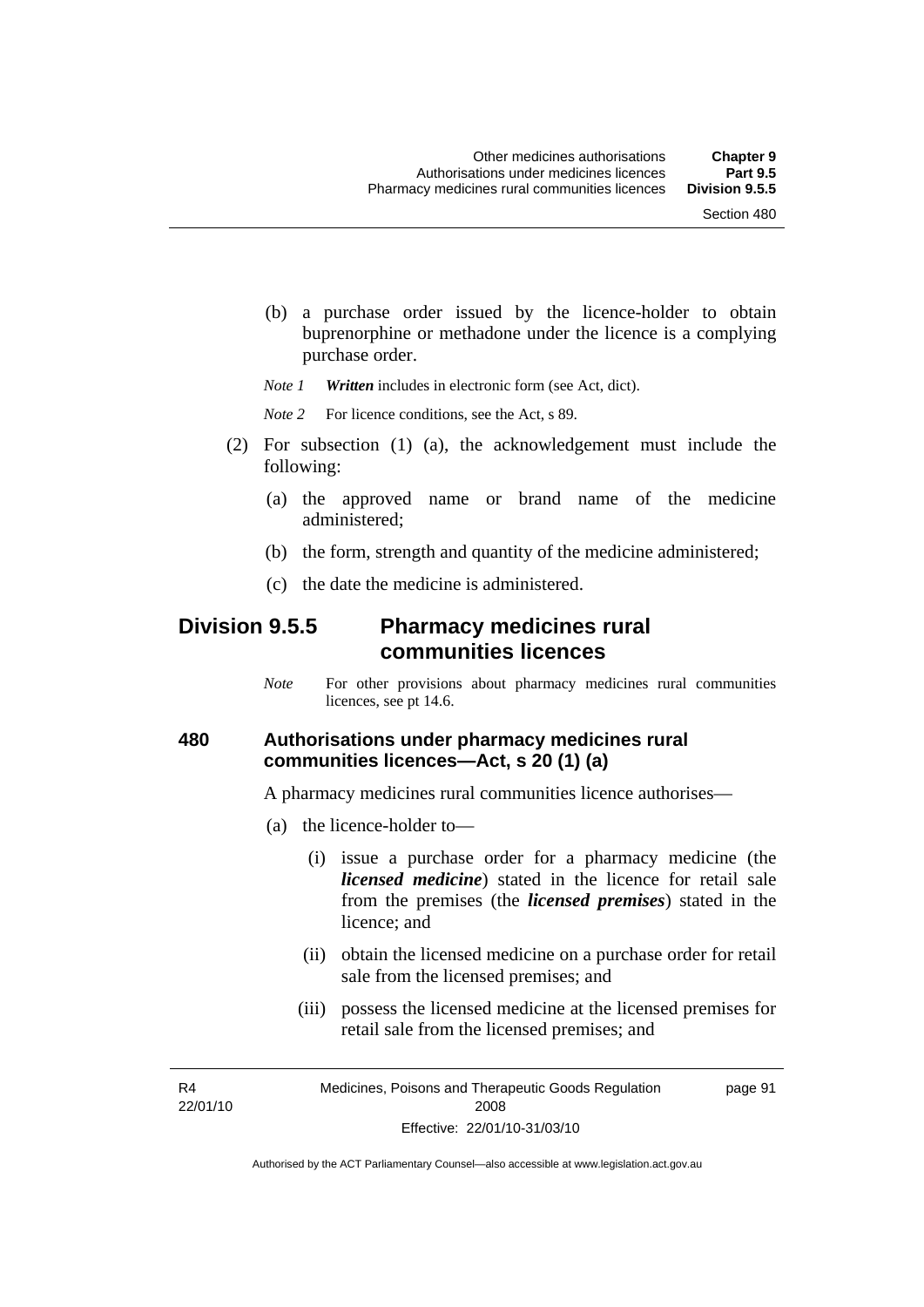- (iv) sell the licensed medicine by retail from the licensed premises to customers attending in person at the licensed premises; and
- (b) an employee of the licence-holder to—
	- (i) possess the medicine at the licensed premises for retail sale from the licensed premises; and
	- (ii) sell the medicine by retail from the licensed premises to customers attending in person at the licensed premises.

#### **Examples—sales to which par (a) (iv) and par (b) (ii) do not apply**

sales over the internet or by mail

- *Note 1* For other requirements in relation to medicines sold under rural communities licences—see s 500 (3), s 502 (4) and s 522.
- *Note 2* An example is part of the regulation, is not exhaustive and may extend, but does not limit, the meaning of the provision in which it appears (see Legislation Act, s 126 and s 132).

#### **481 Authorisation conditions for pharmacy medicines rural communities licences—Act, s 44 (1) (b) and (2) (b)**

A licence-holder's authorisation under a pharmacy medicines rural communities licence is subject to the following conditions:

- (a) a pharmacy medicine obtained under the licence is purchased on a complying purchase order;
- (b) the pharmacy medicines to which the licence relates are sold in the manufacturer's packs;
- (c) the packs are labelled in accordance with—
	- (i) section 502 (Labelling of supplied manufacturer's packs of medicines—Act, s  $60(1)$  (c) (i) and (2) (c) (i)); or
	- (ii) an approval under the Act, section 193 (Approval of non-standard packaging and labelling);

page 92 Medicines, Poisons and Therapeutic Goods Regulation 2008 Effective: 22/01/10-31/03/10

R4 22/01/10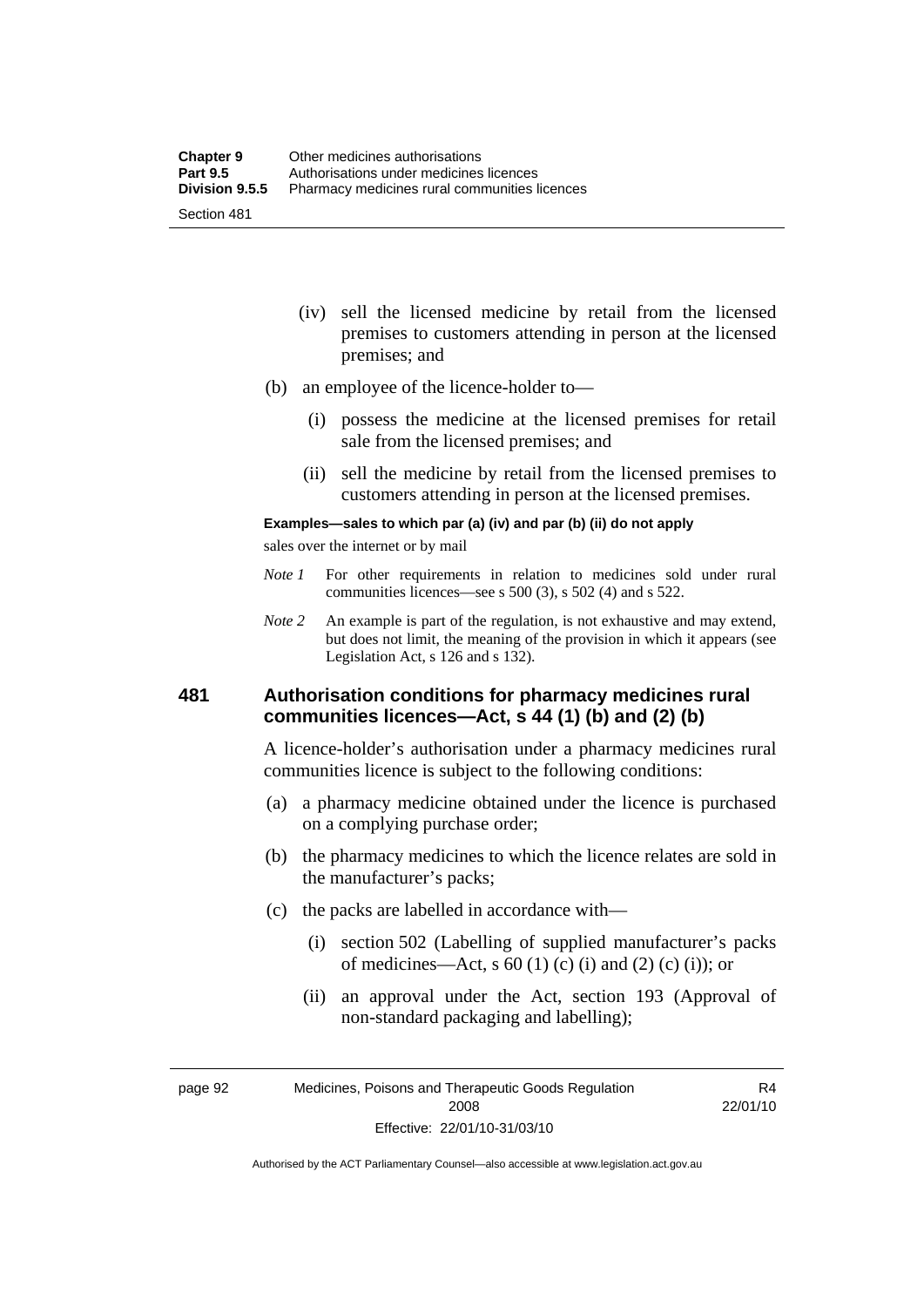- (d) the pharmacy medicines to which the licence relates are sold from the premises stated in the licence to customers attending in person.
- *Note* For licence conditions, see the Act, s 89.

R4 22/01/10 Medicines, Poisons and Therapeutic Goods Regulation 2008 Effective: 22/01/10-31/03/10

page 93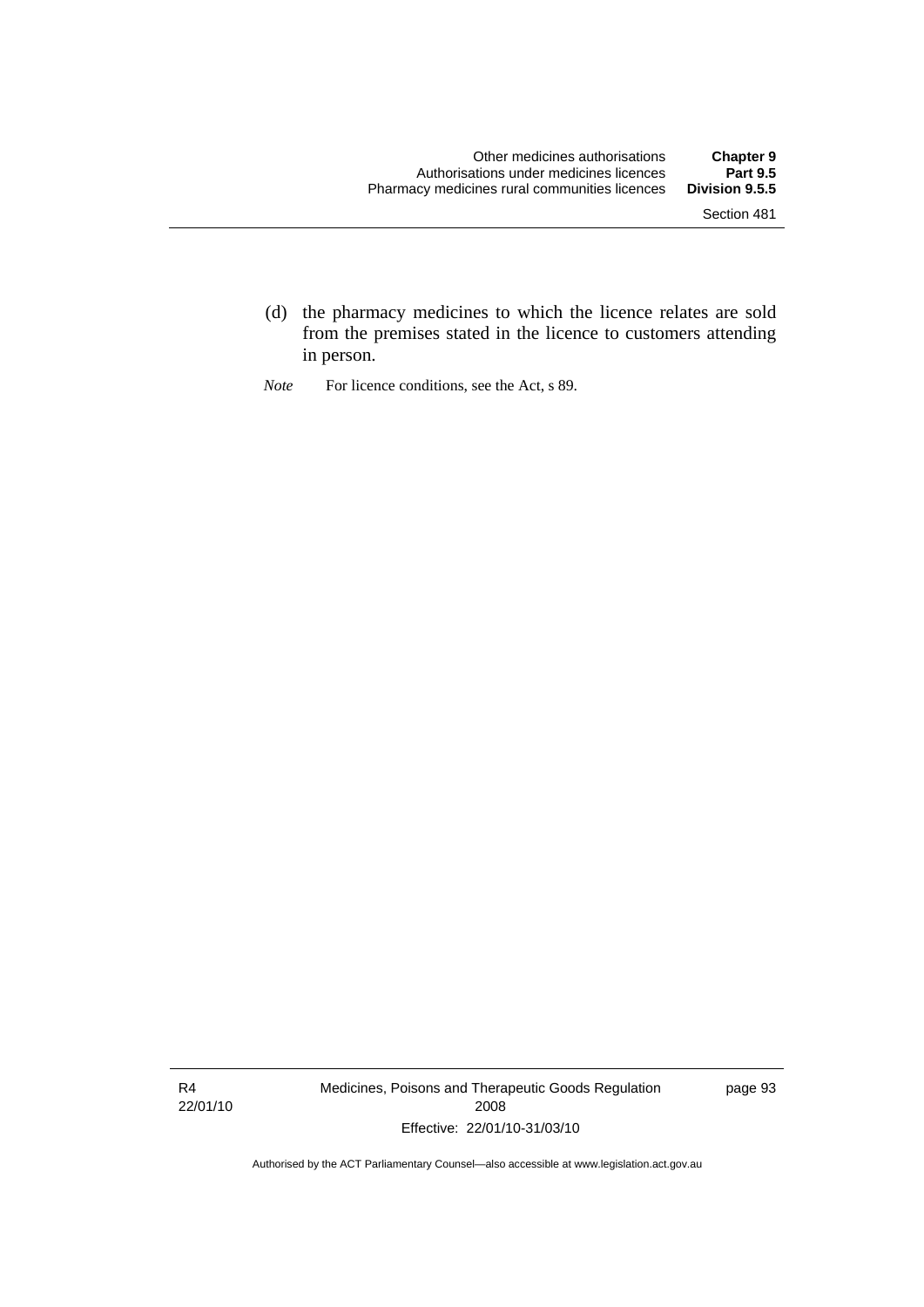# **Chapter 10 Packaging and labelling of medicines generally**

#### **500 When pharmacy medicines and pharmacist only medicines to be supplied in manufacturer's packs— Act, s 59 (1) (c) (i) and (2) (c) (i)**

(1) In this section:

*health professional* does not include—

- (a) a pharmacist, or intern pharmacist, at a hospital; and
- (b) a prescriber who supplies a medicine during a consultation.

*supply* does not include dispense.

- (2) A health professional, or an employee acting under the direction of a health professional, must supply a pharmacy medicine or pharmacist only medicine in a whole manufacturer's pack of the medicine.
- (3) A pharmacy medicines rural communities licence-holder, or an employee acting under the direction of the licence-holder, must sell a pharmacy medicine stated in the licence in a whole manufacturer's pack of the medicine.

#### **501 Packaging of supplied manufacturer's packs of medicines—Act, s 59 (1) (c) (i) and (2) (c) (i)**

A manufacturer's pack of a medicine supplied must be packaged—

 (a) in accordance with the medicines and poisons standard, paragraphs 21 to 27; or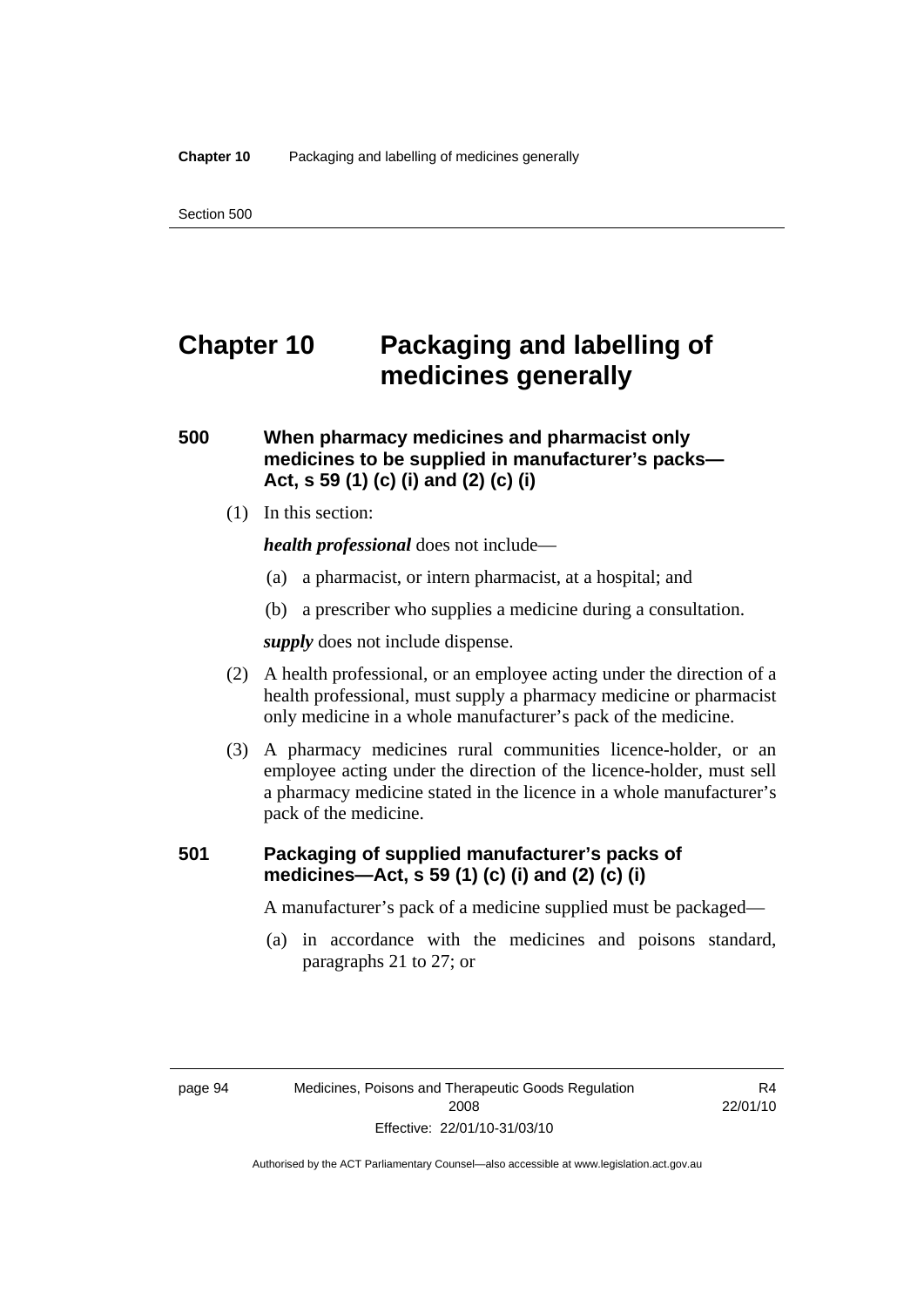- (b) in a container in which the medicine may be sold under a corresponding law.
- *Note* A manufacturer's pack of a medicine supplied may also be packaged in accordance with an approval under the Act, s 193 (Approval of non-standard packaging and labelling) (see Act, s 59 (1) (c) (ii) and  $(2)$  (c) (ii)).

#### **502 Labelling of supplied manufacturer's packs of medicines—Act, s 60 (1) (c) (i) and (2) (c) (i)**

(1) In this section:

*supply*, a medicine, does not include—

- (a) dispense the medicine; or
- (b) supply the medicine on a requisition or standing order.
- (2) A manufacturer's pack of a supplied medicine must be labelled in accordance with—
	- (a) the medicines and poisons standard, paragraphs 3 to 19; or
	- (b) a corresponding law.
	- *Note* A manufacturer's pack of a medicine supplied may also be labelled in accordance with an approval under the Act, s 193 (Approval of non-standard packaging and labelling) (see Act, s 60 (1) (c) (ii) and  $(2)$  (c) (ii)).
- (3) A manufacturer's pack of a pharmacist only medicine sold by retail at a community pharmacy must be labelled with the pharmacy's name, business address and telephone number.
- (4) A manufacturer's pack of a pharmacy medicine sold at premises licensed under a pharmacy medicines rural communities licence must be labelled with the licence-holder's name, business address and telephone number.

page 95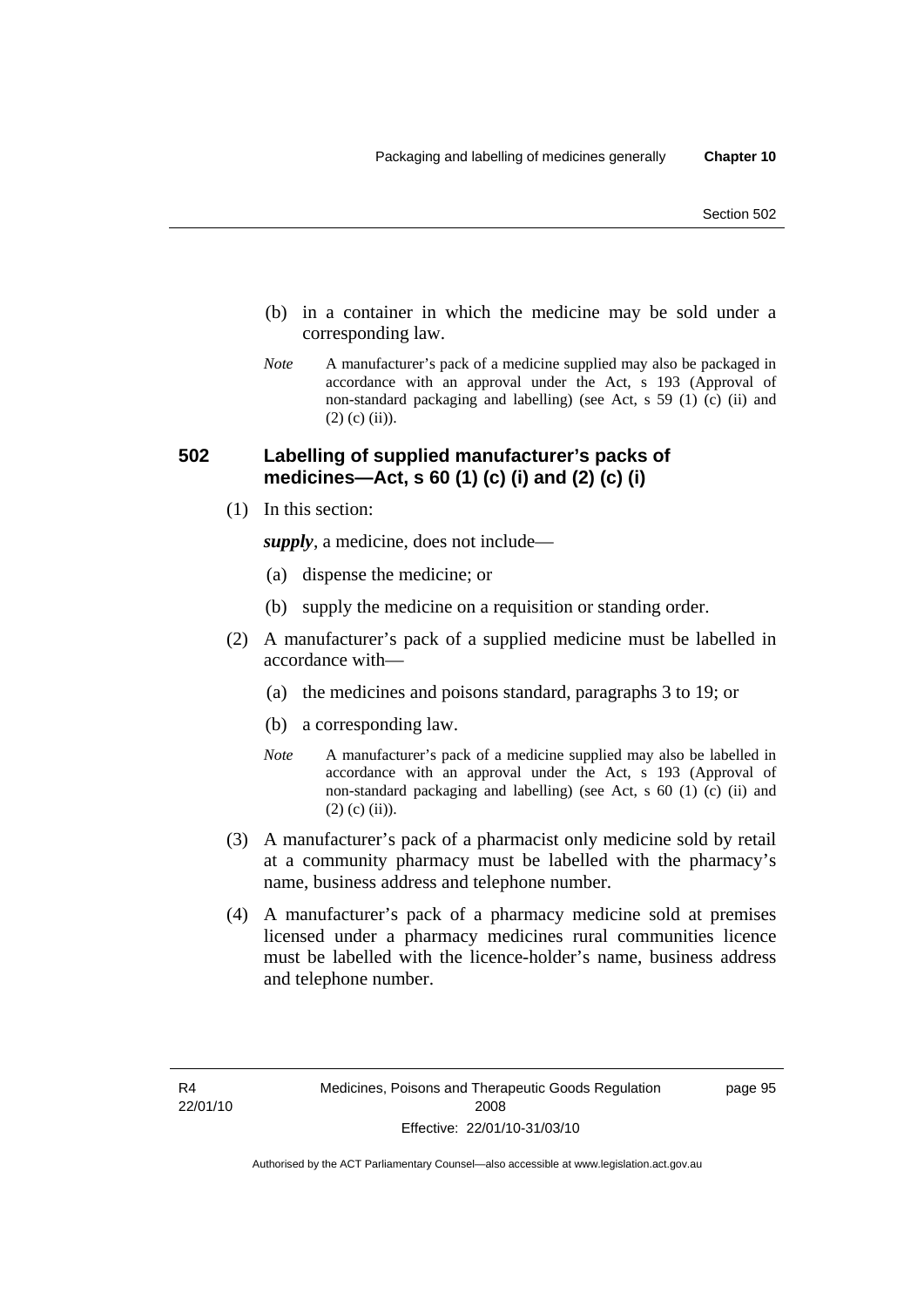**Chapter 11** Storage of medicines Part 11.1 Preliminary

Section 510

# **Chapter 11 Storage of medicines**

# **Part 11.1** Preliminary

#### **510 Meaning of** *prescribed person***—ch 11**

For this chapter, each of the following is a *prescribed person*:

- (a) a dentist, doctor, optometrist, podiatrist or veterinary surgeon;
	- *Note Dentist*, *doctor* and *veterinary surgeon* does not include an intern or trainee (see defs of these terms in dict).
- (b) a pharmacist responsible for the management of a community pharmacy;
- (c) the chief pharmacist at an institution;
- (d) a medicines wholesalers licence-holder;
- (e) a pharmacy medicines rural communities licence-holder;
- (f) an approved analyst;

*Note Approved analyst*—see the dictionary.

- (g) a medicines and poisons inspector (including a police officer);
- (h) a controlled medicines research and education program licence-holder;
- (i) a person in charge of any of the following:
	- (i) an ambulance service (whether or not operated by the Commonwealth, the Territory or a State);
	- (ii) a correctional centre;
	- (iii) a CYP detention place;
	- (iv) a health centre operated by the Territory;

page 96 Medicines, Poisons and Therapeutic Goods Regulation 2008 Effective: 22/01/10-31/03/10 R4 22/01/10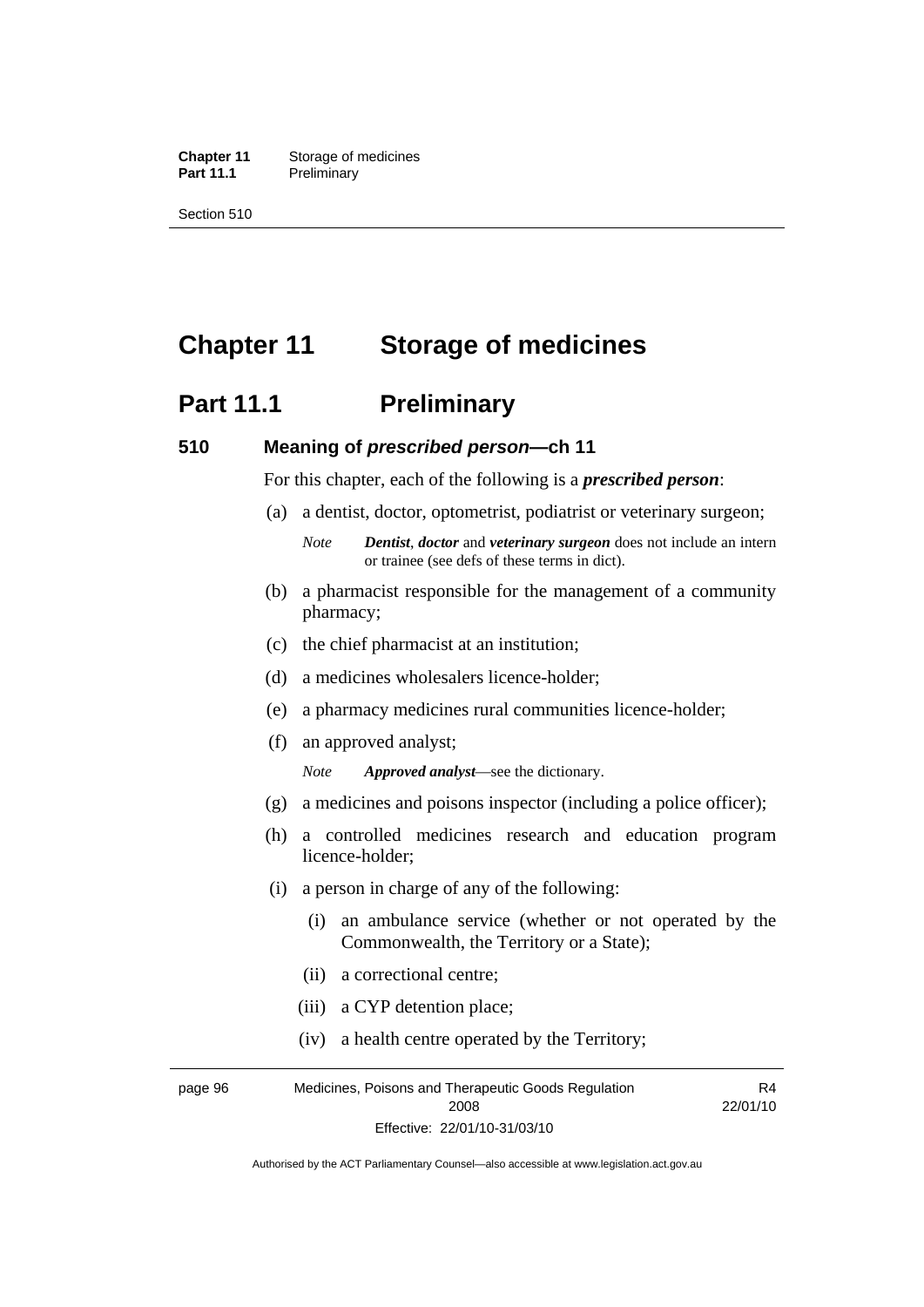- (v) a residential aged care facility without a pharmacy;
- (vi) a residential disability care facility without a pharmacy;
- (vii) a ward (including an opioid dependency treatment centre operated by the Territory).
- *Note 1 CYP detention place*—see the dictionary.
- *Note 2 Residential aged care facility* and *residential disability care facility* see the Act, dictionary.
- *Note 3 State* includes a territory (see Legislation Act, dict, pt 1).

#### **511 Meaning of** *key***—ch 11**

In this chapter:

*key* includes an electronic swipe card or electronic proximity device.

R4 22/01/10 Medicines, Poisons and Therapeutic Goods Regulation 2008 Effective: 22/01/10-31/03/10

page 97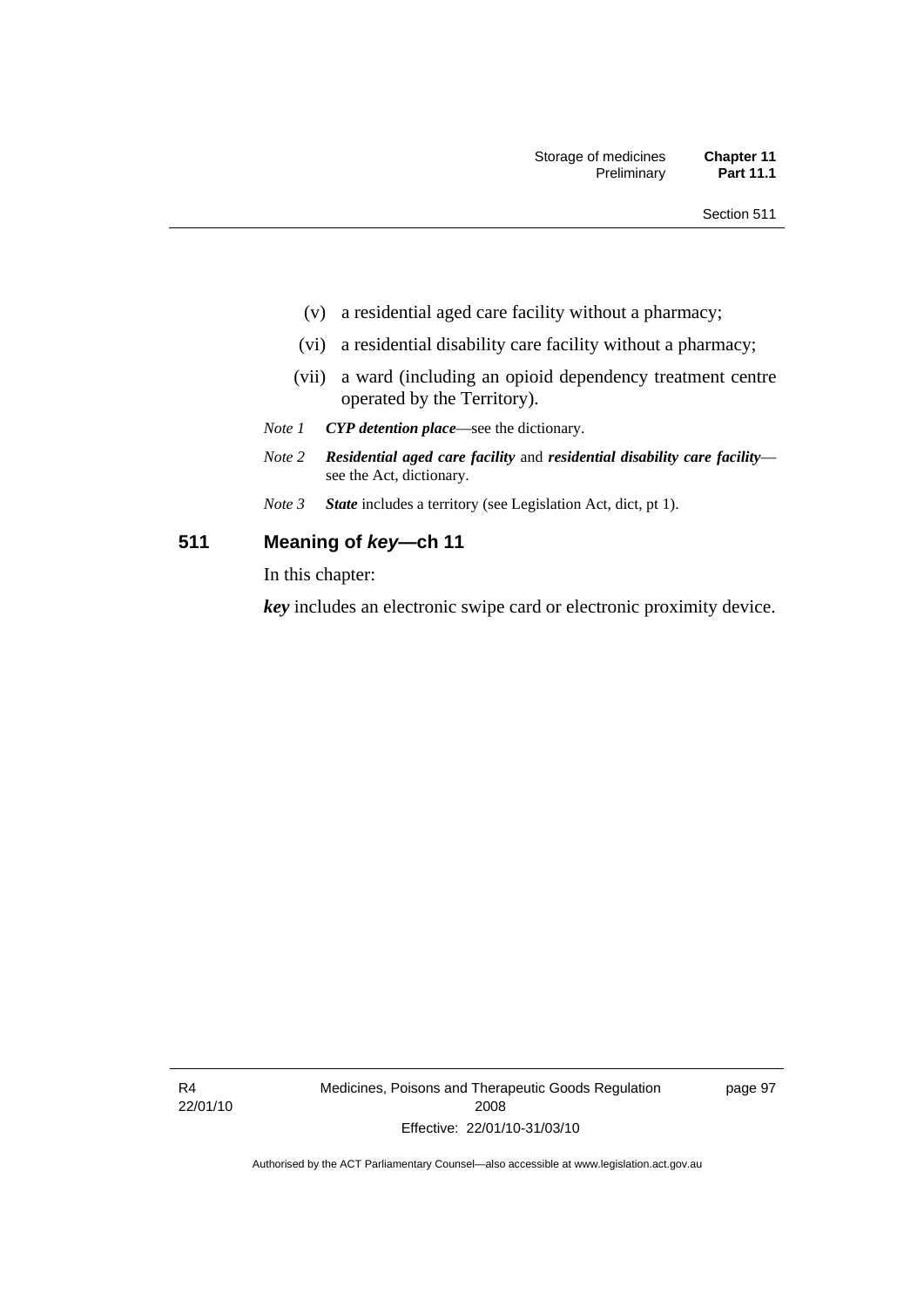Section 515

# **Part 11.2 Storage requirements for medicines generally**

#### **515 Storage of medicines generally—Act, s 61 (b) and (c)**

- (1) A prescribed person must ensure that a medicine in the person's possession is stored—
	- (a) within the manufacturer's recommended storage temperature range; and
	- (b) in any other environmental condition that is necessary to preserve the medicine's stability and therapeutic quality.

*Note Possess* includes having control over disposition (see Act, s 24).

 (2) To remove any doubt, this section does not apply to a prescribed person mentioned in section 510 (i) if the person does not have control over the disposition of the medicine.

#### **Example—person not having control over disposition of medicine**

a medicine in the personal possession of a resident of a residential aged care facility who is in an independent living unit within the facility

*Note* An example is part of the regulation, is not exhaustive and may extend, but does not limit, the meaning of the provision in which it appears (see Legislation Act, s 126 and s 132).

R4 22/01/10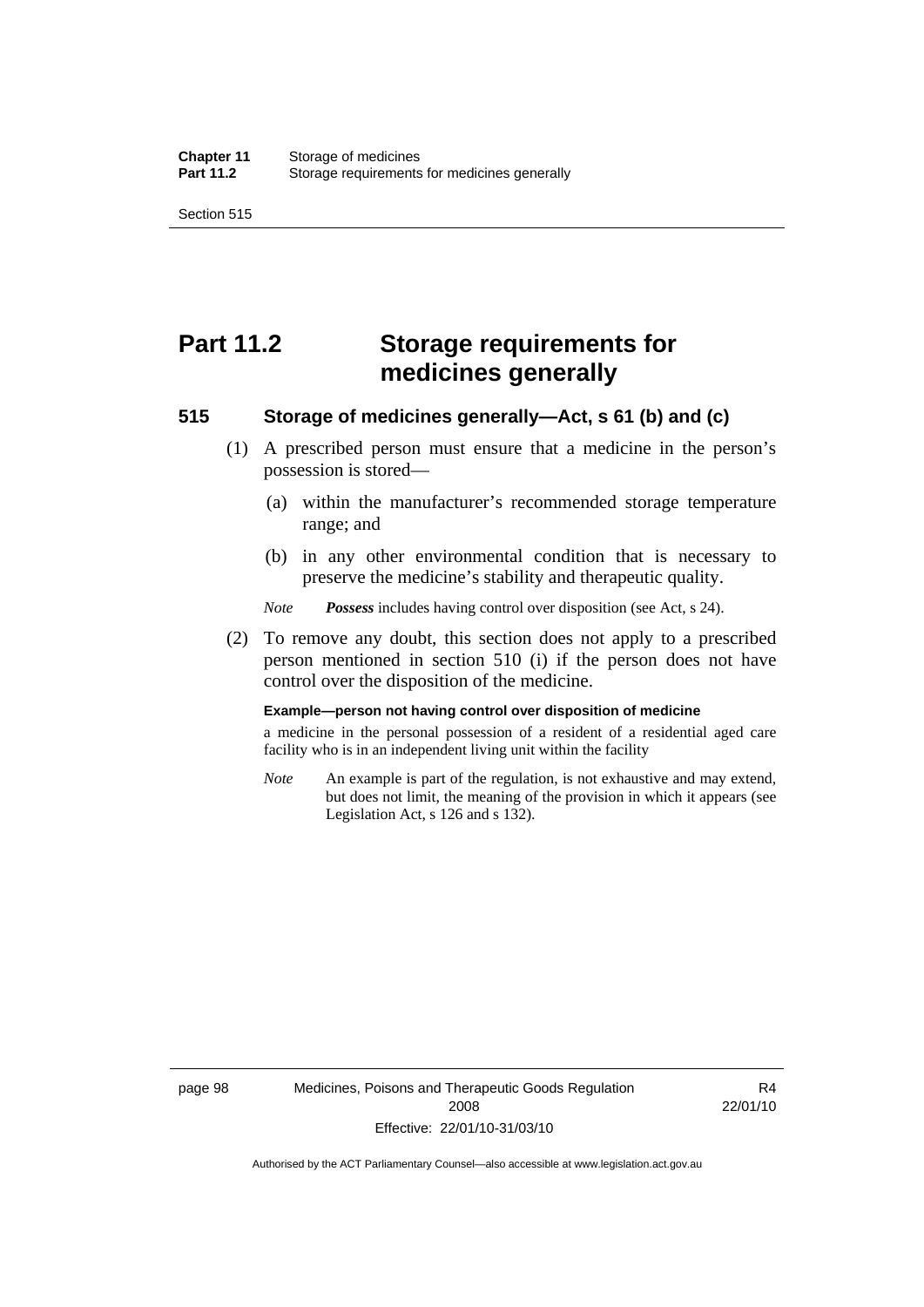# **Part 11.3 Additional storage requirements for medicines other than controlled medicines**

#### **520 Storage of medicines other than controlled medicines in community pharmacies—Act, s 61 (b) and (c)**

- (1) The pharmacist responsible for the management of a community pharmacy must ensure that each pharmacy medicine at the pharmacy is stored—
	- (a) if the medicine is for retail sale—within 4m of, and in sight of, the pharmacy's dispensary; and
	- (b) in any other case—so that public access to the medicine is restricted.
- (2) The pharmacist responsible for the management of a community pharmacy must ensure that each pharmacist only medicine and prescription only medicine at the pharmacy is stored—
	- (a) in a part of the premises to which the public does not have access; and
	- (b) so that only a pharmacist, or a person under the direct supervision of a pharmacist, has access to the medicine.
		- *Note Pharmacist* does not include an intern pharmacist (see dict).

R4 22/01/10 page 99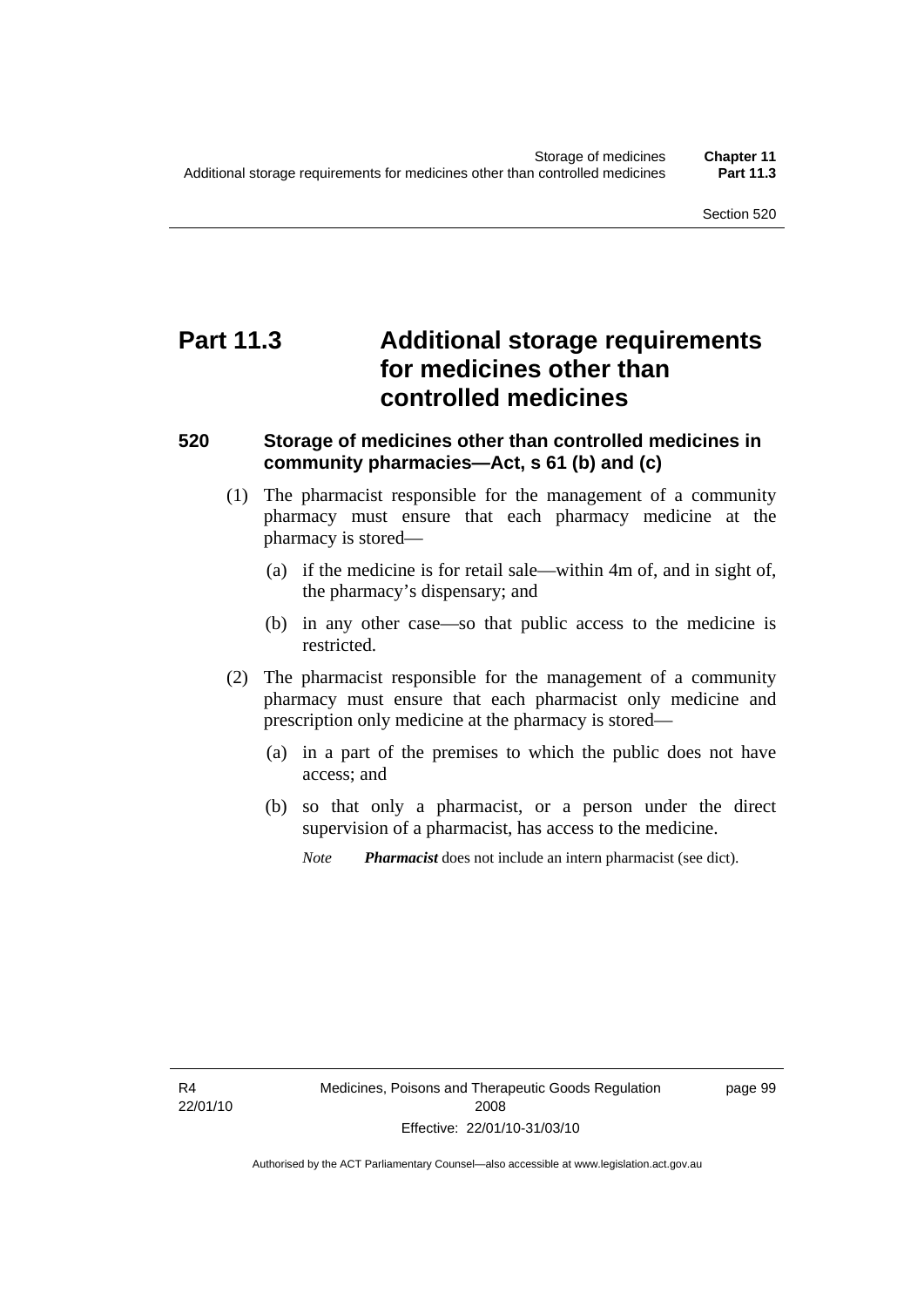## **521 Storage of medicines other than controlled medicines by other people—Act, s 61 (b) and (c)**

(1) In this section:

*prescribed person* does not include a pharmacist responsible for the management of a community pharmacy.

 (2) A prescribed person must ensure that a medicine (other than a controlled medicine) in the person's possession is stored so that public access to it is restricted.

*Note Possess* includes having control over disposition (see Act, s 24).

 (3) To remove any doubt, this section does not apply to a prescribed person mentioned in section 510 (i) if the person does not have control over the disposition of the medicine.

**Example—person not having control over disposition of medicine** 

a medicine in the personal possession of a resident of a residential aged care facility who is in an independent living unit within the facility

*Note* An example is part of the regulation, is not exhaustive and may extend, but does not limit, the meaning of the provision in which it appears (see Legislation Act, s 126 and s 132).

## **522 Storage of pharmacy medicines by pharmacy medicines rural communities licence-holders—Act, s 61 (b) and (c)**

A pharmacy medicines rural communities licence-holder must store a pharmacy medicine for retail sale so that public access to the medicine is restricted.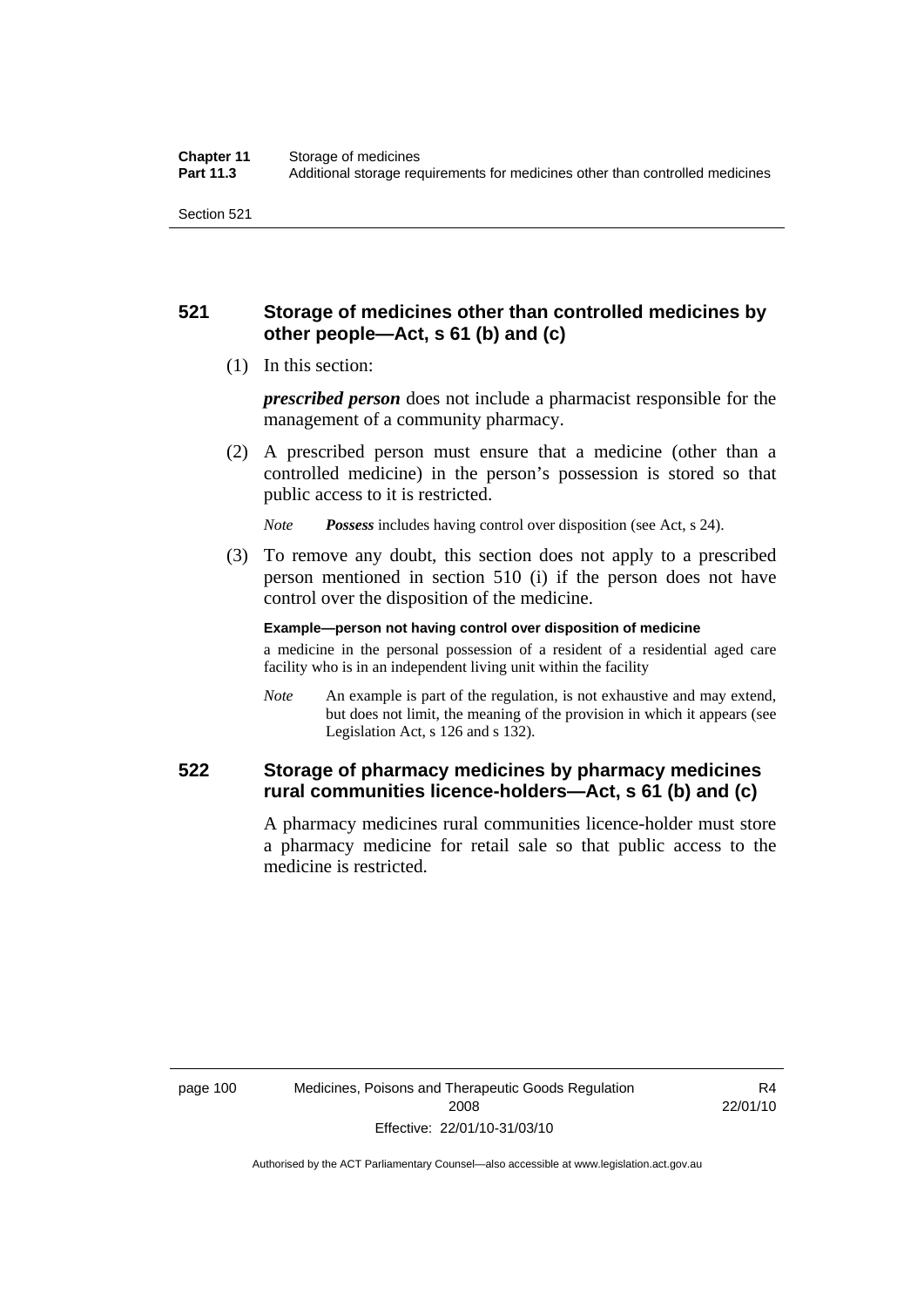page 101

# **Part 11.4 Additional storage requirements for controlled medicines**

#### **530 Meaning of** *personal custody***—pt 11.4**

In this part:

*personal custody*, of a key by a person, includes keeping the key in a combination-operated key safe, the combination of which the person keeps confidential.

#### **531 Storage of controlled medicines by wholesalers licence-holders—Act, s 61 (b) and (c)**

- (1) A wholesalers licence-holder must store a controlled medicine in the person's possession (other than a controlled medicine required for immediate supply) in a vault that—
	- (a) complies with, or is more secure than a vault that complies with, the requirements for a vault in schedule 5, section 5.8 (Requirements for vaults); and
	- (b) is fitted with an alarm system.
- (2) However, if the chief health officer is satisfied that the total amount of controlled medicine held by the licence-holder at any time is not large enough to need to be stored in a vault, the chief health officer may approve, in writing, the storage of the controlled medicine in a safe or strong room.
- (3) If the chief health officer gives an approval under subsection (2)—
	- (a) if the approval is for a safe—the safe must comply with, or be more secure than a safe that complies with, the requirements for a safe in schedule 5, section 5.6 (Requirements for safes); and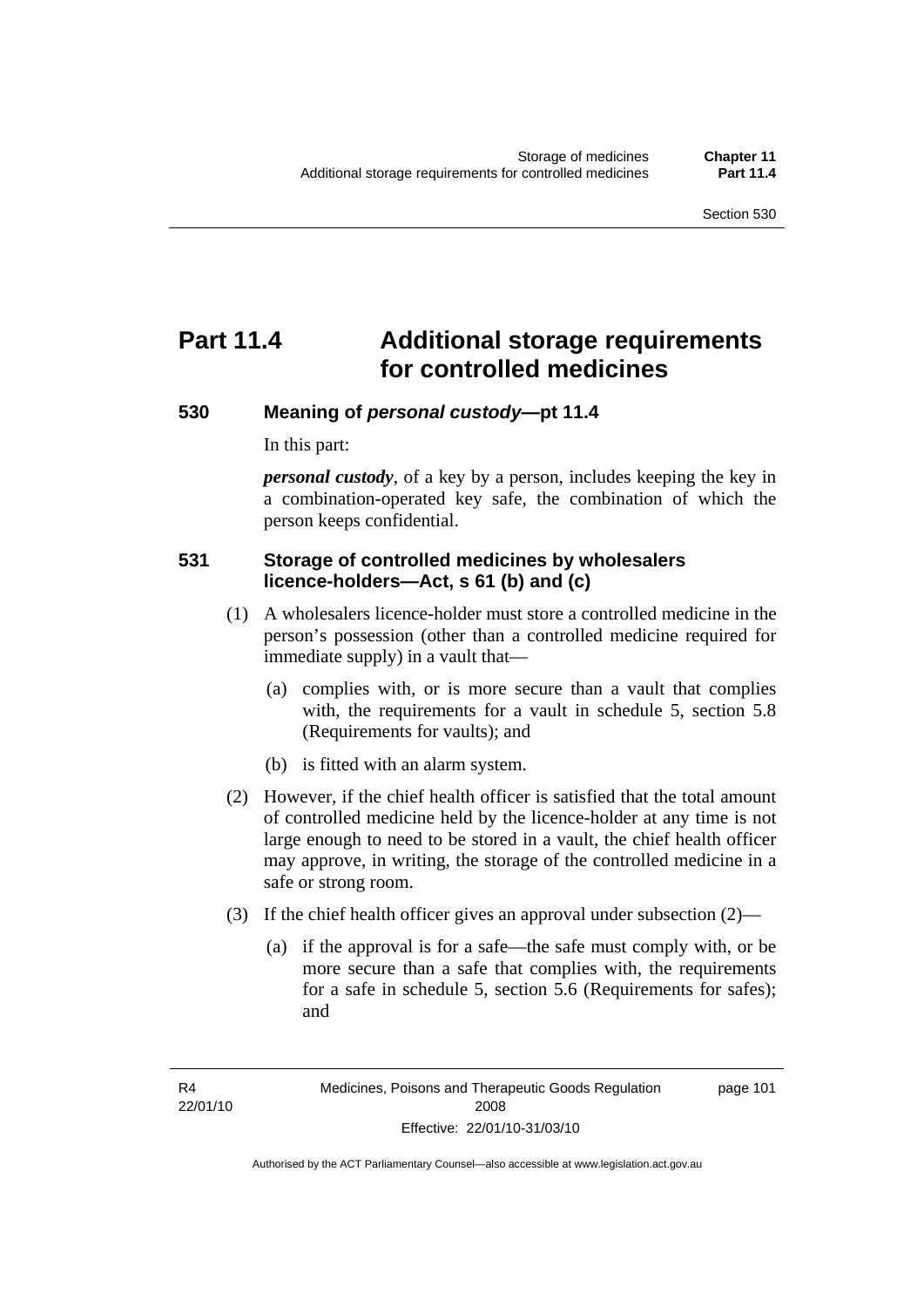- (b) if the approval is for a strong room—the strong room must comply with, or be more secure than a strong room that complies with, the requirements for a strong room in schedule 5, section 5.7 (Requirements for strong rooms); and
- (c) the safe or strong room must be fitted with an alarm system.

#### **532 Storage of controlled medicines for certain health-related occupations—Act, s 61 (b) and (c)**

(1) In this section:

*designated person* means—

- (a) a dentist, doctor or veterinary surgeon (other than a dentist, doctor or veterinary surgeon at an institution); or
- (b) an ambulance officer employed by the Commonwealth, the Territory or a State; or
- (c) a first-aid kit licence-holder.
- *Note 1 Dentist*, *doctor* and *veterinary surgeon* does not include an intern or trainee (see defs of these terms in dict).
- *Note 2 State* includes a territory (see Legislation Act, dict, pt 1).
- (2) A designated person who possesses a controlled medicine must store the controlled medicine as follows:
	- (a) the person must ensure that the controlled medicine is stored in—
		- (i) a locked container that prevents ready access to the container's contents and is securely attached to a building; or
		- (ii) a locked drawer, cupboard, room or vehicle;
	- (b) if the medicine is kept in a container that is unlocked by a combination lock—the person must keep the combination confidential;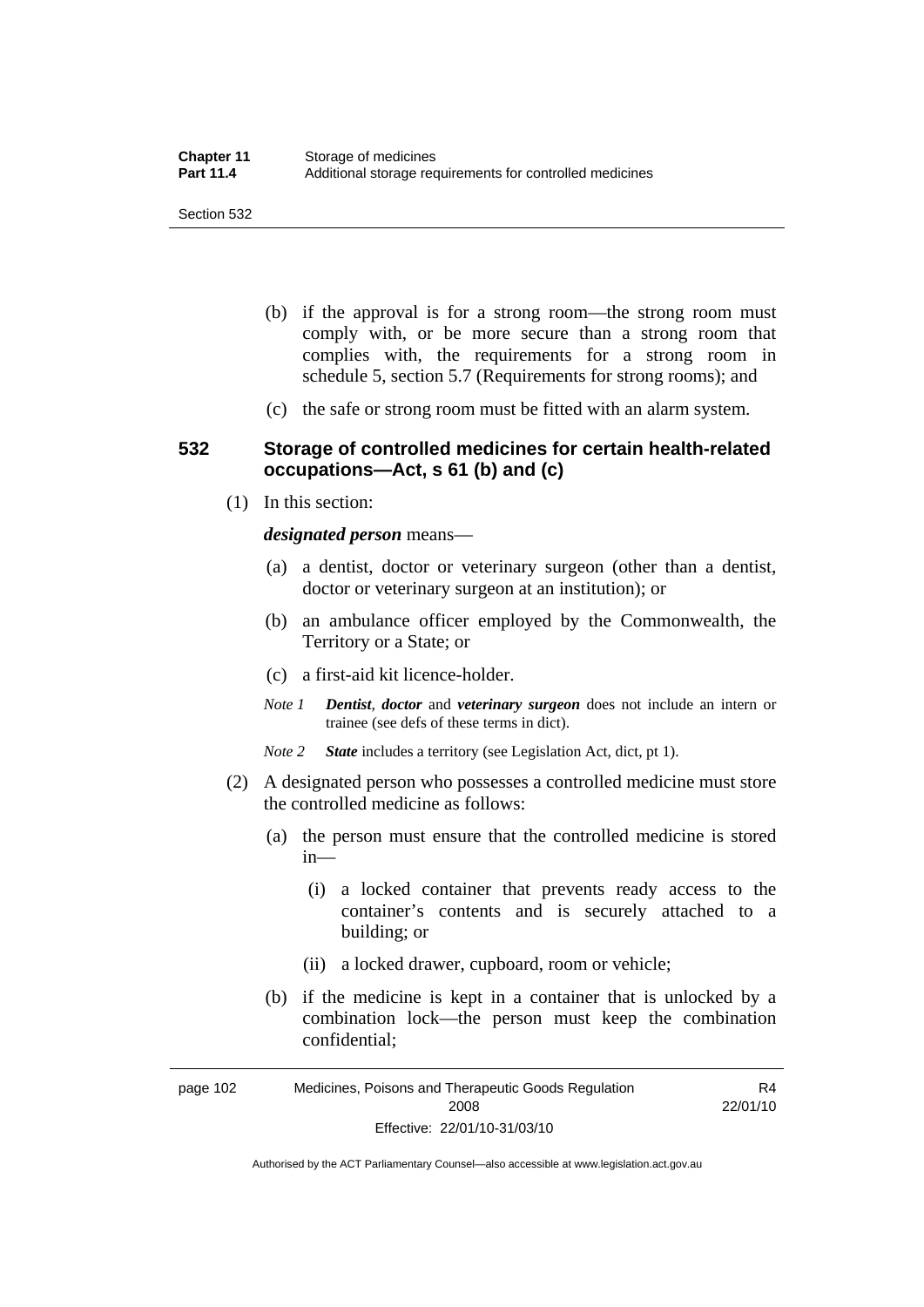- (c) if the medicine is kept in a container that is unlocked by a key—the person must keep personal custody of the key;
- (d) if the medicine is kept in a drawer, cupboard, room or vehicle—the person must keep personal custody of the key to the drawer, cupboard, room or vehicle.
- (3) However, subsection (2) does not apply to a controlled medicine if—
	- (a) the controlled medicine is being carried by a designated person in—
		- (i) a locked first-aid kit; or
		- (ii) an unlocked first-aid kit that is in immediate use; and
	- (b) the person keeps personal custody of the key to the first-aid kit.

#### **533 Storage of controlled medicines by certain other prescribed people—Act, s 61 (b) and (c)**

(1) In this section:

#### *excluded person* means—

- (a) a dentist, doctor or veterinary surgeon at an institution; or
- (b) the person in charge of a residential aged care facility or residential disability care facility in relation to a controlled medicine dispensed in a dose administration aid for a patient at the facility; or
- (c) the person in charge of a correctional centre in relation to a controlled medicine dispensed for a detainee in a dose administration aid; or

page 103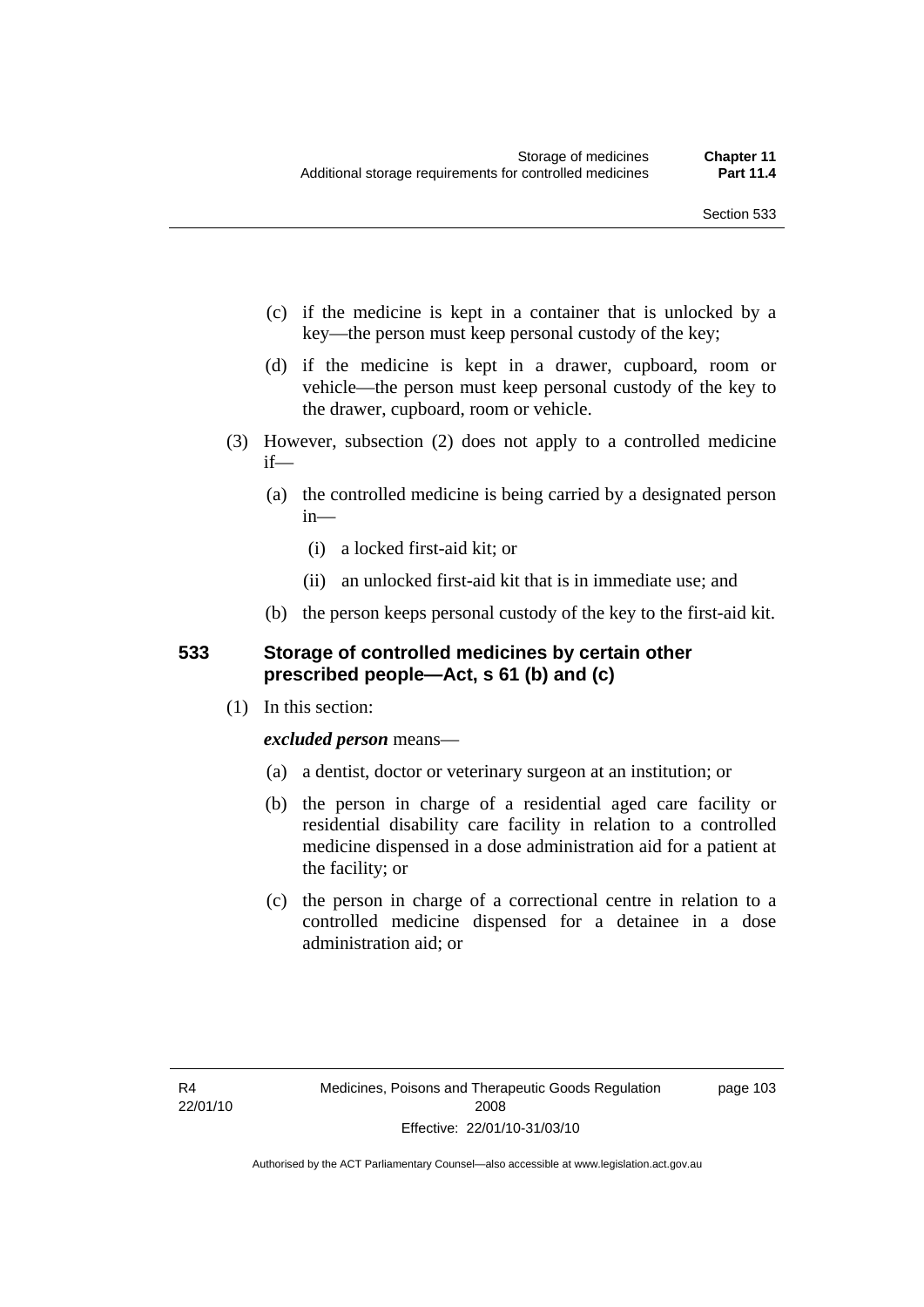Section 533

- (d) the person in charge of a CYP detention place in relation to a controlled medicine dispensed for a young detainee in a dose administration aid.
- *Note 1 CYP detention place*—see the dictionary.
- *Note 2 Correctional centre—see the Legislation Act, dictionary, pt 1.*
- *Note 3 Detainee*—see the *Corrections Management Act 2007*, s 6.
- *Note 4 Young detainee*—see the *Children and Young People Act 2008*, s 95.
- (2) This section applies to a prescribed person, other than an excluded person, in relation to a controlled medicine in the person's possession if the medicine is not for immediate administration.

*Note Possess* includes having control over disposition (see Act, s 24).

- (3) The person must ensure that—
	- (a) the controlled medicine is stored in a medicines cabinet, safe, strong room or vault (a *storage receptacle*) that complies with, or is more secure than a storage receptacle that complies with, the requirements for the receptacle in schedule 5 (Requirements for storage receptacles); and
	- (b) the storage receptacle is kept securely locked when not in immediate use; and
	- (c) if the storage receptacle is unlocked by a combination lock the person keeps the combination confidential; and
	- (d) if the storage receptacle is unlocked by a key—the person keeps personal custody of the key; and
	- (e) if the prescribed person is the chief pharmacist at an institution—the storage receptacle is fitted with an alarm system.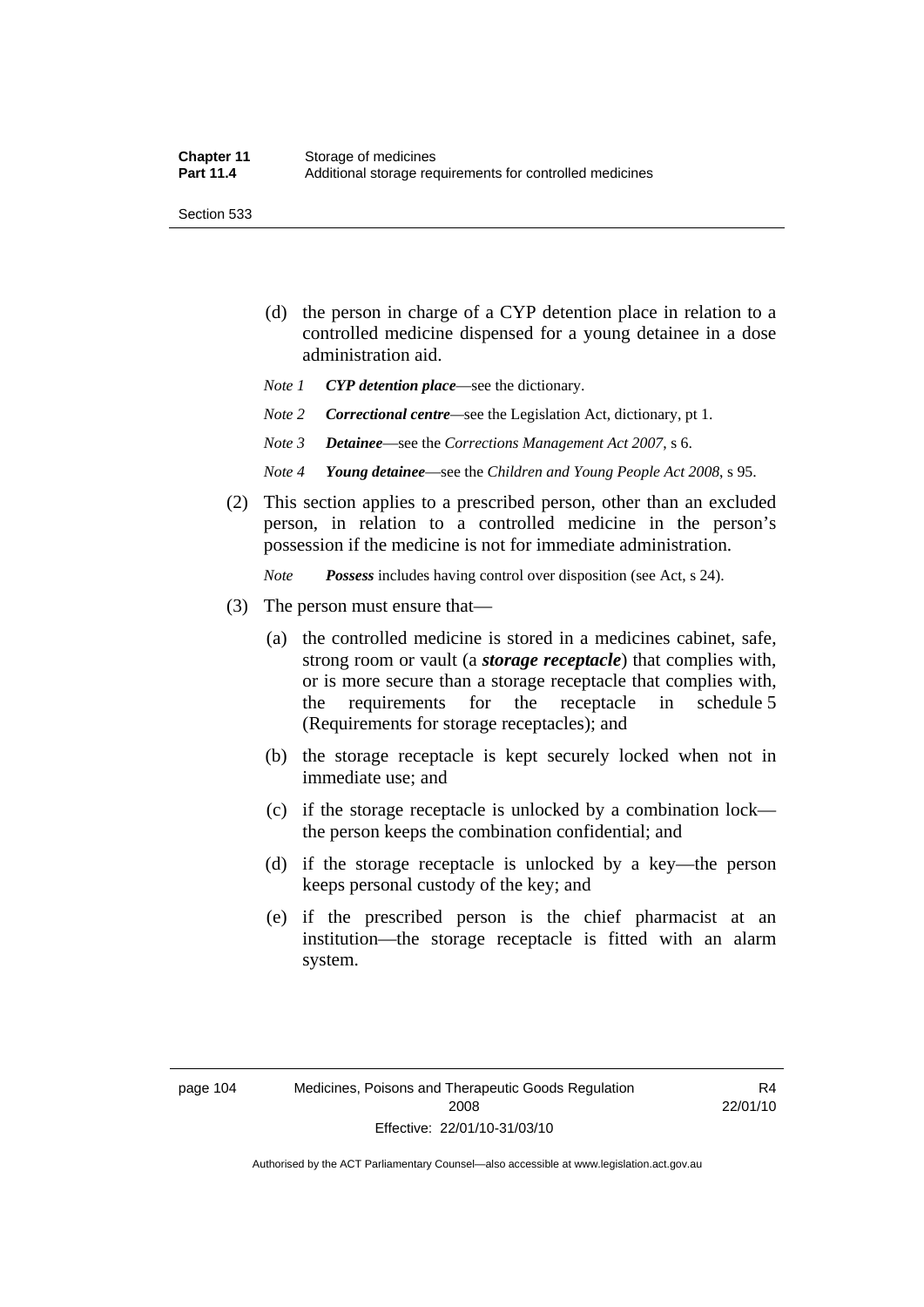(4) To remove any doubt, this section does not apply to a prescribed person mentioned in section 510 (i) if the person does not have control over the disposition of the medicine.

**Example—person not having control over disposition of medicine** 

a medicine in the personal possession of a resident of a residential aged care facility who is in an independent living unit within the facility

*Note* An example is part of the regulation, is not exhaustive and may extend, but does not limit, the meaning of the provision in which it appears (see Legislation Act, s 126 and s 132).

R4 22/01/10 Medicines, Poisons and Therapeutic Goods Regulation 2008 Effective: 22/01/10-31/03/10

page 105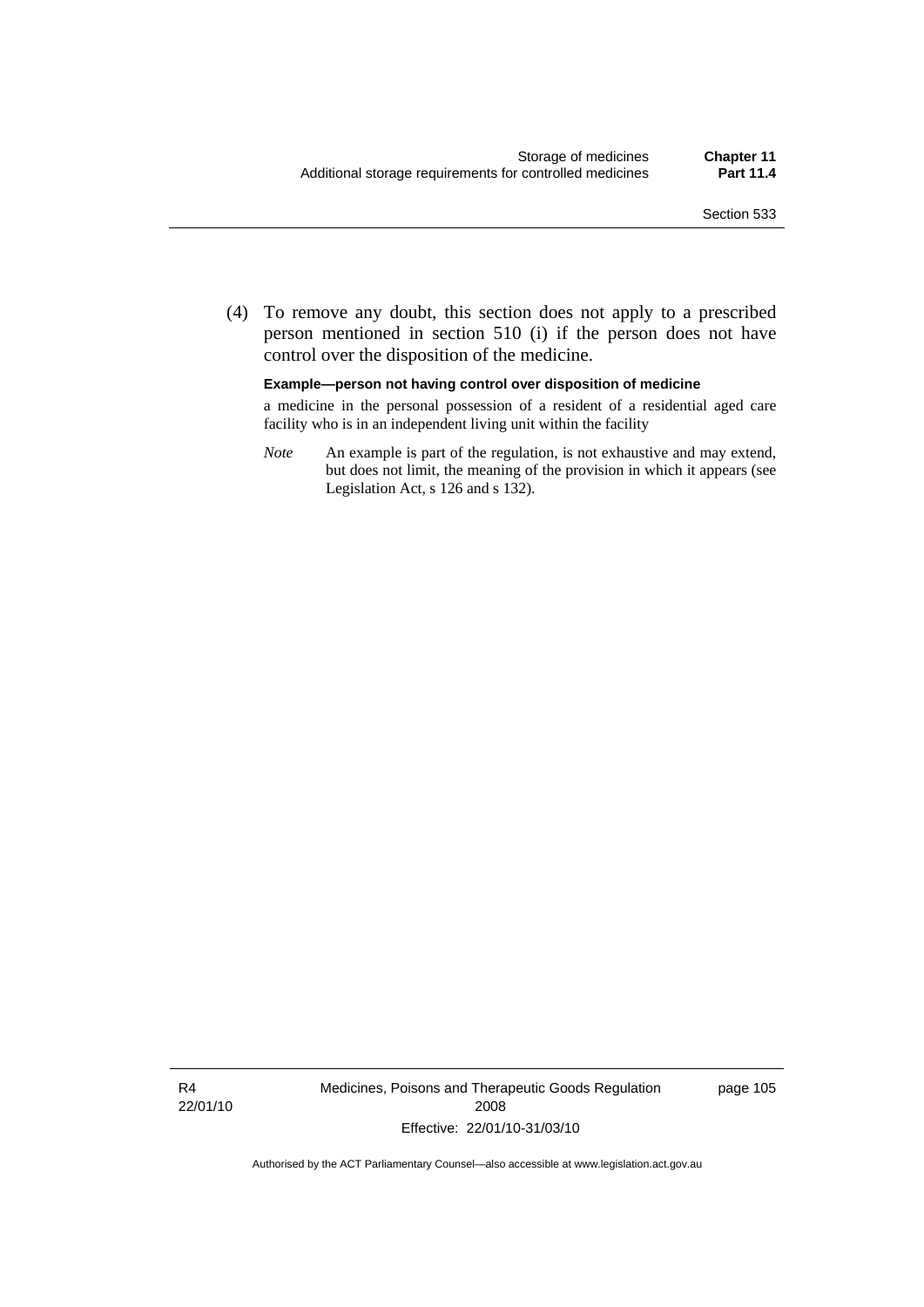## **Chapter 12 Controlled medicines registers**

#### **540 Keeping of controlled medicines registers by certain people—Act, s 48 (a) and s 50 (1) (b) and (2) (b)**

- (1) A person mentioned in table 540, column 2 who possesses a controlled medicine must keep a controlled medicines register.
	- *Note* Also, a pharmacist responsible for the management of a community pharmacy must keep a controlled medicines register for controlled medicines kept at the pharmacy (see Act, s 48).
- (2) However, subsection (1) does not apply to the person in relation to—
	- (a) a controlled medicine in a first-aid kit kept by the person; or
	- (b) if the person is the person in charge of a residential aged care facility or residential disability care facility—a controlled medicine dispensed for the patient in a dose administration aid; or
	- (c) if the person is the person in charge of a correctional centre—a controlled medicine dispensed for a detainee in a dose administration aid; or
	- (d) if the person is the person in charge of a CYP detention place—a controlled medicine dispensed for a young detainee in a dose administration aid.
	- *Note 1 CYP detention place*—see the dictionary.
	- *Note 2 Correctional centre*—see the Legislation Act, dictionary, pt 1.
	- *Note 3 Detainee*—see the *Corrections Management Act 2007*, s 6.
	- *Note 4 Young detainee*—see the *Children and Young People Act 2008*, s 95.
	- *Note* 5 For keeping controlled medicines in a first-aid kit, see s 541.

page 106 Medicines, Poisons and Therapeutic Goods Regulation 2008 Effective: 22/01/10-31/03/10

R4 22/01/10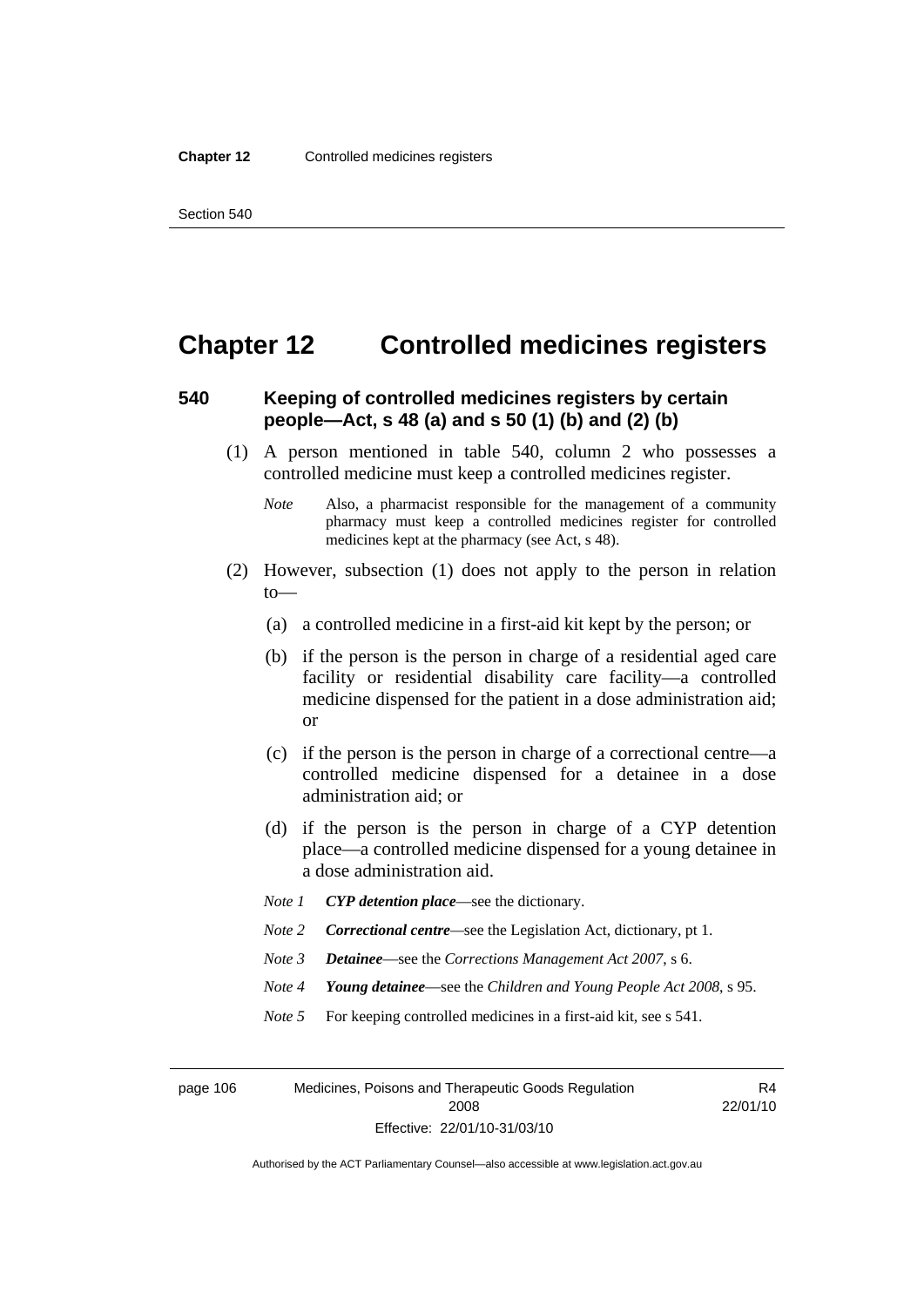- (3) A person to whom subsection (1) applies must keep a controlled medicines register for a controlled medicine at the place prescribed in table 540, column 3 for the person.
- (4) A pharmacist responsible for the management of a community pharmacy at which controlled medicines are kept must keep the controlled medicines register for the controlled medicines at the pharmacy.
	- *Note* For the requirement for a controlled medicine register to be kept for a community pharmacy, see the Act, s 48.

| column 1 | column <sub>2</sub>                                                       | column 3                                                     |
|----------|---------------------------------------------------------------------------|--------------------------------------------------------------|
| item     | prescribed person                                                         | place where register to be kept                              |
| 1        | person in charge of<br>ambulance service                                  | the premises where the controlled<br>medicine is kept        |
| 2        | approved analyst                                                          | the analyst's laboratory                                     |
| 3        | person in charge of<br>correctional centre                                | the correctional centre                                      |
| 4        | person in charge of CYP<br>detention place                                | the detention place                                          |
| 5        | dentist                                                                   | the dentist's surgery                                        |
| 6        | doctor                                                                    | the doctor's surgery                                         |
| 7        | medicines wholesalers<br>licence-holder                                   | the licensed premises under s 460                            |
| 8        | medicines and poisons<br>inspector (other than<br>police officer)         | the place directed in writing by the<br>chief health officer |
| 9        | person in charge of<br>residential aged care<br>facility without pharmacy | the facility                                                 |

**Table 540 Keeping controlled medicines registers** 

R4 22/01/10 Medicines, Poisons and Therapeutic Goods Regulation 2008 Effective: 22/01/10-31/03/10

page 107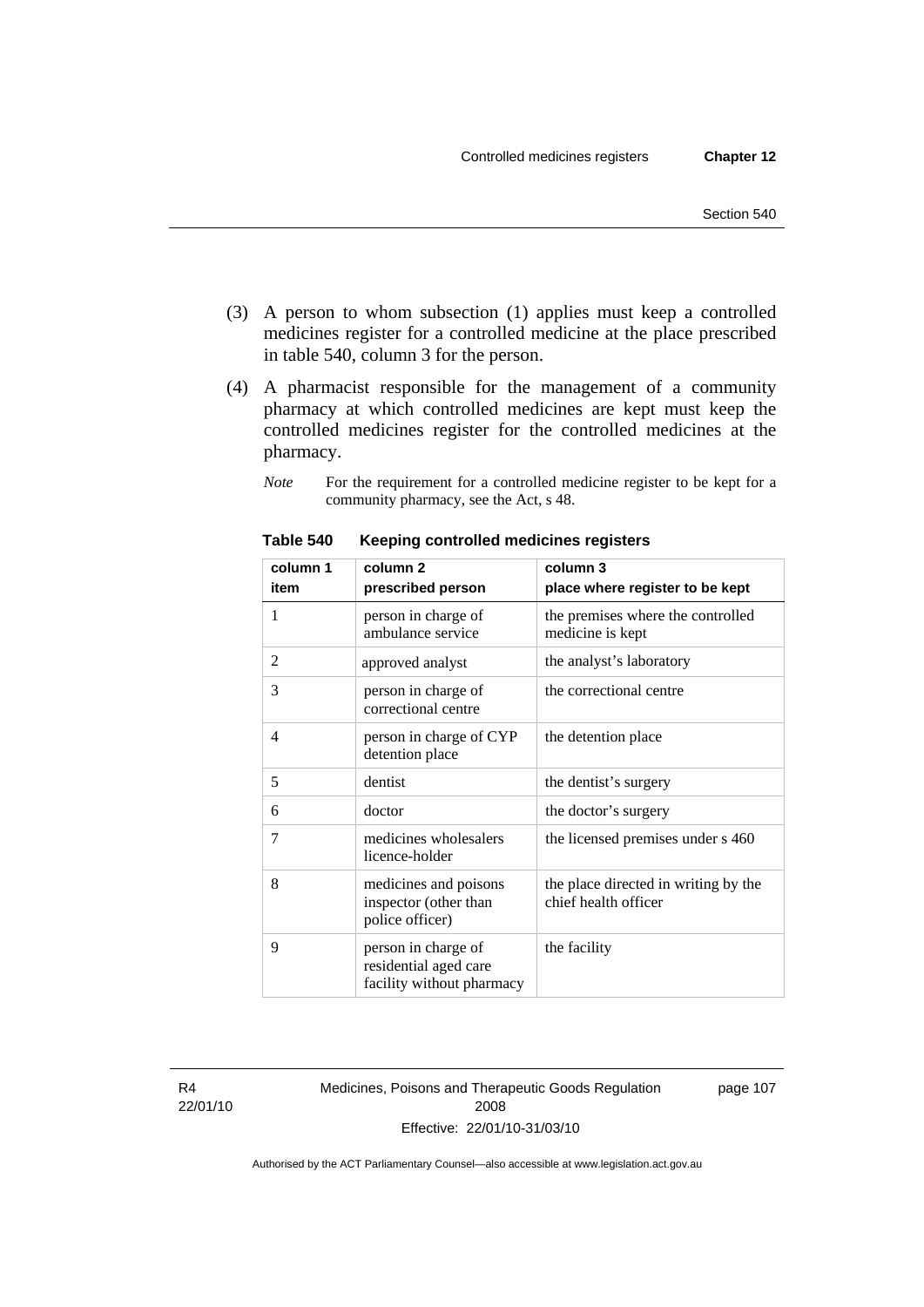#### **Chapter 12** Controlled medicines registers

#### Section 541

| column 1<br>item | column 2<br>prescribed person                                                                                    | column 3<br>place where register to be kept      |
|------------------|------------------------------------------------------------------------------------------------------------------|--------------------------------------------------|
| 10               | person in charge of<br>residential disability care<br>facility without pharmacy                                  | the facility                                     |
| 11               | supervisor of program<br>under controlled<br>medicines research and<br>education program<br>licence              | the premises where program is being<br>conducted |
| 12               | veterinary surgeon                                                                                               | the veterinary surgeon's surgery                 |
| 13               | person in charge of ward<br>(including an opioid<br>dependency treatment<br>centre operated by the<br>Territory) | the ward                                         |

#### **541 Keeping of controlled medicines registers by first-aid kit holders—Act, s 48 (a) and s 50 (1) (b) and (2) (b)**

(1) In this section:

#### *designated person* means—

- (a) a dentist, doctor or veterinary surgeon; or
- (b) an ambulance officer employed by the Commonwealth, the Territory or a State; or
- (c) a first-aid kit licence-holder.
- *Note 1 Dentist*, *doctor* and *veterinary surgeon* does not include an intern or trainee (see defs of these terms in dict).
- *Note 2 State* includes a territory (see Legislation Act, dict, pt 1).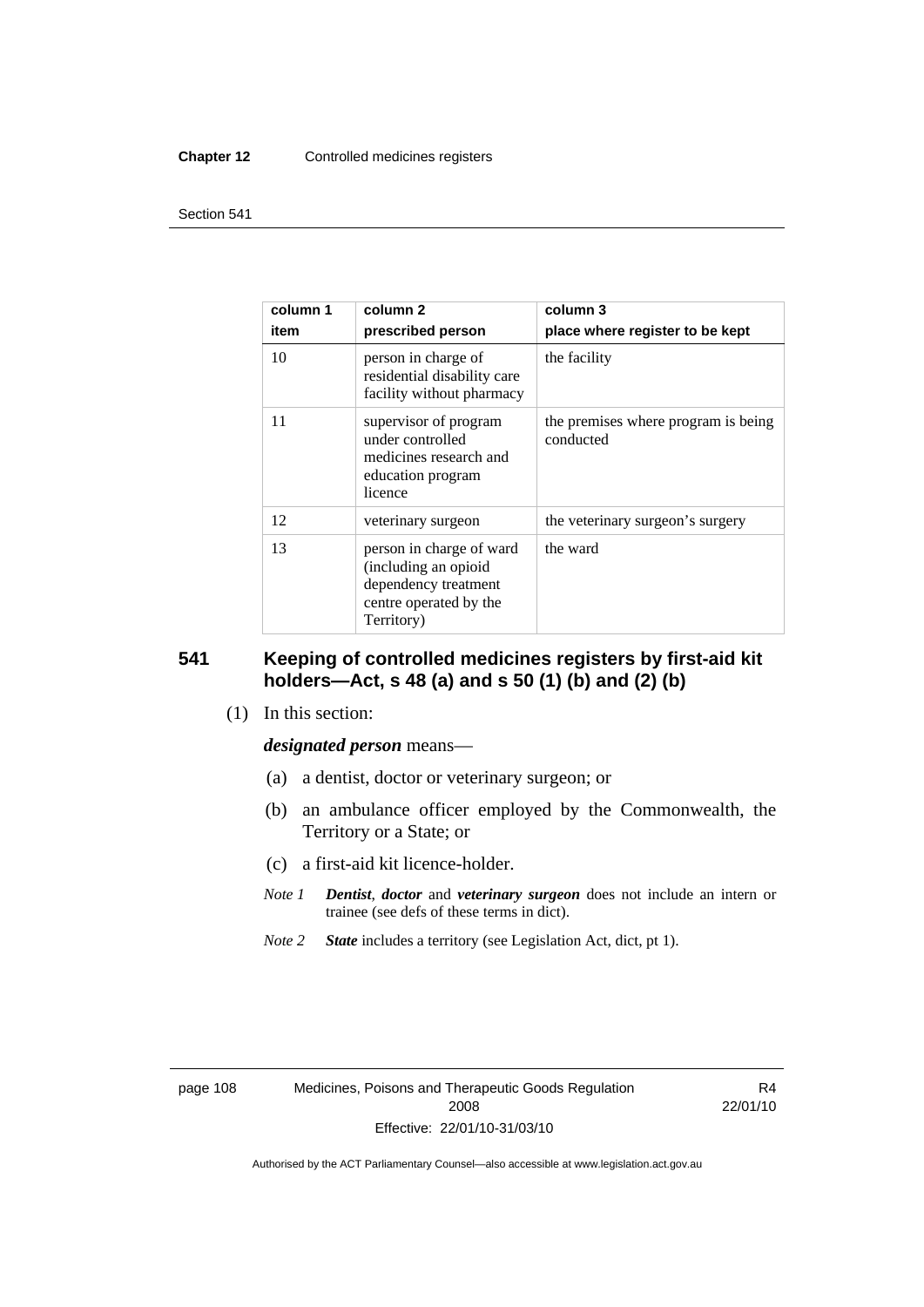(2) A designated person who possesses a first-aid kit containing a controlled medicine must keep the controlled medicines register for the controlled medicine with the first-aid kit.

## **542 Form of controlled medicines registers—Act, s 49 (1) (b) and (2) (b)**

- (1) Each page in a controlled medicines register must relate to a single form and strength of a controlled medicine.
- (2) If a controlled medicines register is kept electronically, a separate record must be used for each form and strength of controlled medicine kept.

## **543 Making entries in controlled medicines registers— Act, s 51 (1) (b)**

- (1) The following details for a dealing with a controlled medicine are prescribed:
	- (a) the nature of the dealing;
	- (b) the date of the dealing;
	- (c) the medicine, and the form, strength and quantity of the medicine, dealt with;
	- (d) if the dealing is receiving the medicine—the name and address of the supplier;
	- (e) if the dealing is supplying the medicine—the name and address of the person to whom it is supplied;
	- (f) if the medicine is supplied on a prescription—the prescriber's name and suburb and the prescription's number under section 123 (k) (Labelling dispensed medicines—Act, s 60 (1) (c) (i) and (2) (c) (i));

page 109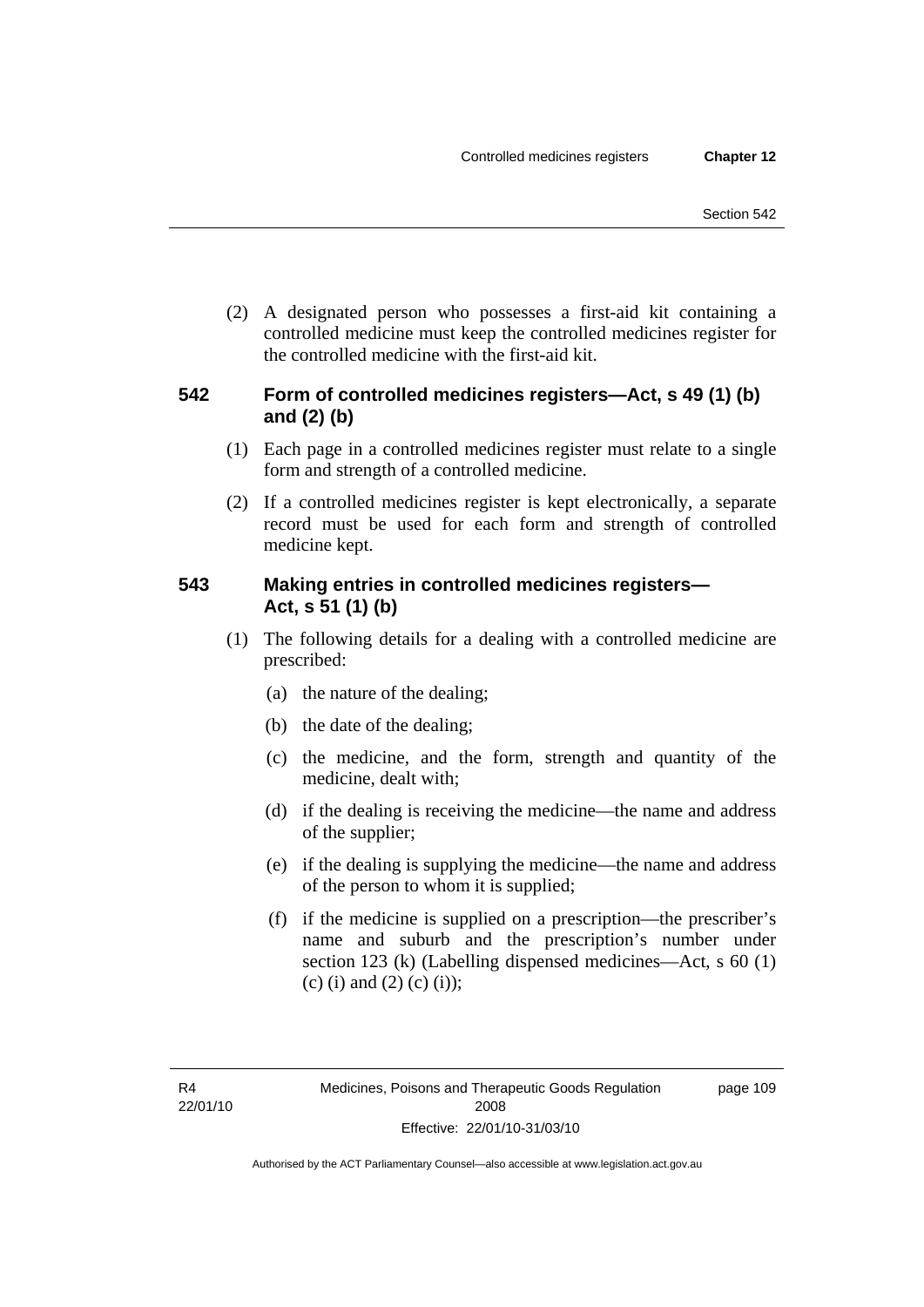Section 543

- (g) if the medicine is supplied on a requisition—the requisition's number under section 132 (e) (Labelling medicines supplied on requisition—Act, s 60 (1) (c) (i) and (2) (c) (i));
- (h) if the medicine is supplied on a purchase order—the date of the purchase order;
- (i) if the Act, section 53 (Registers—witnessing administration of medicines) applies to the dealing—the name of the person to whom the medicine is administered;
- (j) the quantity of the medicine held after the dealing.
- (2) However, subsection (1) (i) does not apply in relation to a controlled medicine dispensed in a dose administration aid for—
	- (a) a patient at a residential aged care facility or residential disability care facility; or
	- (b) a detainee at a correctional centre; or
	- (c) a young detainee at a CYP detention place.
- (3) A dealing with a controlled medicine must be entered in—
	- (a) if the dealing happens in a pharmacy at an institution—the controlled medicines register kept at the pharmacy; or
	- (b) if the dealing happens in a ward at an institution—the controlled medicines register kept at the ward; or
	- (c) if the person must keep both a controlled medicines register for a first-aid kit and another controlled medicines register—
		- (i) for a dealing with a controlled medicine to which the first-aid kit relates—the controlled medicines register for the kit; or
		- (ii) for any other dealing by the person—the other controlled medicines register; or

page 110 Medicines, Poisons and Therapeutic Goods Regulation 2008 Effective: 22/01/10-31/03/10

R4 22/01/10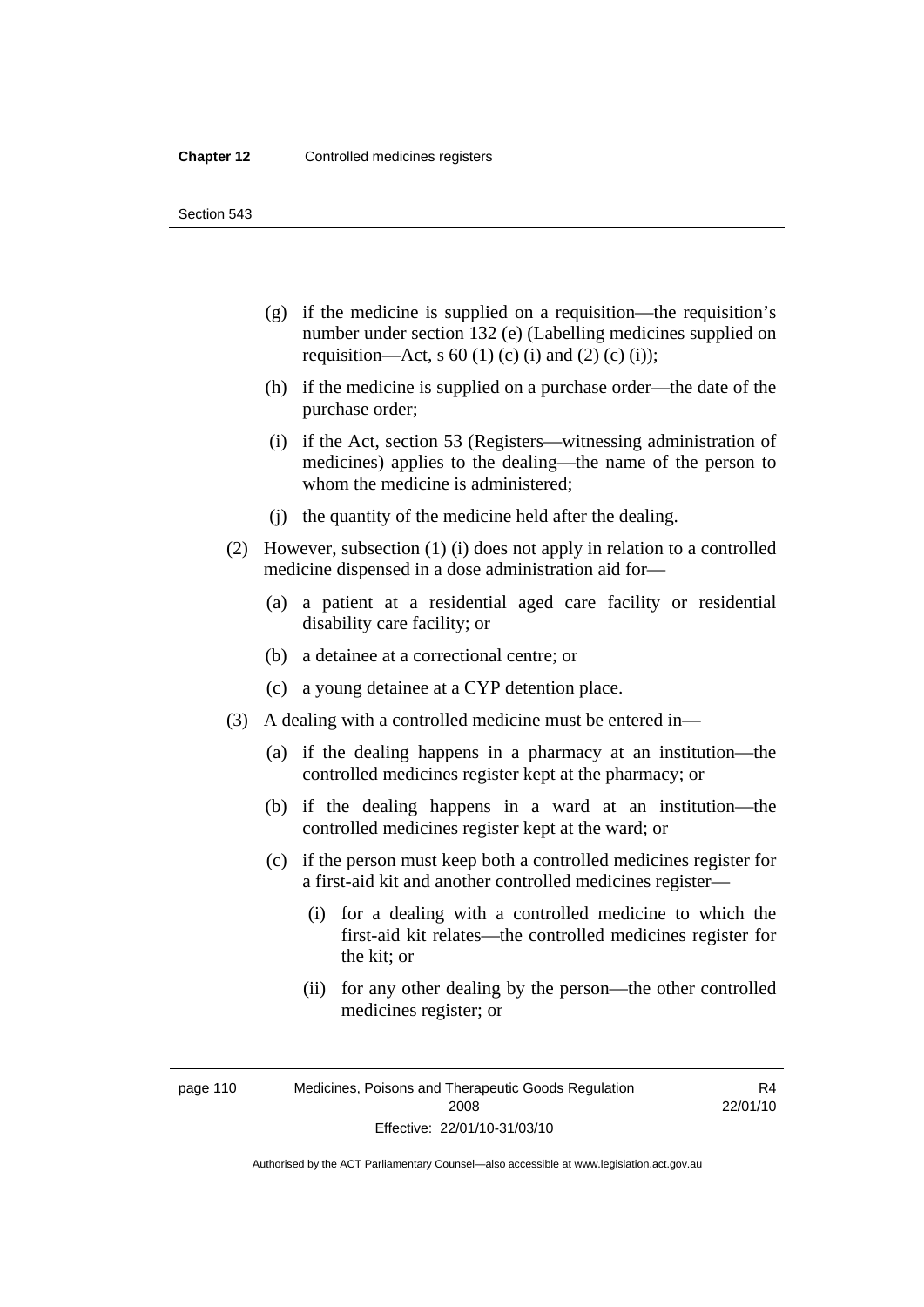(d) in any other case—the controlled medicines register the person must keep.

#### **544 Prescribed witnesses for administration of controlled medicines—Act, s 53 (a) and (b)**

The following people are prescribed as witnesses in relation to the administration of a controlled medicine:

- (a) if the medicine is administered by an intern doctor—a dentist, doctor, midwife, nurse, nurse practitioner or pharmacist;
- (b) if the medicine is administered by a person who is not an intern doctor—
	- (i) a person prescribed under paragraph (a); or
	- (ii) an intern doctor or enrolled nurse (medications).
- *Note Dentist*, *doctor* and *pharmacist* does not include an intern or trainee (see defs of these terms in dict).

#### **545 Prescribed witnesses for discarding of controlled medicines—Act, s 54 (a) and (b)**

- (1) The following people are prescribed as witnesses in relation to the discarding of a controlled medicine:
	- (a) an ambulance officer employed by the Commonwealth, the Territory or a State;
	- (b) an approved analyst;
	- (c) a dentist;
	- (d) a doctor;
	- (e) a medicines and poisons inspector;
	- (f) a midwife;
	- (g) a nurse;

R4 22/01/10 page 111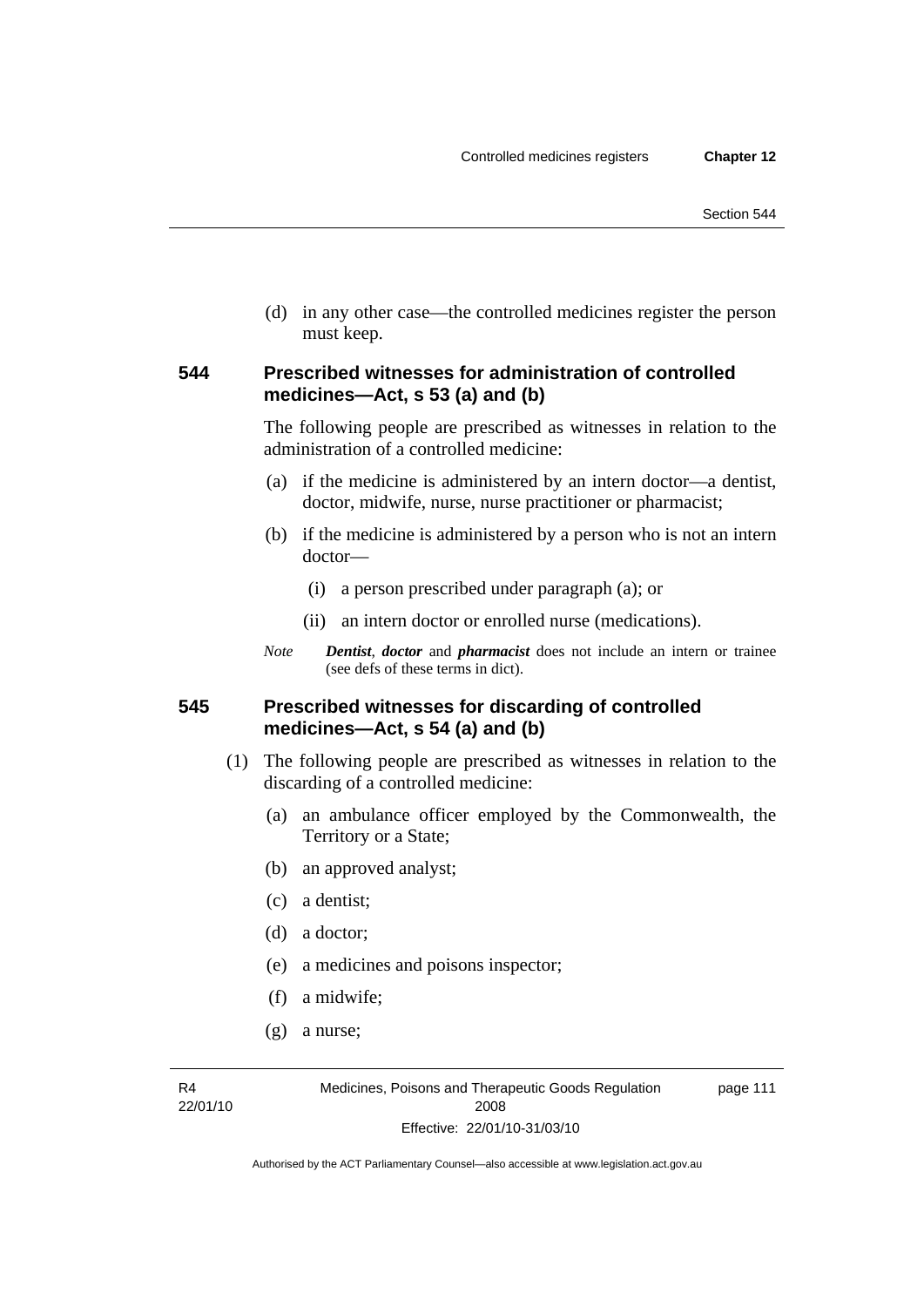- (h) a nurse practitioner;
- (i) a pharmacist;
- (j) a veterinary surgeon.
- *Note 1 Approved analyst*—see the dictionary.
- *Note 2 Dentist*, *doctor*, *pharmacist* and *veterinary surgeon* does not include an intern or trainee (see defs of these terms in dict).
- *Note 3 Nurse* does not include an enrolled nurse (see Legislation Act, dict, pt 1).
- *Note 4* See s 390 for the discarding of the residue of a controlled medicine left after administration.
- (2) However, a person mentioned in subsection (1) must not be a prescribed witness to the discarding of a controlled medicine if the person is—
	- (a) related to, a close friend of or employed by the person discarding the medicine; or
	- (b) the supervisor of the person discarding the medicine; or
	- (c) supervised by the person discarding the medicine.

## **546 Changes etc to entries in controlled medicines registers—Act, s 55 (2) (b)**

- (1) An entry in a paper-based controlled medicines register may be amended by the person who made the entry by—
	- (a) the person signing and dating a marginal note or footnote that gives the date of the amendment and the amended details; and
	- (b) if the entry relates to administering a controlled medicine—
		- (i) the amendment being witnessed by a person prescribed under section 544 (Prescribed witnesses for administration of controlled medicines—Act, s 53 (a) and (b)); and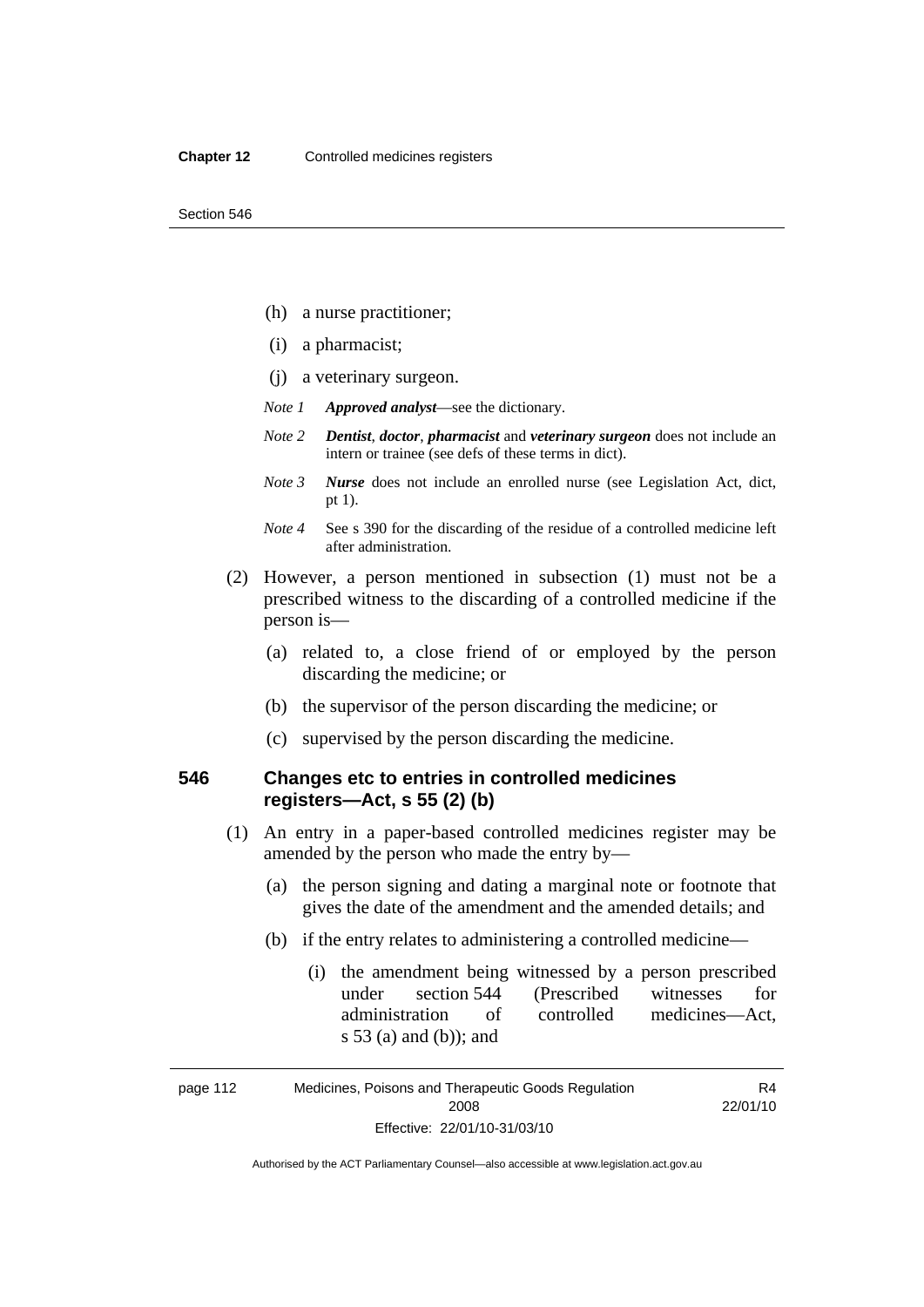- (ii) the witness signing the amendment as witness; and
- (c) if the entry relates to the discarding of a controlled medicine—
	- (i) the amendment being witnessed by a person prescribed under section 545 (Prescribed witnesses for discarding of controlled medicines—Act, s 54 (a) and (b)); and
	- (ii) the witness signing the amendment as witness.
- (2) An entry in an electronic controlled medicines register may be amended by the person who made the entry by the person attaching or linking, by electronic means, a document that includes—
	- (a) the person's signature, the date and the amended details; and
	- (b) if the entry relates to administering a controlled medicine—the signature as witness of a person prescribed under section 544; and
	- (c) if the entry relates to the discarding of a controlled medicine the signature as witness of a person prescribed under section 545.

R4 22/01/10 page 113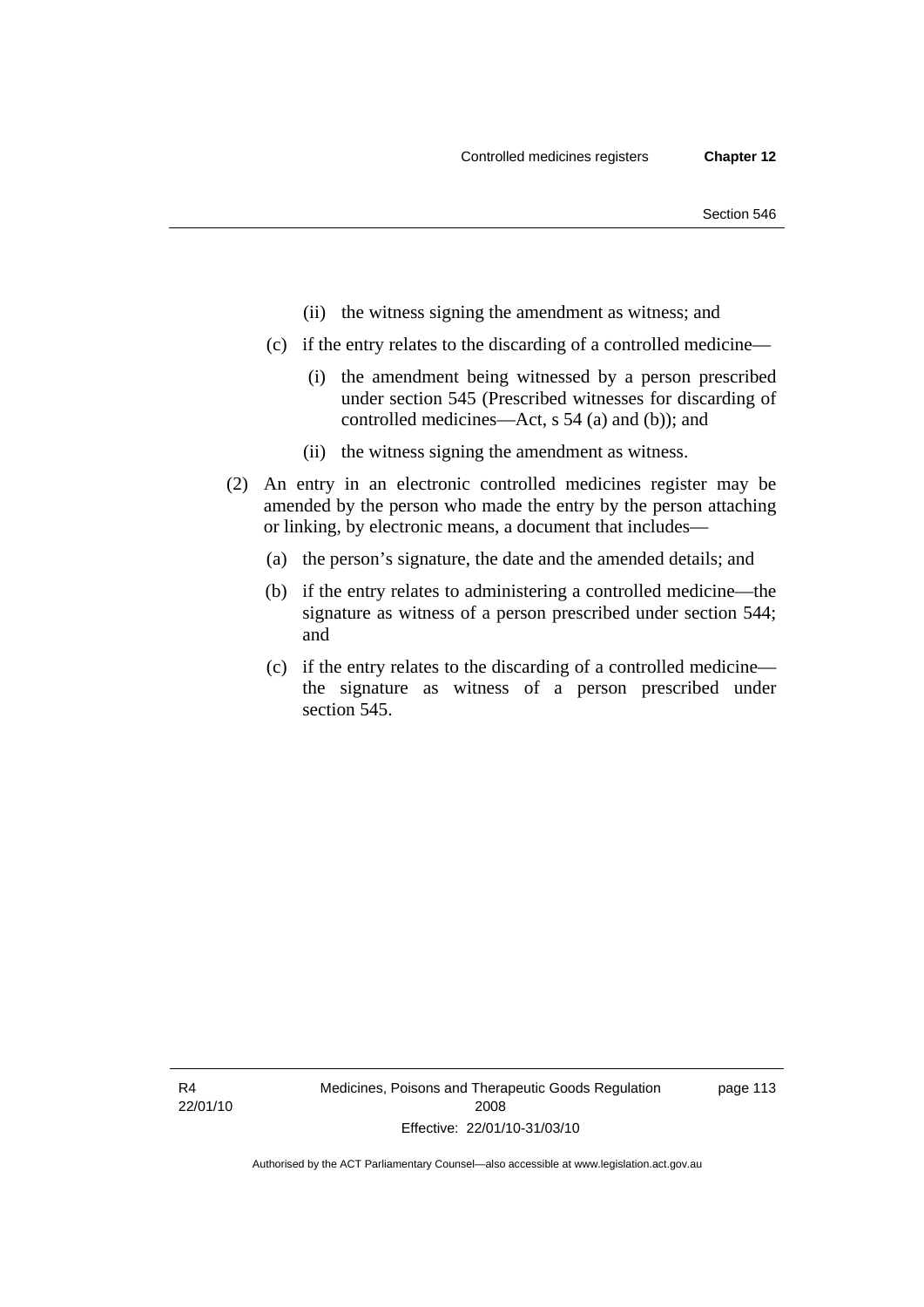# **Chapter 13 Controlled medicines and appendix D medicines approvals for human use**

# **Part 13.1 Controlled medicines approvals**

*Note* It is a condition of an authorisation to prescribe a controlled medicine for human use that the prescriber has an approval under this part (see s 31 (d)).

## **Division 13.1.1 Preliminary**

#### **550 Meaning of** *controlled medicines approval*

In this regulation:

*controlled medicines approval* means an approval to prescribe a controlled medicine under—

- (a) division 13.1.2 (Standing controlled medicines approvals); or
- (b) division 13.1.3 (Chief health officer controlled medicines approvals).

#### **551 Meaning of** *designated prescriber***—pt 13.1**

In this part:

*designated prescriber* means a prescriber (other than a veterinary surgeon or trainee veterinary surgeon) in relation to whom prescribing a controlled medicine is included in schedule 1, column 3.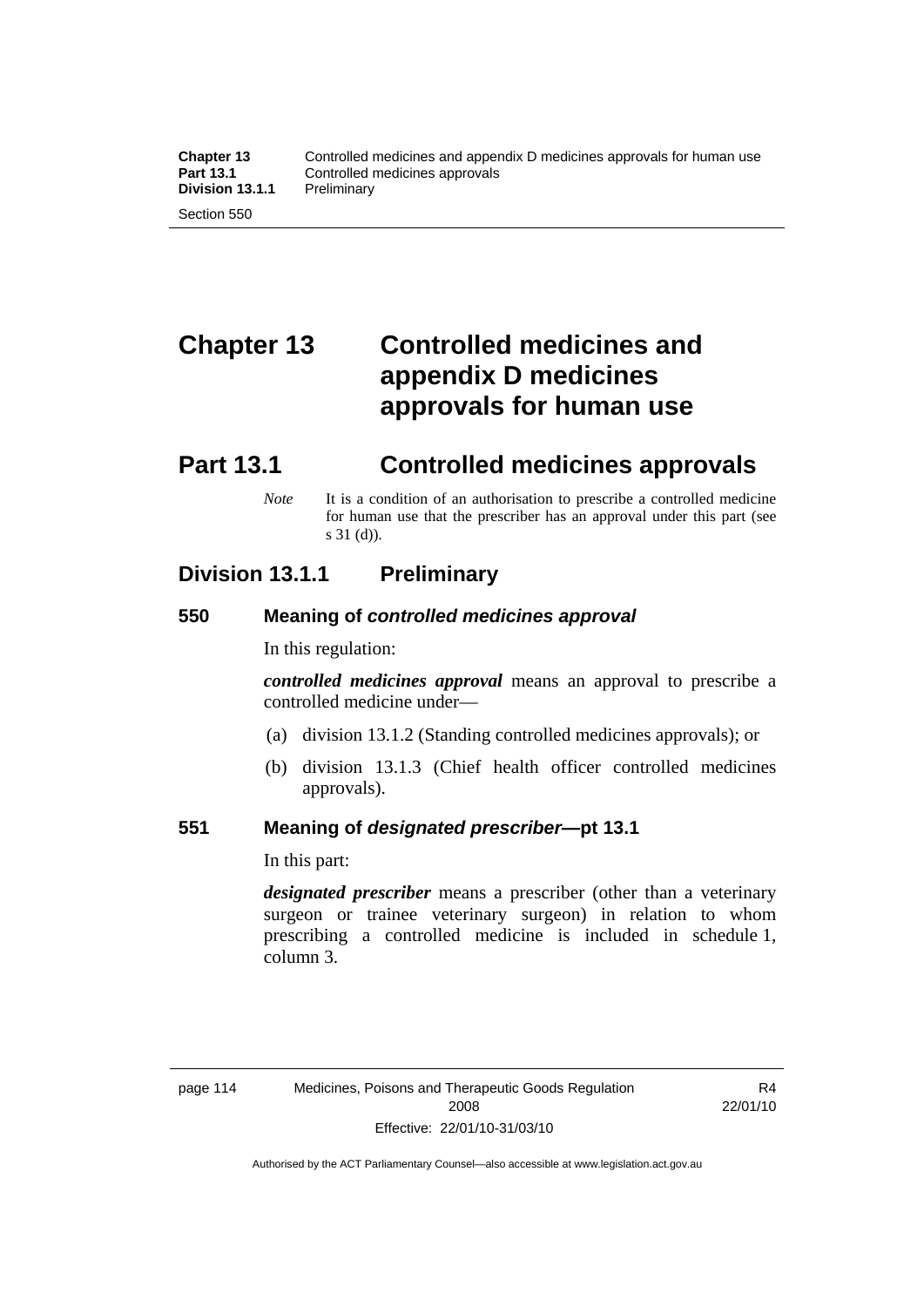## **Division 13.1.2 Standing controlled medicines approvals**

#### **555 Standing approval to prescribe controlled medicines for hospital in-patients**

A designated prescriber is approved to prescribe a controlled medicine for a patient of the prescriber if the patient is an in-patient at a hospital.

*Note* A *hospice* is a hospital (see *The Macquarie Dictionary*, 4th ed).

#### **556 Standing approval to prescribe controlled medicines for short-term treatment**

A designated prescriber is approved to prescribe a controlled medicine for a patient of the prescriber if—

- (a) the prescriber believes on reasonable grounds that the patient is not a drug-dependant person in relation to a controlled medicine or prohibited substance; and
- (b) the prescriber believes on reasonable grounds that the patient has not been prescribed a controlled medicine within the 2-month period before the prescriber prescribes the medicine; and
- (c) the prescriber prescribes the controlled medicine for the patient's use for 2 months or less.

*Note* For long-term prescribing, see div 13.1.3.

#### **557 Standing interim approval to prescribe buprenorphine and methadone for patients of certain institutions**

(1) In this section:

*doctor* includes an intern doctor acting under the direct supervision of a doctor.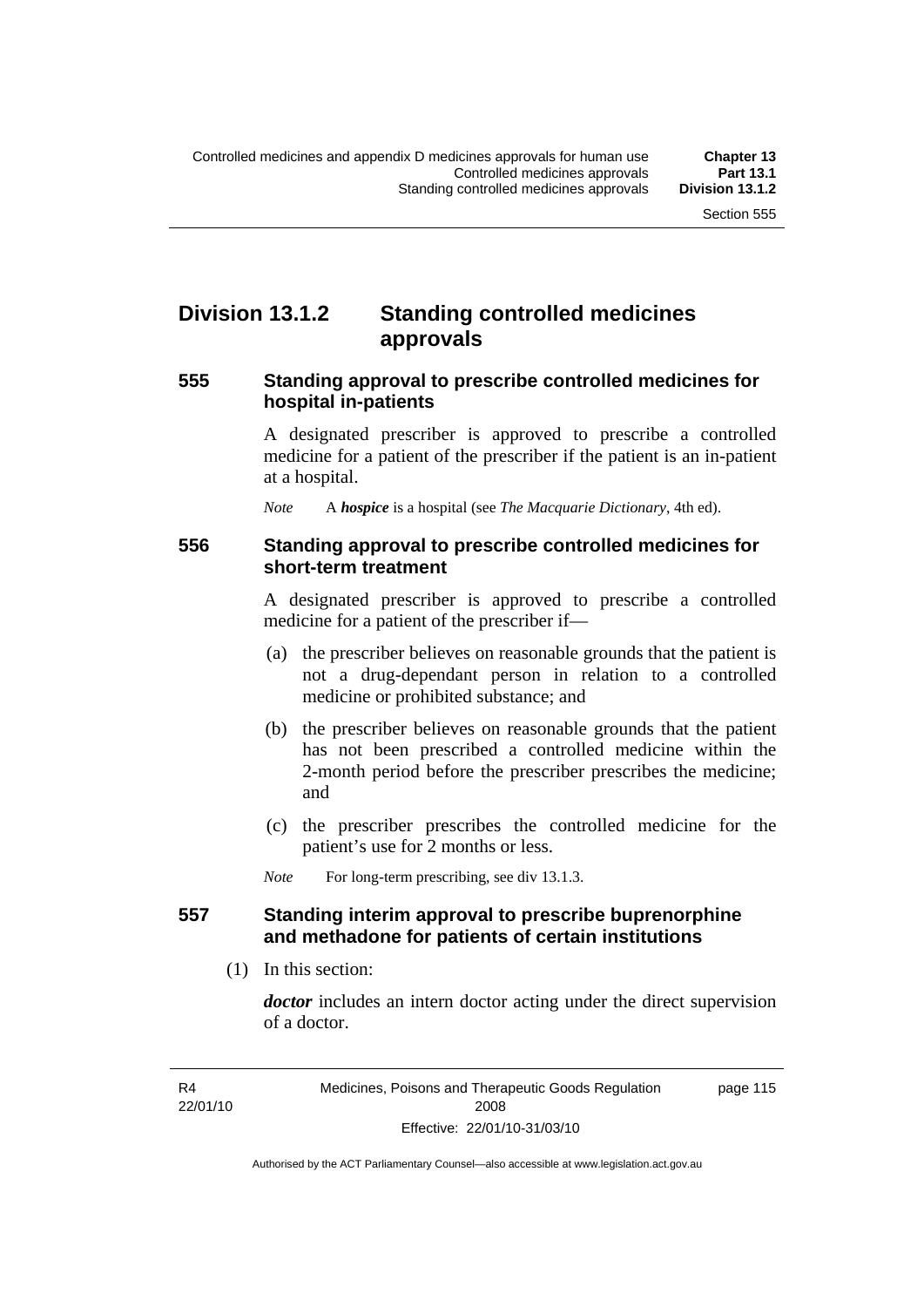- (2) A doctor is approved (the *interim approval*) to prescribe buprenorphine or methadone if—
	- (a) the doctor—
		- (i) is working at a hospital and prescribes the medicine for an outpatient at the hospital; or
		- (ii) is working at any of the following institutions and prescribes the medicine for a patient of the institution:
			- (A) a correctional centre;
			- (B) a CYP detention place;
			- (C) an opioid dependency treatment centre operated by the Territory; or
			- *Note Institution* includes a correctional centre and a CYP detention place (see s 652).
		- (iii) prescribes the medicine for a person in police custody; and
	- (b) the buprenorphine or methadone is prescribed in accordance with the opioid dependency treatment guidelines; and

*Note Opioid dependency treatment guidelines*—see the dictionary.

- (c) the doctor makes an application under section 560 to prescribe the medicine not later than 72 hours after the doctor first prescribes buprenorphine or methadone for the patient.
- (3) The interim approval ends—
	- (a) if the chief health officer approves the application under division 13.1.3—when the doctor is given notice of the approval; or
	- (b) if the application under section 560 is withdrawn—on the withdrawal of the application; or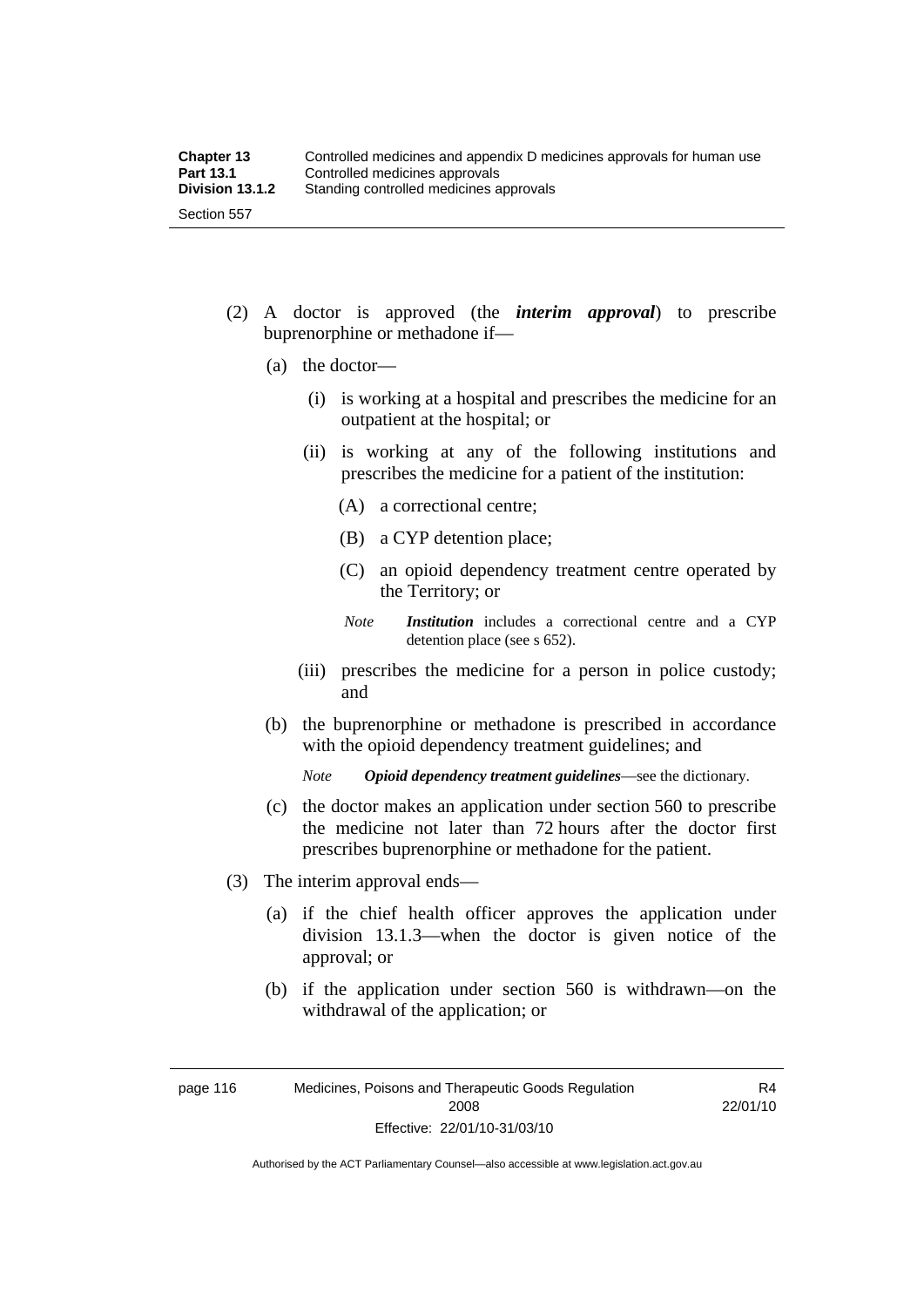- (c) if the chief health officer refuses to approve the application and the 7-day period mentioned in section 565 (2) (Applications for review of unfavourable CHO decisions for approvals) ends without an application for review being made—at the end of the 7-day period; or
- (d) if the chief health officer refers the application to the medicines advisory committee or an application is made to the committee under section 565—when the doctor is given notice of the chief health officer's decision under section 573 (Medicines advisory committee—directions to CHO).

## **Division 13.1.3 Chief health officer controlled medicines approvals**

#### **560 Applications for CHO controlled medicines approvals**

- (1) A designated prescriber may apply to the chief health officer for approval to prescribe a controlled medicine.
- (2) An application under subsection (1) must—
	- (a) be for approval to prescribe a controlled medicine for a single individual; and
	- (b) be made in a way determined by the chief health officer.

#### **Examples**

telephone, email and fax

- *Note 1* If a form is approved under the Act, s 198 for this provision, the form must be used.
- *Note 2* An example is part of the regulation, is not exhaustive and may extend, but does not limit, the meaning of the provision in which it appears (see Legislation Act, s 126 and s 132).
- (3) An application under subsection (1) may be made—
	- (a) on the applicant's own behalf; or

R4 22/01/10 Medicines, Poisons and Therapeutic Goods Regulation 2008 Effective: 22/01/10-31/03/10

page 117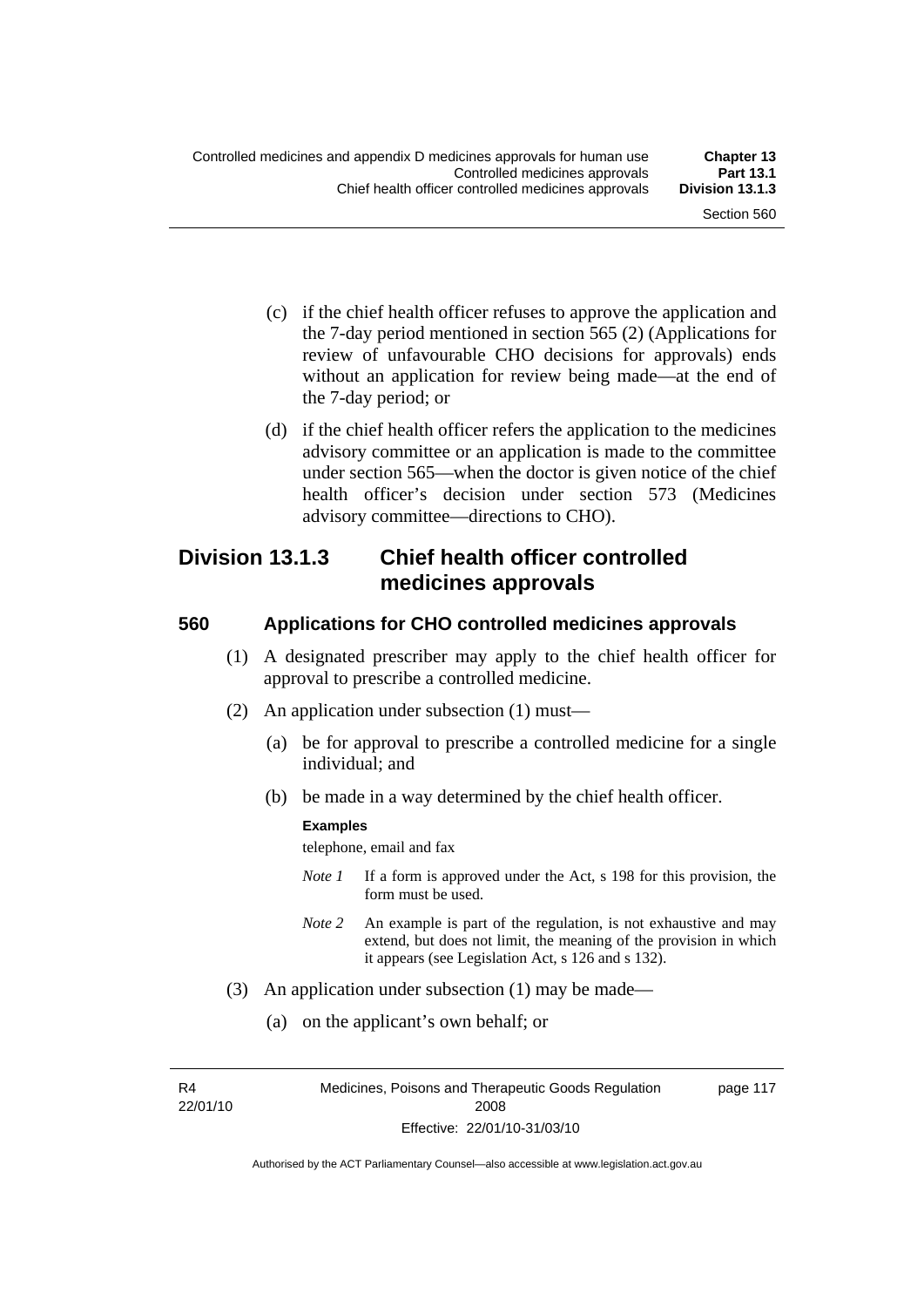- (b) on the applicant's own behalf and on behalf of 1 or more other named designated prescribers; or
- (c) on behalf of a group of designated prescribers that includes the applicant and who practise at the same premises.

#### **Example**

the doctors practising at a suburban medical practice so that if a person's usual doctor is unavailable another doctor at the practice can, under the approval, prescribe the controlled medicine

(4) A determination under subsection (2) (b) is a notifiable instrument.

*Note* A notifiable instrument must be notified under the Legislation Act.

#### **561 Requirements for CHO controlled medicines approval applications**

- (1) An application by a designated prescriber for an approval to prescribe a controlled medicine for a patient must include the following:
	- (a) the designated prescriber's name and address;
	- (b) if the application is made on behalf of a group of designated prescribers—the names of the designated prescribers or a description of the group;
	- (c) the medicine, and the form, strength and quantity of the medicine, to be prescribed;

*Note* For morphine or oxycodone for a terminally ill person, see s (2).

- (d) the daily dose of the medicine and, if more than 1 form or strength of the medicine is to be prescribed, the dose for each form or strength;
- (e) the patient's name and home address;
- (f) the condition from which the patient is suffering that, in the designated prescriber's opinion, requires treatment with the medicine;

R4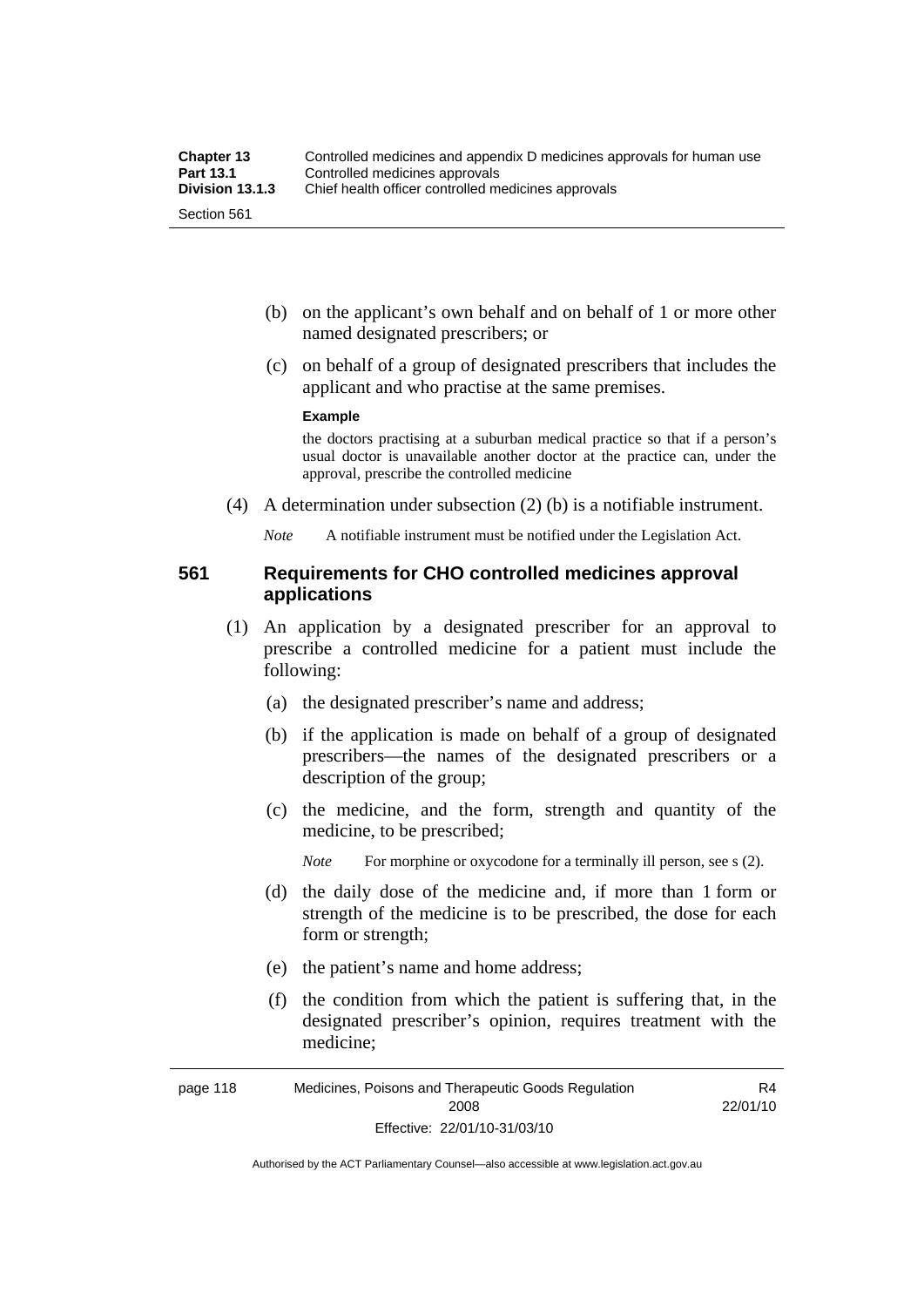- (g) whether, in the designated prescriber's opinion, based on reasonable grounds, the patient is a drug-dependent person in relation to a controlled medicine or prohibited substance.
- (2) However, for subsection (1) (c), if the controlled medicine is morphine or oxycodone for a person with a terminal illness, the application may be made for all forms, strengths and quantities of the medicine.
- (3) To remove any doubt, the application may include any other information the designated prescriber considers relevant.
- (4) The chief health officer may ask the designated prescriber for any other information reasonably required to decide the application, including, for example, further information about the patient's treatment.
	- *Note* An example is part of the regulation, is not exhaustive and may extend, but does not limit, the meaning of the provision in which it appears (see Legislation Act, s 126 and s 132).

#### **562 CHO decision on applications to prescribe controlled medicines**

- (1) On application under section 560, the chief health officer must—
	- (a) approve the application in the terms applied for; or
	- (b) approve the application in terms different from those applied for; or
	- (c) refuse to approve the application; or
	- (d) refer the application to the medicines advisory committee.
	- *Note 1* An approval may include conditions (see s 570).
	- *Note* 2 For the form of a controlled medicines approval by the chief health officer, see s 571.

R4 22/01/10 page 119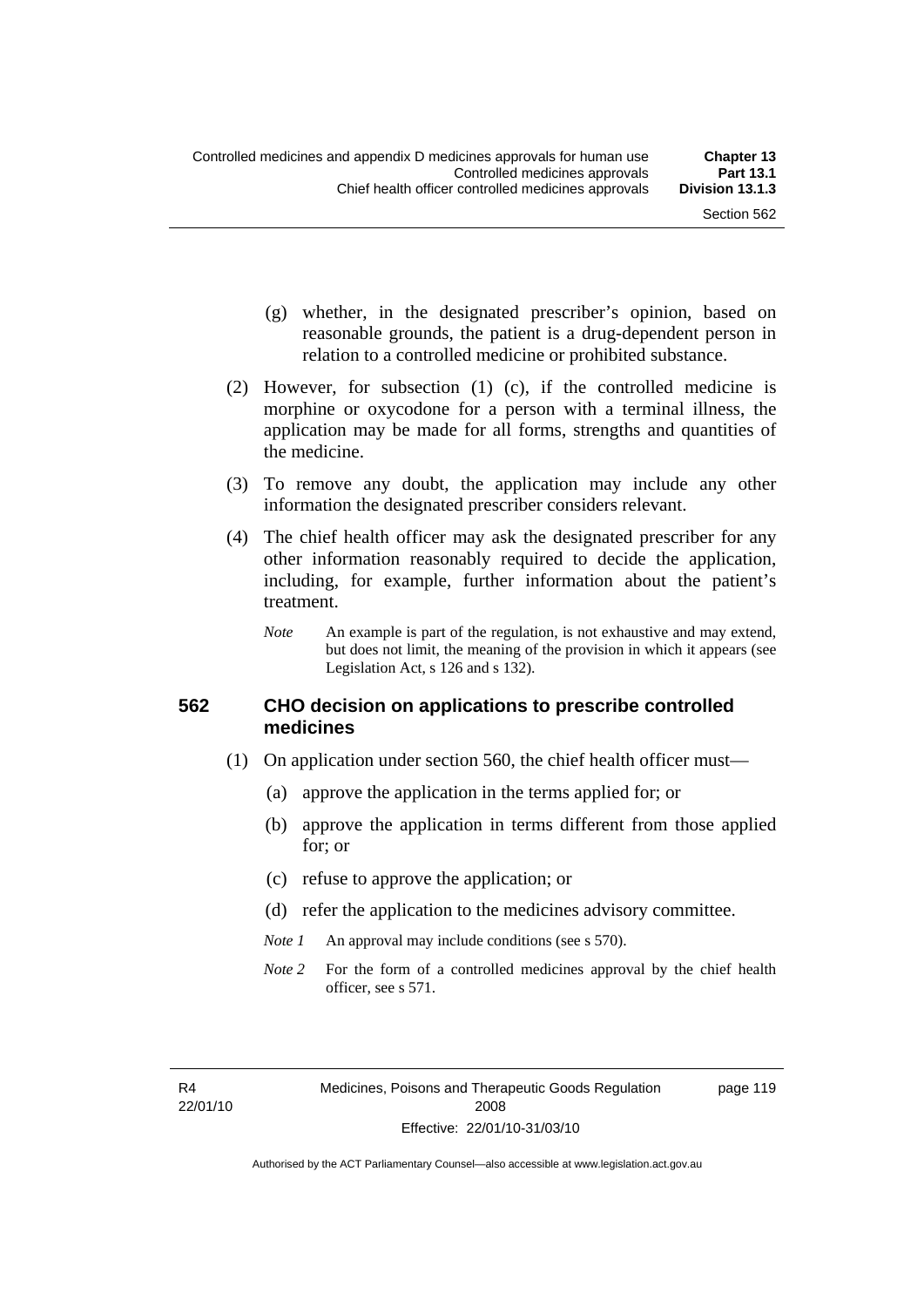| <b>Chapter 13</b> | Controlled medicines and appendix D medicines approvals for human use |  |
|-------------------|-----------------------------------------------------------------------|--|
| <b>Part 13.1</b>  | Controlled medicines approvals                                        |  |
| Division 13.1.3   | Chief health officer controlled medicines approvals                   |  |
| Section 563       |                                                                       |  |

- (2) However, the chief health officer need not decide the application if the chief health officer has asked for information under section 561 (4) and the information has not been given.
- (3) The chief health officer must give the applicant written notice of the chief health officer's decision not later than 7 days after the day the decision is made.
- (4) If the decision is made under subsection (1) (b) or (c), the notice must include information about the applicant's right to seek review of the decision under section 565 (Applications for review of unfavourable CHO decisions for approvals).

## **563 Restrictions on CHO power to approve applications for approvals**

In making a decision under section 562, the chief health officer—

- (a) must comply with any applicable guidelines made under section 574 (Medicines advisory committee—guidelines for CHO decisions on applications); and
- (b) must not approve an application to prescribe all forms, strengths and quantities of morphine or oxycodone for the treatment of a person who is terminally ill unless satisfied—
	- (i) a specialist has diagnosed the person as being terminally ill; and
	- (ii) the medicine is for use by the person for therapeutic purposes only; and
- (c) must not approve an application to prescribe buprenorphine or methadone to treat a drug-dependent person's drug-dependency unless the applicant is—
	- (i) a doctor who is working at a hospital, or an institution mentioned in section 557 (2) (a) (ii) (Standing interim

page 120 Medicines, Poisons and Therapeutic Goods Regulation 2008 Effective: 22/01/10-31/03/10

R4 22/01/10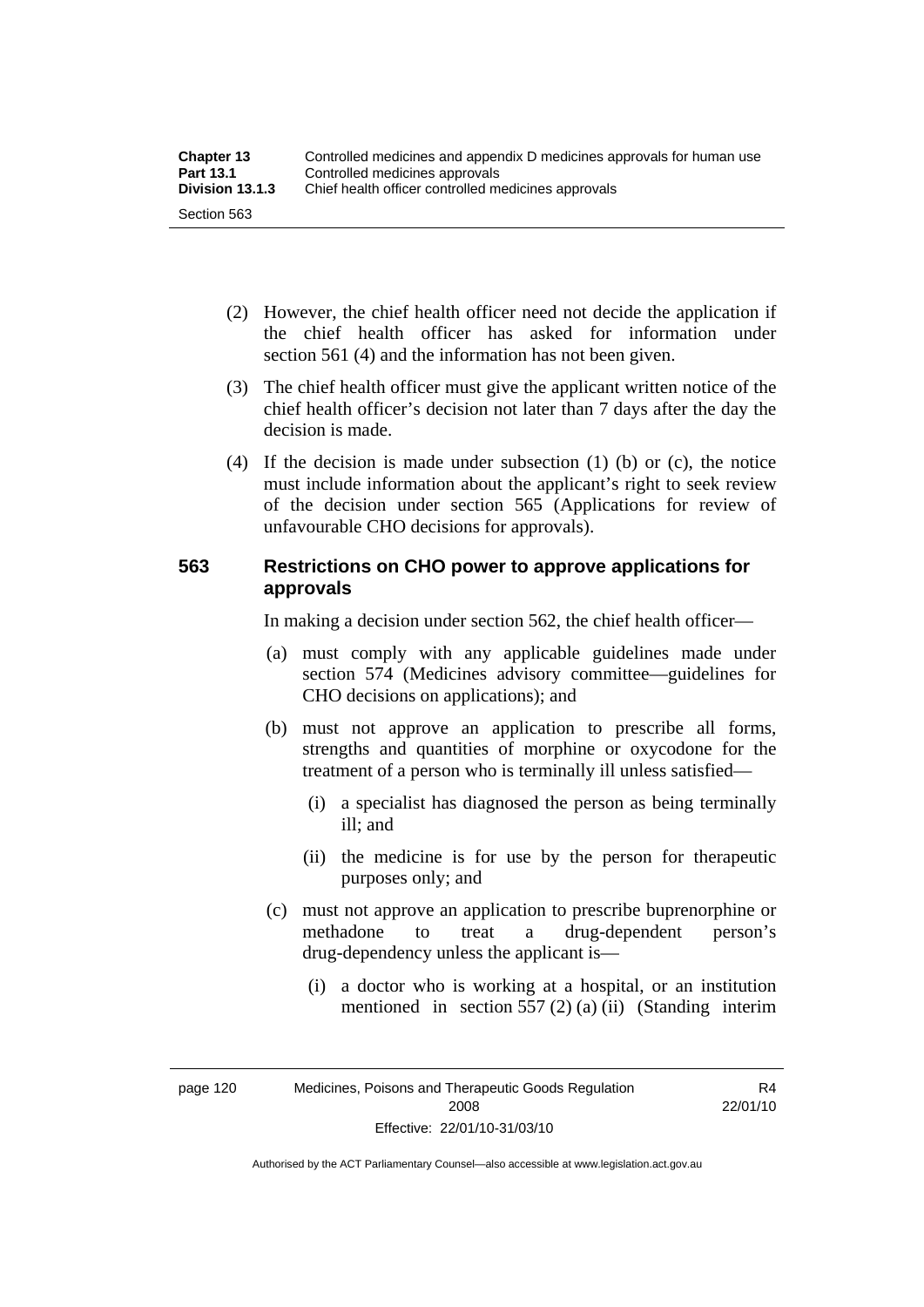approval to prescribe buprenorphine and methadone for patients of certain institutions); or

- (ii) an intern doctor who is working at a hospital, or an institution mentioned in section 557 (2) (a) (ii), and who is acting under the direct supervision of a doctor at the hospital or institution; or
- (iii) a doctor who is treating a person held in police custody; or
- (iv) a doctor who holds an endorsement under section 582 (CHO decisions on applications for endorsement to treat drug-dependency); or
- (v) a doctor who is prescribing continuing opioid dependency treatment for up to 5 drug-dependent people if—
	- (A) the people have already undergone opioid dependency treatment for at least 14 consecutive days (the *initial treatment*); and
	- (B) the initial treatment was prescribed by a doctor holding an endorsement under section 582.
	- *Note Doctor* does not include an intern doctor (see dict).

#### **564 Term of CHO controlled medicines approvals**

A controlled medicines approval under this division is for the period (not longer than 1 year) stated in the approval.

### **565 Applications for review of unfavourable CHO decisions for approvals**

- (1) This section applies if, under section 562, the chief health officer—
	- (a) approves an application for a controlled medicines approval in terms different from those applied for; or

R4 22/01/10 page 121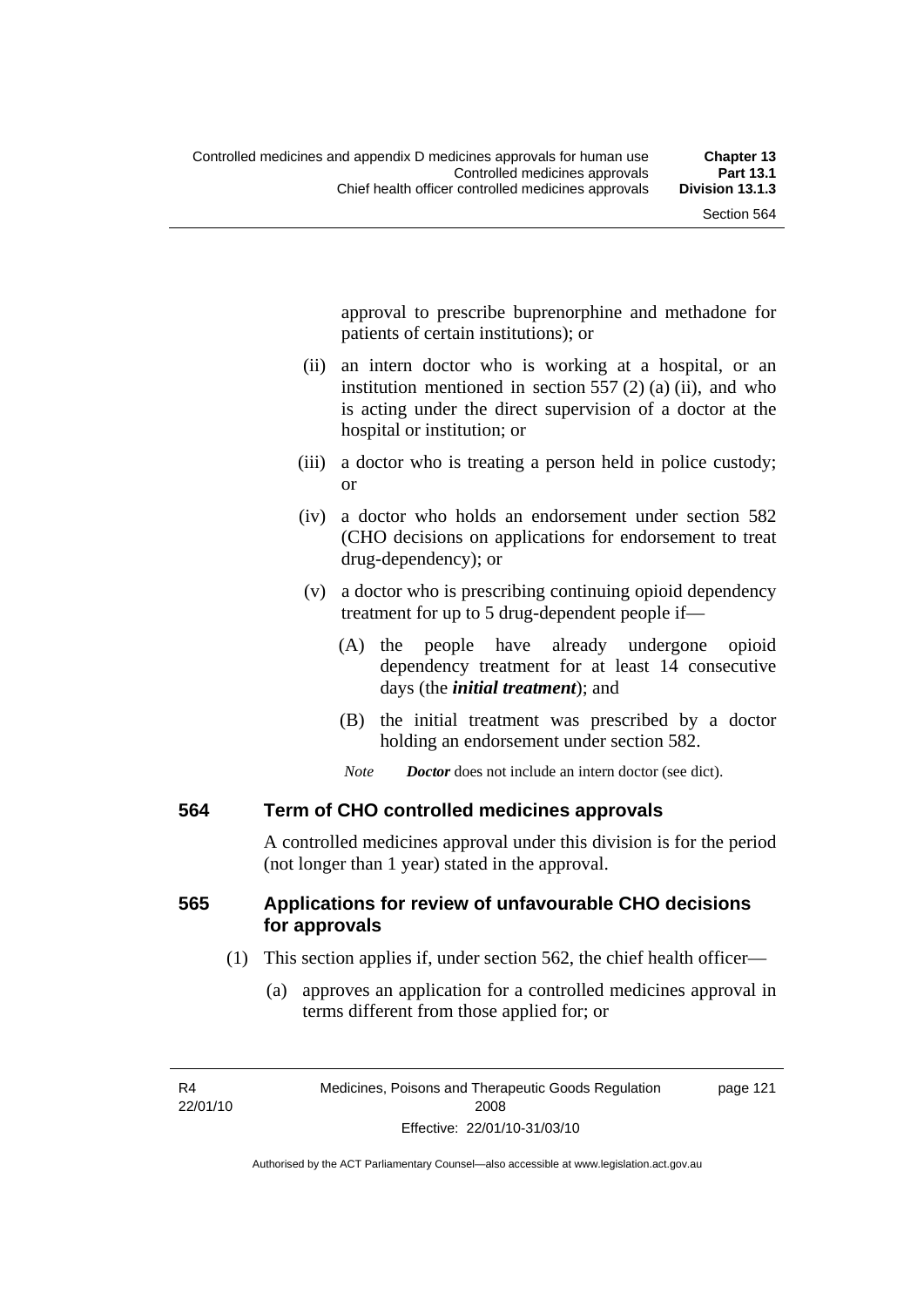- (b) refuses to approve the application for an approval.
- (2) The applicant for the approval may, not later than 7 days after the day the person receives written notice of the decision, apply to the medicines advisory committee for review of the decision.
- (3) The application for review—
	- (a) must be in writing signed by the applicant; and
	- (b) must set out the grounds for the application; and
	- (c) may include any information that the applicant considers appropriate for the review.

#### **566 Medicines advisory committee—referred applications and review of unfavourable CHO decisions**

- (1) This section applies to an application—
	- (a) for approval to prescribe a controlled medicine referred to the medicines advisory committee under section 562 (1) (d); or
	- (b) under section 565 for review of a decision of the chief health officer on an application for a controlled medicines approval.
- (2) The medicines advisory committee may, in writing, ask the applicant to give the committee further information about the treatment of the person to whom the application relates not later than a stated reasonable time.
- (3) After considering the application and any further information provided in accordance with a notice under subsection (2), the medicines advisory committee must—
	- (a) for an application for review of a decision by the chief health officer—
		- (i) direct the chief health officer to confirm the decision made; or

R4 22/01/10

Authorised by the ACT Parliamentary Counsel—also accessible at www.legislation.act.gov.au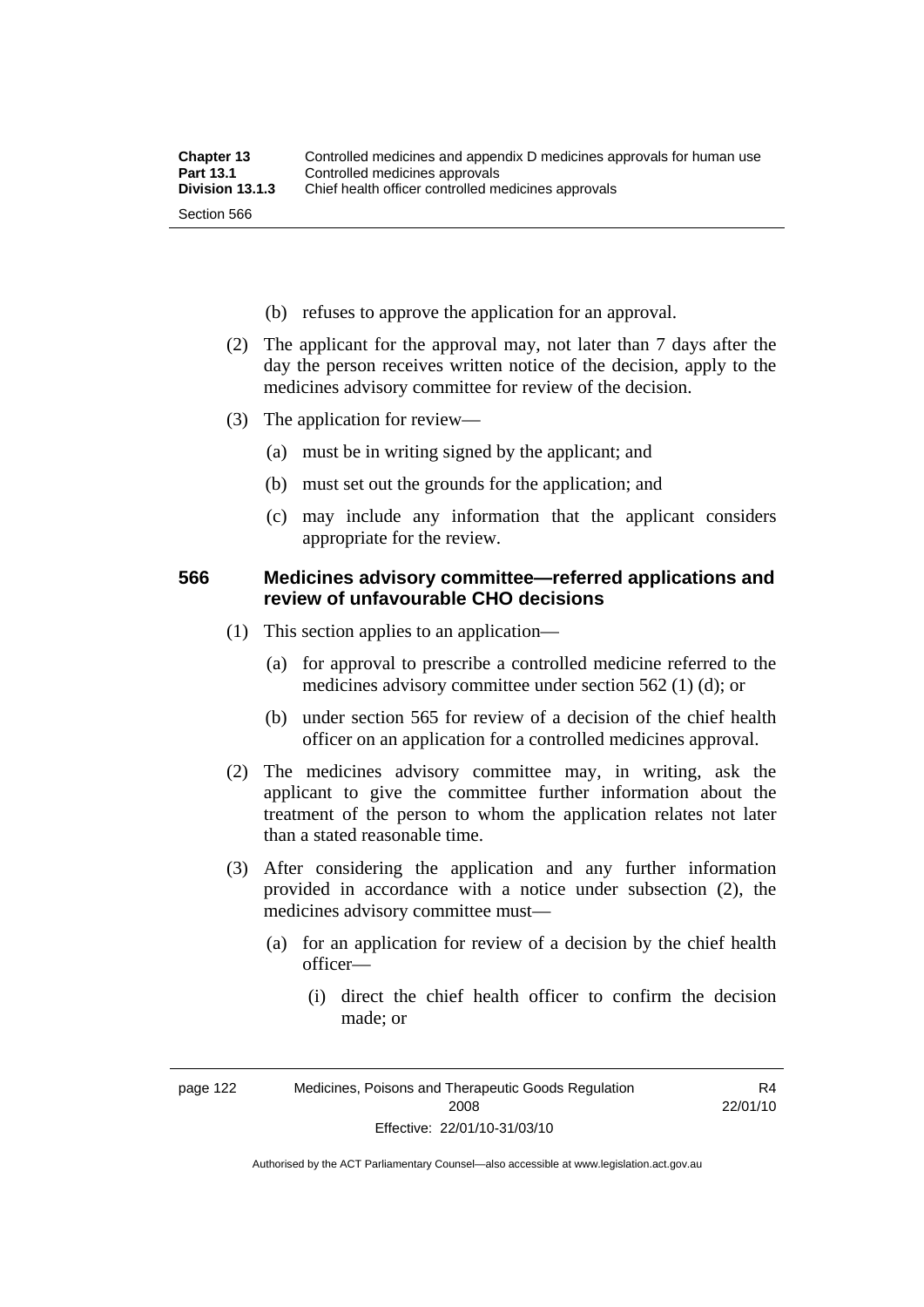- (ii) do both of the following:
	- (A) direct the chief health officer to revoke the decision made;
	- (B) give the chief health officer a direction under paragraph  $(b)$   $(i)$ ,  $(ii)$  or  $(iii)$ ; or
- (b) direct the chief health officer—
	- (i) to approve the application to prescribe a controlled medicine in the terms applied for; or
	- (ii) to approve the application in terms different from those applied for; or
	- (iii) to refuse to approve the application.
- *Note 1* The medicines advisory committee may direct the chief health officer to include conditions in the approval (see s 570 (2)).

*Note* 2 The chief health officer must comply with a direction (see s 573).

(4) A direction must be in writing.

### **567 Amendment and revocation of controlled medicines approvals**

- (1) The chief health officer may amend or revoke a controlled medicines approval on the chief health officer's own initiative and without consulting the medicines advisory committee.
- (2) The medicines advisory committee may direct the chief health officer to amend or revoke a controlled medicines approval, whether or not the approval was given at the direction of the committee.

*Note* The chief health officer must comply with a direction (see s 573).

(3) A direction under subsection (2) must be in writing.

R4 22/01/10 page 123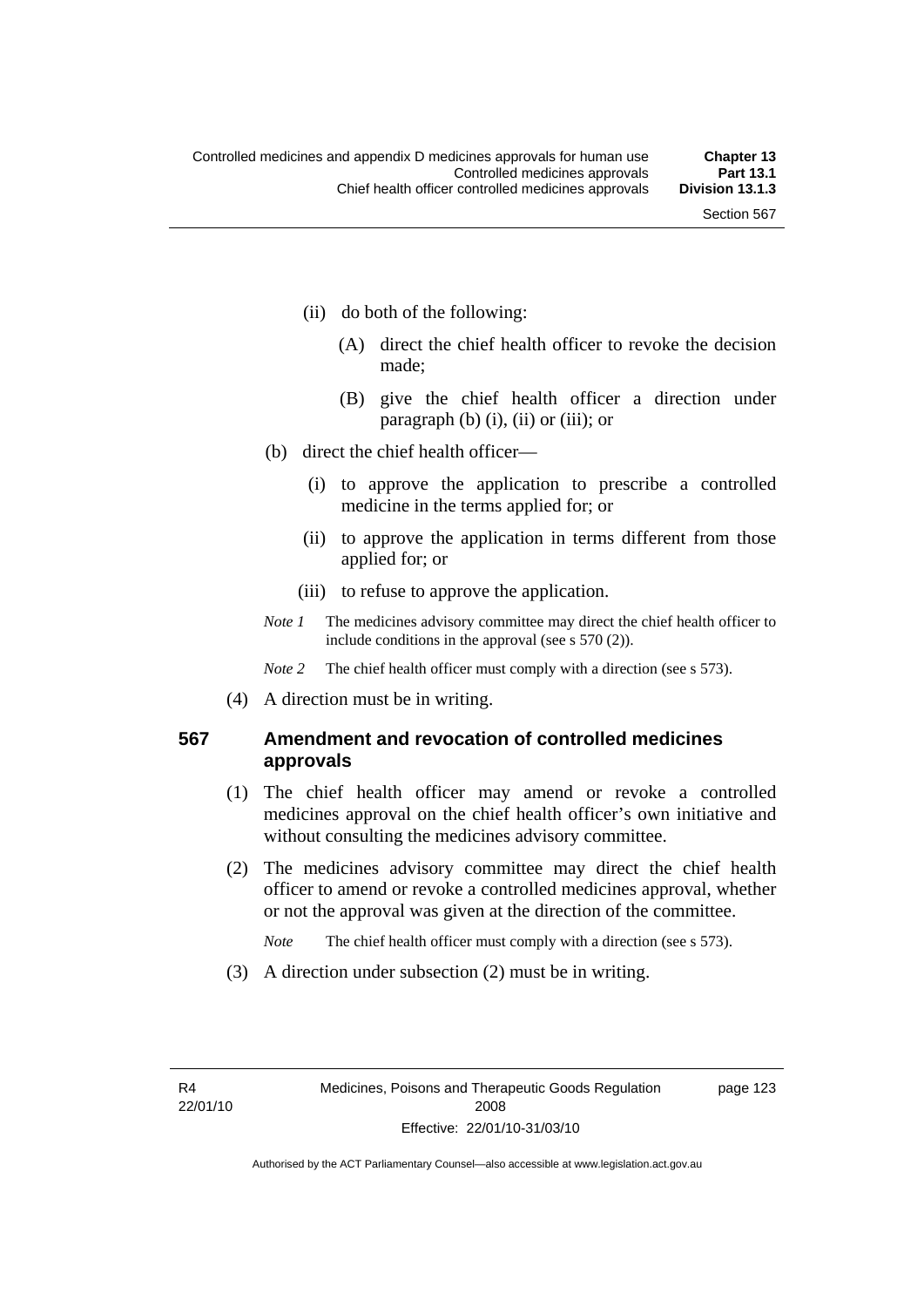- (4) The chief health officer must send the approval-holder written notice of the chief health officer's decision not later than 7 days after the day the decision is made.
- (5) If the decision is to amend or revoke a controlled medicines approval under subsection (1), the notice must include information about the approval-holder's right to seek review of the decision under section 568.
- (6) In this section:

*amend*, a controlled medicines approval, includes imposing a condition on, or changing a condition of, the approval.

### **568 Application for review of amendment and revocation on CHO initiative**

- (1) This section applies if the chief health officer amends or revokes a controlled medicines approval under section 567 (1).
- (2) The person to whom the approval was given may, not later than 7 days after the day the person is given written notice of the amendment or revocation, apply to the medicines advisory committee for review of the decision.
- (3) The application for review—
	- (a) must be in writing signed by the applicant; and
	- (b) must set out the grounds for the application; and
	- (c) may include any information that the applicant considers appropriate for the review.
- (4) To remove any doubt, the decision to which the application relates continues to operate despite the making of the application until the day the chief health officer's decision on direction under section 569 (3) takes effect.

Authorised by the ACT Parliamentary Counsel—also accessible at www.legislation.act.gov.au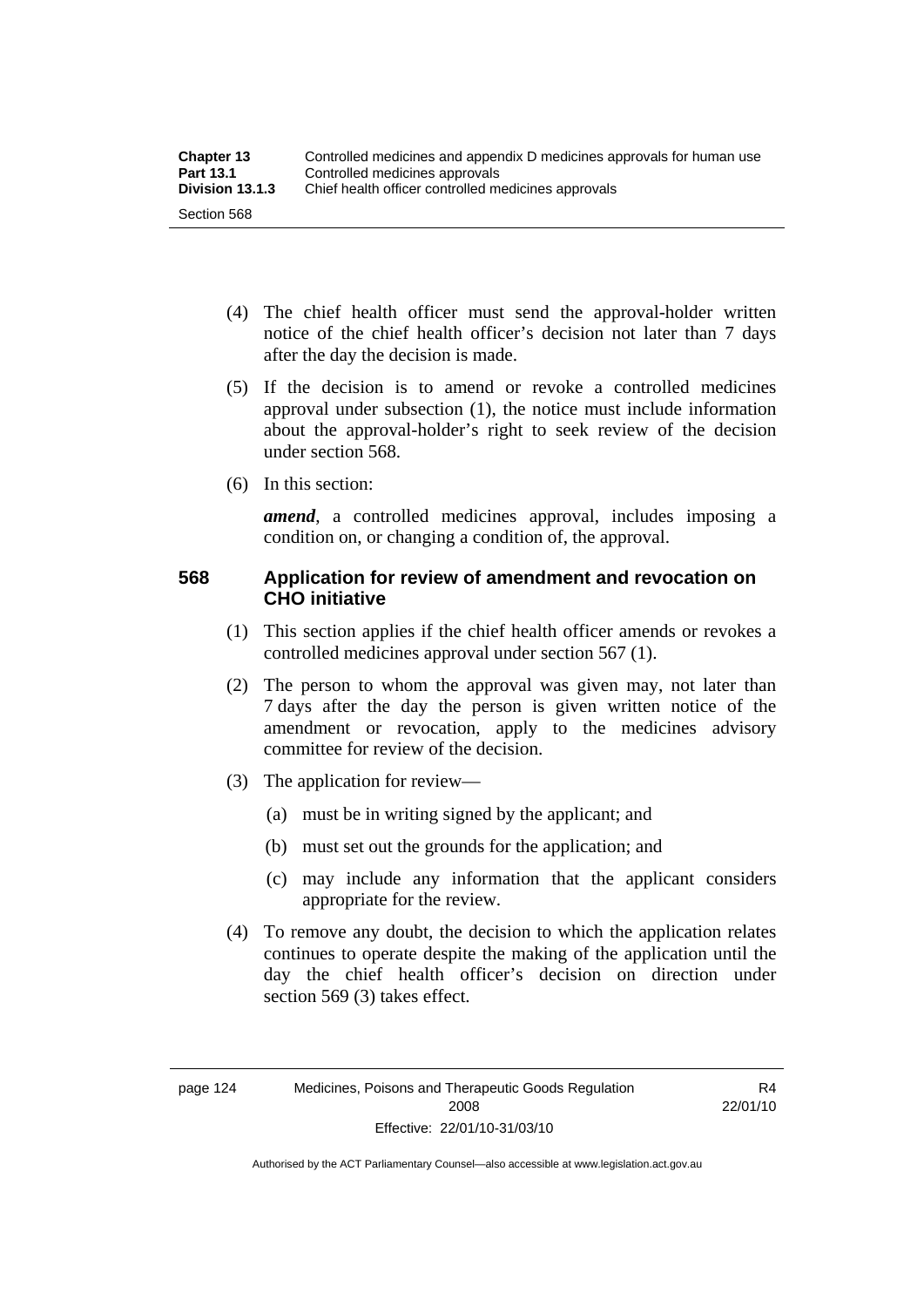### **569 Medicines advisory committee—review of amendment or revocation on CHO initiative**

- (1) This section applies if an application is made to the medicines advisory committee under section 568 to review a decision (the *original decision*) of the chief health officer to amend or revoke a controlled medicines approval.
- (2) The medicines advisory committee may, in writing, ask the designated prescriber to give the committee further information about the treatment of the person to whom the application relates not later than a stated reasonable time.
- (3) After considering the application for review and any further information provided in accordance with a notice under subsection (2), the medicines advisory committee must direct the chief health officer to—
	- (a) confirm the original decision; or
	- (b) revoke the original decision; or
	- (c) revoke the original decision and approve the application as directed by the committee.
	- *Note 1* The medicines advisory committee may direct the chief health officer to include conditions in the approval (see s 570 (2)).
	- *Note* 2 The chief health officer must comply with a direction (see s 573).
- (4) A direction must be in writing.

#### **570 Conditional controlled medicines approvals**

 (1) The chief health officer may include conditions for the safe or proper use of a controlled medicine in a controlled medicines approval.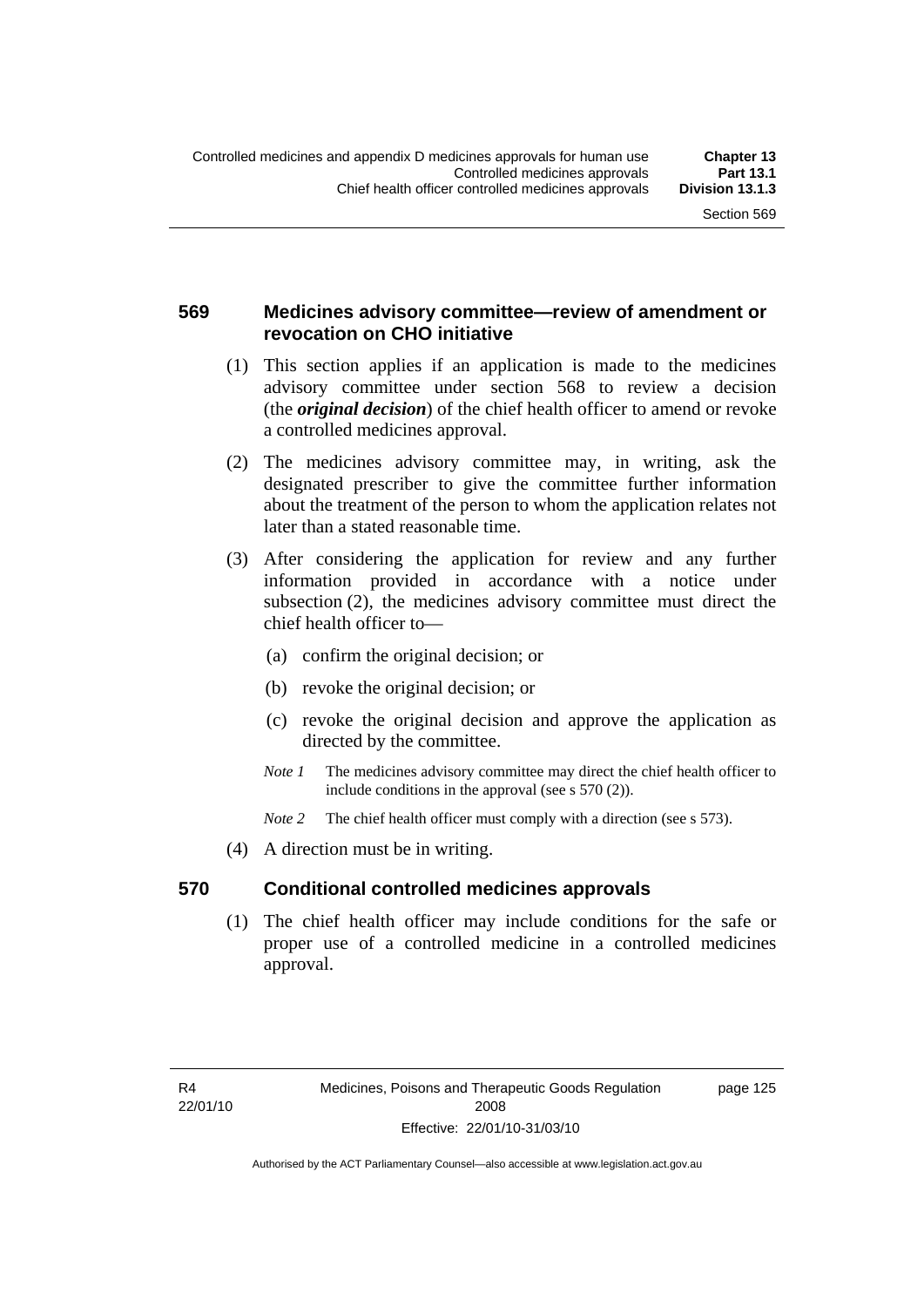| <b>Chapter 13</b> | Controlled medicines and appendix D medicines approvals for human use |
|-------------------|-----------------------------------------------------------------------|
| <b>Part 13.1</b>  | Controlled medicines approvals                                        |
| Division 13.1.3   | Chief health officer controlled medicines approvals                   |
| Section 571       |                                                                       |

 (2) The medicines advisory committee may direct the chief health officer to include conditions for the safe or proper use of a controlled medicine in a controlled medicines approval.

*Note* The chief health officer must comply with a direction (see s 573).

### **571 Form of CHO controlled medicines approvals**

- (1) A controlled medicines approval given by the chief health officer must include the following:
	- (a) the name of the controlled medicine to which the approval relates;
	- (b) the maximum quantity of the medicine that may be prescribed under the approval;
		- *Note 1* For morphine or oxycodone for a person with a terminal illness, see s (2).
		- *Note* 2 For buprenorphine or methadone for a drug-dependent person, see s (3).
	- (c) the form and strength of the medicine that may be prescribed under the approval;
		- *Note* Other forms and strengths may be prescribed in accordance with s 32.
	- (d) the period when the medicine may be prescribed under the approval or when the approval ends;
	- (e) an identifying number for the approval;
	- (f) any condition to which the approval is subject.
	- *Note* If the approval is an oral approval, the prescriber must send the chief health officer a written application (see s  $31$  (d) (ii)).
- (2) However, for subsection (1) (b) and (c), if the controlled medicines approval relates to the treatment of a person with a terminal illness, the approval may provide that all forms, strengths and quantities of morphine or oxycodone are approved.

page 126 Medicines, Poisons and Therapeutic Goods Regulation 2008 Effective: 22/01/10-31/03/10 R4 22/01/10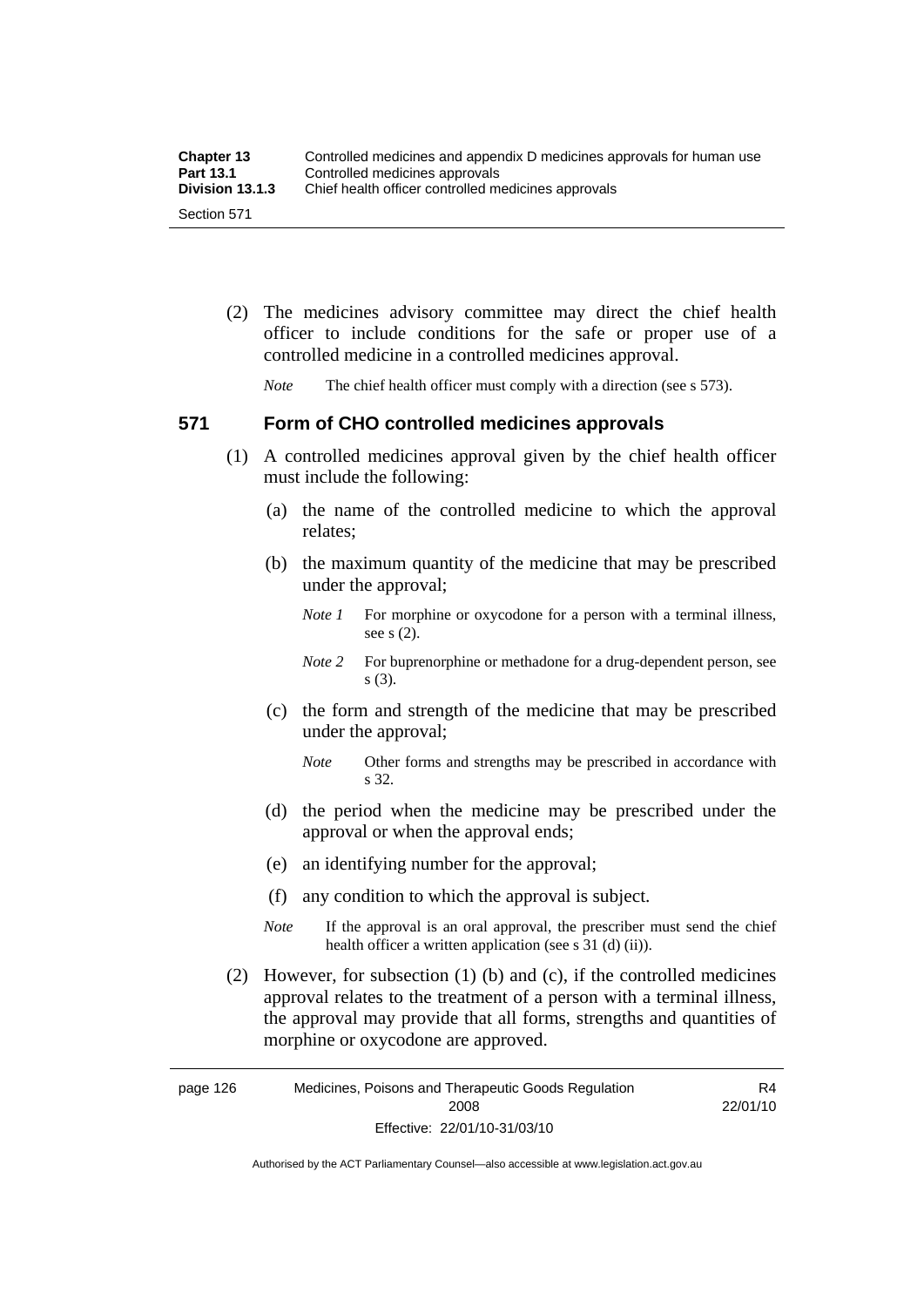(3) Also, for subsection (1) (b), if the controlled medicines approval relates to the treatment of a drug-dependent person with buprenorphine or methadone for their drug-dependency, the approval may state the maximum daily dose that may be prescribed for the person.

#### **572 When controlled medicines approvals etc take effect**

- (1) A controlled medicines approval takes effect when the applicant receives notice of the approval or, if the approval states a later day, on the later day.
- (2) An amendment or revocation of a controlled medicines approval takes effect when the approval-holder receives notice of the amendment or revocation or, if the notice of the amendment or revocation states a later day, on the later day.

#### **573 Medicines advisory committee—directions to CHO**

- (1) This section applies if the medicines advisory committee directs the chief health officer to make a decision in relation to—
	- (a) an application for a controlled medicines approval; or
	- (b) a controlled medicines approval; or
	- (c) an application under section 581 (Applications for CHO endorsement to treat drug-dependency).
- (2) The chief health officer must—
	- (a) make the decision in accordance with the direction; and
	- (b) send the applicant or approval holder written notice of the decision not later than 7 days after the day the chief health officer makes the decision.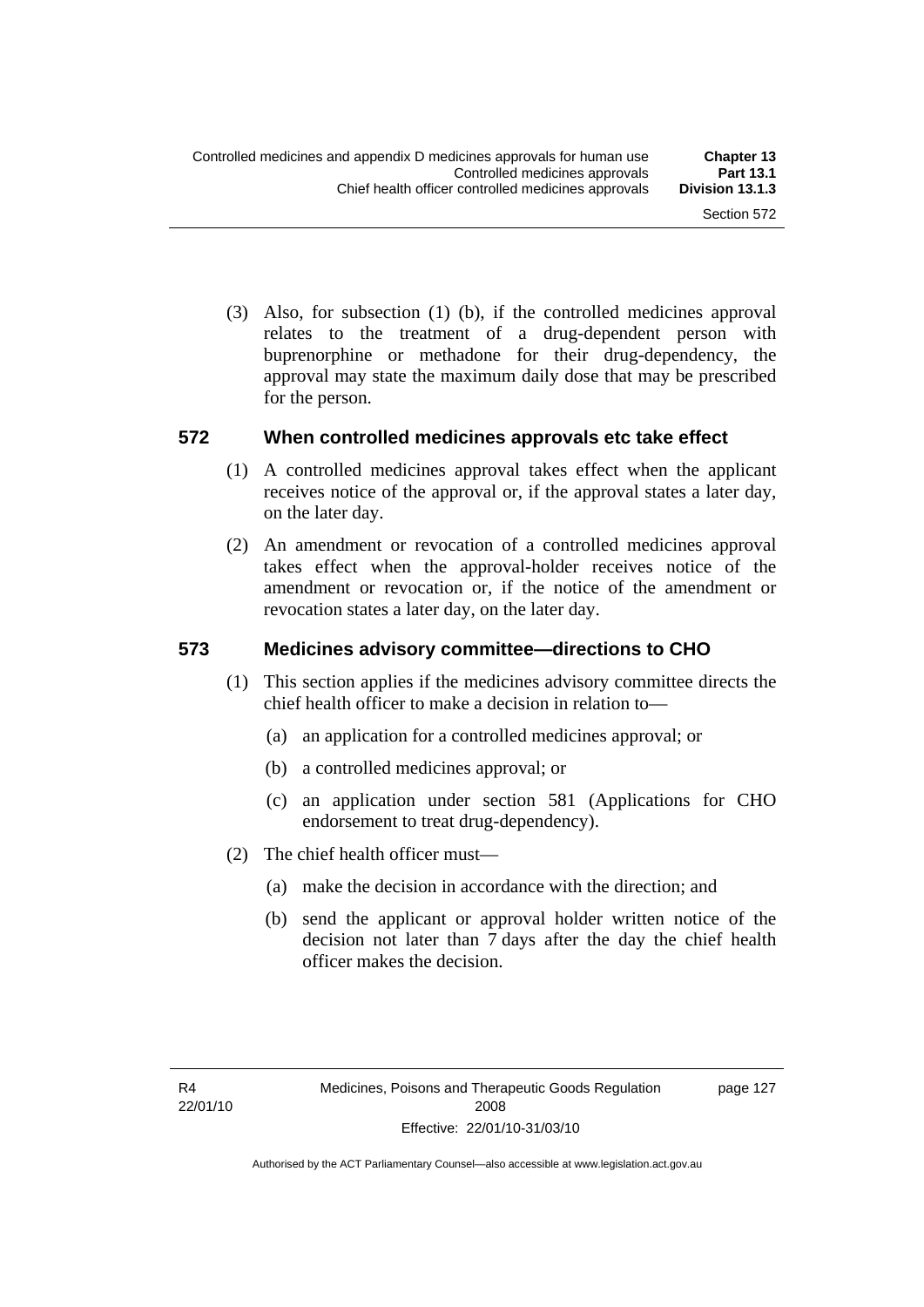### **574 Medicines advisory committee—guidelines for CHO decisions on applications**

 (1) The medicines advisory committee may issue guidelines for the chief health officer in relation to decisions on applications under section 560 (Applications for CHO controlled medicines approvals).

- (2) A guideline is a notifiable instrument.
	- *Note* A notifiable instrument must be notified under the Legislation Act.

## **Division 13.1.4 Endorsements to treat drug-dependency**

#### **580 Meaning of** *endorsement***—div 13.1.4**

In this division:

*endorsement* means an endorsement under section 582 to prescribe buprenorphine and methadone to treat a drug-dependent person's drug-dependency.

*Note* An endorsement is not required by doctors and certain intern doctors who are working at particular institutions, see s 563 (c).

#### **581 Applications for CHO endorsement to treat drug-dependency**

 (1) A doctor may, in writing, apply to the chief health officer for an endorsement.

*Note Doctor* does not include an intern doctor (see dict).

- (2) The application must include the following:
	- (a) the doctor's name and business address and telephone number;

R4 22/01/10

*Note* The chief health officer must comply with any applicable guidelines (see s 563 (a)).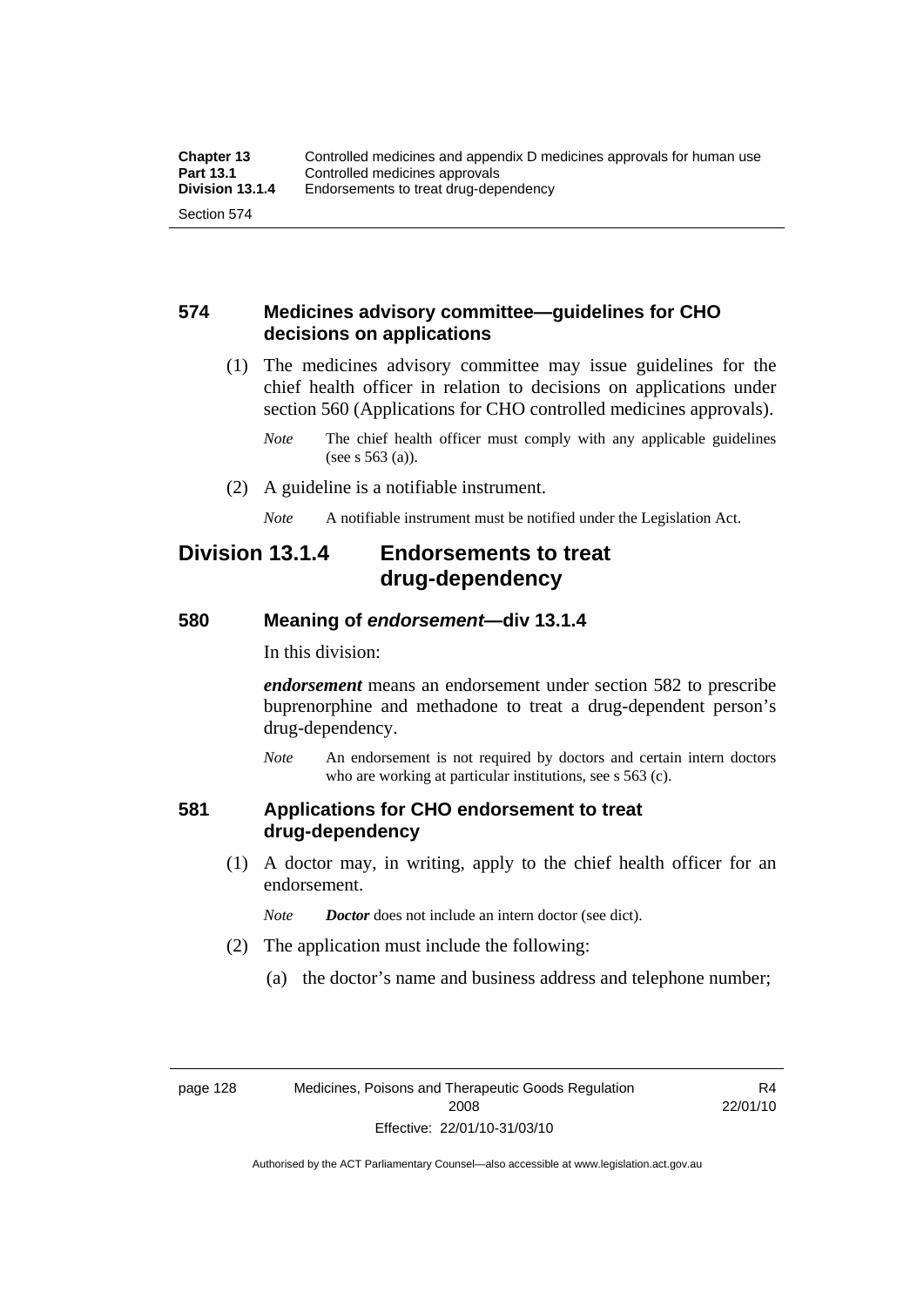- (b) the doctor's qualifications and experience in treating drug-dependency.
- *Note* If a form is approved under the Act, s 198 for this provision, the form must be used.
- (3) The chief health officer may ask the doctor for any other information reasonably required to decide the application.

#### **582 CHO decisions on applications for endorsement to treat drug-dependency**

- (1) The chief health officer must give, or refuse to give, an endorsement to a doctor who applies under section 581.
- (2) The chief health officer must not give a doctor an endorsement unless satisfied that the doctor has the qualifications and experience to treat drug-dependency.
- (3) An endorsement is subject to any condition included in the endorsement by the chief health officer.
- (4) The chief health officer must give the doctor written notice of the chief health officer's decision not later than 7 days after the day the decision is made.
- (5) If the chief health officer refuses the application, the notice must include information about the doctor's right to seek review of the decision under section 584.

#### **583 Form of CHO endorsements to treat drug-dependency**

An endorsement by the chief health officer must include the following:

- (a) the doctor's name;
- (b) an identifying number for the endorsement;
- (c) any condition to which the endorsement is subject.

R4 22/01/10 page 129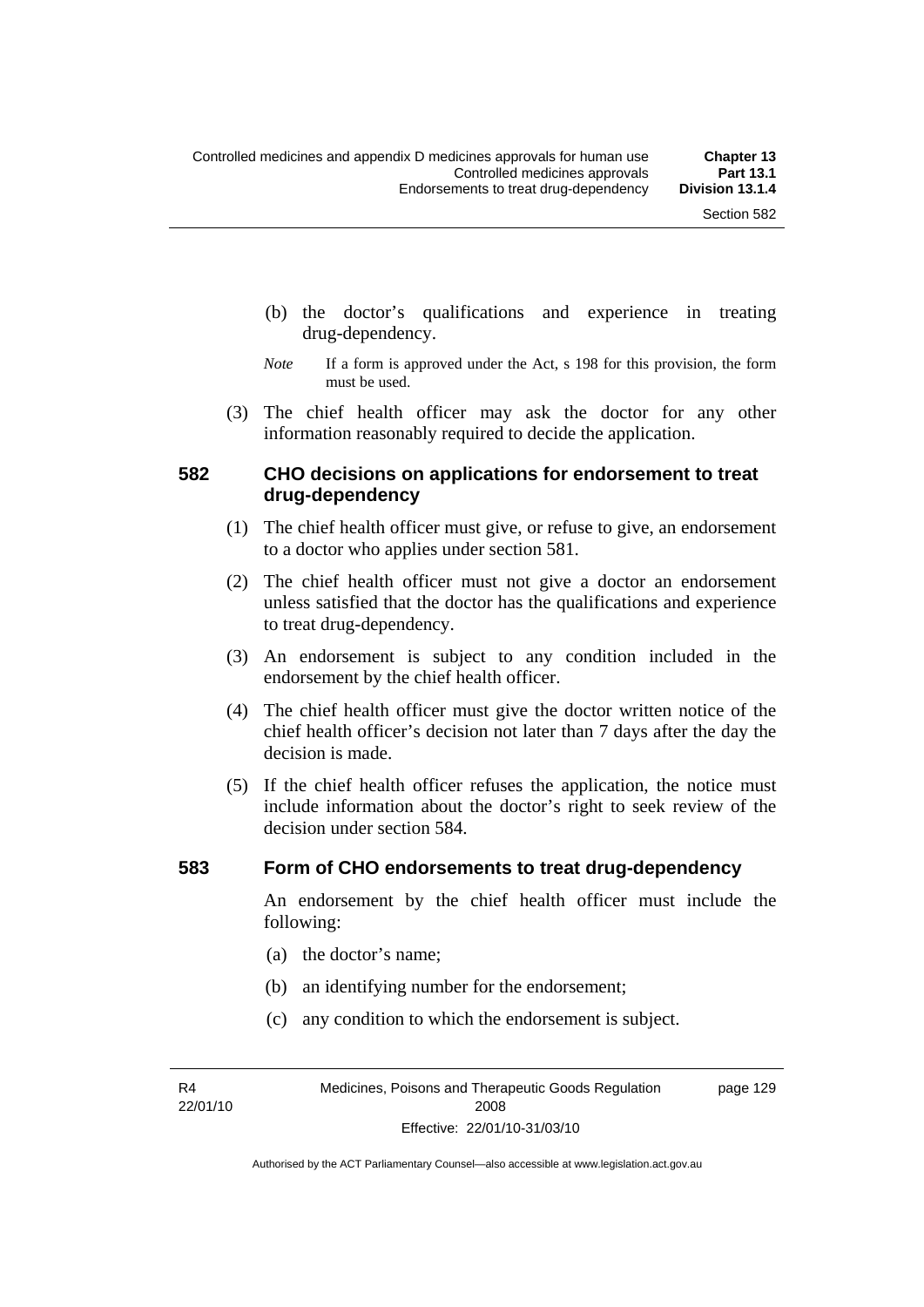### **584 Medicines advisory committee—review of CHO decisions to refuse endorsements to treat drug-dependency**

- (1) This section applies if the chief health officer refuses under section 582 to give an endorsement to a doctor.
- (2) The doctor may, not later than 28 days after the day the doctor receives written notice of the decision, apply to the medicines advisory committee for review of the decision.
- (3) The application for review—
	- (a) must be in writing signed by the doctor; and
	- (b) must set out the grounds for the application; and
	- (c) may include any information that the doctor considers appropriate for the review.
- (4) The medicines advisory committee may, in writing, ask the doctor to give the committee further information that the committee reasonably needs to decide the application.
- (5) After considering the application and any further information provided in accordance with a notice under subsection (4), the medicines advisory committee must—
	- (a) direct the chief health officer to confirm the decision made; or
	- (b) direct the chief health officer to revoke the decision made and approve the application as directed by the committee.

*Note* The chief health officer must comply with a direction (see s 573).

(6) A direction must be in writing.

R4 22/01/10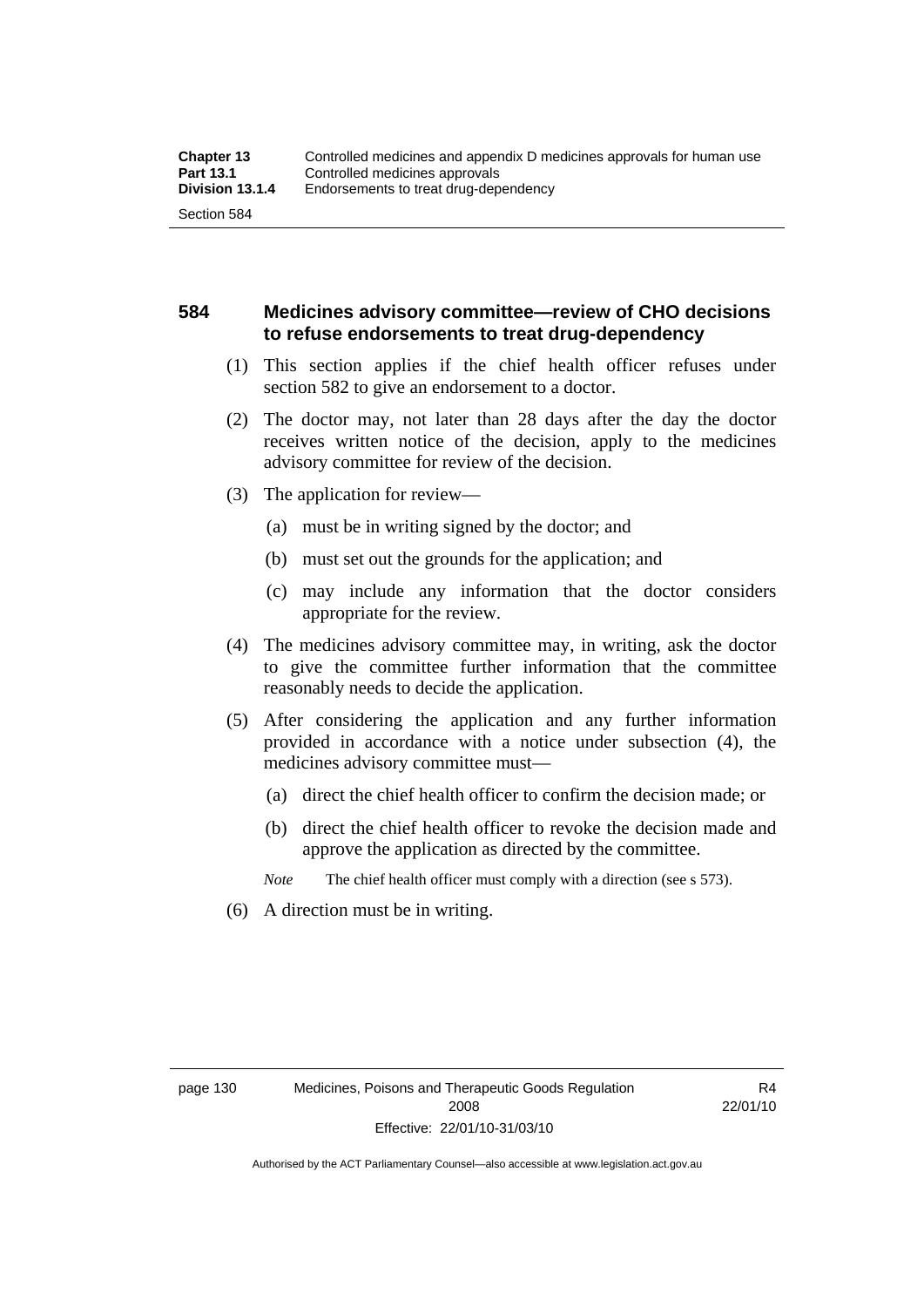## **Part 13.2 Appendix D medicines approvals**

*Note* It is a condition of an authorisation to prescribe a designated appendix D medicine for the prescriber to have an approval under this part (see s 33 (a)).

#### **590 Meaning of** *appendix D medicines approval*

In this regulation:

*appendix D medicines approval* means an approval under section 591 or section 593.

#### **591 Standing approval to prescribe designated appendix D medicines**

A doctor is approved to prescribe a designated appendix D medicine for a purpose mentioned in schedule 3 (Designated appendix D medicines—standing approvals), part 3.2, column 3 in relation to the medicine if—

- (a) the medicine is mentioned in the schedule, part 3.2, column 3 in relation to the doctor; and
- (b) if the schedule, part 3.2, column 4 contains a condition in relation to the medicine—the doctor prescribes the medicine in accordance with the condition.

#### **Example—par (b)**

If sch 3, pt 3.2, col 4 includes a condition requiring a doctor to advise a woman of child-bearing age to avoid becoming pregnant during or for a certain period after the completion of treatment, the doctor is authorised to prescribe the medicine only if the doctor gives the patient the advice.

- *Note 1 Doctor* does not include an intern doctor (see dict).
- *Note 2* An example is part of the regulation, is not exhaustive and may extend, but does not limit, the meaning of the provision in which it appears (see Legislation Act, s 126 and s 132).

R4 22/01/10 Medicines, Poisons and Therapeutic Goods Regulation 2008 Effective: 22/01/10-31/03/10 page 131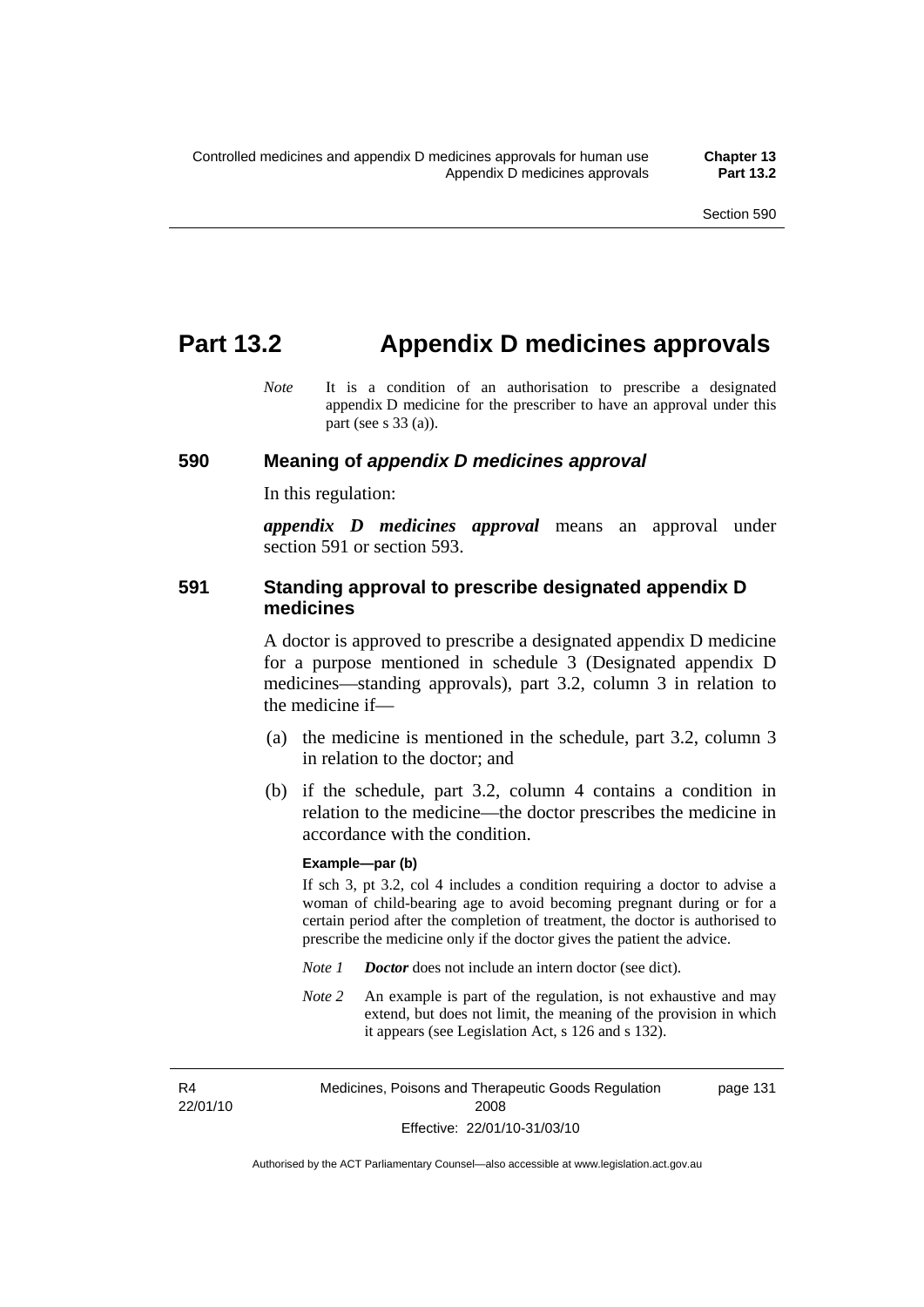### **592 Applications for CHO approval to prescribe designated appendix D medicines**

 (1) A doctor may, in writing, apply to the chief health officer for approval to prescribe a designated appendix D medicine for a purpose mentioned in schedule 3 (Designated appendix D medicines—standing approvals), part 3.2, column 3 in relation to the medicine.

*Note Doctor* does not include an intern doctor (see dict).

- (2) The application must include the following:
	- (a) the medicine's name;
	- (b) the doctor's name, business address and telephone number;
	- (c) if the doctor is a specialist—the specialist area in which the doctor practises;
	- (d) if the doctor is not a specialist—the doctor's qualifications and experience in relation to the medicine.
	- *Note* If a form is approved under the Act, s 198 for this provision, the form must be used.
- (3) The chief health officer may ask the doctor for any other information reasonably required to decide the application.

### **593 CHO decisions on applications to prescribe designated appendix D medicines**

- (1) The chief health officer must approve, or refuse to approve, an application by a doctor under section 592 for approval to prescribe a designated appendix D medicine.
- (2) An approval under subsection (1) to prescribe a designated appendix D medicine is subject to the following conditions:
	- (a) that the doctor complies with any conditions in schedule 3, part 3.2, column 4 in relation to the medicine;

R4 22/01/10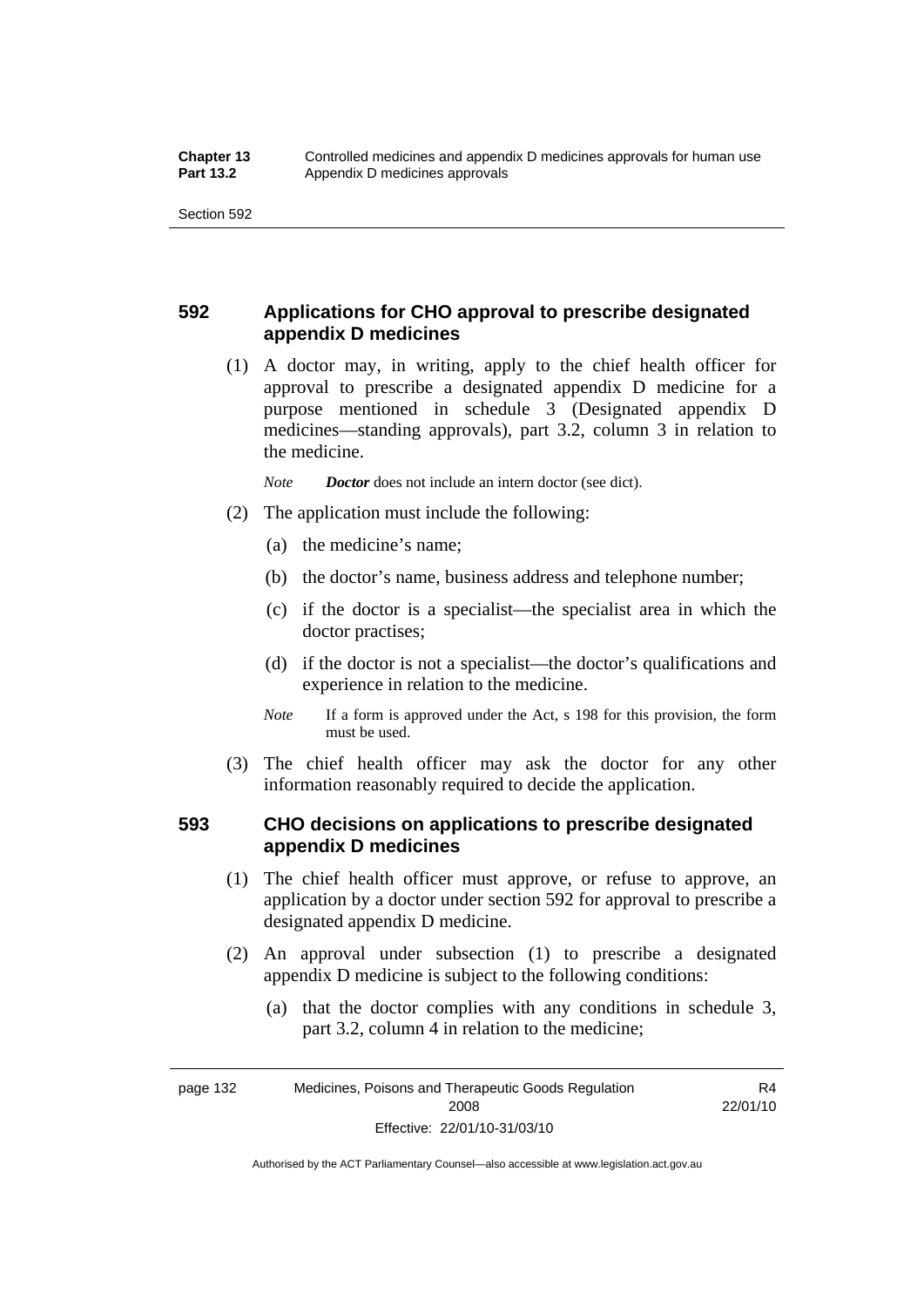(b) any other condition included in the approval by the chief health officer.

#### **Example—par (a)**

If sch 3, pt 3.2, col 4 includes a condition requiring a doctor to advise a woman of child-bearing age to avoid becoming pregnant during or for a certain period after the completion of treatment, the doctor is authorised to prescribe the medicine only if the doctor gives the patient the advice.

- *Note* An example is part of the regulation, is not exhaustive and may extend, but does not limit, the meaning of the provision in which it appears (see Legislation Act, s 126 and s 132).
- (3) For this section, the chief health officer—
	- (a) must have regard to the specialist area (if any) in which the doctor practises and the requirements (if any) stated in the medicines and poisons standard, appendix D for the medicine to which the application relates; and
	- (b) may have regard to anything else the chief health officer considers appropriate.
- (4) The chief health officer must send the doctor written notice of the chief health officer's decision not later than 7 days after the day the decision is made.

#### **594 Form of CHO appendix D medicines approvals**

An appendix D medicines approval given by the chief health officer must include the following:

- (a) the doctor's name;
- (b) the name of the medicine to which the approval relates;
- (c) an identifying number for the approval;
- (d) any condition included in the approval by the chief health officer.

page 133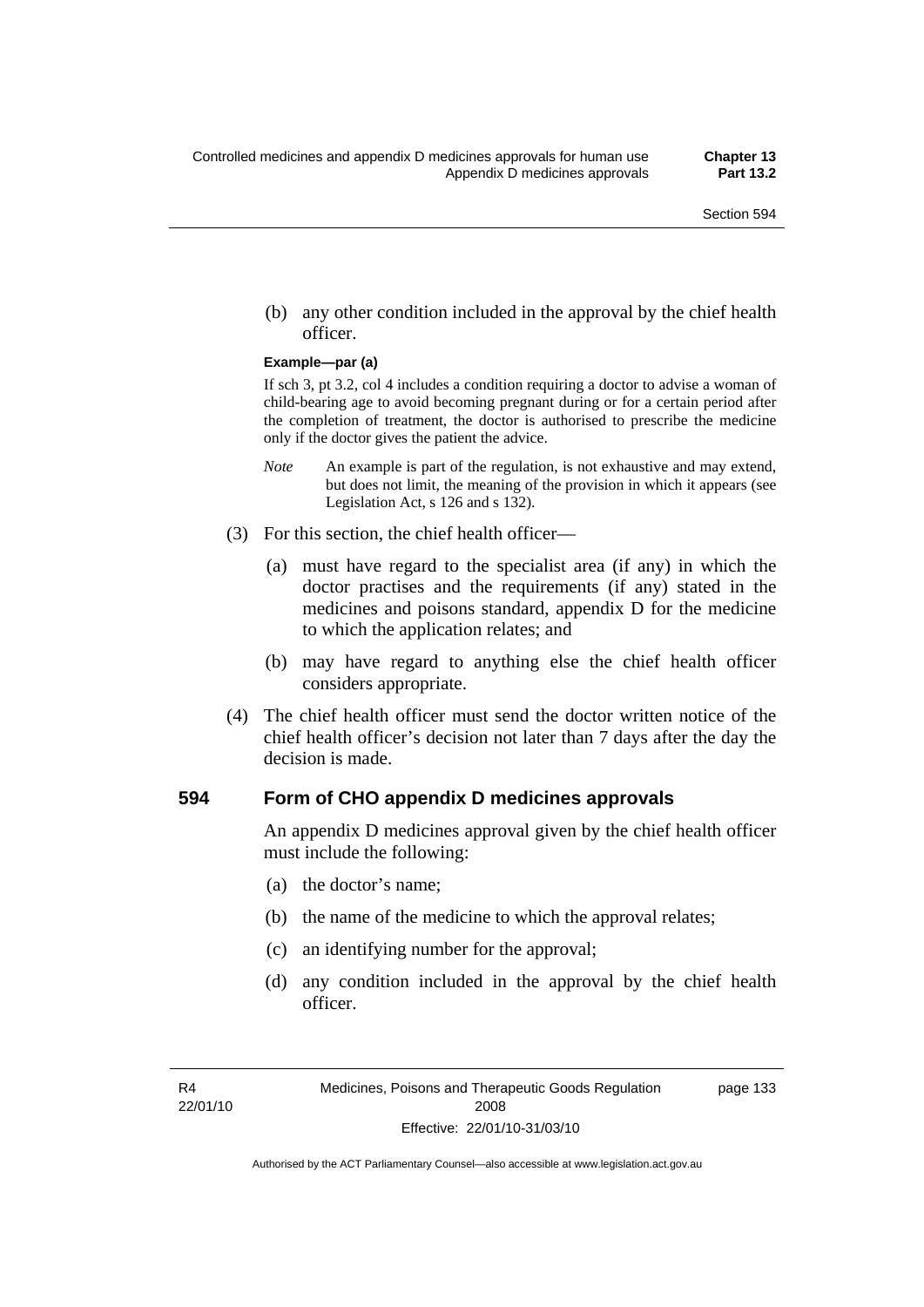# **Chapter 14 Medicines licences**

## **Part 14.1 Medicines licences generally**

#### **600 Medicines licences that may be issued—Act, s 78 (2)**

The following licences for medicines may be issued:

- (a) a licence for a program of research or education in relation to a controlled medicine (a *controlled medicines research and education program licence*);
- (b) a licence for medicines for first-aid kits (a *first-aid kit licence*);
- (c) a licence for the supply by wholesale of a medicine (a *medicines wholesalers licence*);
- (d) a licence for the treatment of opioid dependency with buprenorphine or methadone (an *opioid dependency treatment licence*);
- (e) a licence for the sale by retail of pharmacy medicines by a person who is not a pharmacist (a *pharmacy medicines rural communities licence*).
- *Note* Other medicines licences may also be issued (see Act, s 78 (3)).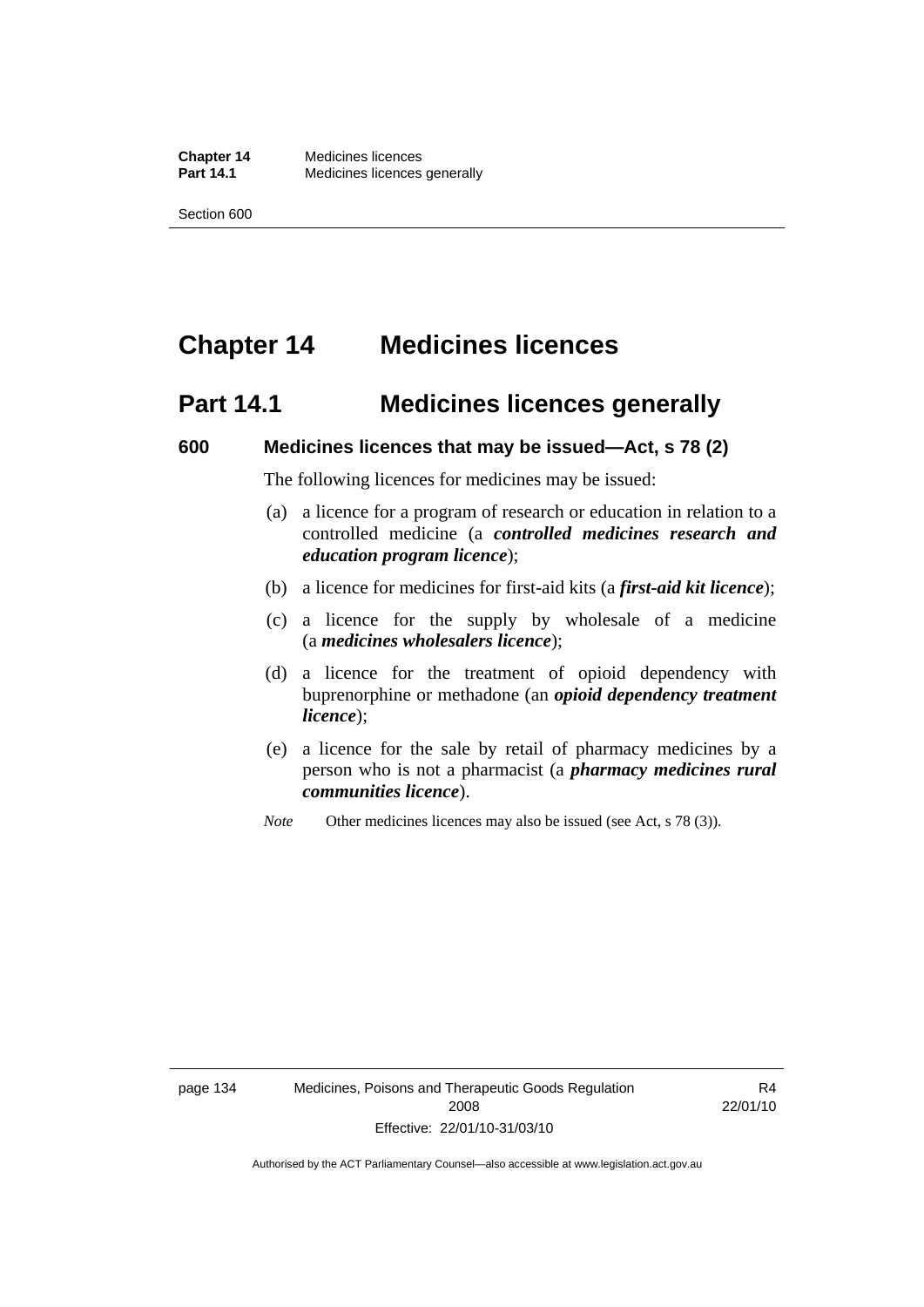# **Part 14.2 Controlled medicines research and education program licences**

#### **605 Applications for controlled medicines research and education program licences**

- (1) An application for a controlled medicines research and education program licence for a controlled medicine must be in writing, signed by the applicant, and include the following:
	- (a) the full name, address and academic, professional or other relevant qualifications of—
		- (i) the person who is to supervise the program; and
		- (ii) the person who is to conduct the program;
	- (b) the name of the recognised research institution at or under which the program is proposed to be conducted;

*Note Recognised research institution*—see the Act, s 20 (5).

- (c) whether the program will be conducted at, or under the authority of, the recognised research institution;
- (d) the premises where the program will be conducted;
- (e) the controlled medicine, and the form and strength of the medicine, for which the licence is sought;
- (f) the maximum quantity of the medicine that would be possessed under the licence at any time;
- (g) a description of the program, including an explanation of why the program cannot be carried out satisfactorily without the use of the medicine;

R4 22/01/10

*Note* For research and education activities in relation to other medicines, see pt 9.4.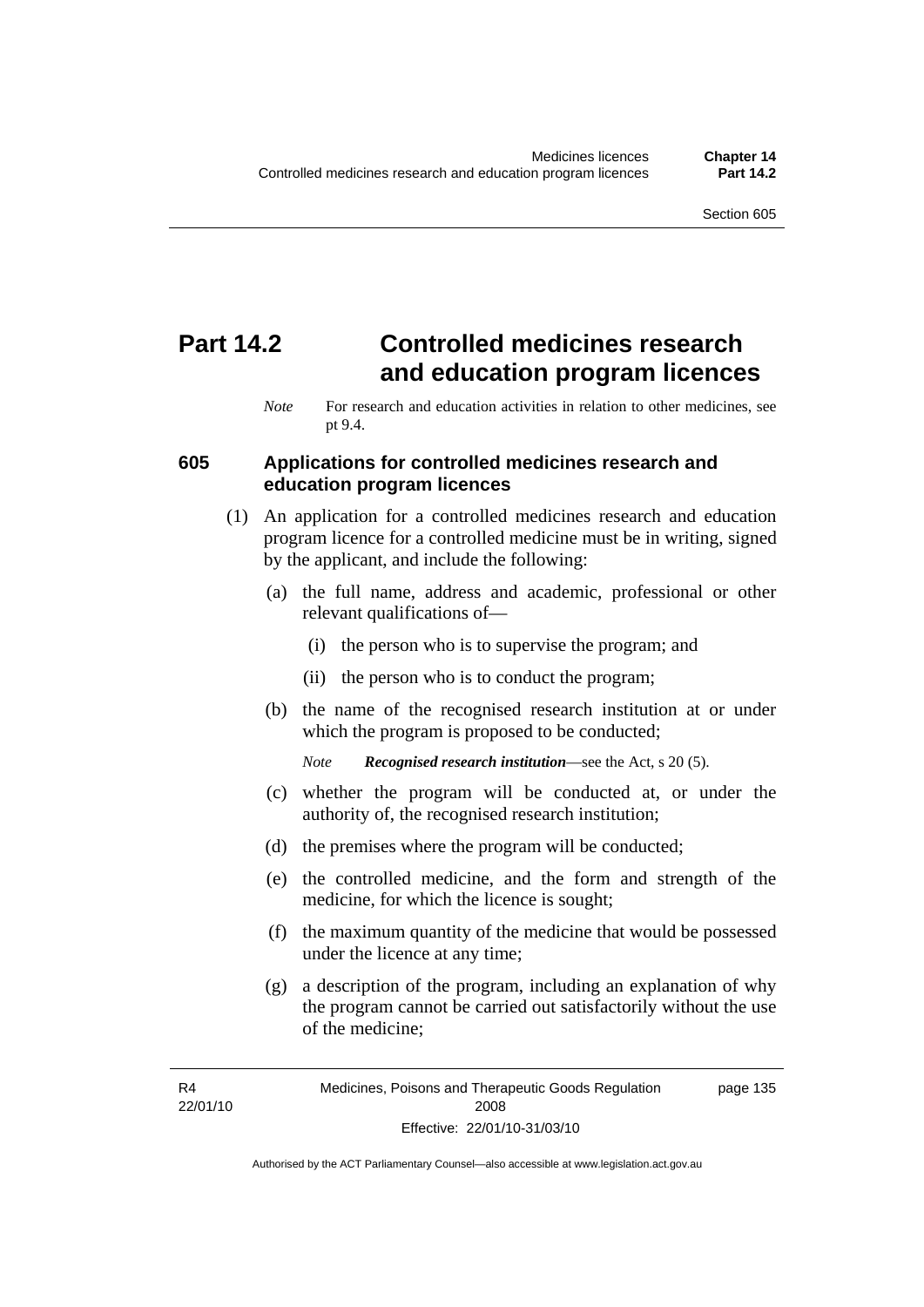Section 606

- (h) the supervision arrangements for the program;
- (i) the period for which the licence is sought.
- *Note 1* If a form is approved under the Act, s 198 for this provision, the form must be used.
- *Note* 2 A fee may be determined under the Act, s 197 for this provision.
- (2) The application must be accompanied by a written approval of the program by the person in charge of—
	- (a) the recognised research institution; or
	- (b) a faculty or division of the institution.

#### **606 Restrictions on issuing of controlled medicines research and education program licences—Act, s 85 (1) (a)**

The chief health officer must not issue a controlled medicines research and education program licence to a person unless—

- (a) the program to which the licence relates will be conducted at, or under the authority of, a recognised research institution; and
- (b) the program is approved by a person mentioned in section 605 (2); and
- (c) satisfied that the program—
	- (i) cannot be carried out without the use of the controlled medicine to which the licence application relates; and
	- (ii) will be adequately supervised.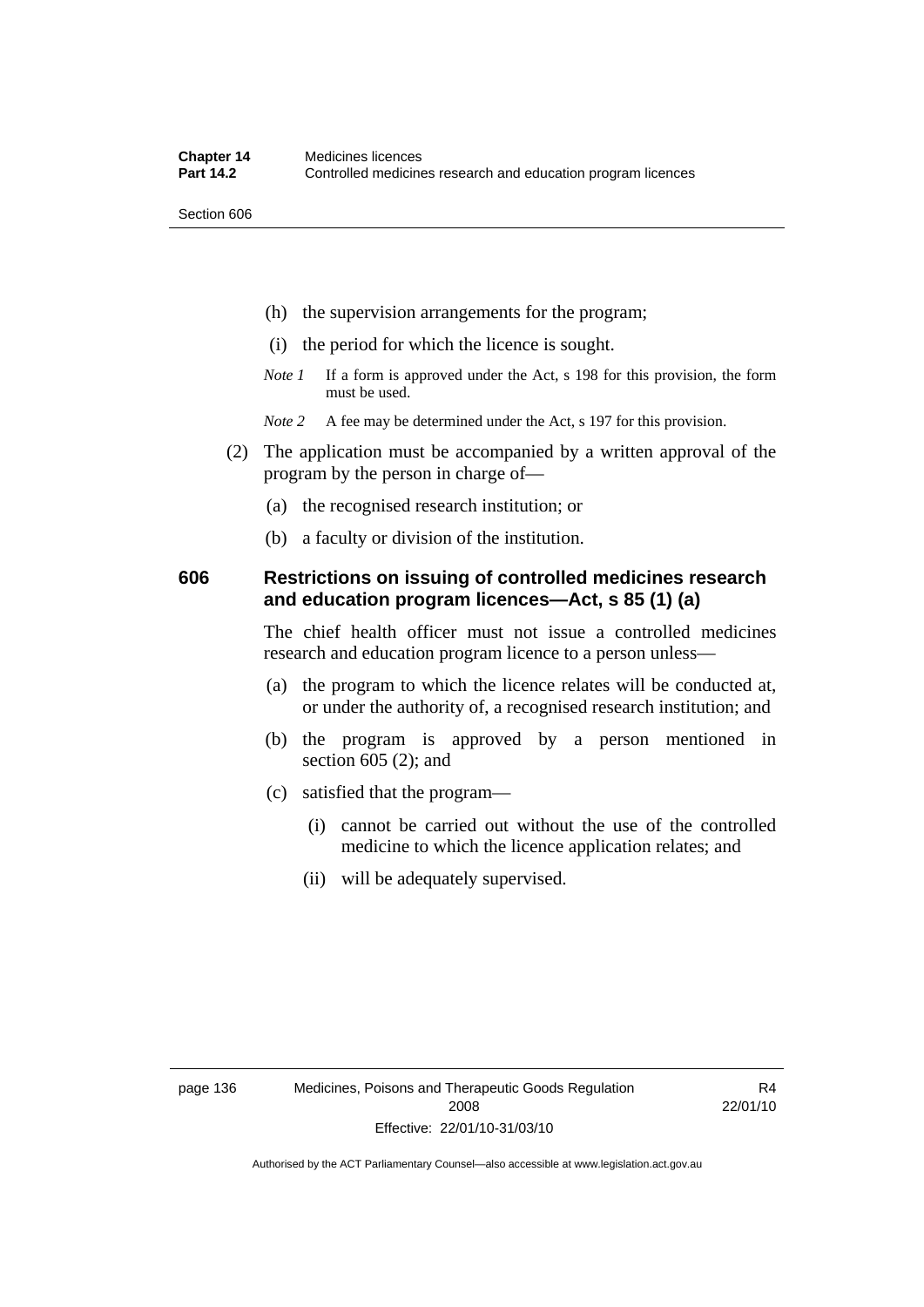#### **607 Additional information for controlled medicines research and education program licences—Act, s 88 (1) (k)**

The following additional information is prescribed for a controlled medicines research and education program licence:

- (a) the research or education program for which the licence is issued;
- (b) the name of the program's supervisor;
- (c) the dealings with a controlled medicine authorised by the licence;
- (d) the premises where the program will be conducted;
- (e) the maximum quantity of the controlled medicine that may be possessed at any time for the program;
- (f) the total quantity of the controlled medicine that may be possessed for the program during the period of the licence;
- (g) the form and strength of the controlled medicine that may be obtained and possessed for the program.

page 137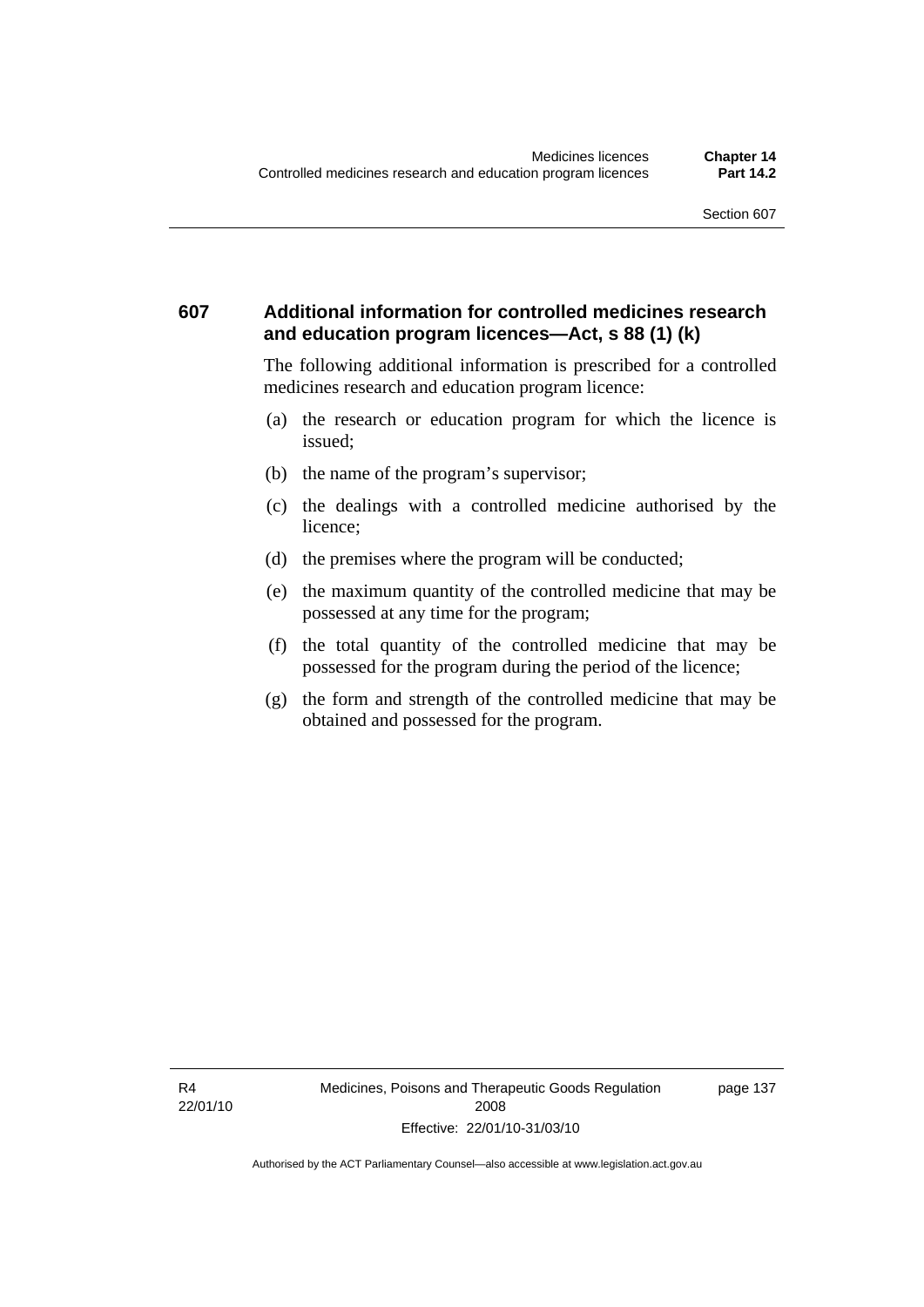**Chapter 14** Medicines licences **Part 14.3 First-aid kit licences** 

Section 610

## **Part 14.3 First-aid kit licences**

*Note* This part is not applicable to a health professional who is authorised elsewhere under this regulation to possess etc medicines for a first-aid kit.

#### **610 Applications for first-aid kit licences**

- (1) An application for a first-aid kit licence must be in writing, signed by the applicant, and include the following:
	- (a) the full name, address and occupation of the applicant;
	- (b) the full name, address and occupation of each other person proposed to be authorised to deal with a medicine under the licence;
	- (c) the prescription only medicines and controlled medicines (each of which are *relevant medicines*), and the form and strength of the relevant medicines, for which the licence is sought;
		- *Note* Pharmacy medicines and pharmacist only medicines are authorised for the kit under s 450.
	- (d) the maximum quantity of the relevant medicines that would be possessed under the licence at any time;
	- (e) the first-aid services provided, or proposed to be provided, to the community by the applicant;
	- (f) the situations in which it is proposed the medicines in the first-aid kit will be used;
	- (g) the period for which the licence is sought.
	- *Note 1* If a form is approved under the Act, s 198 for this provision, the form must be used.
	- *Note* 2 A fee may be determined under the Act, s 197 for this provision.

page 138 Medicines, Poisons and Therapeutic Goods Regulation 2008 Effective: 22/01/10-31/03/10

R4 22/01/10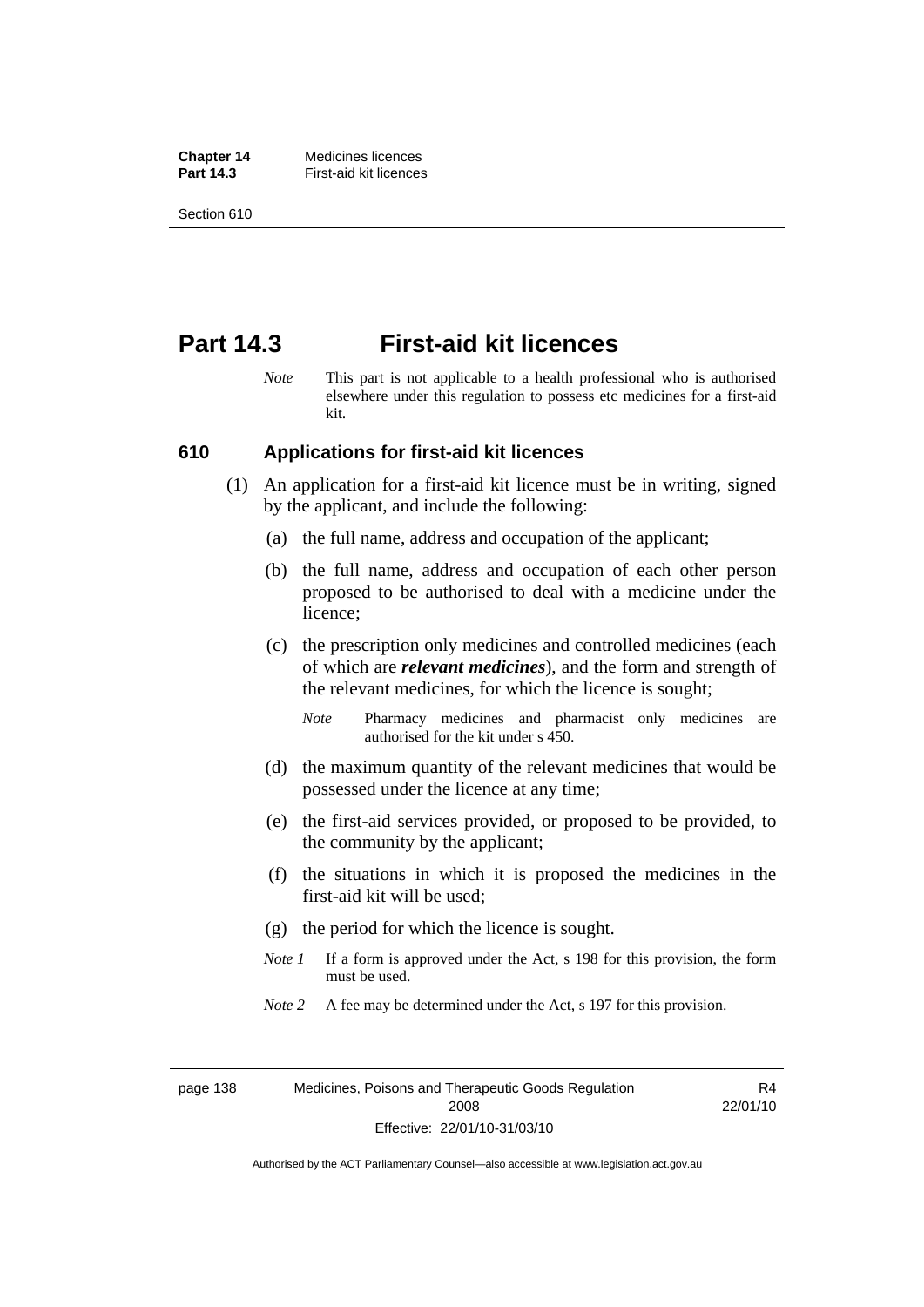- (2) The application must be accompanied by—
	- (a) evidence of the qualifications mentioned in section 611 (a) for the applicant and each person included in the application under subsection (1) (b); and
	- (b) a letter of support from a doctor who will provide medical direction and support to the applicant.
		- *Note Doctor* does not include an intern doctor (see dict).

### **611 Restrictions on issuing of first-aid kit licences— Act, s 85 (1) (a)**

The chief health officer must not issue a first-aid kit licence to a person unless—

- (a) each person to be authorised under the licence has successfully completed a course that qualifies the person to be registered as a nurse or employed as an ambulance paramedic; and
- (b) the chief health officer is satisfied that the person provides, or will be providing, first-aid services to the community, for example, at a workplace or as part of a privately operated ambulance service approved under the *Emergencies Act 2004*, part 4.6 (Other approved providers); and
- (c) the medicines to which the licence application relates are reasonably necessary to provide the first-aid services.
- *Note* An example is part of the regulation, is not exhaustive and may extend, but does not limit, the meaning of the provision in which it appears (see Legislation Act, s 126 and s 132).

R4 22/01/10 page 139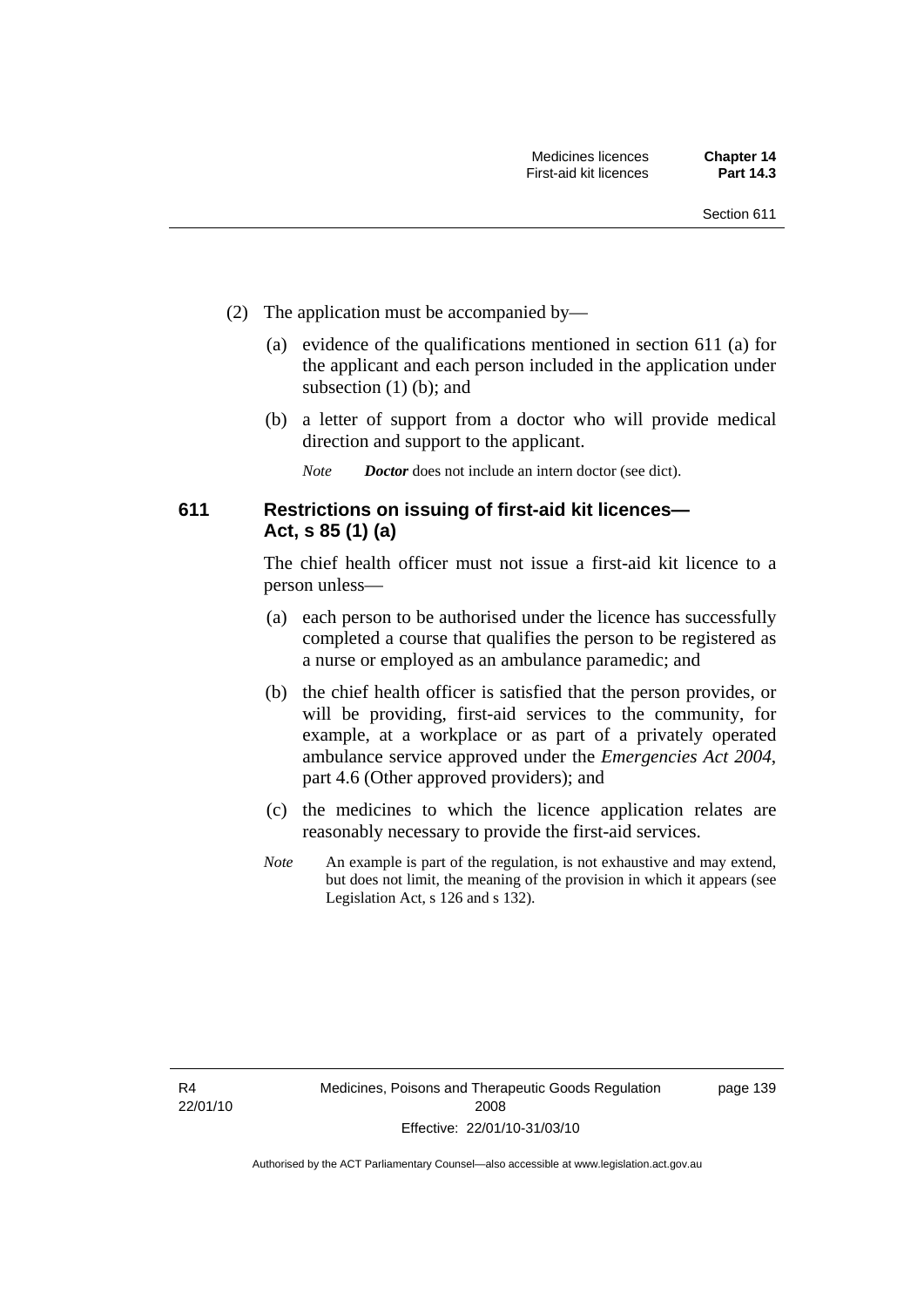Section 612

### **612 Additional information for first-aid kit licences— Act, s 88 (1) (k)**

- (1) The following additional information is prescribed for a first-aid kit licence:
	- (a) the full name and home address of each person who is authorised to deal with a medicine under the licence;
	- (b) the maximum quantity of each relevant medicine that may be possessed under the licence at any time;
	- (c) the total quantity of each relevant medicine that may be possessed during the period of the licence;
	- (d) the form and strength in which each relevant medicine may be obtained, possessed and administered under the licence.
- (2) In this section:

*relevant medicines*—see section 610.

page 140 Medicines, Poisons and Therapeutic Goods Regulation 2008 Effective: 22/01/10-31/03/10

R4 22/01/10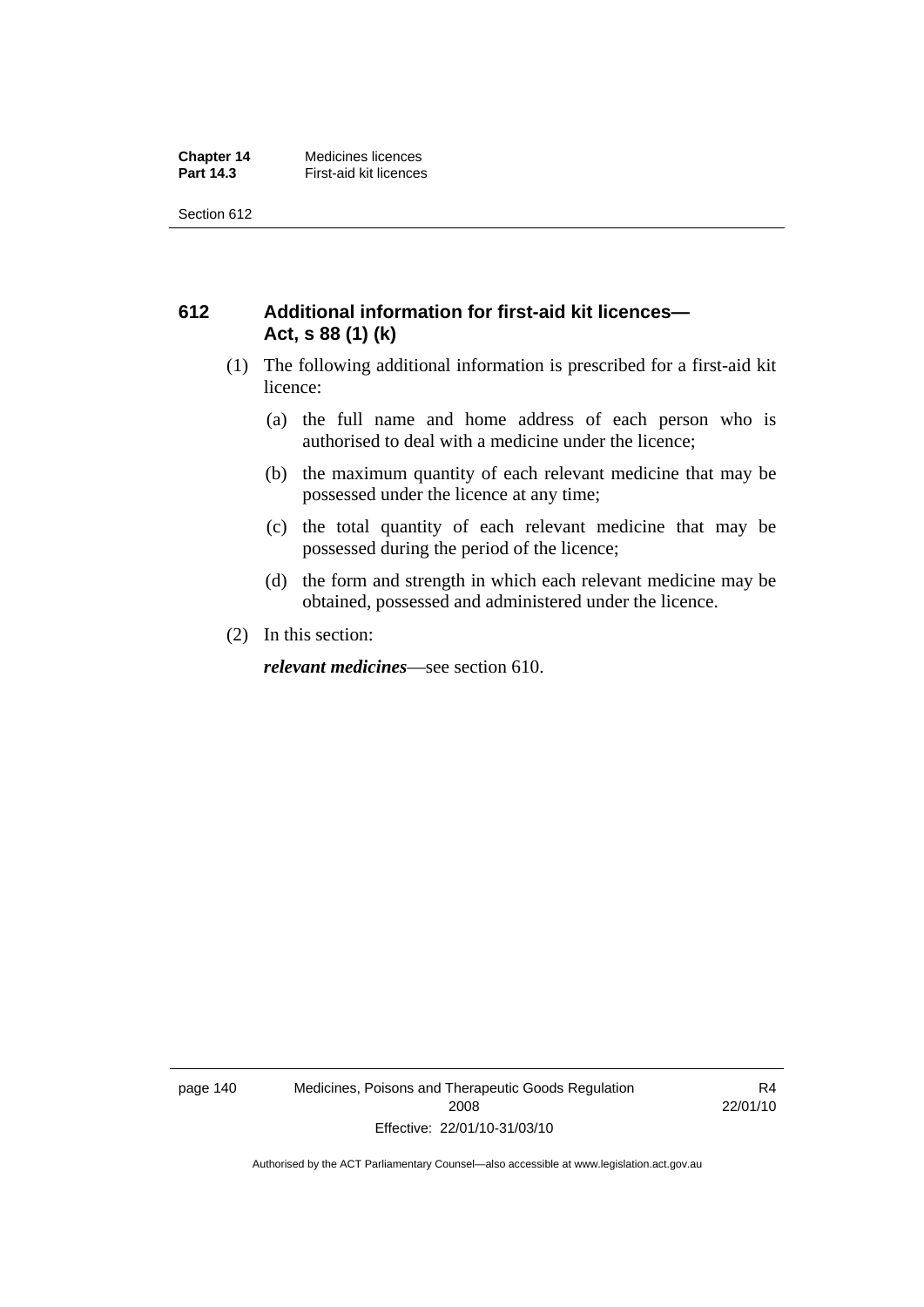## **Part 14.4 Medicines wholesalers licences**

*Note* This part is applicable to an interstate wholesaler only if the Act, s 20 (4) does not apply to the wholesaler.

#### **615 Applications for medicines wholesalers licences**

- (1) An application for a medicines wholesalers licence must be in writing, signed by the applicant, and include the following:
	- (a) the medicines to which the application relates;
	- (b) the full name of the applicant;
	- (c) the applicant's ABN (if any);
	- (d) if the applicant is a corporation—the corporation's ACN;
	- (e) the location of the premises where the applicant proposes to deal with the medicines under the licence;
	- (f) the security arrangements proposed for the premises;
	- (g) the name of an individual who is to supervise the dealings to be authorised under the licence.
	- *Note 1* If a form is approved under the Act, s 198 for this provision, the form must be used.
	- *Note* 2 A fee may be determined under the Act, s 197 for this provision.
- (2) The application must be accompanied by a plan of the premises that shows—
	- (a) where it is proposed to store the medicines; and
	- (b) the location and nature of security devices.

page 141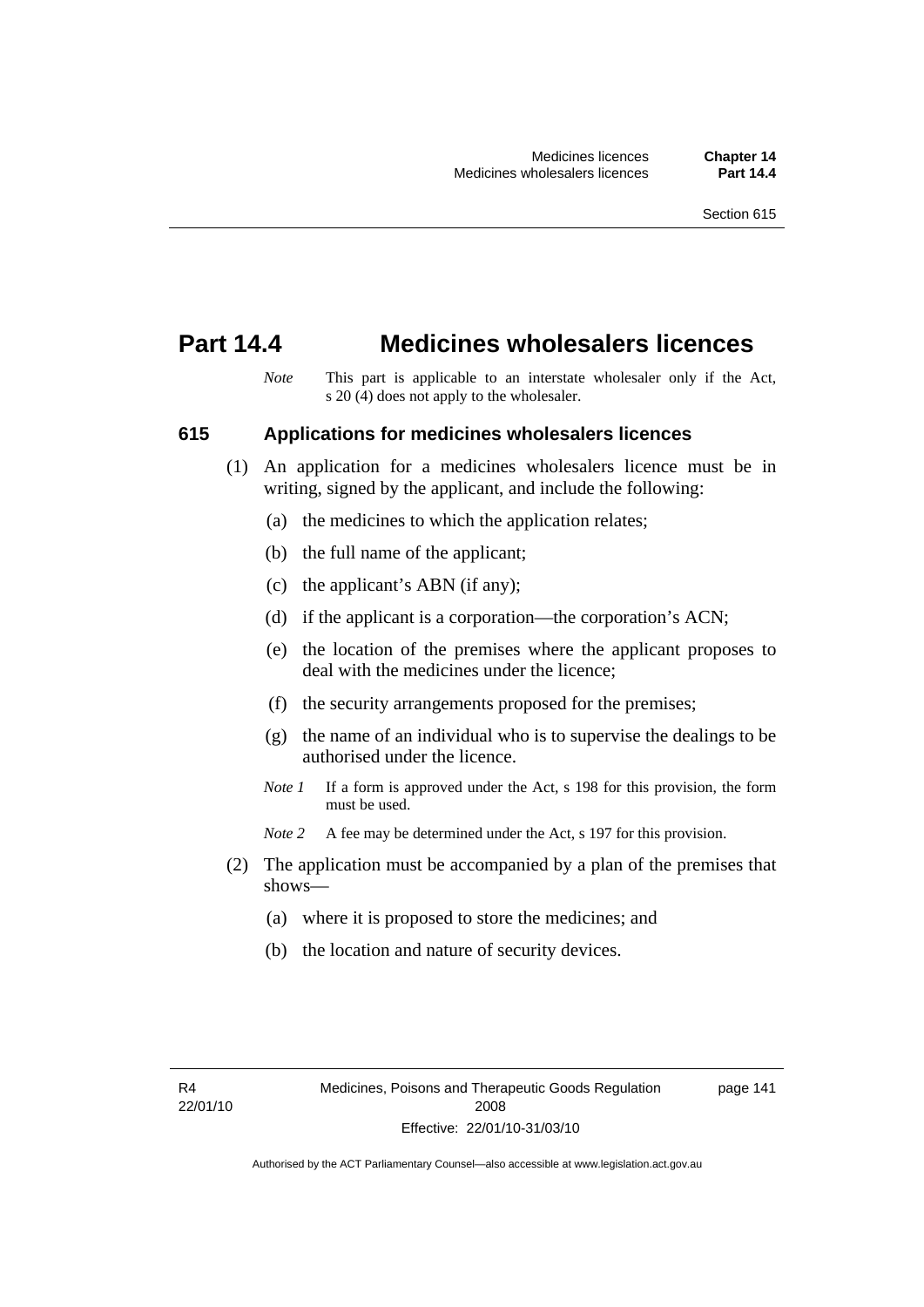Section 616

### **616 Restrictions on issuing of medicines wholesalers licences—Act, s 85 (1) (a)**

- (1) The chief health officer must not issue a medicines wholesalers licence to a person unless dealings with medicines under the licence will be supervised by an individual nominated by the applicant and approved, in writing, by the chief health officer.
- (2) The chief health officer must not approve the nominated individual unless satisfied that the individual—
	- (a) is a suitable person to hold a medicines wholesalers licence; and
	- (b) has qualifications in chemistry, pharmacy or pharmacology or experience appropriate for the sale of medicines.
	- *Note* For changes of nominated individuals, see the Act, s 93.
- (3) In this section:

*suitable person*, to hold a licence—see the Act, section 81.

### **617 Additional information for medicines wholesalers licences—Act, s 88 (1) (k)**

The name of the person approved under section 616 (1) to supervise the dealings with medicines authorised by the licence is prescribed for a medicines wholesalers licence.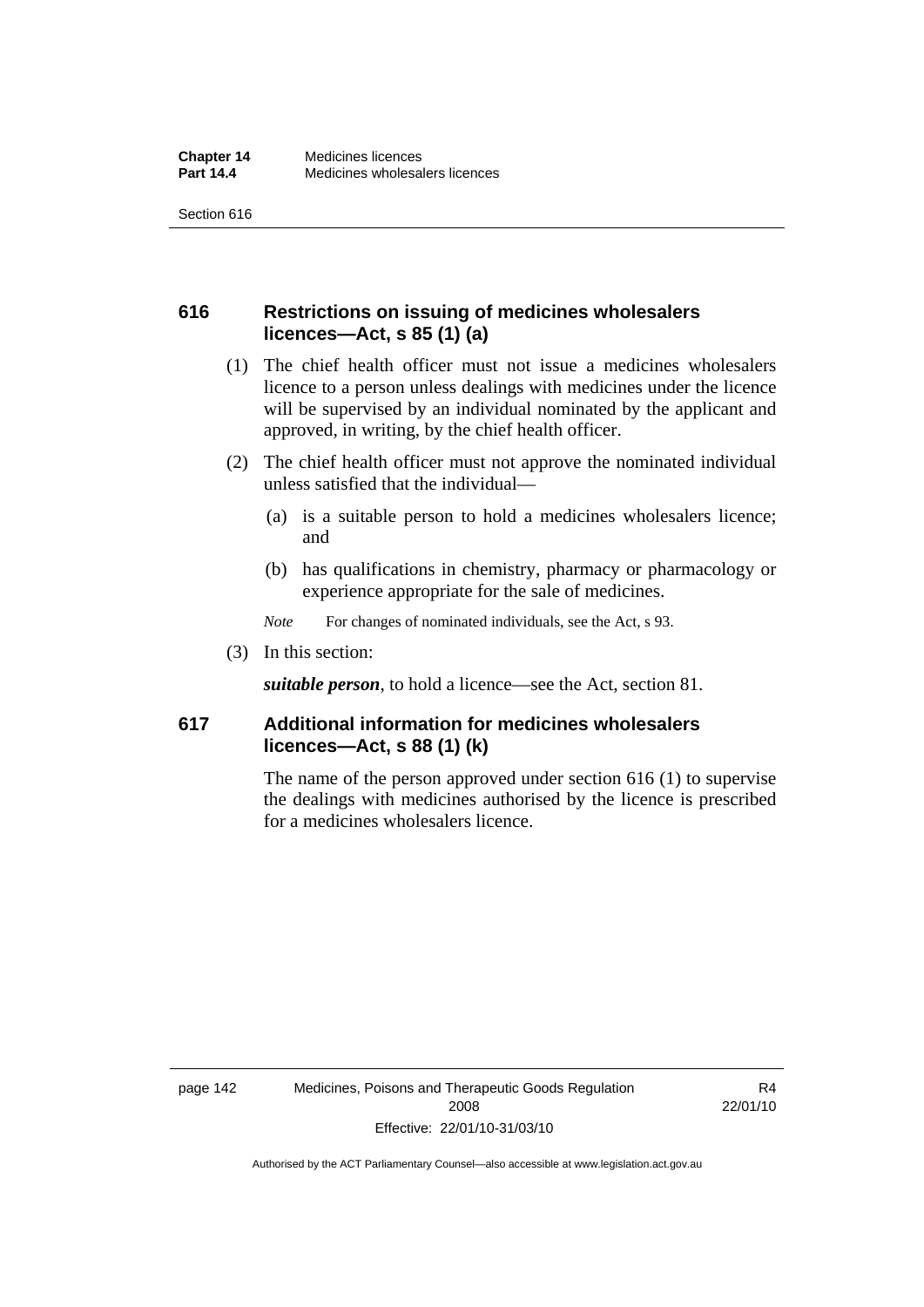# **Part 14.5 Opioid dependency treatment licences**

#### **620 Applications for opioid dependency treatment licences**

An application for an opioid dependency treatment licence must be in writing, signed by the applicant, and include the applicant's full name and business address.

*Note 1* If a form is approved under the Act, s 198 for this provision, the form must be used.

*Note* 2 A fee may be determined under the Act, s 197 for this provision.

#### **621 Restriction on issuing of opioid dependency treatment licences—Act, s 85 (1) (a)**

The chief health officer must not issue an opioid dependency treatment licence to a person unless the person is a pharmacist at a community pharmacy.

*Note Pharmacist* does not include an intern pharmacist (see dict).

### **622 Witnessing not required for administration under opioid dependency treatment licence—Act, s 190 (1) (a)**

The Act, section 53 (e) (Registers—witnessing administration of medicines) does not apply to the administration of buprenorphine or methadone under an opioid dependency treatment licence if section 471 is complied with in relation to the administration.

R4 22/01/10 page 143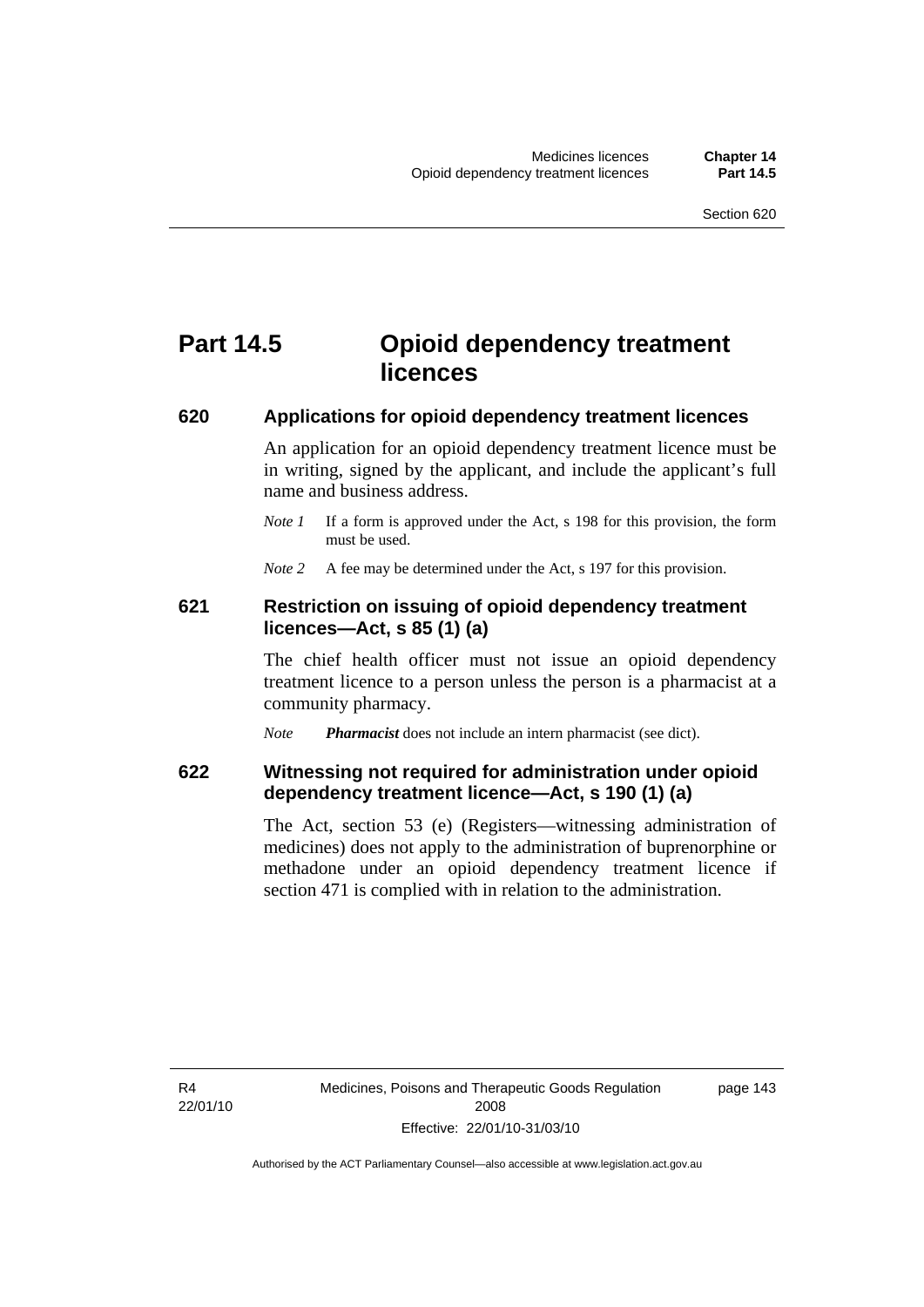# **Part 14.6** Pharmacy medicines rural **communities licences**

## **625 Applications for pharmacy medicines rural communities licences**

An application for a pharmacy medicines rural communities licence must—

- (a) be in writing signed by the applicant; and
- (b) include—
	- (i) the applicant's full name, business address and telephone number; and
	- (ii) the pharmacy medicines proposed to be sold under the licence.
- *Note 1* If a form is approved under the Act, s 198 for this provision, the form must be used.
- *Note* 2 A fee may be determined under the Act, s 197 for this provision.

#### **626 Restrictions on issuing of pharmacy medicines rural communities licences—Act, s 85 (1) (a)**

The chief health officer must not issue a pharmacy medicines rural communities licence to a person unless—

- (a) the person is carrying on the business of selling goods by retail; and
- (b) the premises from which the medicines will be sold under the licence is more than 25km by the shortest practical route to the nearest community pharmacy.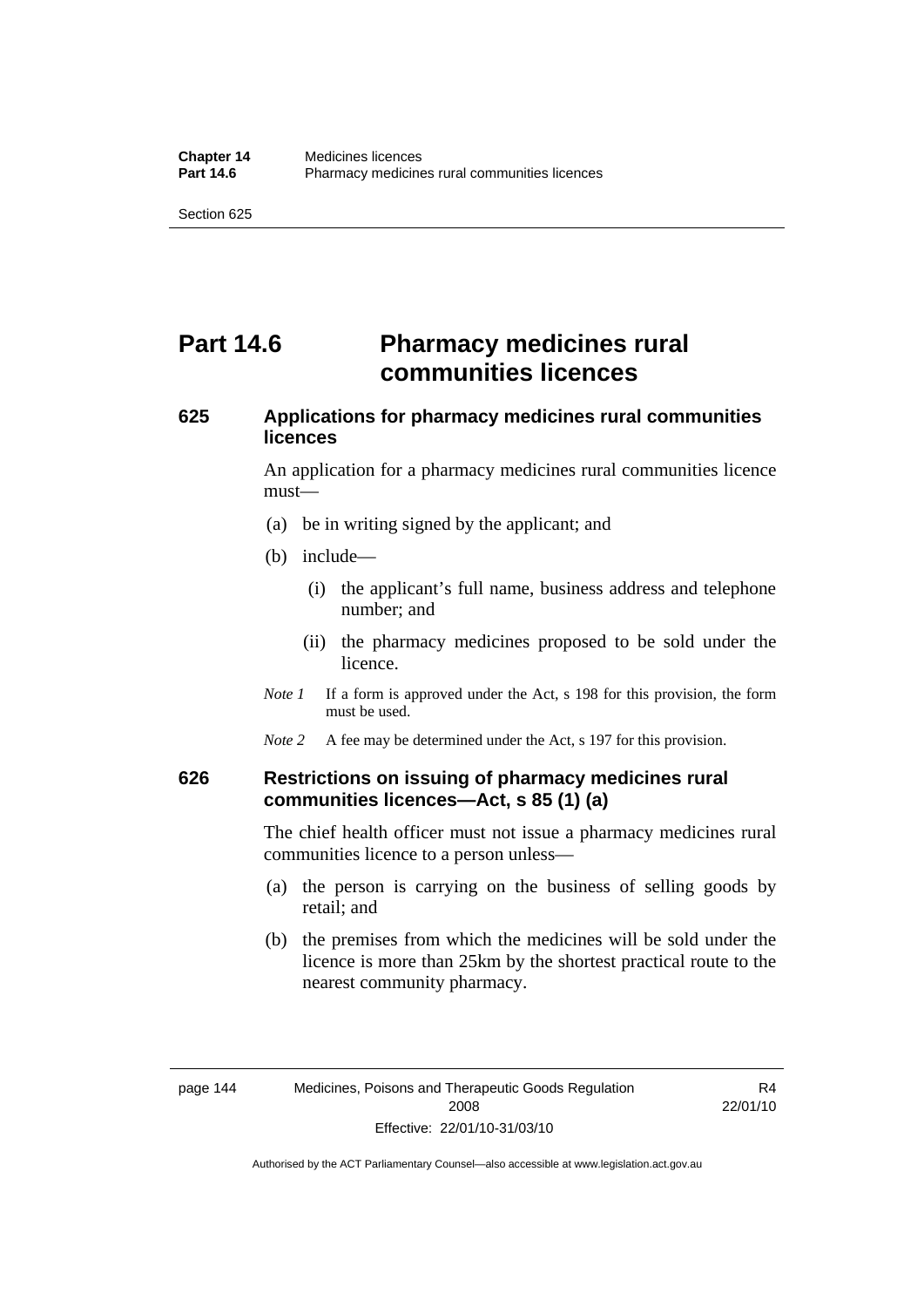# **Chapter 15 Medicines—other provisions**

# **Part 15.1 Opioid dependency treatment guidelines**

#### **630 Guidelines for treatment of opioid dependency**

- (1) The Minister may approve guidelines for the treatment of opioid dependency.
- (2) Without limiting subsection (1), approved guidelines may make provision in relation to the prescribing and administration of buprenorphine and methadone to drug-dependent people.
- (3) An approval is a notifiable instrument.

*Note* A notifiable instrument must be notified under the Legislation Act.

page 145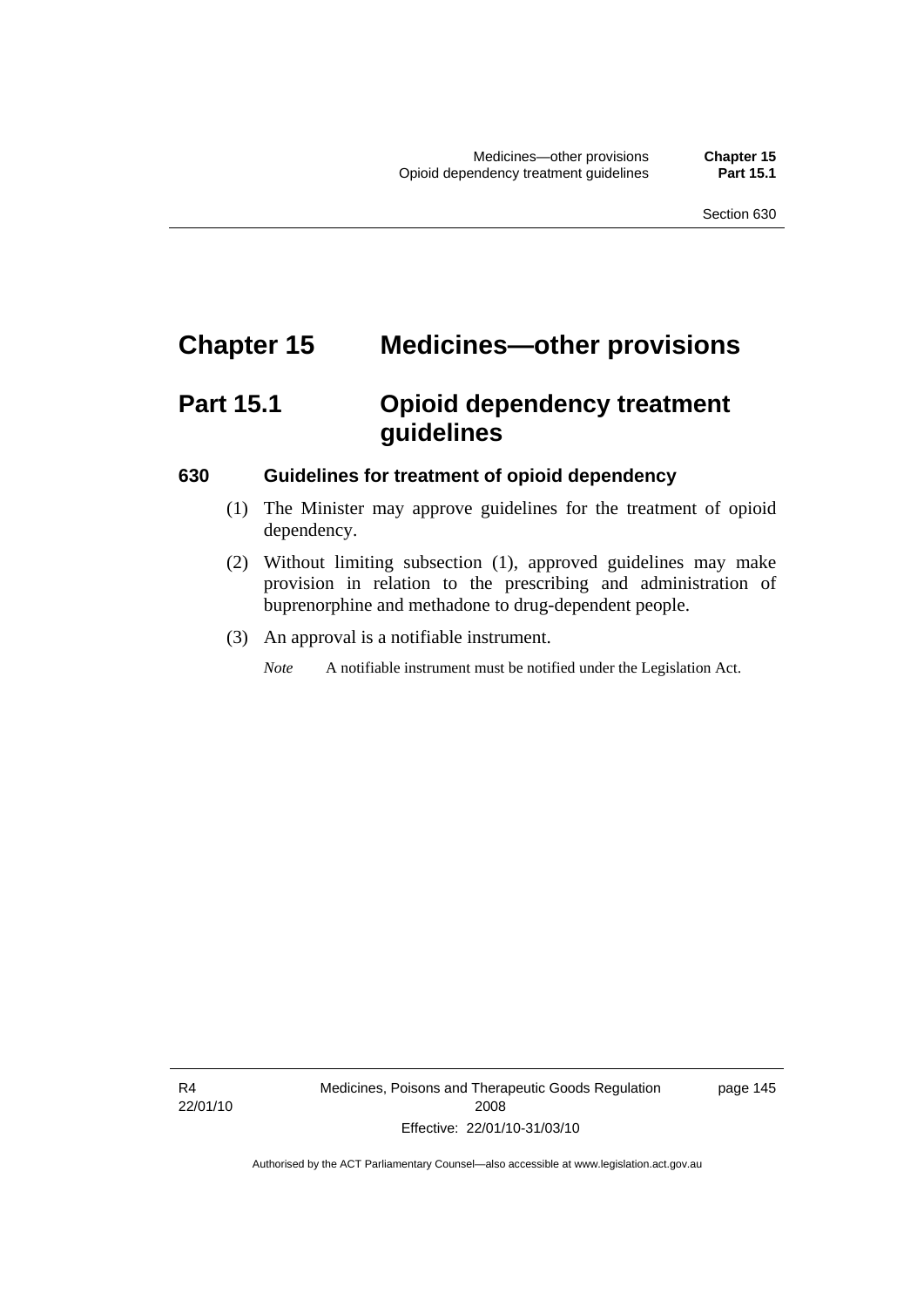## **Part 15.2 Medicines advisory committee**

*Note* The medicines advisory committee is established under the Act, s 194.

#### **635 Medicines advisory committee—membership**

- (1) The medicines advisory committee consists of the following members appointed by the Minister:
	- (a) a chair;
	- (b) 2 other members.
	- *Note 1* For the making of appointments (including acting appointments), see the Legislation Act, pt 19.3.
	- *Note 2* Certain Ministerial appointments require consultation with an Assembly committee and are disallowable (see Legislation Act, div 19.3.3).
- (2) A person is not eligible for appointment to the medicines advisory committee unless the person is a doctor.

*Note Doctor* does not include an intern doctor (see dict).

- (3) The medicines advisory committee must include—
	- (a) at least 1 member who has had experience in the teaching or practice of psychiatry; and
	- (b) 1 member nominated by the Australian Capital Territory Branch of the Australian Medical Association.
- (4) The instrument appointing, or evidencing the appointment of, a medicines advisory committee member must state whether the person is appointed as the chair, or as another member, of the committee.

R4 22/01/10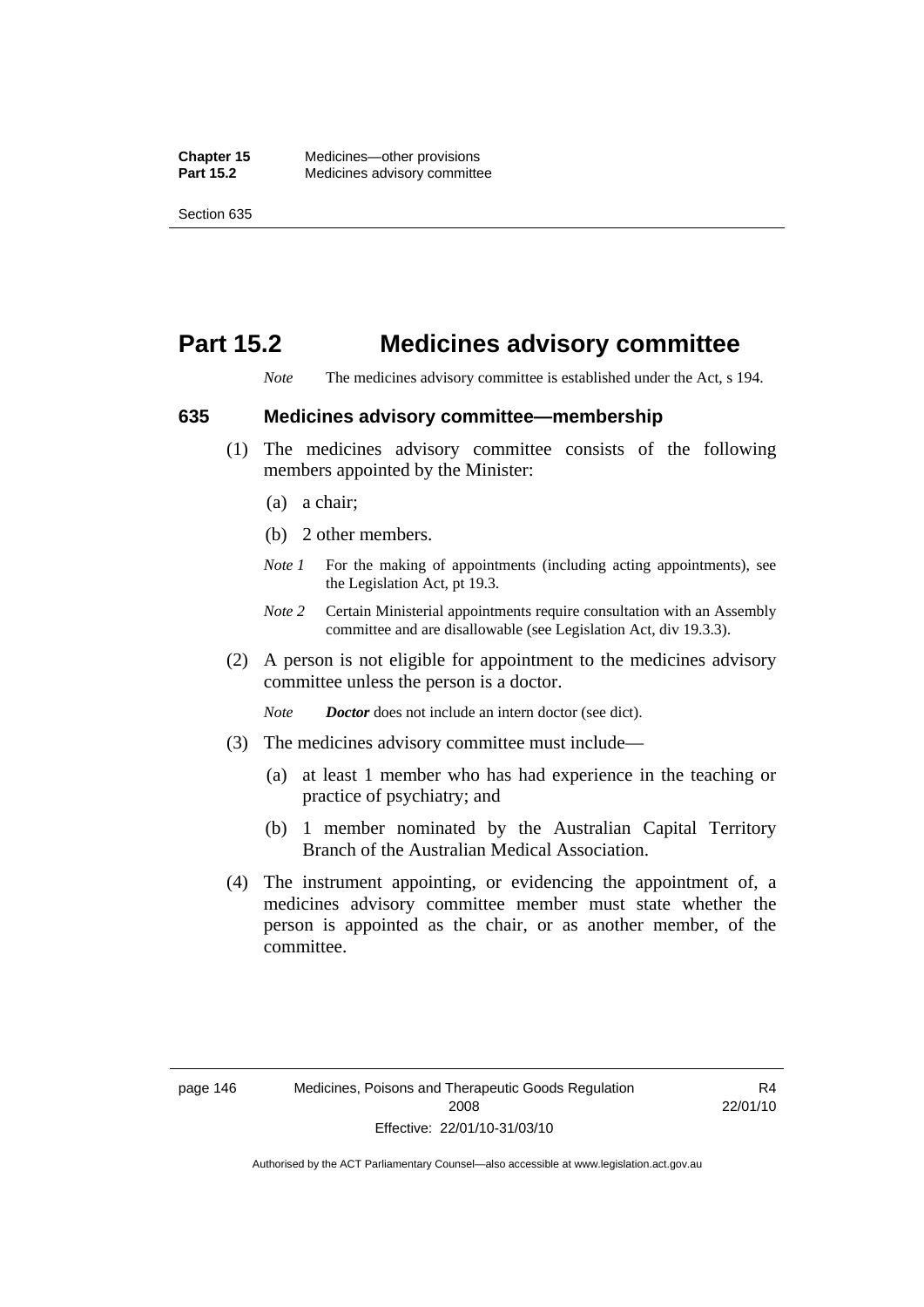#### **636 Medicines advisory committee—term of appointments**

The appointment of a medicines advisory committee member must be for not longer than 3 years.

*Note* A person may be reappointed to a position if the person is eligible to be appointed to the position (see Legislation Act, s 208 and dict, pt 1, def *appoint*).

#### **637 Medicines advisory committee—conditions of appointments**

The conditions of appointment of a medicines advisory committee member are the conditions agreed between the Minister and the member, subject to any determination under the *Remuneration Tribunal Act 1995*.

### **638 Medicines advisory committee—time and place of meetings**

- (1) Meetings of the medicines advisory committee are to be held when and where the committee decides.
- (2) The chair of the medicines advisory committee may at any time call a meeting.
- (3) The chair must give the other members reasonable notice of the time and place of a meeting called by the chair.
- (4) The medicines advisory committee may adjourn a proceeding, for any reason it considers appropriate, to a time and place decided by the committee.

#### **639 Medicines advisory committee—presiding member**

- (1) The chair presides at a meeting of the medicines advisory committee.
- (2) If the chair is absent, the member chosen by the members present presides.

R4 22/01/10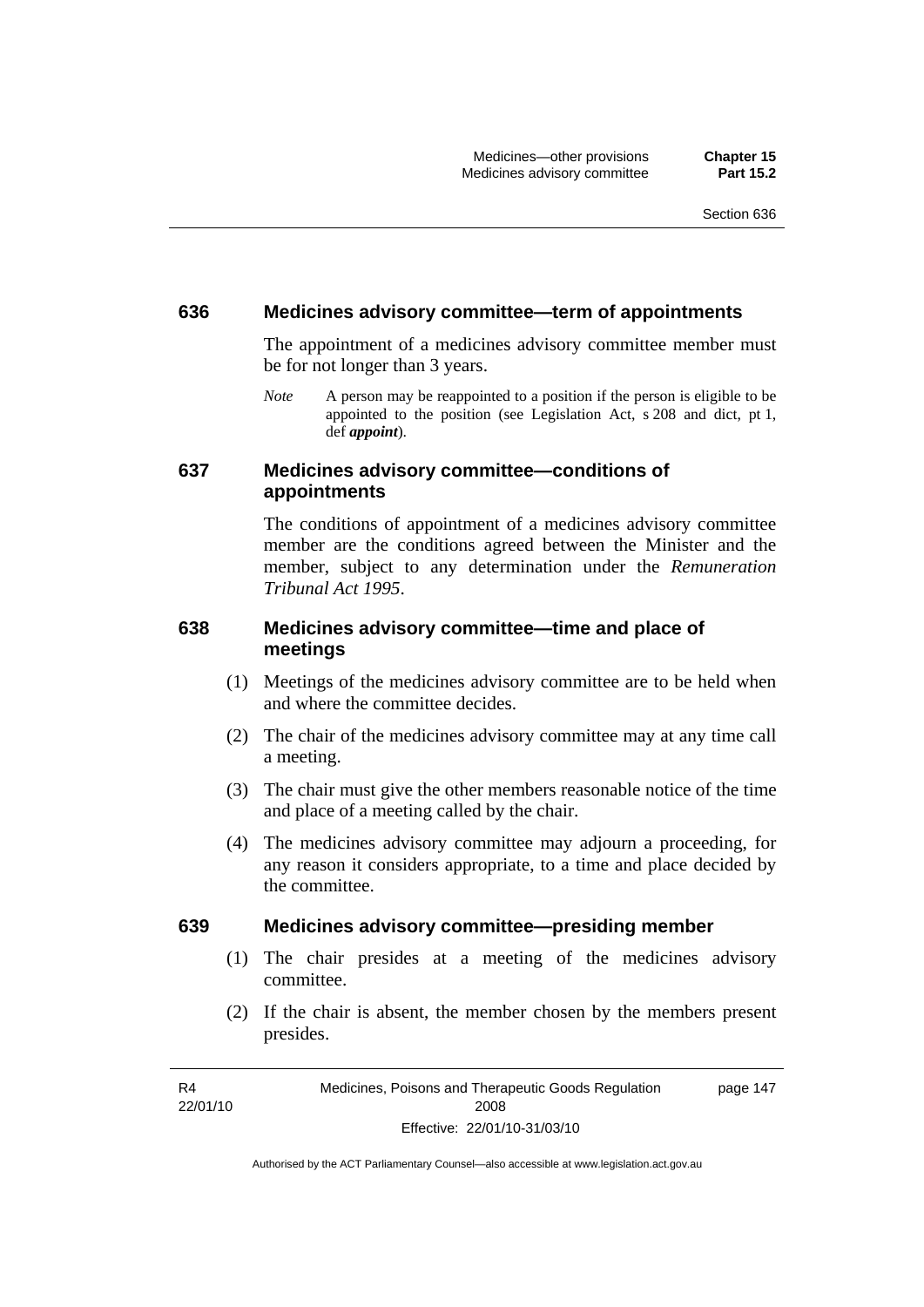Section 640

#### **640 Medicines advisory committee—quorum**

Business may be carried out at a meeting of the medicines advisory committee only if at least 2 members are present.

#### **641 Medicines advisory committee—voting**

- (1) At a meeting of the medicines advisory committee each member has a vote on each question to be decided.
- (2) A question is decided by a majority of the votes of members present and voting but, if the votes are equal, the presiding member has the deciding vote.

#### **642 Medicines advisory committee—conduct of meetings**

- (1) The medicines advisory committee may conduct its meetings as the committee considers appropriate.
- (2) A meeting of the medicines advisory committee may be held using a method of communication, or a combination of methods of communication, that allows each member taking part to hear what each other member taking part says without the members being in each other's presence.

#### **Examples**

a phone link, a satellite link, an internet or intranet link

- *Note* An example is part of the regulation, is not exhaustive and may extend, but does not limit, the meaning of the provision in which it appears (see Legislation Act, s 126 and s 132).
- (3) A medicines advisory committee member who takes part in a meeting conducted under subsection (2) is taken to be present at the meeting.
- (4) A resolution is a valid resolution of the medicines advisory committee, even if it is not passed at a meeting of the committee, if all members agree to the proposed resolution in writing.

*Note Written* includes in electronic form (see Act, dict).

page 148 Medicines, Poisons and Therapeutic Goods Regulation 2008 Effective: 22/01/10-31/03/10 R4 22/01/10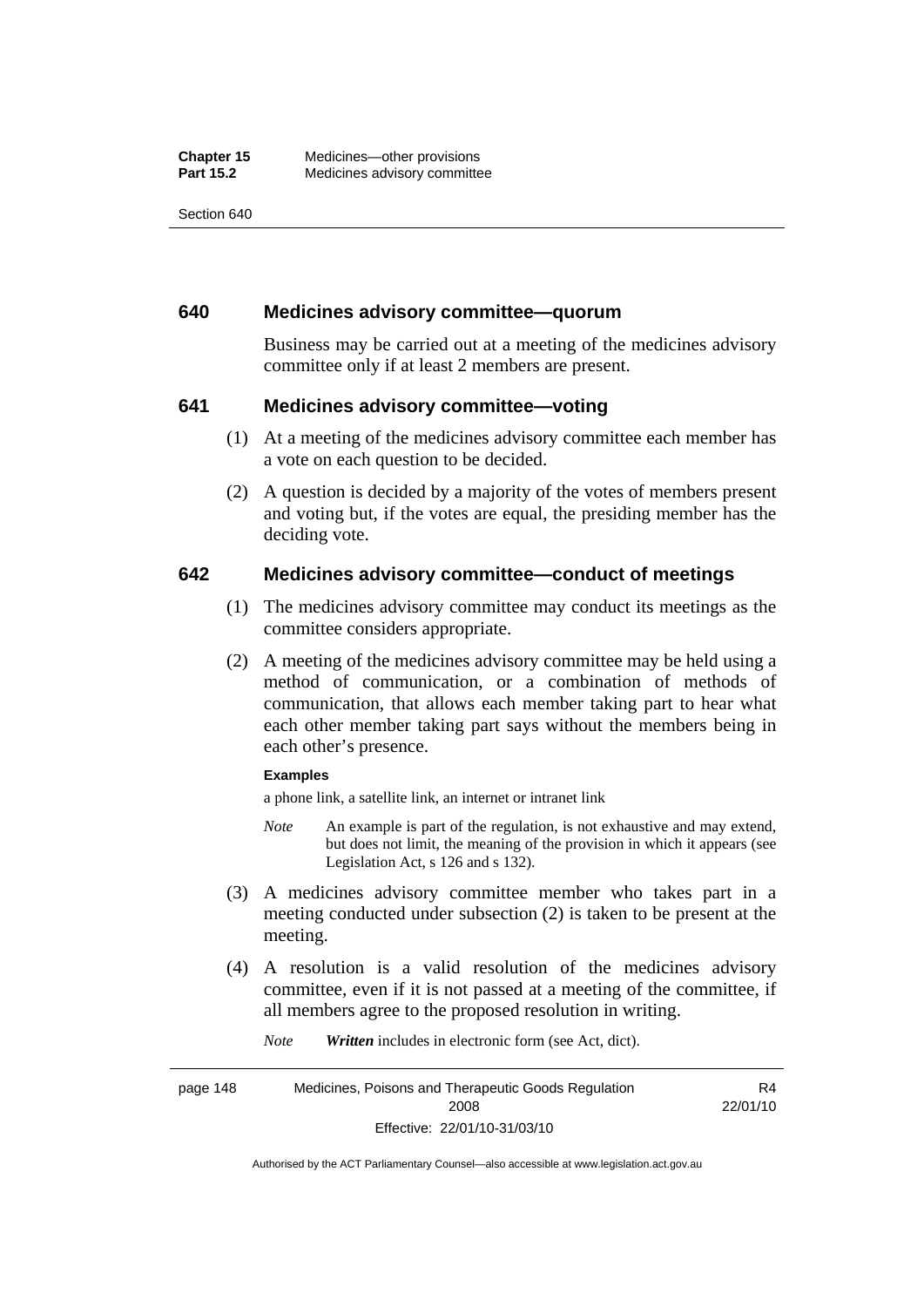(5) The medicines advisory committee must keep minutes of its meetings.

#### **643 Medicines advisory committee—disclosure of interests by members**

- (1) If a medicines advisory committee member has a material interest in an issue being considered, or about to be considered, by the committee, the member must disclose the nature of the interest at a committee meeting as soon as possible after the relevant facts have come to the member's knowledge.
- (2) The disclosure must be recorded in the medicines advisory committee's minutes and, unless the committee otherwise decides, the member must not—
	- (a) be present when the medicines advisory committee considers the issue; or
	- (b) take part in a decision of the committee on the issue.

#### **Example**

David, Emile and Fiona are members of the medicines advisory committee. They have an interest in an issue being considered at a committee meeting and they disclose the interest as soon as they become aware of it. David's and Emile's interests are minor but Fiona has a direct financial interest in the issue.

The medicines advisory committee considers the disclosures and decides that because of the nature of the interests:

- David may be present when the committee considers the issue but not take part in the decision
- Emile may be present for the consideration and take part in the decision.

The medicines advisory committee does not make a decision allowing Fiona to be present or take part in the committee's decision. Accordingly, Fiona cannot be present for the consideration of the issue or take part in the decision.

*Note* An example is part of the regulation, is not exhaustive and may extend, but does not limit, the meaning of the provision in which it appears (see Legislation Act, s 126 and s 132).

R4 22/01/10 page 149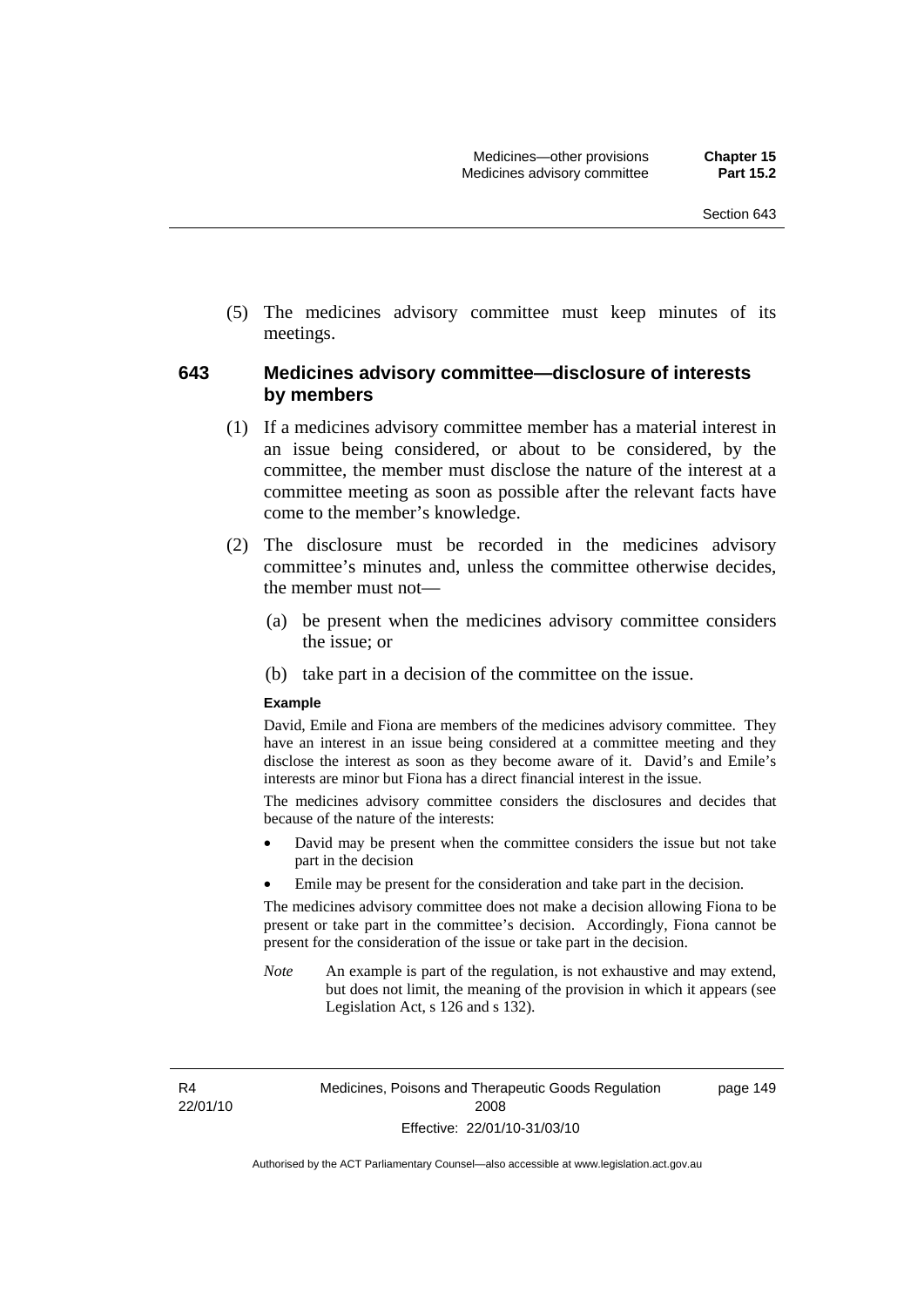#### Section 643

- (3) Any other medicines advisory committee member who also has a material interest in the issue must not be present when the committee is considering its decision under subsection (2).
- (4) In deciding under subsection (2) whether a member may be present when the medicines advisory committee decides the issue or take part in a decision of the committee on the issue, and despite section 640 (Medicines advisory committee—quorum), the committee may consist of 1 member.

#### **Example**

if 2 members are present at a meeting and 1 member discloses a material interest, the other member may decide whether the member who made the disclosure can take part in a decision by the committee

(5) In this section:

*associate*, of a person, means—

- (a) the person's business partner; or
- (b) a close friend of the person; or
- (c) a family member of the person.

*executive officer*, of a corporation, means a person (however described) who is concerned with, or takes part in, the corporation's management (whether or not the person is a director of the corporation).

*indirect interest*—without limiting the kind of indirect interest a person may have, a person has an *indirect interest* in an issue if any of the following has an interest in the issue:

- (a) an associate of the person;
- (b) a corporation with not more than 100 members that the person, or an associate of the person, is a member of;
- (c) a subsidiary of a corporation mentioned in paragraph (b);

R4 22/01/10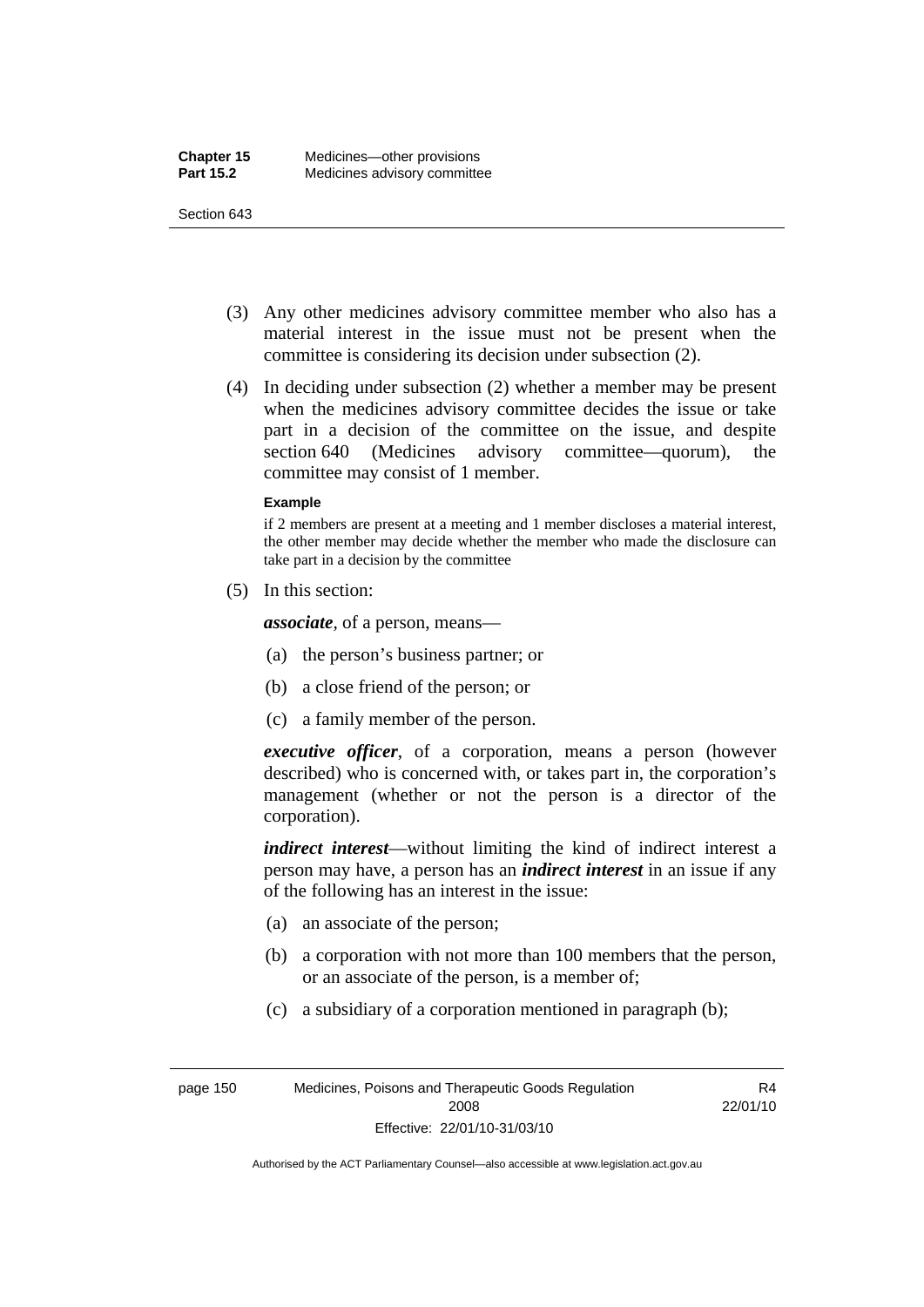page 151

- (d) a corporation that the person, or an associate of the person, is an executive officer of;
- (e) the trustee of a trust that the person, or an associate of the person, is a beneficiary of;
- (f) a member of a firm or partnership that the person, or an associate of the person, is a member of;
- (g) someone else carrying on a business if the person, or an associate of the person, has a direct or indirect right to participate in the profits of the business.

*material interest*—a medicines advisory committee member has a *material interest* in an issue if the member has—

- (a) a direct or indirect financial interest in the issue; or
- (b) a direct or indirect interest of any other kind if the interest could conflict with the proper exercise of the member's functions in relation to the committee's consideration of the issue.

#### **644 Medicines advisory committee—ending appointments**

- (1) The Minister may end the appointment of a medicines advisory committee member—
	- (a) if the member contravenes a territory law; or
	- (b) for misbehaviour; or
	- (c) if the member becomes bankrupt or executes a personal insolvency agreement; or
	- (d) if the member is convicted, in the ACT, of an offence punishable by imprisonment for at least 1 year; or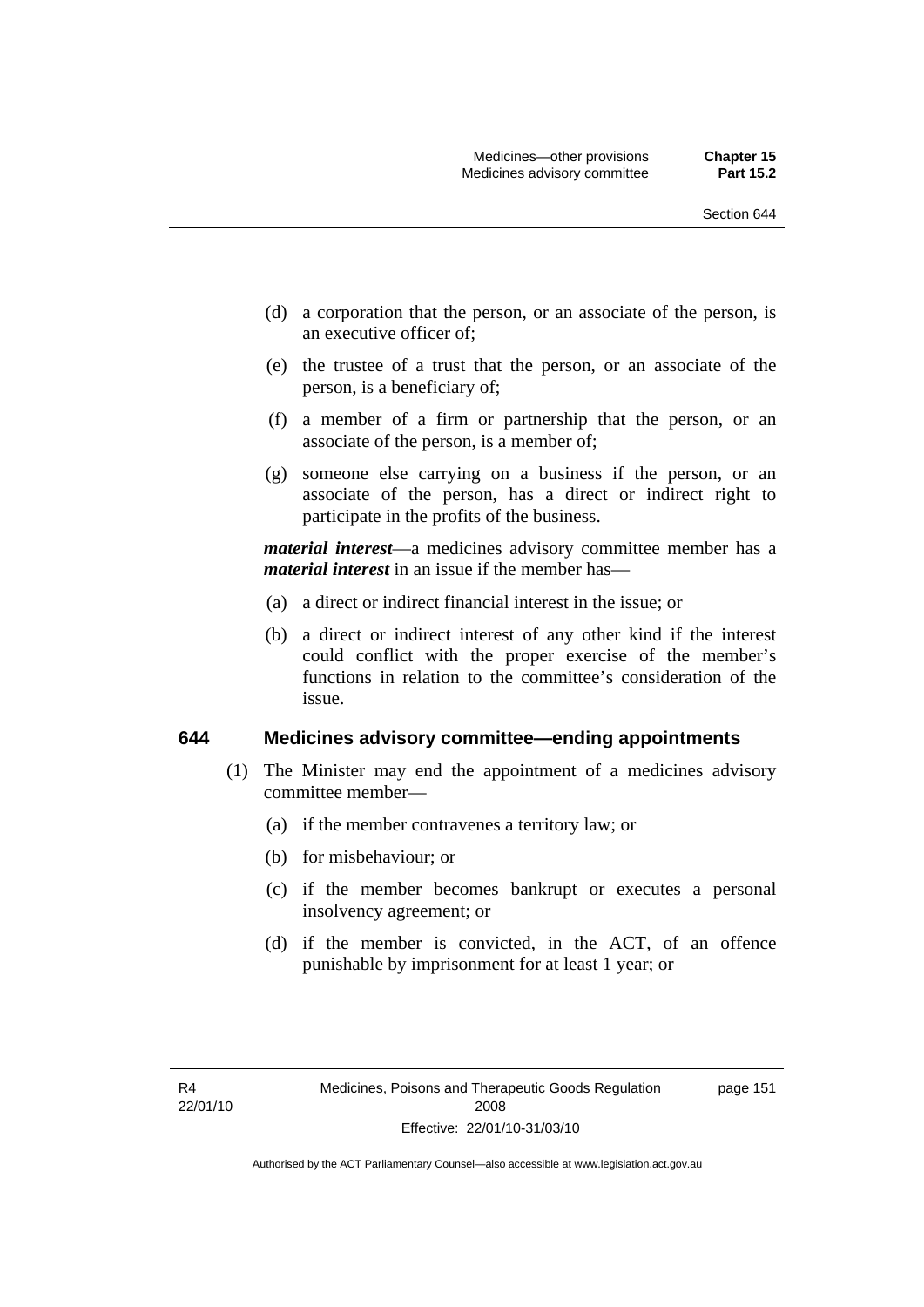Section 644

- (e) if the member is convicted outside the ACT, in Australia or elsewhere, of an offence that, if it had been committed in the ACT, would be punishable by imprisonment for at least 1 year; or
- (f) if the member contravenes section 643 (Medicines advisory committee—disclosure of interests by members).
- *Note* A member's appointment also ends if the member resigns (see Legislation Act, s 210).
- (2) The Minister must end the appointment of a medicines advisory committee member—
	- (a) if the member ceases to be a doctor; or
	- (b) if, on 3 consecutive occasions, the member fails, without the chair's agreement, to make himself or herself available for a proposed meeting of the committee; or
	- (c) if the member fails to take all reasonable steps to avoid being placed in a position where a conflict of interest arises during the exercise of the member's functions; or
	- (d) for physical or mental incapacity, if the incapacity substantially affects the exercise of the member's functions.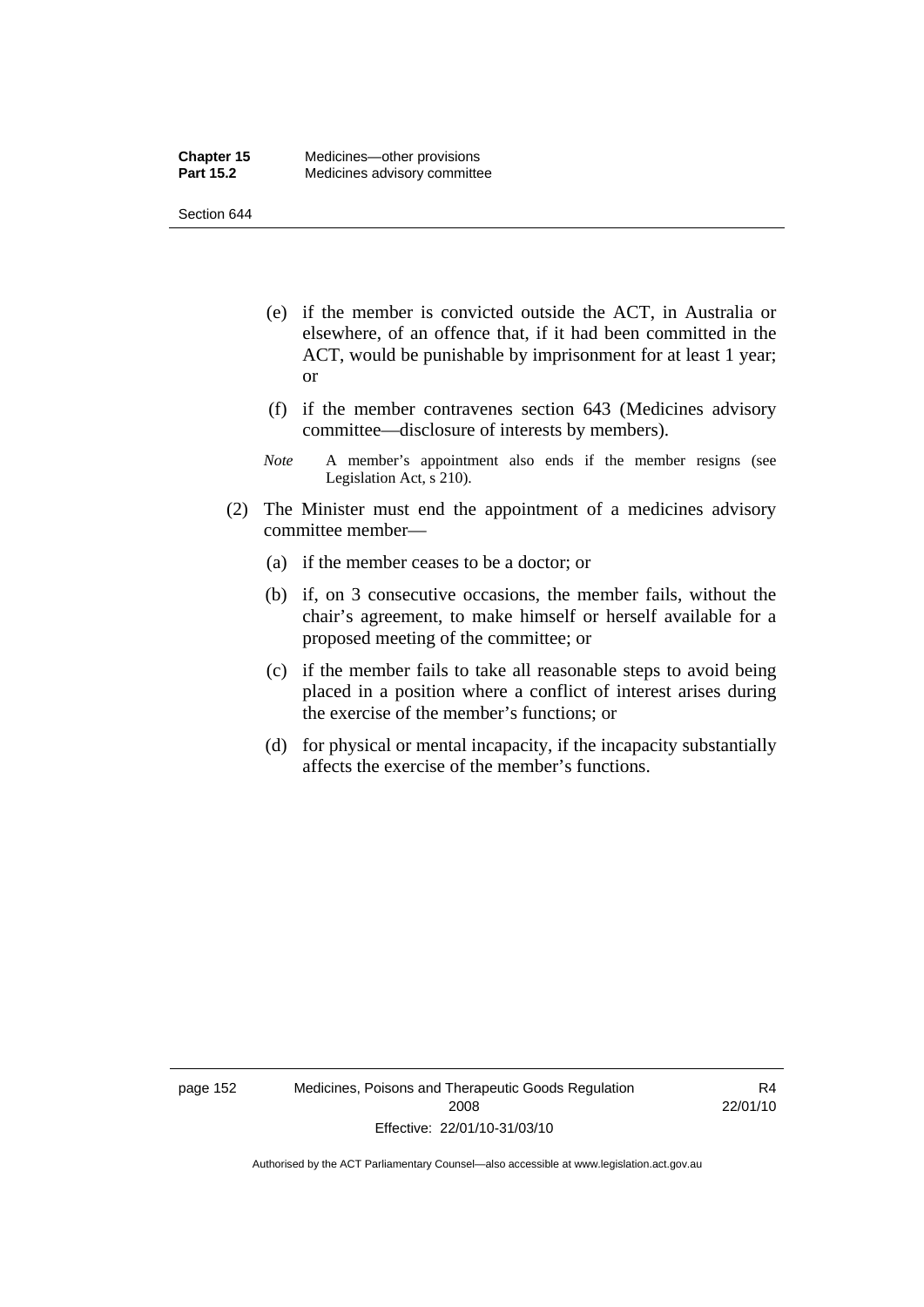## **Part 15.3 Other medicines provisions**

#### **650 Advertising controlled medicines—Act, s 66 (3) (b)**

A pricelist published by a pharmacist that includes a controlled medicine is prescribed if the pricelist complies with the *Price Information Code of Practice*, published by the Therapeutic Goods Administration, as in force from time to time.

*Note* The code is accessible at www.tga.gov.au/meds/vipicop.htm.

#### **651 Advertising other medicines**

- (1) A person commits an offence if—
	- (a) the person publishes an advertisement; and
	- (b) the advertisement promotes or encourages the use of a declared medicine.

Maximum penalty: 30 penalty units.

- (2) A person commits an offence if—
	- (a) the person publishes an advertisement; and
	- (b) the advertisement indicates that someone is willing or authorised to supply a declared medicine.

Maximum penalty: 30 penalty units.

- (3) This section does not apply to—
	- (a) an advertisement for a declared medicine in a publication published primarily for dentists, doctors, pharmacists or veterinary surgeons; or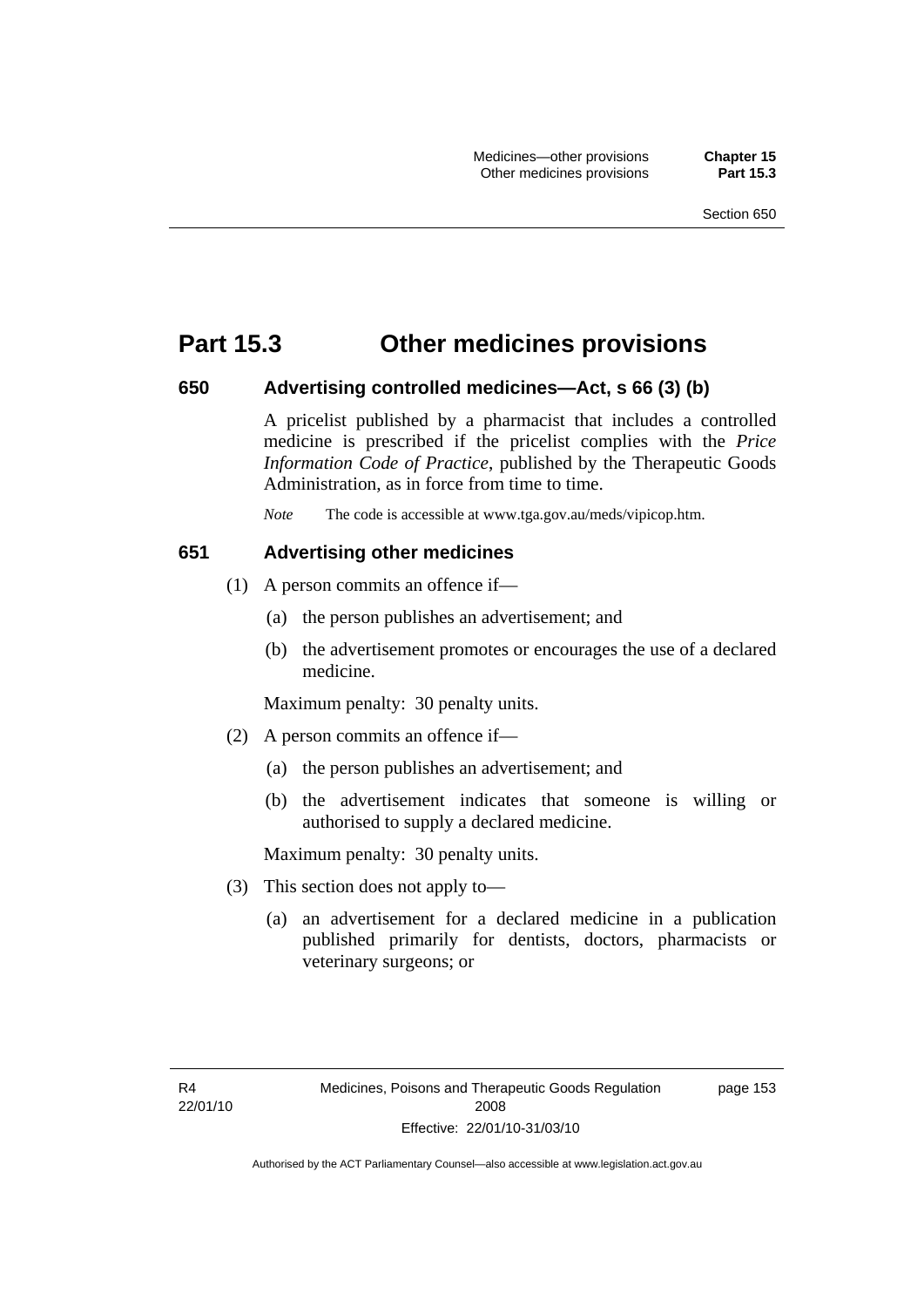Section 652

- (b) a pricelist published by a pharmacist that includes a declared medicine if the pricelist complies with the *Price Information Code of Practice*, published by the Therapeutic Goods Administration, as in force from time to time.
- (4) In this section:

*advertisement*—see the Act, section 66.

#### *declared medicine* means—

- (a) a pharmacist only medicine other than a pharmacist only medicine to which the medicines and poisons standard, appendix H applies; or
- (b) a prescription only medicine.

## **652 Prescribed institutions—Act, dict, def** *institution***, par (b)**

The following are prescribed:

- (a) a correctional centre;
- (b) a CYP detention place.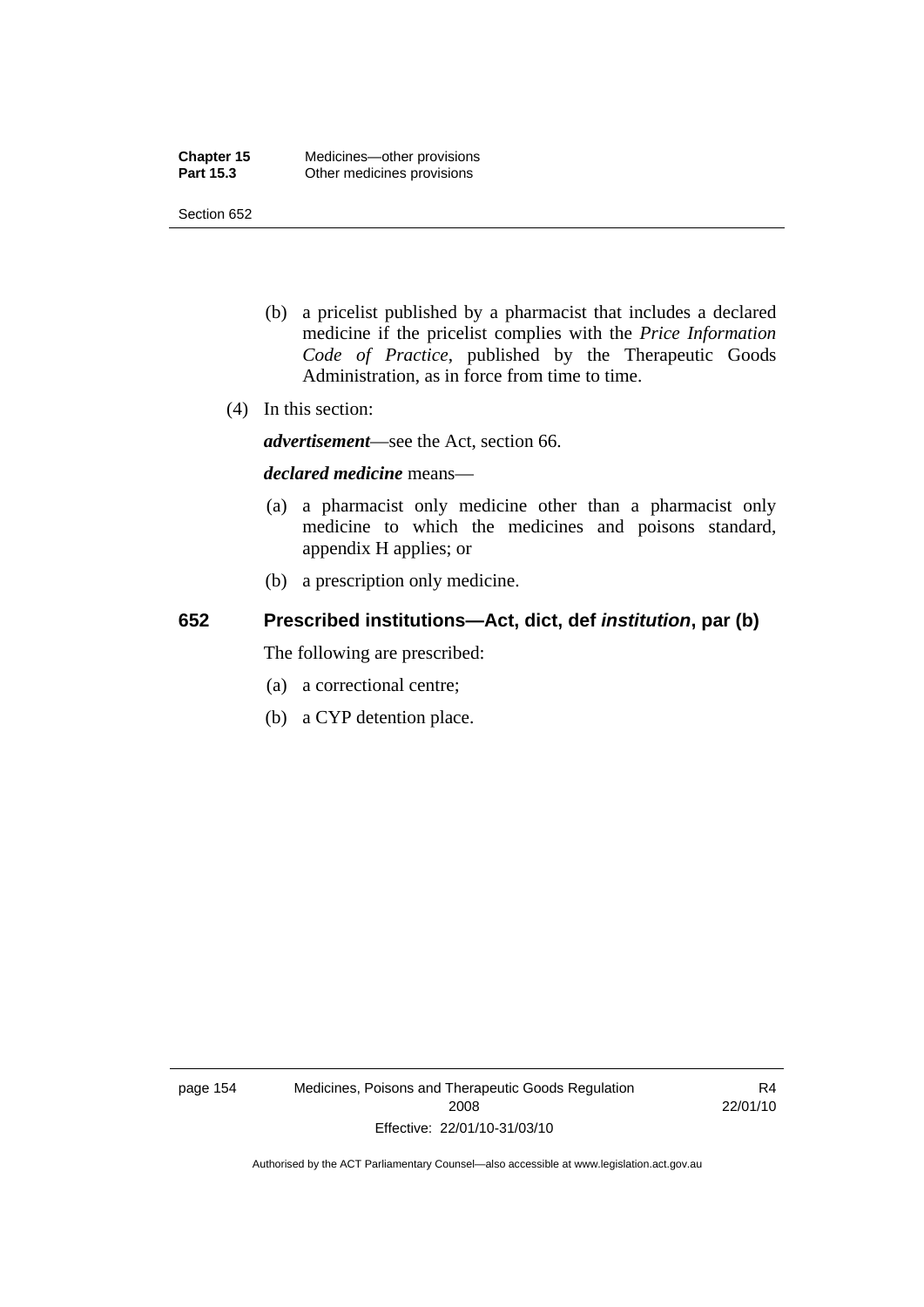# **Chapter 16 Low and moderate harm poisons**

## **Part 16.1** Preliminary

#### **660 Meaning of** *relevant law***—ch 16**

In this chapter:

*relevant law* means—

- (a) a corresponding law; or
- (b) the *Agricultural and Veterinary Chemicals Act 1994* (Cwlth); or
- (c) the *Therapeutic Goods Act 1989* (Cwlth).
- *Note 1 Corresponding law* includes a law of a State that corresponds, or substantially corresponds, to the Act (see Act, dict).
- *Note 2 State* includes a territory (see Legislation Act, dict, pt 1).

R4 22/01/10 page 155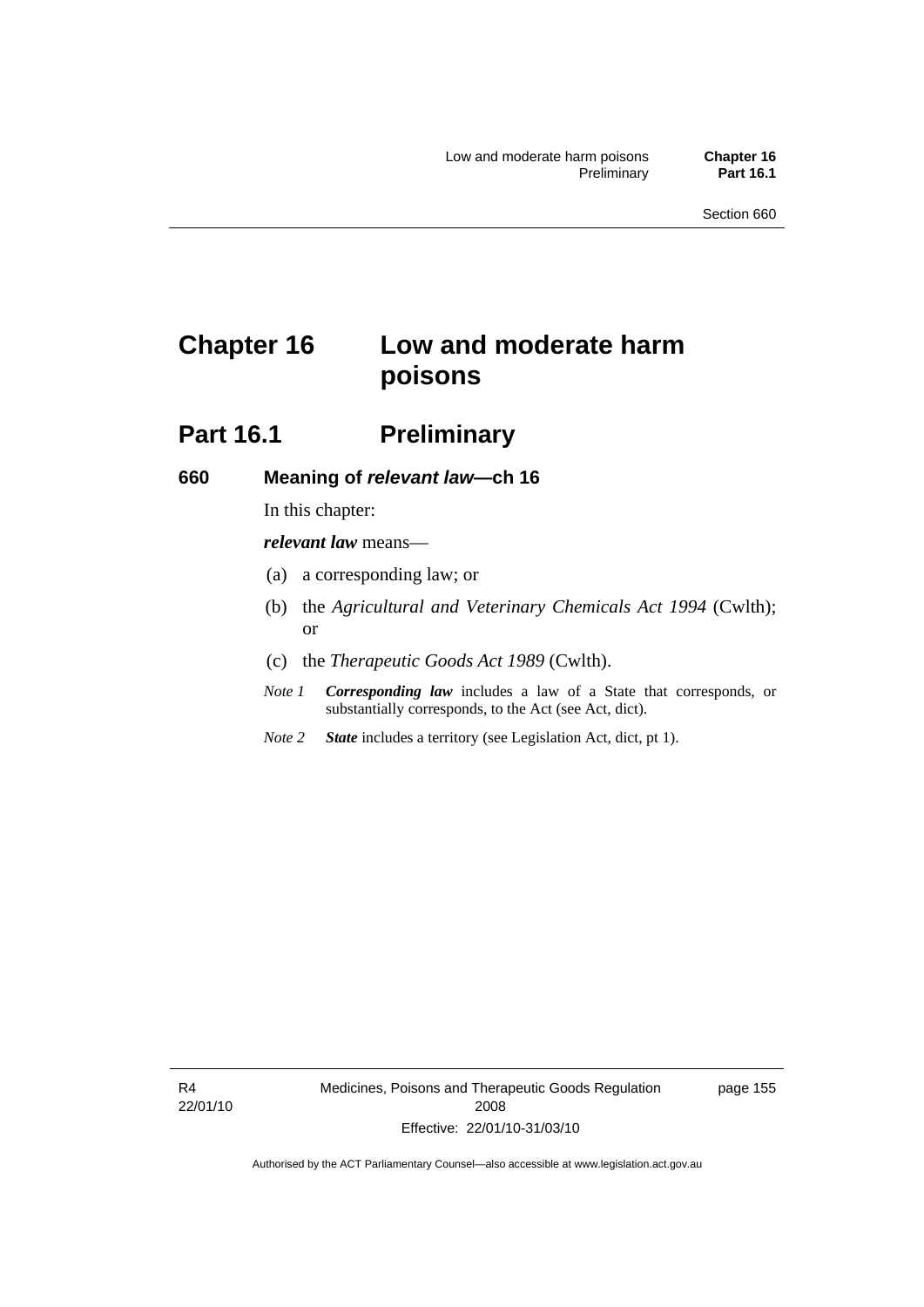# **Part 16.2 Authorisation to supply low and moderate harm poisons**

## **661 Authorisation to supply low and moderate harm poisons—Act, s 26 (1) (b) and (2) (b)**

Anyone is authorised to supply a low harm poison or moderate harm poison.

#### **662 Authorisation condition for supplying low and moderate harm poisons—Act, s 44 (1) (b) and (2) (b)**

A person's authorisation under section 661 to supply a low harm poison or moderate harm poison is subject to the following conditions:

- (a) the poison is supplied in manufacturer's packs that comply with—
	- (i) section 665 (Packaging of supplied manufacturer's packs of low and moderate harm poisons—Act, s 59 (1) (c) (i) and  $(2)$  (c) (i)); or
	- (ii) an approval under the Act, section 193 (Approval of non-standard packaging and labelling);
- (b) the manufacturer's packs are labelled in accordance with—
	- (i) section 666 (Labelling of supplied manufacturer's packs of low and moderate harm poisons—Act, s  $60(1)(c)(i)$ and  $(2)$  (c)  $(i)$ ; or
	- (ii) an approval under the Act, section 193.

R4 22/01/10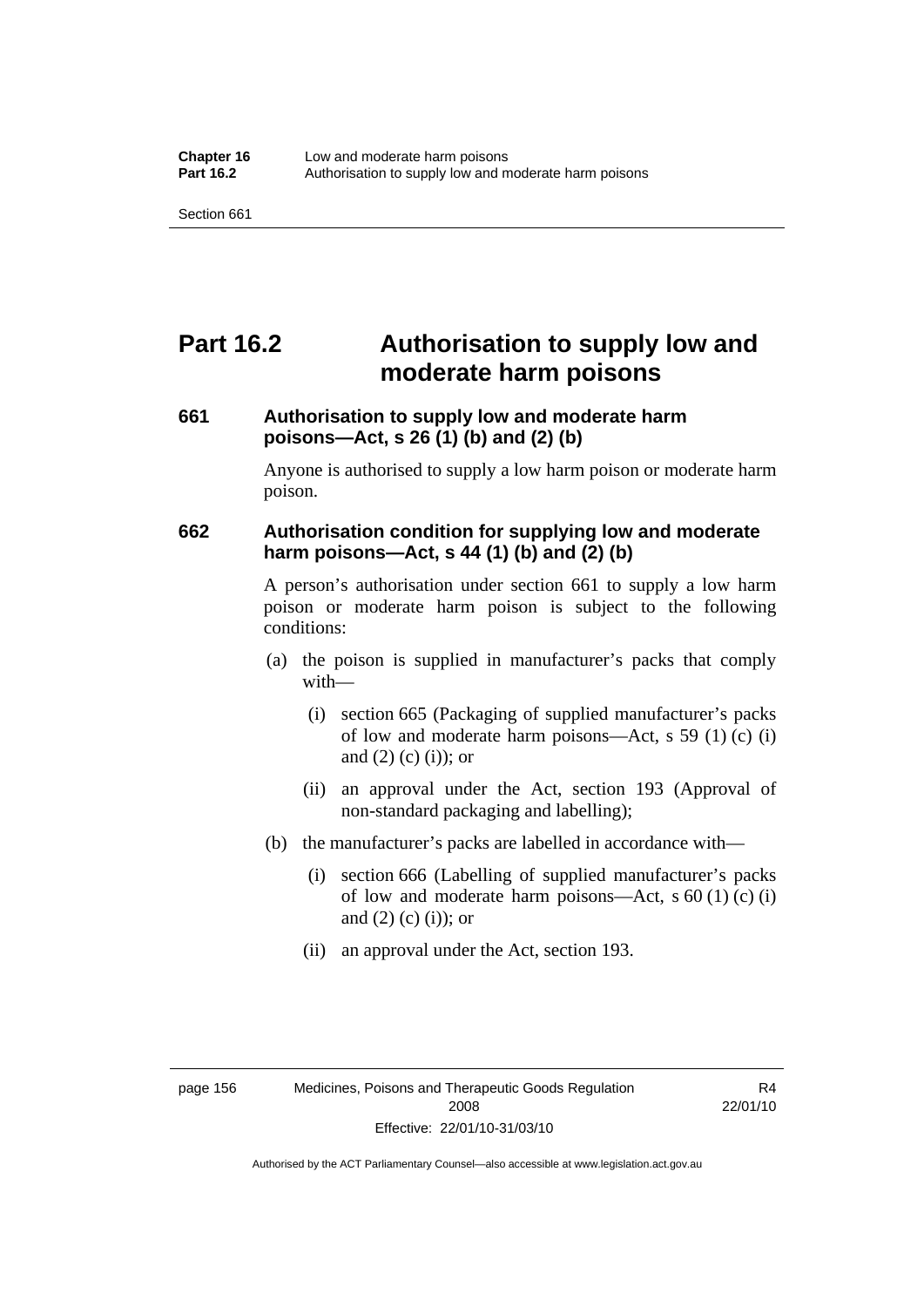## **Part 16.3 Authorisation to manufacture low and moderate harm poisons**

## **663 Authorisation to manufacture low and moderate harm poisons—Act, s 33 (b)**

A person is authorised to manufacture a low harm poison or moderate harm poison if the person is authorised to manufacture the poison under a relevant law.

## **664 Authorisation condition for manufacturing low and moderate harm poisons—Act, s 44 (1) (b) and (2) (b)**

A person's authorisation under section 663 to manufacture a low harm poison or moderate harm poison is subject to the condition that, if a condition or restriction applies to the person under the relevant law, the person manufactures the poison in accordance with the condition and restriction.

R4 22/01/10 Medicines, Poisons and Therapeutic Goods Regulation 2008 Effective: 22/01/10-31/03/10

page 157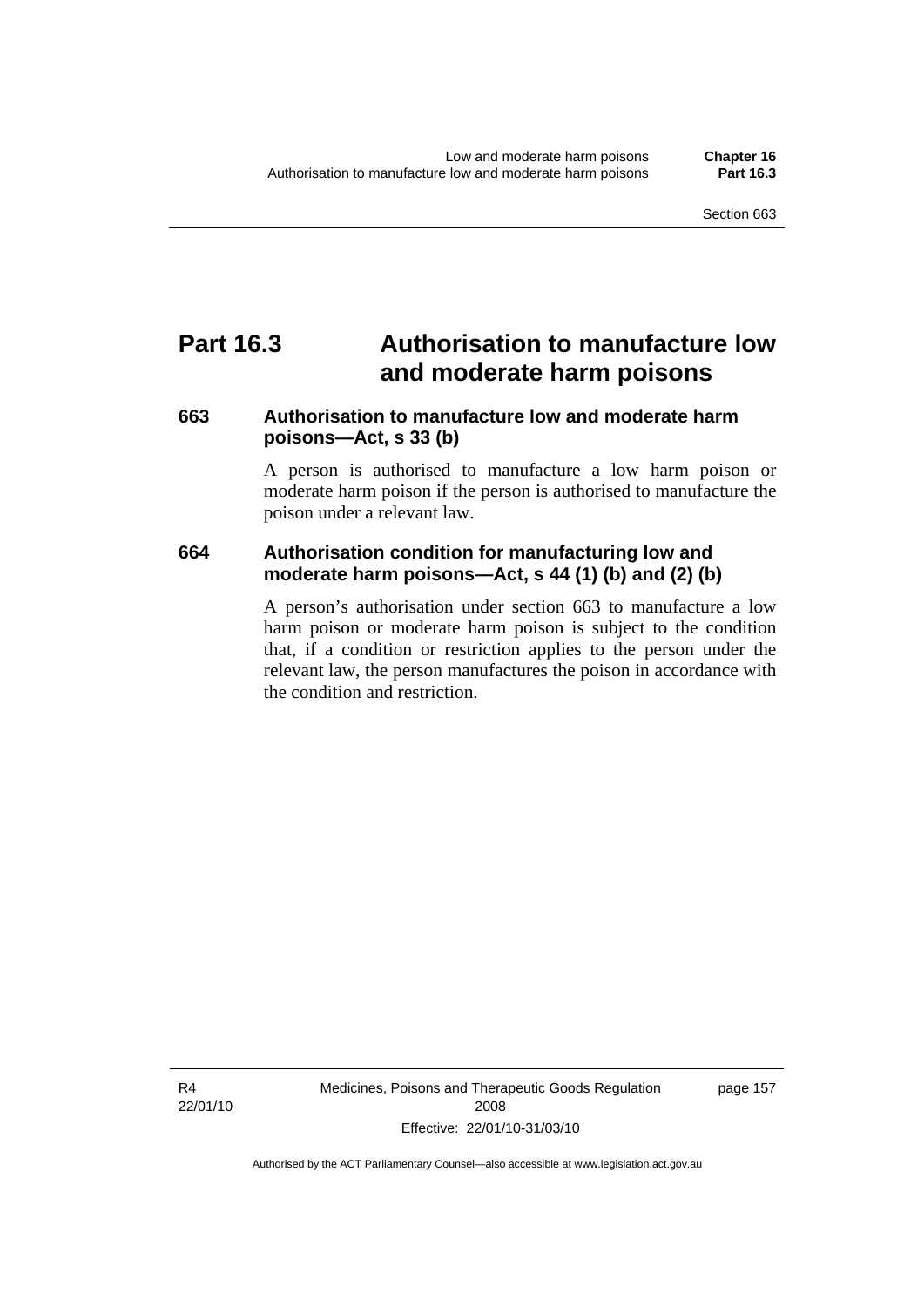## **Part 16.4 Packaging and labelling of low and moderate harm poisons**

## **665 Packaging of supplied manufacturer's packs of low and moderate harm poisons—Act, s 59 (1) (c) (i) and (2) (c) (i)**

- (1) A manufacturer's pack of a supplied low harm poison or moderate harm poison must be packaged—
	- (a) in accordance with the medicines and poisons standard, paragraphs 21 to 27; or
	- (b) in a container in which the poison may be sold under a relevant law.
	- *Note* A manufacturer's pack of a low or moderate harm poison supplied may also be packaged in accordance with an approval under the Act, s 193 (Approval of non-standard packaging and labelling) (see Act, s 59 (1) (c) (ii) and (2) (c) (ii)).
- (2) However, if the poison is camphor or naphthalene for domestic use, it must also be packaged in a way that, in normal use, prevents—
	- (a) removal of the camphor or naphthalene from the packaging; or
	- (b) ingestion of the camphor or naphthalene.

R4 22/01/10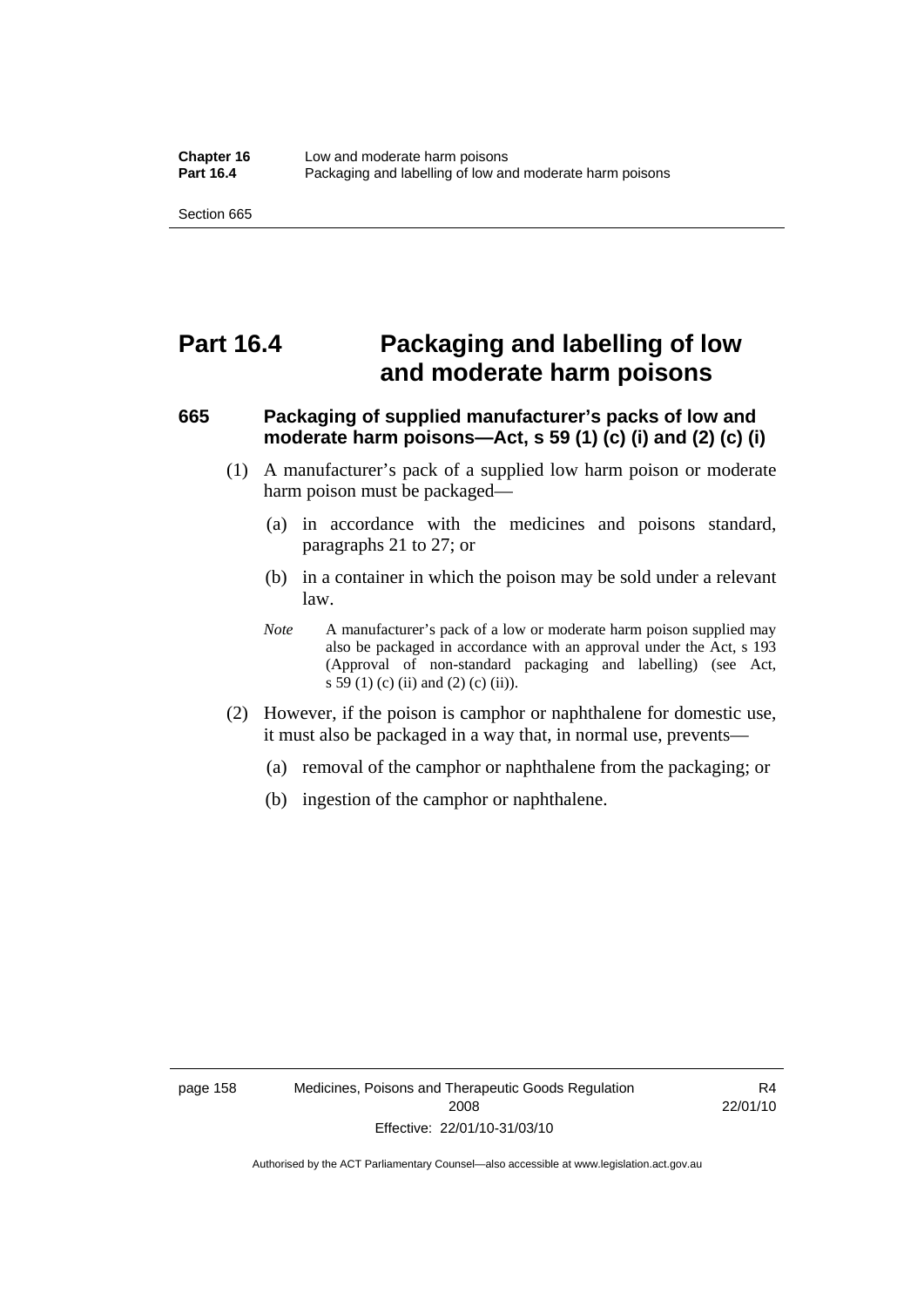#### **666 Labelling of supplied manufacturer's packs of low and moderate harm poisons—Act, s 60 (1) (c) (i) and (2) (c) (i)**

A manufacturer's pack of a supplied low harm poison or moderate harm poison must be labelled in accordance with—

- (a) the medicines and poisons standard, paragraphs 3 to 19; or
- (b) a relevant law.
- *Note* A manufacturer's pack of a low or moderate harm poison supplied may also be labelled in accordance with an approval under the Act, s 193 (Approval of non-standard packaging and labelling) (see Act, s 60 (1) (c) (ii) and (2) (c) (ii)).

R4 22/01/10 Medicines, Poisons and Therapeutic Goods Regulation 2008 Effective: 22/01/10-31/03/10

page 159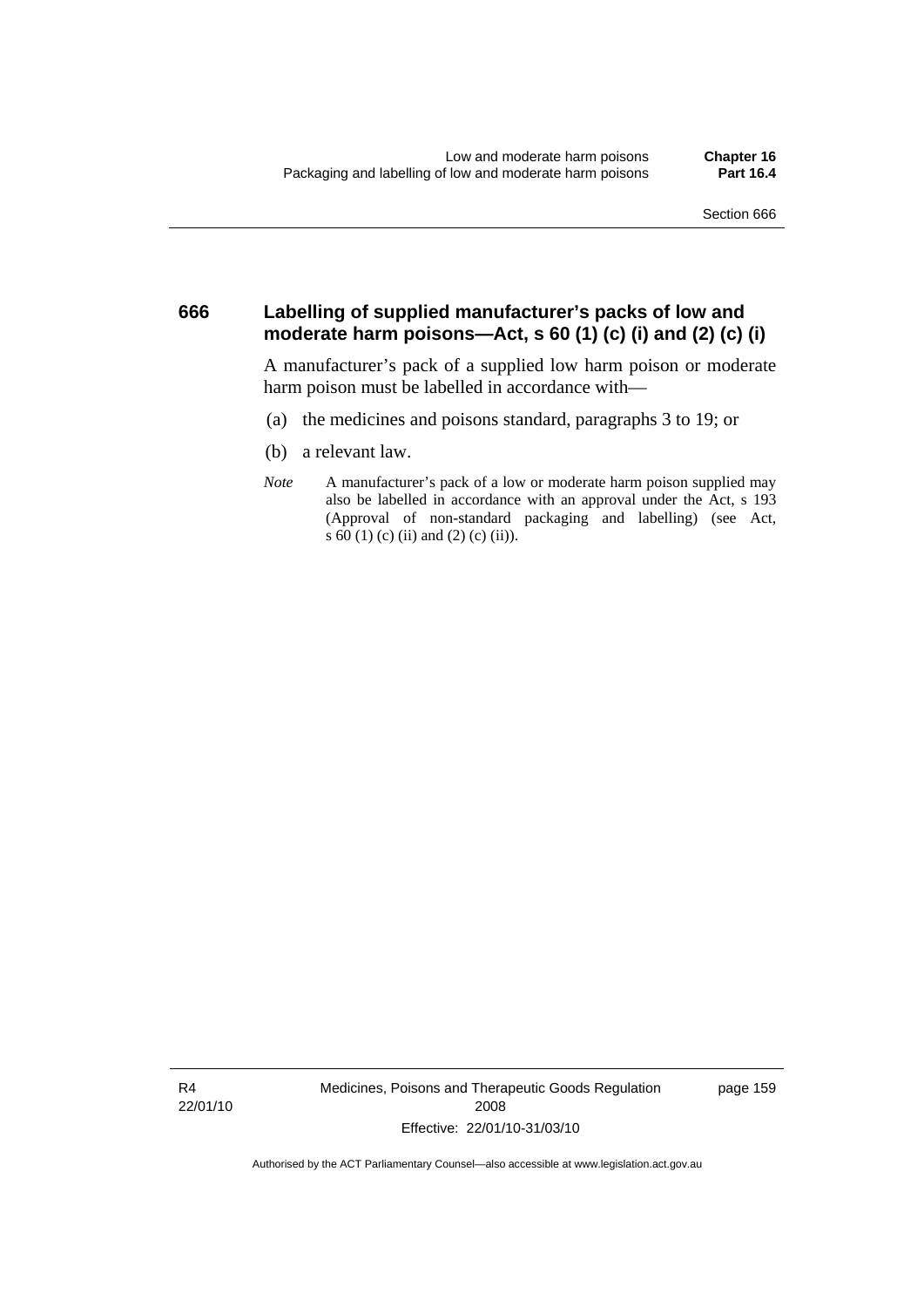# **Chapter 17 Dangerous poisons authorisations**

## **Part 17.1 Overview of dangerous poisons authorisations**

### **670 General overview of authorisations for dangerous poisons**

 (1) The Act requires that a person must not deal with a dangerous poison in a particular way unless the person is authorised to deal with the poison.

#### **Example**

the Act, s 35 about obtaining certain substances (which include dangerous poisons)

- *Note 1* The Act, s 19 sets out when a person *deals* with a dangerous poison.
- *Note 2* An example is part of the regulation, is not exhaustive and may extend, but does not limit, the meaning of the provision in which it appears (see Legislation Act, s 126 and s 132).
- (2) The Act, section 20 sets out when a person is authorised to deal with a dangerous poison.
- (3) This regulation authorises certain dealings with dangerous poisons.

*Note* An authorisation is not required to deal with the following:

- a substance excluded from the medicines and poisons standard by the standard, par  $1(2)$  (see s 6);
- a substance mentioned in the medicines and poisons standard, sch 7 if the schedule does not apply to the substance because of an exception in the standard.

R4 22/01/10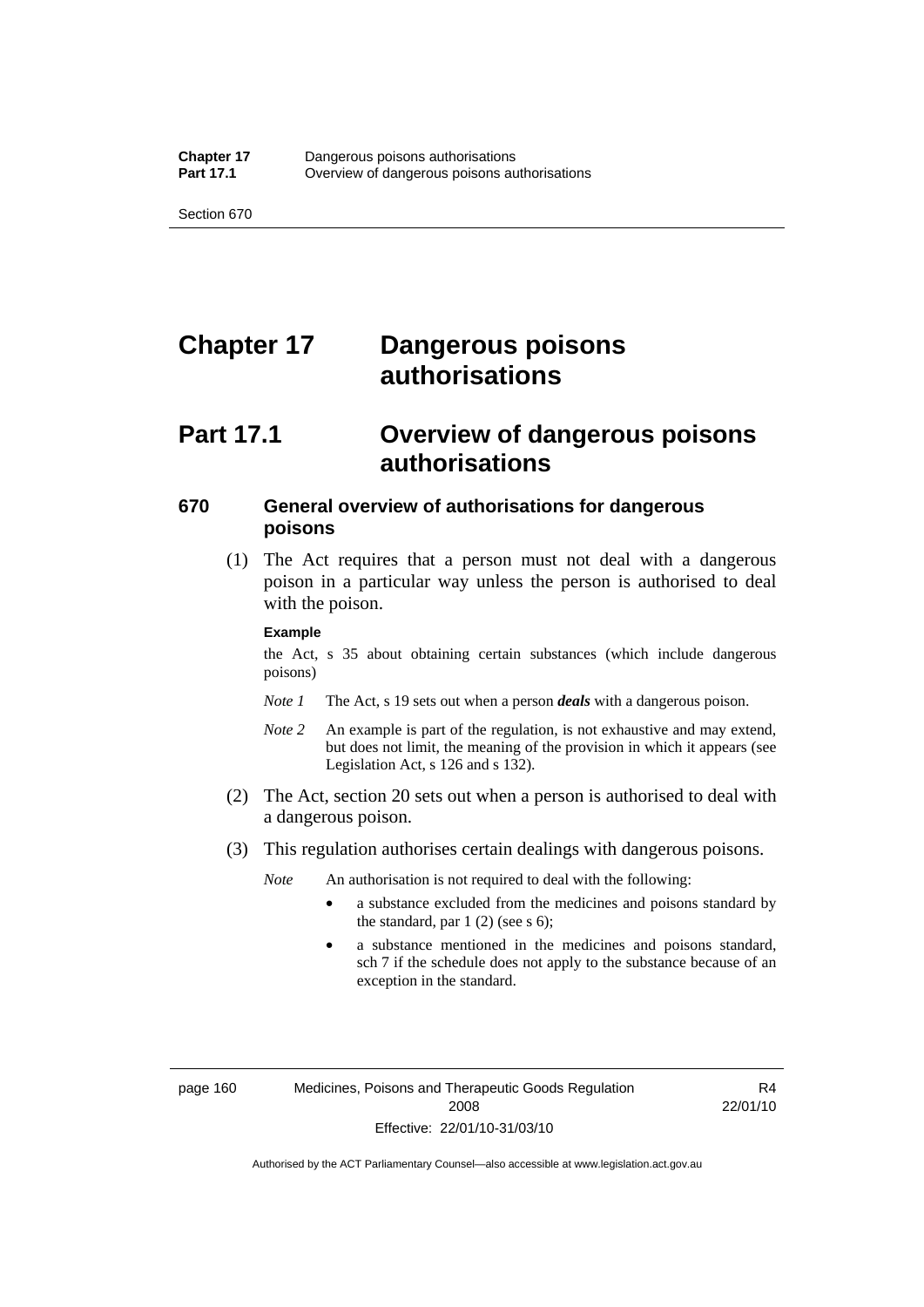(4) An authorisation under this regulation may be subject to limitations.

#### **Example**

a purchase order issued by a person mentioned in sch 4, col 2 must comply with s 721 (see s 690 (2) (c))

*Note* For the power to impose other restrictions, see the Act, ch 8.

### **671 Overview of dangerous poisons authorisations under this regulation**

Dangerous poisons authorisations under this regulation are given by the following provisions:

- (a) section 675 (which is about authorisations under dangerous poisons manufacturers licences);
- (b) section 680 (which is about authorisations under dangerous poisons research and education program licences);
- (c) section 685 (which is about authorisations under dangerous poisons suppliers licences);
- (d) section 690 (which is about authorisations for manufacturing and other purposes);
- (e) section 692 (which is about authorisation to deliver dangerous poisons under purchase orders);
- (f) section 693 (which is about authorisation for commercial disposal operators for disposal of dangerous poisons);
- (g) section 695 (which is about authorisations for dangerous poisons research and education programs by scientifically qualified people).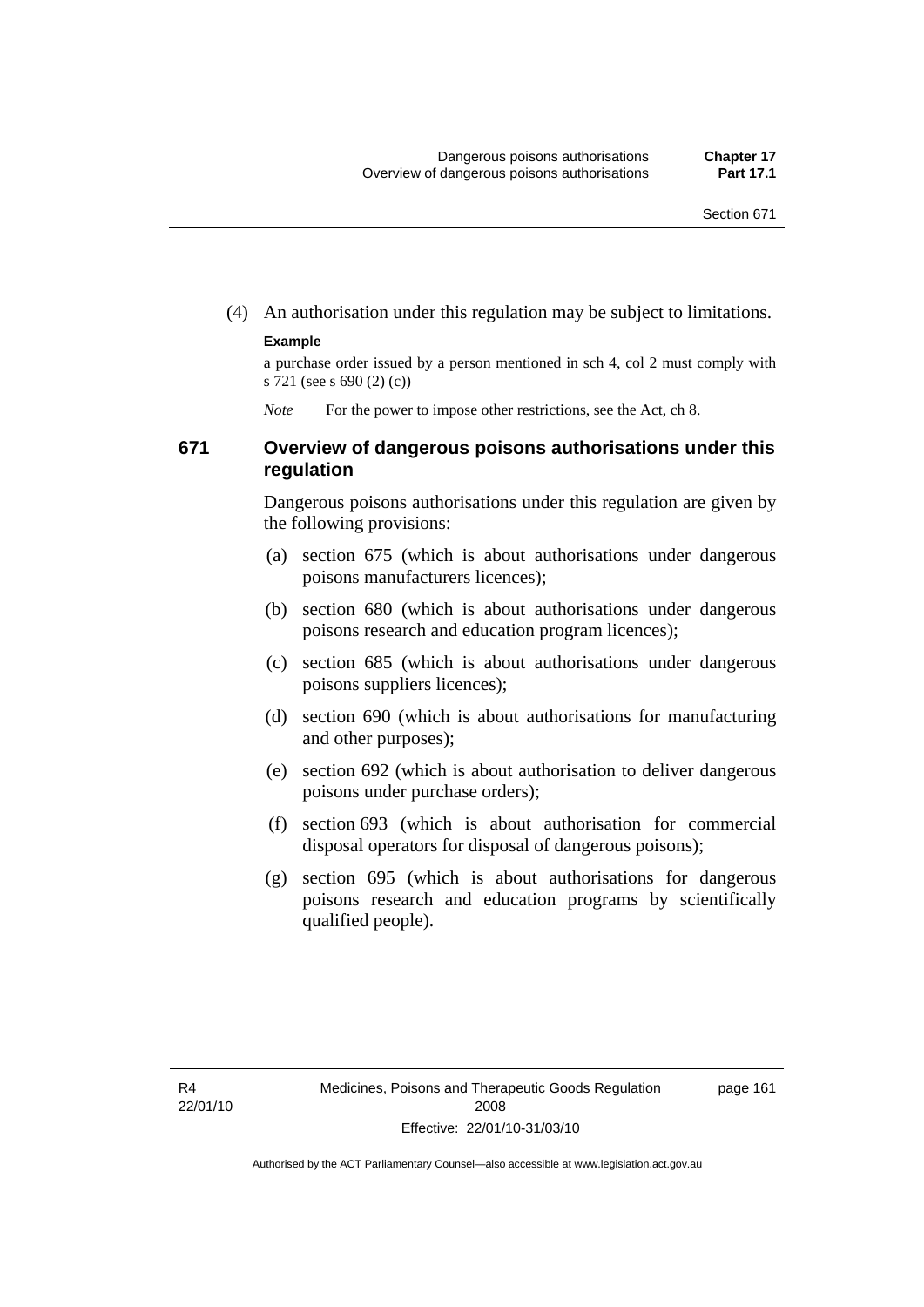### **672 General overview of authorisation conditions for dangerous poisons**

 (1) The Act, section 44 requires a person who is authorised to deal with a dangerous poison to comply with any condition to which the authorisation is subject.

#### **Example**

Section 676 sets out the authorisation conditions for an authorised person to manufacture a dangerous poison.

- *Note* An example is part of the regulation, is not exhaustive and may extend, but does not limit, the meaning of the provision in which it appears (see Legislation Act, s 126 and s 132).
- (2) The conditions are additional to other restrictions on an authorised person's authority to deal with a dangerous poison.
	- *Note* Conditions may also be imposed under other provisions of the Act including, for example, s 89 which sets out conditions on licences.

page 162 Medicines, Poisons and Therapeutic Goods Regulation 2008 Effective: 22/01/10-31/03/10

R4 22/01/10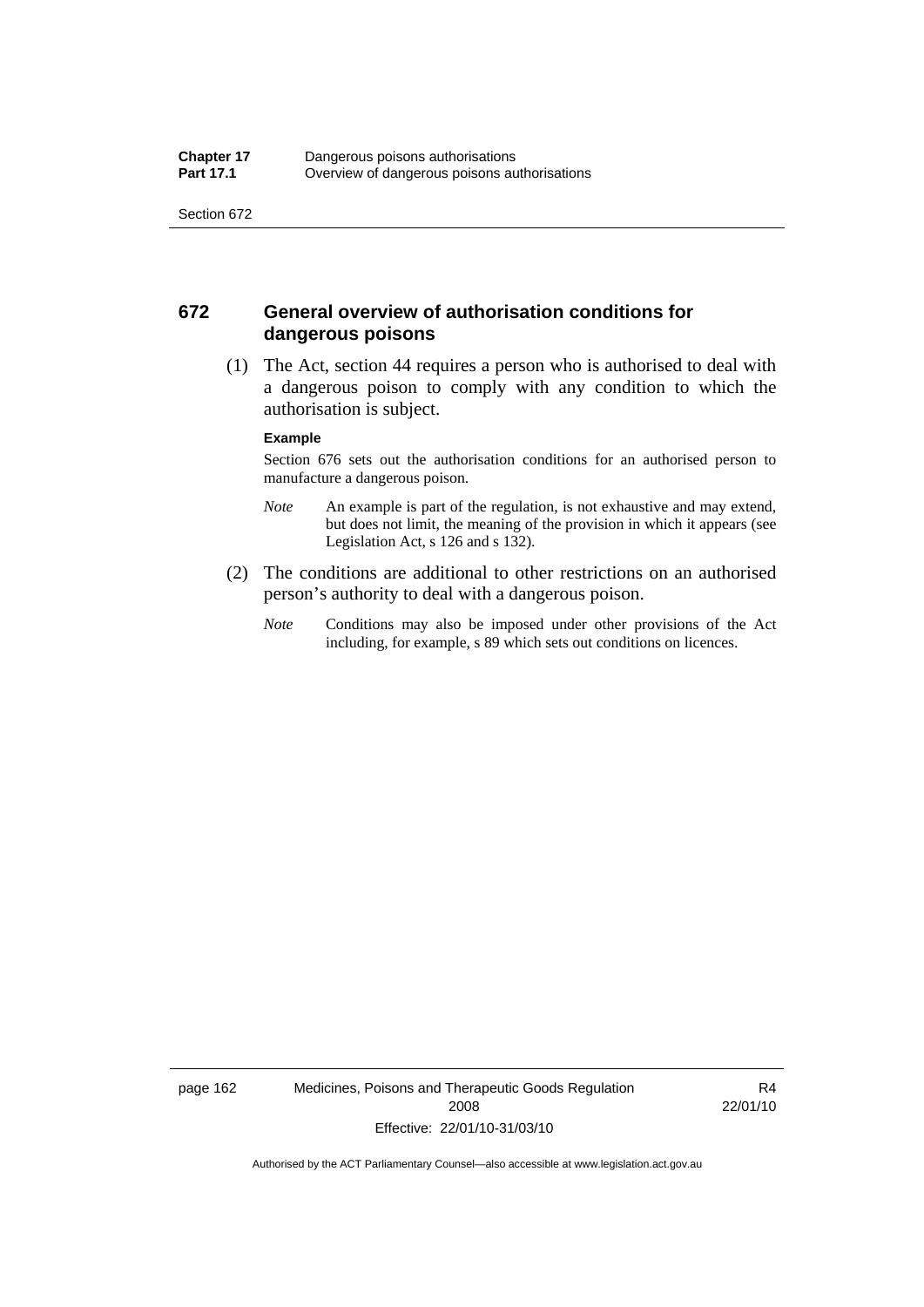# **Part 17.2 Authorisations under dangerous poisons licences**

## **Division 17.2.1 Dangerous poisons manufacturers licence authorisations**

*Note* For other provisions about dangerous poisons manufacturers licences, see pt 18.2.

#### **675 Authorisations under dangerous poisons manufacturers licences—Act, s 20 (1) (a)**

- (1) A dangerous poisons manufacturers licence authorises the holder to do any of the following in relation to a dangerous poison (the *licensed dangerous poison*) stated in the licence at the premises (the *licensed premises*) stated in the licence:
	- (a) manufacture the licensed dangerous poison;
	- (b) possess the licensed dangerous poison for sale by wholesale from the licensed premises;
	- (c) sell the licensed dangerous poison by wholesale (whether or not for resale) to—
		- (i) a person authorised to issue a purchase order for the dangerous poison; or
		- (ii) someone in another State who may obtain the dangerous poison by wholesale under the law of the other State; or
		- (iii) someone in another country who may lawfully obtain the dangerous poison by wholesale in the other country;
		- *Note* The dangerous poison must be sold on a purchase order in accordance with s 720 (see s 676).

R4 22/01/10 page 163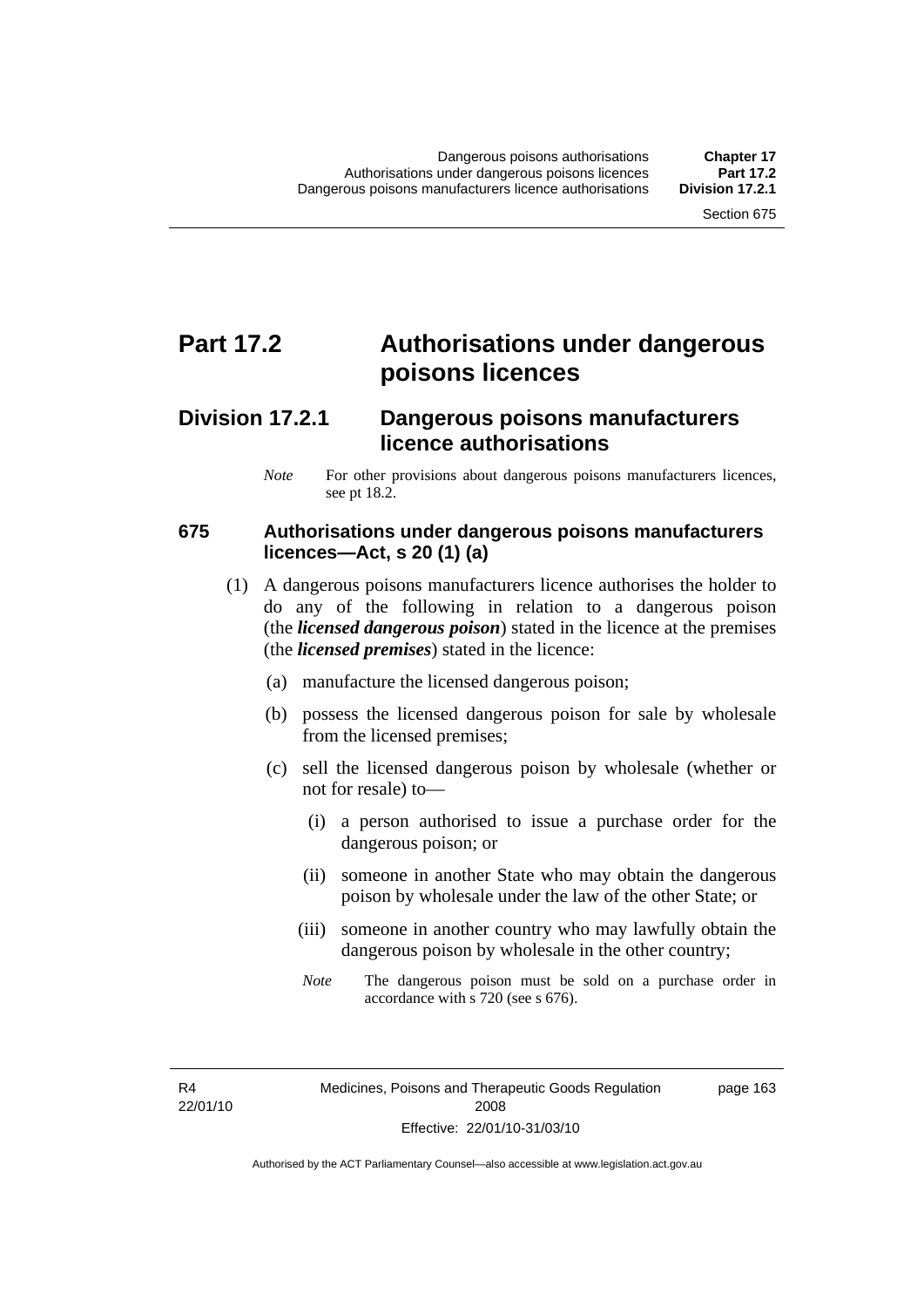- (d) obtain a dangerous poison, other than a licensed dangerous poison, for manufacturing a licensed dangerous poison at the licensed premises;
- (e) possess a dangerous poison, other than a licensed dangerous poison, at the licensed premises for manufacturing a licensed dangerous poison.
- (2) However, an authorisation under subsection (1) does not apply if the licence states that it does not apply.
- (3) Also, subsection (1) (c) (iii) does not apply in relation to a licensed dangerous poison that is a prohibited export under the *Customs Act 1901* (Cwlth).

#### **676 Authorisation conditions for dangerous poisons manufacturers licences—Act, s 44 (1) (b) and (2) (b)**

A licence-holder's authorisation under a dangerous poisons manufacturers licence is subject to the following conditions:

- (a) the dealings with a dangerous poison authorised by the licence will be carried out under the supervision of an individual approved under section 706 (1) (Restrictions on issuing of dangerous poisons manufacturers licences—Act, s 85 (1) (a));
- (b) a dangerous poison obtained under the licence is purchased on a complying purchase order;
- (c) a licensed dangerous poison will be supplied for a non-household (including a non-household garden) purpose only;
- (d) a dangerous poison sold under the licence will be sold on a purchase order in accordance with section 720 (Supplying dangerous poisons on purchase orders);

R4 22/01/10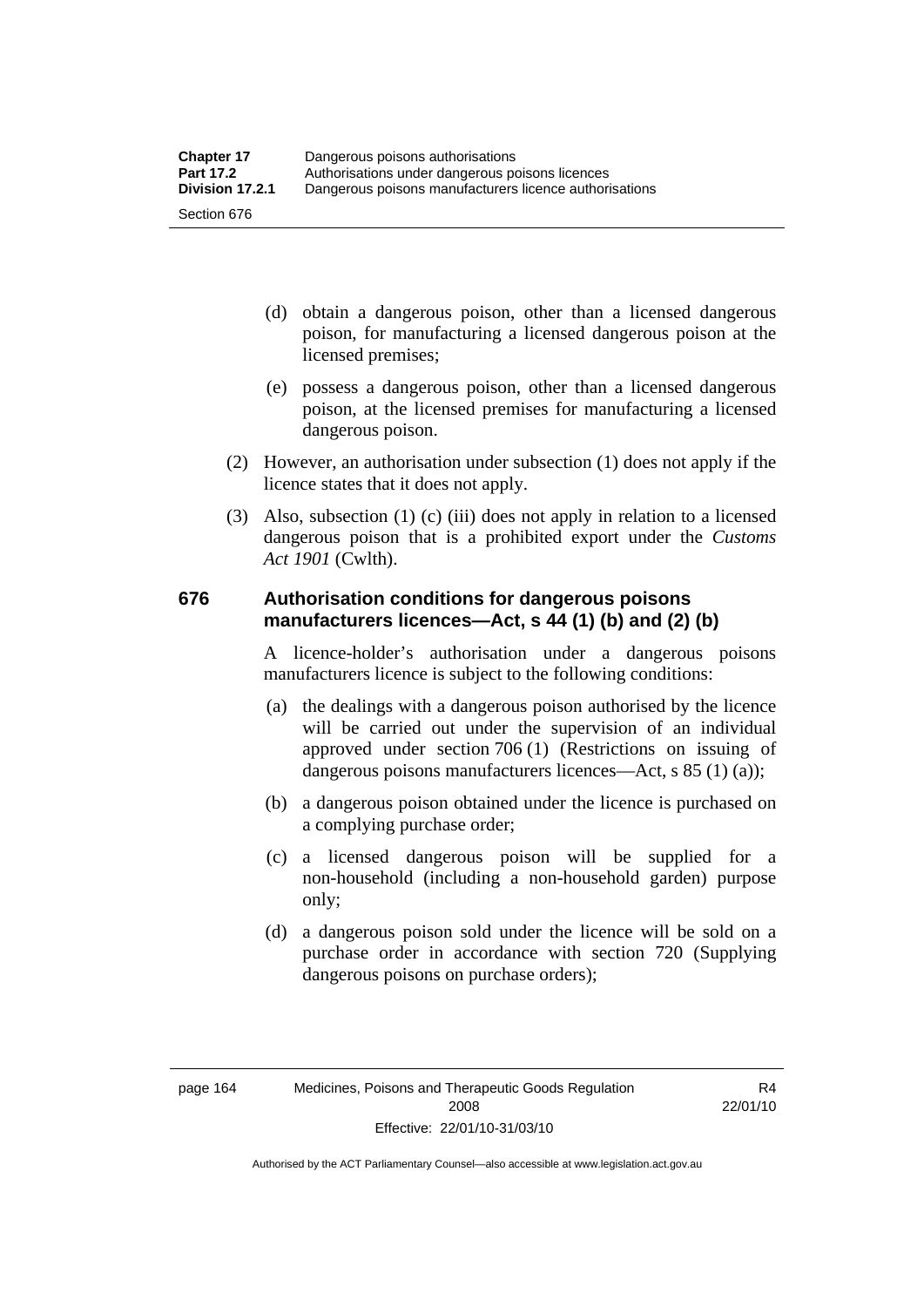- (e) if the supplier does not receive a document signed by the buyer acknowledging receipt of the dangerous poison within 7 days after the day the dangerous poison is delivered—the supplier must, within 24 hours after the end of the 7-day period, tell the chief health officer, in writing, of the failure to receive the document;
- (f) the following are kept at the supplier's business premises or, if the chief health officer approves in writing another place, the place approved by the chief health officer, for at least 2 years after the day the poison is supplied:
	- (i) the filled purchase order;
	- (ii) the delivery acknowledgement under paragraph (e) or section  $720$  (d) (ii);
	- (iii) the record for section 722;
- (g) if a dangerous poison sold under the licence is liquid containing paraquat—the poison is coloured blue or green and has an offensive smell.
- *Note* For licence conditions, see the Act, s 89.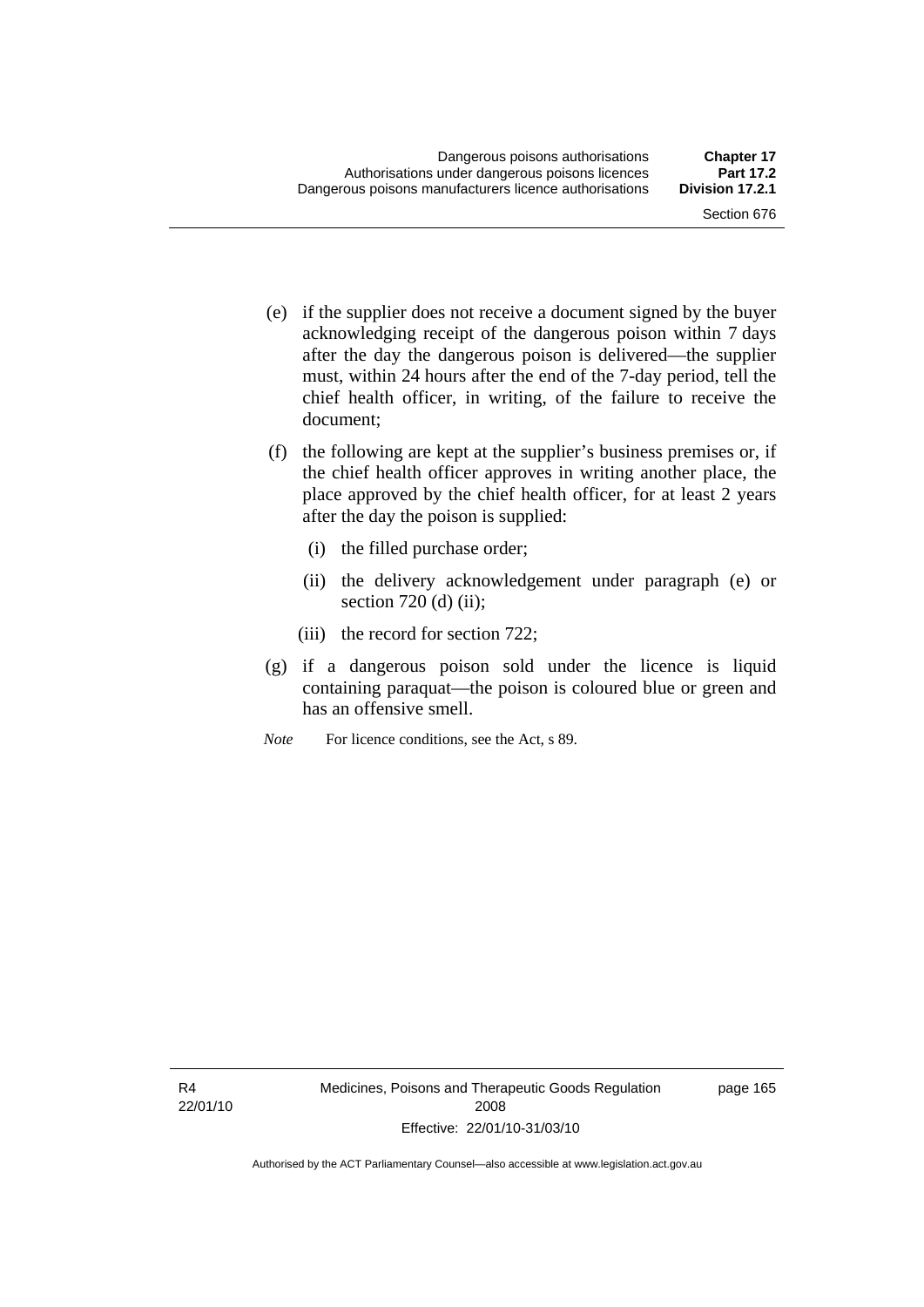## **Division 17.2.2 Dangerous poisons—research and education program licence authorisations**

- *Note 1* For authorisation for research and education programs by scientifically qualified people, see div 17.3.3.
- *Note 2* For other provisions about dangerous poisons research and education program licences, see pt 18.3.

### **680 Authorisations under dangerous poisons research and education program licences—Act, s 20 (1) (a)**

A dangerous poisons research and education program licence authorises—

- (a) the licence-holder to—
	- (i) issue a purchase order for a dangerous poison (the *licensed dangerous poison*) stated in the licence for the program stated in the licence; and
	- (ii) obtain a licensed dangerous poison on a purchase order for the program; and
	- (iii) possess a licensed dangerous poison for the program at the premises to which the licence relates; and
	- (iv) supply a licensed dangerous poison to anyone taking part in the program for the program; and
- (b) the program supervisor, and anyone taking part in the program, to deal with the licensed dangerous poison as authorised by the licence at the premises stated in the licence.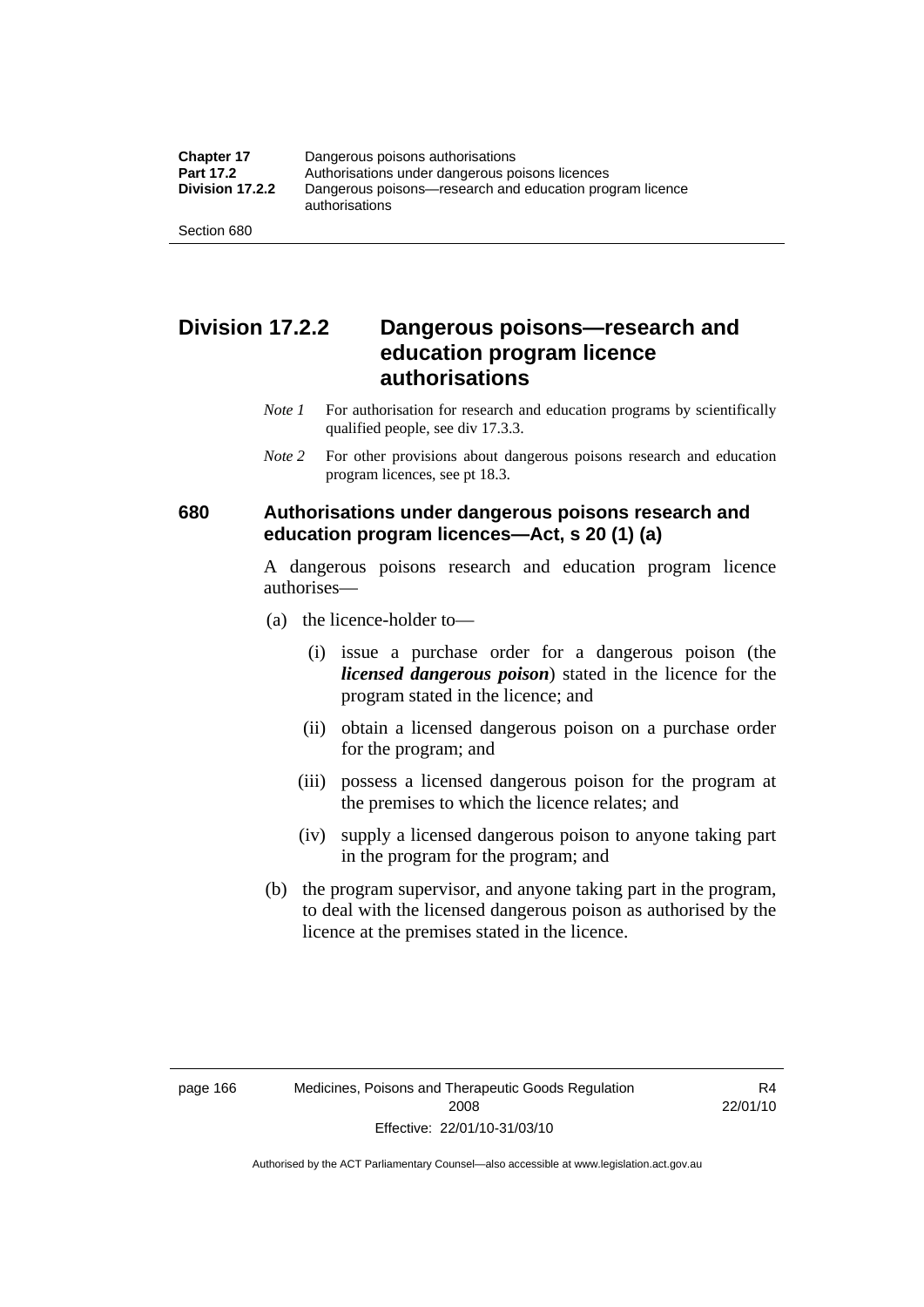**681 Authorisation condition for dangerous poisons research and education program licences—Act, s 44 (1) (b) and (2) (b)** 

> A licence-holder's authorisation to obtain a dangerous poison under a dangerous poisons research and education program licence is subject to the condition that the poison is purchased on a complying purchase order.

*Note* For licence conditions, see the Act, s 89.

R4 22/01/10 Medicines, Poisons and Therapeutic Goods Regulation 2008 Effective: 22/01/10-31/03/10

page 167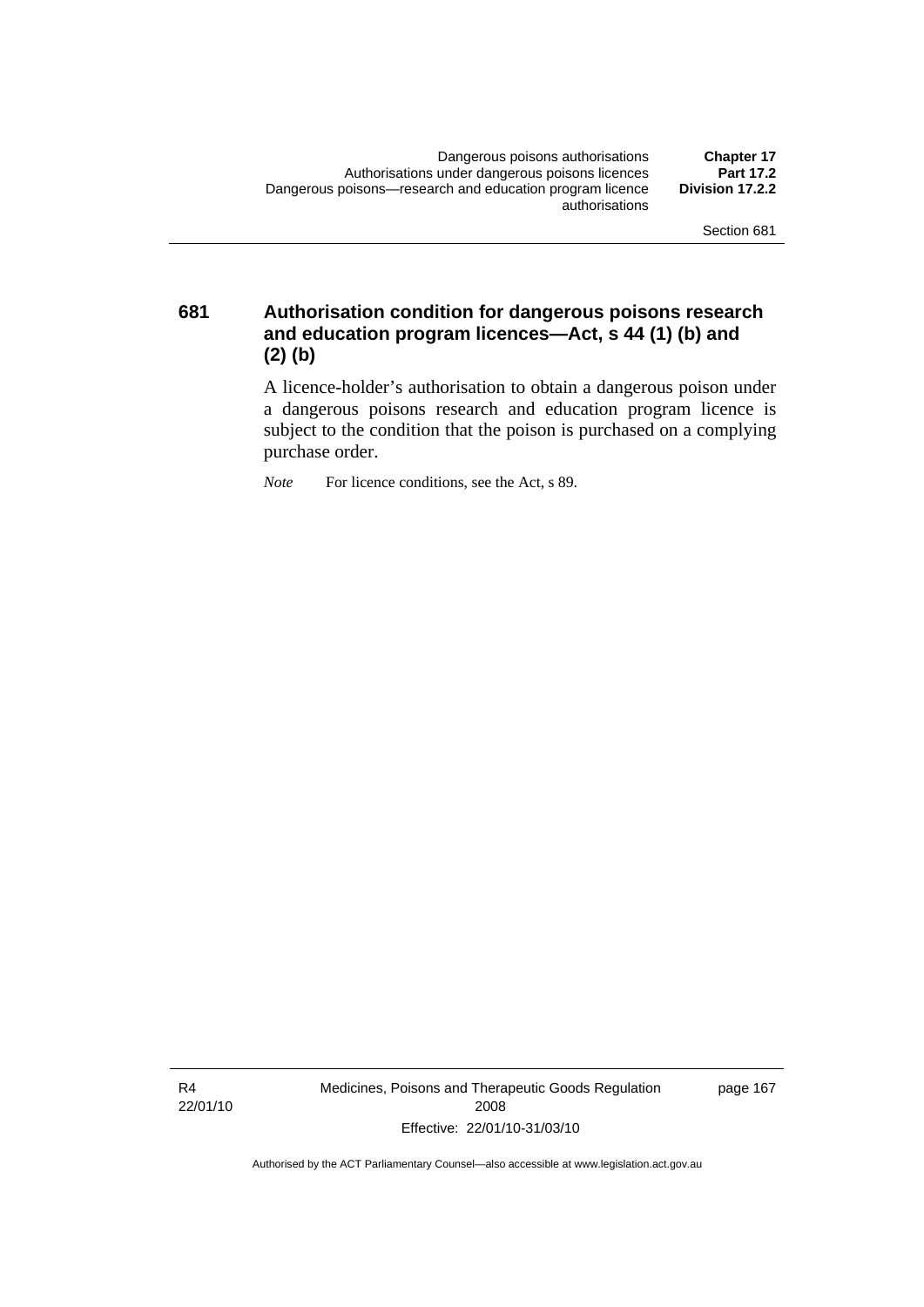## **Division 17.2.3 Dangerous poisons suppliers licence authorisations**

*Note* For other provisions about dangerous poisons suppliers licences, see pt 18.4.

#### **685 Authorisations under dangerous poisons suppliers licences—Act, s 20 (1) (b)**

- (1) A dangerous poisons suppliers licence authorises the holder to do any of the following in relation to a dangerous poison (the *licensed dangerous poison*) stated in the licence at the premises (the *licensed premises*) stated in the licence:
	- (a) issue a purchase order for a licensed dangerous poison;
	- (b) obtain a licensed dangerous poison on a purchase order for sale from the licensed premises;
	- (c) possess a licensed dangerous poison for sale from the licensed premises;
	- (d) sell a licensed dangerous poison on a purchase order to—
		- (i) someone authorised to issue a purchase order for the dangerous poison; or
		- (ii) someone in another State who may obtain the dangerous poison under the law of the other State; or
		- (iii) someone in another country who may lawfully obtain the dangerous poison in the other country.
		- *Note* The dangerous poison must be sold on a purchase order in accordance with s 720 (see s 686).
- (2) However, an authorisation under subsection (1) does not apply if the licence states that it does not apply.

page 168 Medicines, Poisons and Therapeutic Goods Regulation 2008 Effective: 22/01/10-31/03/10

R4 22/01/10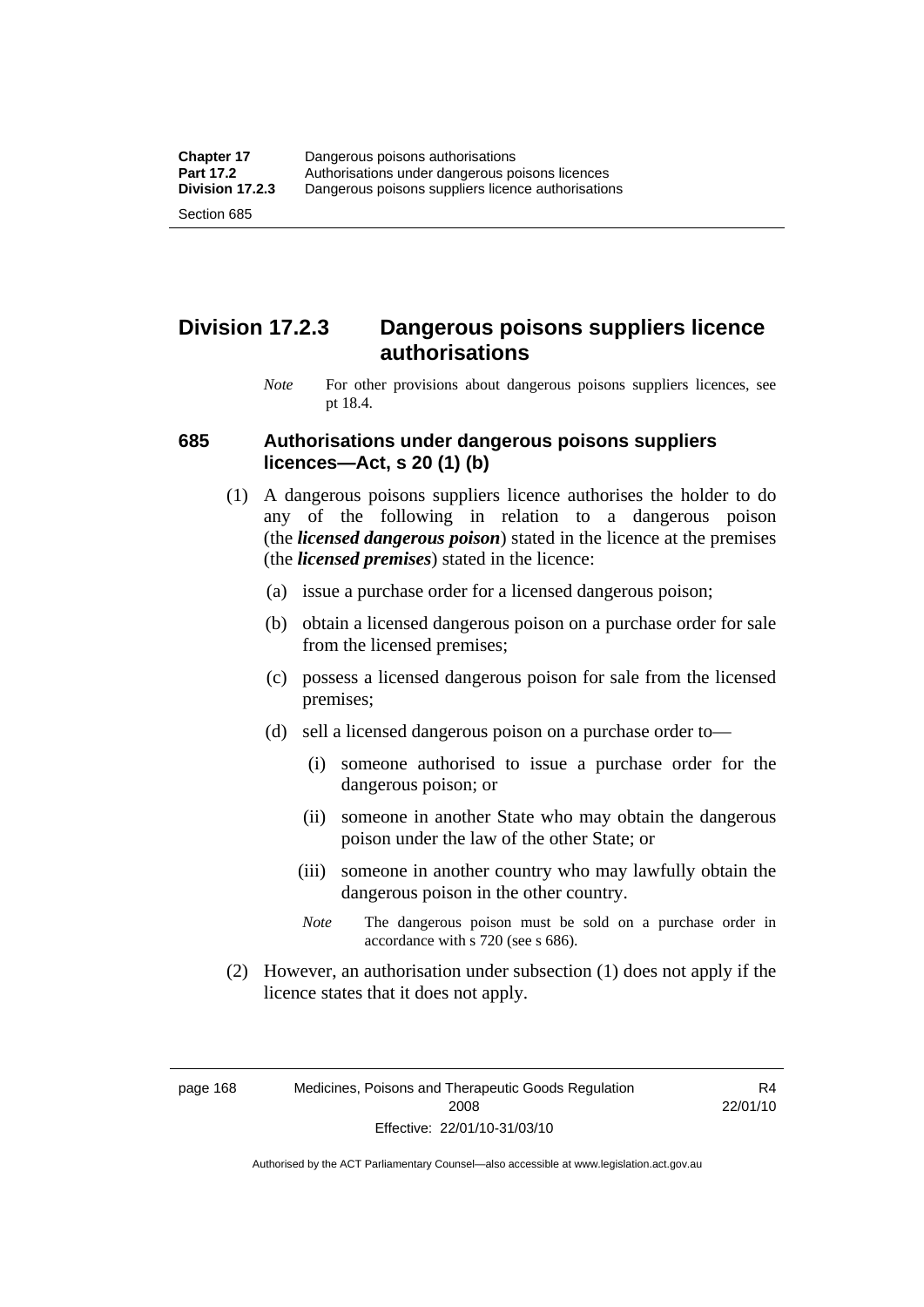(3) Also, subsection (1) (d) (iii) does not apply in relation to a licensed dangerous poison that is a prohibited export under the *Customs Act 1901* (Cwlth).

#### **686 Authorisation conditions for dangerous poisons suppliers licences—Act, s 44 (1) (b) and (2) (b)**

A licence-holder's authorisation under a dangerous poisons suppliers licence is subject to the following conditions:

- (a) the dealings with a dangerous poison authorised by the licence will be carried out under the supervision of an individual approved under section 716 (1) (Restrictions on issuing of dangerous poisons suppliers licences—Act, s 85 (1) (a));
- (b) a dangerous poison sold under the licence will be sold on a purchase order in accordance with section 720 (Supplying dangerous poisons on purchase orders);
- (c) a dangerous poison sold under the licence will be supplied for a non-household (including a non-household garden) purpose only;
- (d) if a dangerous poison sold under the licence is subject to the medicines and poisons standard, appendix J (Conditions for availability and use of Schedule 7 poisons), condition 3—the poison will be supplied only to a person who is allowed to use the poison under the condition;
	- *Note* Condition 3 relates to a dangerous poison that is not to be used except by or in accordance with the directions of an accredited government vermin control officer.
- (e) if the supplier does not receive a document signed by the buyer acknowledging receipt of the dangerous poison within 7 days after the day the dangerous poison is delivered—the supplier must, within 24 hours after the end of the 7-day period, tell the chief health officer, in writing, of the failure to receive the document;

R4 22/01/10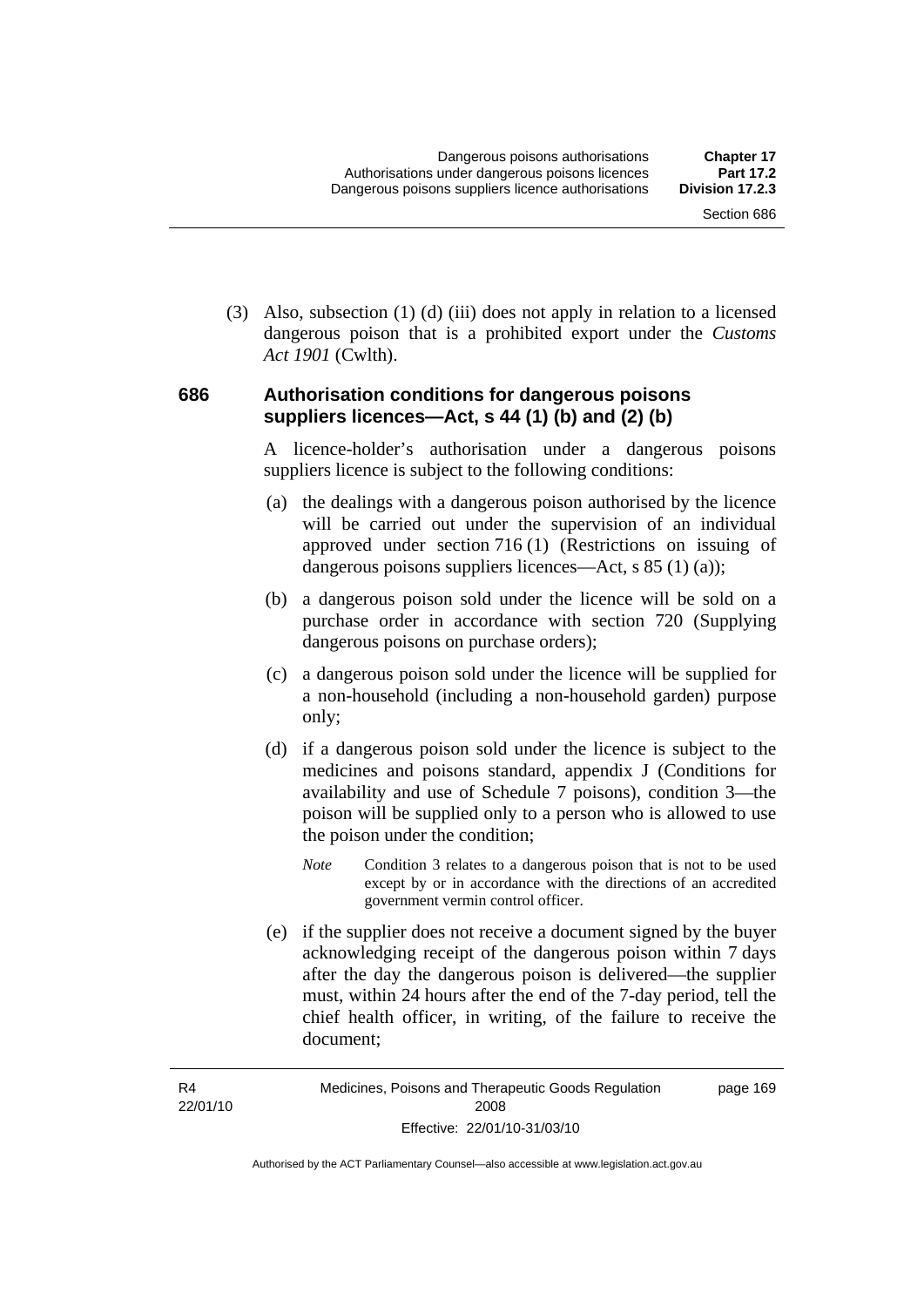- (f) the following are kept at the supplier's business premises or, if the chief health officer approves in writing another place, the place approved by the chief health officer, for at least 2 years after the day the poison is supplied:
	- (i) the filled purchase order;
	- (ii) the delivery acknowledgement under paragraph (e) or section 720 (d) (ii);
	- (iii) the record for section 722;
- (g) if a dangerous poison sold under the licence is liquid containing paraquat—the poison is coloured blue or green and has an offensive smell.
- *Note* For licence conditions, see the Act, s 89.

page 170 Medicines, Poisons and Therapeutic Goods Regulation 2008 Effective: 22/01/10-31/03/10

R4 22/01/10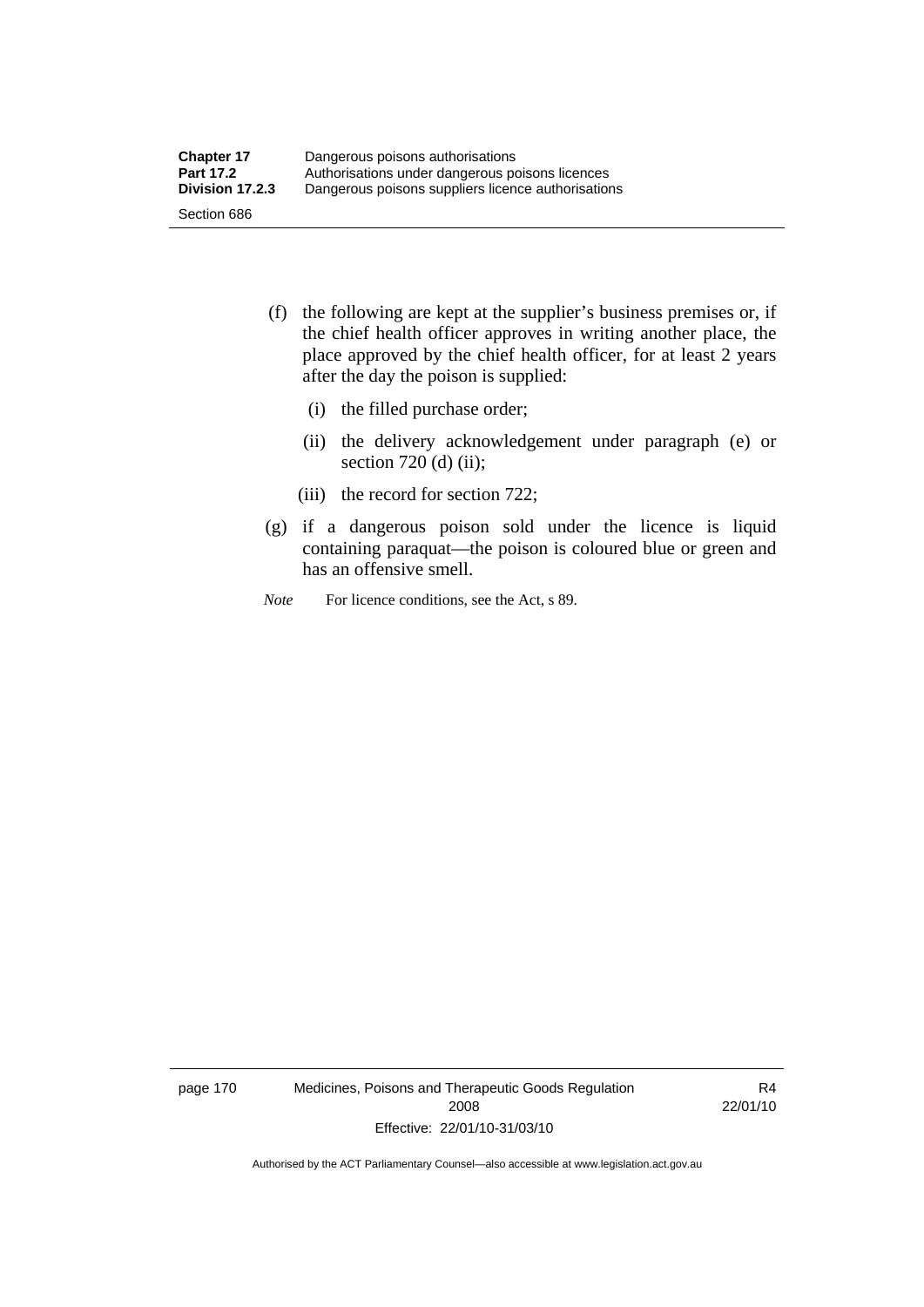## **Part 17.3 Other dangerous poisons authorisations**

## **Division 17.3.1 Authorisations for manufacturing etc purposes**

### **690 Manufacturing etc authorisations for dangerous poisons—Act, s 20 (2) (a)**

(1) In this section:

*relevant dealing*, with a dangerous poison, means any of the following:

- (a) issuing a purchase order for the poison;
- (b) obtaining the poison;
- (c) possessing the poison;
- (d) issuing a purchase order for the poison;
- (e) discarding the poison.
- (2) A person mentioned in schedule 4 (Dangerous poisons manufacturing etc authorisations), column 2 is authorised for a relevant dealing with a dangerous poison mentioned in column 3 in relation to the person if—
	- (a) the poison is for a purpose mentioned in column 4 in relation to the person; and
	- (b) the dealing is consistent with any condition or restriction for the dealing mentioned in column 3; and

page 171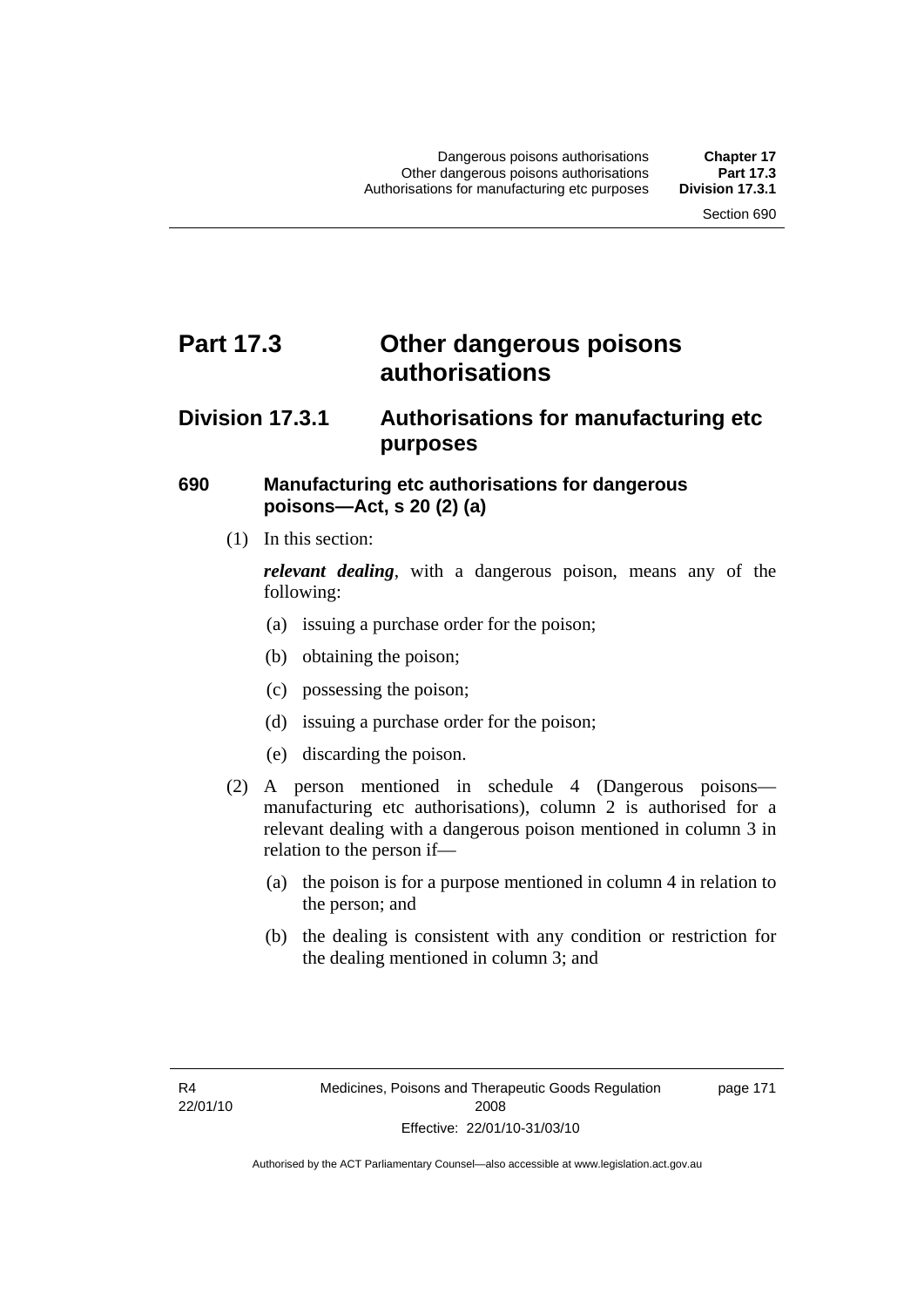| <b>Chapter 17</b> | Dangerous poisons authorisations                                     |  |
|-------------------|----------------------------------------------------------------------|--|
| <b>Part 17.3</b>  | Other dangerous poisons authorisations                               |  |
| Division 17.3.2   | Authorisations for delivery people and commercial disposal operators |  |
| Section 692       |                                                                      |  |

- (c) if the dealing is issuing a purchase order for the poison—the purchase order complies with section 721 (General requirements for dangerous poisons purchase orders—Act, s 38 (2) (c)).
	- *Note* A purchase order must be in writing (see Act, dict, def *purchase order*).

## **Division 17.3.2 Authorisations for delivery people and commercial disposal operators**

## **692 Authorisations to deliver dangerous poisons under purchase orders—Act, s 26 (1) (b) and (2) (b), s 35 (1) (b), (2) (b) and s 36 (b)**

- (1) This section applies to an adult (the *delivery person*) who is—
	- (a) engaged to transport and deliver a dangerous poison supplied on a purchase order; or
	- (b) acting for a person mentioned in paragraph (a).
- (2) The delivery person is authorised to—
	- (a) obtain and possess the dangerous poison for the purpose of transporting and delivering the dangerous poison as engaged; and
	- (b) supply the dangerous poison to the entity named as the recipient in the purchase order or the entity's agent.

#### **Example—delivery person**

an employee of a courier service

- *Note 1 Entity* includes a person (see Legislation Act, dict, pt 1).
- *Note 2* An example is part of the regulation, is not exhaustive and may extend, but does not limit, the meaning of the provision in which it appears (see Legislation Act, s 126 and s 132).

page 172 Medicines, Poisons and Therapeutic Goods Regulation 2008 Effective: 22/01/10-31/03/10

R4 22/01/10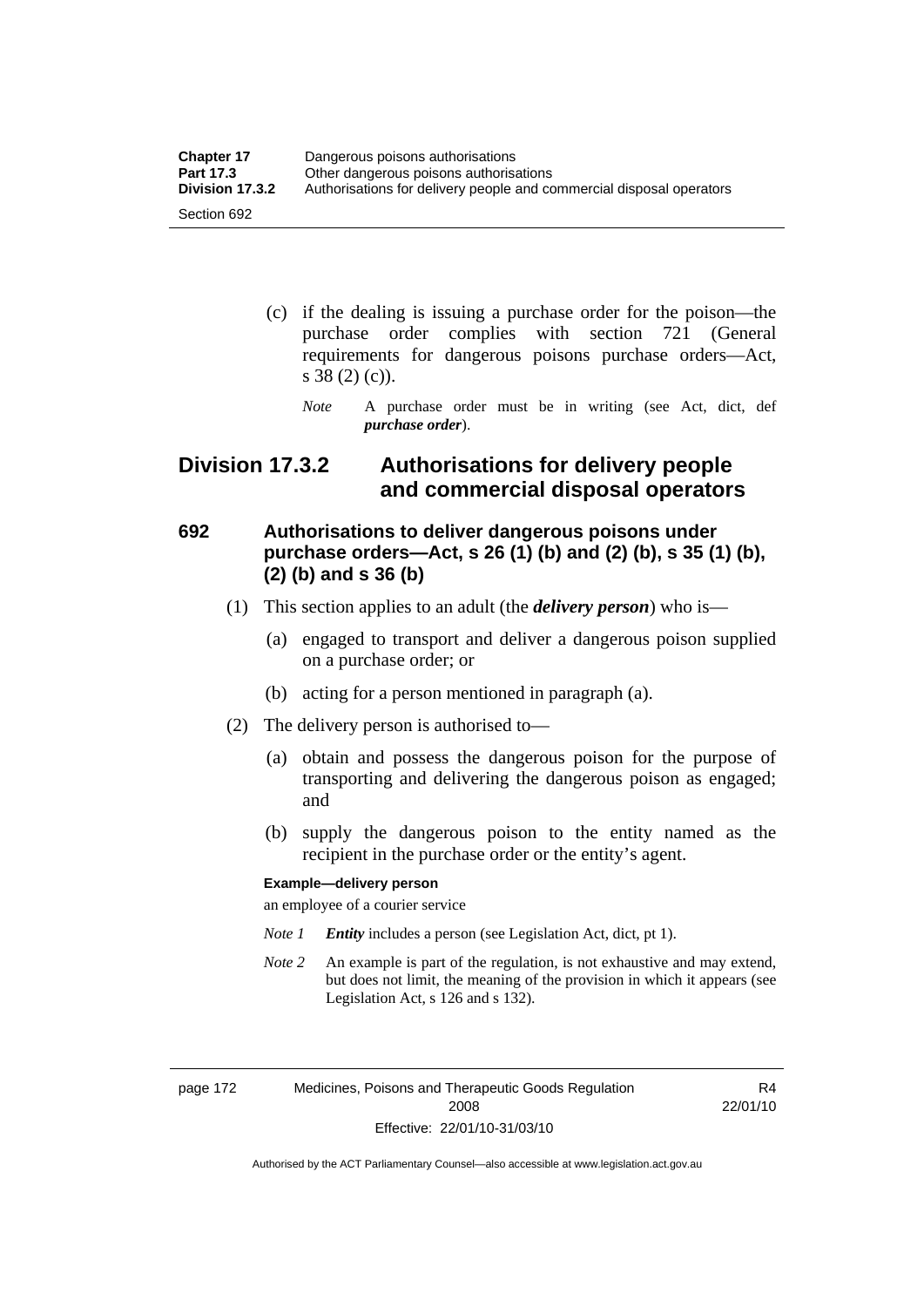### **693 Authorisation to supply dangerous poisons to commercial disposal operator for disposal—Act, s 26 (1) (b)**

A person is authorised to supply a dangerous poison for disposal to another person if the other person—

- (a) holds an environmental authorisation for the disposal of the dangerous poison; or
- (b) is an adult acting for a person mentioned in paragraph (a).
- *Note* For related authorisations, see pt 9.1.

### **694 Authorisations for commercial disposal operators—Act, s 26 (1) (b) and (2) (b), s 35 (1) (b) and (2) (b) and s 36 (b)**

- (1) This section applies to a person who—
	- (a) holds an environmental authorisation for the disposal of a dangerous poison; or
	- (b) is an adult acting for a person mentioned in paragraph (a).
- (2) The person is authorised to obtain and possess the dangerous poison for disposing of the poison as engaged.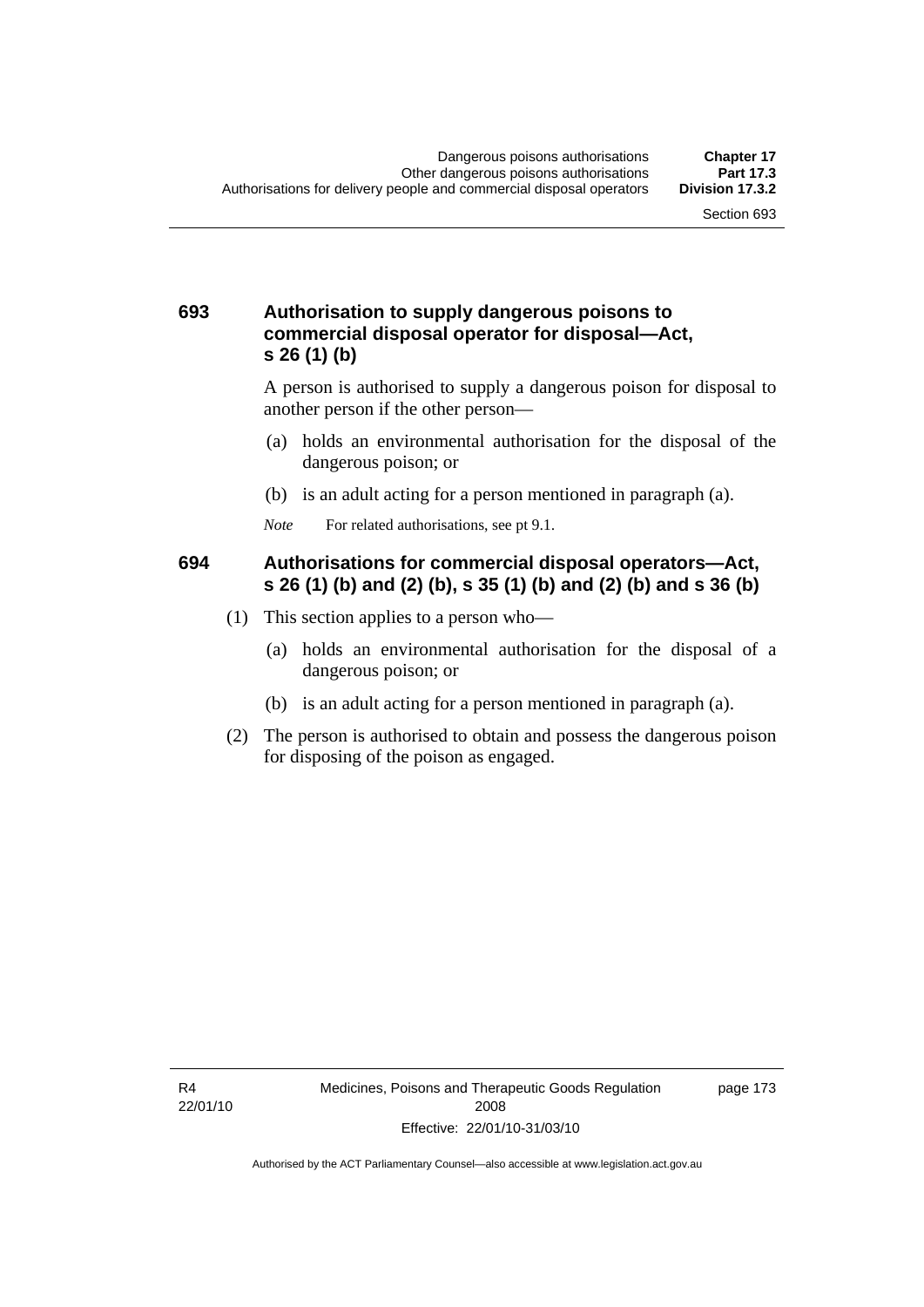| <b>Chapter 17</b> | Dangerous poisons authorisations                                                                           |  |
|-------------------|------------------------------------------------------------------------------------------------------------|--|
| Part 17.3         | Other dangerous poisons authorisations                                                                     |  |
| Division 17.3.3   | Authorisations for dangerous poisons research and education programs by<br>scientifically qualified people |  |
| Section 695       |                                                                                                            |  |

## **Division 17.3.3 Authorisations for dangerous poisons research and education programs by scientifically qualified people**

*Note* A licence is required for research and education programs in relation to an administration-related dealing for human use (see Act, s 20 (3)).

#### **695 Authorisations for dangerous poisons research and education—Act, s 26 (1) and (2) (b)**

- (1) A scientifically qualified person employed at a recognised research institution is authorised to do the following for the purposes of an authorised activity at the institution:
	- (a) issue a purchase order for a dangerous poison;
	- (b) obtain on a purchase order a dangerous poison;
	- (c) possess a dangerous poison;
	- (d) supply a dangerous poison to a person (a *relevant person*) who is taking part in the authorised activity at the institution.
	- *Note 1 Scientifically qualified person*—see the dictionary.
	- *Note 2 Recognised research institution*—see the Act, s 20 (5).
- (2) A relevant person is authorised to do the following in relation to a dangerous poison for the purposes of an authorised activity:
	- (a) obtain the poison from the scientifically qualified person for the activity;
	- (b) possess the poison for the purposes of the activity;
	- (c) supply the poison to the scientifically qualified person for the activity.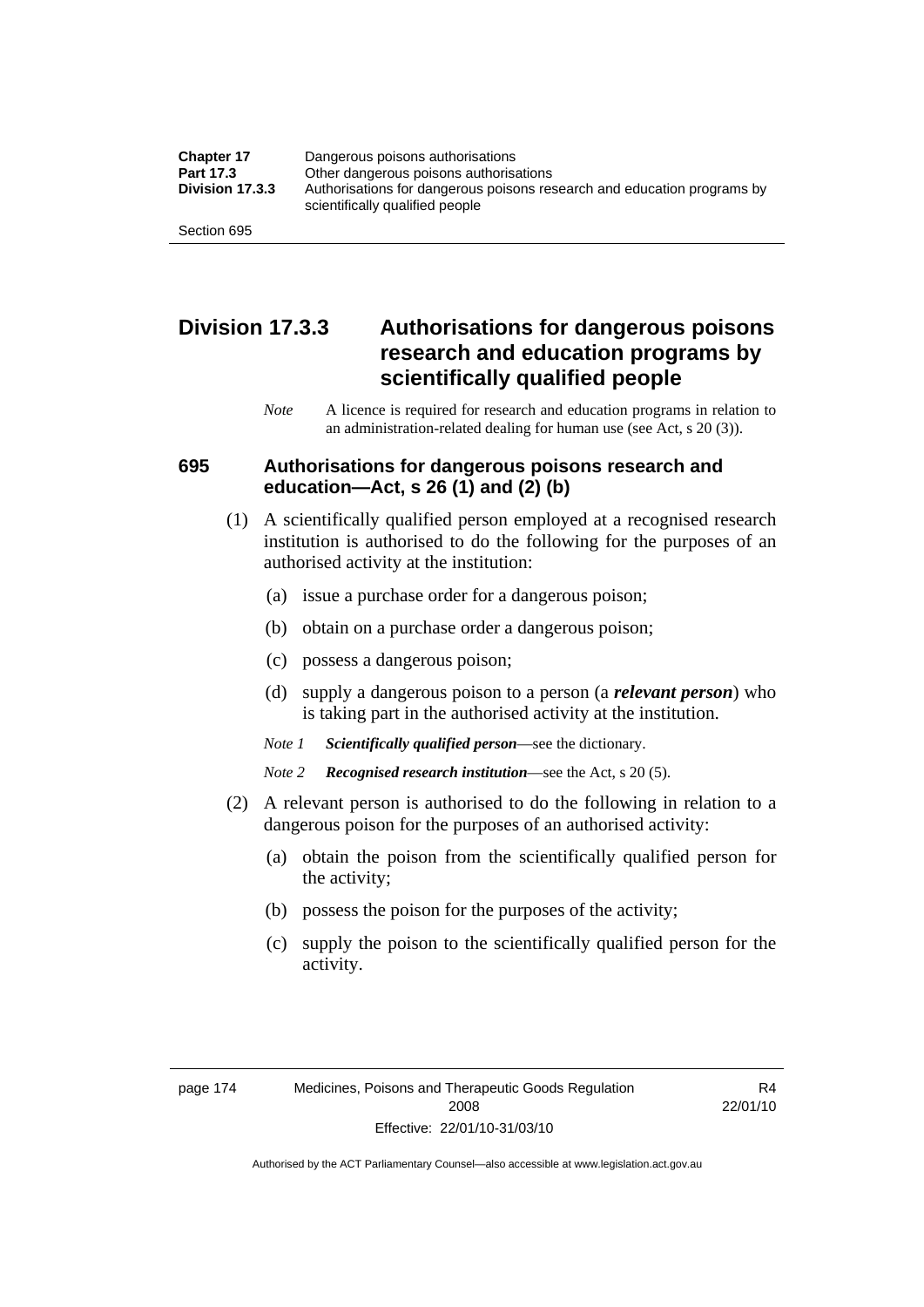(3) In this section:

*administration-related dealing*, in relation to a dangerous poison see the Act, section 20 (5).

*authorised activity*, in relation to a dangerous poison at a recognised research institution, means the conduct of any of the following if it does not involve an administration-related dealing of the poison for human use:

- (a) medical or scientific research in relation to the poison at the institution;
- (b) instruction involving the poison at the institution;
- (c) quality control or analysis of the poison at the institution.

## **696 Authorisation conditions for dangerous poisons research and education—Act, s 44 (1) (b) and (2) (b)**

A scientifically qualified person's authorisation under section 695 is subject to the following conditions:

- (a) the person has written approval for the conduct of the authorised activity from the person in charge of—
	- (i) the recognised research institution; or
	- (ii) a faculty or division of the institution;
- (b) a dangerous poison is purchased on a complying purchase order;
- (c) the purchase order is for an amount of the poison approved in writing by the person in charge;
- (d) the dangerous poison is obtained from someone who is authorised to supply the poison to the person.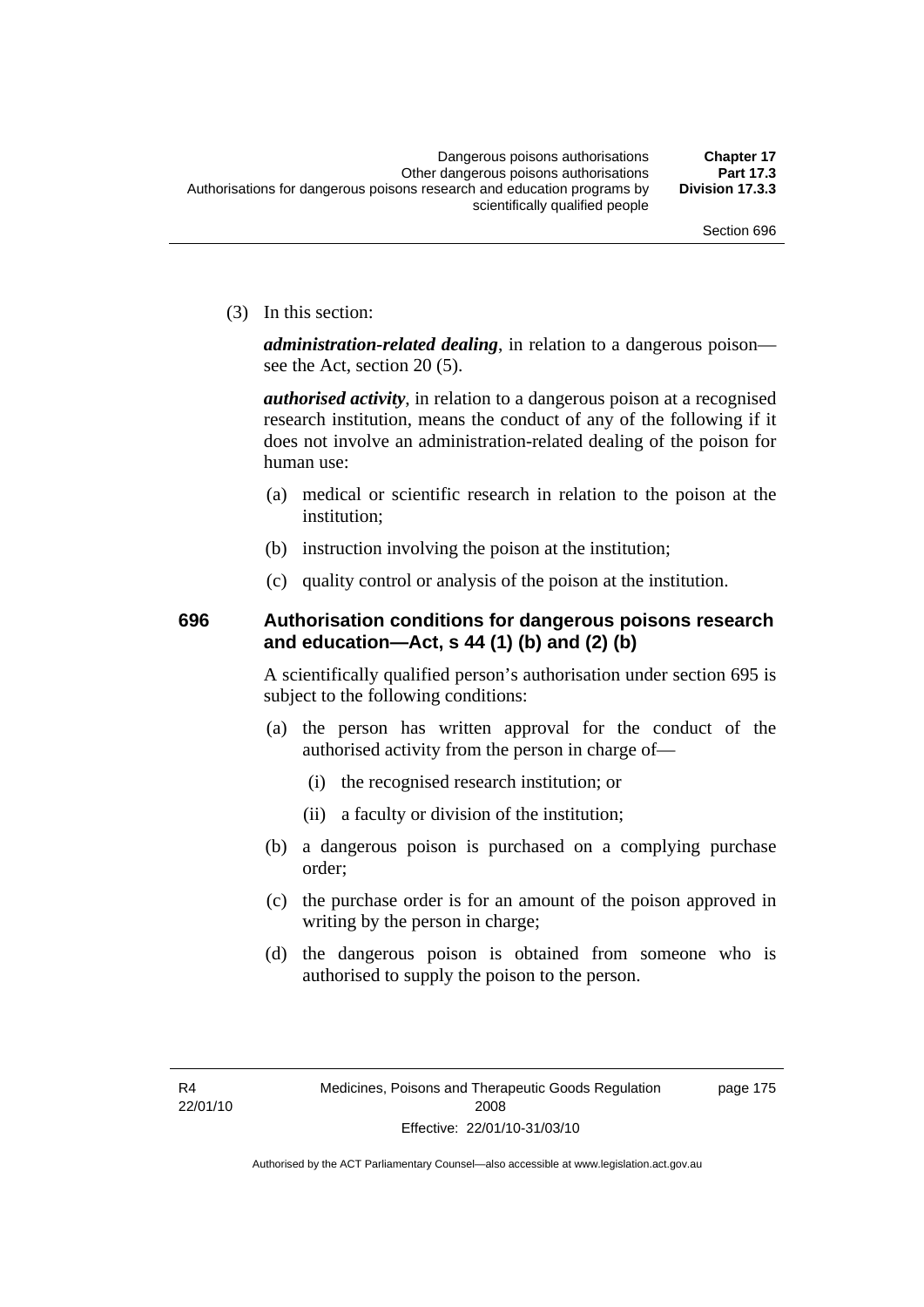## **Chapter 18 Dangerous poisons licences**

## **Part 18.1 Dangerous poisons licences generally**

## **700 Dangerous poisons licences that may be issued—Act, s 78 (2)**

The following licences for dangerous poisons may be issued:

- (a) a licence for the manufacture of a dangerous poison (a *dangerous poisons manufacturers licence*);
- (b) a licence for a program of research or education in relation to a dangerous poison (a *dangerous poisons research and education program licence*);
- (c) a licence for the supply of dangerous poisons (a *dangerous poisons suppliers licence*).
- *Note* Other dangerous poisons licences may also be issued (see Act, s 78 (3)).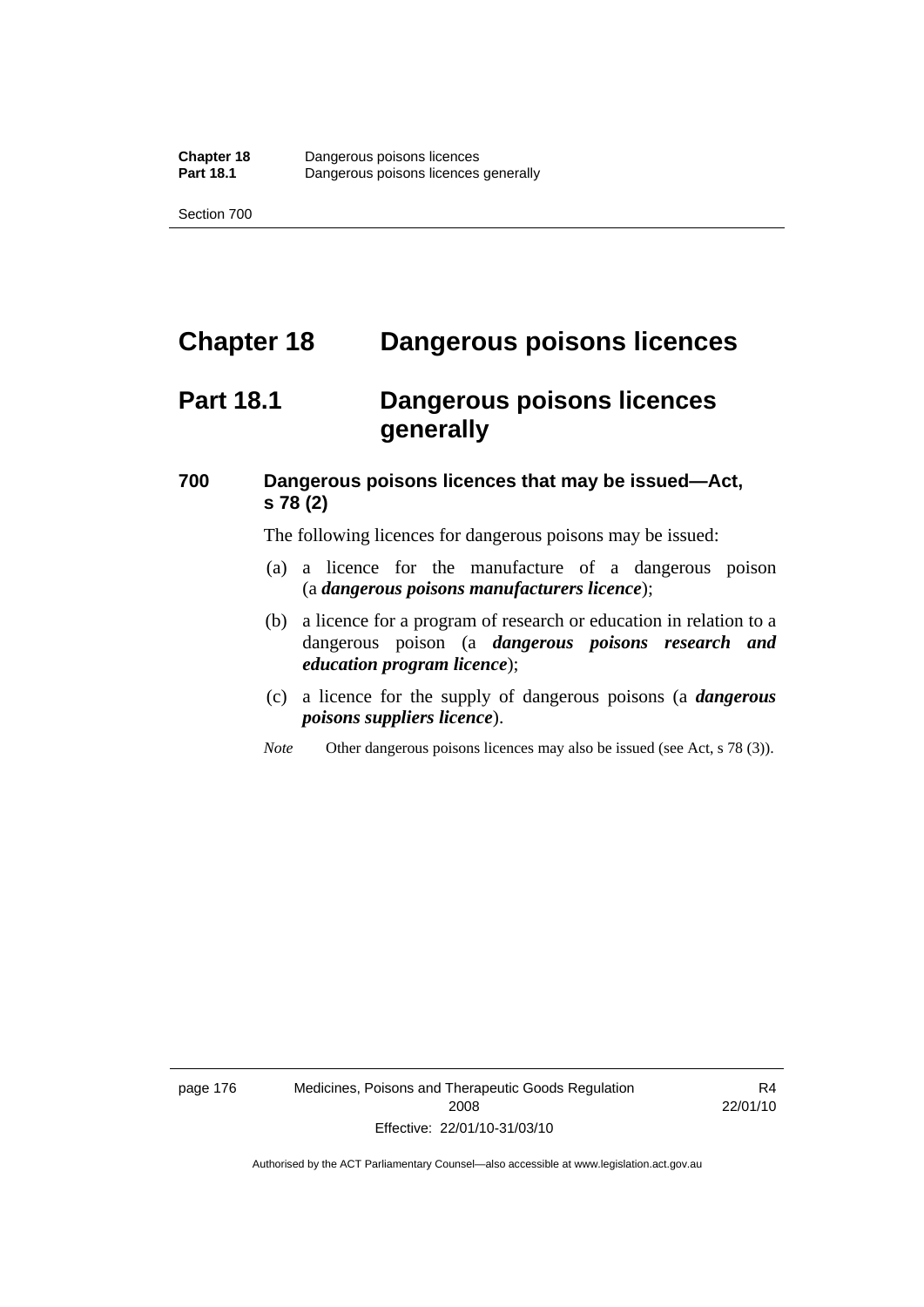## **Part 18.2 Dangerous poisons manufacturers licences**

## **705 Applications for dangerous poisons manufacturers licences**

- (1) An application for a dangerous poisons manufacturers licence must be in writing, signed by the applicant, and include the following:
	- (a) the dangerous poisons to which the application relates;
	- (b) the full name of the applicant;
	- (c) the applicant's ABN (if any);
	- (d) if the applicant is a corporation—the corporation's ACN;
	- (e) the location of the premises where the applicant proposes to deal with the poisons under the licence;
	- (f) the security arrangements proposed for the premises;
	- (g) the name of an individual who is to supervise the dealings to be authorised under the licence.
	- *Note 1* If a form is approved under the Act, s 198 for this provision, the form must be used.
	- *Note 2* A fee may be determined under the Act, s 197 for this provision.
- (2) The application must be accompanied by a plan of the premises that shows—
	- (a) each part of the premises where a process in the manufacture of the dangerous poisons is proposed to be carried out and the nature of the process; and
	- (b) where it is proposed to store the dangerous poisons to which the application relates and any other dangerous poisons obtained for the manufacture of those dangerous poisons; and

R4 22/01/10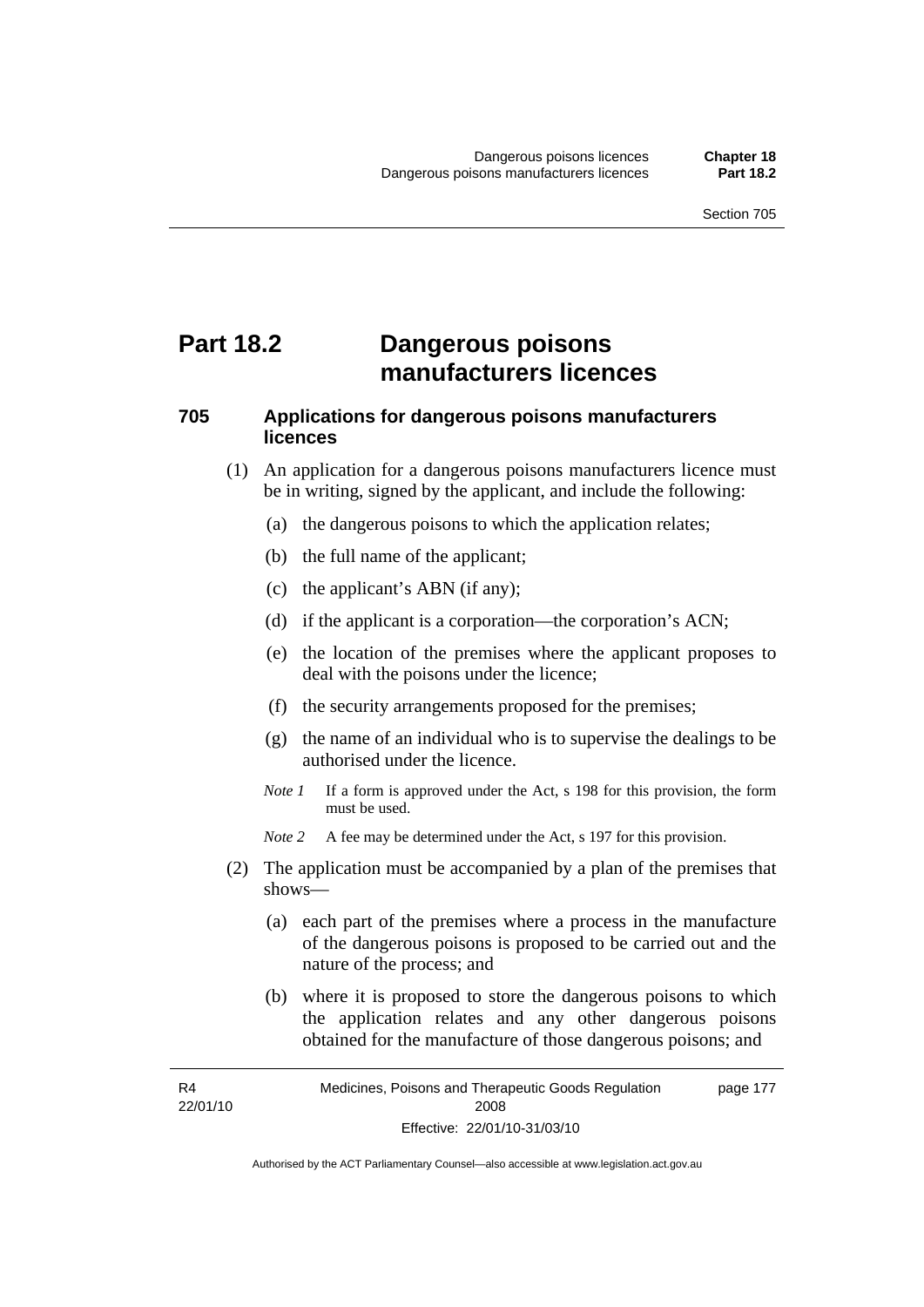(c) the location and nature of security devices.

## **706 Restrictions on issuing of dangerous poisons manufacturers licences—Act, s 85 (1) (a)**

- (1) The chief health officer must not issue a dangerous poisons manufacturers licence to a person unless dealings with dangerous poisons under the licence will be supervised by an individual nominated by the applicant and approved, in writing, by the chief health officer.
- (2) The chief health officer must not approve the nominated individual unless satisfied that the individual—
	- (a) is a suitable person to hold a dangerous poisons manufacturers licence; and
	- (b) has qualifications in chemistry, pharmacy or pharmacology or experience appropriate for the manufacture of dangerous poisons.
	- *Note* For changes of nominated individuals, see the Act, s 93.
- (3) In this section:

*suitable person*, to hold a licence—see the Act, section 81.

### **707 Additional information for dangerous poisons manufacturers licences—Act, s 88 (1) (k)**

The name of the person approved under section 706 (1) to supervise the dealings with dangerous poisons authorised by the licence is prescribed for a dangerous poisons manufacturers licence.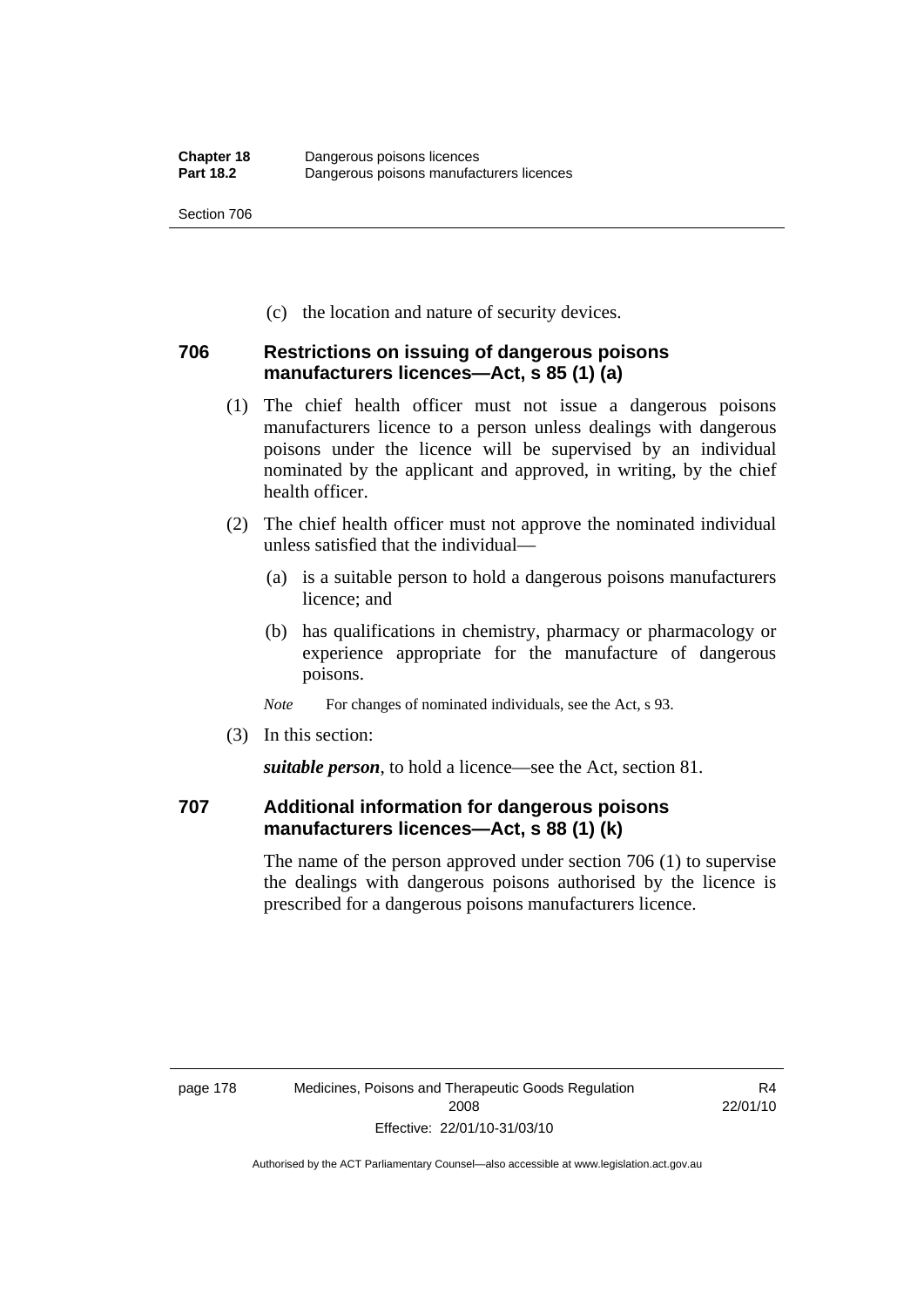## **Part 18.3 Dangerous poisons research and education program licences**

### **710 Applications for dangerous poisons research and education program licences**

- (1) An application for a dangerous poisons research and education program licence for a dangerous poison must be in writing, signed by the applicant, and include the following:
	- (a) the full name, address and academic, professional or other relevant qualifications of—
		- (i) the person who is to supervise the program; and
		- (ii) the person who is to conduct the program;
	- (b) the name of the recognised research institution at or under which the program is proposed to be conducted;

*Note Recognised research institution*—see the Act, s 20 (5).

- (c) whether the program will be conducted at, or under the authority of, the recognised research institution;
- (d) the premises where the program will be conducted;
- (e) the dangerous poison, and the form and strength of the poison, for which the licence is sought;
- (f) the maximum quantity of the dangerous poison that would be possessed under the licence at any time;
- (g) a description of the program, including an explanation of why the program cannot be carried out satisfactorily without the use of the dangerous poison;
- (h) the supervision arrangements for the program;

R4 22/01/10 page 179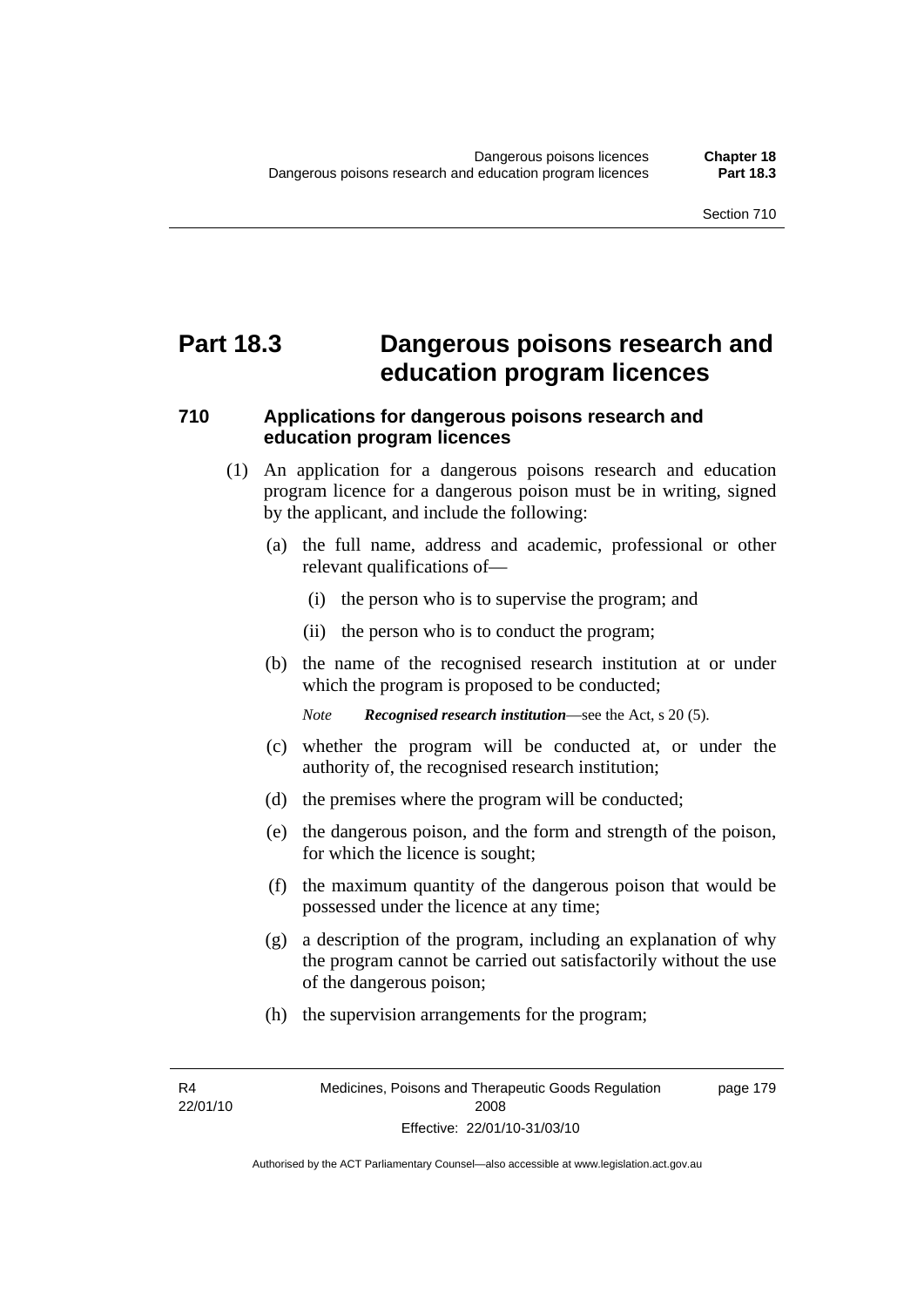- (i) the period for which the licence is sought.
- *Note 1* If a form is approved under the Act, s 198 for this provision, the form must be used.
- *Note* 2 A fee may be determined under the Act, s 197 for this provision.
- (2) The application must be accompanied by a written approval of the program by the person in charge of—
	- (a) the recognised research institution; or
	- (b) a faculty or division of the institution.

#### **711 Restrictions on issuing of dangerous poisons research and education program licences—Act, s 85 (1) (a)**

The chief health officer must not issue a dangerous poisons research and education program licence to a person unless—

- (a) the program to which the licence relates will be conducted at, or under the authority of, a recognised research institution; and
- (b) the program is approved by a person mentioned in section 710 (2); and
- (c) satisfied that the program—
	- (i) cannot be carried out without the use of the dangerous poison to which the licence application relates; and
	- (ii) will be adequately supervised.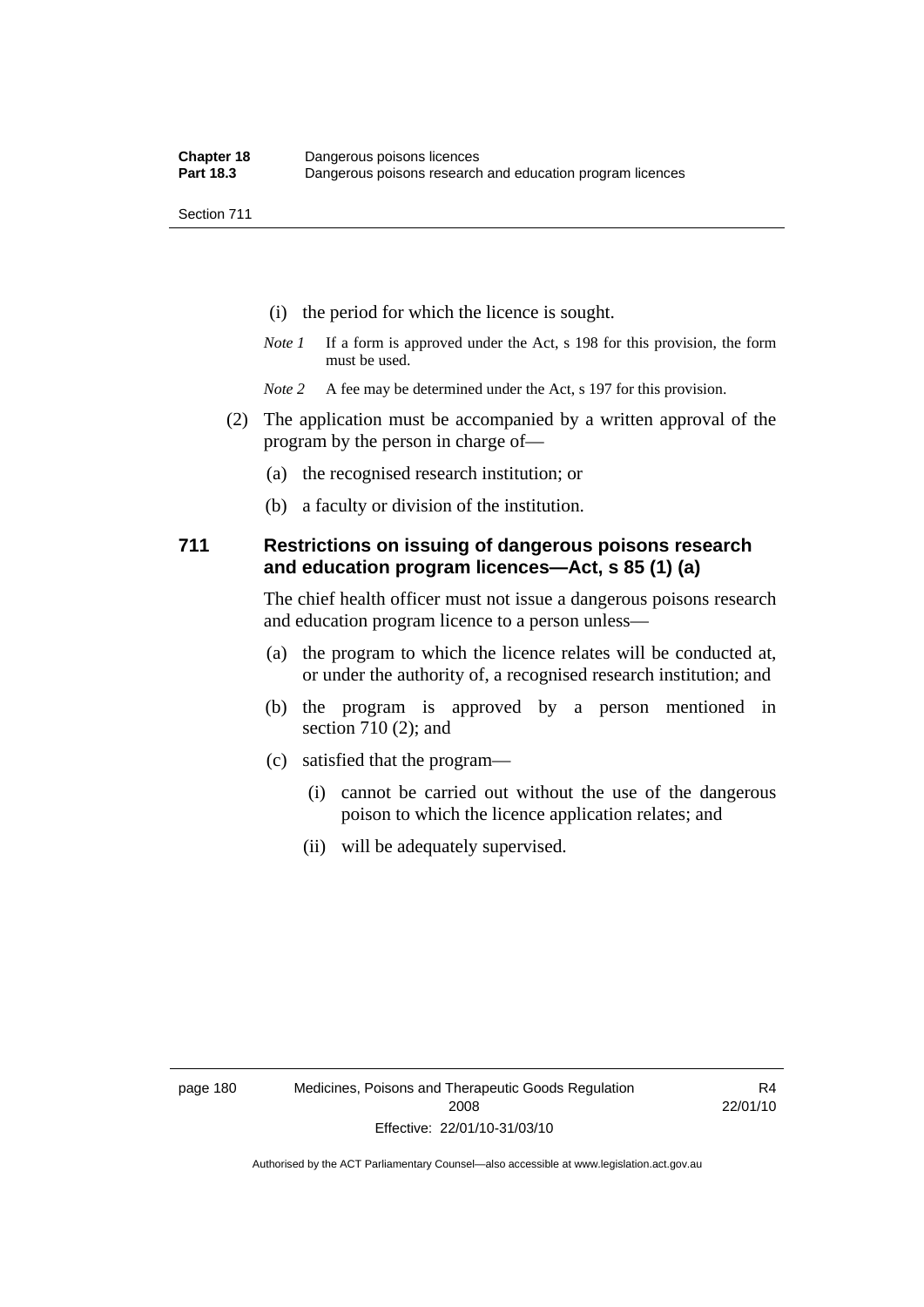### **712 Additional information for dangerous poisons research and education licences—Act, s 88 (1) (k)**

The following additional information is prescribed for a dangerous poisons research and education licence:

- (a) the research or education program for which the licence is issued;
- (b) the name of the program's supervisor;
- (c) the dealings with a dangerous poison authorised by the licence;
- (d) the premises where the program will be conducted;
- (e) the maximum quantity of the dangerous poison that may be possessed at any time for the program;
- (f) the total quantity of the dangerous poison that may be possessed for the program during the period of the licence;
- (g) the form and strength of the dangerous poison that may be obtained and possessed for the program.

R4 22/01/10 page 181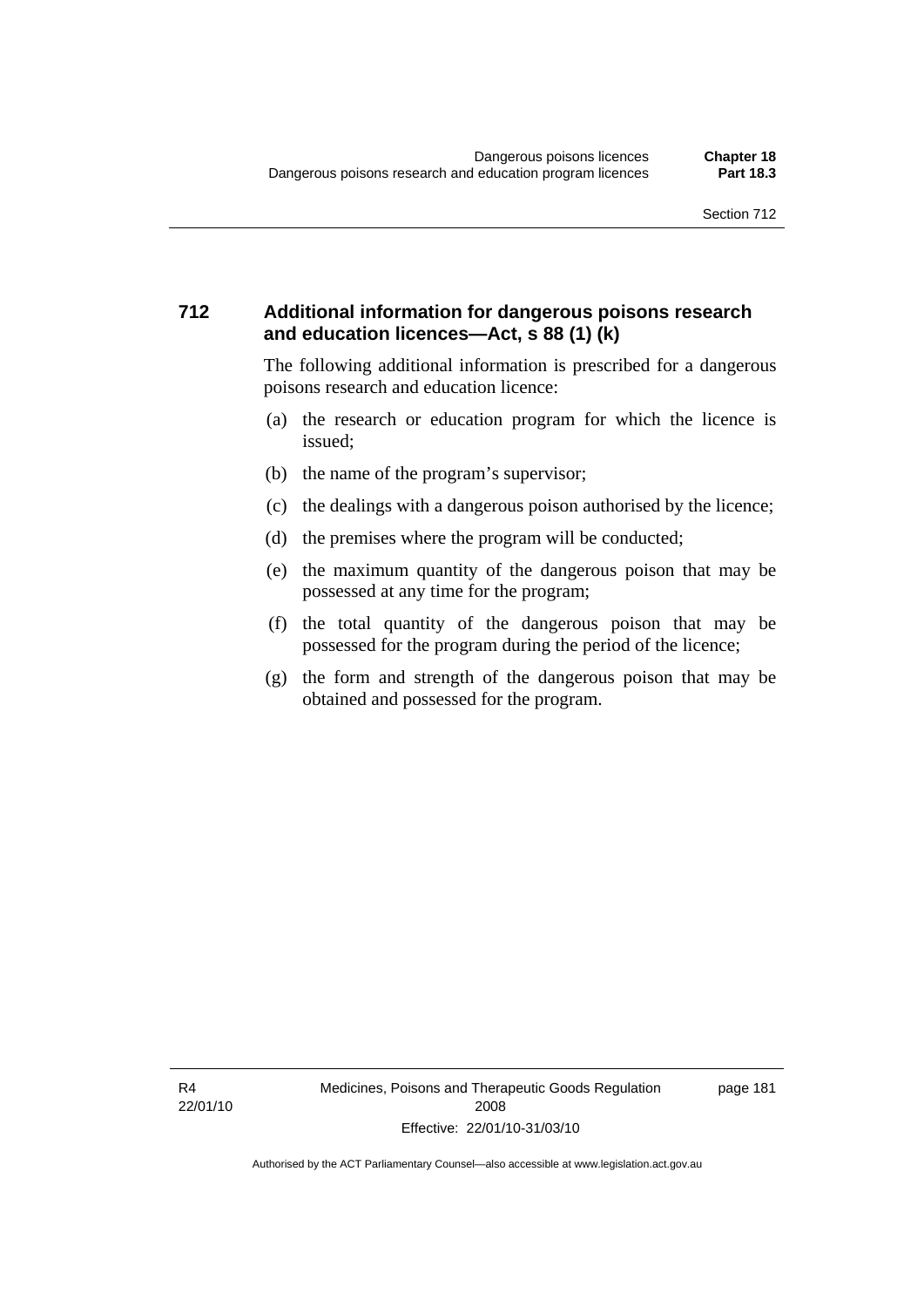# **Part 18.4 Dangerous poisons suppliers licences**

#### **715 Applications for dangerous poisons suppliers licences**

- (1) An application for a dangerous poisons suppliers licence must be in writing, signed by the applicant, and include the following:
	- (a) the dangerous poisons to which the application relates;
	- (b) the full name of the applicant;
	- (c) the applicant's ABN (if any);
	- (d) if the applicant is a corporation—the corporation's ACN;
	- (e) the location of the premises where the applicant proposes to deal with the poisons under the licence;
	- (f) the security arrangements proposed for the premises;
	- (g) the name of an individual who is to supervise the dealings to be authorised under the licence.
	- *Note 1* If a form is approved under the Act, s 198 for this provision, the form must be used.
	- *Note 2* A fee may be determined under the Act, s 197 for this provision.
- (2) The application must be accompanied by a plan of the premises that shows—
	- (a) where it is proposed to store the dangerous poisons; and
	- (b) the location and nature of security devices.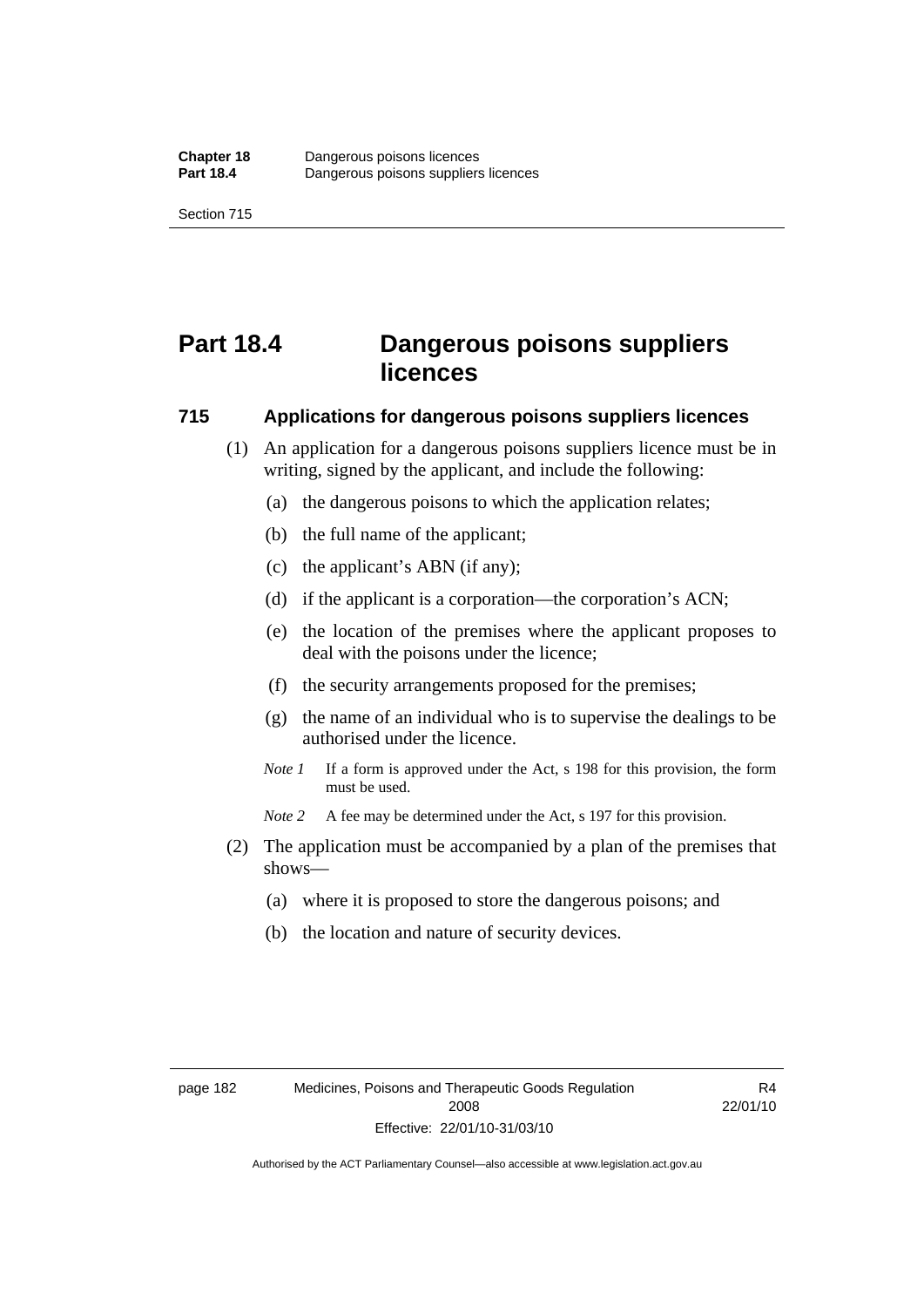### **716 Restrictions on issuing of dangerous poisons suppliers licences—Act, s 85 (1) (a)**

- (1) The chief health officer must not issue a dangerous poisons suppliers licence to a person unless dealings with dangerous poisons under the licence will be supervised by an individual nominated by the applicant and approved, in writing, by the chief health officer.
- (2) The chief health officer must not approve the nominated individual unless satisfied that the individual—
	- (a) is a suitable person to hold a dangerous poisons suppliers licence; and
	- (b) has qualifications in chemistry, pharmacy or pharmacology or experience appropriate for the sale of dangerous poisons.
	- *Note* For changes of nominated individuals, see the Act, s 93.
- (3) In this section:

*suitable person*, to hold a licence—see the Act, section 81.

### **717 Additional information for dangerous poisons suppliers licences—Act, s 88 (1) (k)**

The name of the person approved under section 716 (1) to supervise the dealings with dangerous poisons authorised by the licence is prescribed for a dangerous poisons suppliers licence.

R4 22/01/10 page 183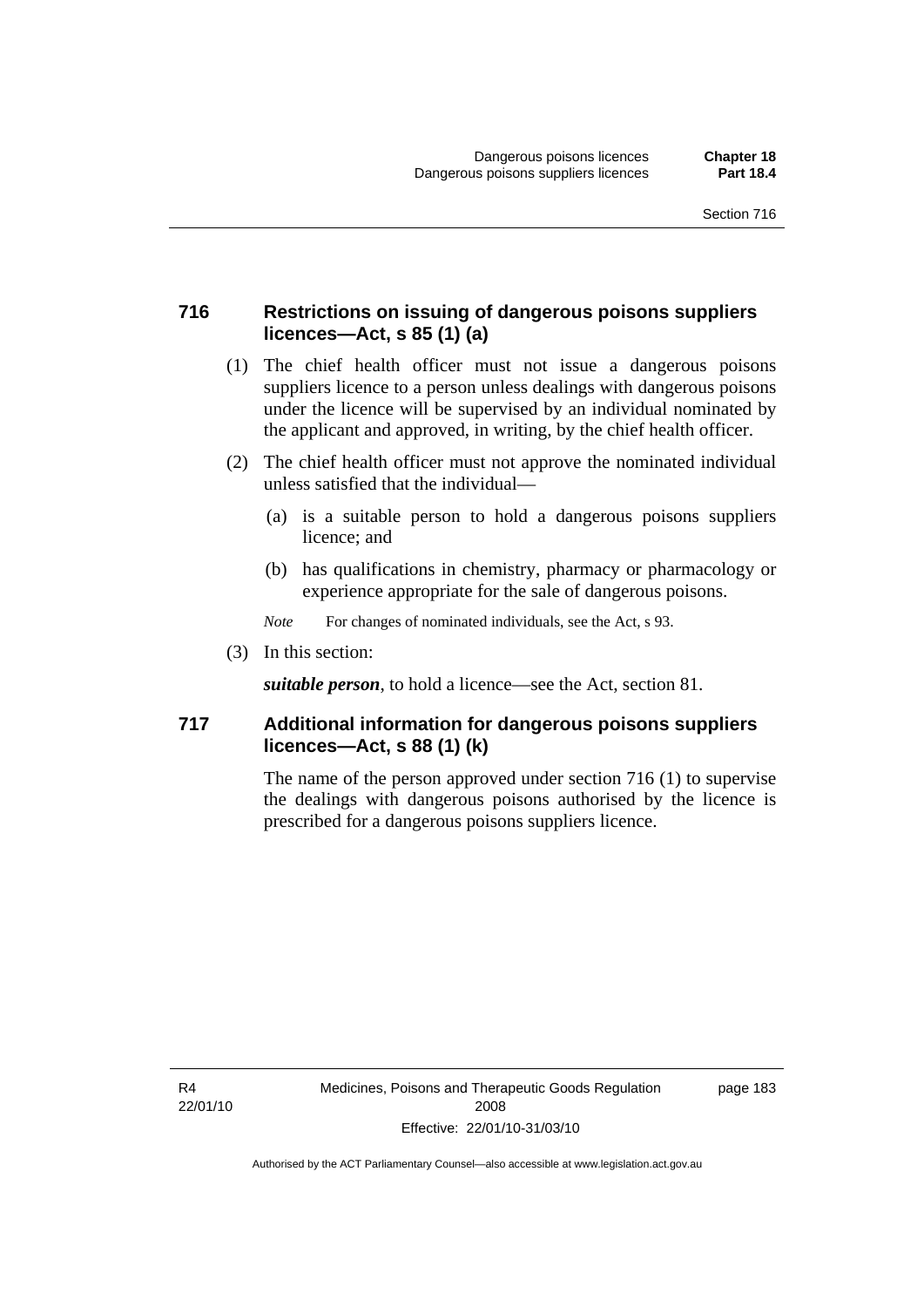# **Chapter 19 Dangerous poisons—other provisions**

## **Part 19.1 Dangerous poisons purchase orders**

#### **720 Supplying dangerous poisons on purchase orders**

The following are the requirements for the supply of a dangerous poison on a purchase order:

- (a) the dangerous poison is supplied in manufacturer's packs that comply with—
	- (i) section 731 (Packaging of supplied manufacturer's packs of dangerous poisons—Act, s 59 (1) (c) (i) and (2) (c) (i)); or
	- (ii) an approval under the Act, section 193 (Approval of non-standard packaging and labelling);
- (b) the manufacturer's packs are labelled in accordance with—
	- (i) section 732 (Labelling of supplied manufacturer's packs of dangerous poisons—Act, s  $60$  (1) (c) (i) and (2) (c) (i)); or
	- (ii) an approval under the Act, section 193;
- (c) the manufacturer's packs are securely wrapped and packed;
- (d) if the dangerous poison is delivered in person by the supplier to the buyer—
	- (i) the poison is delivered to an adult; and

R4 22/01/10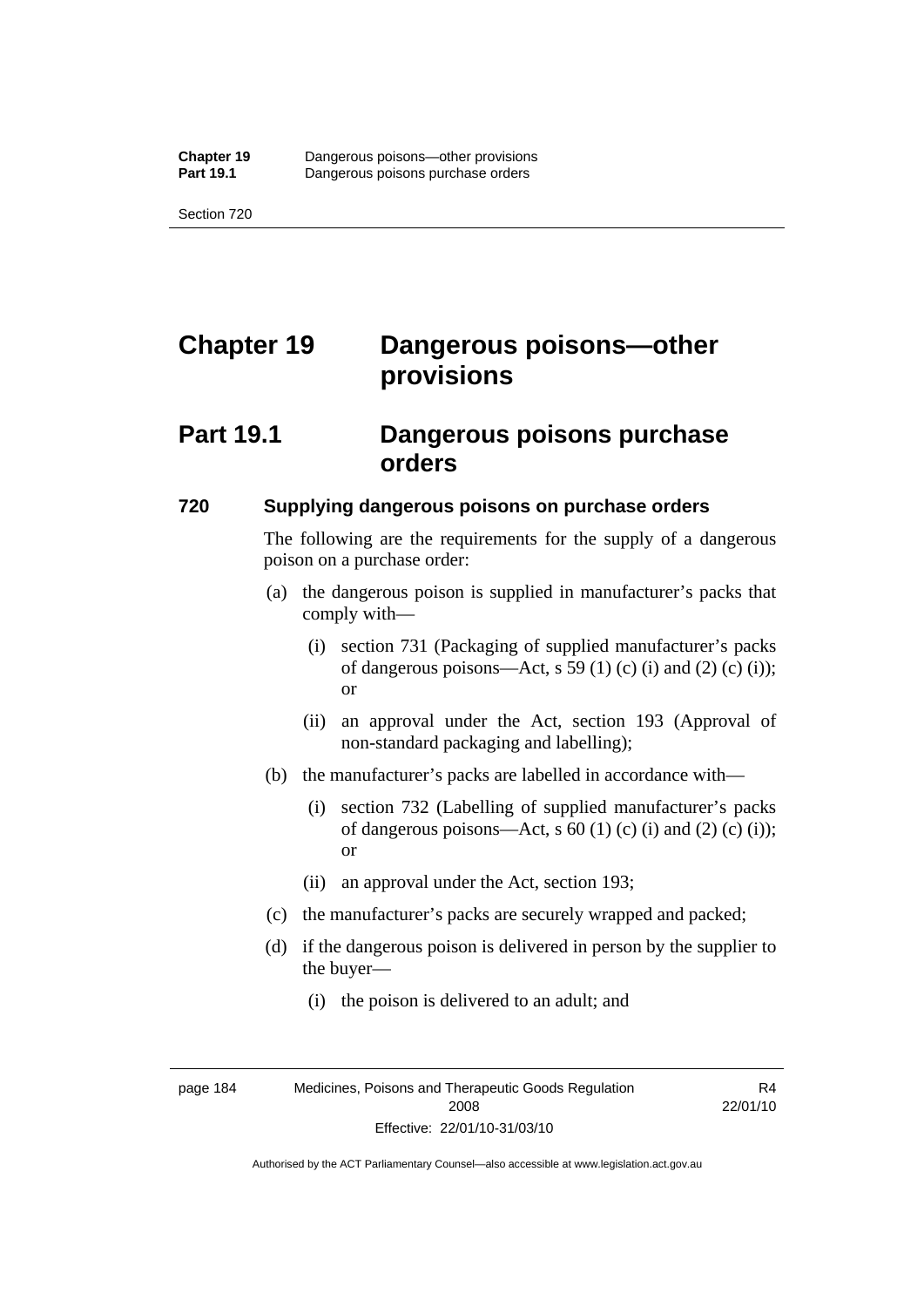- (ii) the delivery is acknowledged by the adult signing and dating a copy of the purchase order;
- (e) if the dangerous poison is not delivered in person by the supplier to the buyer—the poison is delivered to the buyer by a person whose procedures require the delivery of the poison to be signed for by the buyer or an adult employee of the buyer.

## **721 General requirements for dangerous poisons purchase orders—Act, s 38 (2) (c)**

- (1) A purchase order for a dangerous poison must be—
	- (a) signed by the person (the *issuer*) issuing the order; and

- (b) if the issuer amends the order—initialled and dated by the issuer beside the amendment.
- (2) A purchase order for a dangerous poison must include the following:
	- (a) the issuer's name and business address and telephone number;
	- (b) the issuer's authority to issue the order;
	- (c) the dangerous poison, and the form, strength and quantity of the poison, to be supplied on the order.

#### **722 Recording supply of dangerous poisons on purchase orders**

A person who supplies a dangerous poison to someone else on a purchase order must make a written record of the following information:

- (a) the date of the order;
- (b) the issuer's authority to issue the order;

R4 22/01/10

*Note* The purchase order must be signed with the issuer's usual signature (see Act, dict, def *signs*).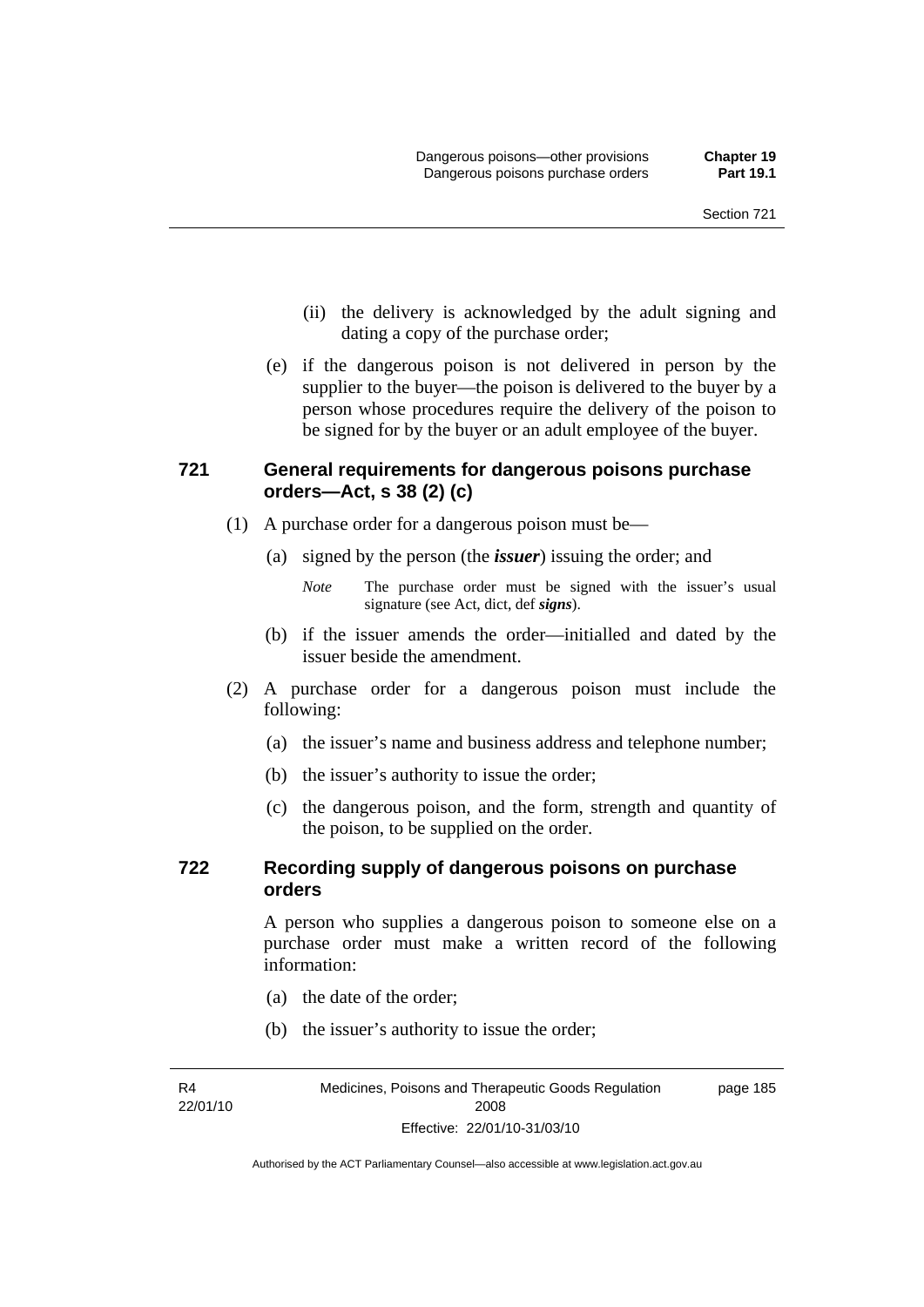- (c) the name, and the business address and telephone number, of the person to whom the dangerous poison is supplied;
- (d) the date the order is supplied;
- (e) the dangerous poison, and the form, strength and quantity of the poison, supplied.
- *Note Written* includes in electronic form (see Act, dict).

page 186 Medicines, Poisons and Therapeutic Goods Regulation 2008 Effective: 22/01/10-31/03/10

R4 22/01/10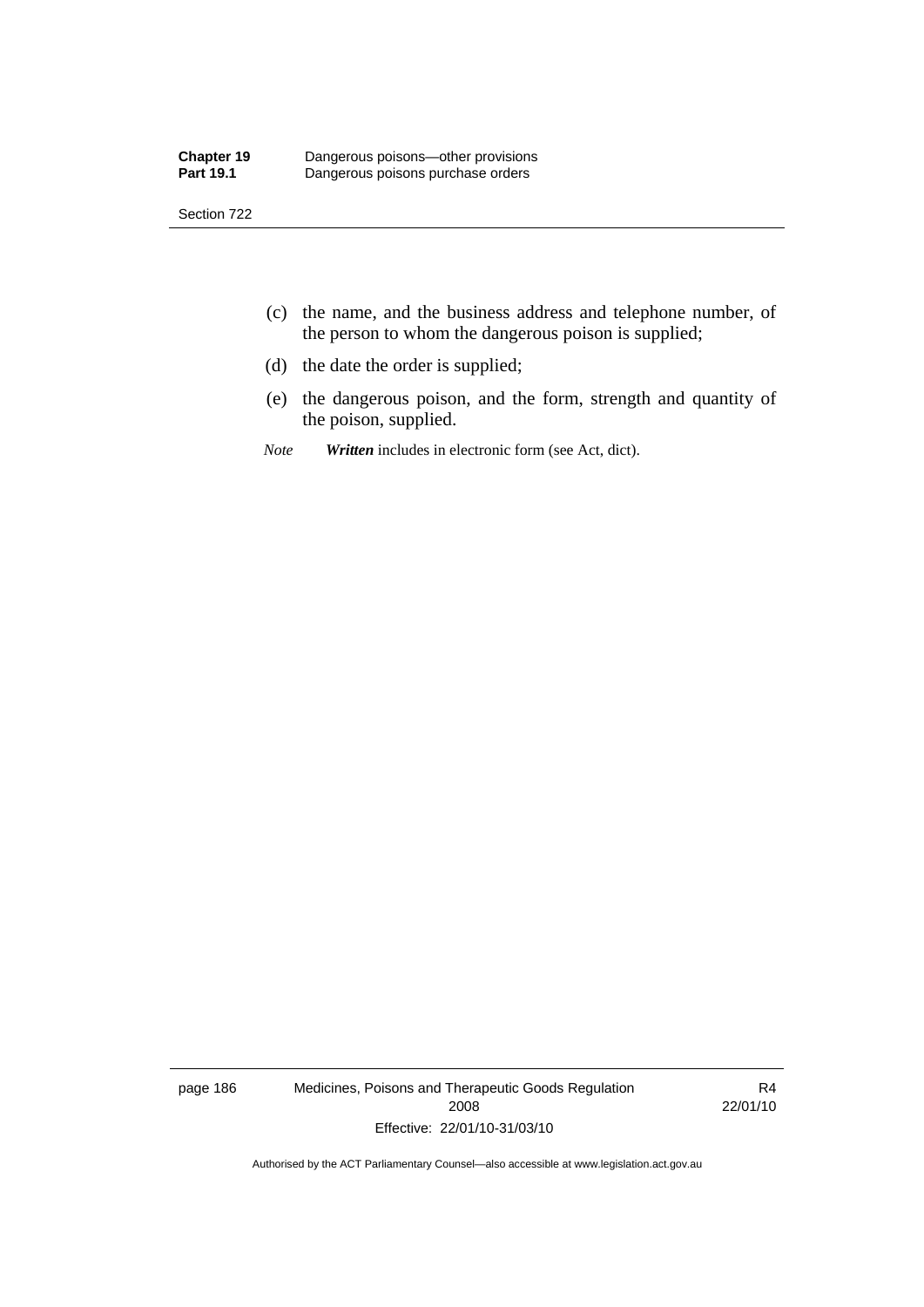# **Part 19.2 Wholesale supply of dangerous poisons under corresponding laws**

#### **725 Conditions for wholesalers supplying dangerous poisons under corresponding laws—Act, s 20 (4) (c)**

The following conditions apply to a person who supplies dangerous poisons by wholesale under a corresponding law:

- (a) the person must not supply a dangerous poison to someone else (the *buyer*) unless—
	- (i) the buyer is authorised to possess the poison; and
	- (ii) the supply is in accordance with section 686 (Authorisation conditions for dangerous poisons suppliers licences—Act, s 44 (1) (b) and (2) (b));
- (b) the poison is supplied for a non-household (including a non-household garden) purpose only;
- (c) if the poison is liquid containing paraquat—the poison is coloured blue or green and has an offensive smell.
- *Note 1* A purchase order must be in writing (see Act, dict, def *purchase order*).
- *Note* 2 See pt 19.1 for other requirements in relation to supply of dangerous poisons on purchase orders.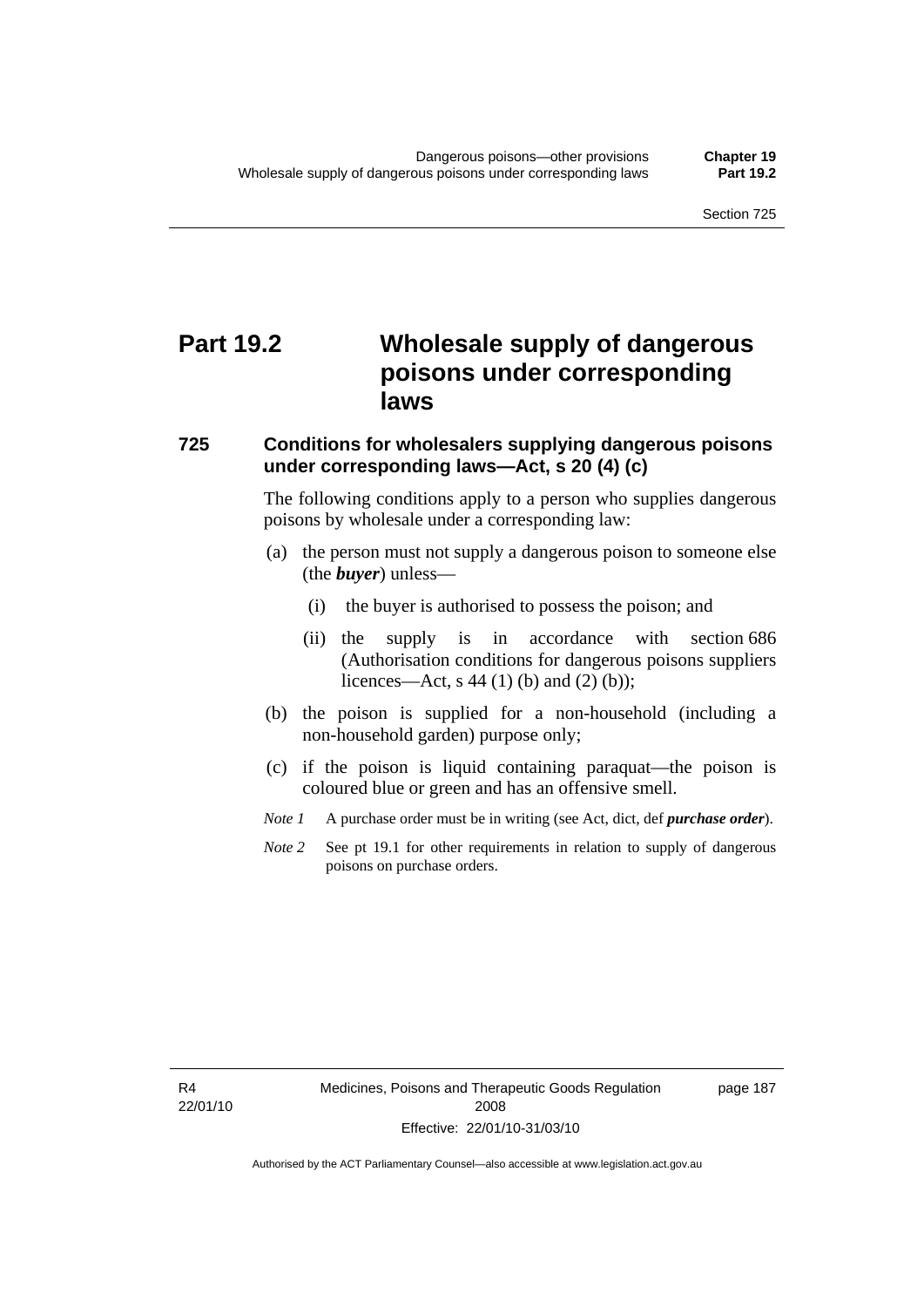# **Part 19.3 Packaging and labelling of dangerous poisons**

#### **730 Meaning of** *relevant law***—pt 19.3**

In this part:

*relevant law* means—

- (a) a corresponding law; or
- (b) the *Agricultural and Veterinary Chemicals Act 1994* (Cwlth); or
- (c) the *Therapeutic Goods Act 1989* (Cwlth).
- *Note 1 Corresponding law* includes a law of a State that corresponds, or substantially corresponds, to the Act (see Act, dict).
- *Note 2 State* includes a territory (see Legislation Act, dict, pt 1).

### **731 Packaging of supplied manufacturer's packs of dangerous poisons—Act, s 59 (1) (c) (i) and (2) (c) (i)**

A manufacturer's pack of a supplied dangerous poison must be packaged—

- (a) in accordance with the medicines and poisons standard, paragraphs 21 to 27; or
- (b) in a container in which the poison may be sold under a relevant law.
- *Note* A manufacturer's pack of a dangerous poison supplied may also be packaged in accordance with an approval under the Act, s 193 (Approval of non-standard packaging and labelling) (see Act, s 59 (1)  $(c)$  (ii) and (2) (c) (ii)).

R4 22/01/10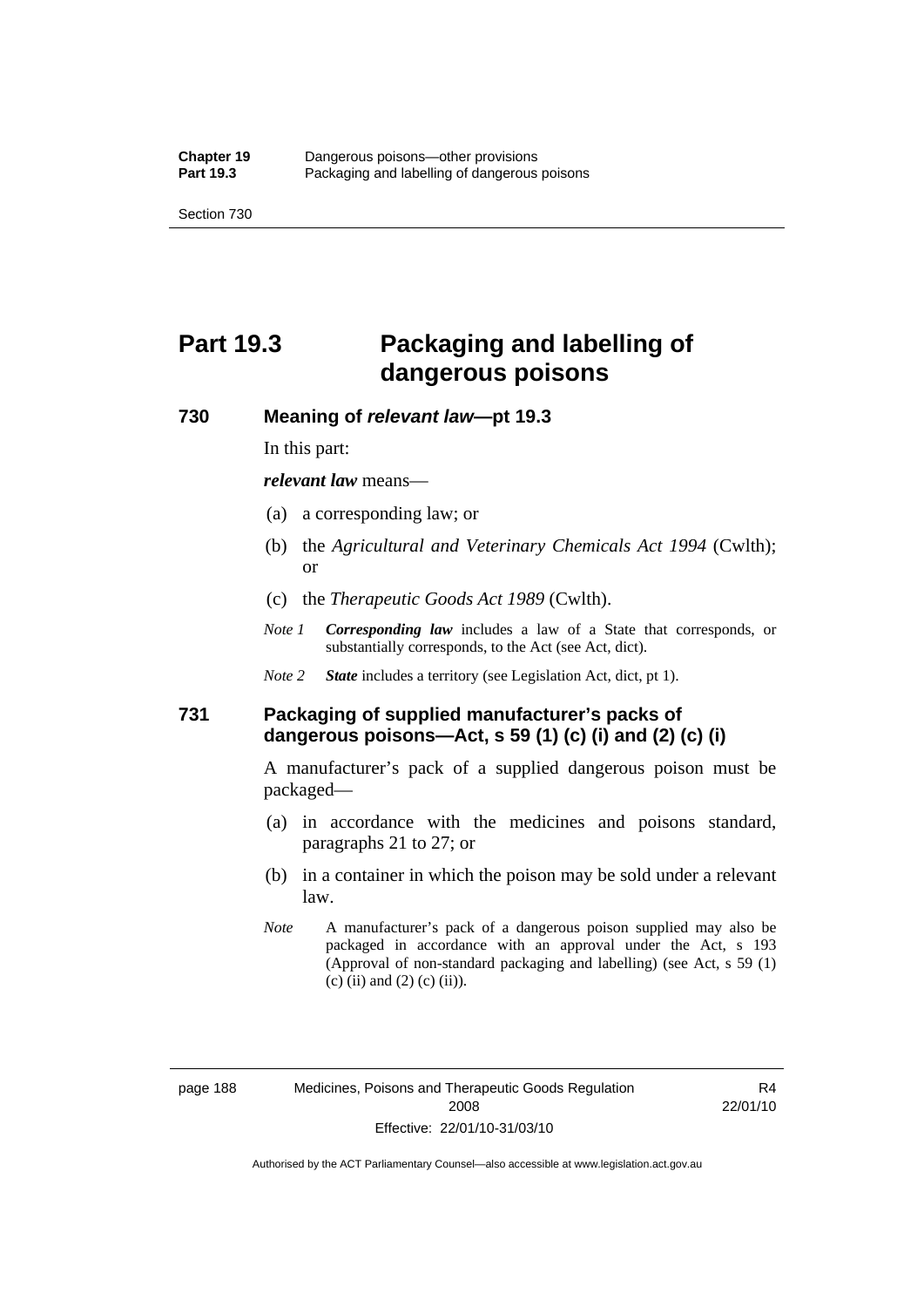### **732 Labelling of supplied manufacturer's packs of dangerous poisons—Act, s 60 (1) (c) (i) and (2) (c) (i)**

A manufacturer's pack of a supplied dangerous poison must be labelled in accordance with—

- (a) the medicines and poisons standard, paragraphs 3 to 19; or
- (b) a relevant law.
- *Note* A manufacturer's pack of a dangerous poison supplied may also be labelled in accordance with an approval under the Act, s 193 (Approval of non-standard packaging and labelling) (see Act, s 60 (1) (c) (ii) and  $(2)$  (c) (ii)).

R4 22/01/10 Medicines, Poisons and Therapeutic Goods Regulation 2008 Effective: 22/01/10-31/03/10

page 189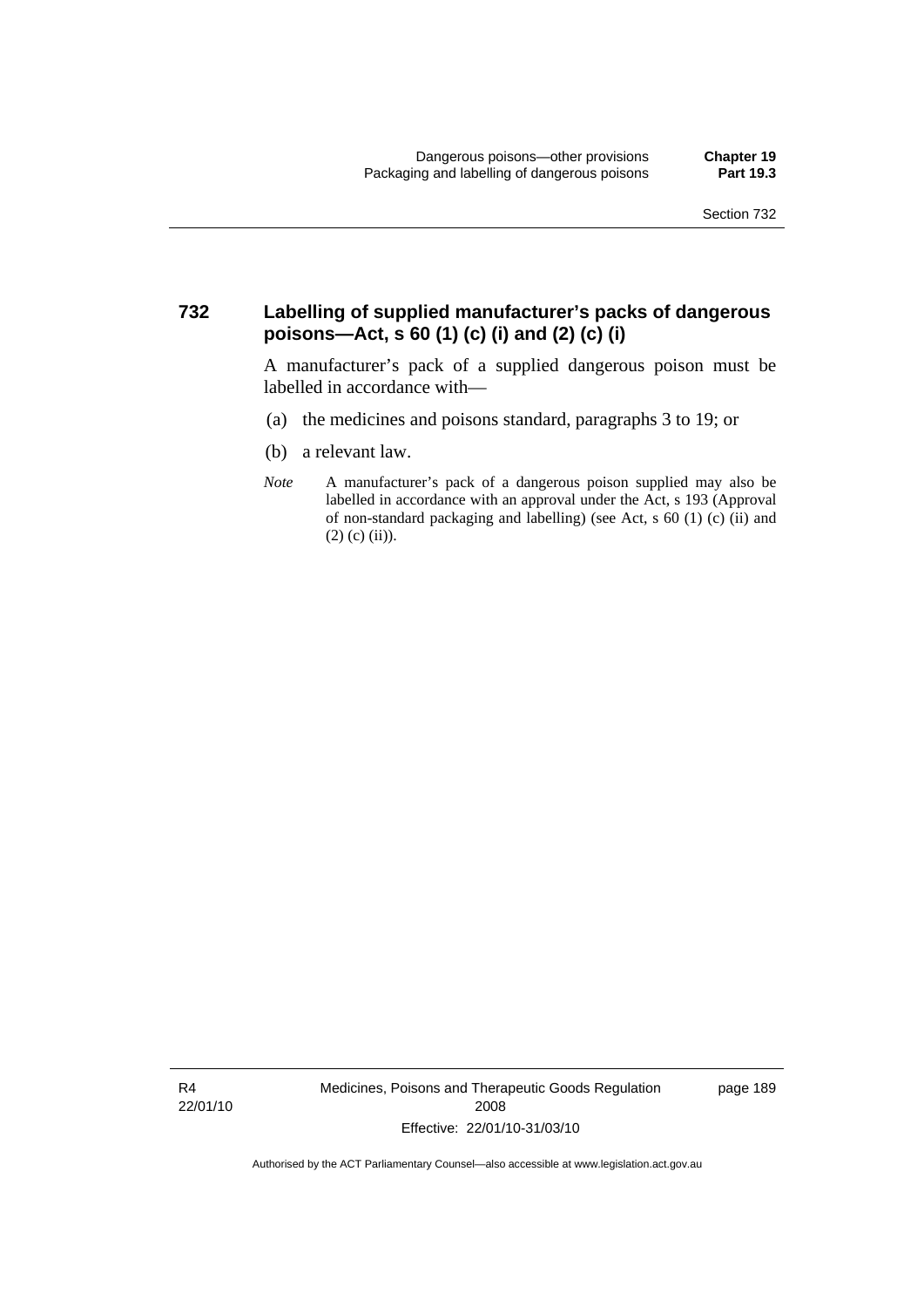## **Part 19.4 Storage of dangerous poisons**

#### **735 Storage of dangerous poisons—Act, s 61 (b) and (c)**

- (1) A person mentioned in table 740, column 2 who possesses a dangerous poison is prescribed.
- (2) The dangerous poison must be kept—
	- (a) in a part of the premises to which the public does not have access; and
	- (b) so that only the prescribed person, or a person under the supervision of the prescribed person, has access to the poison.

page 190 Medicines, Poisons and Therapeutic Goods Regulation 2008 Effective: 22/01/10-31/03/10

R4 22/01/10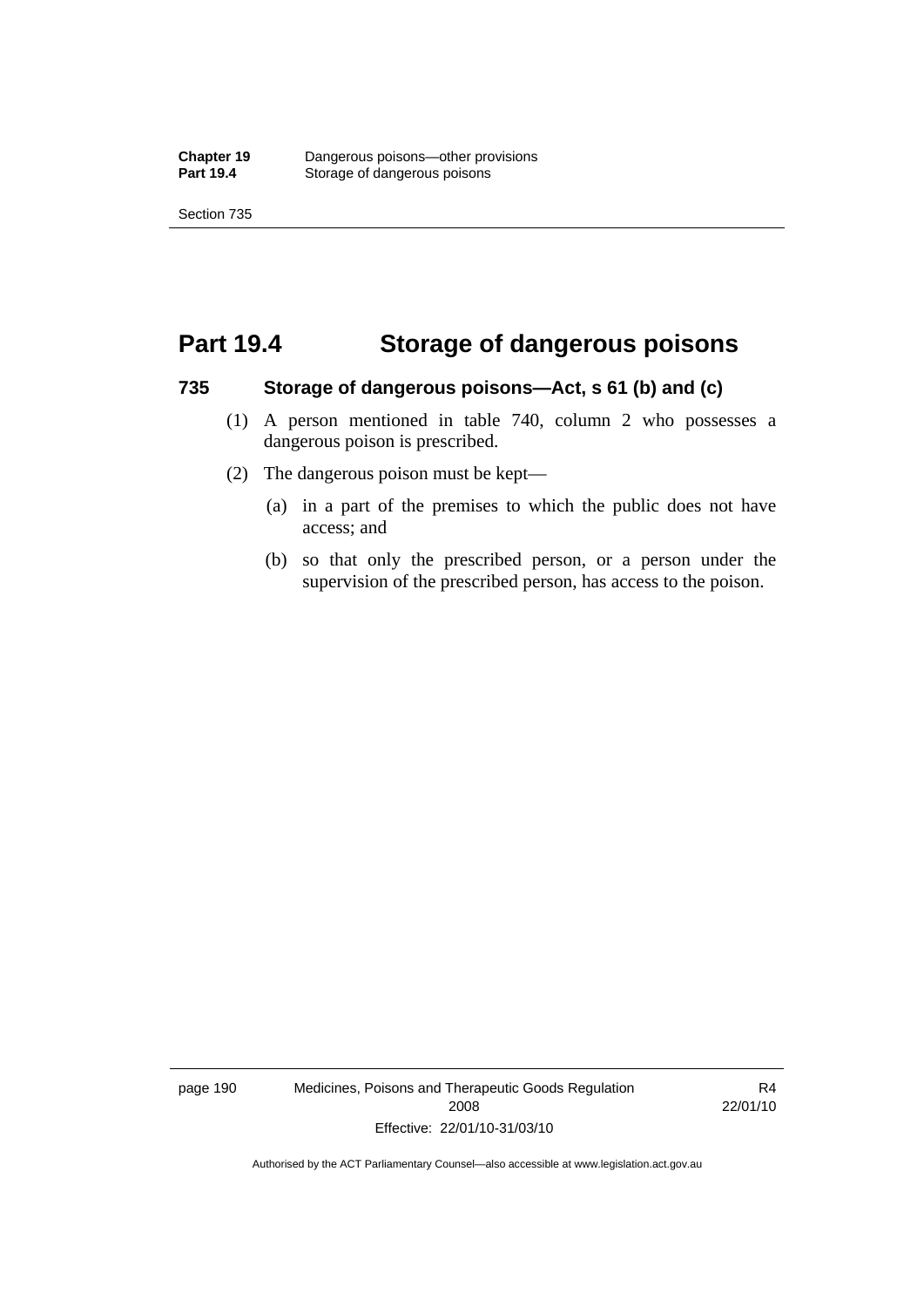## **Part 19.5 Dangerous poisons registers**

## **740 Keeping of dangerous poisons registers by certain people—Act, s 48 and s 50 (1) (b) and (2) (b)**

- (1) A person mentioned in table 740, column 2 who possesses a dangerous poison must keep a dangerous poisons register.
- (2) A person to whom subsection (1) applies must keep a dangerous poisons register for a dangerous poison at the place prescribed in table 740, column 3 for the person.

| column 1       | column 2                                                                                      | column 3                                                     |
|----------------|-----------------------------------------------------------------------------------------------|--------------------------------------------------------------|
| item           | prescribed person                                                                             | place where register to be kept                              |
| 1              | approved analyst                                                                              | the analyst's laboratory                                     |
| 2              | dangerous poisons<br>manufacturers<br>licence-holder                                          | the licensed premises under s 675                            |
| 3              | dangerous poisons<br>suppliers licence-holder                                                 | the licensed premises under s 685                            |
| $\overline{4}$ | medicines and poisons<br>inspector (other than<br>police officer)                             | the place directed in writing by the<br>chief health officer |
| 5              | person mentioned in<br>sch 4, col 2                                                           | the person's business premises                               |
| 6              | supervisor of program<br>under dangerous poisons<br>research and education<br>program licence | the premises where program is being<br>conducted             |

**Table 740 Keeping dangerous poisons registers** 

R4 22/01/10 Medicines, Poisons and Therapeutic Goods Regulation 2008 Effective: 22/01/10-31/03/10

page 191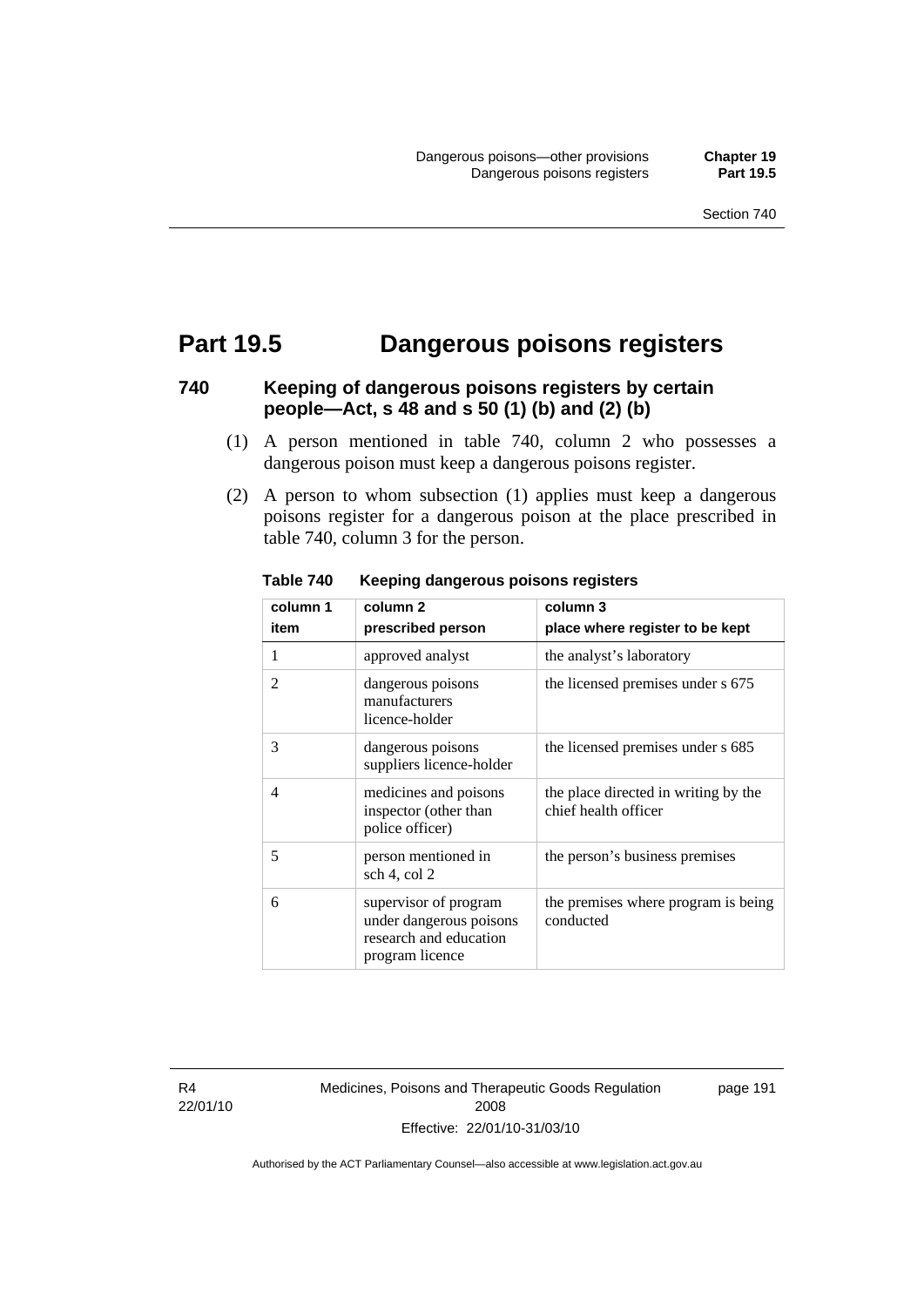| <b>Chapter 19</b> | Dangerous poisons—other provisions |
|-------------------|------------------------------------|
| <b>Part 19.5</b>  | Dangerous poisons registers        |

| column 1 | column 2                                                                                                        | column 3                                         |
|----------|-----------------------------------------------------------------------------------------------------------------|--------------------------------------------------|
| item     | prescribed person                                                                                               | place where register to be kept                  |
|          | supervisor of program<br>under dangerous poisons<br>research and education<br>authorisation under<br>div 17.3.3 | the premises where program is being<br>conducted |

### **741 Form of dangerous poisons registers—Act, s 49 (1) (b)**

- (1) Each page in a dangerous poisons register must relate to a single form and strength of a dangerous poison.
- (2) If a dangerous poisons register is kept electronically, a separate record must be used for each form and strength of dangerous poison kept.

### **742 Making entries in dangerous poisons registers— Act, s 51 (1) (b)**

- (1) The following details for a dealing with a dangerous poison are prescribed:
	- (a) the nature of the dealing;
	- (b) the date of the dealing;
	- (c) the poison, and the form, strength and quantity of the poison, dealt with;
	- (d) if the dealing is receiving the poison—the name and address of the supplier;
	- (e) if the dealing is supplying the poison—the name and address of the person to whom it is supplied;
	- (f) if the poison is supplied on a purchase order—the date of the purchase order;

R4

(g) the quantity of the poison held after the dealing.

page 192 Medicines, Poisons and Therapeutic Goods Regulation 2008 Effective: 22/01/10-31/03/10 22/01/10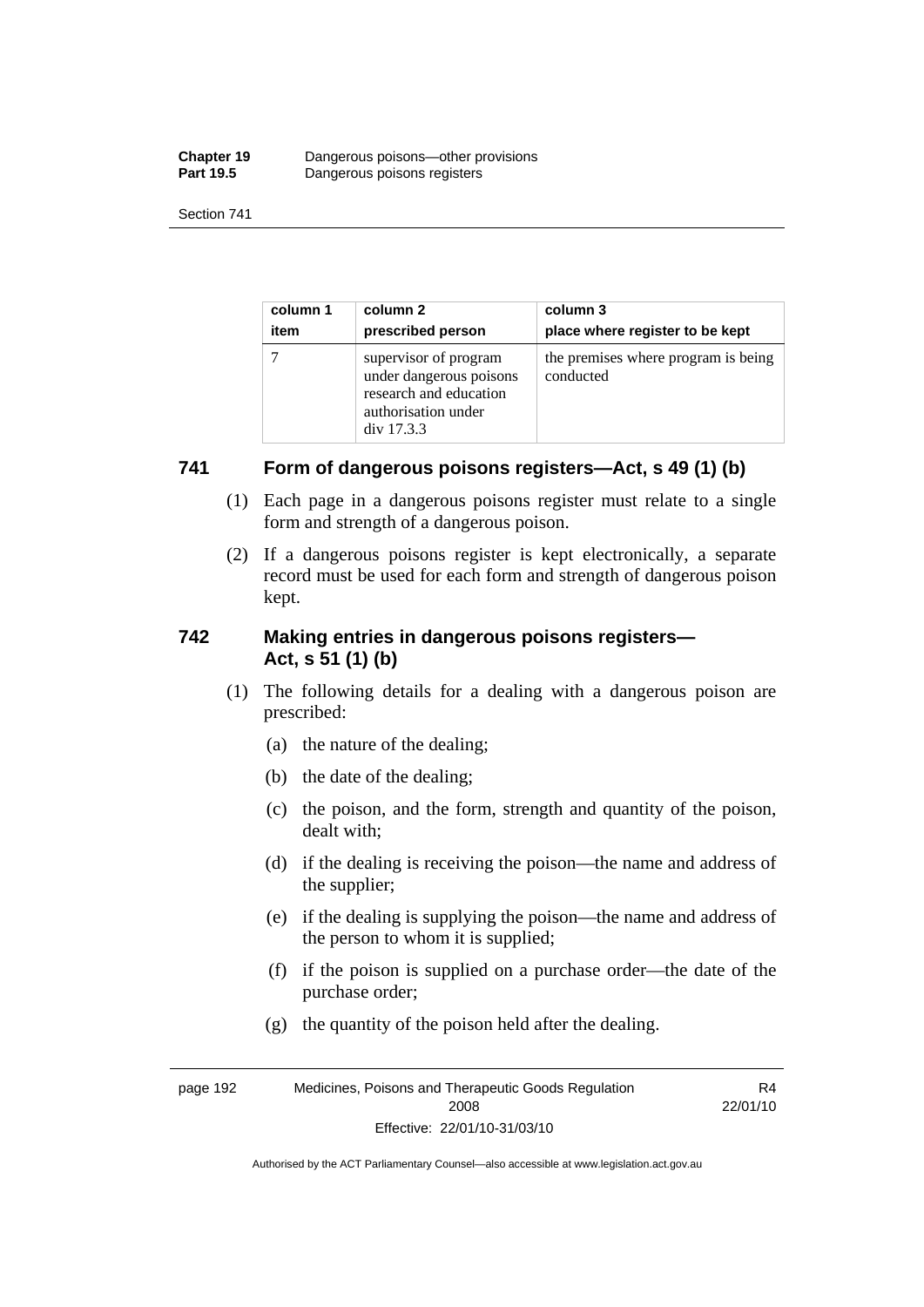(2) A dealing with a dangerous poison must be entered in the dangerous poisons register the person must keep.

#### **743 Prescribed witnesses for discarding of dangerous poisons—Act, s 54 (a) and (b)**

- (1) An adult is prescribed as a witness in relation to the disposal of a dangerous poison.
- (2) However, a person mentioned in subsection (1) must not be a prescribed witness to the discarding of a dangerous poison if the person is—
	- (a) related to, a close friend of or employed by the person discarding the poison; or
	- (b) the supervisor of the person discarding the poison; or
	- (c) supervised by the person discarding the poison.

#### **744 Changes to entries in dangerous poisons registers—Act, s 55 (2) (b)**

- (1) An entry in a paper-based dangerous poisons register may be amended by the person who made the entry by—
	- (a) the person signing and dating a marginal note or footnote that gives the date of the amendment and the amended details; and
	- (b) if the entry relates to disposing of a dangerous poison—
		- (i) the amendment being witnessed by a person mentioned in section 743; and
		- (ii) the witness signing the amendment as witness.
- (2) An entry in an electronic dangerous poisons register may be amended by the person who made the entry by the person attaching or linking, by electronic means, a document that includes—
	- (a) the person's signature, the date and the amended details; and

R4 22/01/10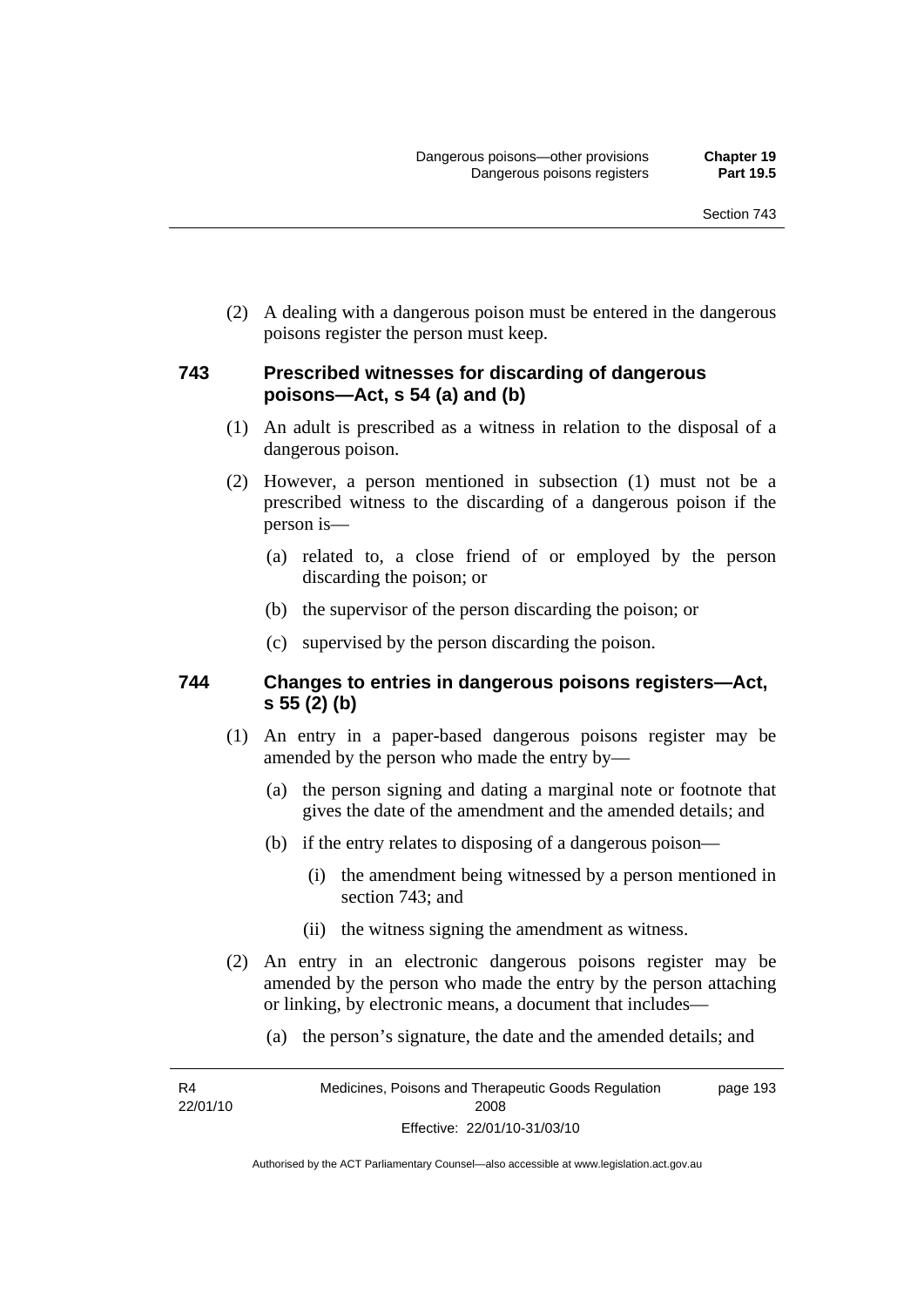Section 744

- (b) if the entry relates to disposing of a dangerous poison—
	- (i) the amendment being witnessed by a person mentioned in section 743; and
	- (ii) the witness signing the amendment as witness.

page 194 Medicines, Poisons and Therapeutic Goods Regulation 2008 Effective: 22/01/10-31/03/10

R4 22/01/10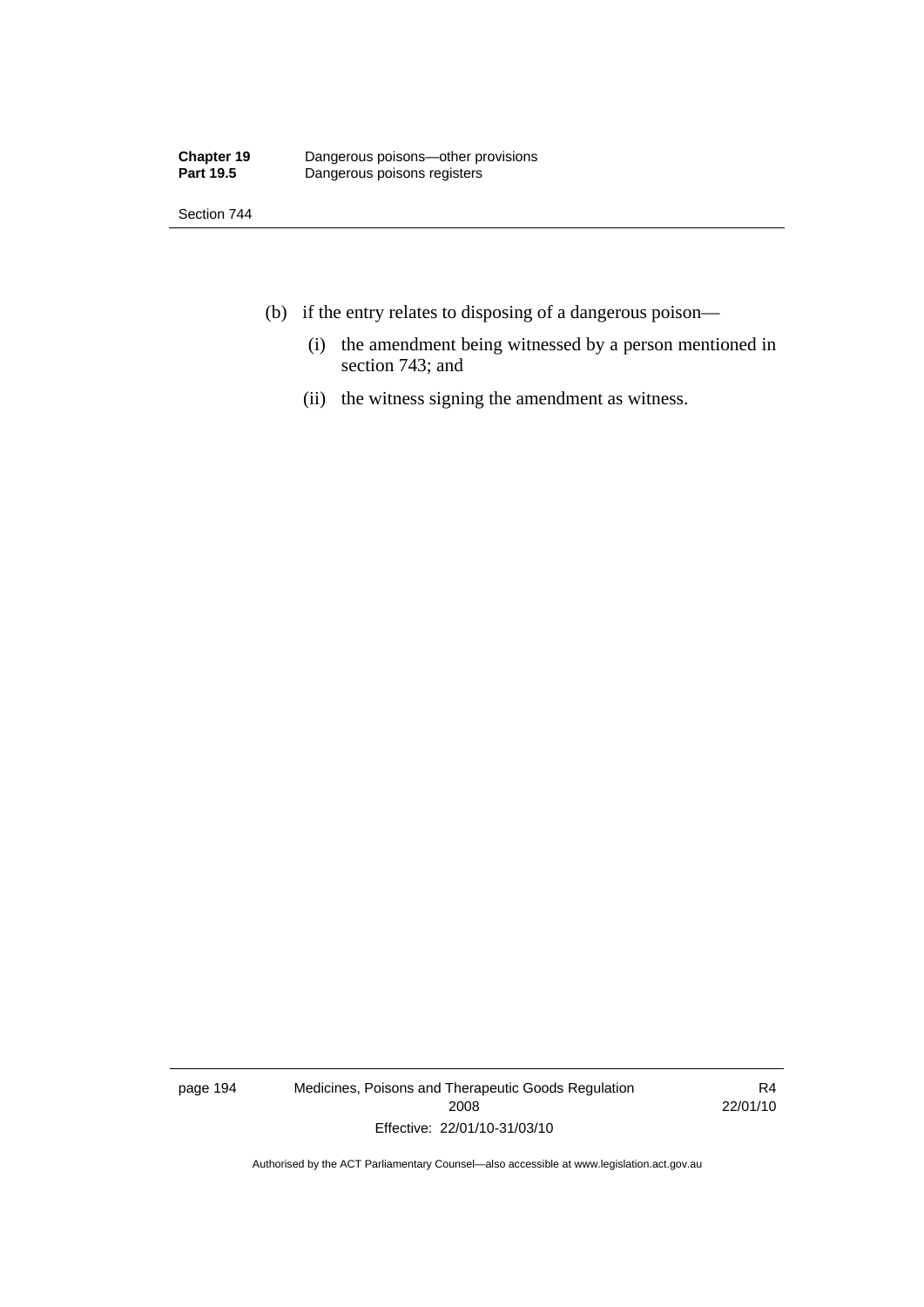Paints **Chapter 20** 

# **Chapter 20 Paints**

#### **750 Manufacture, supply and use of paints containing white lead—Act, s 70 (1) (b), (2) (b) and (3) (b)**

A paint containing basic lead carbonate (white lead) may be manufactured, supplied or used for application as a mirror backing if the paint—

- (a) contains not more than 15% lead in the non-volatile content of the paint; and
- (b) is applied not more than 40µm thick; and
- (c) is covered by a paint that does not contain lead.
- *Note* um is the symbol for micron (see *National Measurement Regulations 1999* (Cwlth), sch 1, pt 4).

#### **751 Manufacture, supply and use of paints for certain purposes—Act, s 71 (1) and (3)**

- (1) A first schedule paint must not be manufactured, supplied or used for application to—
	- (a) a roof or other surface to be used for the collection or storage of potable water; or
	- (b) furniture; or
	- (c) a fence, wall, post, gate or building (including the interior of a building), other than a building that is used only for industrial purposes or mining or as an oil terminal; or

page 195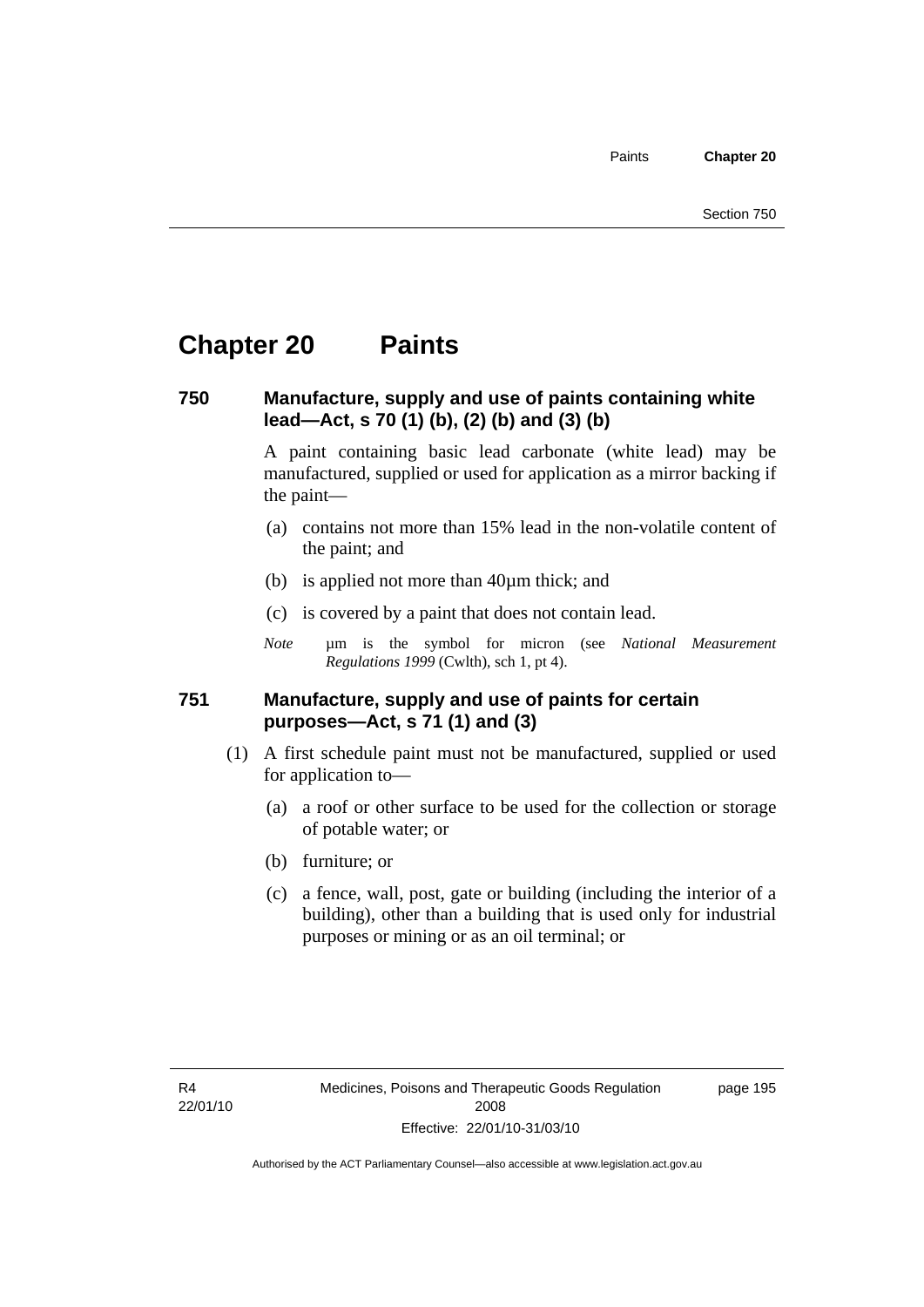- (d) premises used for the manufacture, processing, preparation, packing or serving of products intended for human or animal consumption.
- *Note First schedule paint*—see the medicines and poisons standard, par 1 (1).
- (2) A third schedule paint must not be manufactured, supplied or used for application to—
	- (a) a roof or other surface to be used for the collection or storage of potable water; or
	- (b) furniture; or
	- (c) a fence, wall, post, gate, building (including the interior of a building), bridge, pylon, pipeline, storage tank or similar structure; or
	- (d) premises, equipment or utensils used for the manufacture, processing, preparation, packing or serving of products intended for human or animal consumption.
	- *Note Third schedule paint*—see the medicines and poisons standard, par 1 (1).

### **752 Manufacture, supply and use of paints for toys—Act, s 72 (b)**

A paint that complies with the specification for coating materials in AS/NZS ISO 8124.3:2003 (*Safety of toys - Migration of certain elements*), as in force from time to time, may be manufactured, supplied or used for application to toys.

R4 22/01/10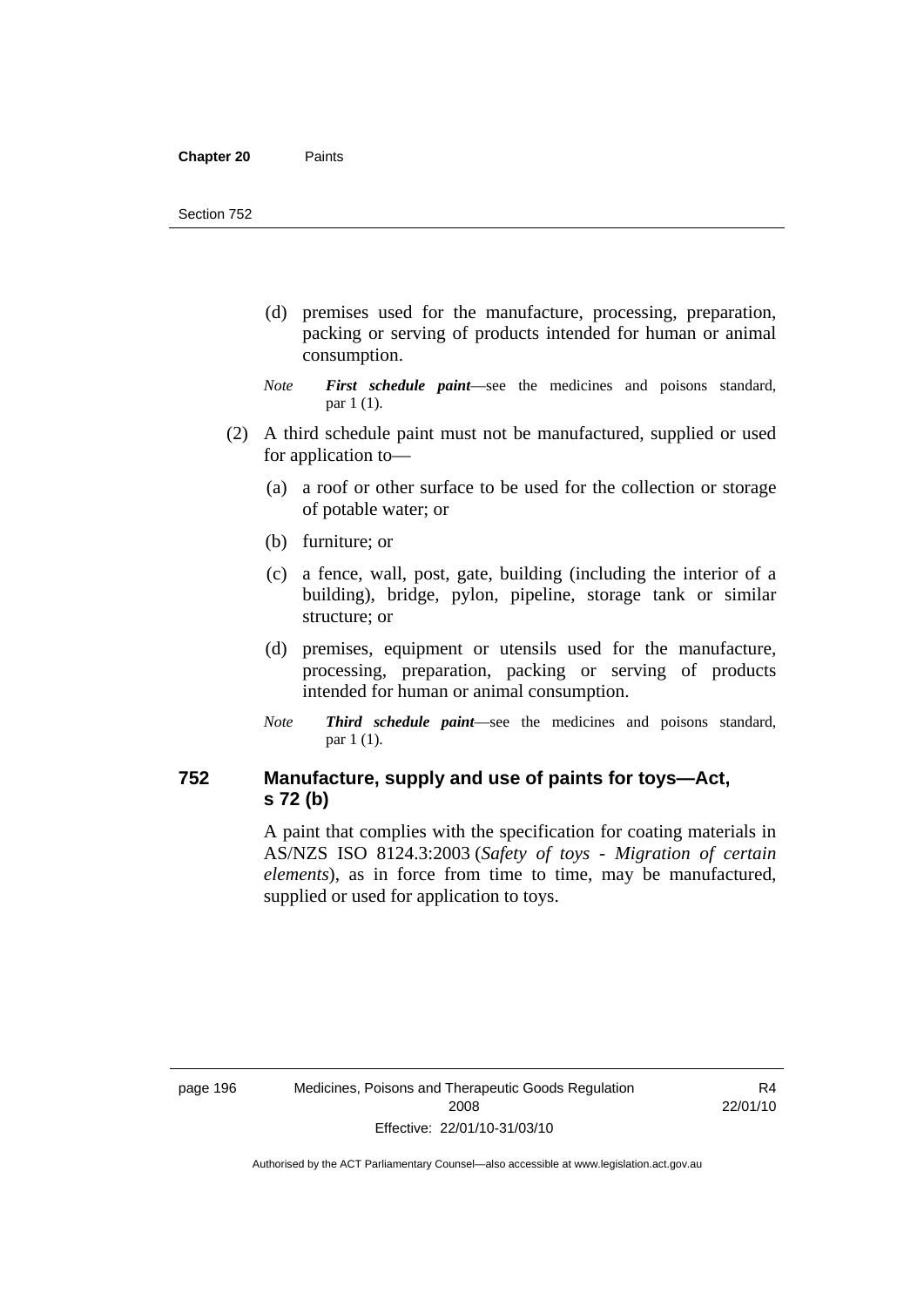#### **753 Manufacture, supply and use of paints containing pesticides—Act, s 73 (b)**

- (1) The following pesticides are prescribed:
	- (a) an algicide;
	- (b) an antifouling agent;
	- (c) a bactericide;
	- (d) a fungicide.

*Note Pesticide*—see the medicines and poisons standard, par 1 (1).

 (2) However, subsection (1) does not apply in relation to a paint for human therapeutic use.

R4 22/01/10 Medicines, Poisons and Therapeutic Goods Regulation 2008 Effective: 22/01/10-31/03/10

page 197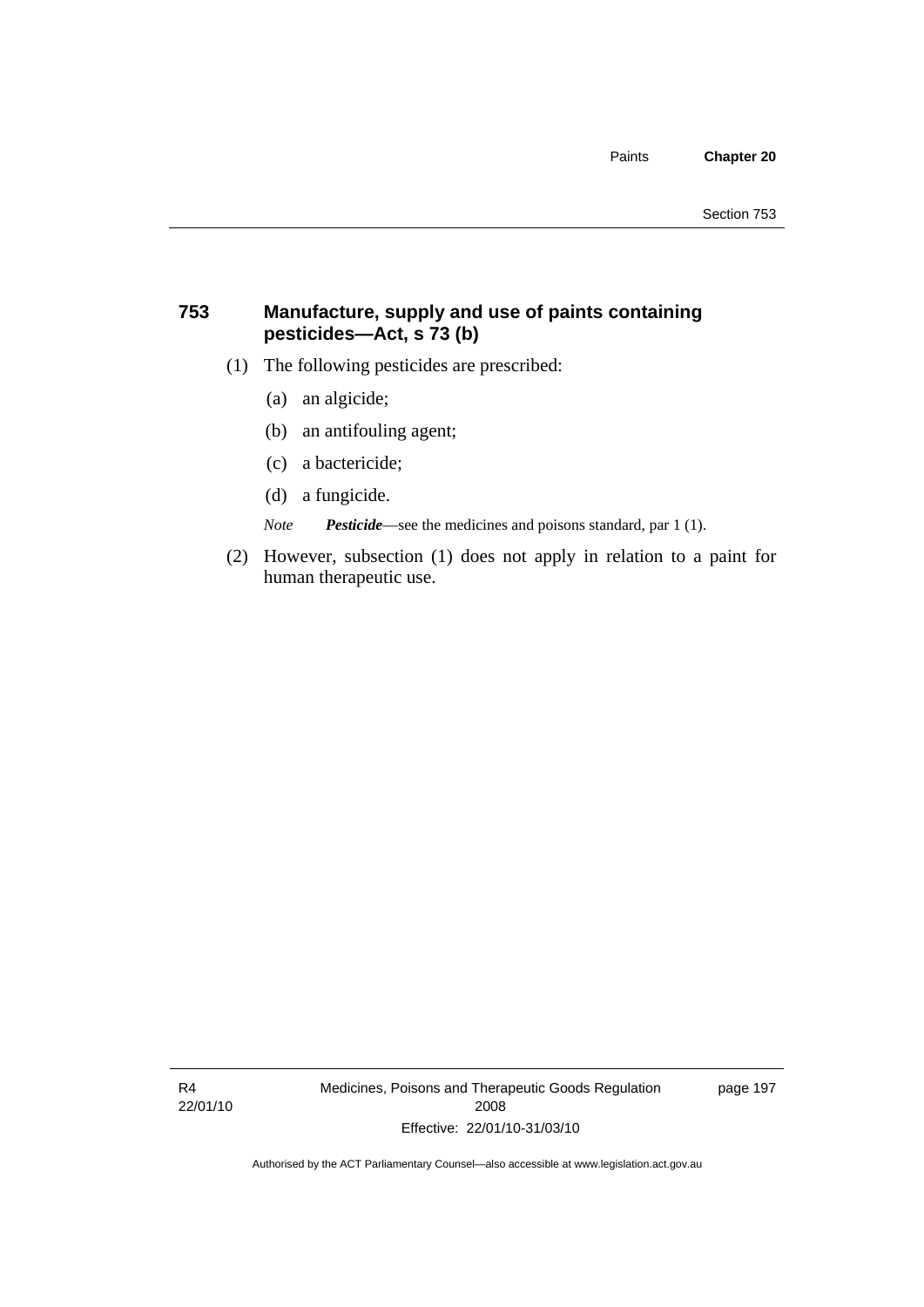Section 760

# **Chapter 21 Prohibited and appendix C substances**

# **Part 21.1** Preliminary

#### **760 Meaning of** *prohibited substance***—ch 21**

In this chapter:

*prohibited substance* includes an appendix C substance.

*Note Appendix C substance* and *prohibited substance*—see the Act, s 13.

#### **761 Prohibited substances licences—Act, s 78 (2)**

A licence for a program of research or education in relation to a prohibited substance (a *prohibited substances research and education program licence*) may be issued.

*Note* Other prohibited substances licences may also be issued (see Act, s 78 (3)).

page 198 Medicines, Poisons and Therapeutic Goods Regulation 2008 Effective: 22/01/10-31/03/10

R4 22/01/10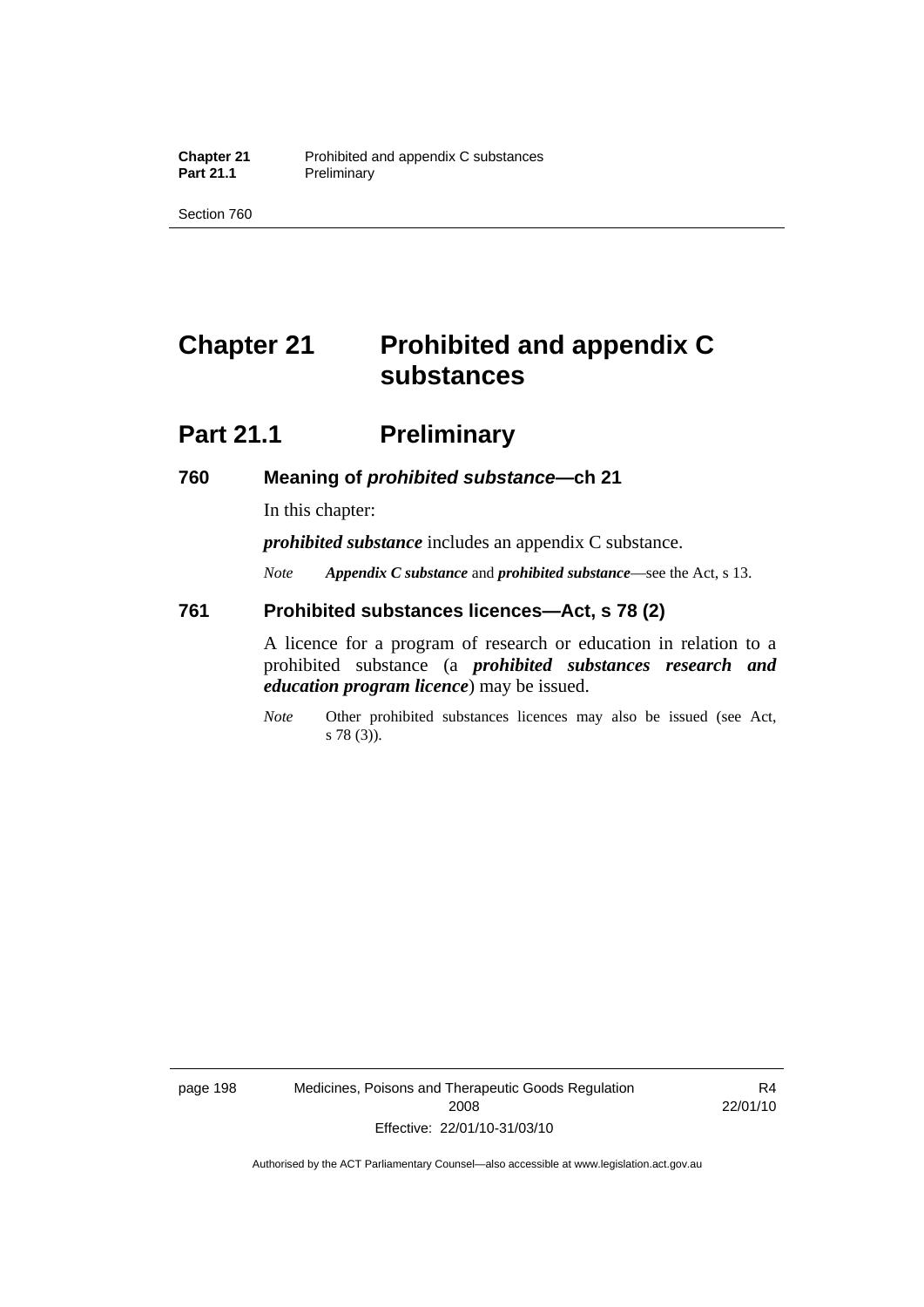## **Part 21.2 Prohibited substances research and education program licences**

## **Division 21.2.1 Issue of prohibited substances research and education program licences**

#### **765 Applications for prohibited substances research and education program licences**

- (1) An application for a prohibited substances research and education program licence for a prohibited substance must be in writing, signed by the applicant, and include the following:
	- (a) the full name, address and academic, professional or other relevant qualifications of—
		- (i) the person who is to supervise the program; and
		- (ii) the person who is to conduct the program;
	- (b) the name of the recognised research institution at or under which the program is proposed to be conducted;

*Note Recognised research institution*—see the Act, s 20 (5).

- (c) whether the program will be conducted at, or under the authority of, the recognised research institution;
- (d) the premises where the program will be conducted;
- (e) the prohibited substance, and the form and strength of the substance, for which the licence is sought;
- (f) the maximum quantity of the prohibited substance that would be possessed under the licence at any time;

R4 22/01/10 page 199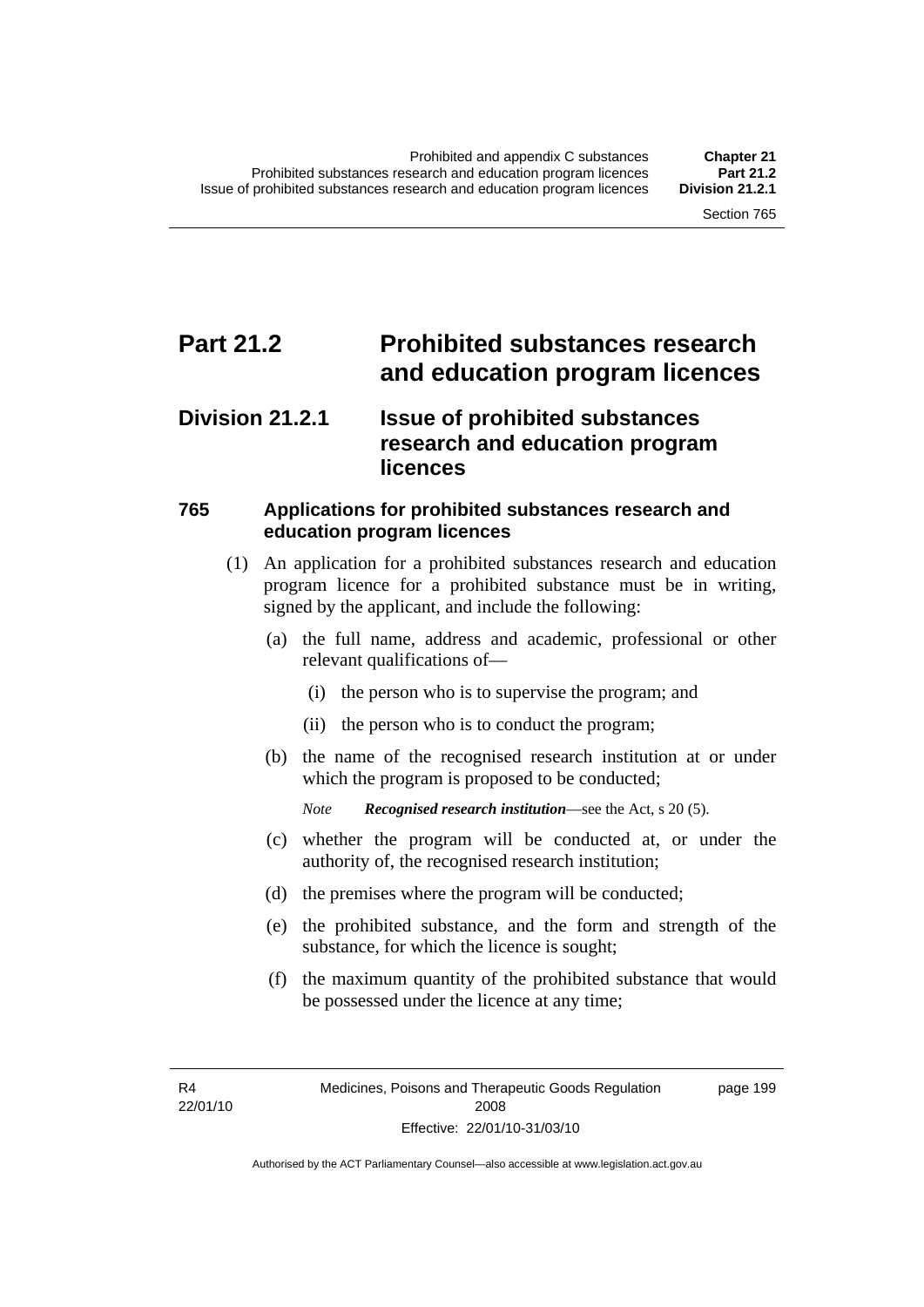- (g) a description of the program, including an explanation of why the program cannot be carried out satisfactorily without the use of the prohibited substance;
- (h) the supervision arrangements for the program;
- (i) the period for which the licence is sought.
- *Note 1* If a form is approved under the Act, s 198 for this provision, the form must be used.
- *Note 2* A fee may be determined under the Act, s 197 for this provision.
- (2) The application must be accompanied by a written approval of the program by the person in charge of—
	- (a) the recognised research institution; or
	- (b) a faculty or division of the institution.

#### **766 Restrictions on issuing of prohibited substances research and education program licences— Act, s 85 (1) (a)**

The chief health officer must not issue a prohibited substances research and education program licence to a person unless—

- (a) the program to which the licence relates will be conducted at, or under the authority of, a recognised research institution; and
- (b) the program is approved by a person mentioned in section 765 (2); and
- (c) satisfied that the program—
	- (i) cannot be carried out without the use of the prohibited substance to which the licence application relates; and
	- (ii) will be adequately supervised.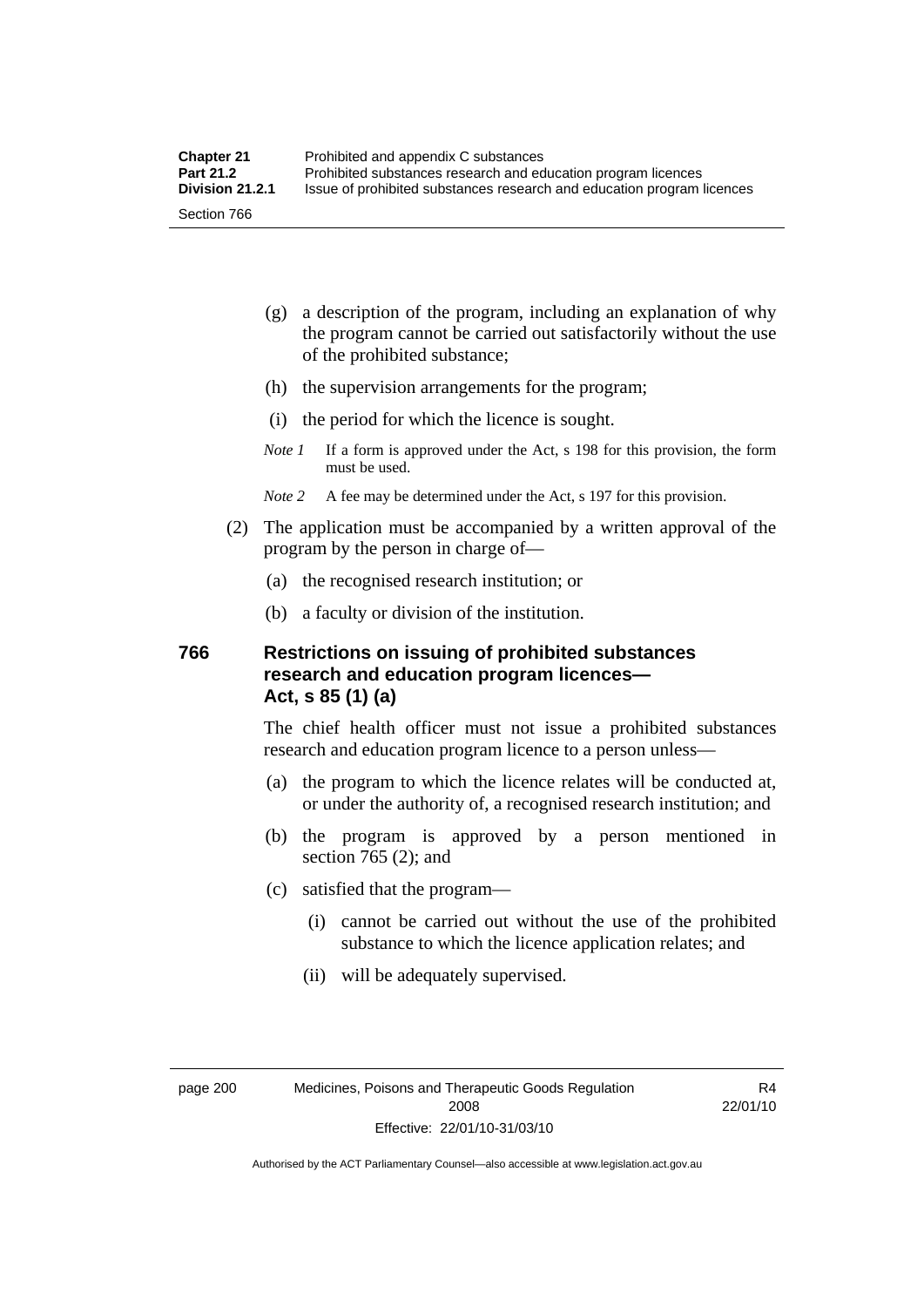## **767 Additional information for prohibited substances research program and education licences— Act, s 88 (1) (k)**

The following additional information is prescribed for a prohibited substances research and education licence:

- (a) the research or education program for which the licence is issued;
- (b) the name of the program's supervisor;
- (c) the dealings with a prohibited substance authorised by the licence;
- (d) the premises where the program will be conducted;
- (e) the maximum quantity of the prohibited substance that may be possessed at any time for the program;
- (f) the total quantity of the prohibited substance that may be possessed for the program during the period of the licence;
- (g) the form and strength of the prohibited substance that may be obtained and possessed for the program.

## **Division 21.2.2 Prohibited substances research and education program authorisations**

#### **768 Authorisations under prohibited substances research and education program licences—Act, s 20 (1) (a)**

A prohibited substances research and education program licence authorises—

- (a) the licence-holder to—
	- (i) issue a purchase order for a prohibited substance (the *licensed prohibited substance*) stated in the licence for the program stated in the licence; and

R4 22/01/10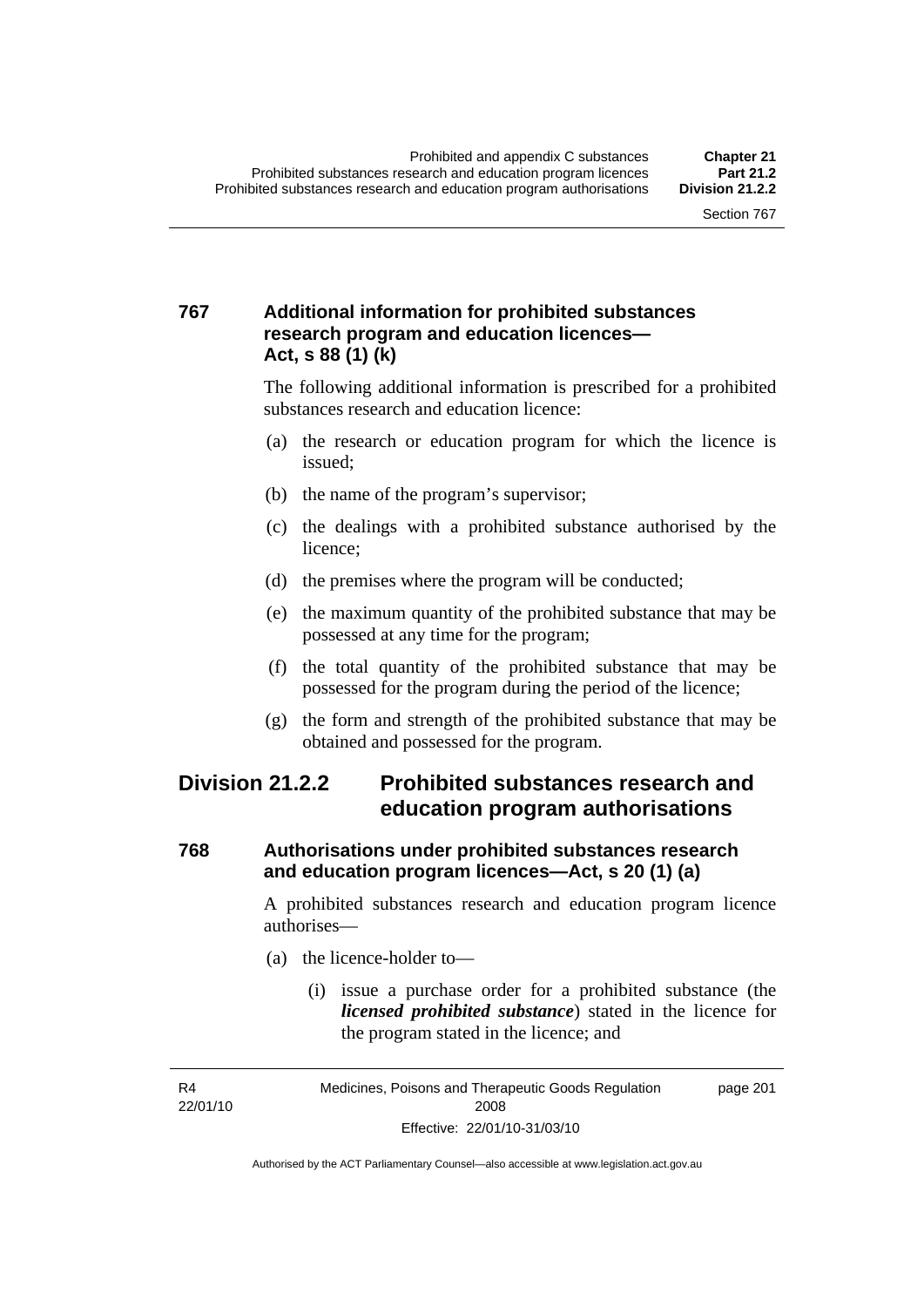| <b>Chapter 21</b> | Prohibited and appendix C substances                                |
|-------------------|---------------------------------------------------------------------|
| <b>Part 21.2</b>  | Prohibited substances research and education program licences       |
| Division 21.2.2   | Prohibited substances research and education program authorisations |
| Section 769       |                                                                     |

- (ii) obtain a licensed prohibited substance on a purchase order for the program; and
- (iii) possess a licensed prohibited substance for the program at the premises to which the licence relates; and
- (iv) supply a licensed prohibited substance to anyone taking part in the program for the program; and
- (b) the program supervisor, and anyone taking part in the program, to deal with the licensed prohibited substance as authorised by the licence at the premises stated in the licence.

#### **769 Authorisation condition for prohibited substances research and education program licences—Act, s 44 (1) (b) and (2) (b)**

A licence-holder's authorisation to obtain a prohibited substance under a prohibited substances research and education program licence is subject to the condition that the substance is obtained on a complying purchase order.

*Note* For licence conditions, see the Act, s 89.

page 202 Medicines, Poisons and Therapeutic Goods Regulation 2008 Effective: 22/01/10-31/03/10

R4 22/01/10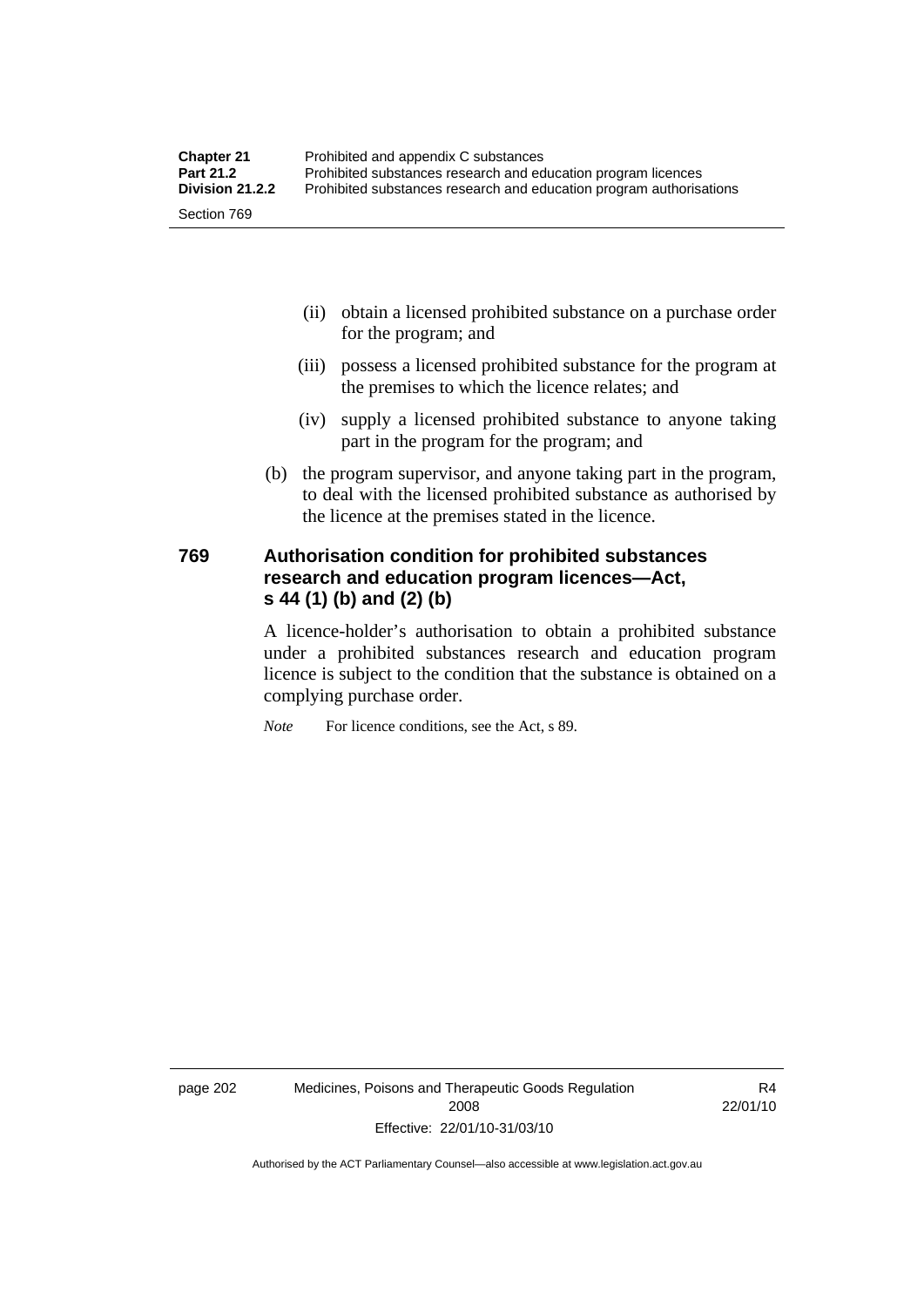## **Division 21.2.3 Other provisions—prohibited substances research and education program licences**

#### **770 Approvals of dealings for prohibited substances research and education program licences—Act, s 20 (1) (c)**

(1) In this section:

*relevant dealing*, with a prohibited substance for a prohibited substances research and education program licence, means any of the following:

- (a) obtaining the substance;
- (b) possessing the substance;
- (c) issuing a purchase order for the substance;
- (d) supplying the substance on a complying purchase order to the licence-holder.
- (2) The chief health officer may approve a person for a relevant dealing with a prohibited substance to which a prohibited substances research and education program licence relates.
- (3) An approval—
	- (a) must be in writing; and
	- (b) may be conditional; and
	- (c) may apply for a stated period or until a stated event happens.

page 203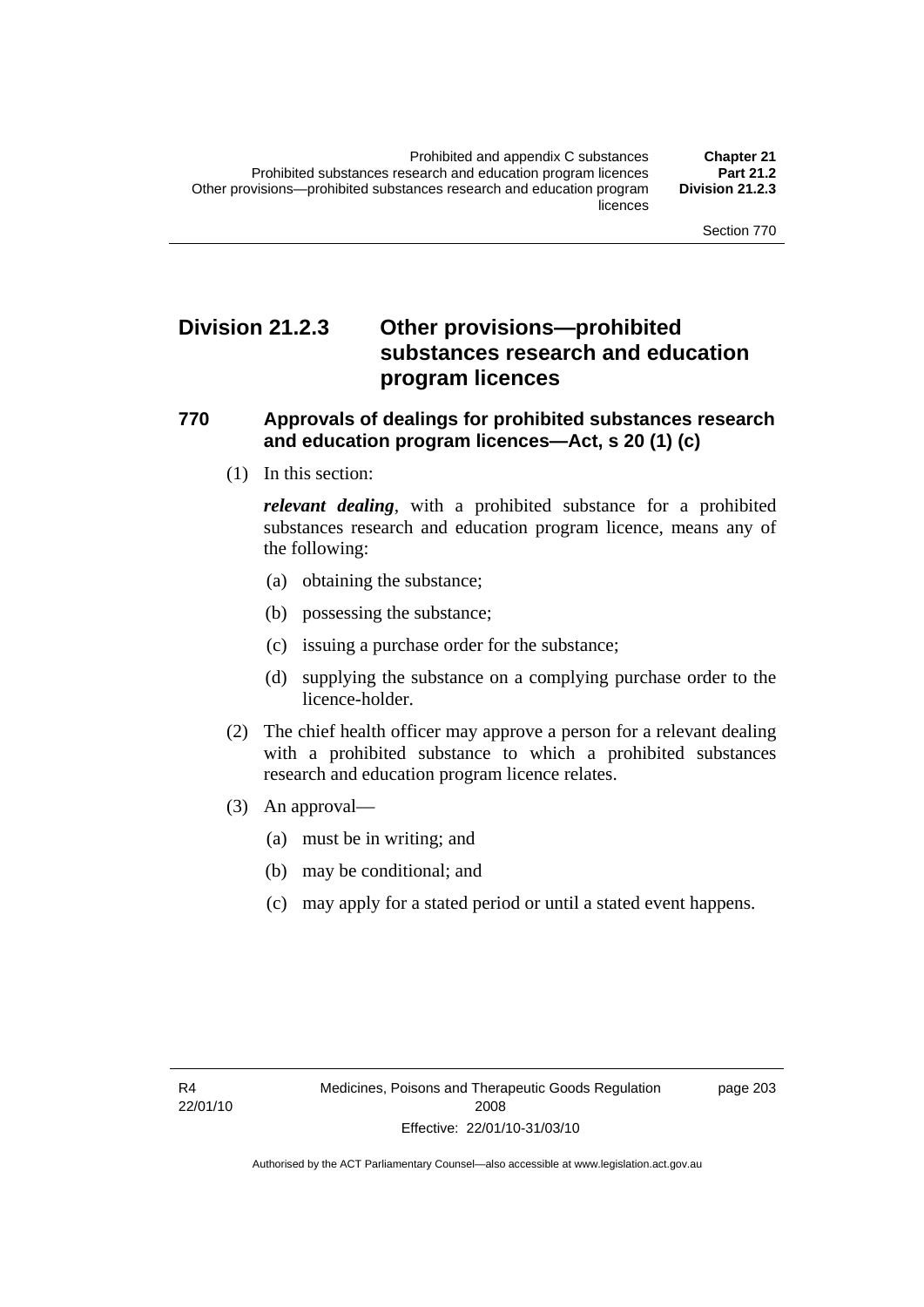## **771 Authorisation condition for approval-holders—Act, s 44 (1) (b) and (2) (b)**

An approval-holder's authorisation under section 770 is subject to the condition that the following are kept at the approval-holder's business premises or, if the chief health officer approves in writing another place, the place approved by the chief health officer, for at least 2 years after the day a prohibited substance is supplied:

- (a) the filled purchase order;
- (b) the record for section 773.

## **772 General requirements for prohibited substances purchase orders—Act, s 38 (2) (c)**

- (1) A purchase order for a prohibited substance must be—
	- (a) signed by the person (the *issuer*) issuing the order; and
		- *Note* The purchase order must be signed with the issuer's usual signature (see Act, dict, def *signs*).
	- (b) if the issuer amends the order—initialled and dated by the issuer beside the amendment.
- (2) A purchase order for a prohibited substance must include the following:
	- (a) the issuer's name and business address and telephone number;
	- (b) the issuer's authority to issue the order;
	- (c) the prohibited substance, and the form, strength and quantity of the substance, to be supplied on the order.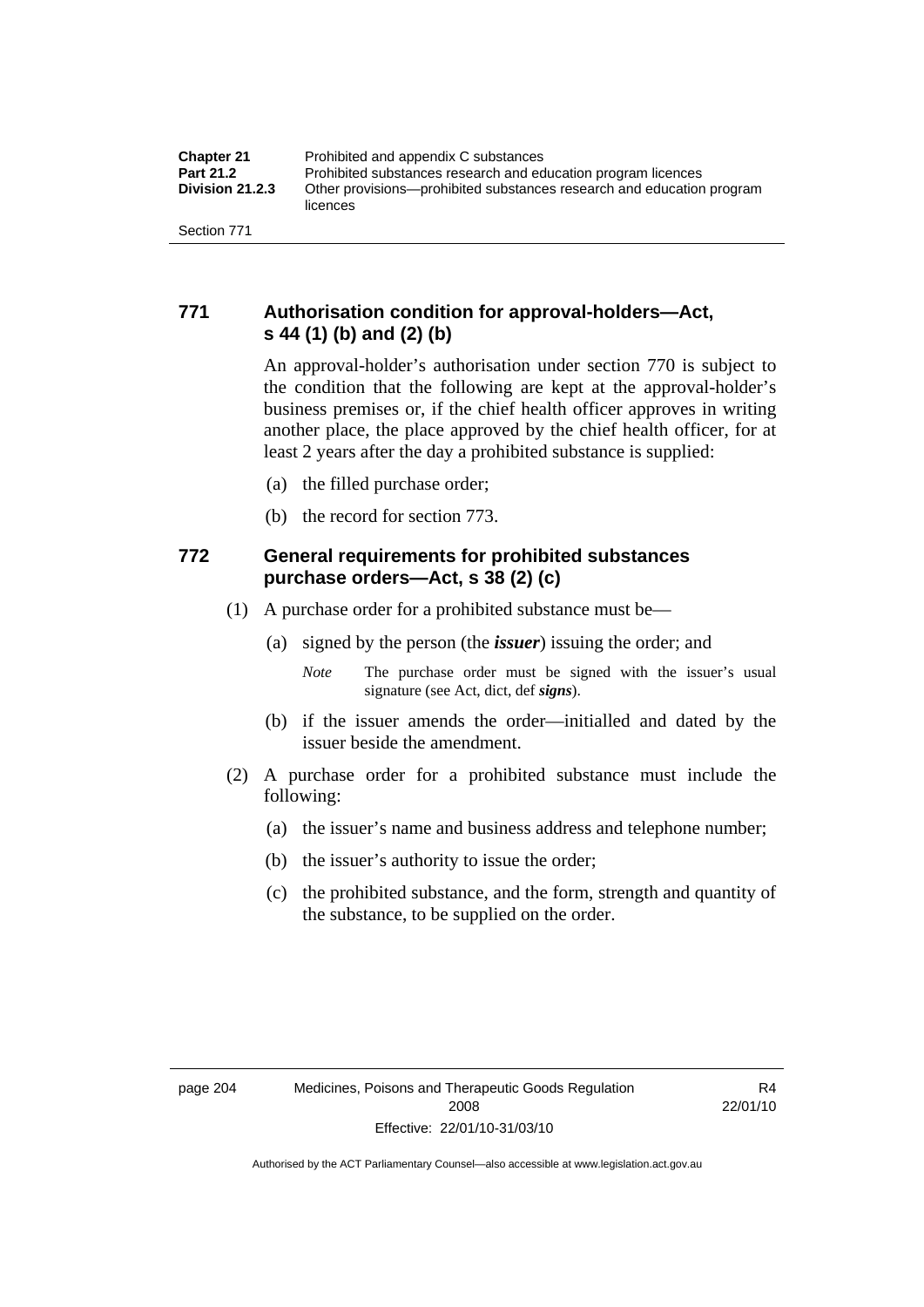### **773 Recording supply of prohibited substances on purchase orders**

A person who supplies a prohibited substance to someone else on a purchase order must make a written record of the following information:

- (a) the date of the order;
- (b) the issuer's authority to issue the order;
- (c) the name, and the business address and telephone number, of the person to whom the prohibited substance is supplied;
- (d) the date the order is supplied;
- (e) the prohibited substance, and the form, strength and quantity of the substance, supplied.

*Note Written* includes in electronic form (see Act, dict).

#### **774 Information for CHO about supplied prohibited substances research and education program licences— Act, s 31 (1) (a) (ii), (1) (b), (2) (a) (ii), (2) (b) and (4)**

- (1) This section applies if a person supplies a prohibited substance to a prohibited substances research and education program licence-holder.
- (2) The person must, not later than 7 days after the end of the month when the prohibited substance is supplied, give the chief health officer the following information in writing:
	- (a) the person's name, business address and telephone number;
	- (b) the name of the person who issued the supply authority;
	- (c) the date of the supply authority;
	- (d) the name and address of the person to whom the substance is supplied;

R4 22/01/10 page 205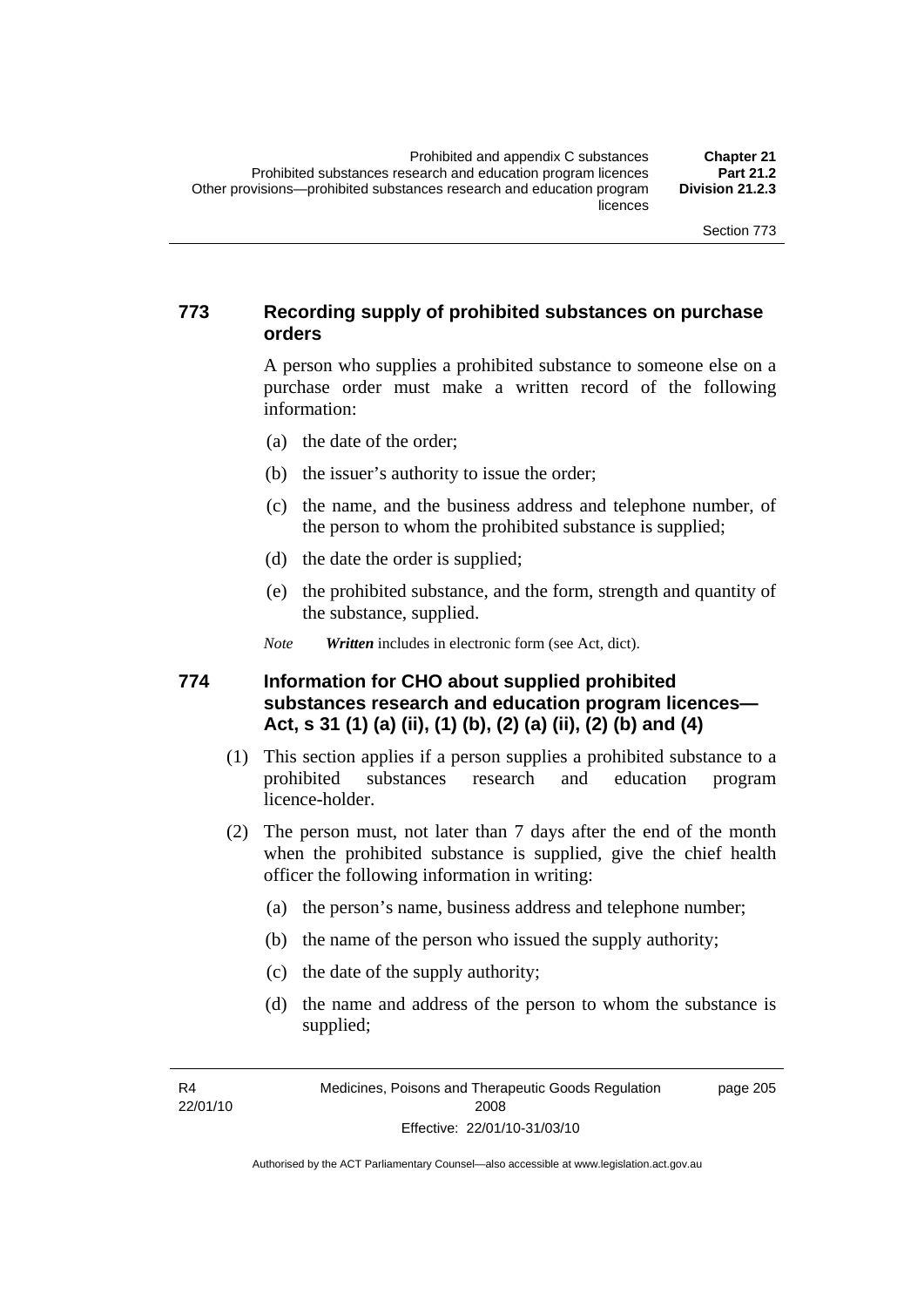| <b>Chapter 21</b> | Prohibited and appendix C substances                                              |
|-------------------|-----------------------------------------------------------------------------------|
| <b>Part 21.2</b>  | Prohibited substances research and education program licences                     |
| Division 21.2.3   | Other provisions—prohibited substances research and education program<br>licences |
| Section 774       |                                                                                   |

- (e) the date of supply;
- (f) the substance, and the form, strength and quantity of the substance, supplied.

page 206 Medicines, Poisons and Therapeutic Goods Regulation 2008 Effective: 22/01/10-31/03/10

R4 22/01/10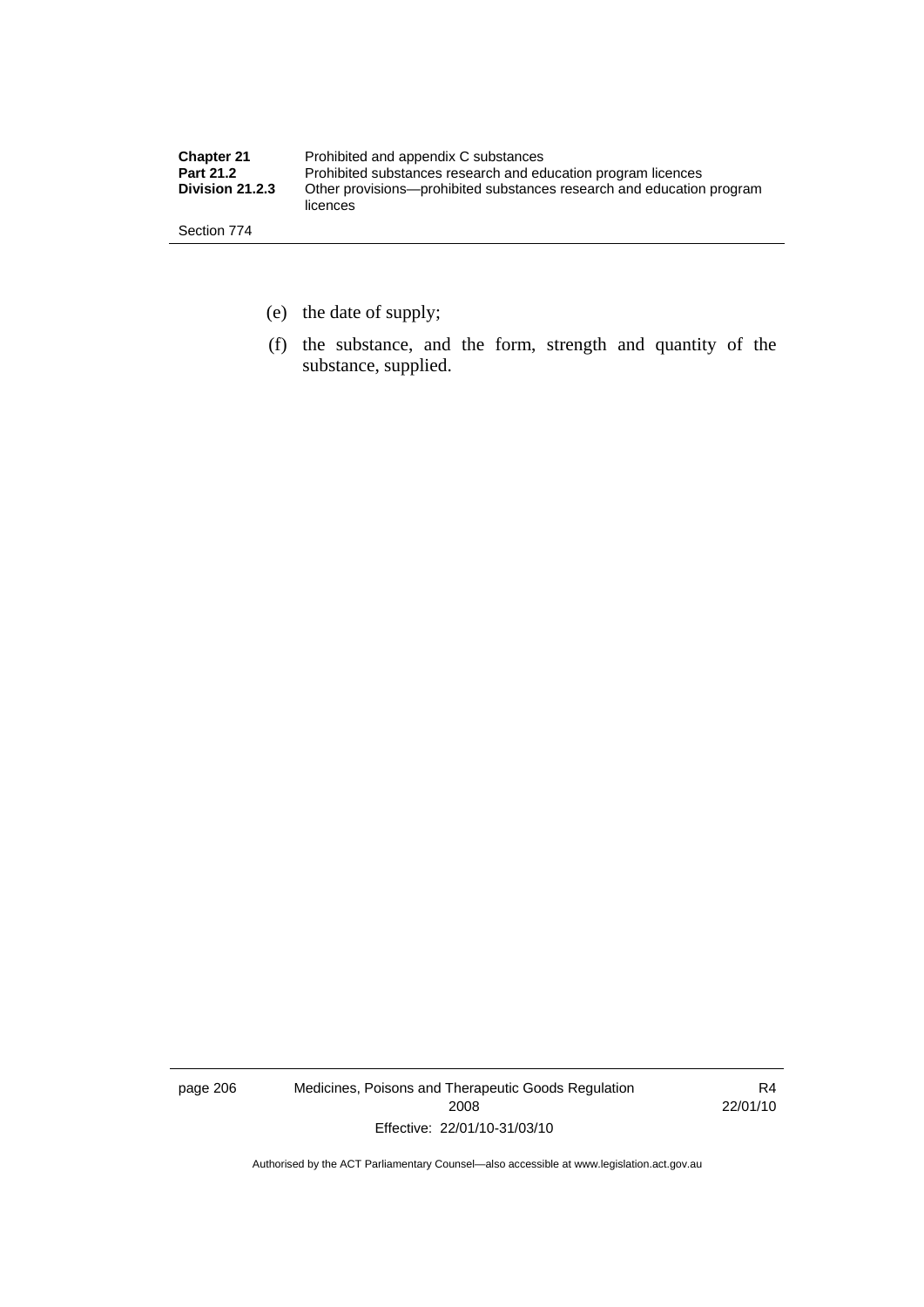## **Part 21.3 Prohibited substances registers**

## **775 Keeping of prohibited substances registers by certain people—Act, s 48 and s 50 (1) (b) and (2) (b)**

- (1) A person mentioned in table 775, column 2 who possesses a prohibited substance must keep a prohibited substances register.
- (2) A person to whom subsection (1) applies must keep a prohibited substances register for a prohibited substance at the place prescribed in table 775, column 3 for the person.

| column 1<br>item | column <sub>2</sub><br>prescribed person                                                             | column 3<br>place where register to be kept                  |
|------------------|------------------------------------------------------------------------------------------------------|--------------------------------------------------------------|
|                  | approved analyst                                                                                     | the analyst's laboratory                                     |
| 2                | medicines and poisons<br>inspector (other than<br>police officer)                                    | the place directed in writing by the<br>chief health officer |
| 3                | supervisor of program<br>under prohibited<br>substances research and<br>education program<br>licence | the premises where program is being<br>conducted             |

#### **Table 775 Keeping prohibited substances registers**

#### **776 Form of prohibited substances registers—Act, s 49 (1) (b)**

- (1) Each page in a prohibited substances register must relate to a single form and strength of a prohibited substance.
- (2) If a prohibited substances register is kept electronically, a separate record must be used for each form and strength of prohibited substance kept.

R4 22/01/10 page 207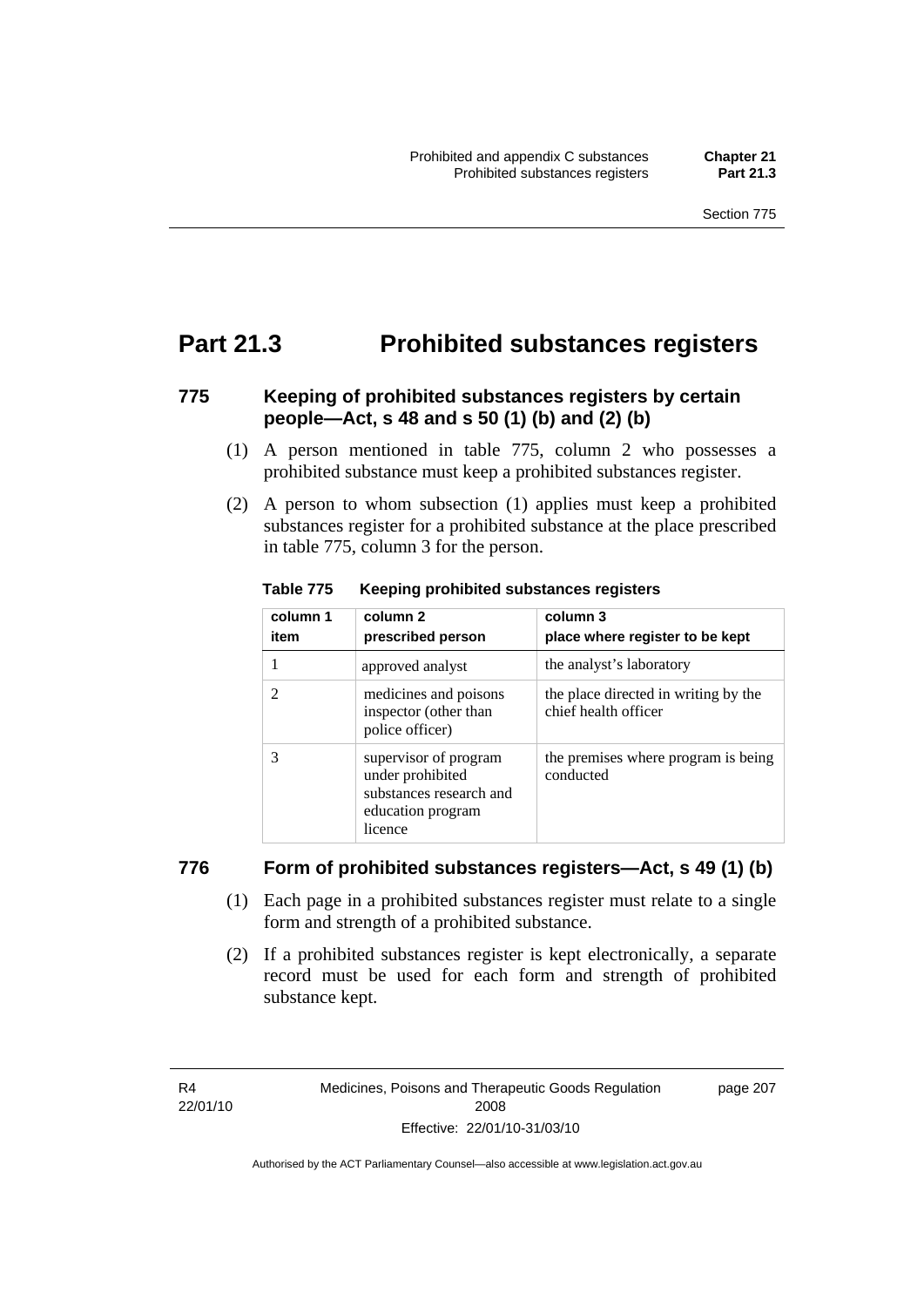Section 777

## **777 Making entries in prohibited substances registers— Act, s 51 (1) (b)**

- (1) The following details for a dealing with a prohibited substance are prescribed:
	- (a) the nature of the dealing;
	- (b) the date of the dealing;
	- (c) the prohibited substance, and the form, strength and quantity of the substance, dealt with;
	- (d) if the dealing is receiving the substance—the name and address of the supplier;
	- (e) if the dealing is supplying the substance—the name and address of the person to whom it is supplied;
	- (f) the quantity of the substance held after the dealing.
- (2) A dealing with a prohibited substance must be entered in the prohibited substances register the person must keep.

#### **778 Prescribed witnesses for discarding of prohibited substances—Act, s 54 (a) and (b)**

- (1) The following people are prescribed as witnesses in relation to the disposal of a prohibited substance:
	- (a) an approved analyst;
	- (b) a medicines and poisons inspector.

*Note Approved analyst*—see the dictionary.

- (2) However, a person mentioned in subsection (1) must not be a prescribed witness to the discarding of a prohibited substance if the person is—
	- (a) related to, a close friend of or employed by the person discarding the substance; or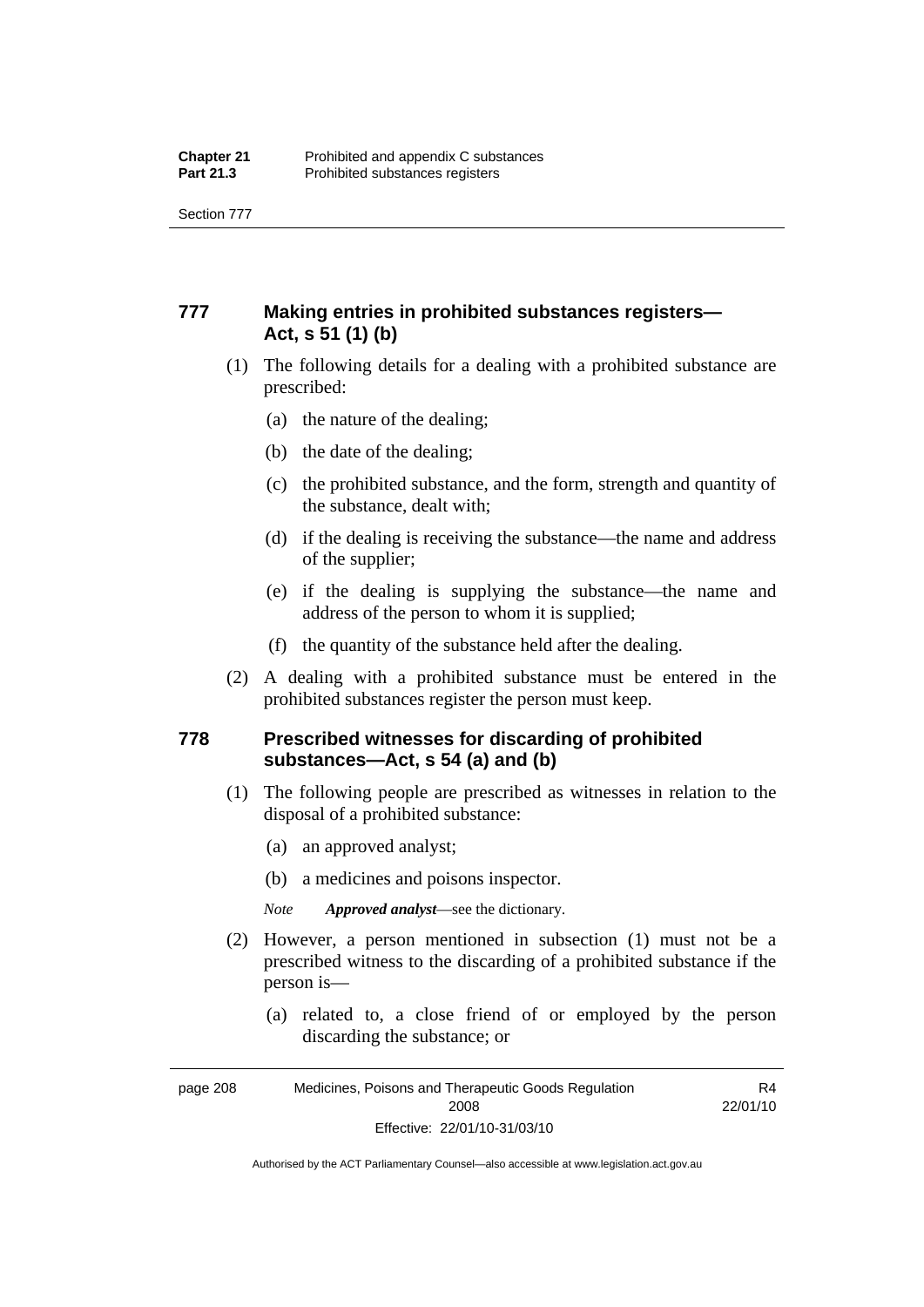- (b) the supervisor of the person discarding the substance; or
- (c) supervised by the person discarding the substance.

#### **779 Changes to entries in prohibited substances registers— Act, s 55 (2) (b)**

- (1) An entry in a paper-based prohibited substances register may be amended by the person who made the entry by—
	- (a) the person signing and dating a marginal note or footnote that gives the date of the amendment and the amended details; and
	- (b) if the entry relates to disposing of a prohibited substance—
		- (i) the amendment being witnessed by a person mentioned in section 743; and
		- (ii) the witness signing the amendment as witness.
- (2) An entry in an electronic prohibited substances register may be amended by the person who made the entry by the person attaching or linking, by electronic means, a document that includes—
	- (a) the person's signature, the date and the amended details; and
	- (b) if the entry relates to disposing of a prohibited substance—
		- (i) the amendment being witnessed by a person mentioned in section 743; and
		- (ii) the witness signing the amendment as witness.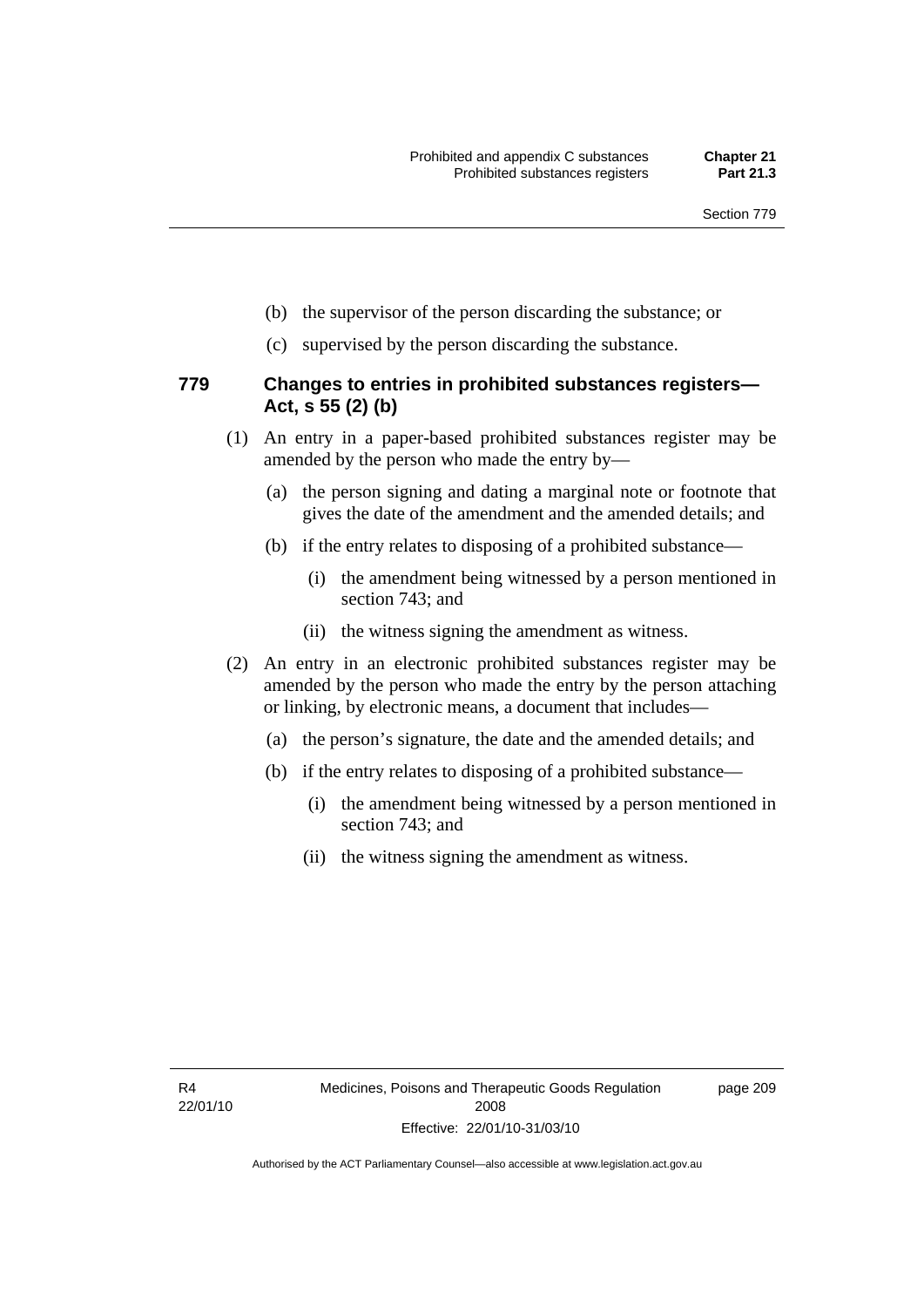#### **Chapter 22** Therapeutic goods

## **Chapter 22 Therapeutic goods**

#### **800 Definitions—ch 22**

In this chapter:

*optical device* means any of the following:

- (a) corrective contact lenses;
- (b) corrective lenses for spectacles;
- (c) non-corrective contact lenses commonly known as plano contact lenses.

*prescription*, in relation to an optical device, means a written direction (other than a purchase order) to a person who is authorised to supply the optical device to dispense the optical device.

#### **801 Prescribed regulated therapeutic goods—Act, s 14, def**  *regulated therapeutic good***, par (b)**

Optical devices are prescribed.

#### **802 Authorisation to supply optical devices—Act, s 74 (1) (b) and (2) (b)**

 (1) To the extent necessary to practise optometry and, if employed, within the scope of employment, an optometrist is authorised to supply optical devices on prescription issued by an optometrist or doctor.

*Note Supply* includes dispense (see Act, s 24).

 (2) To the extent necessary to practise as an optician and, if employed, within the scope of employment, an optician is authorised to supply optical devices on prescription issued by an optometrist or doctor.

R4 22/01/10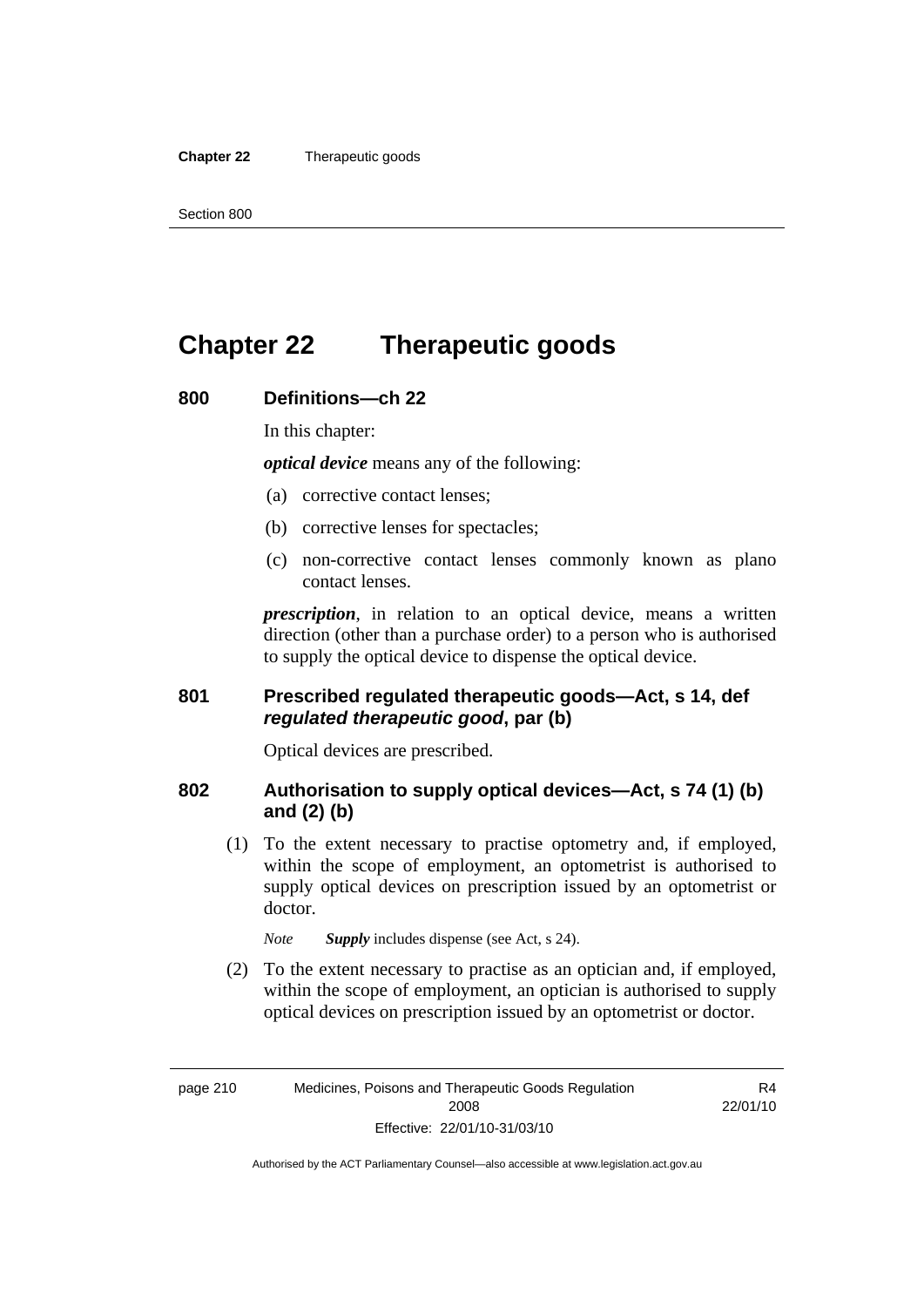(3) Within the scope of employment, an employee of an optometrist is authorised to sell and deliver optical devices supplied under subsection  $(1)$  or  $(2)$ .

#### **803 Authorisation conditions for supplying optical devices— Act, s 75 (1) (b)**

An optometrist's, and optician's, authorisation under section 802 in relation to optical devices is subject to the following conditions:

- (a) the optical devices are supplied on a written prescription by an optometrist or doctor;
- (b) if the prescription is for contact lenses (whether corrective or plano)—the prescription is issued not more than 1 year before the date the lenses are supplied;
- (c) if the prescription is for corrective lenses for spectacles—the prescription is issued not more than 2 years before the date the lenses are supplied.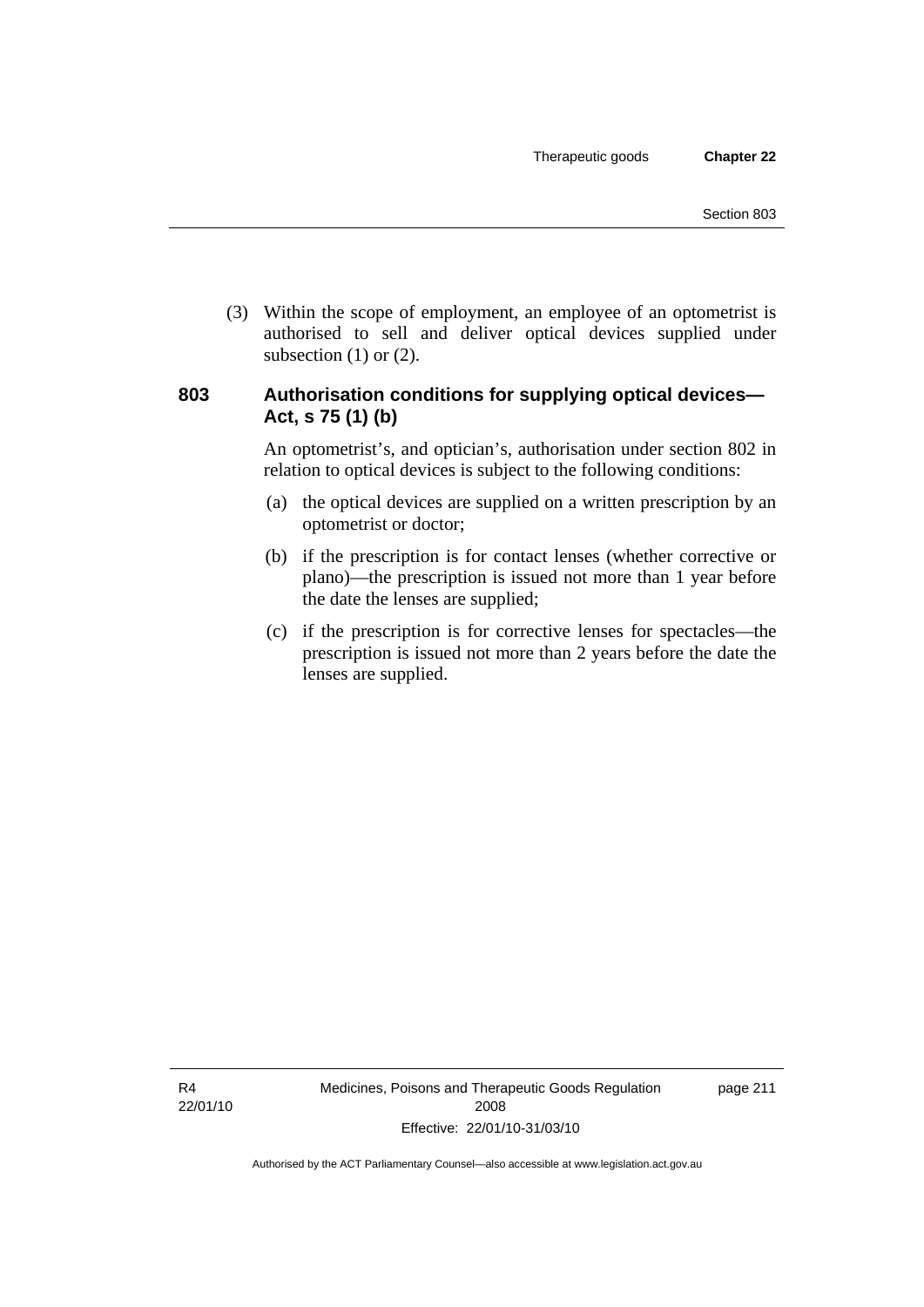# **Chapter 23 Notification and review of decisions**

## **850 Meaning of** *reviewable decision—***ch 23**

In this chapter:

*reviewable decision* means a decision mentioned in table 850, column 3 under a provision of this regulation mentioned in column 2 in relation to the decision.

| column 1 | column <sub>2</sub>        | column 3                                                                                                  | column 4                   |
|----------|----------------------------|-----------------------------------------------------------------------------------------------------------|----------------------------|
| item     | section                    | decision                                                                                                  | entity                     |
| 1        | $120(1)$ (h)               | refuse approval of other<br>premises                                                                      | applicant for<br>approval  |
| 2        | 130(e)                     | refuse approval of other<br>premises                                                                      | applicant for<br>approval  |
| 3        | 140(e)                     | refuse approval of other<br>premises                                                                      | applicant for<br>approval  |
| 4        | 150(1)(c)                  | refuse approval of other<br>premises                                                                      | applicant for<br>approval  |
| 5        | 160(f)                     | refuse approval of other<br>premises                                                                      | applicant for<br>approval  |
| 6        | 171(d)                     | refuse approval of other<br>premises                                                                      | applicant for<br>approval  |
| 7        | 175(1)(a)(ii)<br>and $(b)$ | amend pseudoephedrine<br>record in way other than in<br>accordance with<br>application/refuse application | applicant for<br>amendment |
| 8        | 252(1)(d)                  | refuse approval of other<br>premises                                                                      | applicant for<br>approval  |

#### **Table 850 Reviewable decisions—chief health officer**

page 212 Medicines, Poisons and Therapeutic Goods Regulation 2008 Effective: 22/01/10-31/03/10

R4 22/01/10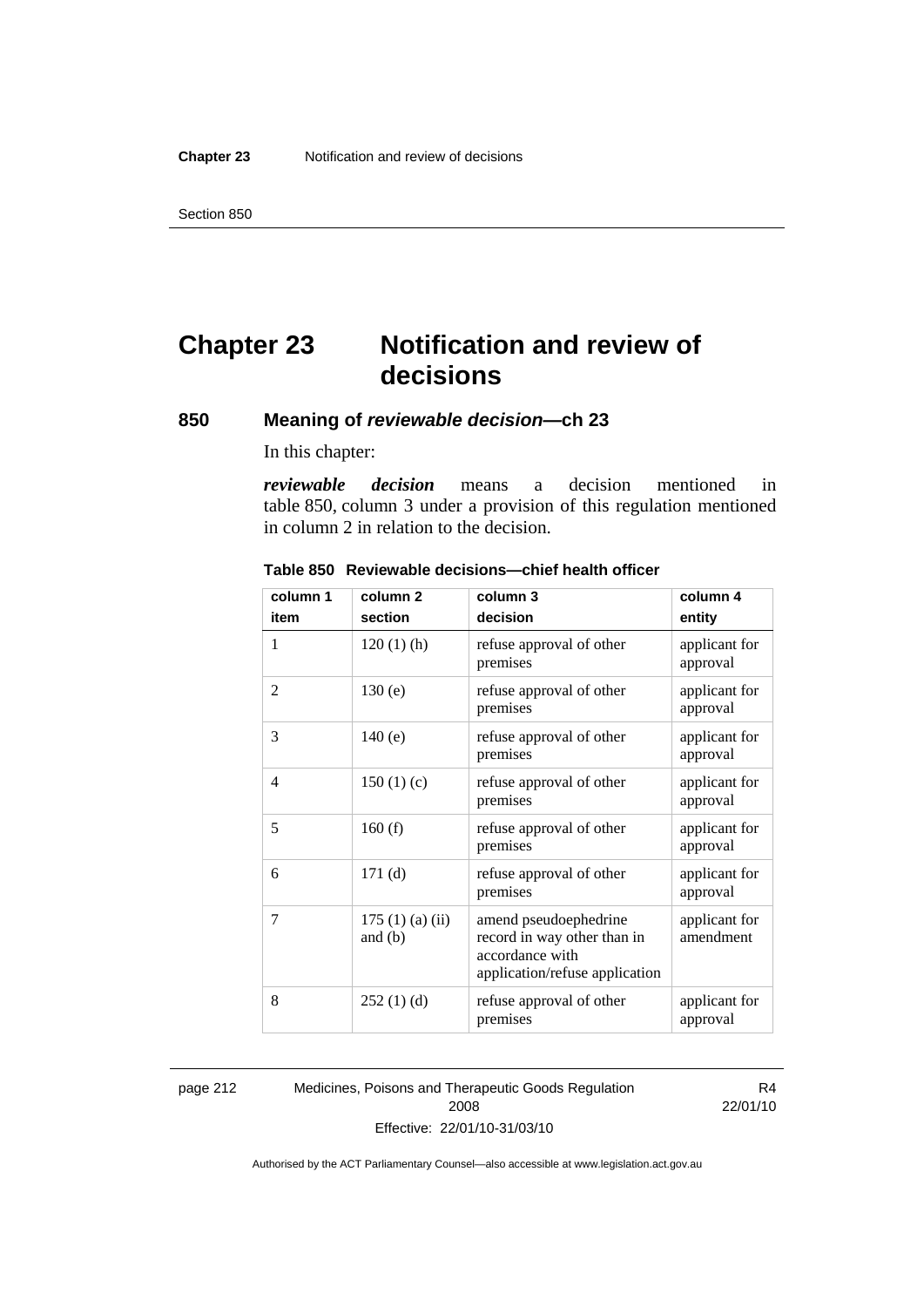| column 1<br>item | column <sub>2</sub><br>section | column 3<br>decision                                                                         | column 4<br>entity        |
|------------------|--------------------------------|----------------------------------------------------------------------------------------------|---------------------------|
| 9                | 531(2)                         | refuse approval to store a<br>controlled medicine in a safe<br>or strongroom                 | applicant for<br>approval |
| 10               | 616(1)                         | refuse approval of nominated<br>individual for medicines<br>wholesales licence               | applicant for<br>licence  |
| 11               | 676(f)                         | refuse approval of other<br>premises                                                         | applicant for<br>approval |
| 12               | 686 (f)                        | refuse approval of other<br>premises                                                         | applicant for<br>approval |
| 13               | 706(1)                         | refuse approval of nominated<br>individual for dangerous<br>poisons manufacturers<br>licence | applicant for<br>licence  |
| 14               | 716(1)                         | refuse approval of nominated<br>individual for dangerous<br>poisons suppliers licence        | applicant for<br>licence  |
| 15               | 771                            | refuse approval of other<br>premises                                                         | applicant for<br>approval |

*Note* For ACAT review of other decisions in relation to licences, see the Act, ch 9 and sch 1.

#### **851 Reviewable decision notices**

If a person makes a reviewable decision, the person must give a reviewable decision notice to each entity mentioned in table 850, column 4 in relation to the decision.

- *Note 1* The person must also take reasonable steps to give a reviewable decision notice to any other person whose interests are affected by the decision (see *ACT Civil and Administrative Tribunal Act 2008*, s 67A).
- *Note* 2 The requirements for reviewable decision notices are prescribed under the *ACT Civil and Administrative Tribunal Act 2008*.

R4 22/01/10 Medicines, Poisons and Therapeutic Goods Regulation 2008 Effective: 22/01/10-31/03/10

page 213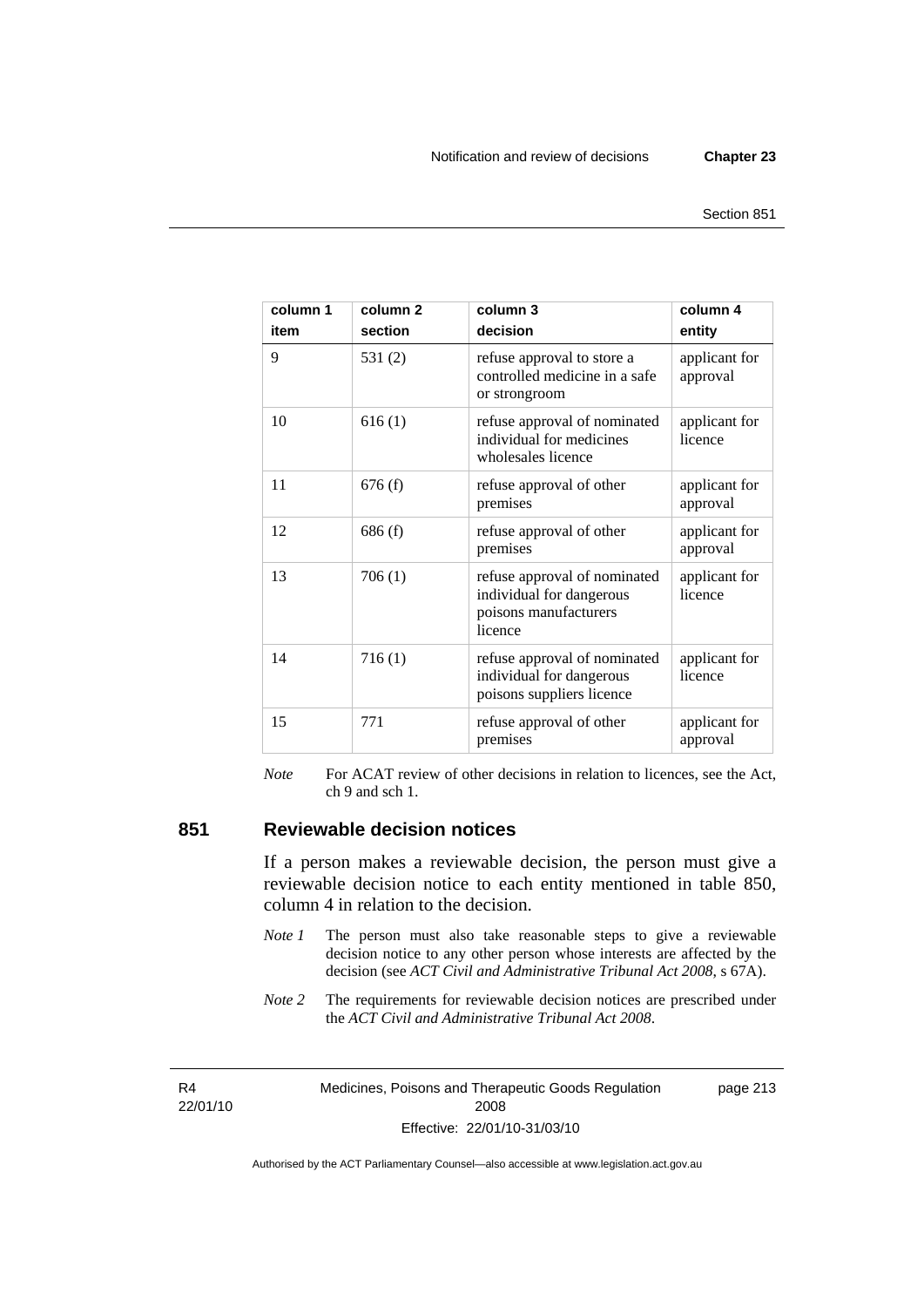#### **852 Applications for review**

The following may apply to the ACAT for a review of a reviewable decision:

- (a) an entity mentioned in table 850, column 4 in relation to the decision;
- (b) any other person whose interests are affected by the decision.
- *Note* If a form is approved under the *ACT Civil and Administrative Tribunal Act 2008* for the application, the form must be used.

page 214 Medicines, Poisons and Therapeutic Goods Regulation 2008 Effective: 22/01/10-31/03/10

R4 22/01/10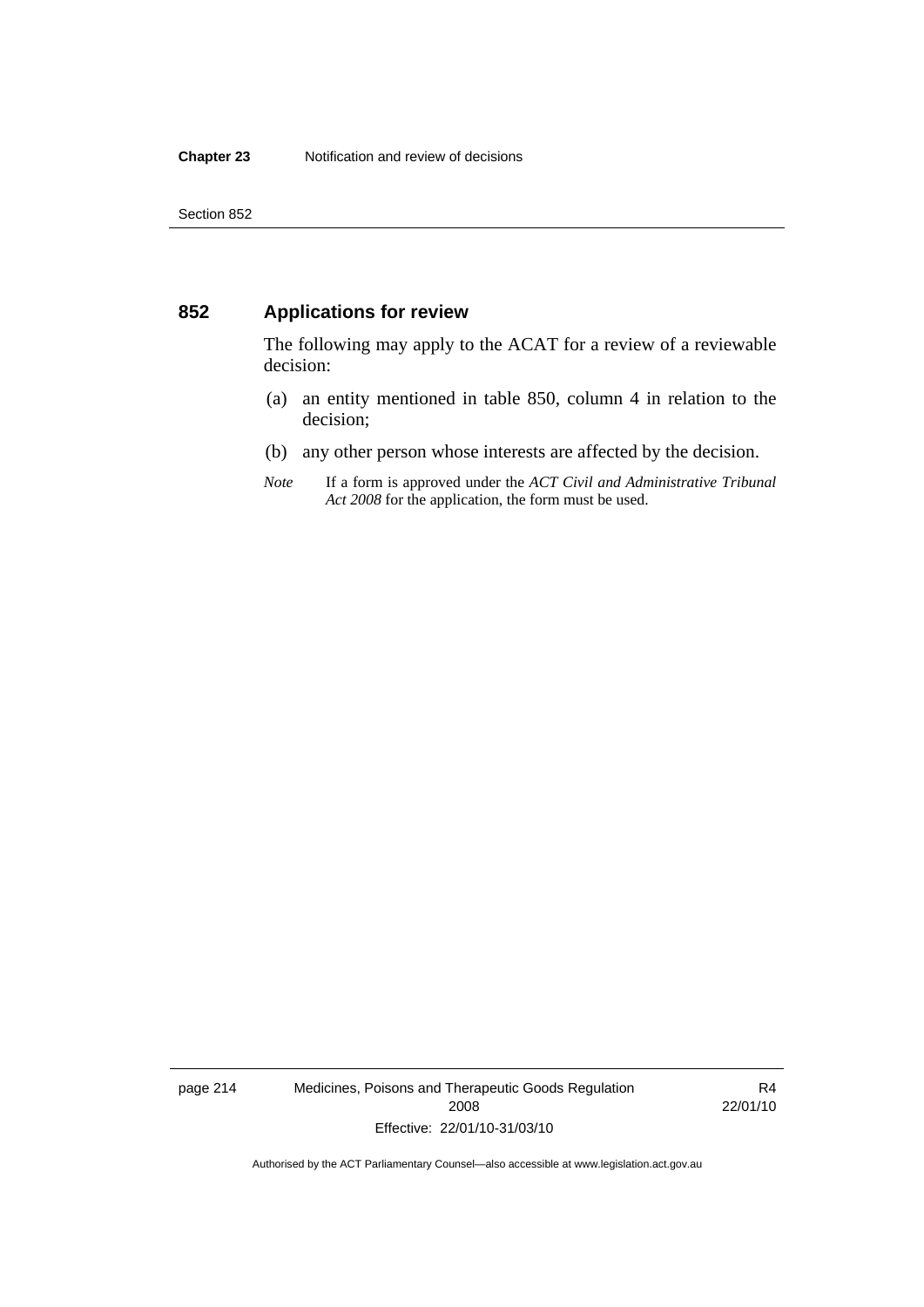## **Chapter 24 Miscellaneous**

## **860 Authorisations for public employees—Act, s 26 (1) (b), (2) (b), s 35 (1) (b), (2) (b) and s 36 (b)**

 (1) This section applies to a public employee who is exercising a function under the Act.

- (2) To the extent necessary to exercise the function and within the scope of employment, the public employee is authorised to do any of the following:
	- (a) obtain a regulated substance;
	- (b) possess a regulated substance;
	- (c) supply a regulated substance or regulated therapeutic good to a person for discarding if the person is authorised to obtain the substance or good;

#### **Example—person authorised to obtain**

a person who holds an environmental authorisation for the disposal of the substance (see, eg s 693)

- *Note* An example is part of the regulation, is not exhaustive and may extend, but does not limit, the meaning of the provision in which it appears (see Legislation Act, s 126 and s 132).
- (d) supply a regulated substance or regulated therapeutic good, for law enforcement purposes, to—
	- (i) someone else who is authorised to obtain the substance or good; or
	- (ii) a law enforcement officer.

*Note Public employee*—see the Legislation Act, dictionary, pt 1.

R4 22/01/10 page 215

*Note Function* includes authority, duty and power (see Legislation Act, dict, pt 1).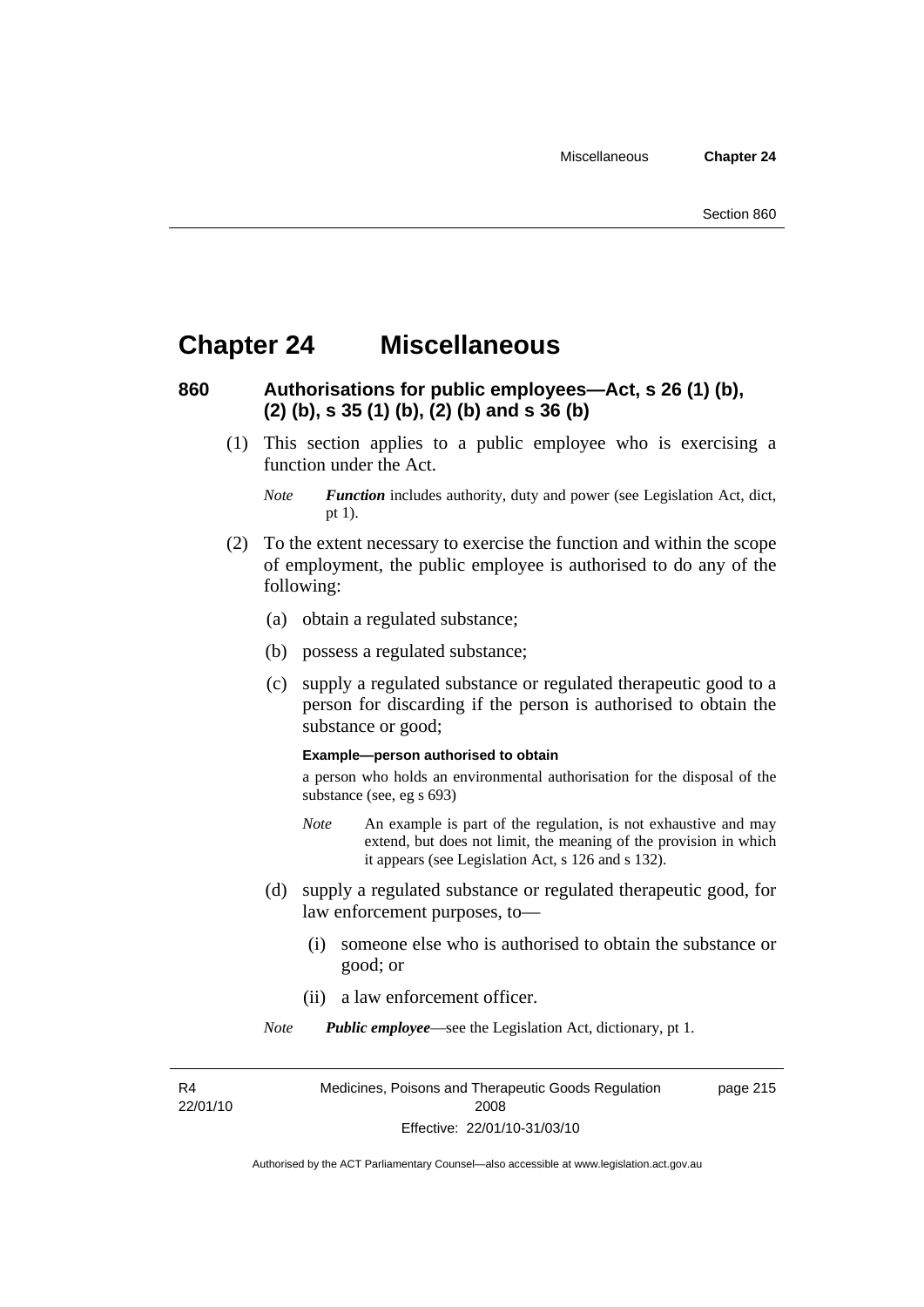#### **Chapter 24** Miscellaneous

(3) In this section:

*law enforcement officer*—see the Criminal Code, section 700.

#### **861 Other authorisations for public employees— Act, s 20 (1) (a), (2) (a) and s 74 (1) (b)**

- (1) A public employee is authorised to deal with a regulated substance, or regulated therapeutic good, in accordance with a permit issued by the chief health officer to the employee.
- (2) The permit must be in writing and include the following information:
	- (a) the dealings with regulated substances or regulated therapeutic goods authorised by the permit;
	- (b) the regulated substances or regulated therapeutic goods to which the permit relates;
	- (c) the public employee or employees authorised under the permit;
	- (d) any condition included in the permit by the chief health officer to which the permit is subject;
	- (e) a unique identifying number;
	- (f) when the permit ends.
- (3) For subsection (2) (c), the permit may identify a public employee authorised under the permit by—
	- (a) naming the employee; or
	- (b) nominating the occupant of a position (however described), at a particular time or from time to time.

R4 22/01/10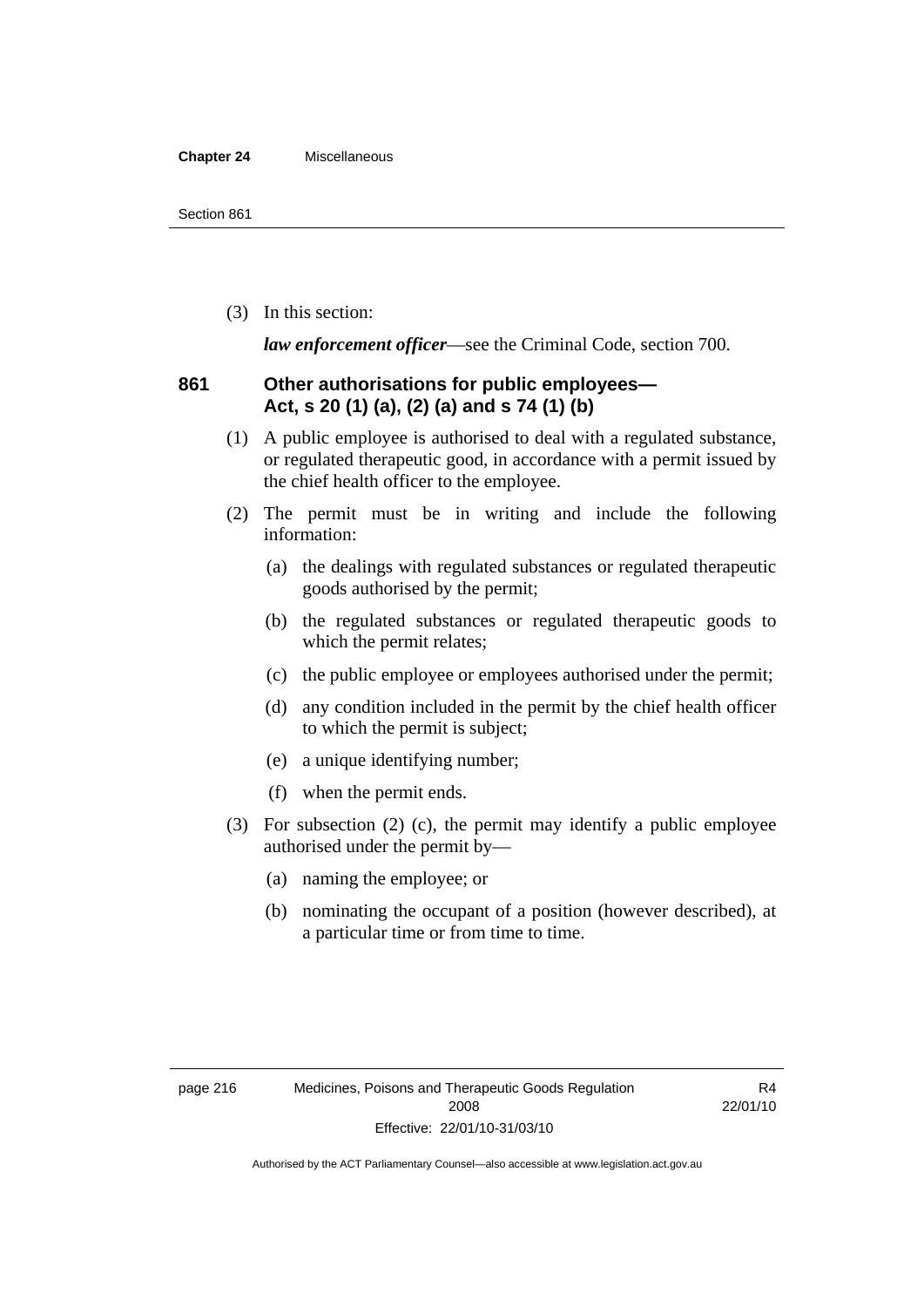### **862 Certain containers not to be used for human-use substances—Act, s 63 (1) (b)**

A container of a kind mentioned in the medicines and poisons standard, paragraph 21, 22 or 23 is prescribed.

## **863 Displacement of Legislation Act, s 47 (6)**

The Legislation Act, section 47 (6) does not apply to AS/NZS ISO 8124.3:2003 (*Safety of toys - Migration of certain elements*).

- *Note 1* The text of an applied, adopted or incorporated instrument, whether applied as in force at a particular time or from time to time, is taken to be a notifiable instrument if the operation of the Legislation Act, s 47 (5) or (6) is not disapplied (see s 47 (7)).
- *Note 2* A reference to an Act includes a reference to the statutory instruments made or in force under the Act, including any regulation (see Legislation Act, s 104).

R4 22/01/10 Medicines, Poisons and Therapeutic Goods Regulation 2008 Effective: 22/01/10-31/03/10

page 217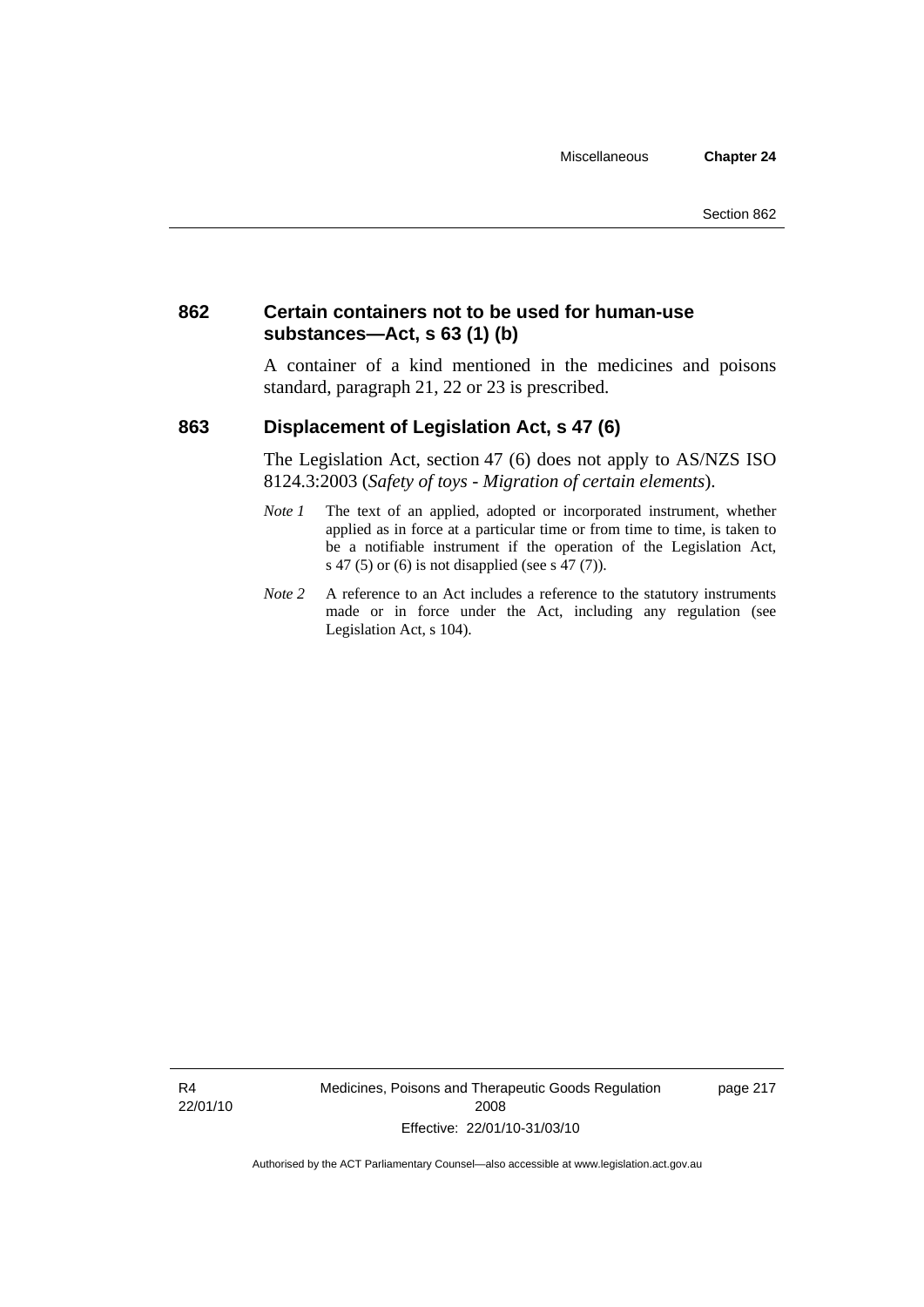#### **Chapter 30** Transitional

## **Chapter 30 Transitional**

#### **1000 Definitions—ch 30**

In this chapter: *DODA* means the *Drugs of Dependence Act 1989*. *PADA* means the *Poisons and Drugs Act 1978*.

#### **1001 DODA wholesaler's licences—Act, s 520 (2)**

A wholesaler's licence under DODA for a controlled medicine is taken to be a medicines wholesalers licence for the medicine.

#### **1002 Poisons Act licences—Act, s 520 (2)**

A licence (the *old licence*) under the *Poisons Act 1933* is taken to be a licence under this Act to obtain and possess for sale, and sell, the regulated substance to which the old licence applies.

#### **1003 PADA licences—Act, s 520 (2)**

- (1) A manufacture's licence under PADA for a dangerous poison is taken to be a dangerous poisons manufacturers licence for the poison.
- (2) A vendor's licence under PADA for a dangerous poison is taken to be a dangerous poisons suppliers licence for the poison.

#### **1004 DODA authorisations—Act, s 522 (2)**

 (1) An authorisation under DODA, section 33 (Authorisation (research or education)—grant) for a controlled medicine is taken to be a controlled medicines research and education program licence for the medicine.

*Note* A licence is not required for other kinds of medicines (see pt 9.4).

page 218 Medicines, Poisons and Therapeutic Goods Regulation 2008 Effective: 22/01/10-31/03/10 R4 22/01/10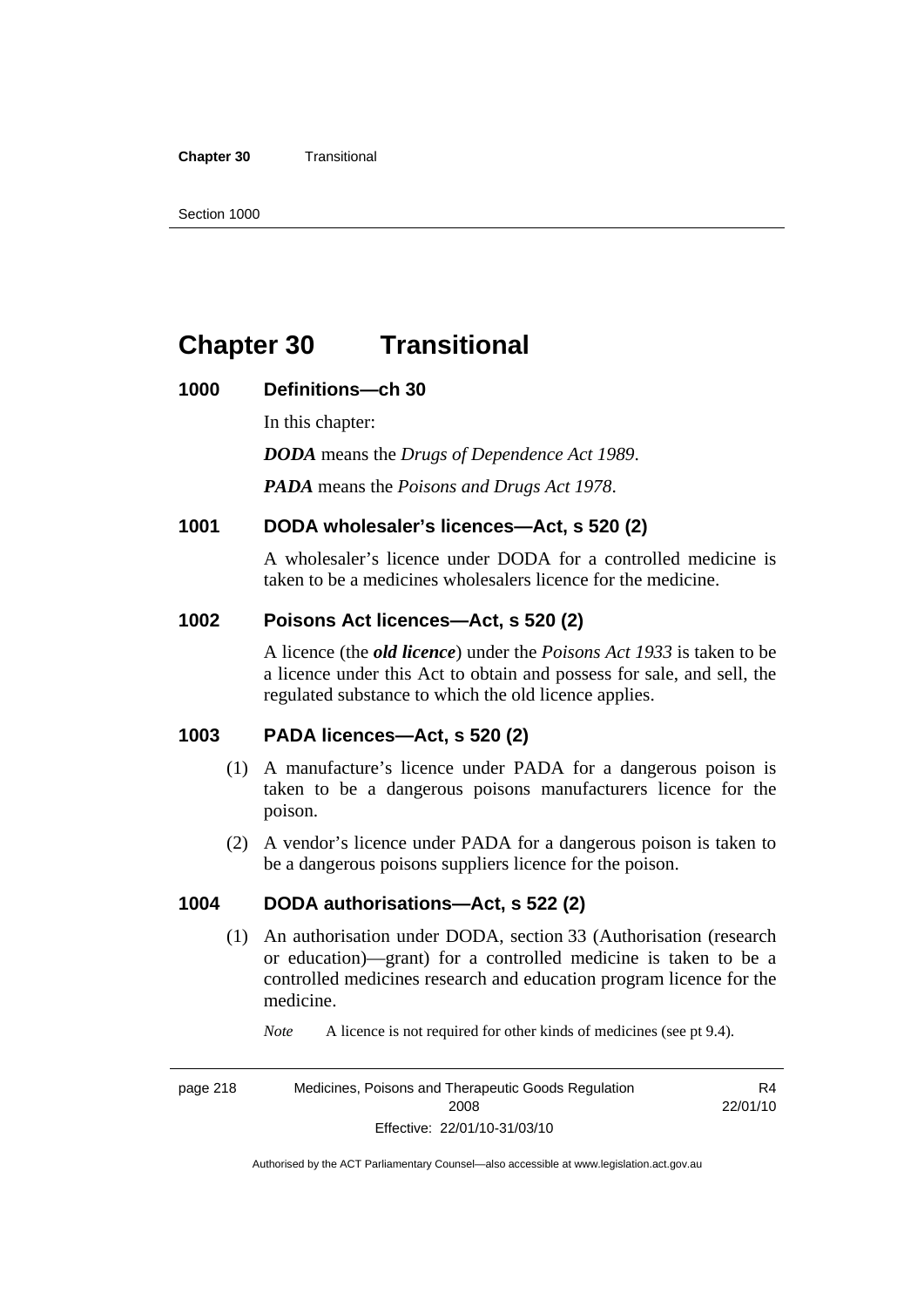- (2) An authorisation under DODA, section 33 (Authorisation (research or education)—grant) for a prohibited substance is taken to be a prohibited substances research and education program licence for the substance.
- (3) An authorisation under DODA, section 43 (Authorisation (first-aid)—grant) for a medicine is taken to be a first-aid kit licence for the medicine.
- (4) An authorisation under DODA, section 200 (Possession by officials) for a controlled medicine or prohibited substance is taken to be an authorisation under section 861 for the medicine or substance.

#### **1005 PADA authorisations—Act, s 522 (2)**

An authorisation under PADA, section 26 (Grant of authorisation) for a dangerous poison is taken to be a dangerous poisons research and education program licence for the poison.

## **1006 Public Health (Prohibited Drugs) Act authorisations— Act, s 522 (2)**

An authorisation under the *Public Health (Prohibited Drugs) Act 1957*, section 6A (Authority to possess prohibited drugs for research purposes) is taken to be a prohibited substances research and education program licence for the regulated substance to which the authorisation related.

#### **1007 DODA approvals to prescribe drugs of dependence—Act, s 531 (2)**

An approval under DODA, section 69 (Powers of chief health officer) is taken to be a controlled medicines approval under division 13.1.3 (Chief health officer controlled medicines approvals) for the controlled medicine to which the approval related.

R4 22/01/10 page 219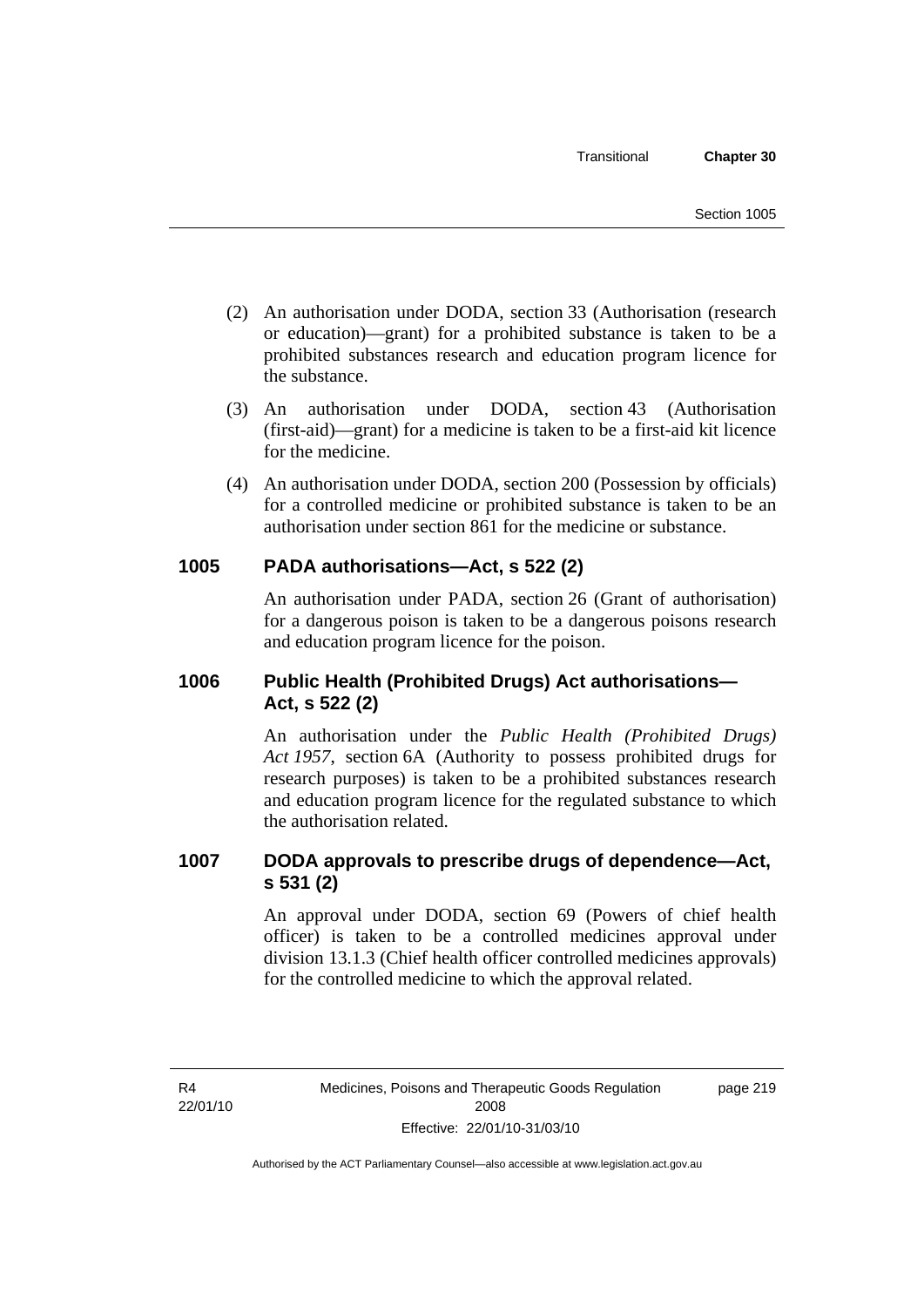**Chapter 30** Transitional

Section 1008

## **1008 Expiry—ch 30**

This chapter expires on 31 March 2010.

page 220 Medicines, Poisons and Therapeutic Goods Regulation 2008 Effective: 22/01/10-31/03/10

R4 22/01/10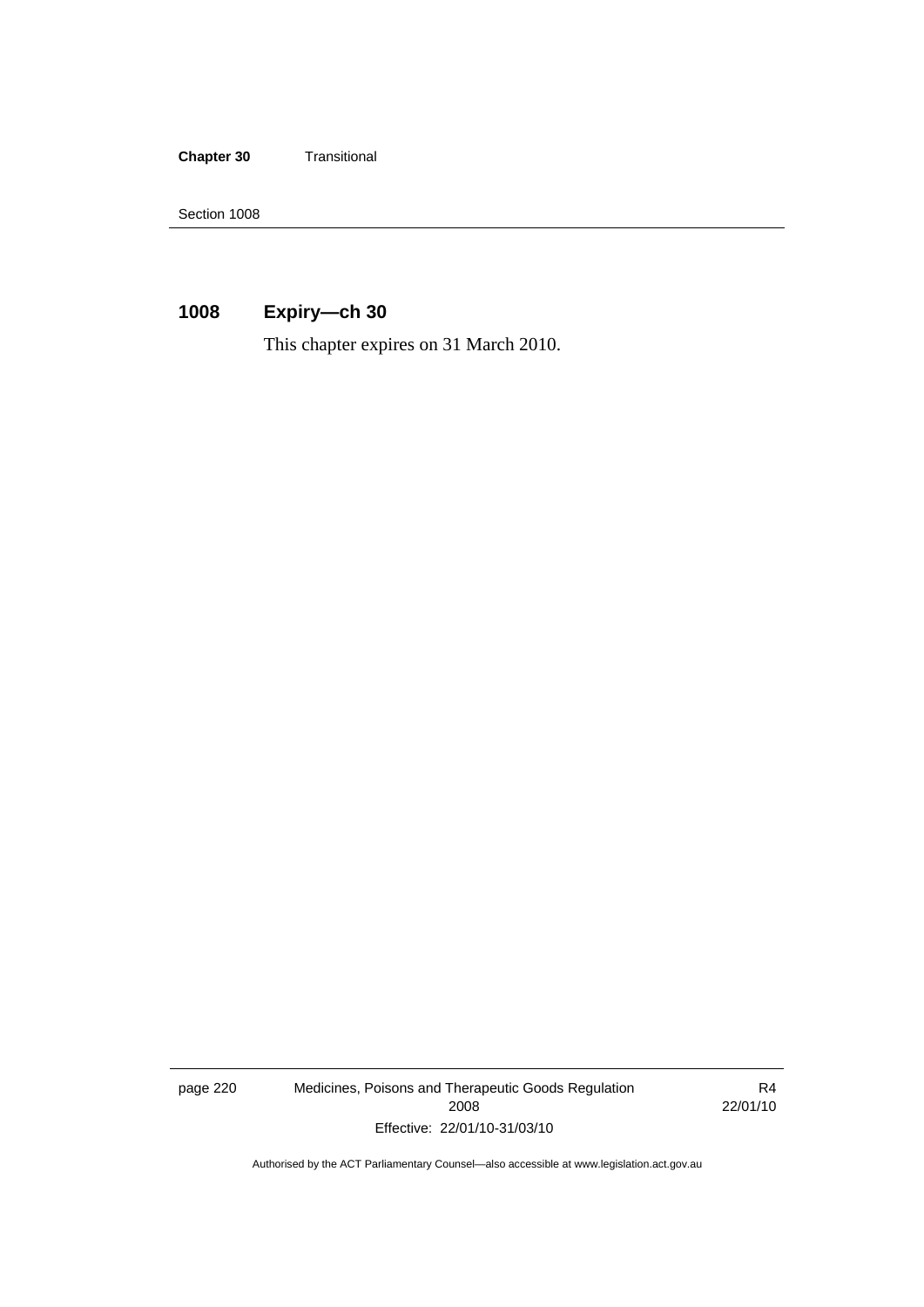## **Chapter 31 Modification of Act**

#### **1100 Modification of Act, ch 14—Act, s 501 (2)**

The Act, chapter 14 applies as if the following section were inserted:

#### **'552 Modification—Crimes Act 1900**

- (1) The *Crimes Act 1900* is modified as set out in the *Medicines, Poisons and Therapeutic Goods Regulation 2008*, schedule 10.
- (2) This section expires on the day the *Medicines, Poisons and Therapeutic Goods Regulation 2008*, chapter 31 expires.'

#### **1110 Expiry—ch 31**

This chapter and schedule 10 expire on the day the *Medicines, Poisons and Therapeutic Goods Act 2008*, chapter 14 expires.

R4 22/01/10 page 221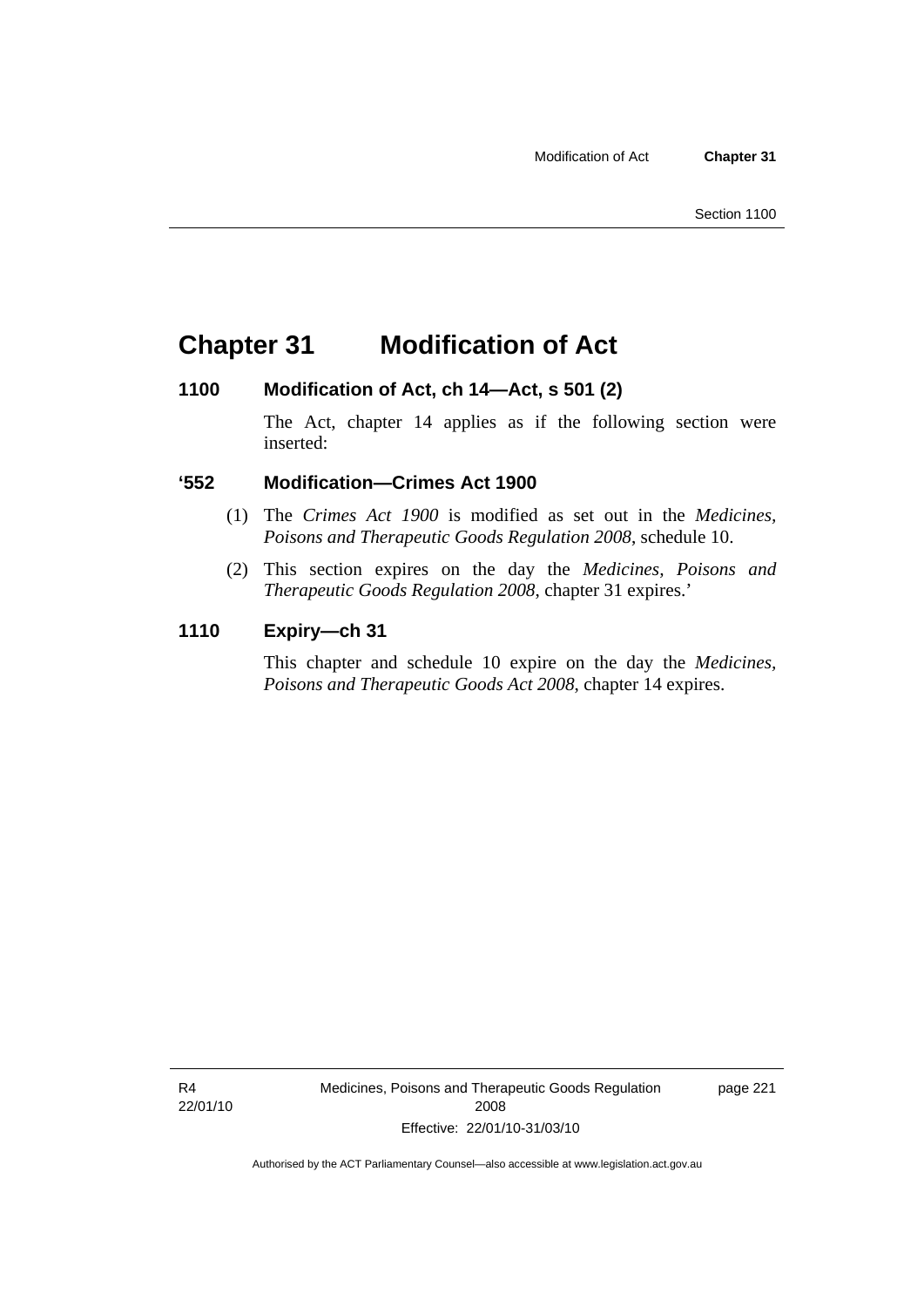# **Schedule 1 Medicines—health-related occupations authorisations**

(see s 30, s 50, s 60, s 110, s 350, s 370 and s 380)

# **Part 1.1 Ambulance services and officers**

| column 1       | column 2                                                                                    | column 3                                                               |
|----------------|---------------------------------------------------------------------------------------------|------------------------------------------------------------------------|
| item           | person authorised                                                                           | authorisation                                                          |
| 1              | ambulance officer employed by<br>Commonwealth, Territory or                                 | within scope of employment, do any of<br>the following:                |
|                | State                                                                                       | obtain medicines;<br>(a)                                               |
|                |                                                                                             | (b)<br>possess medicines;                                              |
|                |                                                                                             | administer medicines.<br>(c)                                           |
| $\overline{2}$ | person in charge of ambulance<br>service operated by<br>Commonwealth, Territory or<br>State | within scope of employment, do any of<br>the following:                |
|                |                                                                                             | issue purchase orders for medicines;<br>(a)                            |
|                |                                                                                             | obtain medicines mentioned in<br>(b)<br>par(a);                        |
|                |                                                                                             | possess medicines mentioned in<br>(c)<br>par(a);                       |
|                |                                                                                             | (d)<br>supply medicines to ambulance<br>officers in ambulance service. |

page 222 Medicines, Poisons and Therapeutic Goods Regulation 2008 Effective: 22/01/10-31/03/10

R4 22/01/10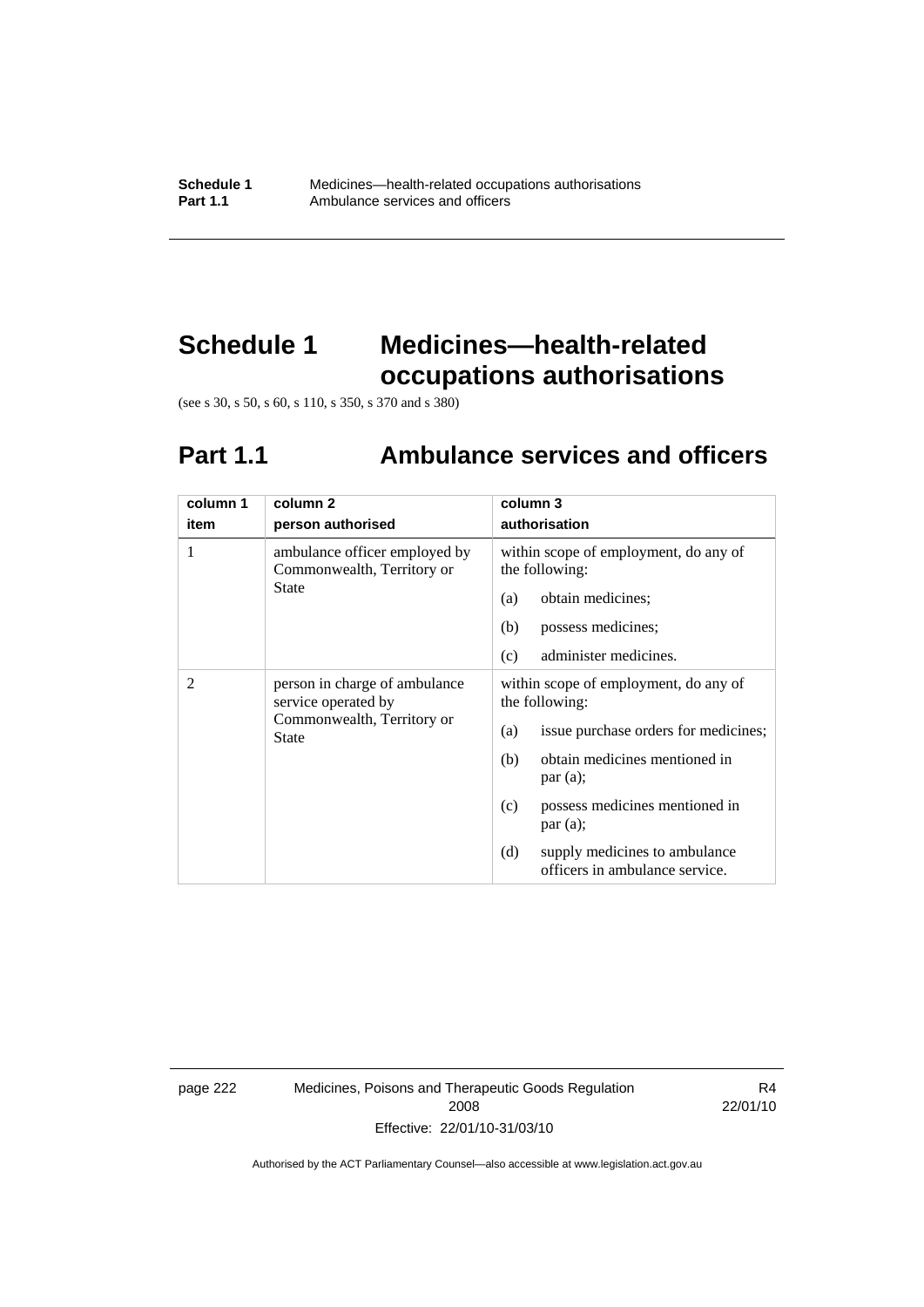# **Part 1.2 Dentists, dental hygienists and dental therapists**

| column 1<br>item | column 2<br>person authorised | column 3<br>authorisation                                                                                                      |  |
|------------------|-------------------------------|--------------------------------------------------------------------------------------------------------------------------------|--|
| 1                | dentist                       | to the extent necessary to practise dentistry<br>and, if employed, within the scope of<br>employment, do any of the following: |  |
|                  |                               | issue purchase orders and requisitions<br>(a)<br>for medicines:                                                                |  |
|                  |                               | obtain medicines;<br>(b)                                                                                                       |  |
|                  |                               | possess medicines;<br>(c)                                                                                                      |  |
|                  |                               | (d)<br>administer medicines;                                                                                                   |  |
|                  |                               | prescribe medicines;<br>(e)                                                                                                    |  |
|                  |                               | supply medicines to patients during<br>(f)<br>consultations if labelled in accordance<br>with $s$ 161;                         |  |
|                  |                               | supply medicines for administration to<br>(g)<br>patients at dental surgery to people<br>authorised to administer them.        |  |

*Note Dentist* does not include a trainee dentist (see dict).

R4 22/01/10 Medicines, Poisons and Therapeutic Goods Regulation 2008 Effective: 22/01/10-31/03/10

page 223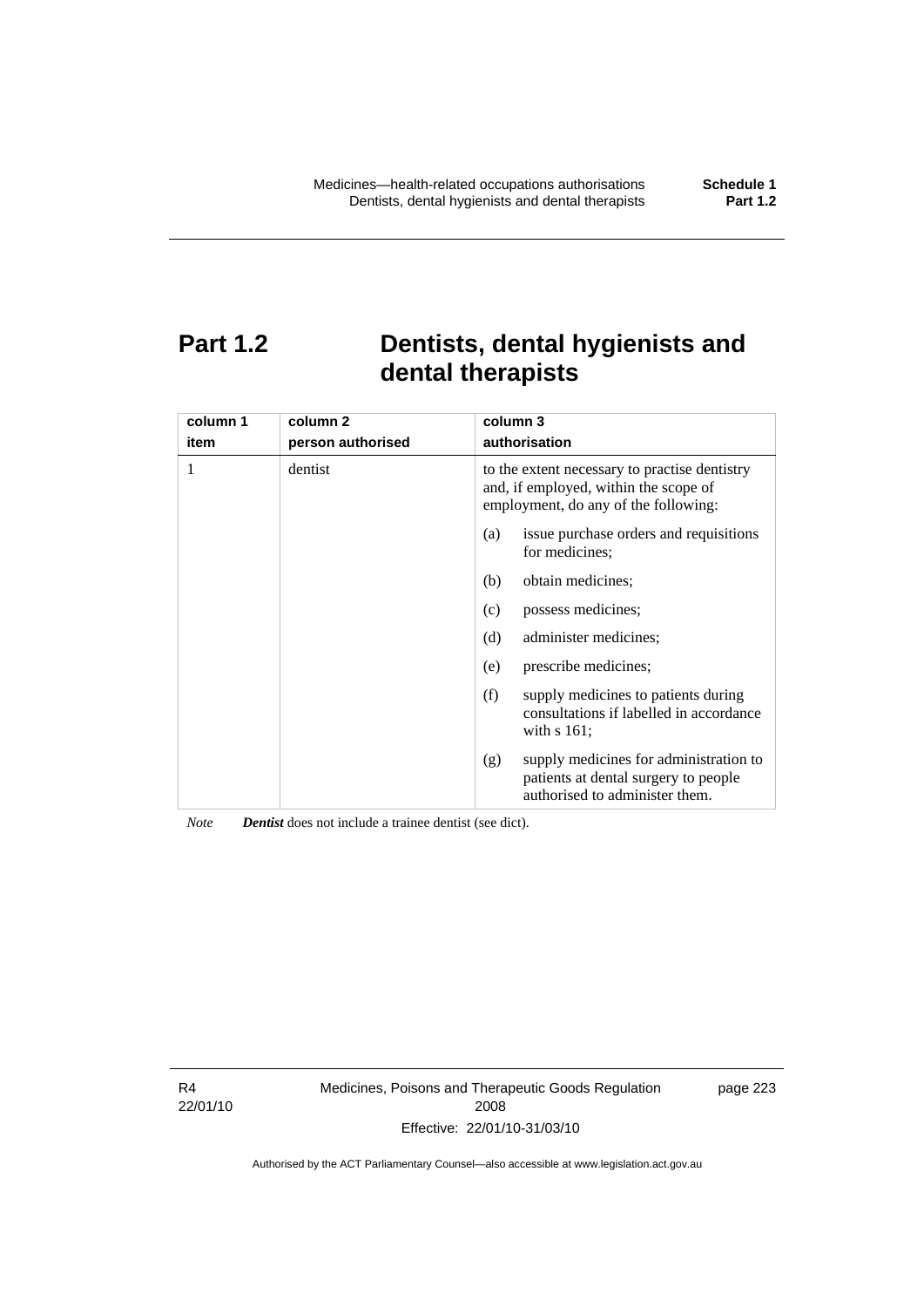#### **Schedule 1** Medicines—health-related occupations authorisations<br>**Part 1.2** Dentists, dental hygienists and dental therapists **Part 1.2** Dentists, dental hygienists and dental therapists

| column 1       | column <sub>2</sub> | column 3                                                                                                                                                     |  |
|----------------|---------------------|--------------------------------------------------------------------------------------------------------------------------------------------------------------|--|
| item           | person authorised   | authorisation                                                                                                                                                |  |
| $\overline{2}$ | trainee dentist     | to the extent necessary to practise dentistry or<br>undertake training, and under supervision of<br>dentist, do any of the following:                        |  |
|                |                     | obtain medicines from health<br>(a)<br>professional authorised to possess<br>them;                                                                           |  |
|                |                     | (b)<br>possess medicines;                                                                                                                                    |  |
|                |                     | administer medicines in accordance<br>(c)<br>with prescription (whether or not<br>issued by themself or dentist);                                            |  |
|                |                     | prescribe medicines for administration<br>(d)<br>at institution or dental surgery.                                                                           |  |
| 3              | dental hygienist    | within the scope of employment, to the<br>extent necessary to practice as dental<br>hygienist, and under supervision of dentist,<br>do any of the following: |  |
|                |                     | obtain medicines from dentist<br>(a)<br>authorised to possess them;                                                                                          |  |
|                |                     | possess medicines mentioned in<br>(b)<br>par(a);                                                                                                             |  |
|                |                     | administer medicines mentioned in<br>(c)<br>par (a) in accordance with dentist's<br>prescription.                                                            |  |

page 224 Medicines, Poisons and Therapeutic Goods Regulation 2008 Effective: 22/01/10-31/03/10

R4 22/01/10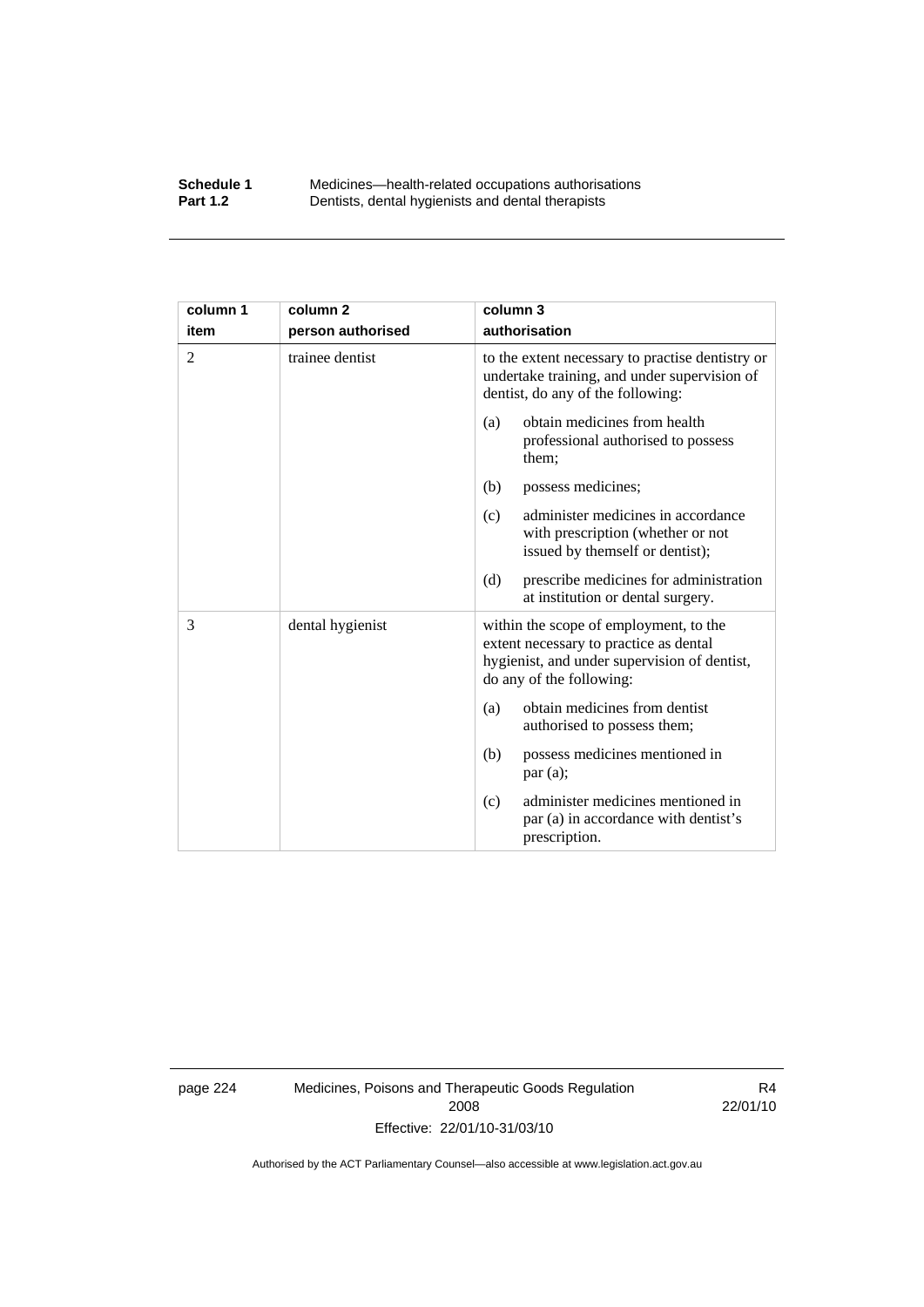| column 1<br>item | column 2<br>person authorised | column 3<br>authorisation                                                                                                                                    |                                                                                |
|------------------|-------------------------------|--------------------------------------------------------------------------------------------------------------------------------------------------------------|--------------------------------------------------------------------------------|
| 4                | dental therapist              | within the scope of employment, to the<br>extent necessary to practice as dental<br>therapist, and under supervision of dentist, do<br>any of the following: |                                                                                |
|                  |                               | (a)<br>and for local anaesthetics;                                                                                                                           | issue purchase orders and requisitions<br>for medicines for topical dental use |
|                  |                               | (b)                                                                                                                                                          | obtain medicines mentioned in par (a);                                         |
|                  |                               | (c)<br>par(a);                                                                                                                                               | possess medicines mentioned in                                                 |
|                  |                               | (d)<br>$par(a)$ .                                                                                                                                            | administer medicines mentioned in                                              |

R4 22/01/10 Medicines, Poisons and Therapeutic Goods Regulation 2008 Effective: 22/01/10-31/03/10

page 225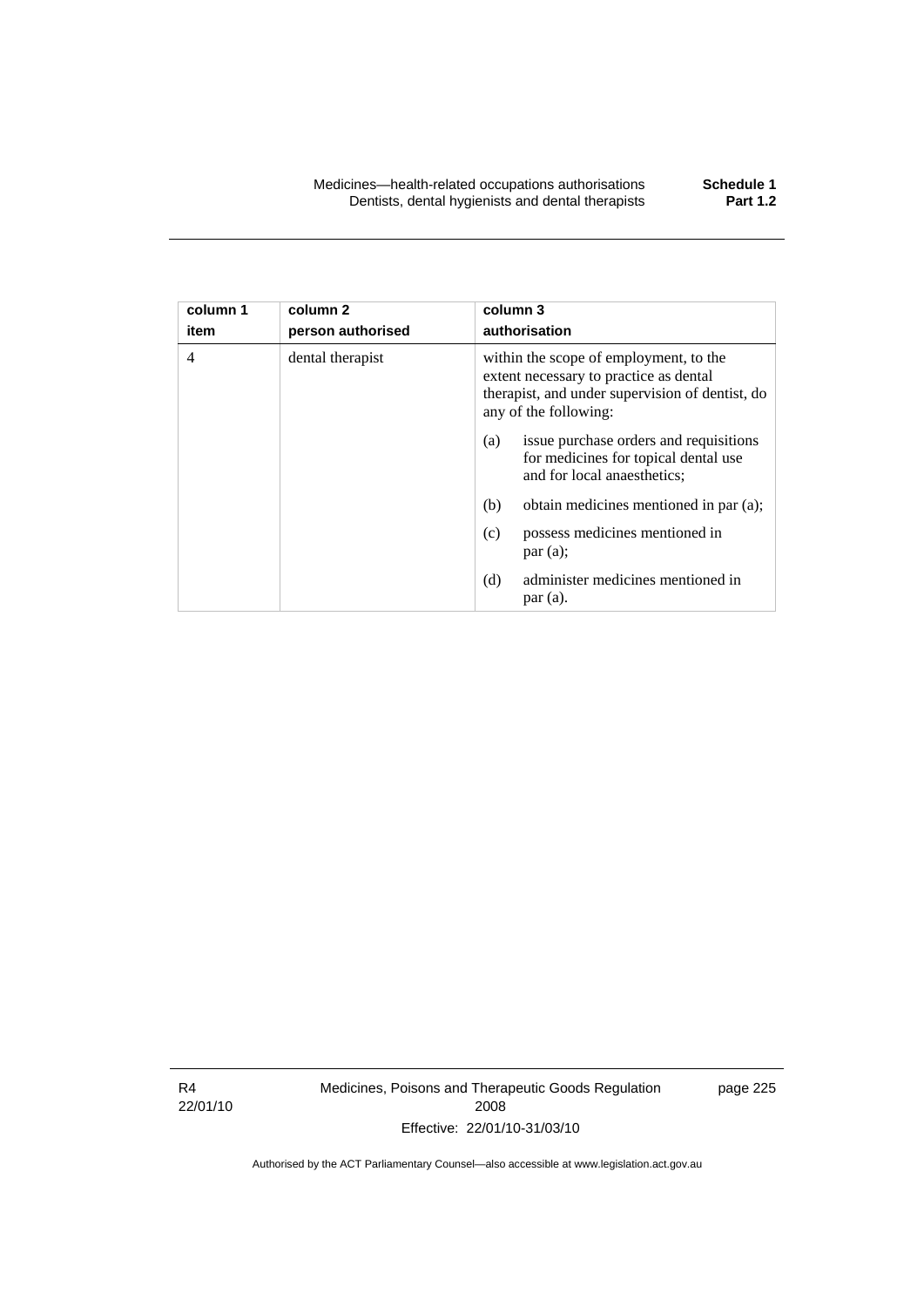# **Part 1.3 Doctors**

| column 1 | column <sub>2</sub> | column 3      |                                                                                                                               |
|----------|---------------------|---------------|-------------------------------------------------------------------------------------------------------------------------------|
| item     | person authorised   | authorisation |                                                                                                                               |
| 1        | doctor              |               | to the extent necessary to practise medicine<br>and, if employed, within the scope of<br>employment, do any of the following: |
|          |                     | (a)           | issue purchase orders and requisitions<br>for medicines;                                                                      |
|          |                     | (b)           | obtain medicines;                                                                                                             |
|          |                     | (c)           | possess medicines;                                                                                                            |
|          |                     | (d)           | administer medicines;                                                                                                         |
|          |                     | (e)           | prescribe medicines;                                                                                                          |
|          |                     | (f)           | supply medicines to patients during<br>consultations:                                                                         |
|          |                     | (g)           | supply medicines for administration to<br>patients to people authorised to<br>administer them;                                |
|          |                     | (h)           | supply medicines dispensed for patient<br>to another health professional on<br>patient's transfer within institution;         |
|          |                     | (i)           | supply medicines dispensed for patient<br>to patient on patient's discharge from<br>institution;                              |
|          |                     | (j)           | supply medicines to patients during<br>consultations if labelled in accordance<br>with s 161.                                 |
|          |                     | <b>Note</b>   | For authorisation to issue standing<br>orders for administration of medicines at<br>institutions, see s 75.                   |

*Note Doctor* does not include an intern doctor (see dict).

page 226 Medicines, Poisons and Therapeutic Goods Regulation 2008 Effective: 22/01/10-31/03/10

R4 22/01/10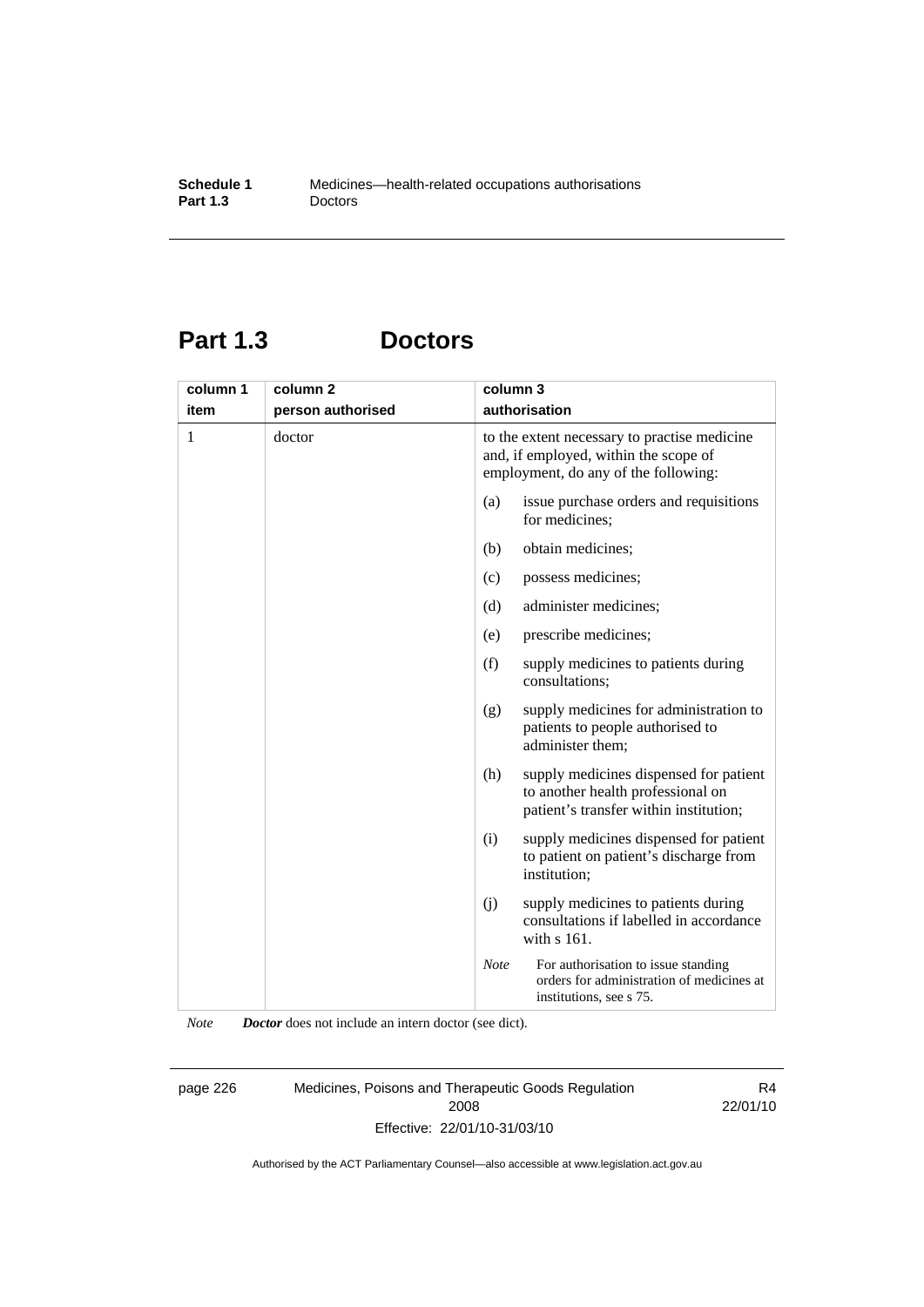| column 1       | column 2          | column 3                                                                                                                                                      |  |
|----------------|-------------------|---------------------------------------------------------------------------------------------------------------------------------------------------------------|--|
| item           | person authorised | authorisation                                                                                                                                                 |  |
| $\mathfrak{D}$ | intern doctor     | to the extent necessary to practise medicine<br>or undertake training or supervised practice,<br>and under supervision of doctor, do any of<br>the following: |  |
|                |                   | obtain medicines from health<br>(a)<br>professional authorised to possess<br>them;                                                                            |  |
|                |                   | (b)<br>possess medicines;                                                                                                                                     |  |
|                |                   | administer medicines in accordance<br>(c)<br>with prescription (whether or not<br>issued by themself or another<br>prescriber);                               |  |
|                |                   | (d)<br>prescribe medicines for administration<br>at institution or surgery;                                                                                   |  |
|                |                   | supply medicines dispensed for patient<br>(e)<br>to another health professional on<br>patient's transfer within institution;                                  |  |
|                |                   | (f)<br>supply medicines dispensed for patient<br>to patient on patient's discharge from<br>institution.                                                       |  |

R4 22/01/10 Medicines, Poisons and Therapeutic Goods Regulation 2008 Effective: 22/01/10-31/03/10

page 227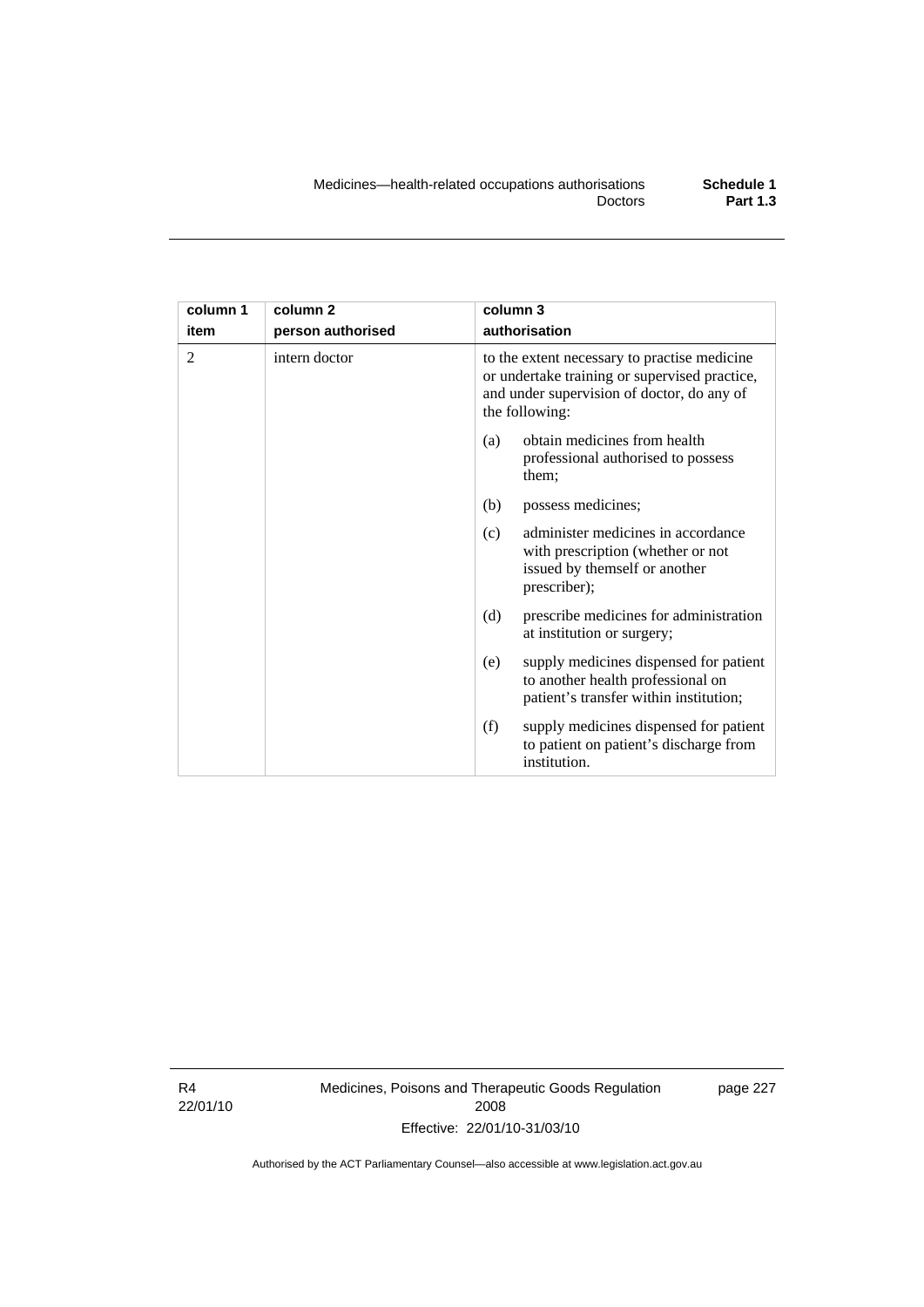# **Part 1.4 Health professionals at institutions**

| column 1<br>item | column 2<br>person authorised                  | column 3<br>authorisation                                                                                                                                                                   |
|------------------|------------------------------------------------|---------------------------------------------------------------------------------------------------------------------------------------------------------------------------------------------|
|                  | health professional employed<br>at institution | within the scope of employment, do any of<br>the following for the delivery of medicines<br>within the institution to another health<br>professional authorised to obtain the<br>medicines: |
|                  |                                                | obtain the medicines;<br>(a)                                                                                                                                                                |
|                  |                                                | possess the medicines;<br>(b)                                                                                                                                                               |
|                  |                                                | supply the medicines.<br>(c)                                                                                                                                                                |

page 228 Medicines, Poisons and Therapeutic Goods Regulation 2008 Effective: 22/01/10-31/03/10

R4 22/01/10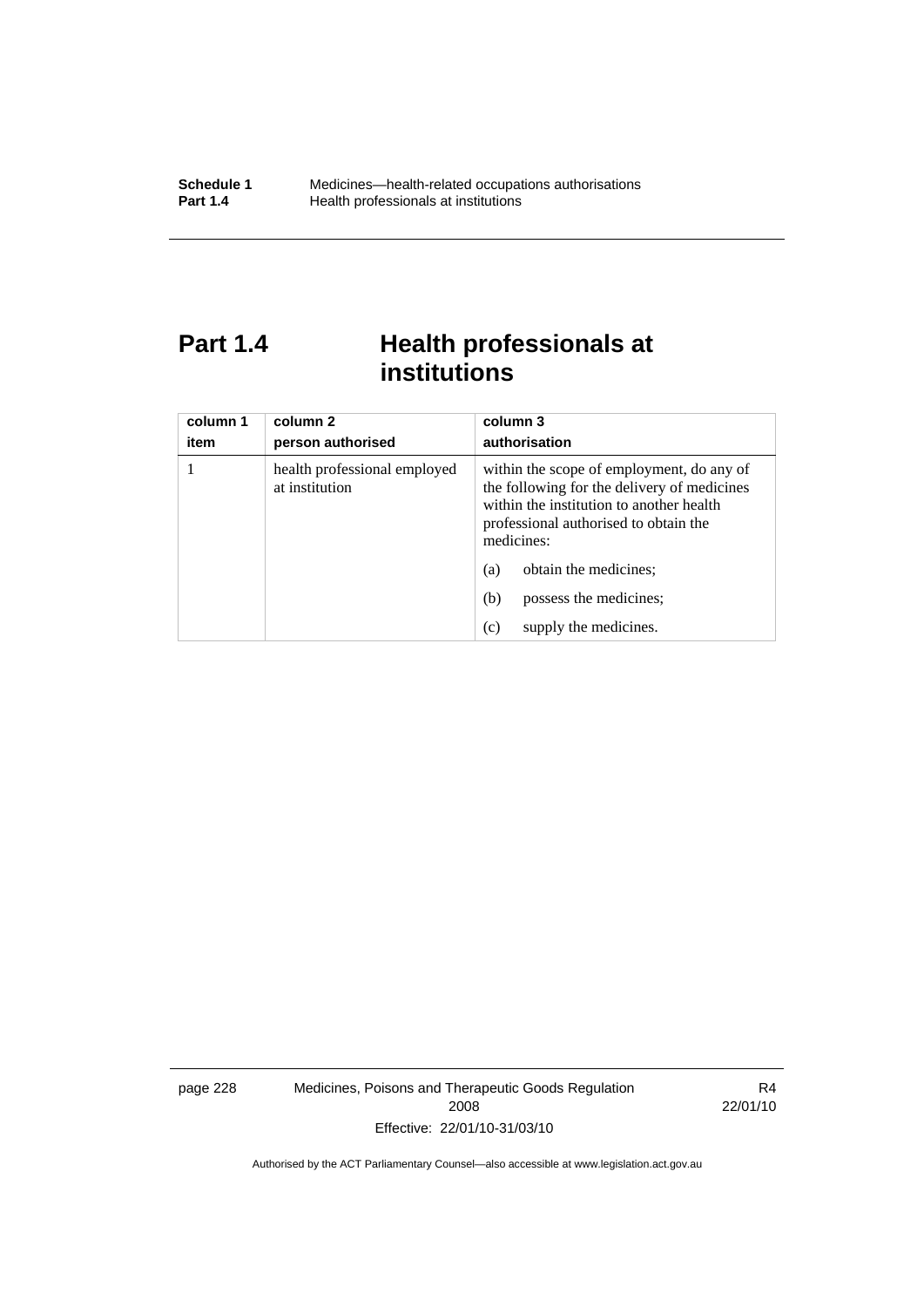### **Part 1.5 Midwives**

| column 1 | column <sub>2</sub> | column 3                                                                                                                       |  |
|----------|---------------------|--------------------------------------------------------------------------------------------------------------------------------|--|
| item     | person authorised   | authorisation                                                                                                                  |  |
| 1        | midwife             | to the extent necessary to practise midwifery<br>and, if employed, within the scope of<br>employment, do any of the following: |  |
|          |                     | issue requisitions for medicines;<br>(a)                                                                                       |  |
|          |                     | (b)<br>obtain medicines on requisition;                                                                                        |  |
|          |                     | (c)<br>possess medicines;                                                                                                      |  |
|          |                     | administer medicines in accordance<br>(d)<br>with prescription or standing order;                                              |  |
|          |                     | supply medicines in accordance with a<br>(e)<br>standing order issued by chief health<br>officer or a requisition;             |  |
|          |                     | (f)<br>supply medicines dispensed for patient<br>to another health professional on<br>patient's transfer within institution;   |  |
|          |                     | supply medicines dispensed for patient<br>(g)<br>to patient on patient's discharge from<br>institution.                        |  |

R4 22/01/10 Medicines, Poisons and Therapeutic Goods Regulation 2008 Effective: 22/01/10-31/03/10

page 229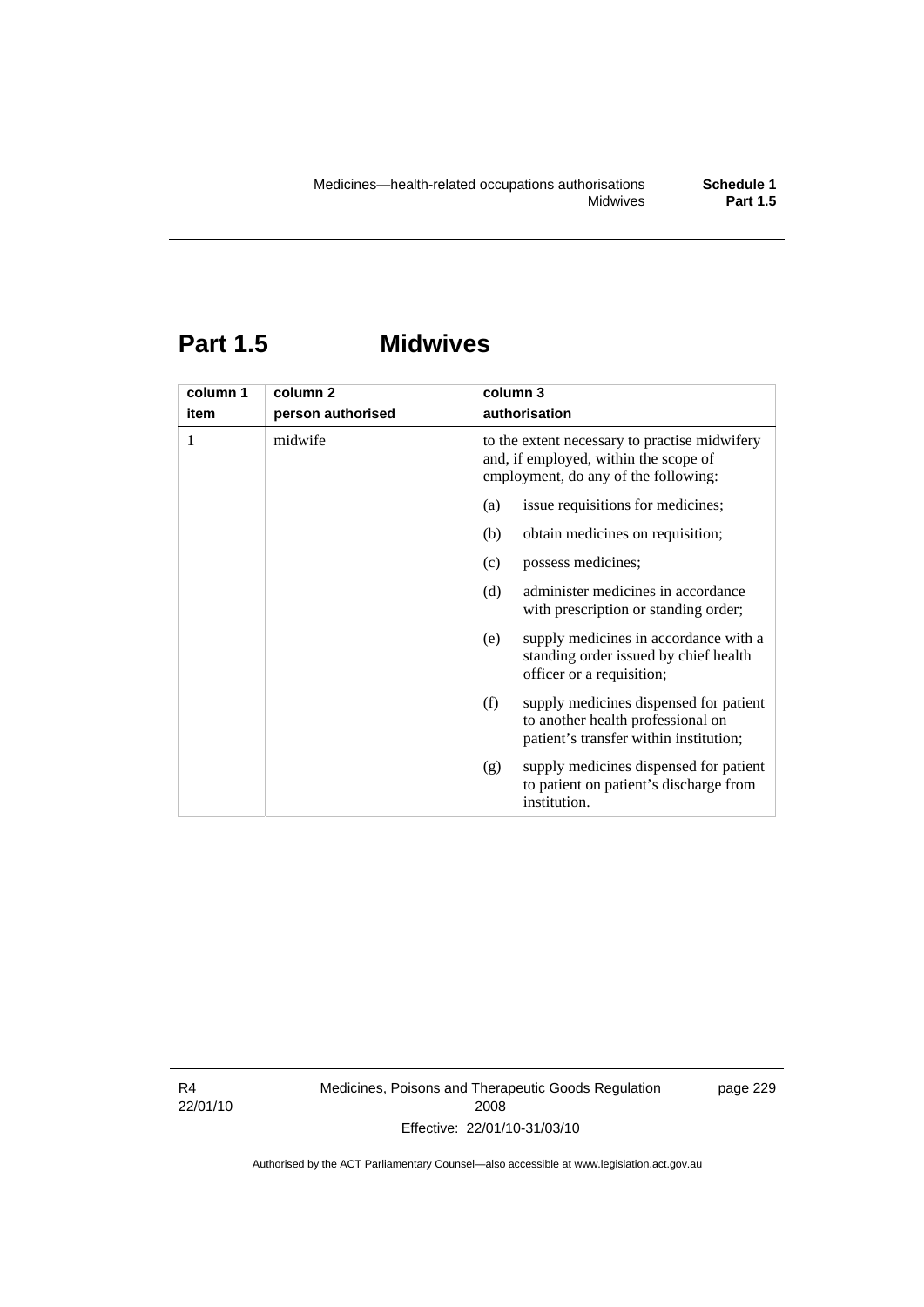### **Part 1.6 Nurses**

| column 1 | column <sub>2</sub> | column 3                                                                                                                     |  |
|----------|---------------------|------------------------------------------------------------------------------------------------------------------------------|--|
| item     | person authorised   | authorisation                                                                                                                |  |
| 1        | nurse               | to the extent necessary to practise nursing<br>and, if employed, within the scope of<br>employment, do any of the following: |  |
|          |                     | issue requisitions for medicines;<br>(a)                                                                                     |  |
|          |                     | obtain medicines on requisition;<br>(b)                                                                                      |  |
|          |                     | possess medicines;<br>(c)                                                                                                    |  |
|          |                     | administer medicines in accordance<br>(d)<br>with prescription or standing order;                                            |  |
|          |                     | supply medicines in accordance with a<br>(e)<br>standing order issued by chief health<br>officer or a requisition;           |  |
|          |                     | supply medicines dispensed for patient<br>(f)<br>to another health professional on<br>patient's transfer within institution; |  |
|          |                     | supply medicines dispensed for patient<br>(g)<br>to patient on patient's discharge from<br>institution.                      |  |

*Note Nurse* does not include enrolled nurse (see Legislation Act, dict, pt 1).

page 230 Medicines, Poisons and Therapeutic Goods Regulation 2008 Effective: 22/01/10-31/03/10

R4 22/01/10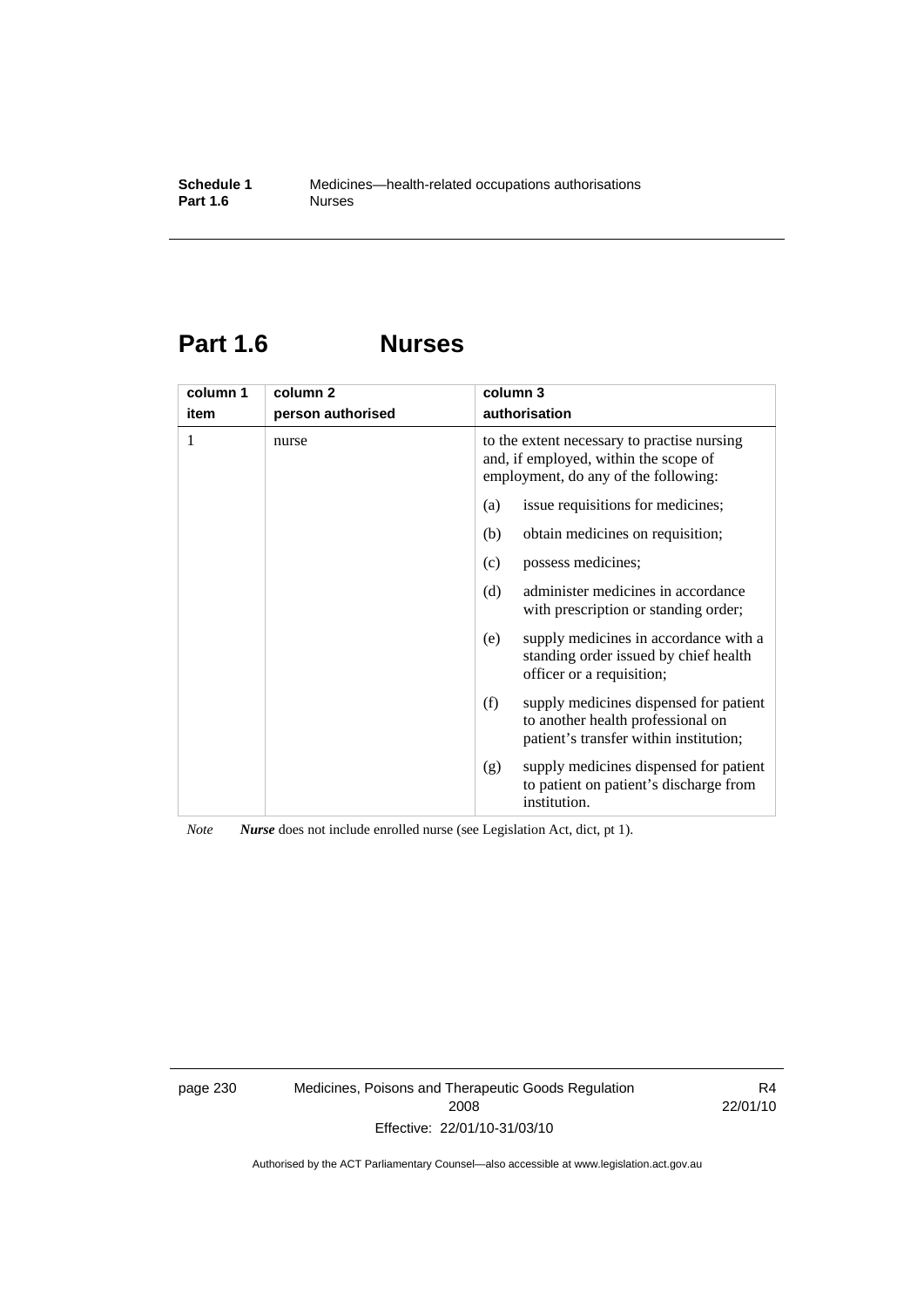| column 1       | column 2                     | column 3                                                                                                                                                                                                                                                    |
|----------------|------------------------------|-------------------------------------------------------------------------------------------------------------------------------------------------------------------------------------------------------------------------------------------------------------|
| item           | person authorised            | authorisation                                                                                                                                                                                                                                               |
| $\overline{2}$ | trainee nurse                | if successfully completed pharmacology<br>units of nursing studies, to the extent<br>necessary to practise nursing as trainee nurse<br>or undertake training, and under supervision<br>of nurse, nurse practitioner or midwife, do<br>any of the following: |
|                |                              | obtain medicines from health<br>(a)<br>professional authorised to possess<br>them;                                                                                                                                                                          |
|                |                              | (b)<br>possess medicines;                                                                                                                                                                                                                                   |
|                |                              | (c)<br>administer medicines to patients in<br>accordance with prescription.                                                                                                                                                                                 |
| 3              | enrolled nurse               | to the extent necessary to practise nursing as<br>enrolled nurse and, if employed, within the<br>scope of employment, do any of the<br>following:                                                                                                           |
|                |                              | (a)<br>obtain medicines from health<br>professional authorised to possess<br>them:                                                                                                                                                                          |
|                |                              | (b)<br>possess medicines;                                                                                                                                                                                                                                   |
|                |                              | (c)<br>administer medicines in accordance<br>with prescription.                                                                                                                                                                                             |
| 4              | enrolled nurse (medications) | to the extent necessary to practise nursing as<br>enrolled nurse and, if employed, within the<br>scope of employment, do any of the<br>following:                                                                                                           |
|                |                              | obtain medicines from health<br>(a)<br>professional authorised to possess<br>them;                                                                                                                                                                          |
|                |                              | (b)<br>possess medicines;                                                                                                                                                                                                                                   |
|                |                              | administer medicines in accordance<br>(c)<br>with prescription.                                                                                                                                                                                             |

### R4

22/01/10

Medicines, Poisons and Therapeutic Goods Regulation 2008 Effective: 22/01/10-31/03/10 page 231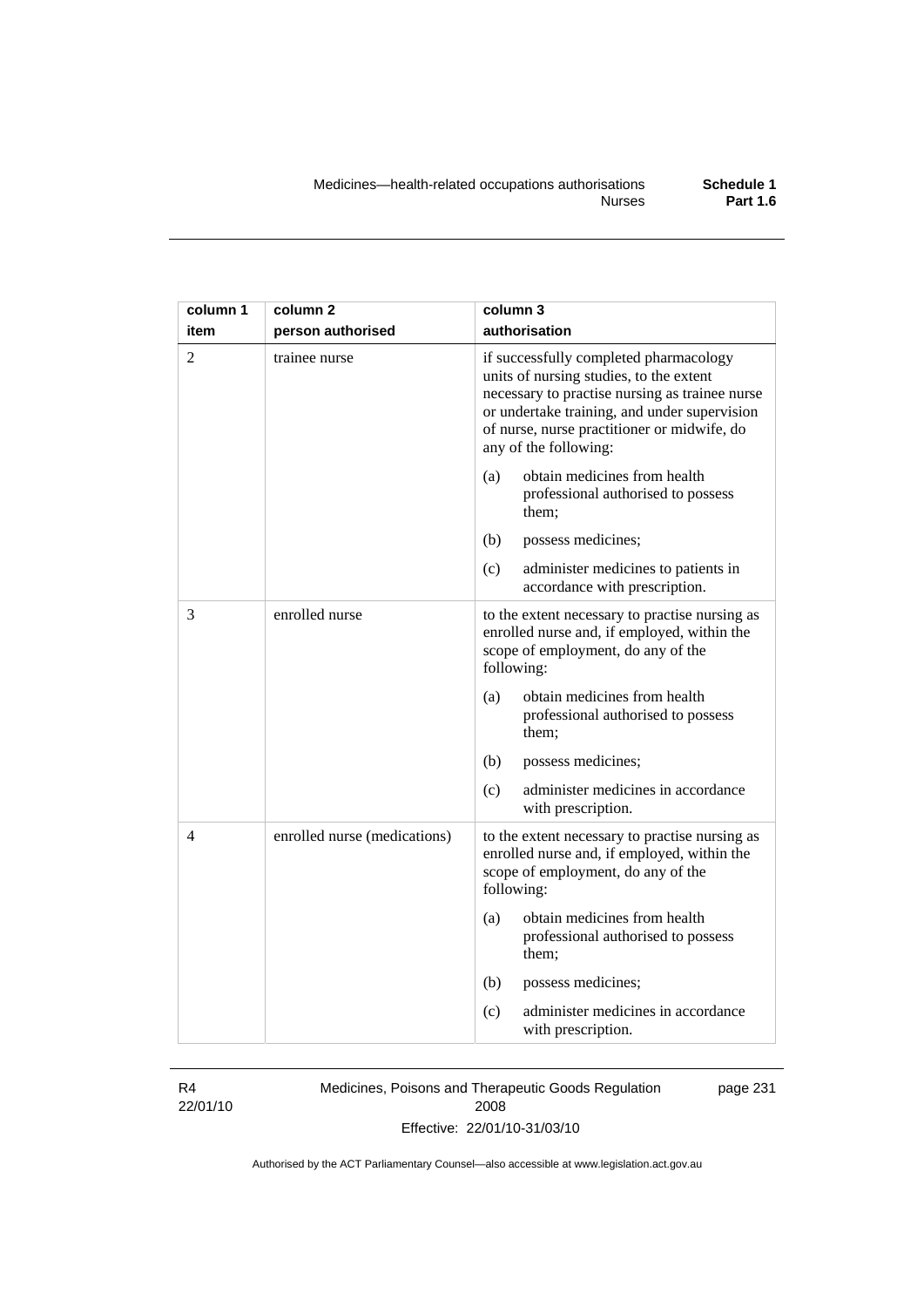#### **Schedule 1** Medicines—health-related occupations authorisations<br>**Part 1.6** Murses **Part 1.6**

| column 1<br>item | column <sub>2</sub><br>person authorised | column 3 | authorisation                                                                                                                                        |
|------------------|------------------------------------------|----------|------------------------------------------------------------------------------------------------------------------------------------------------------|
| 5                | nurse practitioner                       |          | to the extent necessary to practise nursing<br>and, if employed, within the scope of<br>employment, do any of the following:                         |
|                  |                                          | (a)      | issue requisitions for medicines;                                                                                                                    |
|                  |                                          | (b)      | obtain medicines;                                                                                                                                    |
|                  |                                          | (c)      | possess medicines;                                                                                                                                   |
|                  |                                          | (d)      | prescribe medicines (other than<br>controlled medicines) in accordance<br>with approved scope of practice under<br>the Health Regulation 2004, s 11; |
|                  |                                          | (e)      | supply medicines to which par (d)<br>applies to patients during consultations<br>if labelled in accordance with s 161;                               |
|                  |                                          | (f)      | administer medicines in accordance<br>with prescription (whether or not<br>issued by themself or another<br>prescriber) or standing order;           |
|                  |                                          | (g)      | supply medicines in accordance with a<br>standing order issued by chief health<br>officer or a requisition;                                          |
|                  |                                          | (h)      | supply medicines dispensed for patient<br>to another health professional on<br>patient's transfer within institution;                                |
|                  |                                          | (i)      | supply medicines dispensed for patient<br>to patient on patient's discharge from<br>institution.                                                     |

page 232 Medicines, Poisons and Therapeutic Goods Regulation 2008 Effective: 22/01/10-31/03/10

R4 22/01/10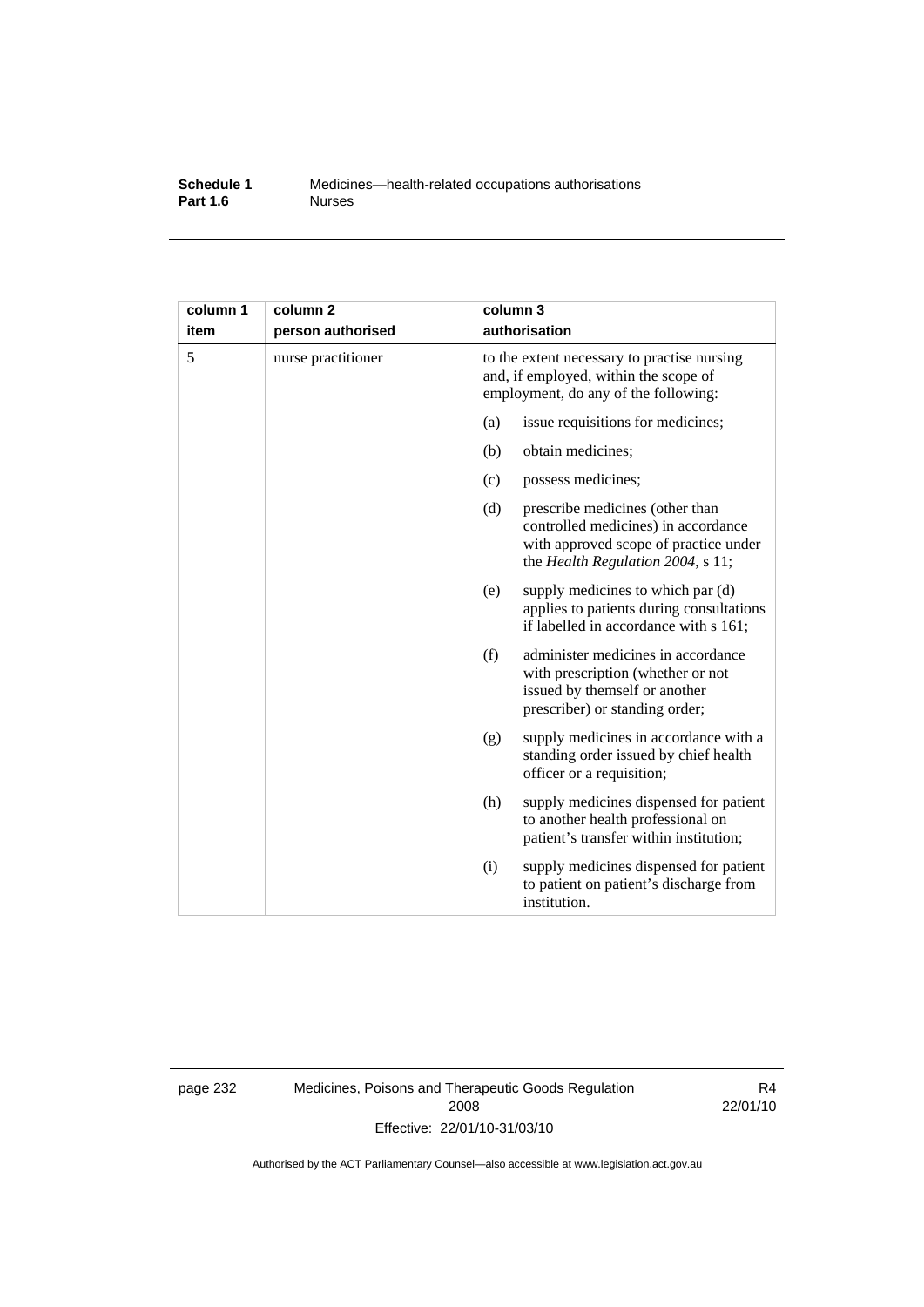# **Part 1.7 Opioid dependency treatment centres operated by Territory**

| column 1       | column 2                                                                           | column 3                                                                                                                                                                                                |  |
|----------------|------------------------------------------------------------------------------------|---------------------------------------------------------------------------------------------------------------------------------------------------------------------------------------------------------|--|
| item           | person authorised                                                                  | authorisation                                                                                                                                                                                           |  |
| 1              | person in charge of opioid<br>dependency treatment centre<br>operated by Territory | to the extent necessary to treat patients of<br>centre and within the scope of employment,<br>do any of the following:                                                                                  |  |
|                |                                                                                    | (a)<br>issue purchase orders and requisitions<br>for buprenorphine and methadone;                                                                                                                       |  |
|                |                                                                                    | (b)<br>obtain buprenorphine and methadone<br>on purchase orders and requisitions;                                                                                                                       |  |
|                |                                                                                    | supply buprenorphine and methadone<br>(c)<br>to health professionals at centre for<br>patients of centre.                                                                                               |  |
| $\overline{2}$ | doctor or nurse at opioid<br>dependency treatment centre<br>operated by Territory  | to the extent necessary to treat patients of<br>centre and within the scope of employment,<br>supply buprenorphine and methadone to<br>patients of centre for self-administration<br>outside centre if- |  |
|                |                                                                                    | supply is in accordance with<br>(a)<br>prescription; and                                                                                                                                                |  |
|                |                                                                                    | (b)<br>medicine is labelled as if dispensed<br>medicine; and                                                                                                                                            |  |
|                |                                                                                    | labelled medicine checked by another<br>(c)<br>health professional before supply.                                                                                                                       |  |
|                |                                                                                    | For authorisation of doctor to issue<br>Note 1<br>standing orders for administration of<br>medicines at centre, see s 75.                                                                               |  |
|                |                                                                                    | Note 2<br>For labelling of dispensed medicines, see<br>s 123.                                                                                                                                           |  |

R4 22/01/10 Medicines, Poisons and Therapeutic Goods Regulation 2008 Effective: 22/01/10-31/03/10

page 233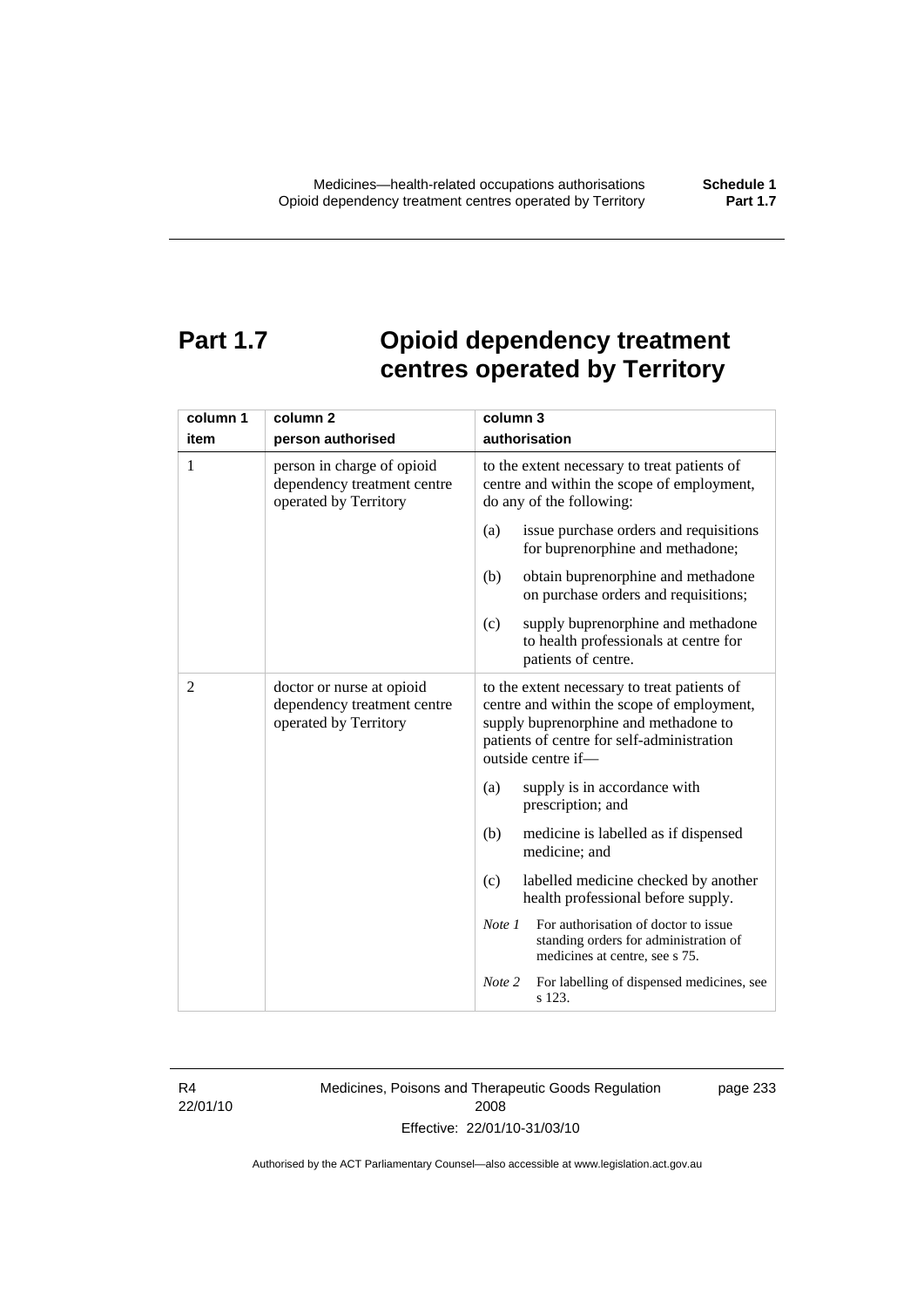#### **Schedule 1** Medicines—health-related occupations authorisations<br>**Part 1.8** Optometrists **Optometrists**

# **Part 1.8 Optometrists**

| column 1     | column <sub>2</sub> | column 3                                                                                                                                                                                                                                                                                                                                  |
|--------------|---------------------|-------------------------------------------------------------------------------------------------------------------------------------------------------------------------------------------------------------------------------------------------------------------------------------------------------------------------------------------|
| item         | person authorised   | authorisation                                                                                                                                                                                                                                                                                                                             |
| $\mathbf{1}$ | optometrist         | to the extent necessary to practise optometry<br>and, if employed, within the scope of<br>employment, do any of the following:                                                                                                                                                                                                            |
|              |                     | deal as follows with optometry<br>(a)<br>medicines mentioned in sch 2,<br>table 2.1, col 2 for a purpose<br>mentioned in col 3 for the medicine:                                                                                                                                                                                          |
|              |                     | issue purchase orders or<br>(i)<br>requisitions for the medicines;                                                                                                                                                                                                                                                                        |
|              |                     | obtain the medicines;<br>(ii)                                                                                                                                                                                                                                                                                                             |
|              |                     | (iii)<br>possess the medicines;                                                                                                                                                                                                                                                                                                           |
|              |                     | (iv)<br>administer the medicines;                                                                                                                                                                                                                                                                                                         |
|              |                     | (b)<br>if holder of optometrist restricted<br>medicines authority under Health<br>Professionals Regulation 2004, sch 11<br>to treat ocular condition, deal with<br>optometry medicines mentioned in<br>sch 2, table 2.2, col 2 for treatment of<br>condition to which the medicine<br>relates under col 3 for the medicine as<br>follows: |
|              |                     | (i)<br>issue purchase orders or<br>requisitions for the medicines;                                                                                                                                                                                                                                                                        |
|              |                     | obtain the medicines;<br>(ii)                                                                                                                                                                                                                                                                                                             |
|              |                     | (iii)<br>possess the medicines;                                                                                                                                                                                                                                                                                                           |
|              |                     | administer the medicines;<br>(iv)                                                                                                                                                                                                                                                                                                         |
|              |                     | prescribe the medicines;<br>(v)                                                                                                                                                                                                                                                                                                           |
|              |                     | supply medicines to which<br>(vi)<br>subpar (v) applies to patients<br>during consultations if labelled<br>in accordance with s 161.                                                                                                                                                                                                      |

page 234 Medicines, Poisons and Therapeutic Goods Regulation 2008 Effective: 22/01/10-31/03/10

R4 22/01/10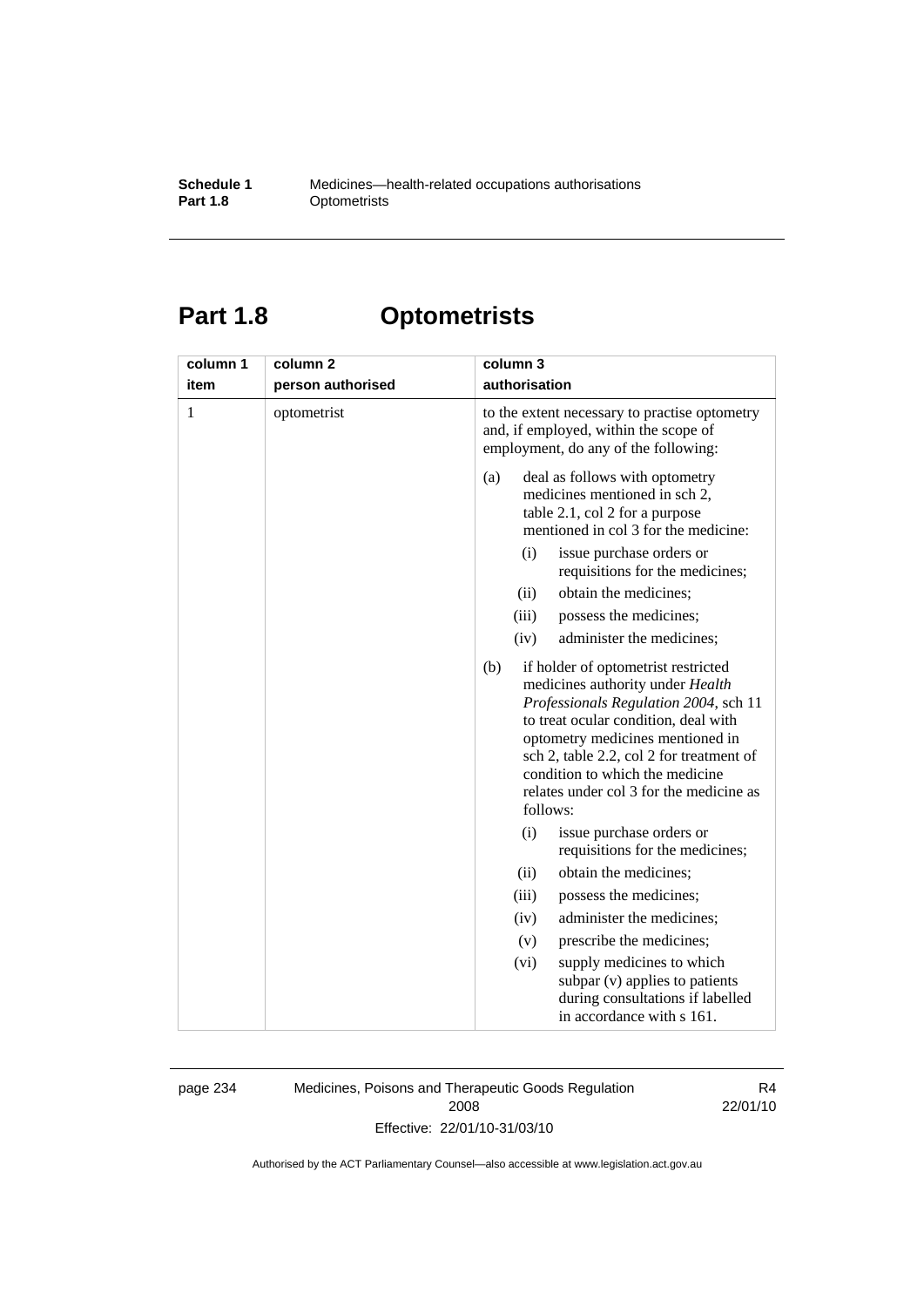### **Part 1.9 Pharmacists and employees**

| column 1 | column <sub>2</sub> | column 3                                                                                                                                       |
|----------|---------------------|------------------------------------------------------------------------------------------------------------------------------------------------|
| item     | person authorised   | authorisation                                                                                                                                  |
| 1        | pharmacist          | to the extent necessary to practise pharmacy<br>and, if employed, within the scope of<br>employment, do any of the following:                  |
|          |                     | (a)<br>issue purchase orders and requisitions<br>for medicines;                                                                                |
|          |                     | obtain medicines;<br>(b)                                                                                                                       |
|          |                     | possess medicines;<br>(c)                                                                                                                      |
|          |                     | dispense medicines;<br>(d)                                                                                                                     |
|          |                     | administer medicines;<br>(e)                                                                                                                   |
|          |                     | (f)<br>manufacture medicines to dispense or<br>supply them on requisition;                                                                     |
|          |                     | supply pharmacy medicines;<br>(g)                                                                                                              |
|          |                     | (h)<br>if pharmacist at institution—supply<br>pharmacist only medicines without<br>prescription;                                               |
|          |                     | if pharmacist at community<br>(i)<br>pharmacy-supply pharmacist only<br>medicines without prescription but in<br>accordance with the Act, s 7; |
|          |                     | supply medicines on purchase order,<br>(i)<br>requisition or standing order.                                                                   |

*Note 1 Manufacture*—see the Act, dictionary.

*Note 2 Pharmacist* does not include an intern pharmacist (see dict).

R4 22/01/10 Medicines, Poisons and Therapeutic Goods Regulation 2008 Effective: 22/01/10-31/03/10

page 235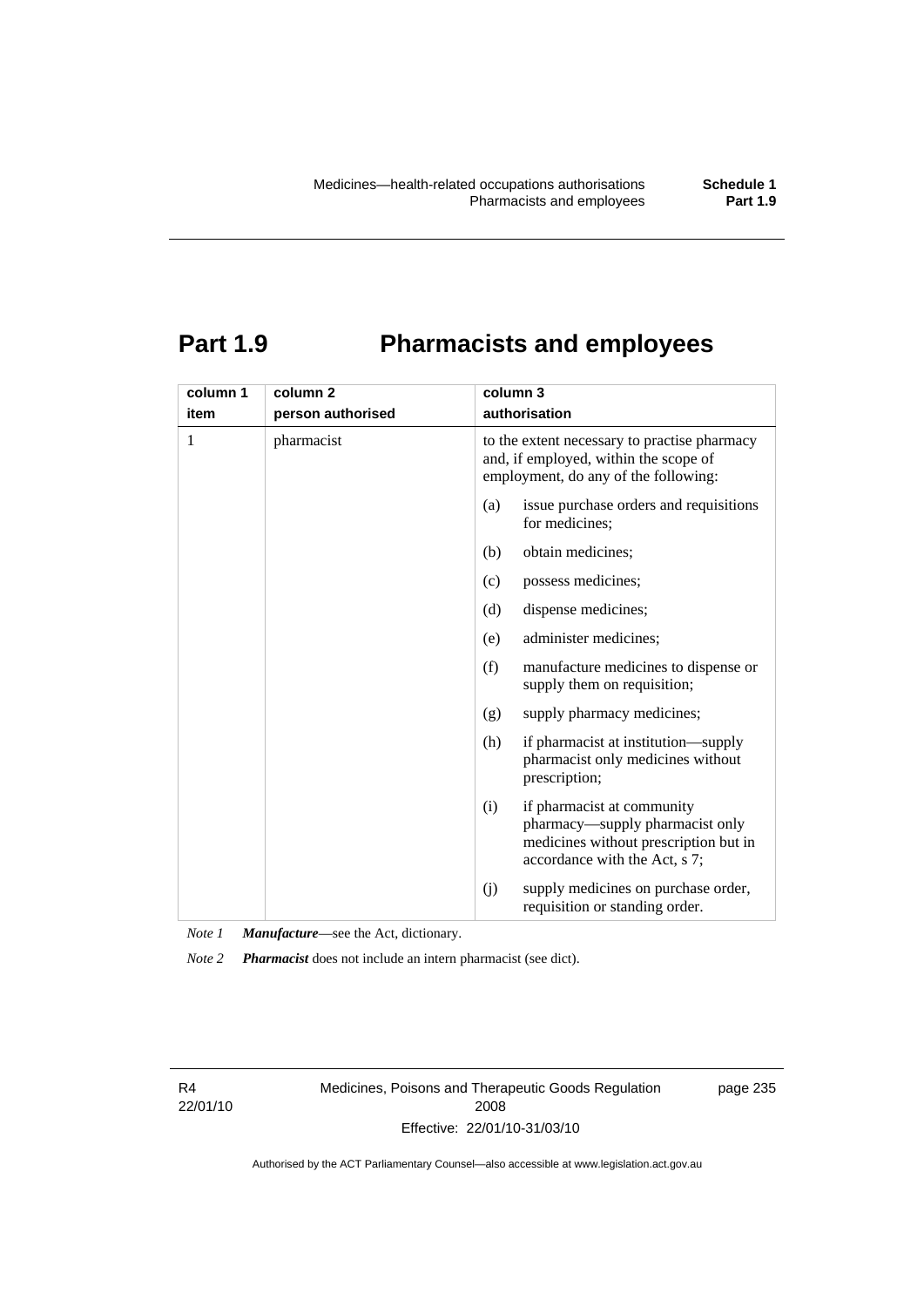#### **Schedule 1** Medicines—health-related occupations authorisations<br>**Part 1.9** Pharmacists and employees Pharmacists and employees

| column 1<br>item | column <sub>2</sub><br>person authorised |     | column 3<br>authorisation                                                                                                 |                                                                                                                                                   |
|------------------|------------------------------------------|-----|---------------------------------------------------------------------------------------------------------------------------|---------------------------------------------------------------------------------------------------------------------------------------------------|
| 2                | intern pharmacist                        |     | to the extent necessary to practise pharmacy<br>or undertake training or supervised practice,<br>do any of the following: |                                                                                                                                                   |
|                  |                                          | (a) |                                                                                                                           | under direct supervision of pharmacist<br>do 1 or more of the following:                                                                          |
|                  |                                          |     | (i)                                                                                                                       | administer medicines;                                                                                                                             |
|                  |                                          |     | (ii)                                                                                                                      | if intern pharmacist at<br>institution—supply pharmacist<br>only medicines without<br>prescription;                                               |
|                  |                                          |     | (iii)                                                                                                                     | if intern pharmacist at<br>community pharmacy—supply<br>pharmacist only medicines<br>without prescription but in<br>accordance with the Act, s 7; |
|                  |                                          |     | (iv)                                                                                                                      | to obtain, possess and supply<br>medicines for the purpose of<br>assisting pharmacist to dispense<br>them;                                        |
|                  |                                          | (b) |                                                                                                                           | under supervision of pharmacist, do<br>1 or more of the following:                                                                                |
|                  |                                          |     | (i)                                                                                                                       | obtain medicines;                                                                                                                                 |
|                  |                                          |     | (ii)                                                                                                                      | possess medicines;                                                                                                                                |
|                  |                                          |     | (iii)                                                                                                                     | supply pharmacy medicines;                                                                                                                        |
|                  |                                          |     | (iv)                                                                                                                      | supply medicines on requisition.                                                                                                                  |

page 236 Medicines, Poisons and Therapeutic Goods Regulation 2008 Effective: 22/01/10-31/03/10

R4 22/01/10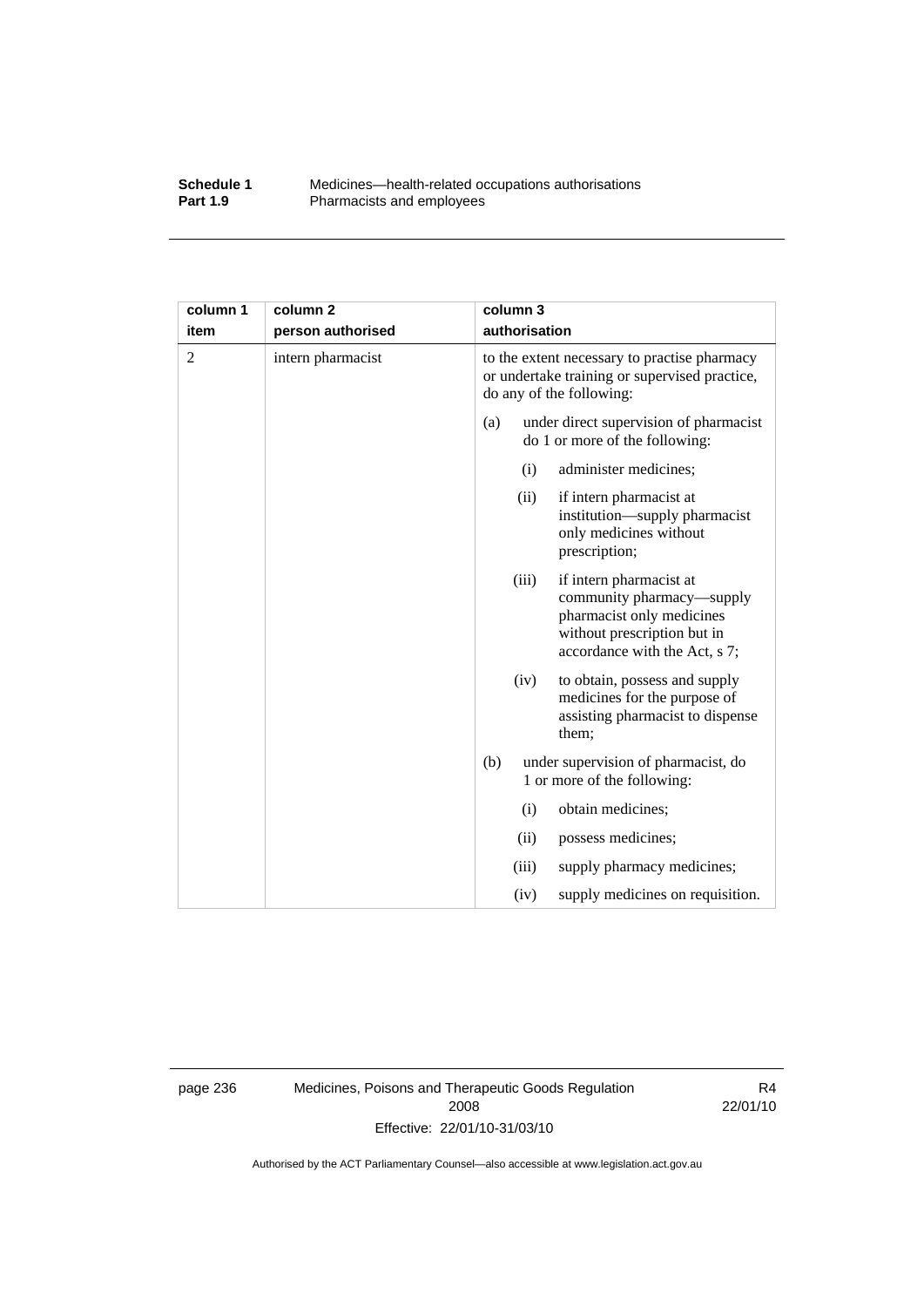| column 1<br>item | column <sub>2</sub><br>person authorised              | column 3<br>authorisation                                                                                                                                        |
|------------------|-------------------------------------------------------|------------------------------------------------------------------------------------------------------------------------------------------------------------------|
| 3                | employee assisting pharmacist<br>employed at hospital | within the scope of employment and under<br>direct supervision of pharmacist, do any of<br>the following:                                                        |
|                  |                                                       | (a)<br>obtain medicines;                                                                                                                                         |
|                  |                                                       | (b)<br>possess medicines;                                                                                                                                        |
|                  |                                                       | (c)<br>to obtain, possess and supply<br>medicines for the purpose of assisting<br>pharmacist to dispense them;                                                   |
|                  |                                                       | (d)<br>supply medicines on requisition.                                                                                                                          |
| 4                | employee at a community                               | within the scope of employment and-                                                                                                                              |
|                  | pharmacy                                              | (a)<br>under supervision of pharmacist,<br>supply                                                                                                                |
|                  |                                                       | pharmacy medicines; or<br>(i)                                                                                                                                    |
|                  |                                                       | (ii)<br>pharmacist only medicines<br>supplied in person to customer<br>by pharmacist if supply is for<br>purpose of sale of medicine; or                         |
|                  |                                                       | (iii)<br>medicines dispensed at the<br>pharmacy if the delivery or sale<br>is to the person for whom the<br>medicine is prescribed or the<br>person's agent; and |
|                  |                                                       | (b)<br>under supervision of pharmacist,<br>obtain and possess medicines for<br>purpose of par (a); and                                                           |
|                  |                                                       | (c)<br>under direct supervision of pharmacist,<br>do any of the following for purpose of<br>assisting pharmacist to dispense<br>medicines:                       |
|                  |                                                       | (i)<br>obtain the medicines;                                                                                                                                     |
|                  |                                                       | (ii)<br>possess the medicines.                                                                                                                                   |

R4 22/01/10 Medicines, Poisons and Therapeutic Goods Regulation 2008 Effective: 22/01/10-31/03/10

page 237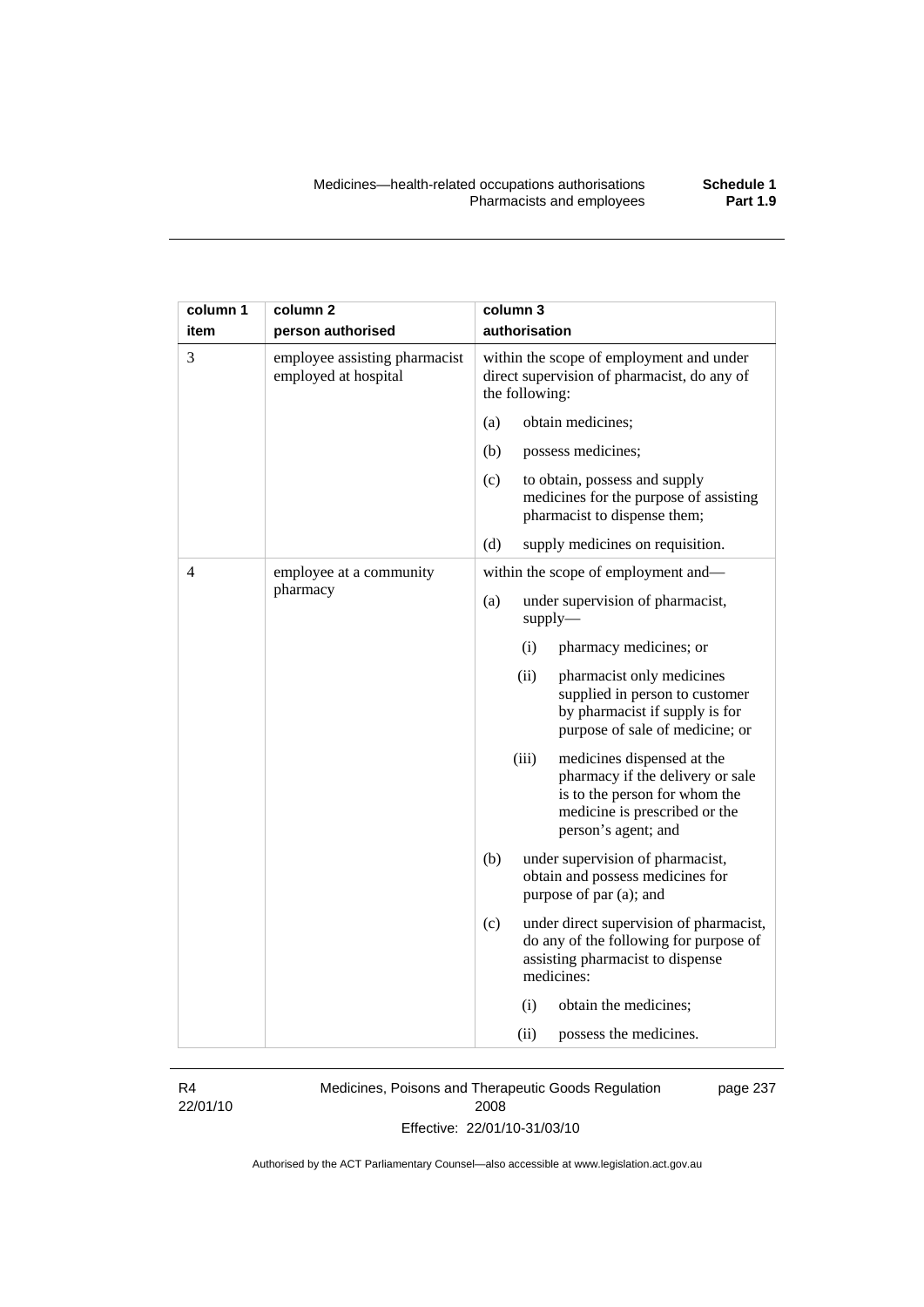### **Part 1.10 Podiatrists**

| column 1<br>item | column <sub>2</sub><br>person authorised | column 3<br>authorisation                                                                                                     |
|------------------|------------------------------------------|-------------------------------------------------------------------------------------------------------------------------------|
| 1                | podiatrist                               | to the extent necessary to practise podiatry<br>and, if employed, within the scope of<br>employment, do any of the following: |
|                  |                                          | issue purchase orders and requisitions<br>(a)<br>for adrenaline and local anaesthetics;                                       |
|                  |                                          | obtain adrenaline and local<br>(b)<br>anaesthetics:                                                                           |
|                  |                                          | possess adrenaline and local<br>(c)<br>anaesthetics:                                                                          |
|                  |                                          | administer adrenaline and local<br>(d)<br>anaesthetics.                                                                       |

page 238 Medicines, Poisons and Therapeutic Goods Regulation 2008 Effective: 22/01/10-31/03/10

R4 22/01/10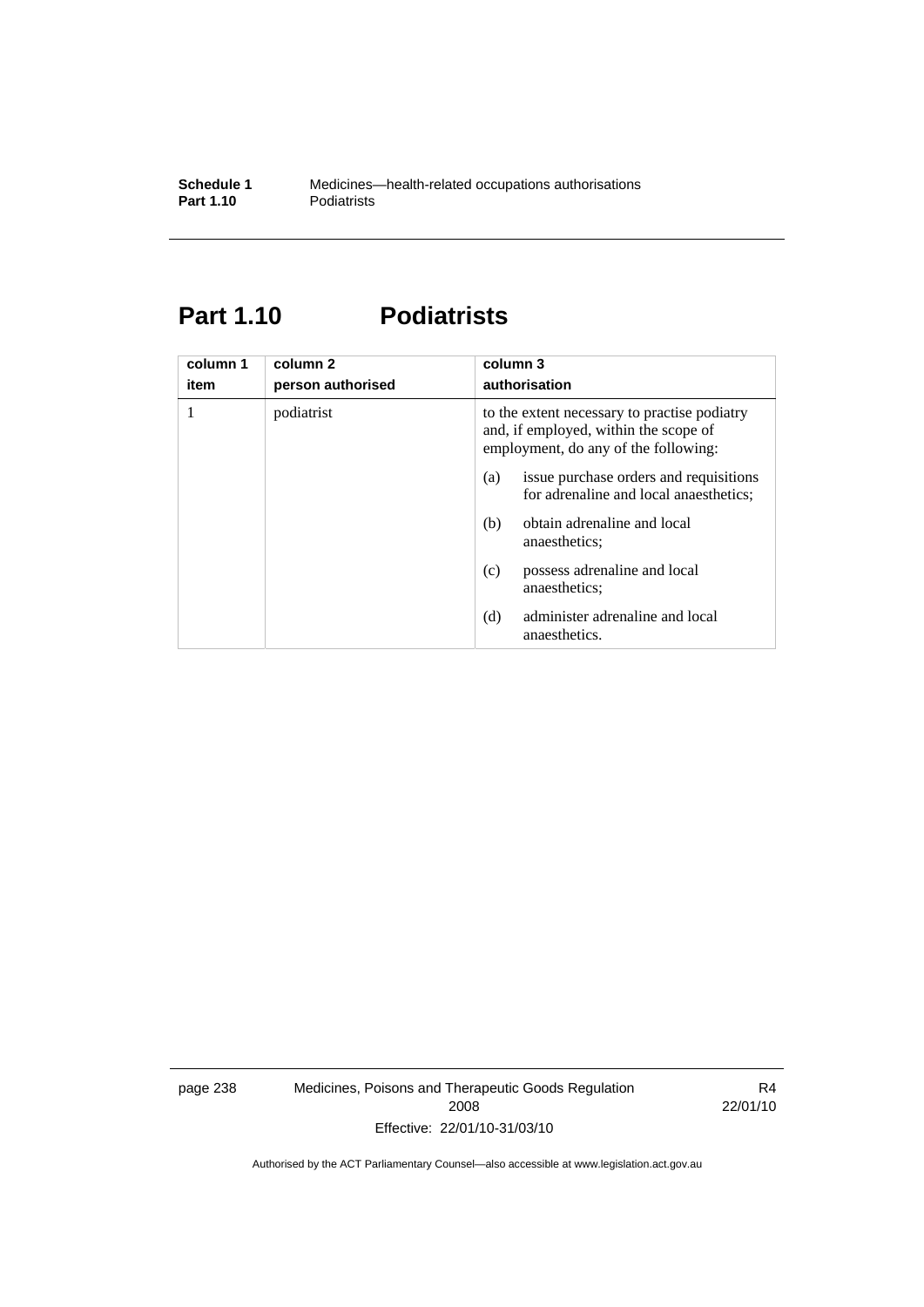# **Part 1.11 Residential care facilities**

| column 1 | column <sub>2</sub>                                                                                                                                               | column 3                                                                                                                                                                                                                                                                                                                                                                                  |  |  |
|----------|-------------------------------------------------------------------------------------------------------------------------------------------------------------------|-------------------------------------------------------------------------------------------------------------------------------------------------------------------------------------------------------------------------------------------------------------------------------------------------------------------------------------------------------------------------------------------|--|--|
| item     | person authorised                                                                                                                                                 | authorisation                                                                                                                                                                                                                                                                                                                                                                             |  |  |
| 1        | director of nursing<br>for residential aged care<br>facility without pharmacy<br>medical superintendent<br>for residential aged care<br>facility without pharmacy | within the scope of employment, do any of<br>the following:<br>(a)<br>issue purchase orders for following<br>medicines for emergency<br>administration to residents at facility<br>under direction of prescriber:<br>pharmacy medicines, pharmacist<br>(i)<br>only medicines and prescription<br>only medicines;<br>(ii)<br>not more than 5 ampoules, each<br>of 1mL or less, of morphine |  |  |
|          |                                                                                                                                                                   | sulfate, at a concentration of<br>30mg or less of morphine sulfate<br>per mL;                                                                                                                                                                                                                                                                                                             |  |  |
|          | obtain the medicines mentioned in<br>(b)<br>par (a);                                                                                                              |                                                                                                                                                                                                                                                                                                                                                                                           |  |  |
|          |                                                                                                                                                                   | possess the medicines mentioned in<br>(c)<br>par(a);                                                                                                                                                                                                                                                                                                                                      |  |  |
|          |                                                                                                                                                                   | supply medicines mentioned in par (a)<br>(d)<br>to health professional at facility for<br>administration to residents.                                                                                                                                                                                                                                                                    |  |  |
|          |                                                                                                                                                                   | Note 1<br>No authorisation is required for certain<br>dealings with residents' own medicines,<br>see s 371.                                                                                                                                                                                                                                                                               |  |  |
|          |                                                                                                                                                                   | Note 2<br>For the administration of medicines by<br>staff, see s 361.                                                                                                                                                                                                                                                                                                                     |  |  |
|          |                                                                                                                                                                   | For authorisation of doctor to issue<br>Note 3<br>standing orders for administration of<br>medicines at facility, see s 75.                                                                                                                                                                                                                                                               |  |  |

R4 22/01/10 Medicines, Poisons and Therapeutic Goods Regulation 2008 Effective: 22/01/10-31/03/10

page 239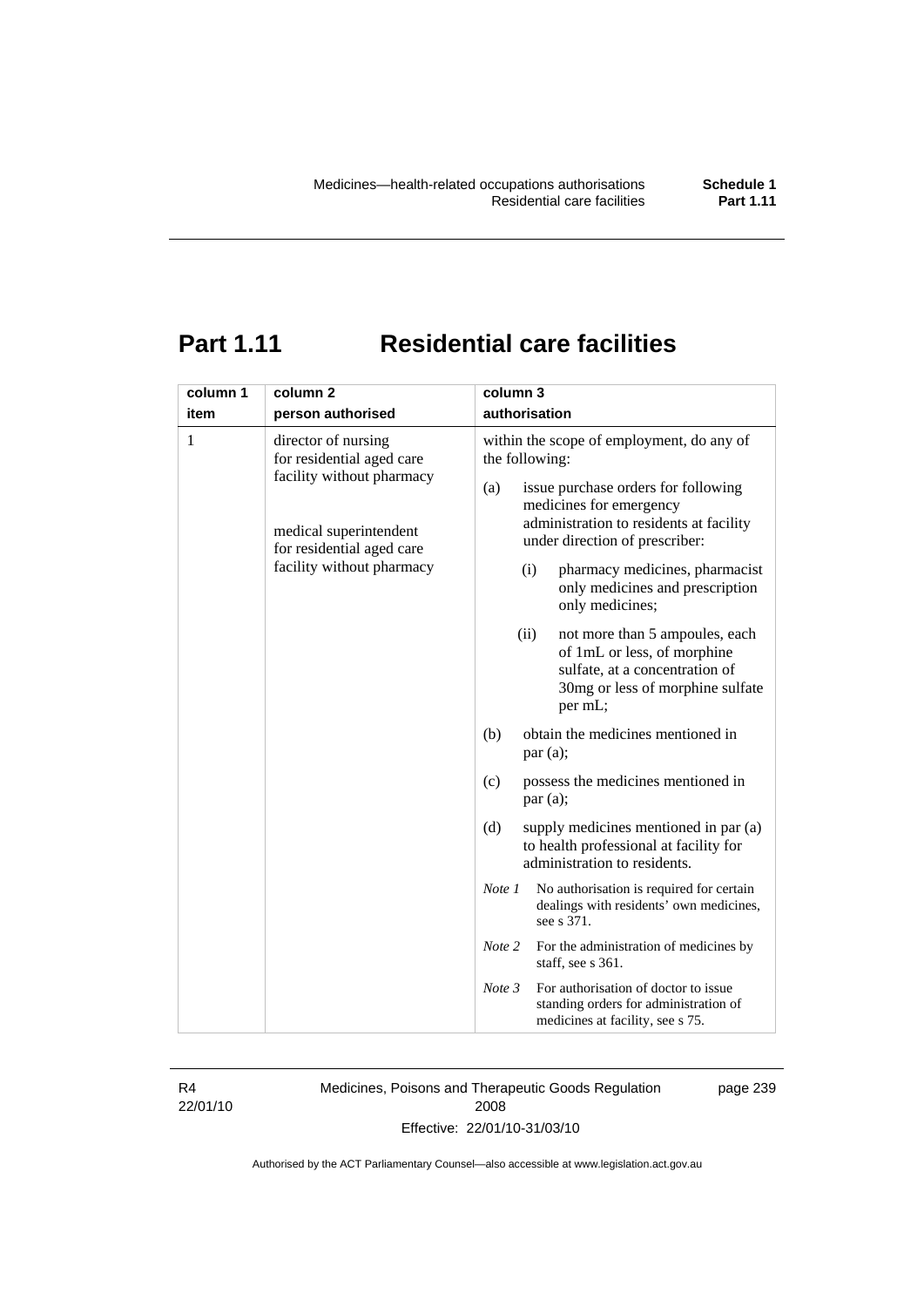| <b>Schedule 1</b> | Medicines—health-related occupations authorisations |
|-------------------|-----------------------------------------------------|
| <b>Part 1.11</b>  | Residential care facilities                         |

| column 1 | column <sub>2</sub>                                                                                                                                                           | column 3                                                                                                                                                                                                                                                                                                                                                                                                                                                          |  |  |
|----------|-------------------------------------------------------------------------------------------------------------------------------------------------------------------------------|-------------------------------------------------------------------------------------------------------------------------------------------------------------------------------------------------------------------------------------------------------------------------------------------------------------------------------------------------------------------------------------------------------------------------------------------------------------------|--|--|
| item     | person authorised                                                                                                                                                             | authorisation                                                                                                                                                                                                                                                                                                                                                                                                                                                     |  |  |
| 2        | director of nursing<br>for residential disability care<br>facility without pharmacy<br>medical superintendent<br>for residential disability care<br>facility without pharmacy | within the scope of employment, do any of<br>the following:<br>issue purchase orders for medicines<br>(a)<br>(other than controlled medicines) for<br>emergency administration to residents<br>at facility under direction of<br>prescriber;<br>(b)<br>obtain the medicines;<br>possess the medicines;<br>(c)<br>supply the medicines to health<br>(d)<br>professional at facility for<br>administration to residents.<br>See the notes to item 1.<br><b>Note</b> |  |  |

page 240 Medicines, Poisons and Therapeutic Goods Regulation 2008 Effective: 22/01/10-31/03/10

R4 22/01/10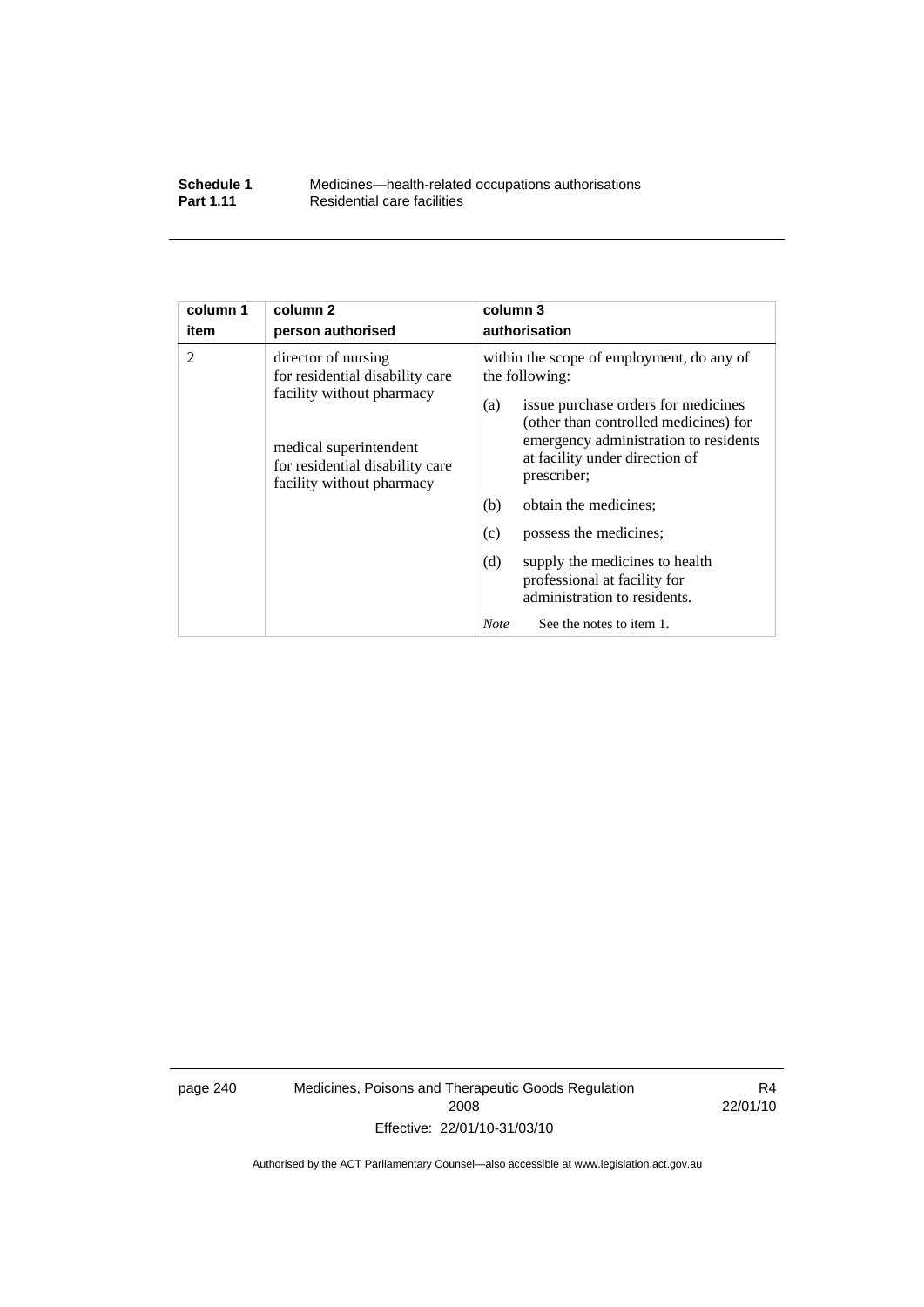# **Part 1.12 Sales representatives for medicines manufacturers and wholesalers**

| column 1 | column 2                                                                                                                                                                                                                                                                                                                                                       | column 3                                                                                                                                                                                                                                                                                                                                                                                                                                                                                          |  |
|----------|----------------------------------------------------------------------------------------------------------------------------------------------------------------------------------------------------------------------------------------------------------------------------------------------------------------------------------------------------------------|---------------------------------------------------------------------------------------------------------------------------------------------------------------------------------------------------------------------------------------------------------------------------------------------------------------------------------------------------------------------------------------------------------------------------------------------------------------------------------------------------|--|
| item     | person authorised                                                                                                                                                                                                                                                                                                                                              | authorisation                                                                                                                                                                                                                                                                                                                                                                                                                                                                                     |  |
| 1        | representative of person<br>authorised (however described)<br>under corresponding law to<br>manufacture medicines<br>representative of medicines<br>wholesalers licence-holder<br>representative of person<br>authorised to supply medicines<br>under the Act, $s$ 20 (4) (which is<br>about wholesalers who do not<br>have a place of business in the<br>ACT) | for purpose of supplying medicines (other<br>than controlled medicines) under<br>medicines Australia code of conduct, and<br>within the scope of employment, do any of<br>the following:<br>obtain manufacturer's packs of<br>(a)<br>medicines (other than controlled<br>medicines) from manufacturer or<br>wholesaler;<br>(b)<br>possess medicines obtained under<br>par(a);<br>supply manufacturer's packs of<br>(c)<br>medicines in accordance with<br>medicines Australia code of<br>conduct. |  |

R4 22/01/10 Medicines, Poisons and Therapeutic Goods Regulation 2008 Effective: 22/01/10-31/03/10

page 241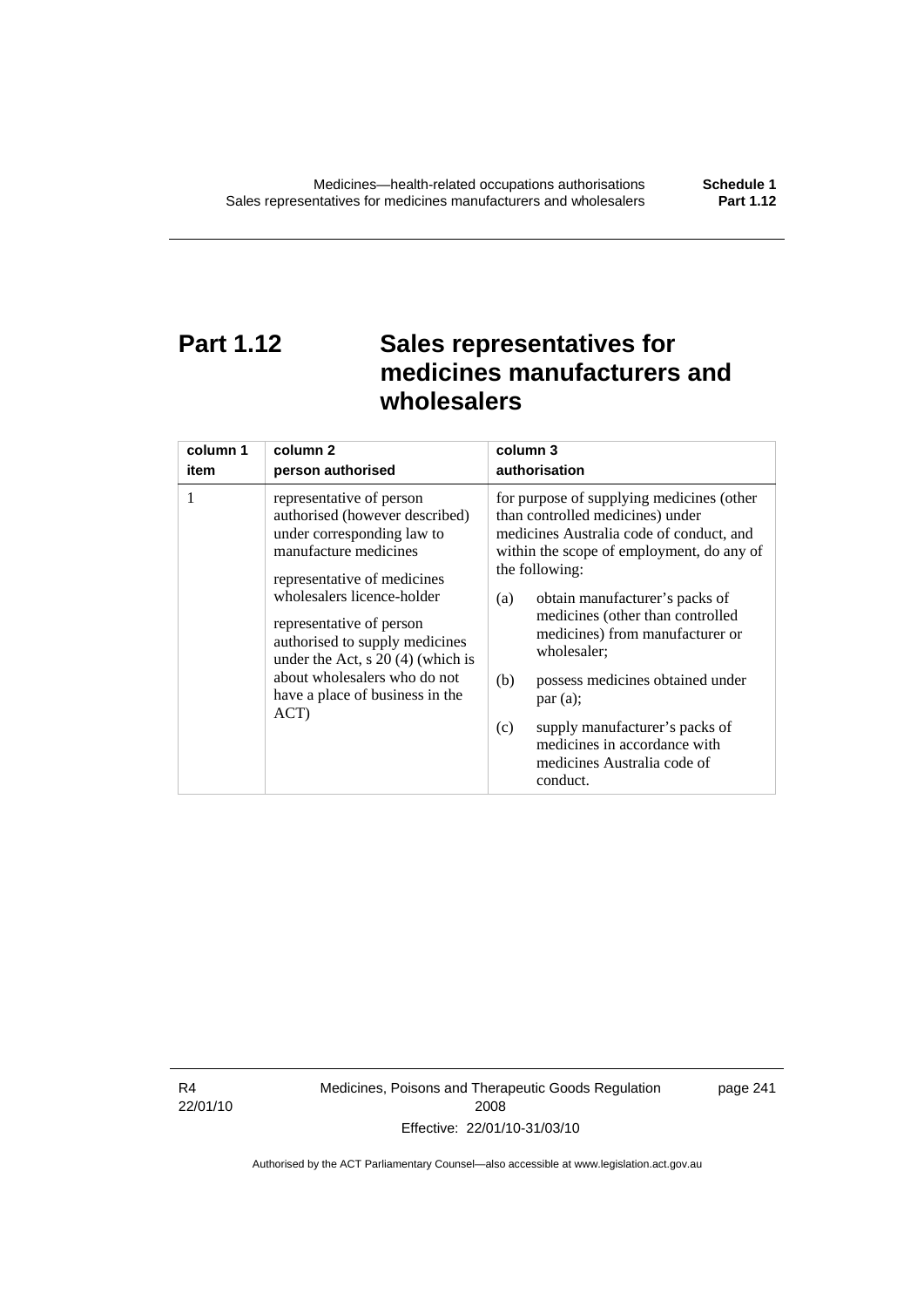### **Part 1.13 Veterinary surgeons and employees**

| column 1 | column <sub>2</sub> | column 3                                                                                                                                                                                          |  |  |
|----------|---------------------|---------------------------------------------------------------------------------------------------------------------------------------------------------------------------------------------------|--|--|
| item     | person authorised   | authorisation                                                                                                                                                                                     |  |  |
| 1        | veterinary surgeon  | to the extent necessary to practise<br>veterinary medicine and, if employed,<br>within the scope of employment, do any of<br>the following:                                                       |  |  |
|          |                     | issue purchase orders for medicines;<br>(a)                                                                                                                                                       |  |  |
|          |                     | obtain medicines;<br>(b)                                                                                                                                                                          |  |  |
|          |                     | possess medicines;<br>(c)                                                                                                                                                                         |  |  |
|          |                     | (d)<br>administer medicines;                                                                                                                                                                      |  |  |
|          |                     | prescribe medicines;<br>(e)                                                                                                                                                                       |  |  |
|          |                     | (f)<br>$supply$ —                                                                                                                                                                                 |  |  |
|          |                     | pharmacy medicines if labelled<br>(i)<br>with words to the effect of 'for<br>animal treatment only'; or                                                                                           |  |  |
|          |                     | (ii)<br>pharmacist only medicines<br>supplied in person by<br>veterinary surgeon, or trainee<br>veterinary surgeon, if labelled<br>with words to the effect of 'for<br>animal treatment only'; or |  |  |
|          |                     | medicines to custodians of<br>(iii)<br>animals during consultations if<br>labelled in accordance with<br>s 161.                                                                                   |  |  |

*Note 1 Veterinary surgeon* does not include a trainee veterinary surgeon (see dict).

*Note 2 Custodian*, of an animal—see the dictionary.

page 242 Medicines, Poisons and Therapeutic Goods Regulation 2008 Effective: 22/01/10-31/03/10

R4 22/01/10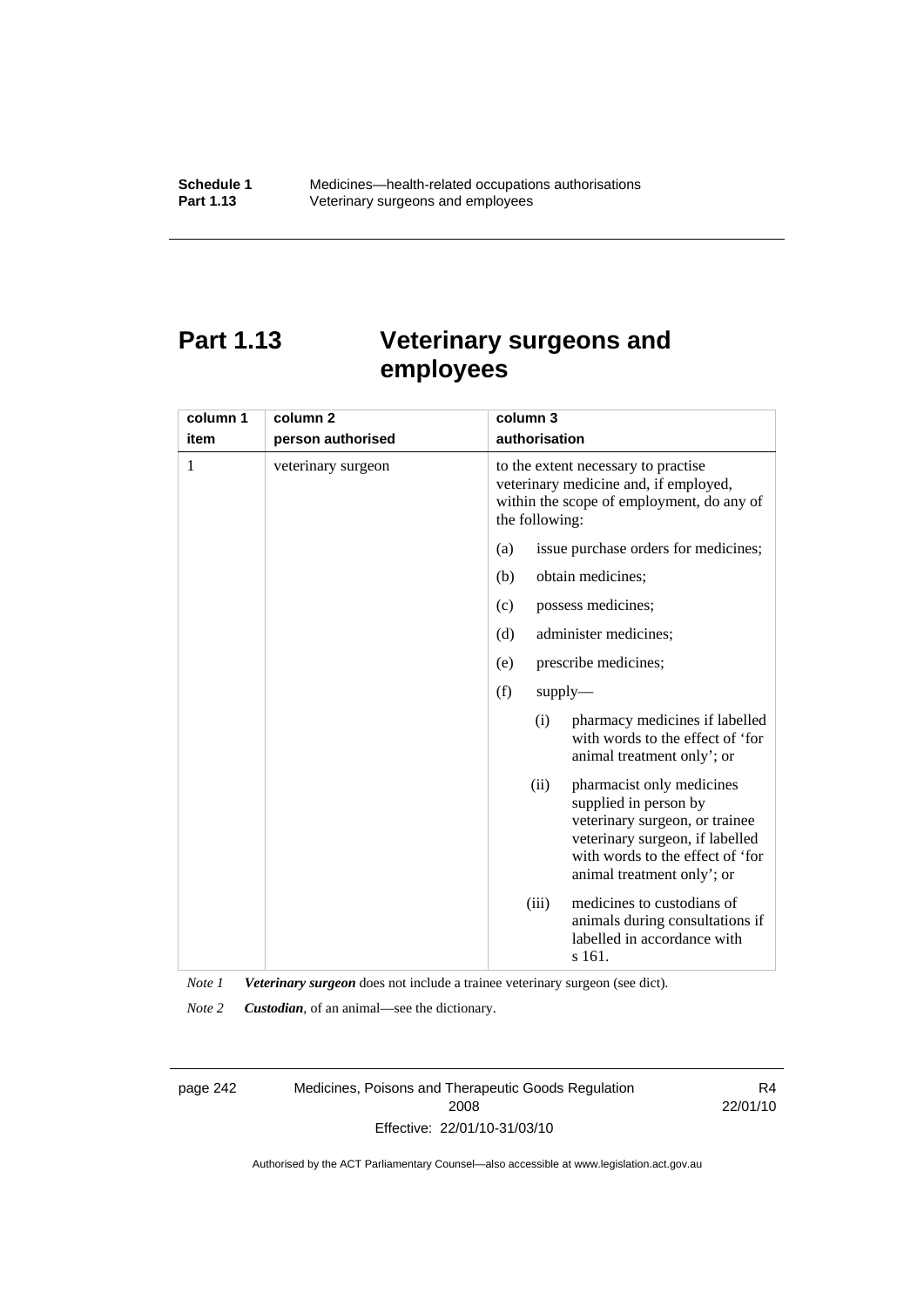| column 1 | column <sub>2</sub>        | column 3                                                                                                                                                                                          |  |
|----------|----------------------------|---------------------------------------------------------------------------------------------------------------------------------------------------------------------------------------------------|--|
| item     | person authorised          | authorisation                                                                                                                                                                                     |  |
| 2        | trainee veterinary surgeon | to the extent necessary to practise<br>veterinary medicine or undertake training,<br>and under supervision of veterinary<br>surgeon, do any of the following:                                     |  |
|          |                            | obtain medicines;<br>(a)                                                                                                                                                                          |  |
|          |                            | (b)<br>possess medicines;                                                                                                                                                                         |  |
|          |                            | administer medicines in accordance<br>(c)<br>with prescription (whether or not<br>issued themself or by veterinary<br>surgeon);                                                                   |  |
|          |                            | (d)<br>$supply$ —                                                                                                                                                                                 |  |
|          |                            | pharmacy medicines if labelled<br>(i)<br>with words to the effect of 'for<br>animal treatment only'; or                                                                                           |  |
|          |                            | (ii)<br>pharmacist only medicines<br>supplied in person by<br>veterinary surgeon, or trainee<br>veterinary surgeon, if labelled<br>with words to the effect of 'for<br>animal treatment only'; or |  |
|          |                            | (iii)<br>medicines supplied in person<br>by a veterinary surgeon at the<br>surgery if labelled in<br>accordance with s 161;                                                                       |  |
|          |                            | prescribe medicines for<br>(e)<br>administration at veterinary surgery.                                                                                                                           |  |

R4 22/01/10 Medicines, Poisons and Therapeutic Goods Regulation 2008 Effective: 22/01/10-31/03/10

page 243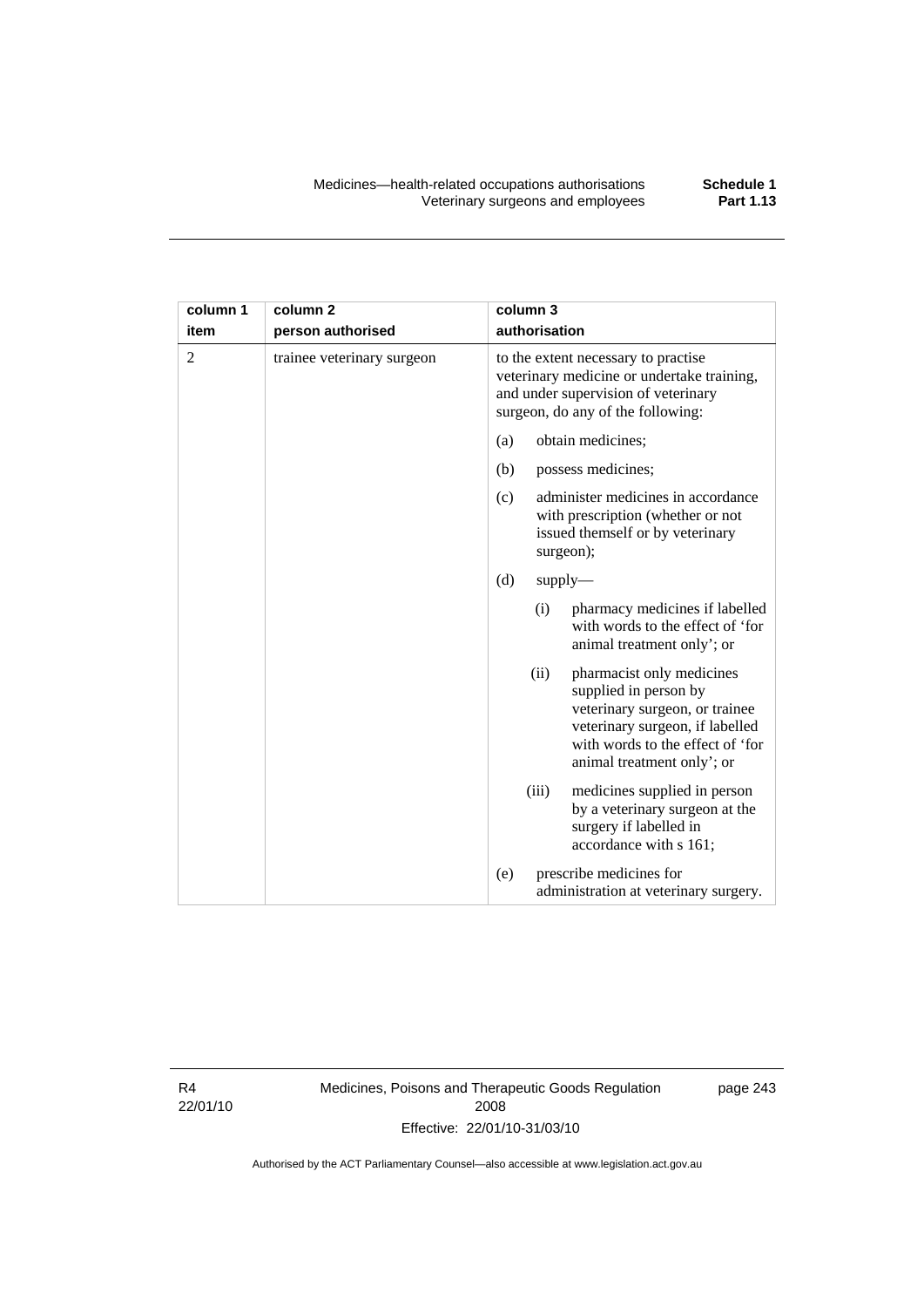#### **Schedule 1** Medicines—health-related occupations authorisations<br>**Part 1.13** Veterinary surgeons and employees Veterinary surgeons and employees

| column 1 | column <sub>2</sub>                                                                            | column 3                                                                                                   |                                                                                                                                                                                 |
|----------|------------------------------------------------------------------------------------------------|------------------------------------------------------------------------------------------------------------|---------------------------------------------------------------------------------------------------------------------------------------------------------------------------------|
| item     | person authorised                                                                              | authorisation                                                                                              |                                                                                                                                                                                 |
| 3        | veterinary surgeon's employee<br>public employee assisting<br>veterinary surgeon who is public | within the scope of employment and under<br>supervision of veterinary surgeon, do any<br>of the following: |                                                                                                                                                                                 |
|          | employee                                                                                       | (a)                                                                                                        | obtain medicines from veterinary<br>surgeon authorised to possess them;                                                                                                         |
|          |                                                                                                | (b)                                                                                                        | possess medicines mentioned in<br>par(a);                                                                                                                                       |
|          |                                                                                                | (c)                                                                                                        | administer medicines mentioned in<br>par (a) in accordance with veterinary<br>surgeon's prescription;                                                                           |
|          |                                                                                                | (d)                                                                                                        | supply pharmacy medicines if<br>labelled with words to the effect of<br>'for animal treatment only';                                                                            |
|          |                                                                                                | (e)                                                                                                        | supply pharmacist only medicines<br>supplied in person by veterinary<br>surgeon, or trainee veterinary<br>surgeon, if supply is for purpose of<br>sale or delivery of medicine; |
|          |                                                                                                | (f)                                                                                                        | supply medicines supplied in person<br>by a veterinary surgeon at the place<br>of employment if labelled in<br>accordance with s 161.                                           |

page 244 Medicines, Poisons and Therapeutic Goods Regulation 2008 Effective: 22/01/10-31/03/10

R4 22/01/10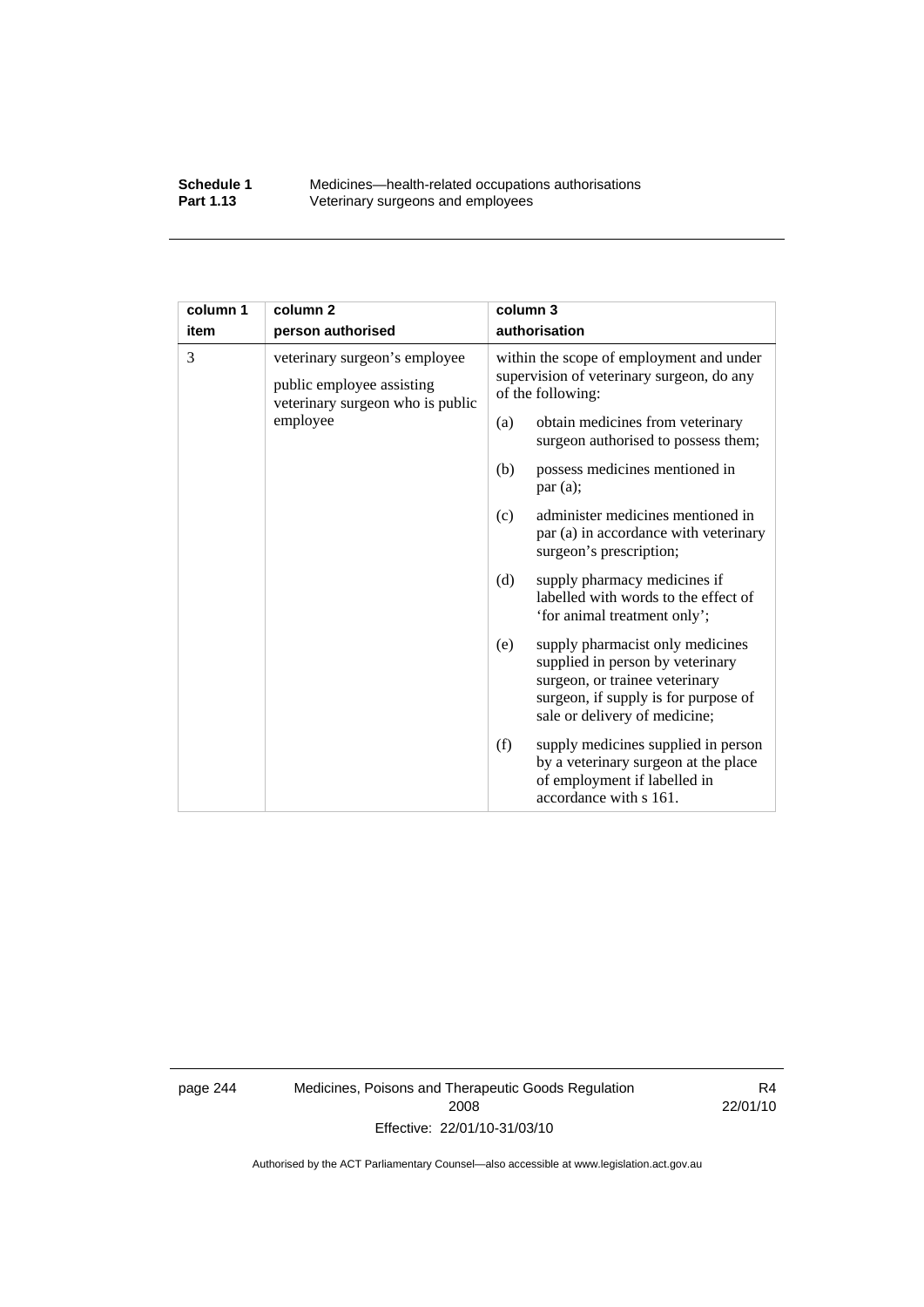# **Schedule 2 Optometry medicines**

(see sch 1)

| column 1<br>item | column 2<br>optometry medicines | column 3<br>prescribed purpose                          |
|------------------|---------------------------------|---------------------------------------------------------|
|                  | cycloplegic medicines           | paralysing accommodation of eye                         |
|                  | local anaesthetics              | tonometry<br>fitting contact lens                       |
|                  | miotic medicines                | instilling into eye after use of<br>mydriatic substance |
|                  | mydriatic medicines             | enlarging pupil                                         |

**Table 2.1 General optometry medicines** 

#### **Table 2.2 Restricted optometry medicines**

| column 1<br>item | column 2<br>optometry medicines                                                      | column 3<br>condition to which medicines<br>relate                             |
|------------------|--------------------------------------------------------------------------------------|--------------------------------------------------------------------------------|
| 1                | Chloramphenicol<br>Gramicidin<br>Framycetin<br>Neomycin<br>Polymyxin<br>Tetracycline | topical ocular antiinfective agents<br>(antibacterial, antiviral)              |
| $\mathfrak{D}$   | Cromoglycate<br>Ketotifen<br>Levocabastine<br>Lodoxamide<br>Olopatadine              | topical ocular antiallergy agents<br>(antihistamine, mast cell<br>stabilisers) |

R4 22/01/10 Medicines, Poisons and Therapeutic Goods Regulation 2008 Effective: 22/01/10-31/03/10

page 245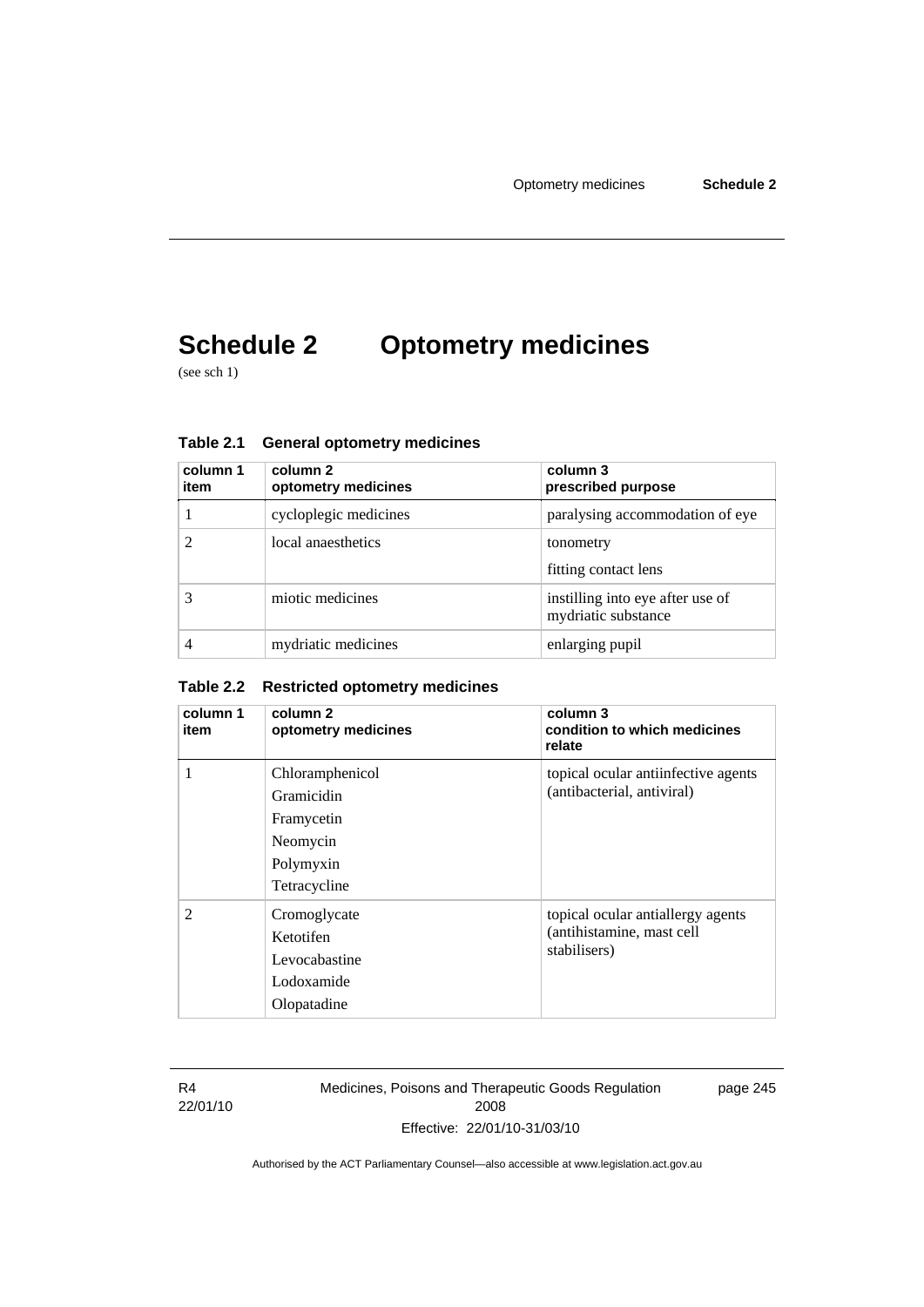#### **Schedule 2** Optometry medicines

| 3              | Diclofenac<br>Flurbiprofen<br>Ketorolac                                                                                                                                                                        | topical ocular non-steroidal<br>antiinflammatory agents (NSAIDS)                                                                                                                                                                                                                                                           |
|----------------|----------------------------------------------------------------------------------------------------------------------------------------------------------------------------------------------------------------|----------------------------------------------------------------------------------------------------------------------------------------------------------------------------------------------------------------------------------------------------------------------------------------------------------------------------|
| $\overline{4}$ | Fluorometholone<br>Hydrocortisone                                                                                                                                                                              | topical ocular steroid preparations                                                                                                                                                                                                                                                                                        |
| 5              | Apraclonidine<br><b>Betaxolol</b><br>Bimatoprost<br><b>Brimonidine</b><br><b>Brinzolamide</b><br>Carbachol<br>Dipivefrine<br>Dorzolamide<br>Latanoprost<br>Levobunolol<br>Pilocarpine<br>Timolol<br>Travoprost | topical glaucoma preparations in<br>accordance with shared care model<br>between Optometrists Registration<br>Board under Optometrists Act 2002<br>(NSW), Australian and New<br>Zealand College of<br>Ophthalmologists and School of<br>Vision Science, University of New<br>South Wales, as in force from time<br>to time |
| 6              | Atropine<br>Cyclopentolate<br>Homatropine<br>Phenylephrine<br>Tropicamide                                                                                                                                      | mydriatics and cycloplegics                                                                                                                                                                                                                                                                                                |
| 7              | Amethocaine<br>Oxybuprocaine<br>Proxymetacaine                                                                                                                                                                 | topical local anaesthetics                                                                                                                                                                                                                                                                                                 |

page 246 Medicines, Poisons and Therapeutic Goods Regulation 2008 Effective: 22/01/10-31/03/10

R4 22/01/10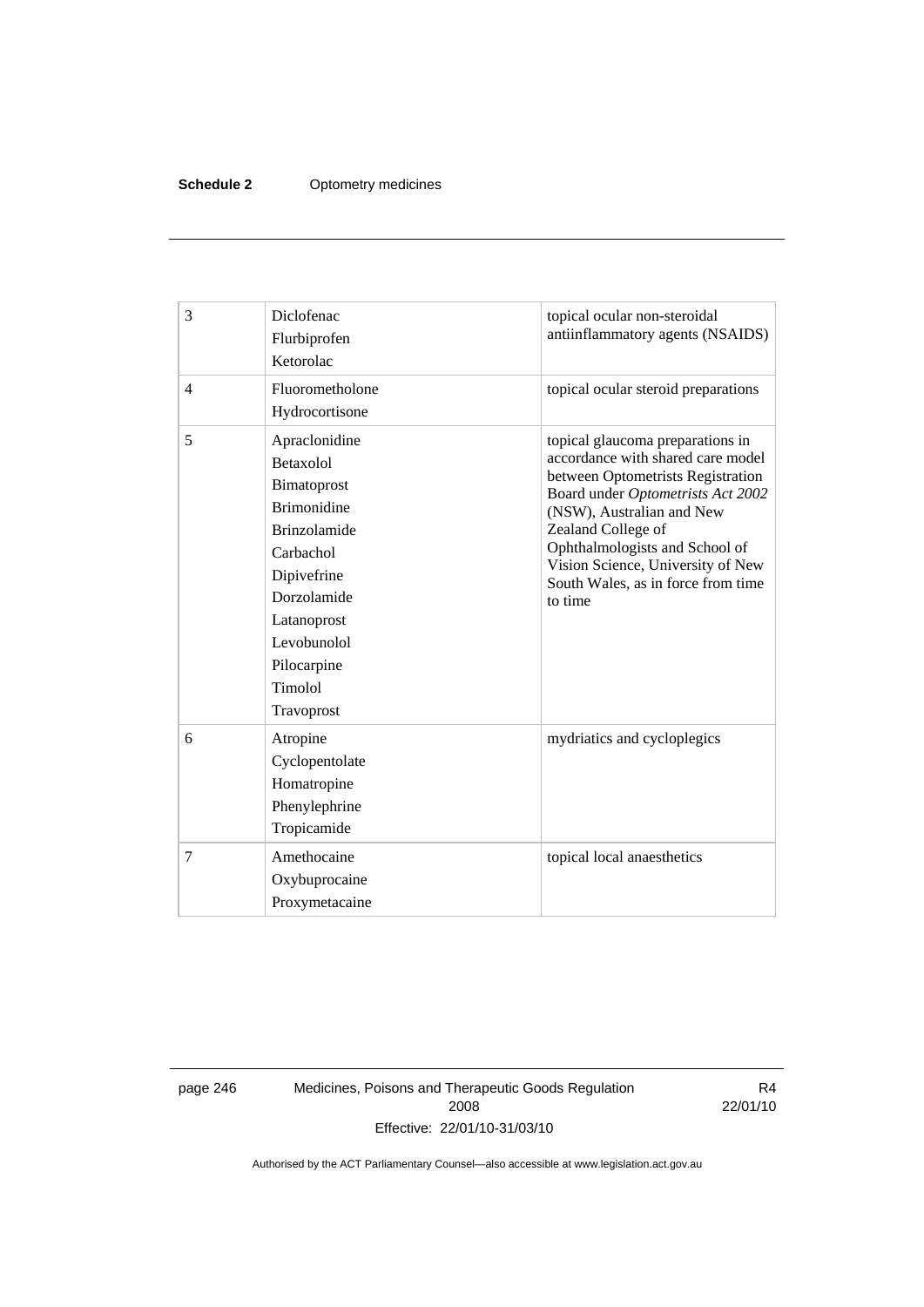# **Schedule 3 Designated appendix D**

**medicines—standing** 

(see s 31, s 33, s 41, s 160, s 591, s 592 and s 593)

### **Part 3.1 Approval conditions**

**approvals** 

#### **3.1 Definitions—sch 3**

In this schedule:

*condition 1*, for a doctor prescribing or supplying a designated appendix D medicine to a woman of child-bearing age, means the doctor must ensure that the possibility of pregnancy by the woman has been excluded prior to commencement of treatment.

*condition 2*, for a doctor prescribing or supplying a designated appendix D medicine to a woman of child-bearing age, means the doctor must advise the woman to avoid becoming pregnant during, or for a period of 1 month after the completion of, treatment.

*condition 3*, for a doctor prescribing or supplying a designated appendix D medicine to a woman of child-bearing age, means the doctor must advise the woman to avoid becoming pregnant during, or for a period of 3 months after the completion of, treatment.

*condition 4*, for a doctor prescribing or supplying a designated appendix D medicine to a woman of child-bearing age, means the doctor must advise the woman to avoid becoming pregnant during, or for a period of 24 months after the completion of, treatment.

R4 22/01/10 page 247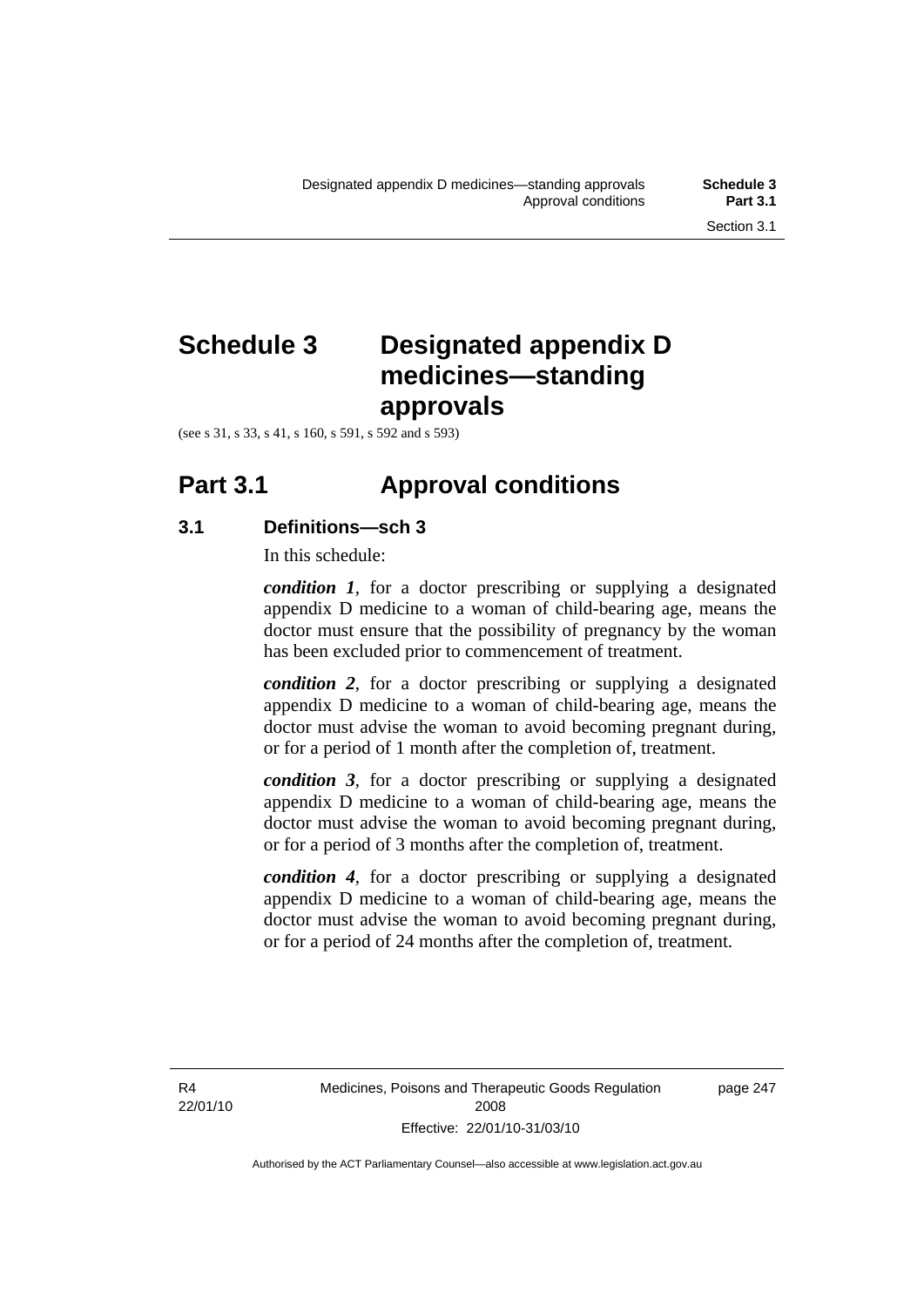# **Part 3.2 Standing approvals for designated appendix D medicines**

| column 1<br>item | column 2<br>doctor                                                                               | column 3<br>medicine                                                                                                                                                                                                                                                                                                                                                                                             | column 4<br>conditions (if any)                                |
|------------------|--------------------------------------------------------------------------------------------------|------------------------------------------------------------------------------------------------------------------------------------------------------------------------------------------------------------------------------------------------------------------------------------------------------------------------------------------------------------------------------------------------------------------|----------------------------------------------------------------|
| 1                | specialist practising<br>in specialist area of                                                   | acitretin for human use                                                                                                                                                                                                                                                                                                                                                                                          | conditions 1 and 4                                             |
|                  | dermatology                                                                                      | alefacept for human use<br>bexarotene for human use<br>etretinate for human use<br>isotretinoin for human oral use                                                                                                                                                                                                                                                                                               | conditions 1 and 2<br>conditions 1 and 4<br>conditions 1 and 2 |
|                  |                                                                                                  | thalidomide for human use                                                                                                                                                                                                                                                                                                                                                                                        | conditions 1 and 2                                             |
| $\overline{2}$   | specialist practising<br>in specialist area of<br>endocrinology,<br>gynaecology or<br>obstetrics | clomiphene for human use<br>cyclofenil for human use<br>dinoprost for human use<br>dinoprostone for human use<br>follitropin alpha (recombinant human<br>follicle-stimulating hormone) for<br>human use<br>follitropin beta (recombinant human<br>follicle-stimulating hormone) for<br>human use<br>luteinising hormone for human use<br>urofollitropin (human<br>follicle-stimulating hormone) for<br>human use |                                                                |

page 248 Medicines, Poisons and Therapeutic Goods Regulation 2008 Effective: 22/01/10-31/03/10

R4 22/01/10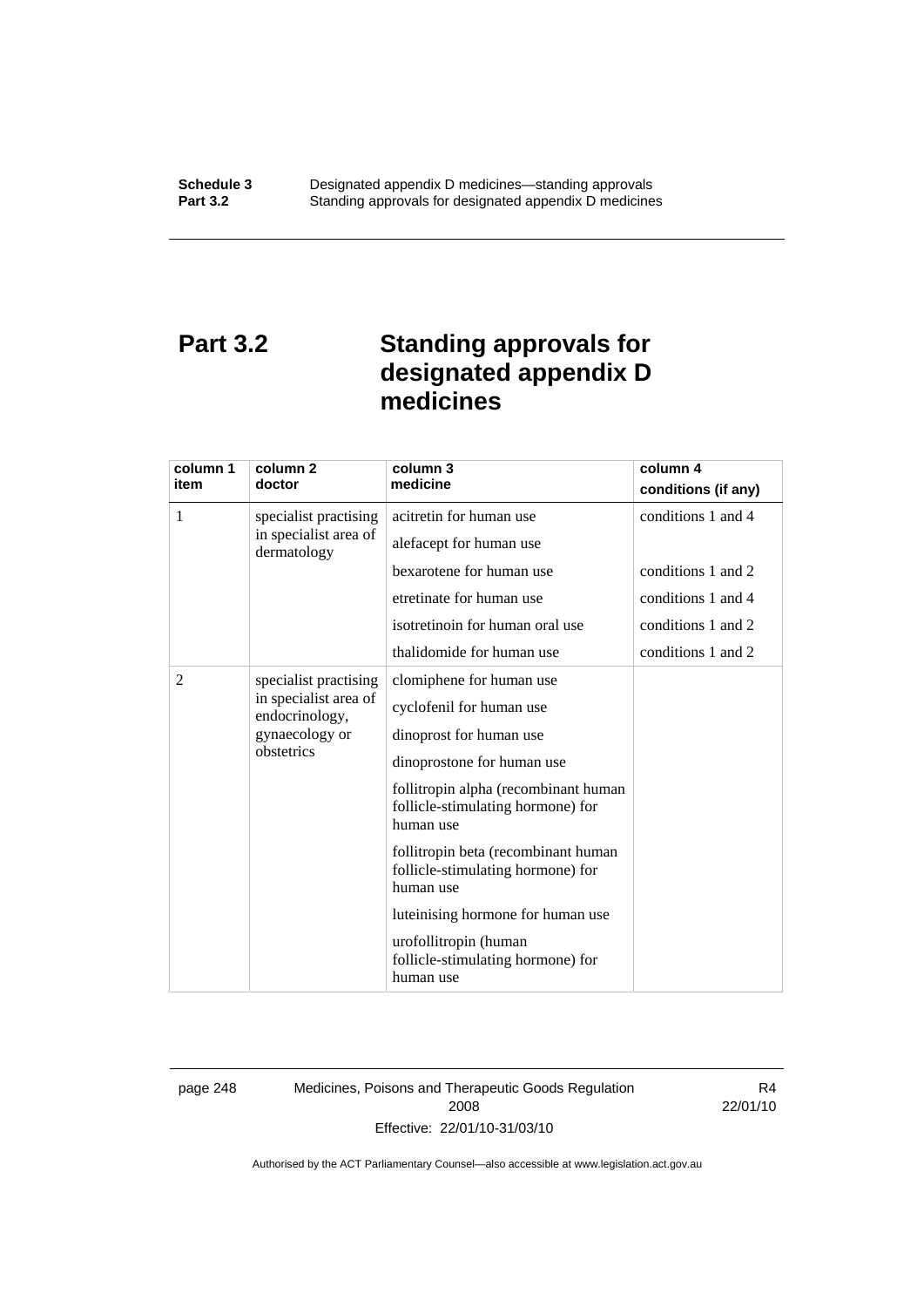Designated appendix D medicines—standing approvals **Schedule 3**  Standing approvals for designated appendix D medicines

| column 1<br>item | column <sub>2</sub><br>doctor                                                                                                                                  | column 3<br>medicine            | column 4<br>conditions (if any) |
|------------------|----------------------------------------------------------------------------------------------------------------------------------------------------------------|---------------------------------|---------------------------------|
| 3                | specialist practising<br>in specialist area of<br>mental health                                                                                                | clozapine for human use         |                                 |
|                  | doctor employed by<br>Territory and<br>working under<br>supervision of chief<br>psychiatrist under<br><b>Mental Health</b><br>(Treatment and<br>Care) Act 1994 |                                 |                                 |
| $\overline{4}$   | specialist physician                                                                                                                                           | acitretin for human use         | conditions 1 and 4              |
|                  |                                                                                                                                                                | etretinate for human use        | conditions 1 and 4              |
|                  |                                                                                                                                                                | bexarotene for human use        | conditions 1 and 2              |
|                  |                                                                                                                                                                | bosentan for human use          | conditions 1 and 3              |
|                  |                                                                                                                                                                | isotretinoin for human oral use | conditions 1 and 2              |
|                  |                                                                                                                                                                | teriparatide for human use      |                                 |
|                  |                                                                                                                                                                | thalidomide for human use       | conditions 1 and 2              |
|                  |                                                                                                                                                                | tretinoin for human oral use    | conditions 1 and 2              |

*Note Specialist* includes a doctor training in a specialist area—see the dictionary.

R4 22/01/10 Medicines, Poisons and Therapeutic Goods Regulation 2008 Effective: 22/01/10-31/03/10

page 249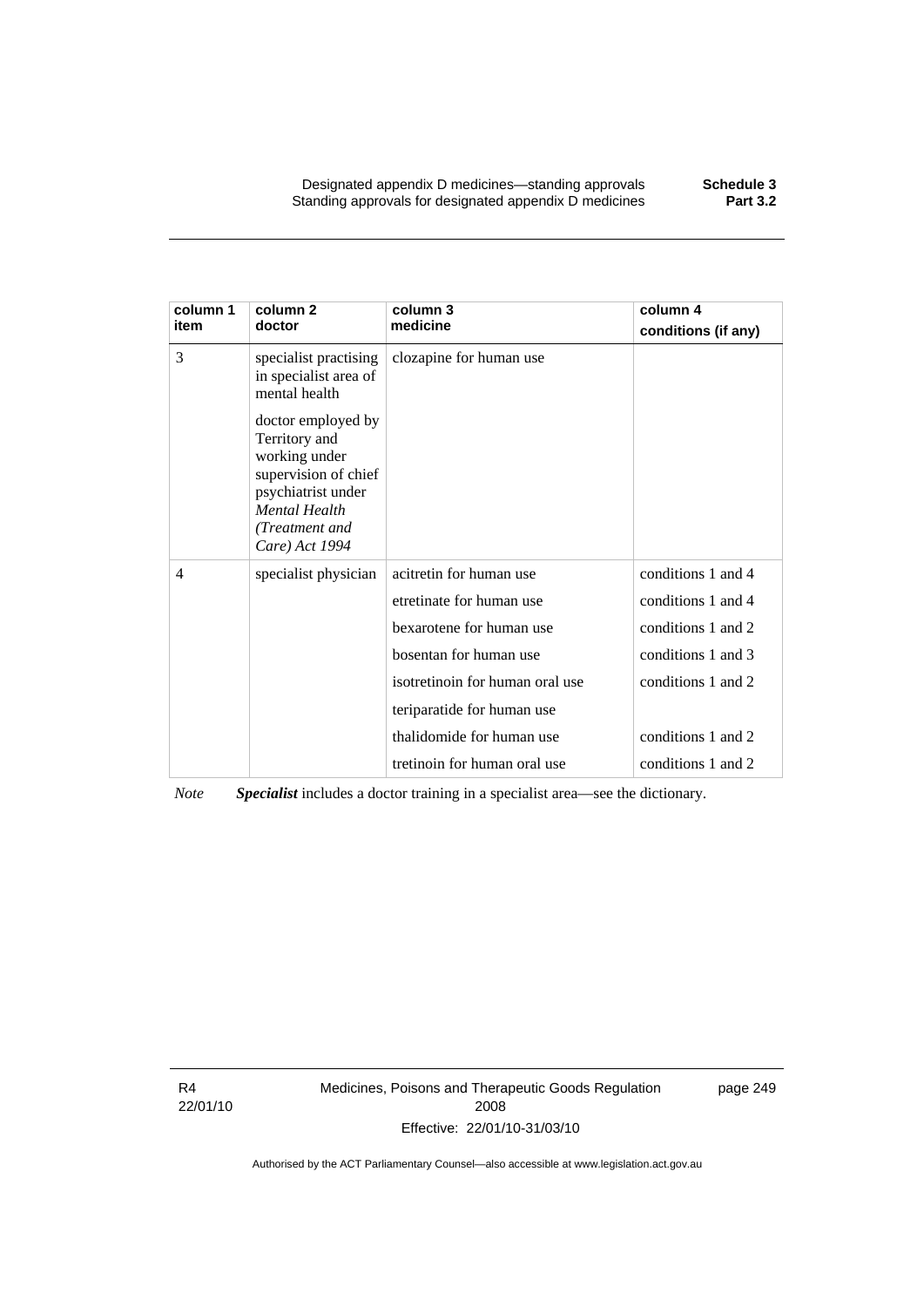# **Schedule 4 Dangerous poisons manufacturing etc authorisations**

(see s 690)

| column 1<br>item | column <sub>2</sub><br>people                                             | column 3<br>dangerous poison | column 4<br>prescribed purpose                                         |
|------------------|---------------------------------------------------------------------------|------------------------------|------------------------------------------------------------------------|
| 1                | manufacturers of glass                                                    | arsenic                      | manufacturing glass                                                    |
|                  | metallurgists                                                             |                              | manufacturing alloys                                                   |
| 2                | manufacturers of dyes or<br>pharmaceuticals                               | benzene                      | manufacturing dyes or<br>pharmaceuticals                               |
|                  | manufacturers of lacquers,<br>linoleum, protective cloths<br>or varnishes |                              | manufacturing lacquers,<br>linoleum, protective<br>cloths or varnishes |
| 3                | manufacturers of<br>chemicals or<br>pharmaceuticals                       | carbon tetrachloride         | manufacturing<br>chemicals or<br>pharmaceuticals                       |
|                  | manufacturers of lacquers,<br>paints or varnishes                         |                              | manufacturing lacquers,<br>paints or varnishes                         |
| $\overline{4}$   | managers of swimming<br>pools, other than domestic<br>swimming pools      | chlorine                     | purifying water in pools                                               |
|                  | manufacturers of<br>chemicals, plastics or<br>synthetic rubber            |                              | manufacturing<br>chemicals, plastics or<br>synthetic rubber            |
|                  | metallurgists                                                             |                              | cleaning metals                                                        |
|                  | people working at sewage<br>treatment centres                             |                              | treating sewage at<br>treatment centres                                |
|                  | people working at water<br>treatment centres                              |                              | purifying water at<br>treatment centres                                |

page 250 Medicines, Poisons and Therapeutic Goods Regulation 2008 Effective: 22/01/10-31/03/10

R4 22/01/10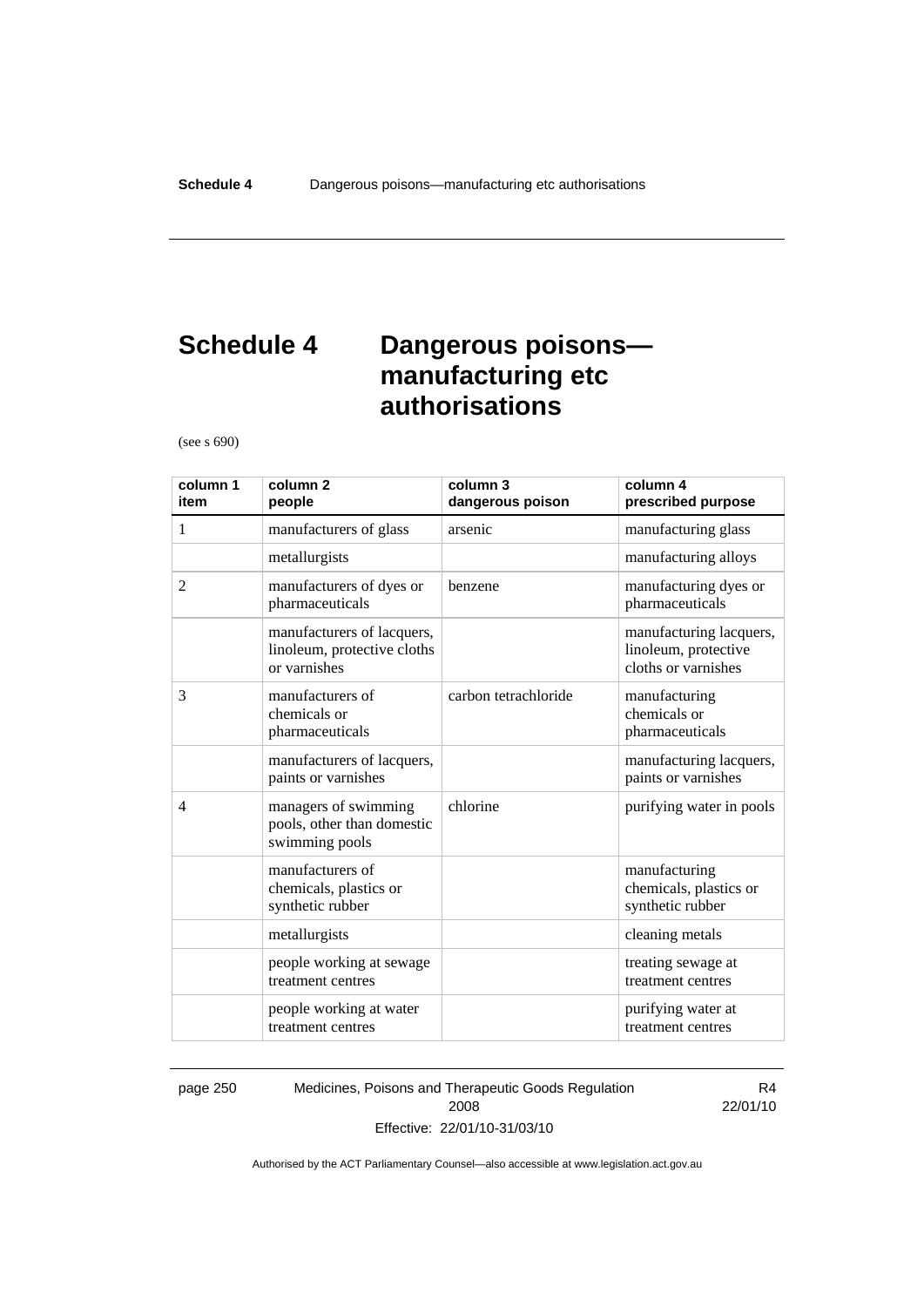| column 1<br>item | column <sub>2</sub><br>people                                   | column 3<br>dangerous poison                      | column 4<br>prescribed purpose                                  |
|------------------|-----------------------------------------------------------------|---------------------------------------------------|-----------------------------------------------------------------|
| 5                | electroplaters                                                  | cyanides                                          | electroplating                                                  |
|                  | jewellers                                                       |                                                   | manufacturing gold<br>jewellery                                 |
|                  | miners                                                          |                                                   | extracting or processing<br>gold                                |
| 6                | manufacturers of lacquers,<br>paints or varnishes               | epichlorohydrin                                   | manufacturing lacquers,<br>paints or varnishes                  |
| 7                | manufacturers of<br>chemicals or detergents                     | ethylene oxide                                    | manufacturing<br>chemicals or detergents                        |
|                  | sterilising technologists                                       |                                                   | sterilising surgical<br>instruments                             |
| 8                | glass workers                                                   | hydrofluoric acid                                 | etching glass                                                   |
|                  | masons                                                          |                                                   | cleaning building<br>materials                                  |
|                  | metal workers                                                   |                                                   | cleaning or etching<br>metals                                   |
|                  | miners                                                          |                                                   | extracting or processing<br>gold                                |
|                  | potters                                                         |                                                   | cleaning ceramics                                               |
| 9                | manufacturers of lamps,<br>mirrors or scientific<br>instruments | mercury                                           | manufacturing of lamps,<br>mirrors or scientific<br>instruments |
|                  | manufacturers of mercury<br>salts or organic<br>compounds       |                                                   | manufacturing mercury<br>salts or organic<br>compounds          |
|                  | miners                                                          |                                                   | extracting metals from<br>ores                                  |
| 10               | manufacturers of plastics                                       | 4, 4'-methylenebis<br>[2-chloroaniline]<br>(MOCA) | manufacturing plastics                                          |

R4 22/01/10 Medicines, Poisons and Therapeutic Goods Regulation 2008 Effective: 22/01/10-31/03/10

page 251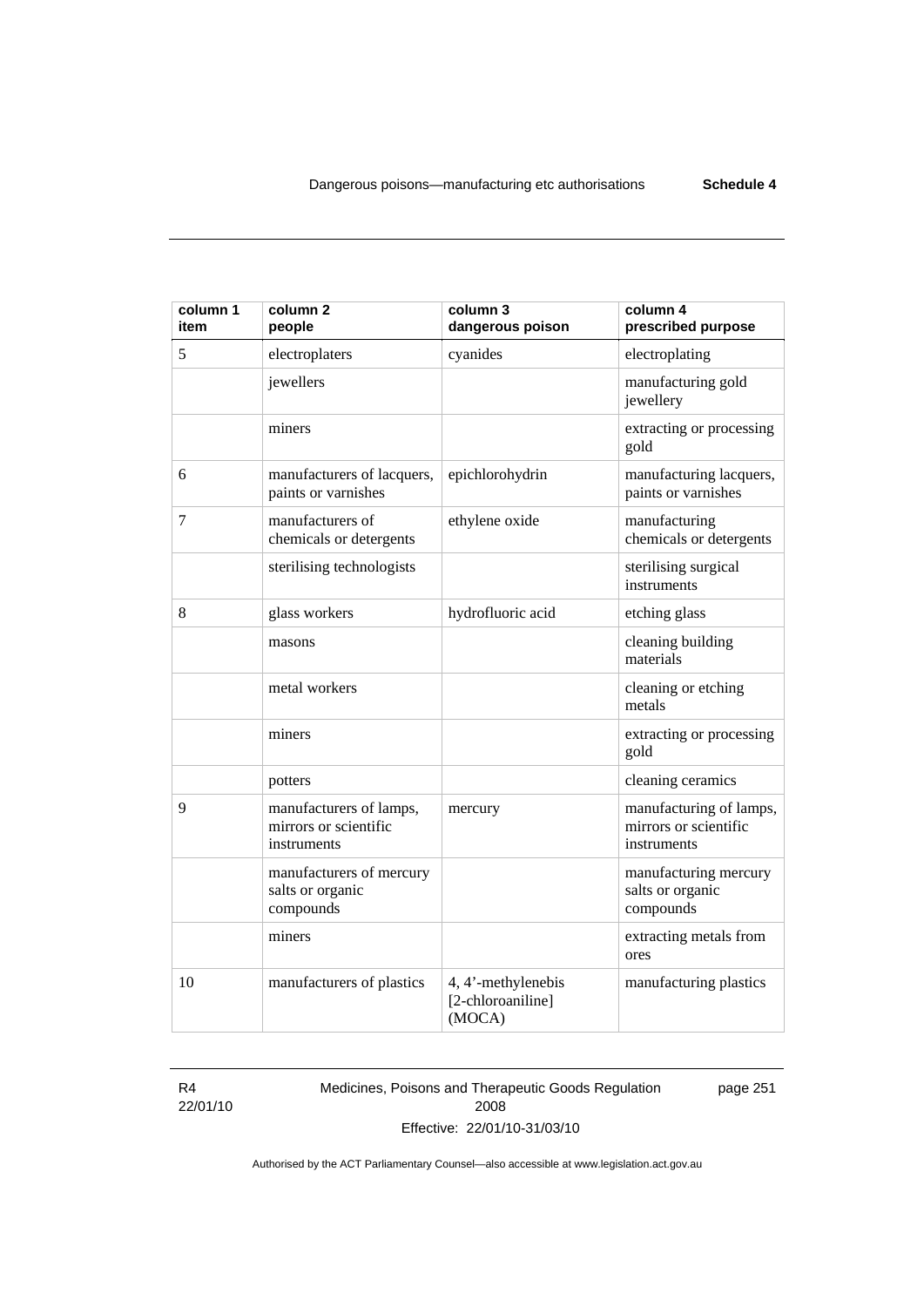#### **Schedule 4** Dangerous poisons—manufacturing etc authorisations

| column 1<br>item | column 2<br>people                                                                   | column 3<br>dangerous poison | column 4<br>prescribed purpose                                                    |
|------------------|--------------------------------------------------------------------------------------|------------------------------|-----------------------------------------------------------------------------------|
| 11               | manufacturers of<br>detergents, lubricants or<br>organic compounds                   | propylene oxide              | manufacturing<br>detergents, lubricants or<br>organic compounds                   |
| 12               | manufacturers of organic<br>compounds, paints, rust<br>removers or varnishes         | tetrachloroethane            | manufacturing organic<br>compounds, paints, rust<br>removers or varnishes         |
| 13               | manufacturers of dyes                                                                | ortho-tolidine               | manufacturing dyes                                                                |
| 14               | manufacturers of<br>disinfectants, household<br>cleaners or industrial<br>deodorants | trichloroisocyanuric acid    | manufacturing<br>disinfectants, household<br>cleaners or industrial<br>deodorants |

page 252 Medicines, Poisons and Therapeutic Goods Regulation 2008 Effective: 22/01/10-31/03/10

R4 22/01/10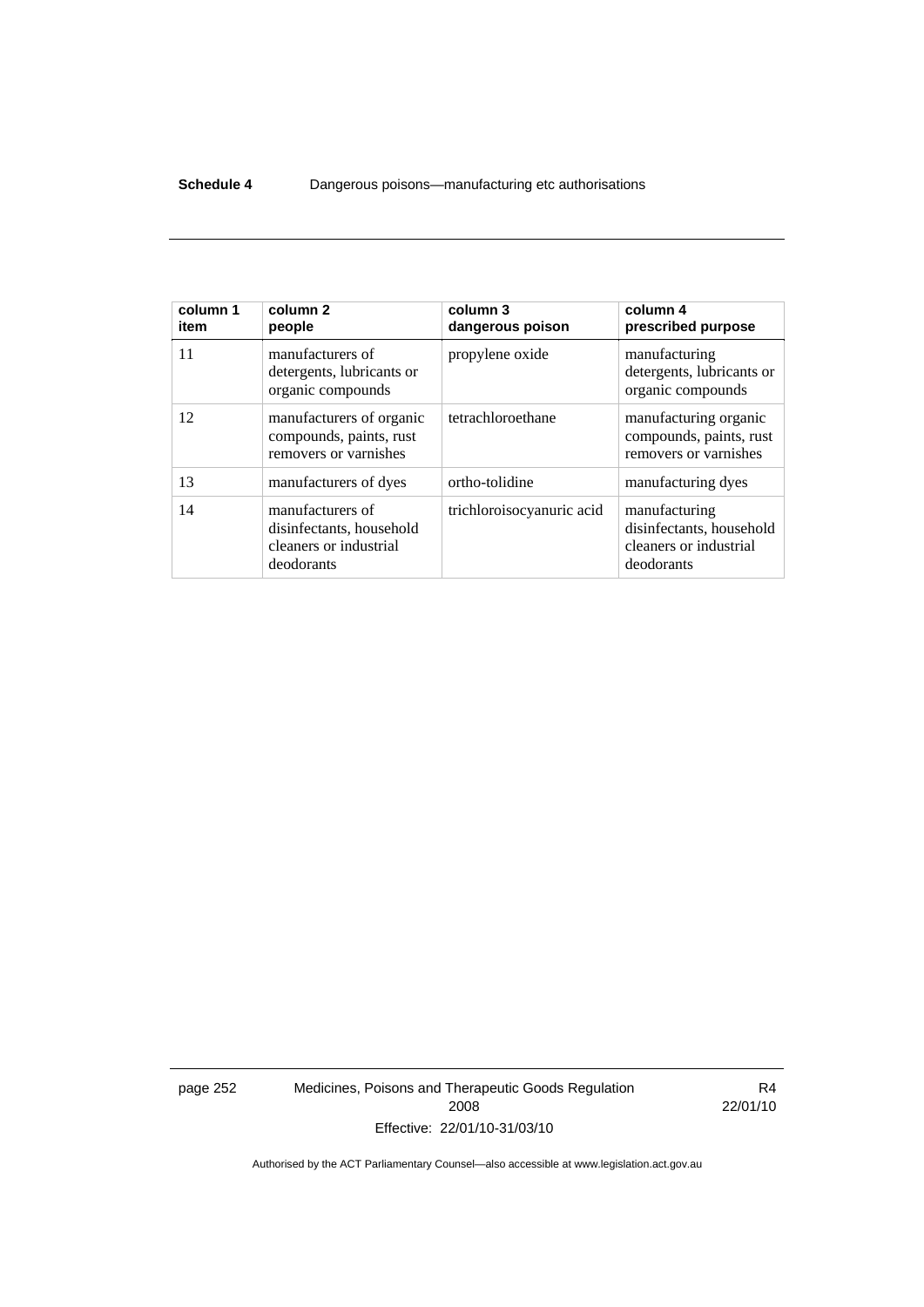# **Schedule 5 Requirements for storage receptacles**

(see s 531 and s 533)

### **Part 5.1 Medicines cabinets**

#### **5.1 Medicines cabinets—general requirements**

A medicines cabinet must be constructed to prevent ready access to the cabinet's contents by cutting, sawing or unbolting.

#### **5.2 Medicines cabinets—body requirements**

- (1) The body of a medicines cabinet must be constructed of a single layer of black mild steel plate at least 10mm thick and with continuous welding of all joints.
- (2) The body must have, for installation—
	- (a) 4 suitably sized holes in the cabinet's back plate; or
	- (b) 2 suitably sized holes in the back plate and 2 suitably sized holes in the cabinet's base.

page 253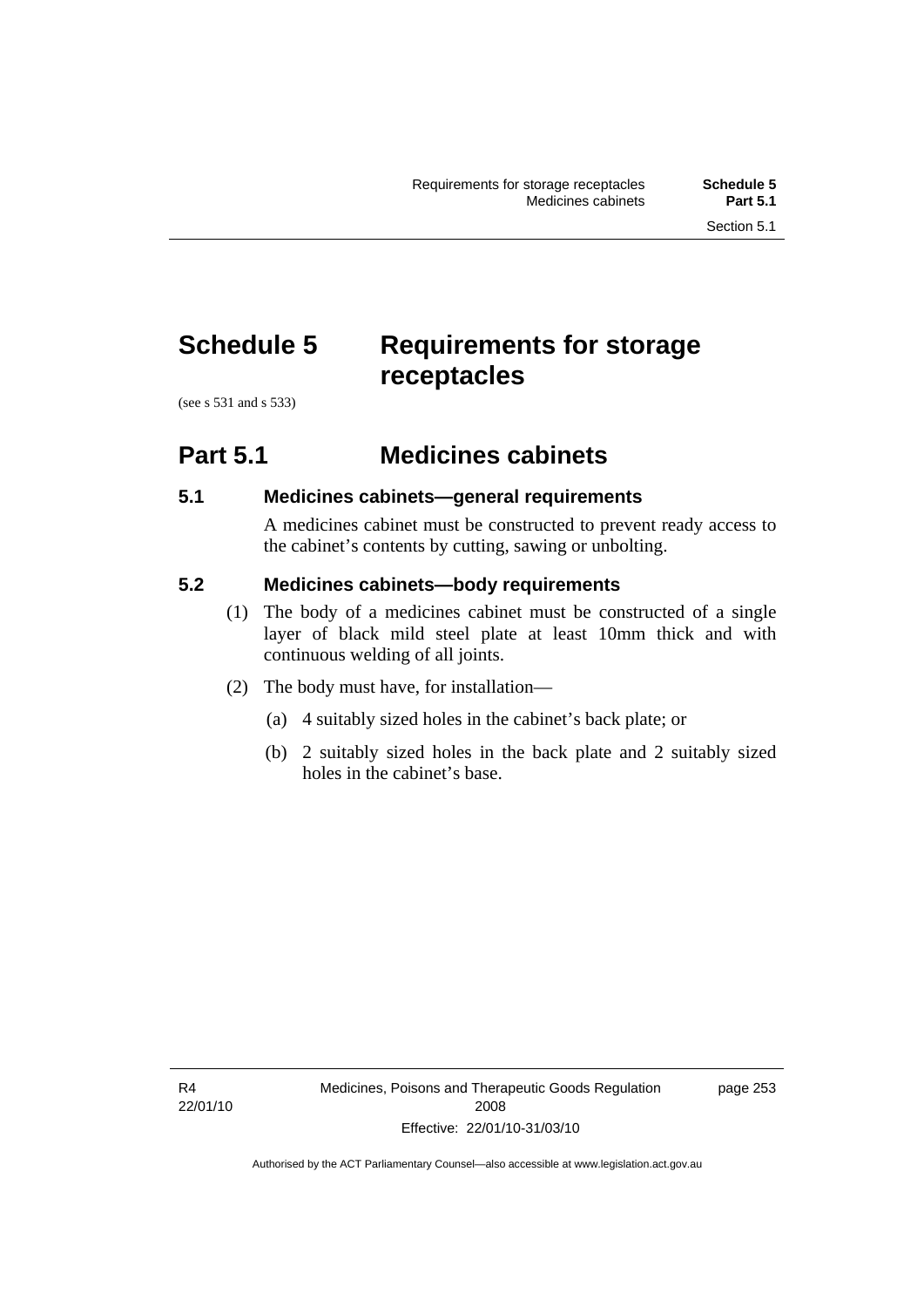#### **5.3 Medicines cabinets—door requirements**

- (1) The door of a medicines cabinet must be constructed of black mild steel plate at least 10mm thick.
- (2) When the medicines cabinet door is closed, the door must—
	- (a) fit flush with the cabinet; and
	- (b) have a clearance around the door of not more than 1.5mm.
- (3) The door must be fitted with a fixed locking bar, welded to the inside face of the door near the hinge edge, that engages in a rebate in the cabinet when closed.
- (4) The hinges on the door must be—
	- (a) constructed of heavy duty steel; and
	- (b) continuous welded to the door and body of the cabinet.

#### **5.4 Medicines cabinets—lock requirements**

- (1) A medicines cabinet lock must be—
	- (a) a 6-lever pick-proof lock; or
	- (b) a lock mechanism of a level of security equal to, or greater than, a 6-lever pick-proof lock.
- (2) The lock must be securely attached to the inside face of the door.

R4 22/01/10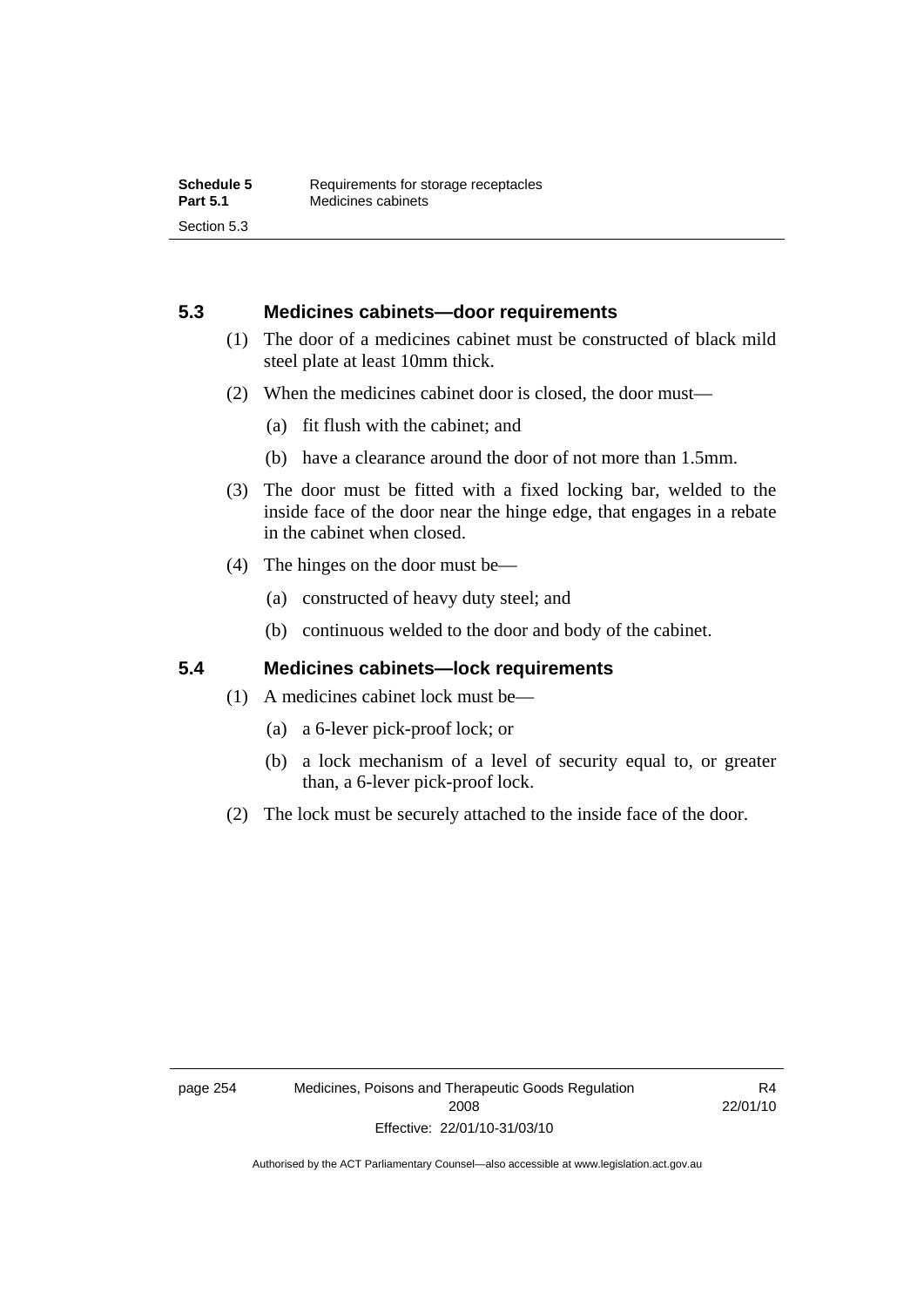#### **5.5 Medicines cabinets—mounting requirements**

- (1) A medicines cabinet must be—
	- (a) embedded in a floor of reinforced concrete of at least 10mpa compressive strength; or
	- (b) securely fixed to a wall or floor (or both) in accordance with this section.
- (2) If the wall and floor are brick or concrete, the medicines cabinet must be fixed to the wall or floor (or both) by at least 4 expanding bolts.
- (3) If the wall is timber, but the floor is brick or concrete, the medicines cabinet must be fixed—
	- (a) to the floor by at least 4 expanding bolts; and
	- (b) to the wall by at least 2 coach screws into the studs as close to the top of the wall face as is possible.
- (4) If the wall and floor are timber, the medicines cabinet must be fixed to the timber frame of the wall or floor in a way that will ensure that the cabinet cannot be removed from the floor or wall within 30 minutes.
- (5) The bolts and coach screws must be at least 10mm in diameter.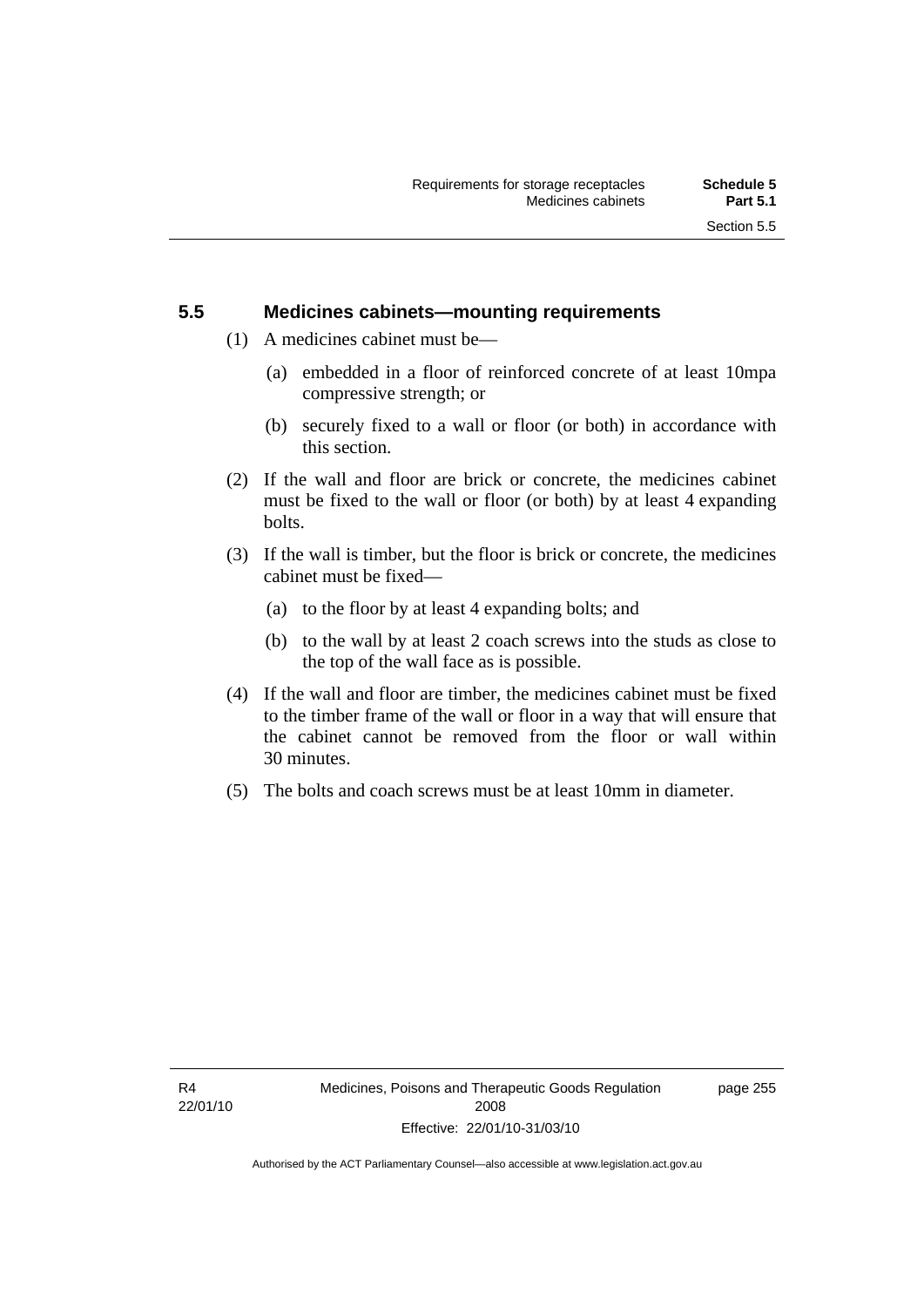### **Part 5.2 Safes, strong rooms and vaults**

#### **5.6 Requirements for safes**

- (1) A safe must be constructed to prevent ready access to the safe's contents by cutting, sawing or unbolting.
- (2) When locked, a safe must reasonably be expected to resist attempts to gain entry by tools, torch or explosives for at least 30 minutes.
- $(3)$  A safe-
	- (a) may be freestanding if it weighs more than 350kg; or
	- (b) must be securely attached to, or embedded in, a concrete floor or a concrete or brick wall in a way that will ensure that the cabinet cannot be removed from the floor or wall within 30 minutes.

#### **5.7 Requirements for strong rooms**

- (1) The walls, floor and ceiling of a strong room must be brick or concrete.
- (2) The strong room must be fitted with a door.
- (3) When locked, the strong room must reasonably be expected to resist attempts to gain entry by tools, torch or explosives for at least 1 hour.

#### **5.8 Requirements for vaults**

- (1) The walls, floor and ceiling of a vault must be reinforced concrete.
- (2) The vault must be fitted with a door.
- (3) When locked, the vault must reasonably be expected to resist attempts to gain entry by tools, torch or explosives for at least 1 hour.

R4 22/01/10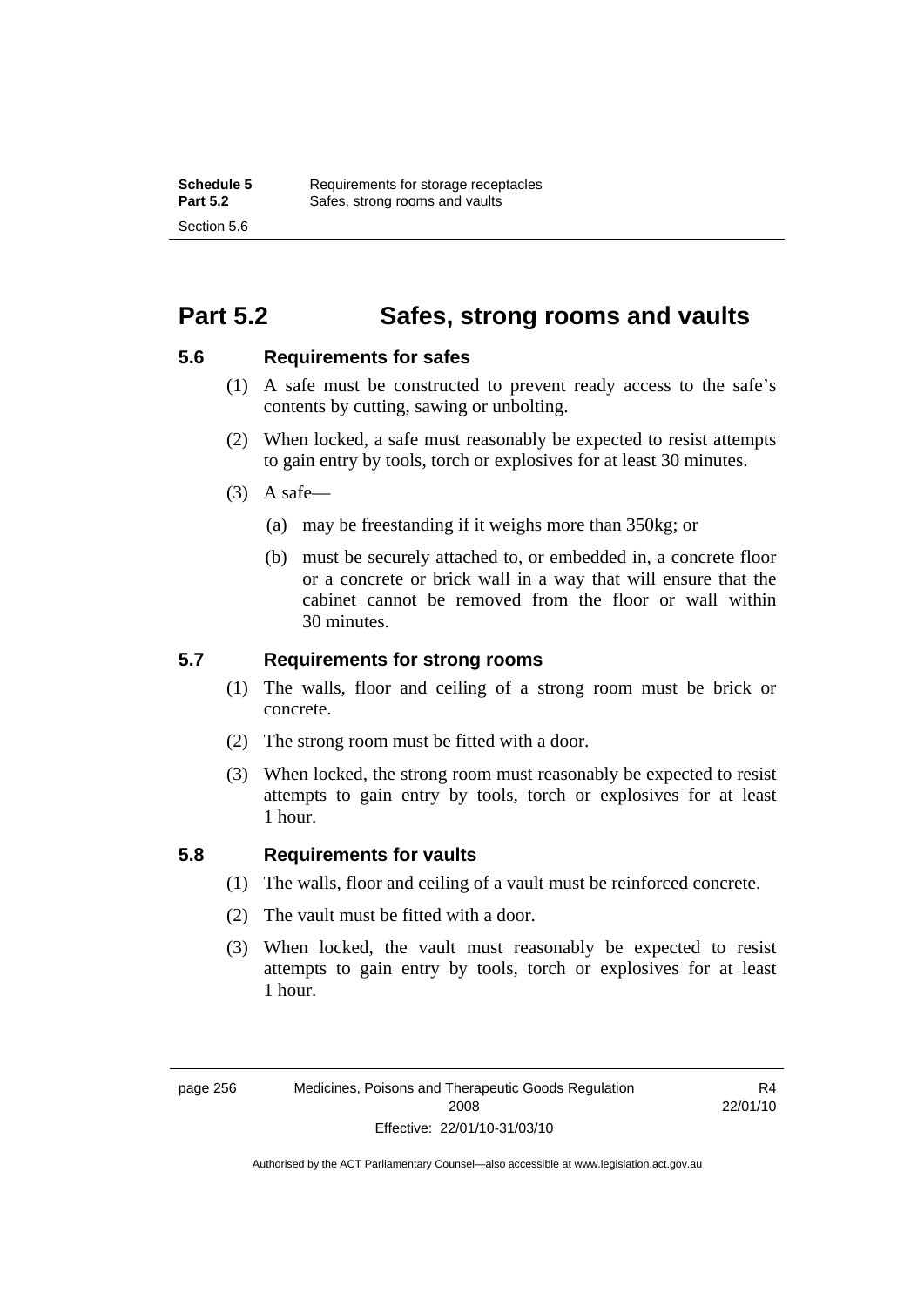## **Schedule 10 Modification—Crimes Act 1900**

(see s 1100)

# **[10.1] Section 170**  *substitute*  **170 Meaning of** *anabolic steroid* In this part: *anabolic steroid* includes— (a) a substance mentioned in schedule 1 and any— (i) salt, active principle or derivative of the substance; or

- (ii) stereoisomer of the substance; or
- (iii) preparation or admixture containing any proportion of the substance; and
- (b) a salt of an active principle or derivative of a substance mentioned in schedule 1; and
- (c) a salt of a stereoisomer of a substance mentioned in schedule 1.

#### **[10.2] New schedule 1**

*insert* 

## **Schedule 1 Anabolic steroids**

(see s 170)

| column 1 | column 2       |
|----------|----------------|
| item     | substance      |
|          | Androisoxazole |

| R4       | Medicines, Poisons and Therapeutic Goods Regulation | page 257 |
|----------|-----------------------------------------------------|----------|
| 22/01/10 | 2008                                                |          |
|          | Effective: 22/01/10-31/03/10                        |          |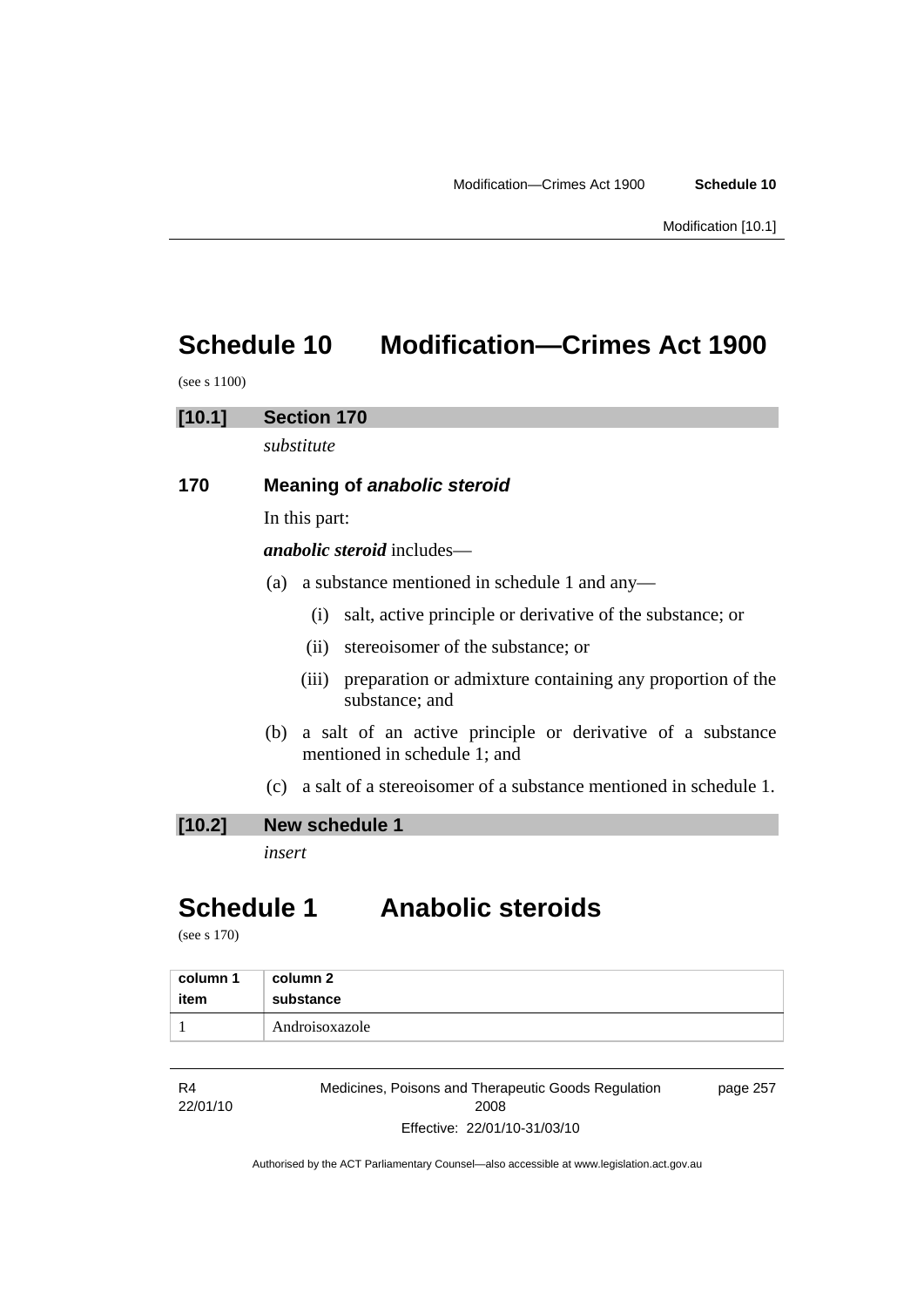#### **Schedule 10** Modification—Crimes Act 1900

Modification [10.2]

| column 1       | column <sub>2</sub>                                 |
|----------------|-----------------------------------------------------|
| item           | substance                                           |
| $\overline{2}$ | Androsterone                                        |
| 3              | Atamestane                                          |
| $\overline{4}$ | Bolandiol                                           |
| 5              | Bolasterone                                         |
| 6              | <b>Bolazine</b>                                     |
| $\overline{7}$ | Boldenone                                           |
| 8              | Bolenol                                             |
| 9              | Bolmantalate                                        |
| 10             | Calusterone                                         |
| 11             | Chlorandrostenolone                                 |
| 12             | 4-Chloromethandienone                               |
| 13             | Chloroxydienone                                     |
| 14             | Chloroxymesterone (dehydrochloromethyltestosterone) |
| 15             | Clostebol                                           |
| 16             | Danazol                                             |
| 17             | Dihydrolone                                         |
| 18             | Dimethandrostanolone                                |
| 19             | Dimethazine                                         |
| 20             | Drostanolone                                        |
| 21             | Enestebol                                           |
| 22             | Epitiostanol                                        |
| 23             | Ethisterone                                         |
| 24             | Ethyldienolone                                      |
| 25             | Ethyloestrenol                                      |
| 26             | Fluoxymesterone                                     |

page 258 Medicines, Poisons and Therapeutic Goods Regulation 2008 Effective: 22/01/10-31/03/10

R4 22/01/10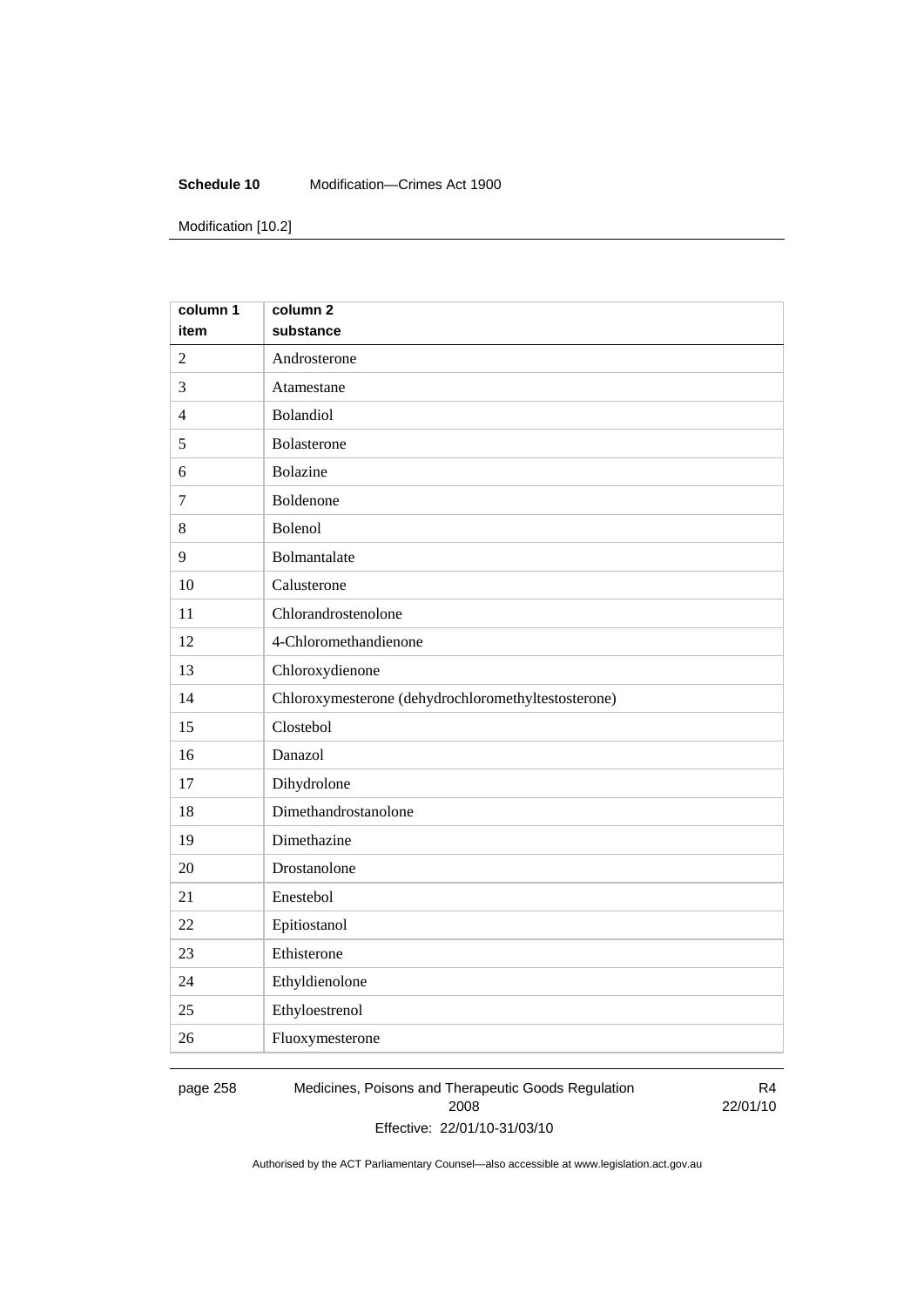#### Modification—Crimes Act 1900 **Schedule 10**

Modification [10.2]

| column 1 | column <sub>2</sub>          |
|----------|------------------------------|
| item     | substance                    |
| 27       | Formebolone                  |
| 28       | Furazabol                    |
| 29       | Gestrinone                   |
| 30       | Hydroxystenozol              |
| 31       | Mebolazine                   |
| 32       | Mepitiostane                 |
| 33       | Mesabolone                   |
| 34       | Mestanolone (androstanolone) |
| 35       | Mesterolone                  |
| 36       | Methandienone                |
| 37       | Methandriol                  |
| 38       | Methandrostenolone           |
| 39       | Methenolone                  |
| 40       | Methylclostebol              |
| 41       | Methyltestosterone           |
| 42       | Methyltrienolone             |
| 43       | Metribolone                  |
| 44       | Mibolerone                   |
| 45       | Nandrolone                   |
| 46       | Norandrostenolone            |
| 47       | Norbolethone                 |
| 48       | Norclostebol                 |
| 49       | Norethandrolone              |
| 50       | Normethandrone               |
| 51       | Ovandrotone                  |

#### R4 22/01/10

Medicines, Poisons and Therapeutic Goods Regulation 2008 Effective: 22/01/10-31/03/10 page 259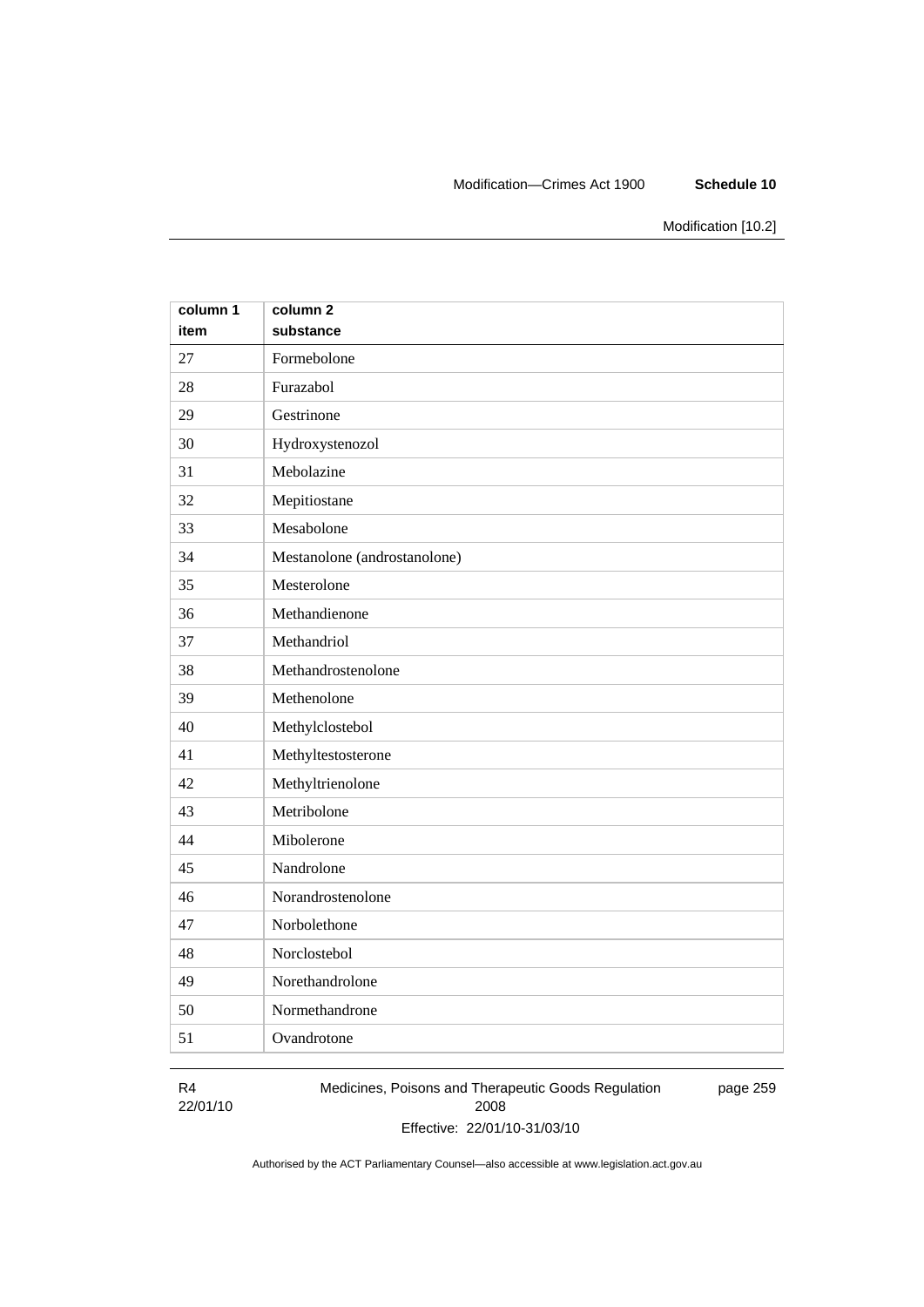#### **Schedule 10** Modification—Crimes Act 1900

Modification [10.2]

| column 1<br>item | column <sub>2</sub><br>substance                                                     |
|------------------|--------------------------------------------------------------------------------------|
| 52               | Oxabolone                                                                            |
| 53               | Oxandrolone                                                                          |
| 54               | Oxymesterone                                                                         |
| 55               | Oxymetholone                                                                         |
| 56               | Prasterone                                                                           |
| 57               | Propetandrol                                                                         |
| 58               | Quinbolone                                                                           |
| 59               | Roxibolone                                                                           |
| 60               | Silandrone                                                                           |
| 61               | Stanolone                                                                            |
| 62               | Stanozolol                                                                           |
| 63               | Stenbolone                                                                           |
| 64               | Testolactone                                                                         |
| 65               | Testosterone                                                                         |
| 66               | Thiomesterone                                                                        |
| 67               | Trenbolone                                                                           |
| 68               | Trestolone                                                                           |
| 69               | Anabolic and androgenic steroidal agents not mentioned elsewhere in this<br>schedule |

page 260 Medicines, Poisons and Therapeutic Goods Regulation 2008 Effective: 22/01/10-31/03/10

R4 22/01/10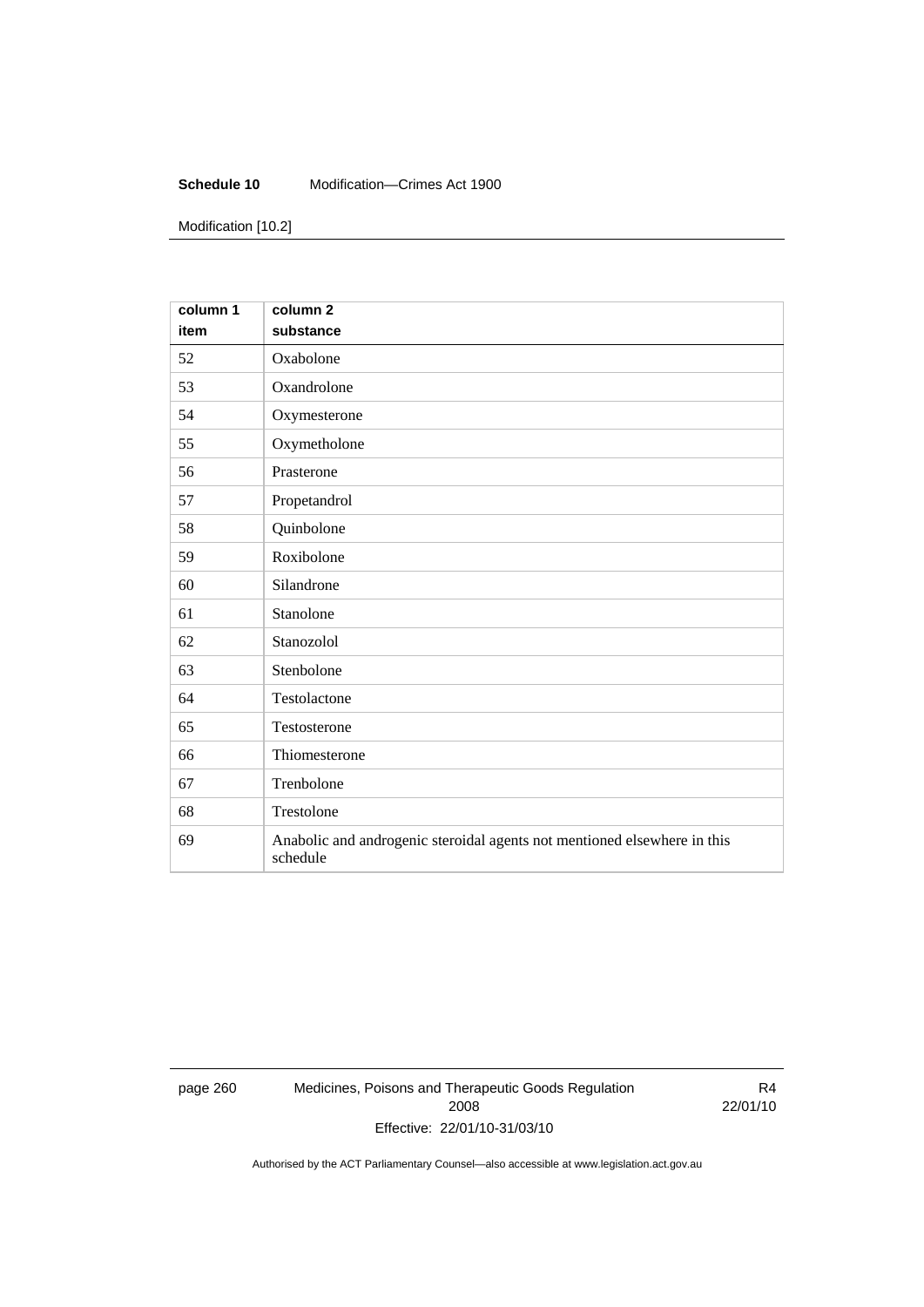# **Dictionary**

(see s 3)

- *Note 1* The Legislation Act contains definitions and other provisions relevant to this regulation.
- *Note 2* For example, the Legislation Act, dict, pt 1, defines the following terms:
	- child
		- correctional centre
	- doctor
	- home address
	- nurse
	- nurse practitioner
	- optometrist
	- public employee
	- reviewable decision notice.

*Note 3* Terms used in this regulation have the same meaning that they have in the *Medicines, Poisons and Therapeutic Goods Act 2008* (see Legislation Act, s 148). For example, the following terms are defined in the *Medicines, Poisons and Therapeutic Goods Act 2008*, dictionary:

- controlled medicine (see s 11)
- dangerous poison (see s 12)
- deals, with a regulated substance (see s 19)
- deals, with a regulated therapeutic good (see s 21)
- hospital
- *institution*
- medicines and poisons standard (see s 15)
- prescription only medicine (see s 11)
- prohibited substance (see s 13)
- purchase order
- regulated substance (see s 10)
- residential aged care facility

R4 22/01/10 Medicines, Poisons and Therapeutic Goods Regulation 2008 Effective: 22/01/10-31/03/10

page 261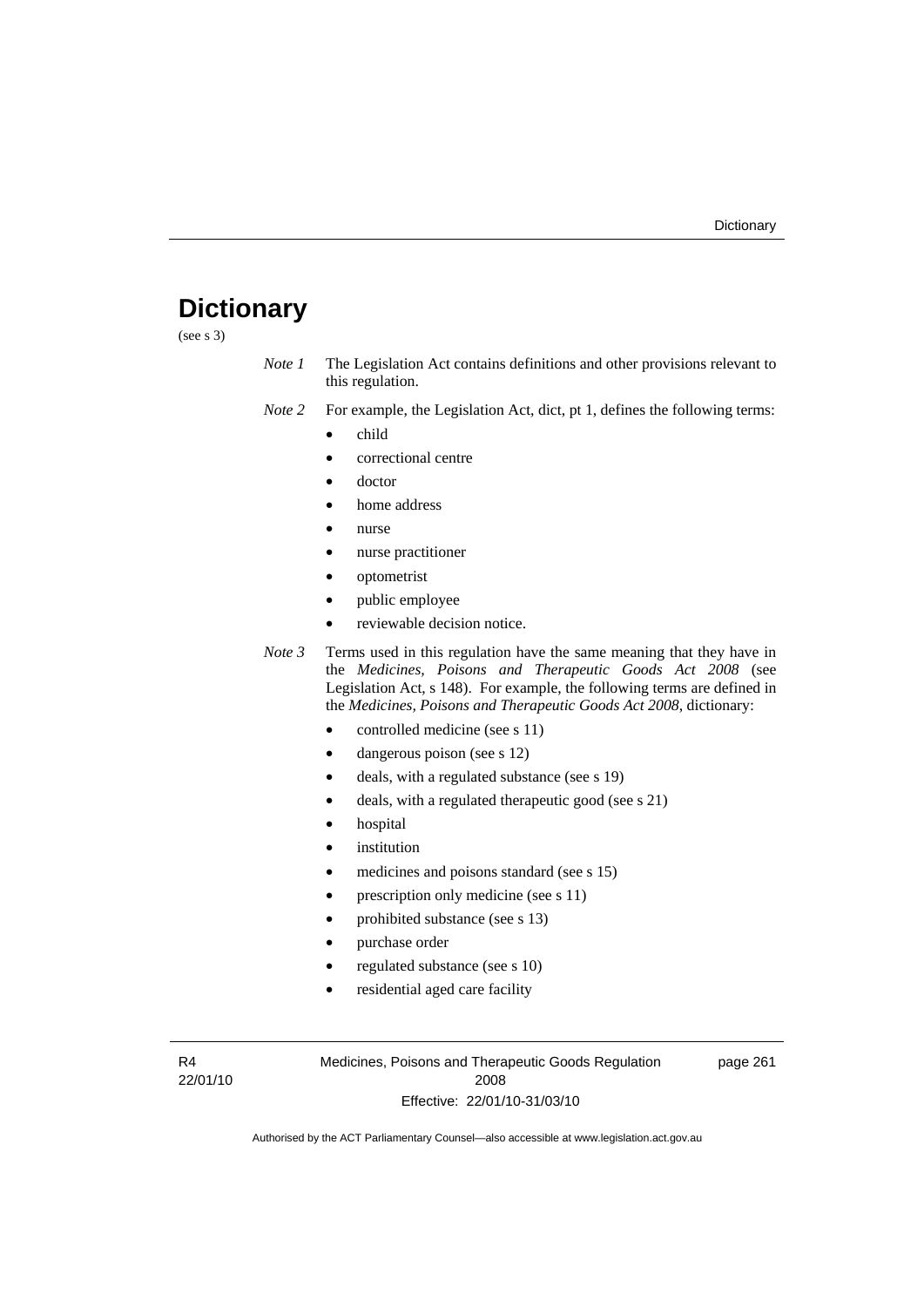- signs
- supply (see s 24)
- supply authority (see s 23)
- ward
- written.

*appendix D medicines approval*—see section 590.

*approved analyst* means—

- (a) an analyst appointed under the *Public Health Act 1997*, section 15 who is authorised under that Act to exercise a function under the Act; or
- (b) an analyst appointed or authorised under another territory law or a law of the Commonwealth, a State or another Territory.

*Australian code of good wholesaling practice for therapeutic goods for human use* means the *Australian Code of Good Wholesaling Practice for Therapeutic Goods for Human Use*  prepared by the National Coordinating Committee on Therapeutic Goods, as in force from time to time.

*Note* The code is accessible at www.tga.gov.au.

*bioequivalent*—a form of a substance is the *bioequivalent* of another form of the substance if the forms are physiologically equivalent in their clinical effect.

*CHO* means chief health officer.

*community pharmacy* means a pharmacy at a place other than an institution.

*complying purchase order* means—

- (a) for a medicine—a purchase order that complies with section 62; or
- (b) for a dangerous poison—a purchase order that complies with section 721; or

R<sub>4</sub> 22/01/10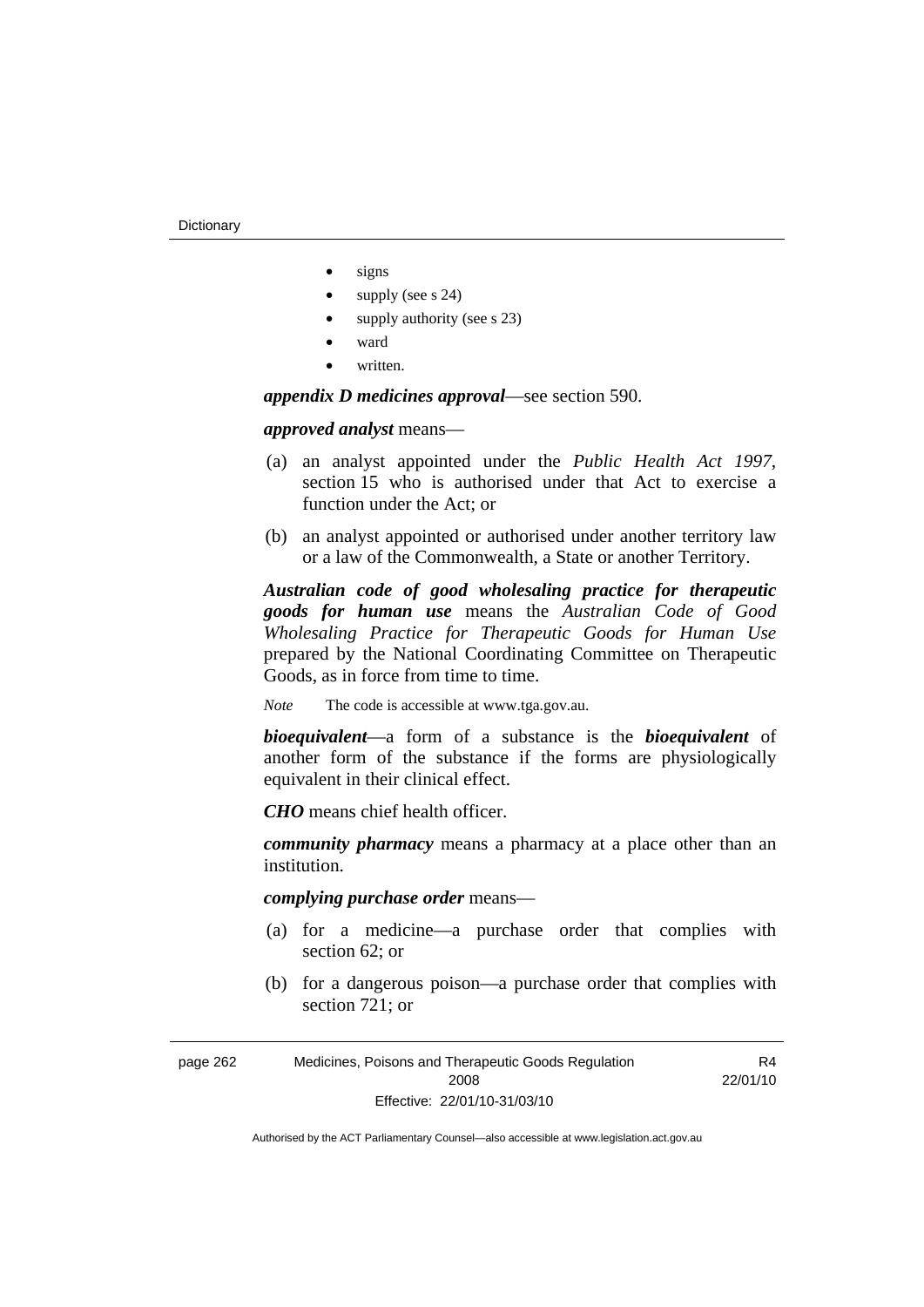(c) for an appendix C substance or prohibited substance—see section 772.

*condition 1*, for a doctor prescribing or supplying a designated appendix D medicine to a woman of child-bearing age, for schedule 3 (Designated appendix D medicines—standing approvals)—see schedule 3, section 3.1.

*condition 2*, for a doctor prescribing or supplying a designated appendix D medicine to a woman of child-bearing age, for schedule 3—see schedule 3, section 3.1.

*condition 3*, for a doctor prescribing or supplying a designated appendix D medicine to a woman of child-bearing age, for schedule 3—see schedule 3, section 3.1.

*condition 4*, for a doctor prescribing or supplying a designated appendix D medicine to a woman of child-bearing age, for schedule 3—see schedule 3, section 3.1.

*controlled medicines approval*—see section 550.

*controlled medicines register* means a register for controlled medicines.

*controlled medicines research and education program licence* see section 600.

*custodian*, of an animal, means—

- (a) an adult who has lawful custody of the animal; or
- (b) if the animal is owned by a child or a person with a guardian a parent or guardian of the child or person.

*CYP authorised person*—see the *Children and Young People Act 2008*, dictionary, definition of *authorised person*.

*CYP detention place* means a detention place under the *Children and Young People Act 2008*.

*dangerous poisons manufacturers licence*—see section 700.

R<sub>4</sub> 22/01/10 Medicines, Poisons and Therapeutic Goods Regulation 2008 Effective: 22/01/10-31/03/10 page 263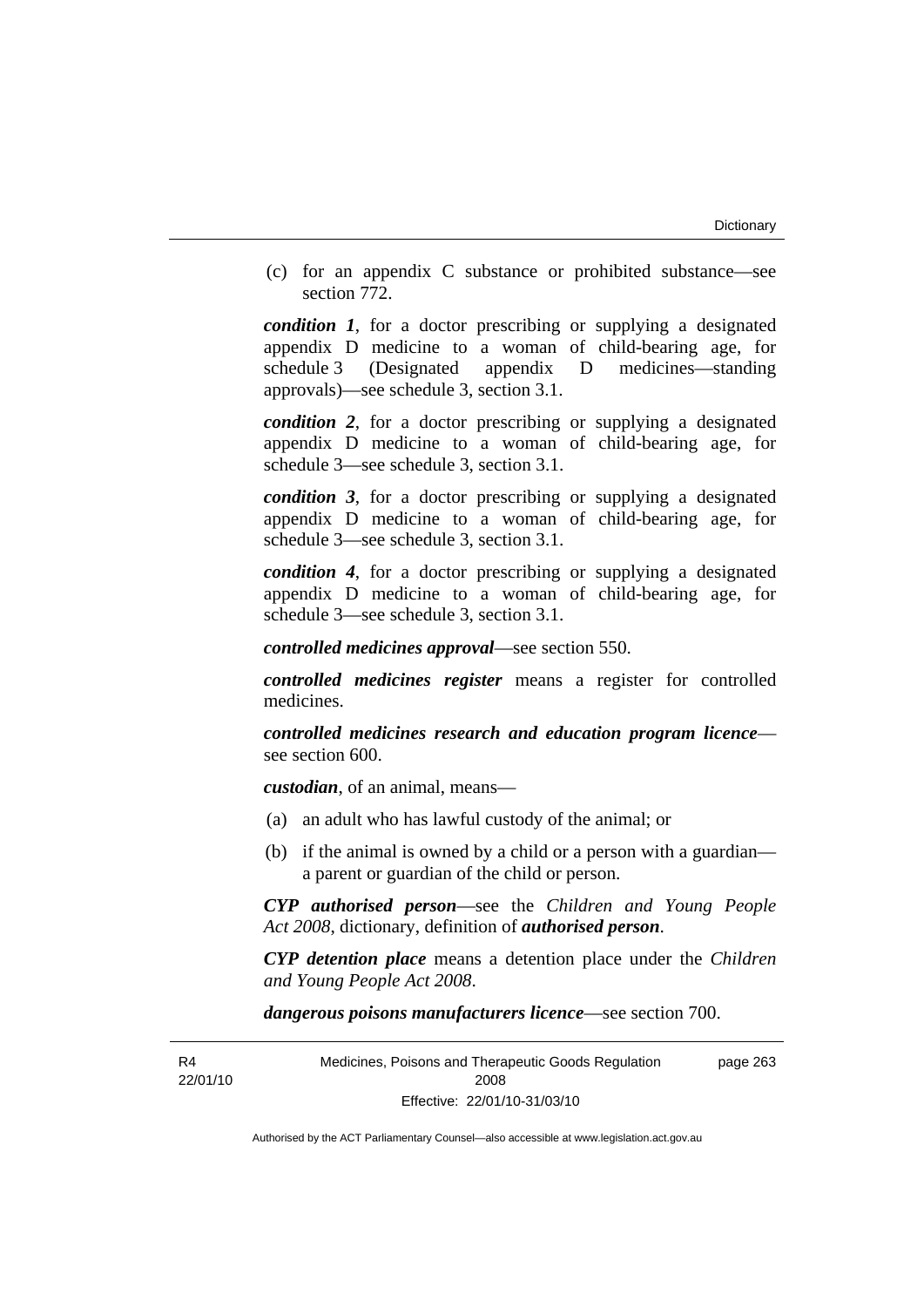*dangerous poisons register* means a register for dangerous poisons.

*dangerous poisons research and education program licence*—see section 700.

*dangerous poisons suppliers licence*—see section 700.

*day hospital* means a facility where a person is admitted for surgical or medical treatment and discharged on the same day.

*dentist* does not include a trainee dentist.

*Note* See the definition of *trainee*.

*designated appendix D medicine* means a medicine listed in schedule 3, (Designated appendix D medicines—standing approvals), part 3.2, column 3.

*Note* The medicines are included in the medicines and poisons standard, appendix D.

*designated prescriber*, for part 13.1 (Controlled medicines approvals)—see section 551.

*designated prescription only medicine*, for part 4.3 (Authorisation to supply without prescription in emergencies)—see section 250.

*detainee*—see the *Corrections Management Act 2007*, section 6.

*disability care* means care that is provided to a person with a disability in a residential facility in which the person is also provided with accommodation that includes—

- (a) appropriate staff to meet the nursing and personal care needs of the person; and
- (b) meals and cleaning services; and
- (c) furnishings, furniture and equipment for the provision of the care and accommodation.

*doctor* does not include an intern doctor.

*Note* See the definition of *intern*.

| page 264 | Medicines, Poisons and Therapeutic Goods Regulation | R4       |
|----------|-----------------------------------------------------|----------|
|          | 2008                                                | 22/01/10 |
|          | Effective: 22/01/10-31/03/10                        |          |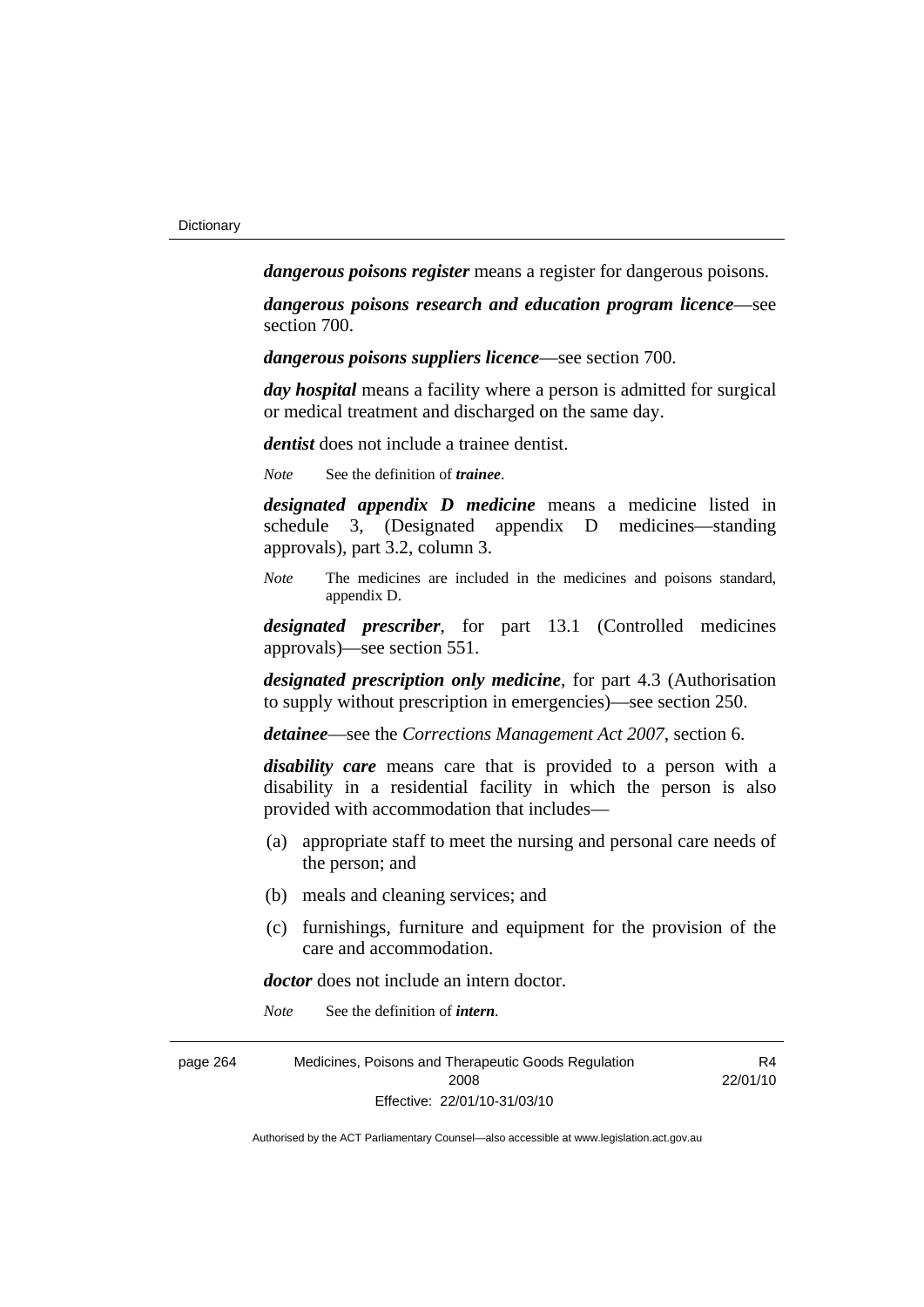*endorsement*, for division 13.1.4 (Endorsements to treat drug-dependency)—see section 580.

*enrolled nurse* includes an enrolled nurse (medications).

*enrolled nurse (medications)* means an enrolled nurse who is registered under the *Health Professionals Act 2004* in the specialist area of enrolled nurse (medications).

*environmental authorisation* means—

- (a) an environmental authorisation under the *Environment Protection Act 1997*; or
- (b) an authorisation (however described) under a Commonwealth or State law that corresponds to the environmental authorisation mentioned in paragraph (a).

*first-aid kit* includes a portable bag or container of medicines and other medical supplies kept by a person for health care or emergency treatment.

*first-aid kit licence*—see section 600.

*health profession*—see the *Health Professionals Act 2004*, dictionary.

*health professional* means a person who is registered under the *Health Professionals Act 2004*.

*in-patient*, at an institution, includes—

- (a) a patient being treated at an emergency department of the institution; and
- (b) for a correctional centre—a detainee; and
- (c) for a CYP detention place—a young detainee.
- *Note* A correctional centre and a CYP detention place is an institution (see s 652).

Medicines, Poisons and Therapeutic Goods Regulation 2008 Effective: 22/01/10-31/03/10

page 265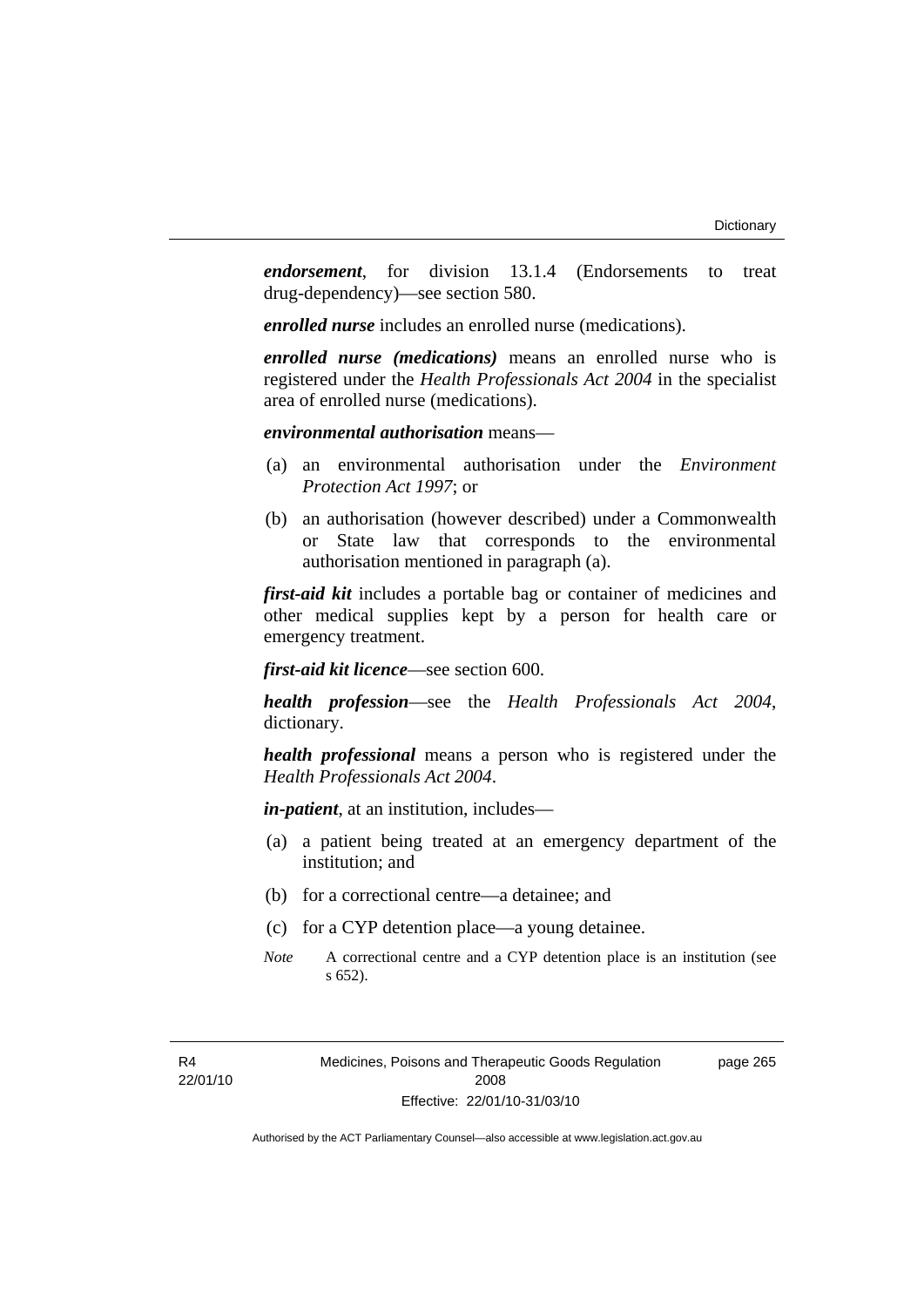*intern*, in relation to a doctor or pharmacist, means—

- (a) for a doctor—a person who is conditionally registered as a medical practitioner under the *Health Professionals Act 2004* because the person would be entitled to apply for unconditional registration if the person had completed a period of supervised training that the person has started; and
- (b) for a pharmacist—a person who is undertaking a period of supervised practice or course of training, or both, to allow the person to be registered to practice without supervision.

*key*, for chapter 11 (Storage of medicines)—see section 511.

*manufacturer's pack* means a primary pack for a medicine that is supplied by a manufacturer.

*Note* See the definition of *primary pack*.

*medical records* includes—

- (a) for a person at an institution—the person's clinical records and a medication chart for the person at the institution; and
- (b) for a person who is not at an institution and is being treated by a prescriber—any record the prescriber keeps about the person.

*medicines Australia code of conduct* means the *Medicines Australia Code of Conduct*, authorised by the Australian Competition and Consumer Commission, as in force from time to time.

*Note* The code is accessible at www.medicinesaustralia.com.au.

*medicines wholesalers licence*—see section 600.

*opioid dependency treatment guidelines* means the guidelines approved under section 630 (Guidelines for treatment of opioid dependency).

*opioid dependency treatment licence*—see section 600.

*optical device*, for chapter 22 (Therapeutic goods)—see section 800.

page 266 Medicines, Poisons and Therapeutic Goods Regulation 2008 Effective: 22/01/10-31/03/10 R4 22/01/10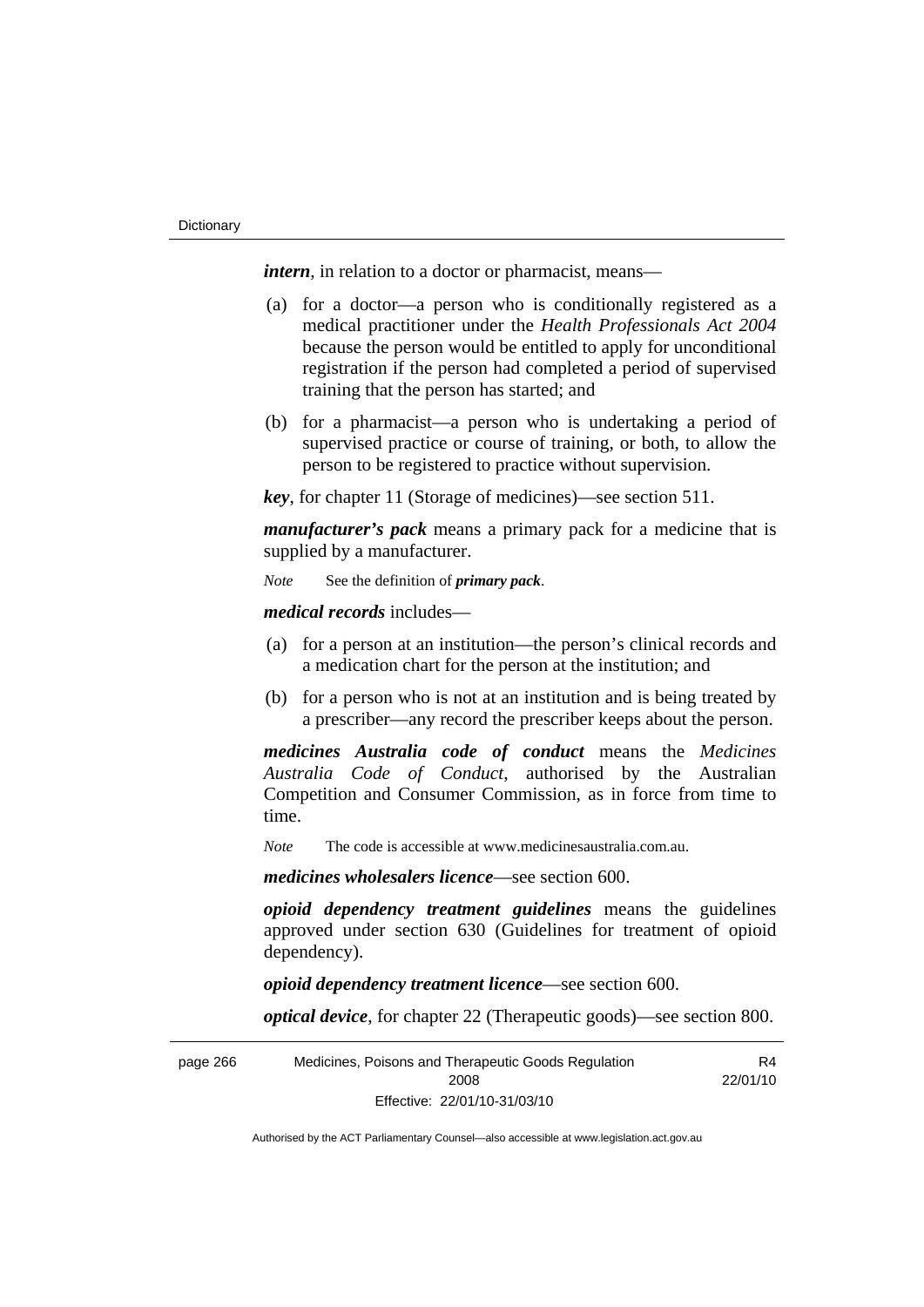*personal custody*, of a key by a person, for part 11.4 (Additional storage requirements for controlled medicines)—see section 530.

*pharmacist* does not include an intern pharmacist.

*Note* See the definition of *intern*.

*pharmacy medicines rural communities licence*—see section 600.

*prescribed person*, for chapter 11 (Storage of medicines)—see section 510.

*prescriber*, in relation to a medicine, means a person in relation to whom prescribing the medicine is included in schedule 1, column 3 in relation to the person.

*prescription*, in relation to an optical device, for chapter 22 (Therapeutic Goods)—see section 800.

*Note Prescription*, in relation to a medicine—see the Act, dictionary.

*primary pack* means the pack in which a regulated substance and its immediate container or immediate wrapper or measure pack are presented for sale or supply.

*Note* This is the same as the definition in the medicines and poisons standard, par 1 (l), and is included because of its relationship to the meaning of *manufacturer's pack*. Other terms defined in the standard have the same meaning in this regulation, see the Act, s 16 (1).

*prohibited substance*, for chapter 21 (Prohibited and appendix C substances)—see section 760.

*prohibited substances register* means a register for prohibited substances.

*prohibited substances research and education program licence* see section 761.

page 267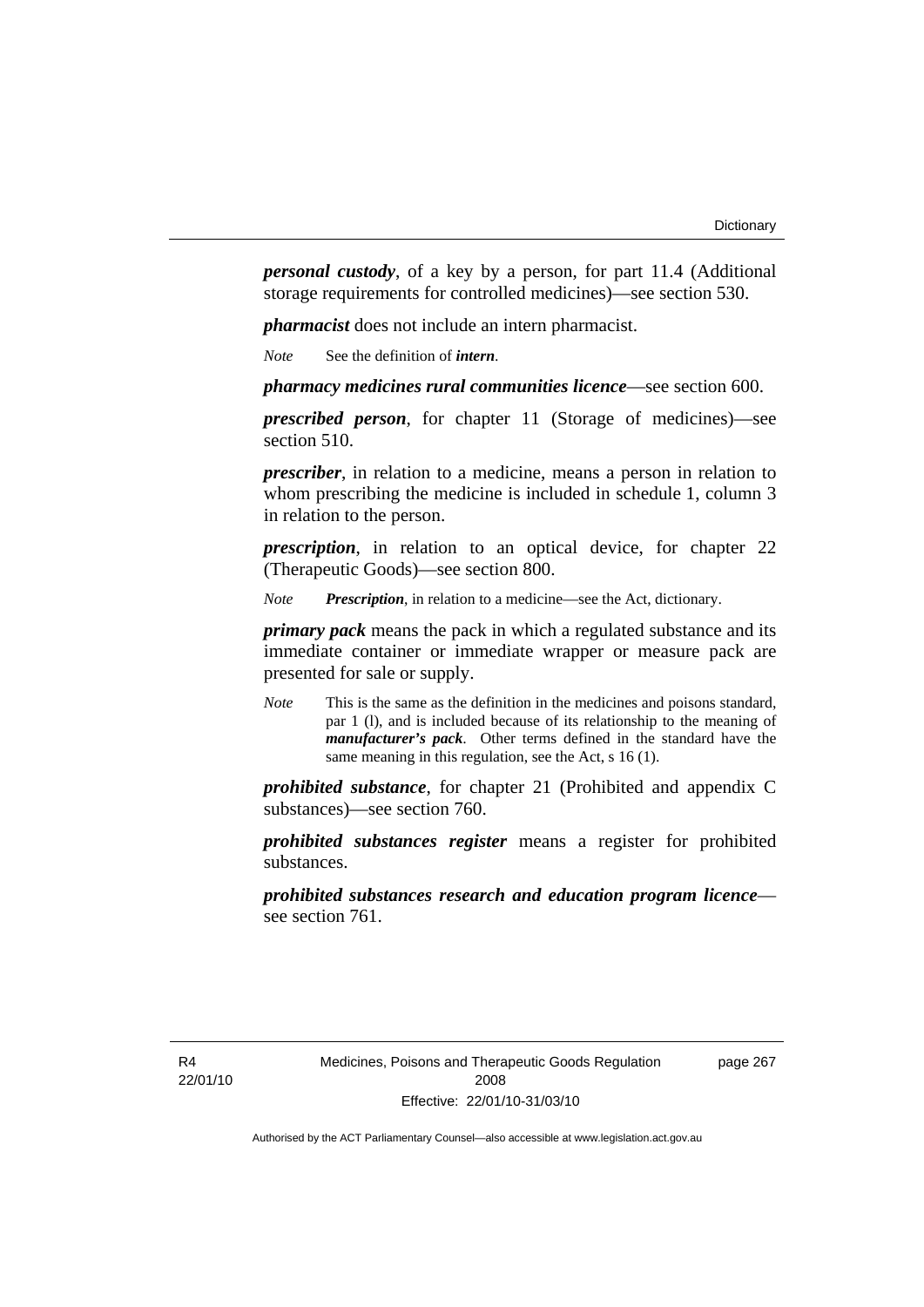*pseudoephedrine record*—see section 171 (c).

*recognised research institution*—see the Act, section 20 (5).

*relevant expiry date*, for a medicine, means—

- (a) if the medicine is from 1 batch—the expiry date for the batch; or
- (b) if the medicine is from more than 1 batch—the expiry date that is closest to the date of dispensing.

### *relevant law*—

- (a) for chapter 16 (Low and moderate harm poisons)—see section 660; and
- (b) for part 19.3 (Packaging and labelling of dangerous poisons) see section 730.

*requisition* includes issue a requisition.

*reviewable decision*, for chapter 23 (Notification and review of decisions)—see section 850.

*retail sale*, for division 4.2.7 (Selling pseudoephedrine by retail) see section 170.

*schedule 1*—a reference to *schedule 1* includes a reference to a provision of the schedule.

*scientifically qualified person* means—

- (a) a dentist, doctor, pharmacist, or veterinary surgeon; or
- (b) a person who has been awarded a doctorate for scientific studies by the person.
- *Note Dentist*, *doctor*, *pharmacist* and *veterinary surgeon* does not include an intern or trainee (see defs of these terms).

*scope of employment* includes scope of engagement as a contractor.

| page 268 |  |
|----------|--|
|----------|--|

268 Medicines, Poisons and Therapeutic Goods Regulation 2008 Effective: 22/01/10-31/03/10

R<sub>4</sub> 22/01/10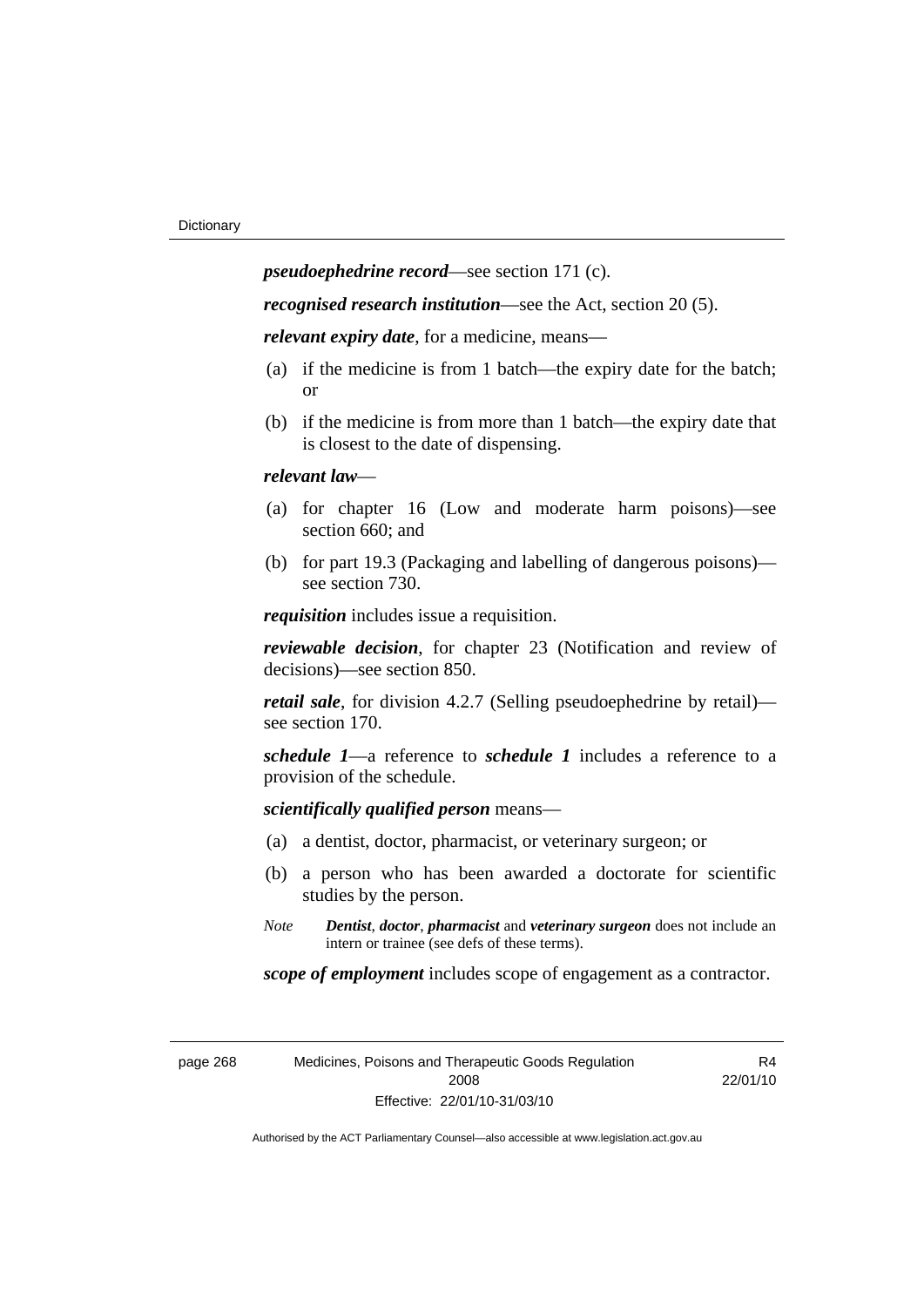*specialist* means—

- (a) a doctor admitted to a specialist area of a health profession; or
- (b) a doctor who is undergoing a course of training under the supervision of a person mentioned in paragraph (a), the successful completion of which will qualify the person to be admitted to a specialist area.

*specialist area*, for a health profession—see the *Health Professionals Regulation 2004*, dictionary.

*terminal illness*—a person has a *terminal illness* if a specialist diagnoses the person as having a terminal illness and estimates the person's life expectancy to be less than 1 year.

*Note Specialist* includes a doctor training in a specialist area (see def *specialist*).

*trainee*, in relation to a health professional (other than a doctor or pharmacist) means a person who is conditionally registered as a health professional to allow the person to undertake a period of supervised practice or course of training or both to allow the person to become registered to practice without supervision.

#### **Examples—references to trainee**

trainee dentist, trainee nurse and trainee veterinary surgeon

- *Note 1* For doctors and pharmacists, see the definition of *intern*.
- *Note 2* An example is part of the regulation, is not exhaustive and may extend, but does not limit, the meaning of the provision in which it appears (see Legislation Act, s 126 and s 132).

*veterinary surgeon* does not include a trainee veterinary surgeon.

*Note* See the definition of *trainee*.

*walk-in centre* means a non-residential facility operated by the Territory for the treatment and care for people with minor illness or injury.

R<sub>4</sub> 22/01/10 Medicines, Poisons and Therapeutic Goods Regulation 2008 Effective: 22/01/10-31/03/10

page 269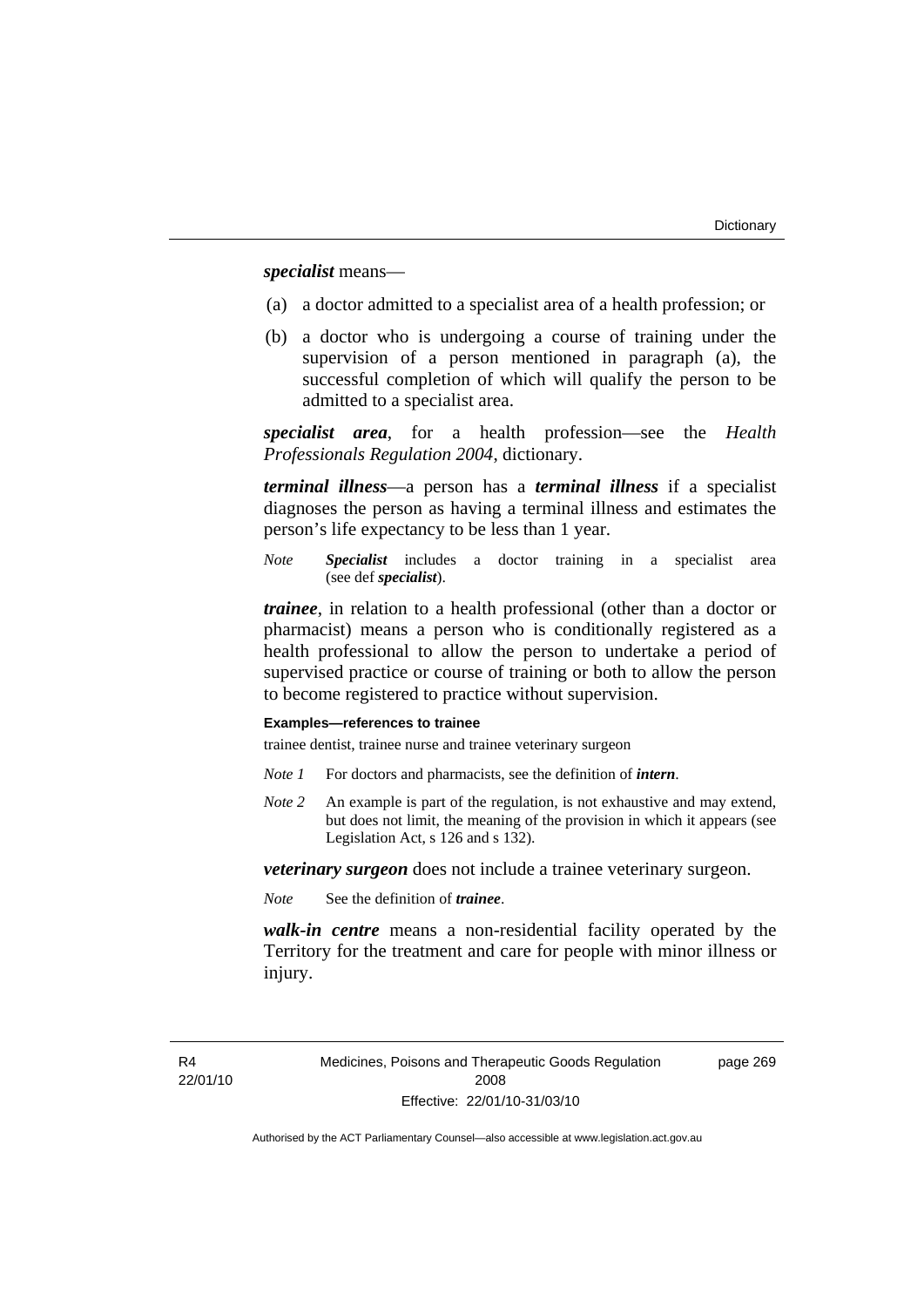**Dictionary** 

*young detainee*—see the *Children and Young People Act 2008*, section 95.

page 270 Medicines, Poisons and Therapeutic Goods Regulation 2008 Effective: 22/01/10-31/03/10

R4 22/01/10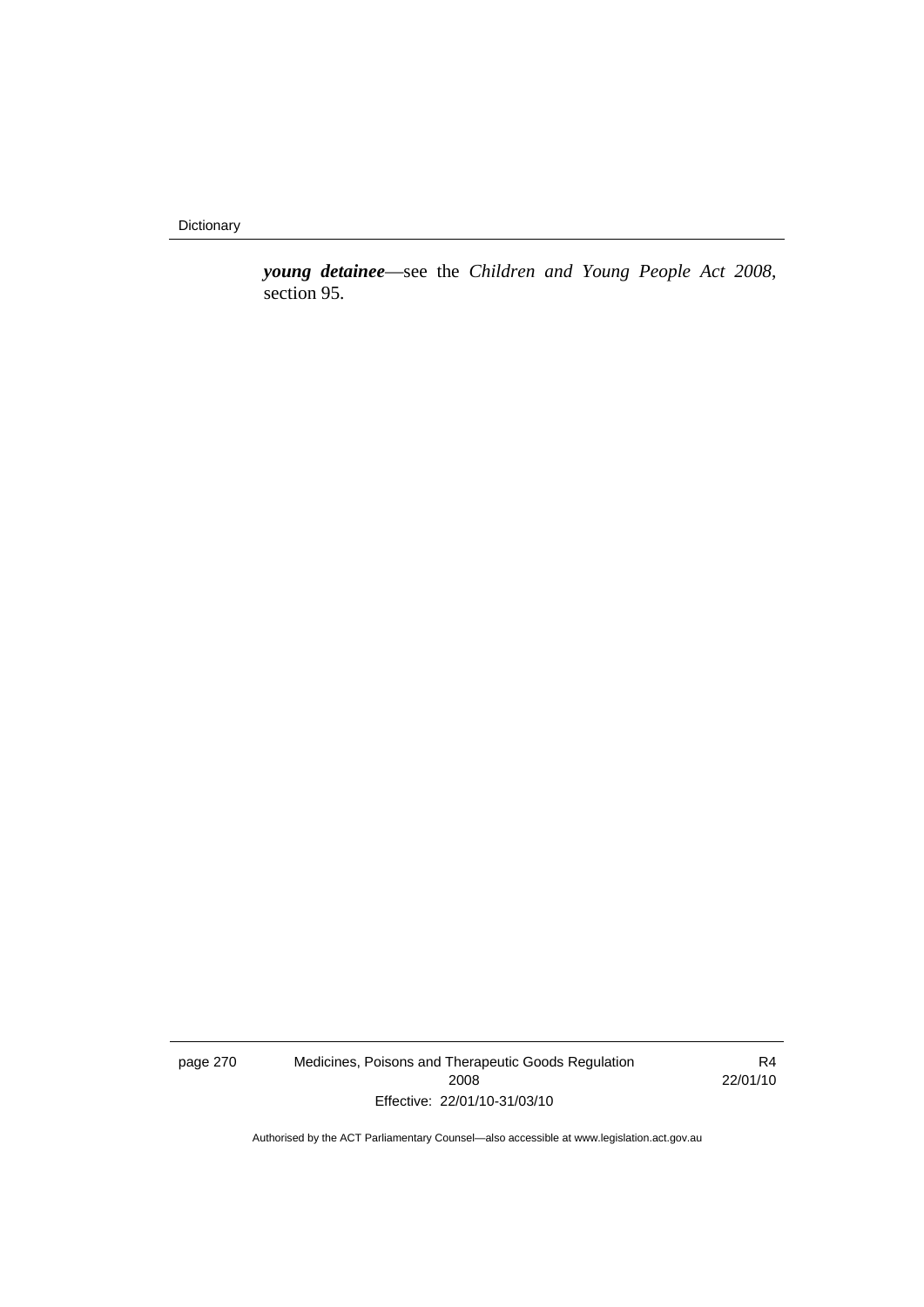# **Endnotes**

## **1 About the endnotes**

Amending and modifying laws are annotated in the legislation history and the amendment history. Current modifications are not included in the republished law but are set out in the endnotes.

Not all editorial amendments made under the *Legislation Act 2001*, part 11.3 are annotated in the amendment history. Full details of any amendments can be obtained from the Parliamentary Counsel's Office.

Uncommenced amending laws and expiries are listed in the legislation history and the amendment history. These details are underlined. Uncommenced provisions and amendments are not included in the republished law but are set out in the last endnote.

If all the provisions of the law have been renumbered, a table of renumbered provisions gives details of previous and current numbering.

The endnotes also include a table of earlier republications.

| $am = amended$                               | $ord = ordinance$                         |
|----------------------------------------------|-------------------------------------------|
| $amdt = amendment$                           | orig = original                           |
| $ch = chapter$                               | par = paragraph/subparagraph              |
| $def = definition$                           | $pres = present$                          |
| $dict = dictionary$                          | $prev = previous$                         |
| $disallowed = disallowed by the Legislative$ | $(\text{prev}) = \text{previously}$       |
| Assembly                                     | $pt = part$                               |
| $div = division$                             | $r = rule/subrule$                        |
| $exp = expires/expired$                      | $renum = renumbered$                      |
| $Gaz = gazette$                              | $reloc = relocated$                       |
| $hdg =$ heading                              | $R[X]$ = Republication No                 |
| $IA = Interpretation Act 1967$               | $RI = reissue$                            |
| $ins = inserted/added$                       | $s = section/subsection$                  |
| $LA =$ Legislation Act 2001                  | $sch = schedule$                          |
| $LR =$ legislation register                  | $sdiv = subdivision$                      |
| $LRA =$ Legislation (Republication) Act 1996 | $sub = substituted$                       |
| $mod = modified/modification$                | $SL = Subordinate$ Law                    |
| $o = order$                                  | underlining = whole or part not commenced |
| $om = omitted/repealed$                      | or to be expired                          |
|                                              |                                           |

## **2 Abbreviation key**

R4 22/01/10 Medicines, Poisons and Therapeutic Goods Regulation 2008 Effective: 22/01/10-31/03/10

page 271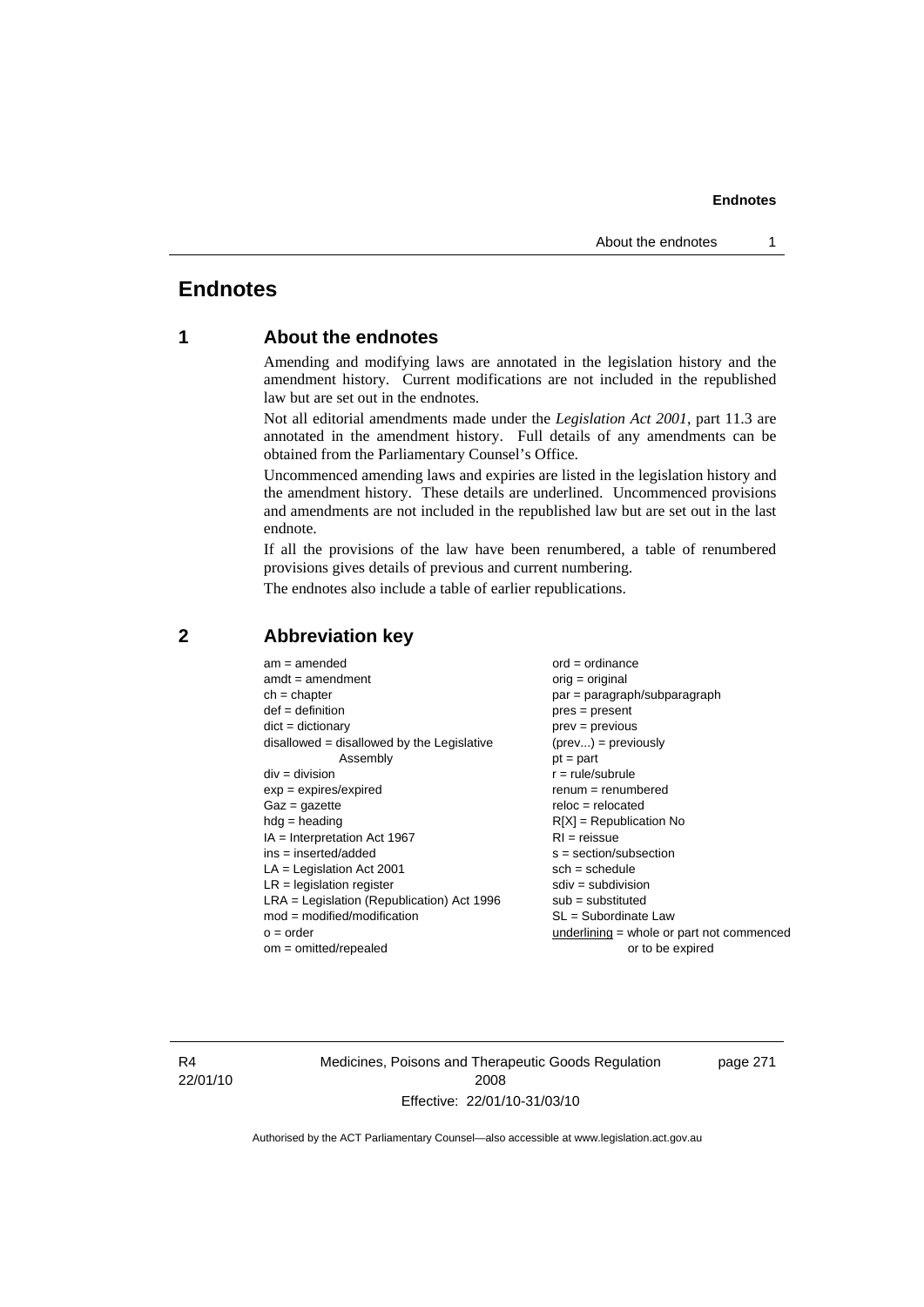| 3 | Legislation history |  |
|---|---------------------|--|
|---|---------------------|--|

## **3 Legislation history**

## **Medicines, Poisons and Therapeutic Goods Regulation 2008 SL2008-42**

notified LR 15 September 2008

s 1, s 2 commenced 15 September 2008 (LA s 75 (1)) remainder commenced 14 February 2009 (s 2 and see Medicines, Poisons and Therapeutic Goods Act 2008 A2008-26, s 2 and LA s 79)

as amended by

### **Medicines, Poisons and Therapeutic Goods Amendment Regulation 2009 (No 1) SL2009-27**

notified LR 5 June 2009 s 1, s 2 commenced 5 June 2009 (LA s 75 (1)) remainder commenced 6 June 2009 (s 2)

#### **Statute Law Amendment Act 2009 (No 2) A2009-49 sch 3 pt 3.51**  notified LR 26 November 2009

s 1, s 2 commenced 26 November 2009 (LA s 75 (1)) sch 3 pt 3.51 commenced 17 December 2009 (s 2)

#### **Medicines, Poisons and Therapeutic Goods Amendment Regulation 2010 (No 1) SL2010-1**

notified LR 21 January 2010 s 1, s 2 commenced 21 January 2010 (LA s 75 (1)) remainder commenced 22 January 2010 (s 2)

## **Medicines, Poisons and Therapeutic Goods Amendment Regulation 2010 (No 2) SL2010-2**

notified LR 21 January 2010 s 1, s 2 commenced 21 January 2010 (LA s 75 (1)) remainder commenced 22 January 2010 (s 2)

## **4 Amendment history**

#### **Commencement**

s 2 om LA s 89 (4)

**Overview of medicines authorisations under this regulation**  s 11 am SL2010-2 s 4; pars renum R4 LA

page 272 Medicines, Poisons and Therapeutic Goods Regulation 2008 Effective: 22/01/10-31/03/10

R4 22/01/10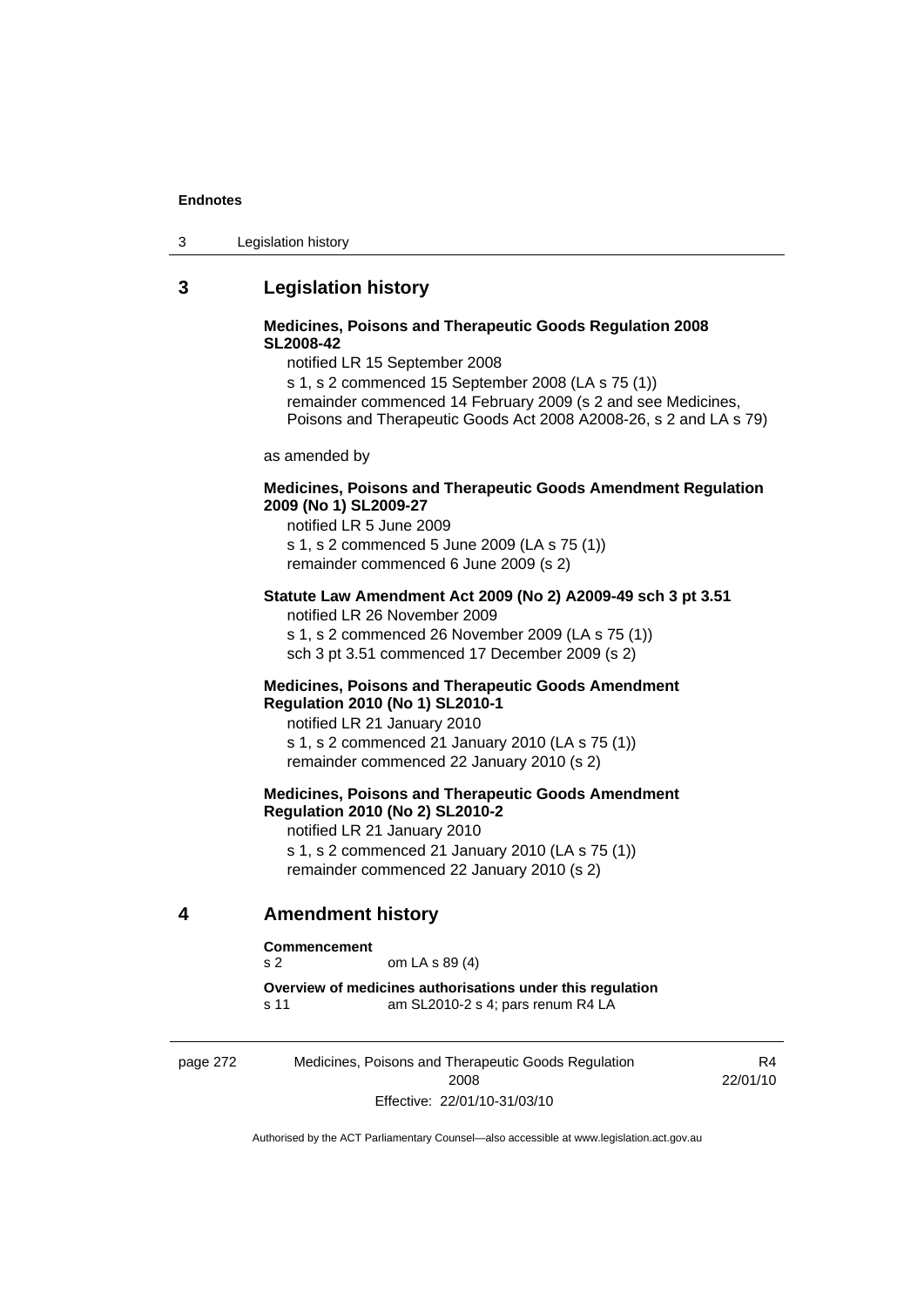22/01/10 Medicines, Poisons and Therapeutic Goods Regulation 2008 page 273 **Particulars for prescriptions**  s 41 am SL2010-1 s 4 **Standing orders for walk-in centre**  div 3.4.3 hdg ins SL2010-2 s 5 **Authorisation of CHO to issue standing orders for supply and administration of medicines at walk-in centre—Act, s 42 (b)**  s 77 ins SL2010-2 s 5 **Particulars for CHO standing orders for supply and administration of medicines at walk-in centre**  s 78 ins SL2010-2 s 5 **Standing interim approval to prescribe buprenorphine and methadone for patients of certain institutions**  s 557 hdg sub SL2010-1 s 5 s 557 am SL2010-1 s 6; pars renum R4 LA **Restrictions on CHO power to approve applications for approvals**  s 563 am SL2010-1 s 7 **Additional information for first-aid kit licences—Act, s 88 (1) (k)**  s 612 am A2009-49 amdt 3.121 **Meaning of** *reviewable decision—***ch 23**  am SL2009-27 s 4 **Reviewable decision notices**  s 851 sub SL2009-27 s 5 **Applications for review**  s 852 sub SL2009-27 s 5 **Legislation amended—sch 6**  s 864 om LA s 89 (3) **Transitional**  ch 30 hdg exp 31 March 2010 (s 1008) **Definitions—ch 30**  s 1000 exp 31 March 2010 (s 1008) def *DODA* exp 31 March 2010 (s 1008) def *PADA* exp 31 March 2010 (s 1008) **DODA wholesaler's licences—Act, s 520 (2)**  s 1001 exp 31 March 2010 (s 1008) **Poisons Act licences—Act, s 520 (2)**  s 1002 exp 31 March 2010 (s 1008) **PADA licences—Act, s 520 (2)**  s 1003 exp 31 March 2010 (s 1008)

Effective: 22/01/10-31/03/10

Authorised by the ACT Parliamentary Counsel—also accessible at www.legislation.act.gov.au

R4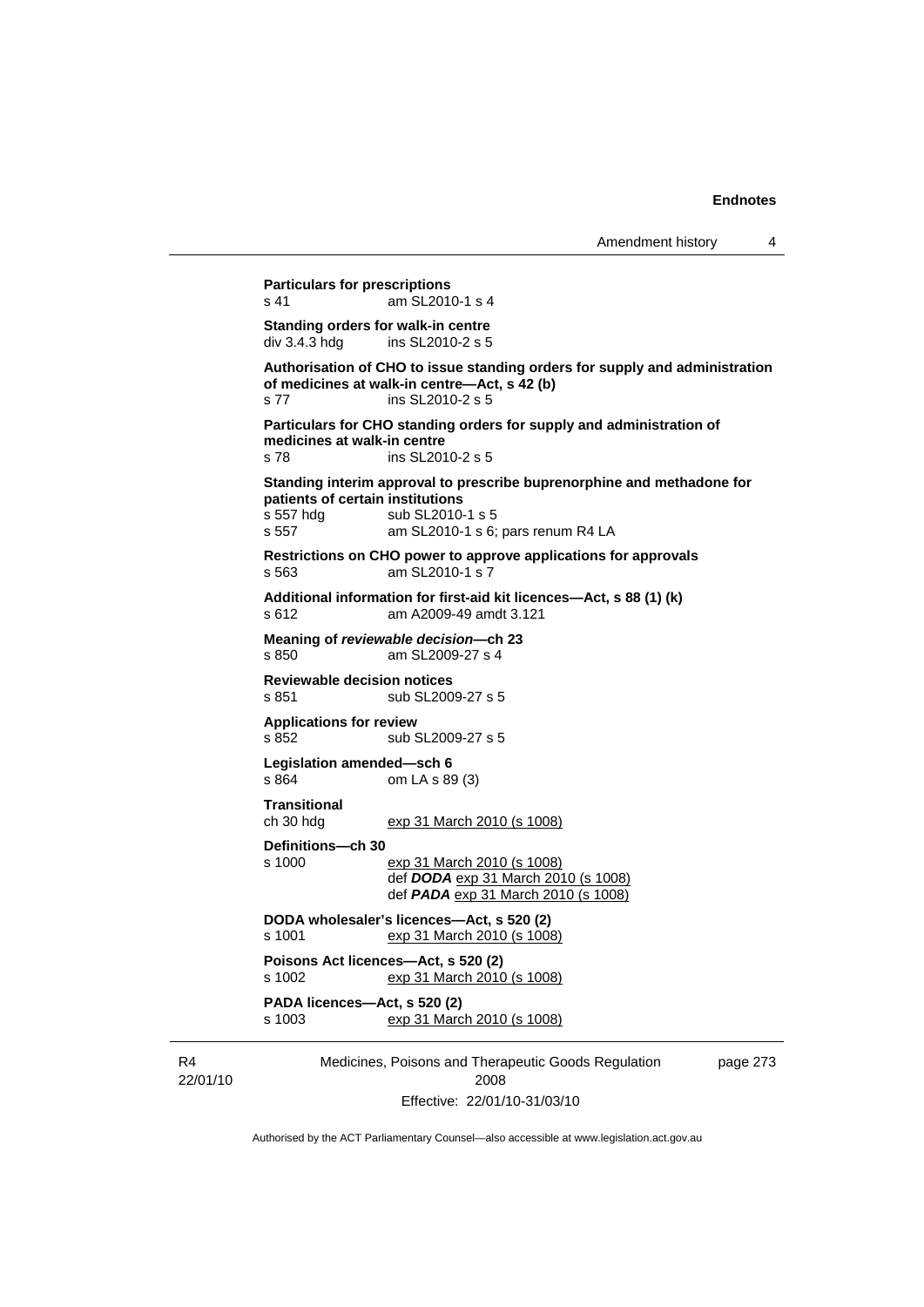| Amendment history |
|-------------------|
|-------------------|

| s 1004                                                                     | DODA authorisations—Act, s 522 (2)<br>exp 31 March 2010 (s 1008)                                                       |  |  |  |
|----------------------------------------------------------------------------|------------------------------------------------------------------------------------------------------------------------|--|--|--|
| PADA authorisations—Act, s 522 (2)<br>s 1005<br>exp 31 March 2010 (s 1008) |                                                                                                                        |  |  |  |
| s 1006                                                                     | Public Health (Prohibited Drugs) Act authorisations-Act, s 522 (2)<br>exp 31 March 2010 (s 1008)                       |  |  |  |
| s 1007                                                                     | DODA approvals to prescribe drugs of dependence—Act, s 531 (2)<br>exp 31 March 2010 (s 1008)                           |  |  |  |
| Expiry-ch 30<br>s 1008                                                     | exp 31 March 2010 (s 1008)                                                                                             |  |  |  |
| <b>Modification of Act</b>                                                 |                                                                                                                        |  |  |  |
| ch 31 hdg                                                                  | ins SL 2009-27 s 6<br>exp 14 February 2011 (s 1110 and see A2008-26 s 503)                                             |  |  |  |
| s 1100                                                                     | Modification of Act, ch 14-Act, s 501 (2)<br>ins SL2009-27 s 6<br>exp 14 February 2011 (s 1110 and see A2008-26 s 503) |  |  |  |
| Expiry-ch 31<br>s 1110                                                     | ins SL2009-27 s 6<br>exp 14 February 2011 (s 1110 and see A2008-26 s 503)                                              |  |  |  |
| sch 6                                                                      | <b>Health Professionals Requlation 2004</b><br>om LA s 89 (3)                                                          |  |  |  |
| <b>Modification-Crimes Act 1900</b><br>sch 10                              | ins SL2009-27 s 7<br>exp 14 February 2011 (s 1110 and see A2008-26 s 503)                                              |  |  |  |
| <b>Dictionary</b>                                                          |                                                                                                                        |  |  |  |
| dict                                                                       | am SL2009-27 s 8; A2009-49 amdt 3.122<br>def walk-in centre ins $SI$ 2010-2 s 6                                        |  |  |  |

page 274 Medicines, Poisons and Therapeutic Goods Regulation 2008 Effective: 22/01/10-31/03/10

R4 22/01/10